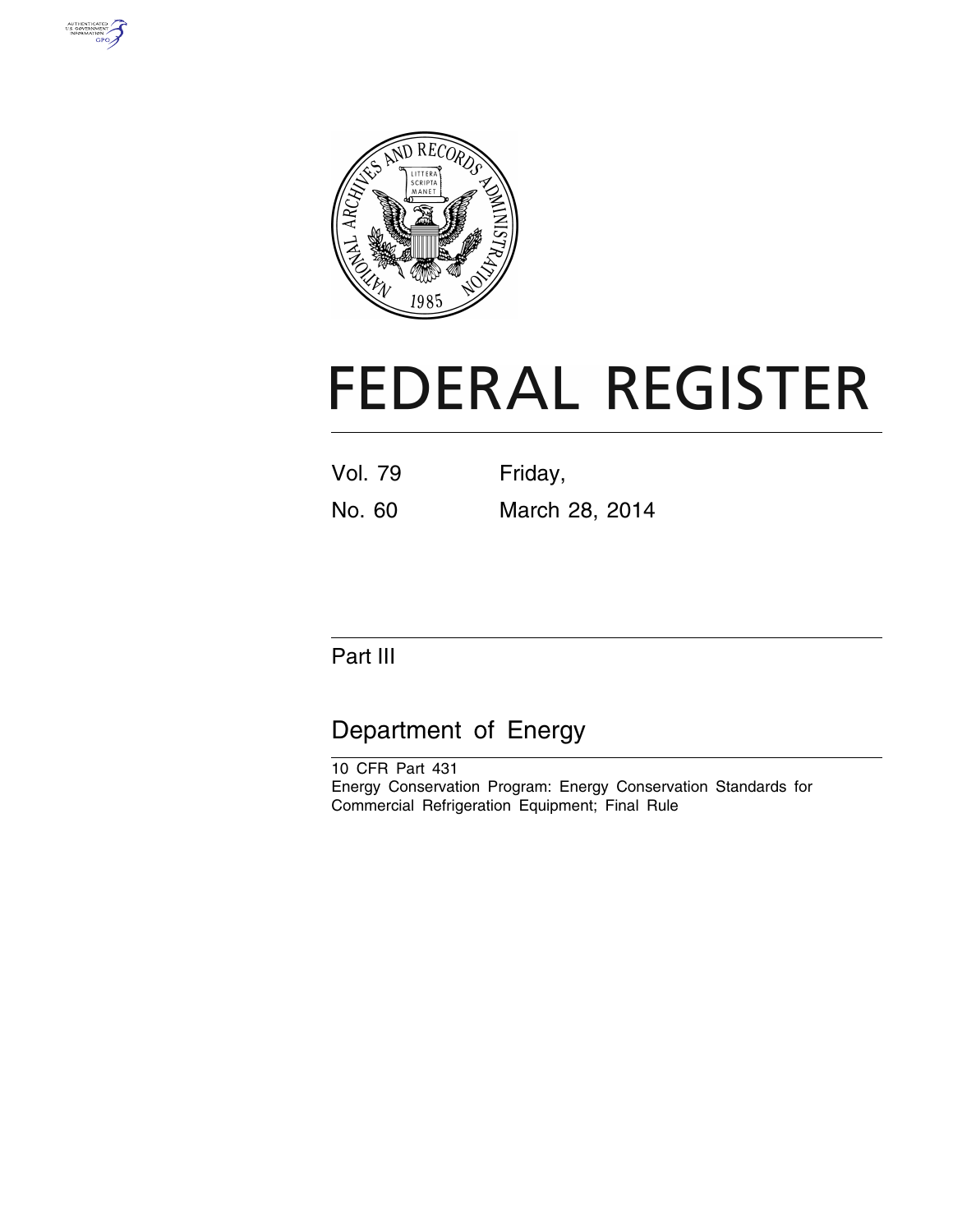# **DEPARTMENT OF ENERGY**

# **10 CFR Part 431**

**[Docket Number EERE–2010–BT–STD– 0003]** 

### **RIN 1904–AC19**

#### **Energy Conservation Program: Energy Conservation Standards for Commercial Refrigeration Equipment**

**AGENCY:** Office of Energy Efficiency and Renewable Energy, Department of Energy.

# **ACTION:** Final rule.

**SUMMARY:** The Energy Policy and Conservation Act of 1975 (EPCA), as amended, prescribes energy conservation standards for various consumer products and certain commercial and industrial equipment, including commercial refrigeration equipment (CRE). EPCA also requires the U.S. Department of Energy (DOE) to determine whether more-stringent standards would be technologically feasible and economically justified, and would save a significant amount of energy. In this final rule, DOE is adopting more-stringent energy conservation standards for some classes of commercial refrigeration equipment. It has determined that the amended energy conservation standards for these products would result in significant conservation of energy, and are technologically feasible and economically justified.

**DATES:** The effective date of this rule is May 27, 2014. Compliance with the amended standards established for commercial refrigeration equipment in today's final rule is required on March 27, 2017.

The incorporation by reference of certain publications listed in this final rule were approved by the Director of the Office of the Federal Register on January 9, 2009 and February 21, 2012. **ADDRESSES:** The docket, which includes **Federal Register** notices, public meeting attendee lists and transcripts, comments, and other supporting documents/materials, is available for review at *[www.regulations.gov](http://www.regulations.gov)*. All documents in the docket are listed in the regulations.gov index. However, some documents listed in the index, such as those containing information that is exempt from public disclosure, may not be publicly available.

A link to the docket Web page can be found at: *[http://www.regulations.gov/](http://www.regulations.gov/#!docketDetail;D=EERE-2010-BT=STD-0003) [#!docketDetail;D=EERE-2010-BT=STD-](http://www.regulations.gov/#!docketDetail;D=EERE-2010-BT=STD-0003)[0003](http://www.regulations.gov/#!docketDetail;D=EERE-2010-BT=STD-0003)*. The regulations.gov Web page will contain simple instructions on how to

access all documents, including public comments, in the docket.

For further information on how to review the docket, contact Ms. Brenda Edwards at (202) 586–2945 or by email: *[Brenda.Edwards@ee.doe.gov](mailto:Brenda.Edwards@ee.doe.gov)*.

#### **FOR FURTHER INFORMATION CONTACT:**

- John Cymbalsky, U.S. Department of Energy, Office of Energy Efficiency and Renewable Energy, Building Technologies Program, EE–2J, 1000 Independence Avenue SW., Washington, DC, 20585–0121. Telephone: (202 287–1692. Email: *commercial*\_*[refrigeration](mailto:commercial_refrigeration_equipment@EE.Doe.Gov)*\_ *[equipment@EE.Doe.Gov](mailto:commercial_refrigeration_equipment@EE.Doe.Gov)*.
- Ms. Jennifer Tiedeman, U.S. Department of Energy, Office of the General Counsel, GC–71, 1000 Independence Avenue SW., Washington, DC 20585– 0121. Telephone: (202) 287–6111. Email: *[Jennifer.Tiedeman@](mailto:Jennifer.Tiedeman@hq.doe.gov) [hq.doe.gov](mailto:Jennifer.Tiedeman@hq.doe.gov)*.

# **SUPPLEMENTARY INFORMATION:**

# **Table of Contents**

- I. Summary of the Final Rule and Its Benefits A. Benefits and Costs to Customers
	- B. Impact on Manufacturers
	- C. National Benefits and Costs
- D. Conclusion
- II. Introduction
	- A. Authority
	- B. Background
	- 1. Current Standards
- 2. History of Standards Rulemaking for Commercial Refrigeration Equipment III. General Discussion
- A. Test Procedures and Normalization Metrics
- 1. Test Procedures
- 2. Normalization Metrics
- B. Technological Feasibility
- 1. General
- 2. Maximum Technologically Feasible
- Levels
- C. Energy Savings
- 1. Determination of Savings
- 2. Significance of Savings
- D. Economic Justification
- 1. Specific Criteria
- a. Economic Impact on Manufacturers and Commercial Customers
- b. Savings in Operating Costs Compared To Increase in Price
- c. Energy Savings
- d. Lessening of Utility or Performance of Equipment
- e. Impact of Any Lessening of Competition
- f. Need of the Nation To Conserve Energy
- g. Other Factors
- 2. Rebuttable Presumption
- IV. Methodology and Discussion of Comments
	- A. General Rulemaking Issues
	- 1. Trial Standard Levels
	- 2. Proposed Standard Levels
	- 3. Rulemaking Timeline
	- 4. Normalization Metrics
	- 5. Conformance With Executive Orders and Departmental Policies
	- 6. Offset Factors
	- B. Market and Technology Assessment
- 1. Equipment Classes
- a. Equipment Subcategories
- b. Floral Equipment
- 2. Technology Assessment
- a. Technologies Applicable to All Equipment
- b. Technologies Relevant Only to Equipment With Doors
- c. Technologies Applicable Only to Equipment Without Doors
- C. Screening Analysis
- D. Engineering Analysis
- 1. Representative Equipment for Analysis
- a. Representative Unit Selection
- b. Baseline Models
- 2. Design Options
- a. Fluorescent Lamp Ballasts
- b. Condenser Fans
- c. Evaporator Fans
- d. Design Options Impacting Equipment Form Factor
- e. Vacuum Insulated Panels (VIPs)
- f. Variable-Speed Fan Motors
- g. Improved Transparent Door Designs
- h. High-Performance Coil Designs
- i. Higher-Efficiency Fan Blades
- j. ECM Fan Motors
- k. Lighting Occupancy Sensors and Controls
- l. Night Curtains
- 3. Refrigerants
- 4. Cost Assessment Methodology
- a. Teardown Analysis
- b. Cost Model
- c. Manufacturer Production Cost
- d. Cost-Efficiency Relationship
- e. Manufacturer Markup
- f. Shipping Costs
- g. Manufacturer Interviews
- 5. Energy Consumption Model
- a. Release of Engineering Model for Review
- b. Anti-Sweat Heater Power
- c. Coil Performance Modeling
- d. Compressor Performance Modeling

F. Life-Cycle Cost and Payback Period

- e. Insulation Modeling
- f. Lighting Performance

E. Markups Analysis

Analysis 1. Equipment Cost 2. Installation Costs

5. Energy Prices

Period G. Shipments

1. Overview

g. Transparent Door Performance h. Validation of Engineering Results

3. Maintenance and Repair Costs 4. Annual Energy Consumption

9. Compliance Date of Standards 10. Base-Case Efficiency Distributions 11. Inputs to Payback Period Analysis 12. Rebuttable-Presumption Payback

1. Impact of Standards on Shipments H. National Impact Analysis—National Energy Savings and Net Present Value 1. Forecasted Efficiency in the Base Case

3. Net Present Value of Customer Benefit I. Customer Subgroup Analysis J. Manufacturer Impact Analysis

2. Government Regulatory Impact Model

6. Energy Price Projections 7. Equipment Lifetime 8. Discount Rates

and Standards Cases 2. National Energy Savings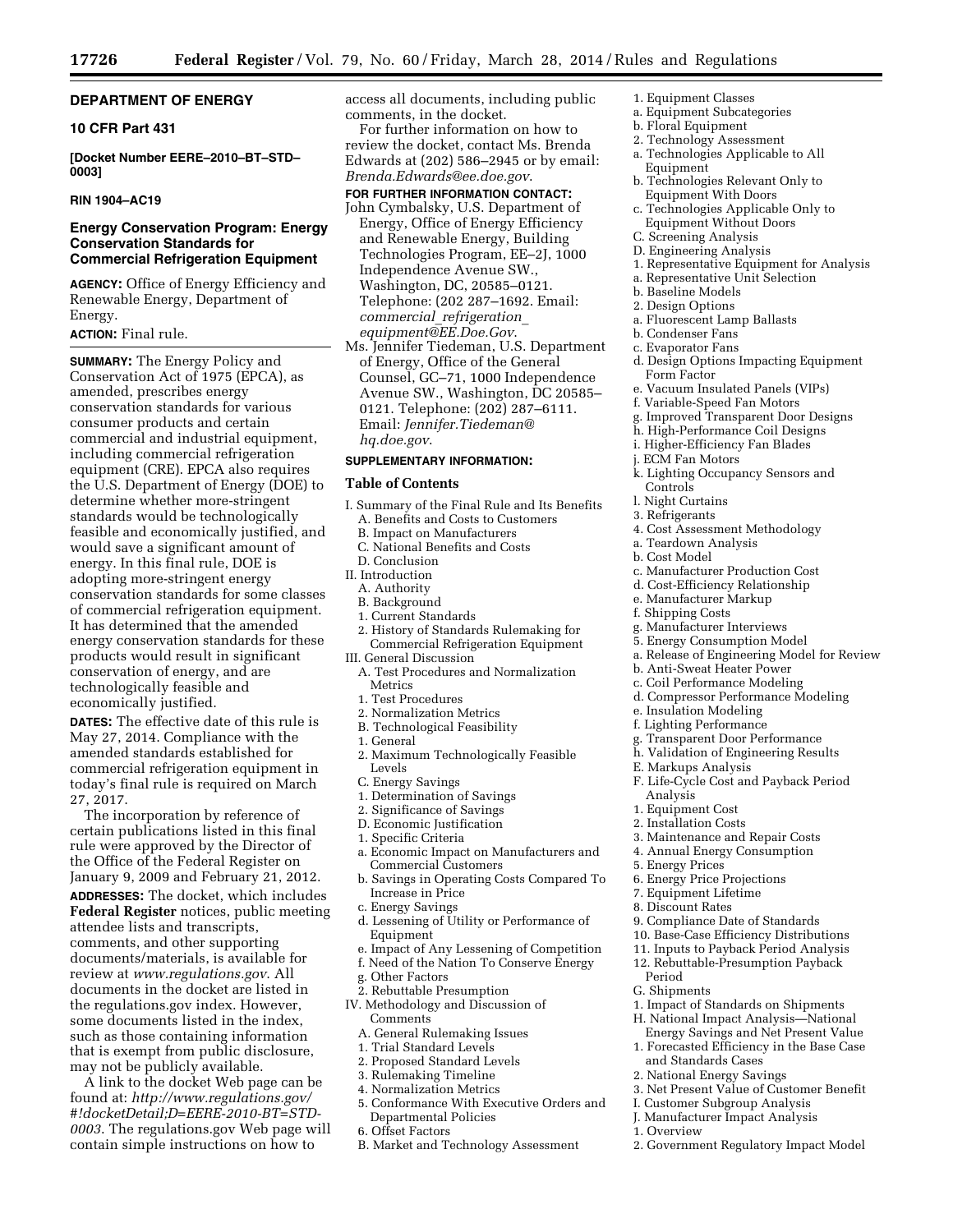- a. Government Regulatory Impact Model Key Inputs
- b. Government Regulatory Impact Model Scenarios
- 3. Discussion of Comments
- a. Volume Purchasing of Components
- b. Refrigerants
- c. Redesign Issues
- d. LED Material Costs
- e. GRIM
- f. Cumulative Regulatory Burden
- g. Certification Costs
- h. Small Manufacturers
- K. Emissions Analysis
- L. Monetizing Carbon Dioxide and Other Emissions Impacts
- 1. Social Cost of Carbon
- a. Monetizing Carbon Dioxide Emissions
- b. Social Cost of Carbon Values Used in
- Past Regulatory Analyses
- c. Current Approach and Key Assumptions
- 2. Valuation of Other Emissions Reductions
- M. Utility Impact Analysis
- N. Employment Impact Analysis
- V. Analytical Results
- A. Trial Standard Levels
- 1. Trial Standard Level Formulation Process and Criteria
- 2. Trial Standard Level Equations
- B. Economic Justification and Energy Savings
- 1. Economic Impacts on Commercial Customers
- a. Life-Cycle Cost and Payback Period
- b. Customer Subgroup Analysis
- c. Rebuttable Presumption Payback
- 2. Economic Impacts on Manufacturers
- a. Industry Cash-Flow Analysis Results
- b. Impacts on Direct Employment
- c. Impacts on Manufacturing Capacity
- d. Impacts on Subgroups of Manufacturers
- e. Cumulative Regulatory Burden
- 3. National Impact Analysis
- a. Energy Savings
- b. Net Present Value of Customer Costs and Benefits c. Employment Impacts
- 4. Impact on Utility or Performance of
- Equipment
- 5. Impact of Any Lessening of Competition
- 6. Need of the Nation To Conserve Energy
- 7. Summary of National Economic Impact
- 8. Other Factors
- C. Conclusions
- 1. Benefits and Burdens of Trial Standard Levels Considered for Commercial Refrigeration Equipment
- 2. Summary of Benefits and Costs (Annualized) of the Standards
- VI. Procedural Issues and Regulatory Review A. Review Under Executive Orders 12866
	- and 13563 B. Review Under the Regulatory Flexibility
	- Act 1. Description and Estimated Number of
	- Small Entities Regulated
	- 2. Description and Estimate of Compliance Requirements
	- 3. Duplication, Overlap, and Conflict with Other Rules and Regulations
	- 4. Significant Alternatives to the Rule
	- C. Review Under the Paperwork Reduction Act
	- D. Review Under the National
	- Environmental Policy Act of 1969
	- E. Review Under Executive Order 13132
	- F. Review Under Executive Order 12988
	- G. Review Under the Unfunded Mandates
	- Reform Act of 1995 H. Review Under the Treasury and General Government Appropriations Act, 1999
	- I. Review Under Executive Order 12630 J. Review Under the Treasury and General
	- Government Appropriations Act, 2001
	- K. Review Under Executive Order 13211
	- L. Review Under the Information Quality Bulletin for Peer Review
	- M. Congressional Notification
- VII. Approval of the Office of the Secretary

#### **I. Summary of the Final Rule and Its Benefits**

Title III, Part  $C<sup>1</sup>$  of the Energy Policy and Conservation Act of 1975 (EPCA or the Act), Public Law 94–163 (42 U.S.C. 6291–6309, as codified), added by Public Law 95–619, Title IV, section 441(a), established the Energy Conservation Program for Certain Industrial Equipment.2 Pursuant to EPCA, any new or amended energy conservation standard that DOE prescribes for certain products, such as commercial refrigeration equipment, shall be designed to achieve the maximum improvement in energy efficiency that DOE determines is both technologically feasible and economically justified. (42 U.S.C.  $6295(o)(2)(A)$  Furthermore, the new or amended standard must result in significant conservation of energy. (42 U.S.C. 6295(o)(3)(B) and 6316(e)(1)) In accordance with these and other statutory provisions discussed in this document, DOE is adopting amended energy conservation standards for commercial refrigeration equipment. The amended standards, which consist of maximum daily energy consumption (MDEC) values as a function of either refrigerated volume or total display area (TDA), are shown in Table I.1. These amended standards apply to all equipment listed in Table I.1 and manufactured in, or imported into, the United States on or after March 27, 2017.

# TABLE I.1—ENERGY CONSERVATION STANDARDS FOR COMMERCIAL REFRIGERATION EQUIPMENT

[Compliance required starting March 27, 2017]

| Equipment class*     | Standard level** *                                                                                                                                                                                                                               | Equipment class*     | Standard level***                                                                                                                                                                                                                         |
|----------------------|--------------------------------------------------------------------------------------------------------------------------------------------------------------------------------------------------------------------------------------------------|----------------------|-------------------------------------------------------------------------------------------------------------------------------------------------------------------------------------------------------------------------------------------|
| VOP.RC.M<br>VOP.SC.M | $0.64 \times TDA + 4.07$<br>$2.2 \times TDA + 6.85$<br>$1.69 \times TDA + 4.71$<br>$0.15 \times TDA + 1.95$<br>$0.49 \times TDA + 2.61$<br>$0.1 \times V + 0.86$                                                                                 | VOP.RC.I<br>SVO.RC.I | $2.79 \times TDA + 8.7$<br>$2.2 \times TDA + 6.85$<br>$2.79 \times TDA + 8.7$<br>$0.7 \times TDA + 8.74$<br>$4.25 \times TDA + 11.82$<br>$5.4 \times TDA + 15.02$                                                                         |
|                      | $0.29 \times V + 2.95$<br>$0.62 \times TDA + 3.29$<br>$0.05 \times V + 1.36$<br>$0.22 \times V + 1.38$<br>$0.34 \times V + 0.88$<br>$0.66 \times TDA + 3.18$<br>$1.7 \times TDA + 4.59$                                                          | SVO.SC.I             | $4.26 \times TDA + 11.51$<br>$5.41 \times TDA + 14.63$<br>$2.42 \times TDA + 9$<br>$0.93 \times TDA + 0.22$<br>$1.09 \times TDA + 0.26$<br>$1.53 \times TDA + 0.36$<br>$0.58 \times TDA + 3.05$                                           |
| HZO.SC.L             | $0.44 \times TDA + 0.11$<br>$0.52 \times TDA + 1$<br>$0.35 \times TDA + 2.88$<br>$0.55 \times TDA + 6.88$<br>$0.72 \times TDA + 5.55$<br>$1.9 \times TDA + 7.08$<br>$0.06 \times V + 0.37$<br>$0.08 \times V + 1.23$<br>$0.56 \times TDA + 0.43$ | VCS.RC.I             | $0.16 \times TDA + 0.13$<br>$0.34 \times TDA + 0.26$<br>$0.4 \times TDA + 0.31$<br>$0.1 \times V + 0.26$<br>$0.21 \times V + 0.54$<br>$0.25 \times V + 0.63$<br>$0.34 \times V + 0.88$<br>$0.1 \times V + 0.26$<br>$0.21 \times V + 0.54$ |

1For editorial reasons, upon codification in the U.S. Code, Part C was redesignated Part A–1.

2All references to EPCA in this document refer to the statute as amended through the American

Energy Manufacturing Technical Corrections Act (AEMTCA), Public Law 112–210 (Dec. 18, 2012).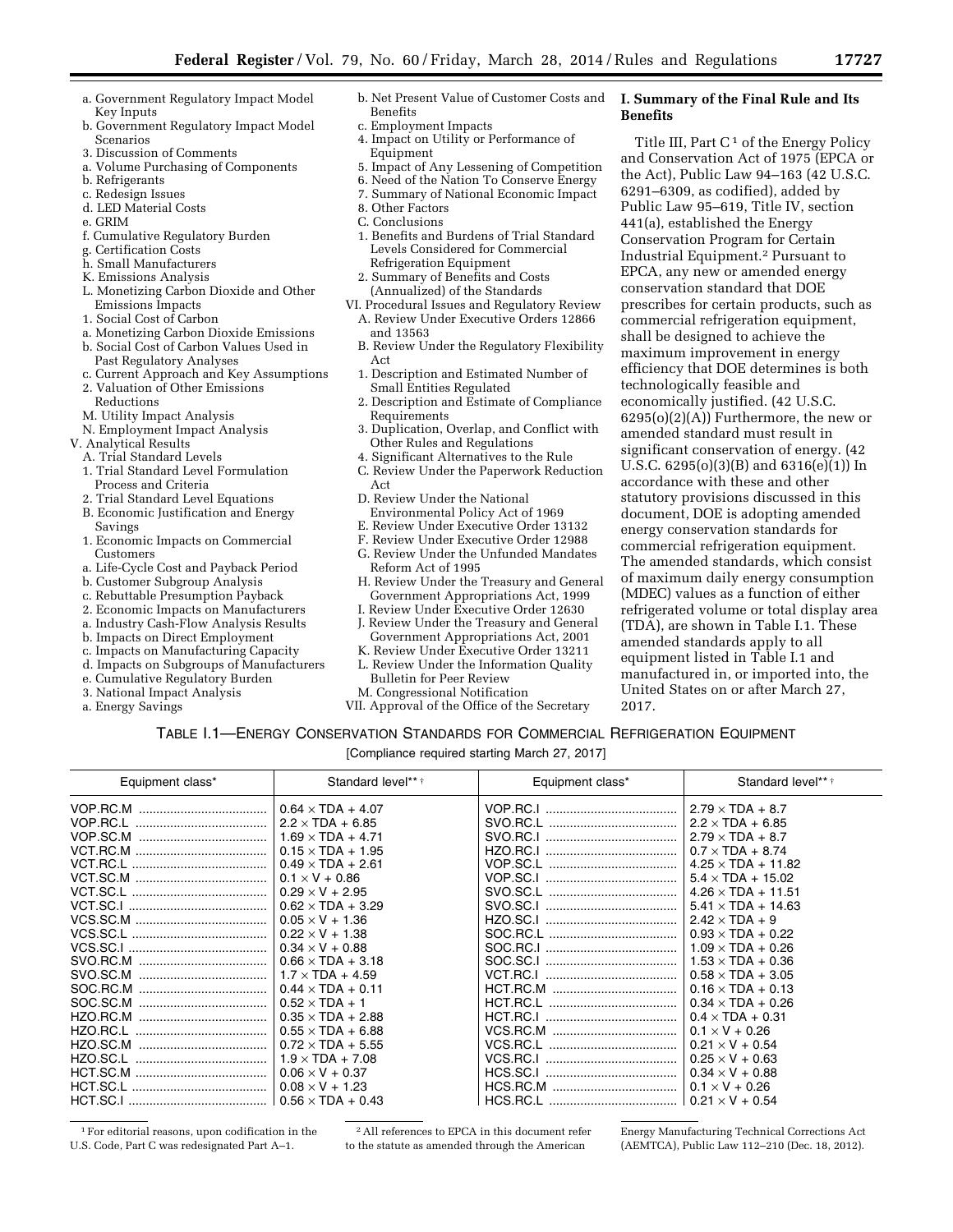# TABLE I.1—ENERGY CONSERVATION STANDARDS FOR COMMERCIAL REFRIGERATION EQUIPMENT—Continued [Compliance required starting March 27, 2017]

| Equipment class*                | Standard level** †                                                         | Equipment class*     | Standard level** *                               |
|---------------------------------|----------------------------------------------------------------------------|----------------------|--------------------------------------------------|
| HCS.SC.M<br>HCS.SC.I<br>PD.SC.M | $0.05 \times V + 0.91$<br>$0.06 \times V + 1.12$<br>$0.11 \times V + 0.81$ | HCS.RC.I<br>SOC SC.I | $0.25 \times V + 0.63$<br>$1.1 \times TDA + 2.1$ |

\* Equipment class designations consist of a combination (in sequential order separated by periods) of: (1) An equipment family code (VOP = vertical open, SVO = semivertical open, HZO = horizontal open, VCT = vertical closed with transparent doors, VCS = vertical closed with solid doors, HCT = horizontal closed with transparent doors, HCS = horizontal closed with solid doors, SOC = service over counter, or PD = pulldown); (2) an operating mode code (RC = remote condensing or SC = self-contained); and (3) a rating temperature code (M = medium tempera-<br>ture (38±2 °F), L = low temperature (0±2 °F), or l = ice-cream temperature (−15±2 °F remote condensing, medium temperature'' equipment class. See discussion in chapter 3 of the final rule technical support document (TSD) for a more detailed explanation of the equipment class terminology.

\*\* "TDA" is the total display area of the case, as measured in the Air-Conditioning, Heating, and Refrigeration Institute (AHRI) Standard 1200–<br>2010, appendix D.

"V" is the volume of the case, as measured in American National Standards Institute (ANSI)/Association of Home Appliance Manufacturers (AHAM) Standard HRF–1–2004.

#### *A. Benefits and Costs to Customers*

Table I.2 presents DOE's evaluation of the economic impacts of today's standards on customers of commercial refrigeration equipment, as measured by the average life-cycle cost (LCC) savings<sup>3</sup> and the median payback period (PBP).4 The average LCC savings are positive for all equipment classes for which customers are impacted by the amended standards.

TABLE I.2—IMPACTS OF TODAY'S STANDARDS ON CUSTOMERS OF COMMERCIAL REFRIGERATION EQUIPMENT

| Equipment<br>class* | Average<br>LCC sav-<br>ings<br>2012\$ | <b>Median PBP</b><br>years |
|---------------------|---------------------------------------|----------------------------|
| VOP.RC.M<br>$\sim$  | 922                                   | 5.7                        |
| VOP.RC.L<br>.       | 53                                    | 6.1                        |
| <b>VOP.SC.M</b>     |                                       |                            |
| VCT.RC.M<br>.       | 542                                   | 2.1                        |
| <b>VCT.RC.L</b>     | 526                                   | 2.7                        |
| $VCT.SC.M$          | 226                                   | 5.3                        |
| <b>VCT.SC.L</b>     | 5001                                  | 1.1                        |
| <b>VCT.SC.I </b>    | 18                                    | 7.2                        |
| $VCS.SC.M$          | 363                                   | 1.4                        |
| VCS.SC.L            | 507                                   | 2.5                        |
| VCS.SC.I<br>.       | 113                                   | 5.0                        |
| SVO.RC.M            | 564                                   | 6.2                        |
| SVO.SC.M<br>.       |                                       |                            |
| SOC.RC.M<br>.       |                                       |                            |
| SOC.SC.M<br>.       |                                       |                            |
| HZO.RC.M            |                                       |                            |
| HZO.RC.L            |                                       |                            |

3Life-cycle cost of commercial refrigeration equipment is the cost to customers of owning and operating the equipment over the entire life of the equipment. Life-cycle cost savings are the reductions in the life-cycle costs due to amended energy conservation standards when compared to the life-cycle costs of the equipment in the absence of amended energy conservation standards.

4Payback period refers to the amount of time (in years) it takes customers to recover the increased installed cost of equipment associated with new or amended standards through savings in operating cost. Further discussion can be found in chapter 8 of the final rule TSD.

TABLE I.2—IMPACTS OF TODAY'S STANDARDS ON CUSTOMERS OF COMMERCIAL REFRIGERATION EQUIPMENT—Continued

| Average<br>LCC sav-<br>ings<br>2012\$ | Median PBP<br>years |
|---------------------------------------|---------------------|
| 55                                    | 6.9                 |
| 101                                   | 5.8                 |
| 293                                   | 2.5                 |
|                                       |                     |
| 15                                    | 5.5                 |
| 64                                    | 2.5                 |
| 165                                   | 5.6                 |
|                                       |                     |

\* Values have been shown only for primary equipment classes, which are equipment classes that have significant volume of shipments and, therefore, were directly analyzed. See chapter 5 of the final rule TSD, Engineering Analysis, for a detailed discussion of primary and secondary equipment classes.

\* For equipment classes VOP.SC.M, SVO.SC.M, SOC. RC.M, SOC. SC.M, HZO.RC.M, HZO.RC.L, HZO.SC.L, and SVO.SC.M, SOC. RC.M, SOC. SC.M,<br>HZO.RC.M, HZO.RC.L, HZO.SC.L, and<br>HCT.SC.I, no efficiency levels above the baseline were found to be economically justifiable. Therefore, the standard levels contained in today's document for these equipment classes are the same as those set in the 2009 final rule. As a result, LCC savings and PBP values for these equipment classes are not relevant.

**Note:** Equipment lifetimes are between 10 and 15 years for all equipment classes.

#### *B. Impact on Manufacturers*

The industry net present value (INPV) is the sum of the discounted cash flows to the industry from the base year (2013) through the end of the analysis period (2046). Using a real discount rate of 10.0 percent, DOE estimates that the INPV for manufacturers of commercial refrigeration equipment is \$2,660.0 million in 2012\$.5 Under today's standards, DOE expects the industry net present value to decrease by 3.53 percent to 6.60 percent. Total industry

conversion costs are expected to total \$184.0 million. Additionally, based on DOE's interviews with the manufacturers of commercial refrigeration equipment, DOE does not expect significant loss of domestic employment.

# *C. National Benefits and Costs*

DOE's analyses indicate that today's standards would save a significant amount of energy. The lifetime savings for commercial refrigeration equipment purchased in the 30-year period that begins in the year of compliance with amended standards (2017–2046) amount to 2.89 quadrillion British thermal units (quads). The annualized energy savings (0.10 quads) are equivalent to 0.5 percent of total U.S. commercial primary energy consumption in 2014.6

The cumulative net present value (NPV) of total consumer costs and savings of today's standards for commercial refrigeration equipment ranges from \$4.93 billion (at a 7-percent discount rate) to \$11.74 billion (at a 3 percent discount rate).7 This NPV expresses the estimated total value of future operating cost savings minus the estimated increased product costs for products purchased in 2016–2047.

In addition, today's standards are expected to have significant environmental benefits. The energy savings would result in cumulative emission reductions of approximately 142 million metric tons (Mt) 8 of carbon dioxide  $(CO<sub>2</sub>)$ , 762 thousand tons of methane, 207 thousand tons of sulfur dioxide  $(SO<sub>2</sub>)$ , 94 tons of nitrogen oxides

<sup>5</sup>All monetary values in this notice are expressed in 2012 dollars.

<sup>&</sup>lt;sup>6</sup> Based on U.S. Department of Energy, Energy Information Administration, *Annual Energy Outlook 2013* (AEO 2013) data.

<sup>7</sup>All present value results reflect discounted to beginning of 2014.

<sup>8</sup>A metric ton is equivalent to 1.1 short tons. Results for  $NO<sub>x</sub>$  and Hg are presented in short tons.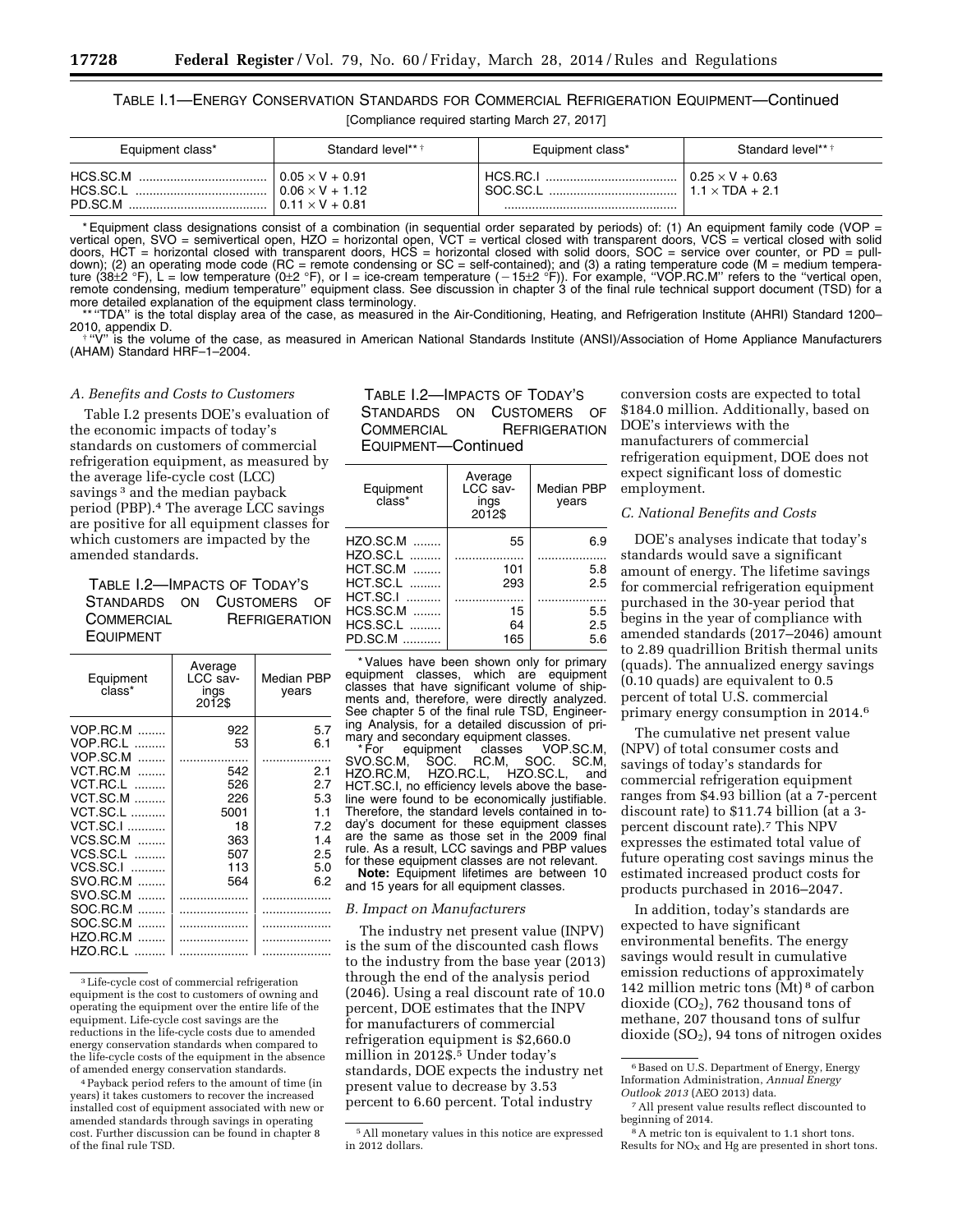$(NO_X)$  and 0.25 tons of mercury (Hg).<sup>9</sup> Through 2030, the estimated energy savings would result in cumulative emissions reductions of 48 Mt of  $CO<sub>2</sub>$ .

The value of the  $CO<sub>2</sub>$  reductions is calculated using a range of values per metric ton of  $CO<sub>2</sub>$  (otherwise known as the Social Cost of Carbon, or SCC) developed by a recent Federal

interagency process.10 The derivation of the SCC values is discussed in section IV.M. Using discount rates appropriate for each set of SCC values, DOE estimates that the net present monetary value of the  $CO<sub>2</sub>$  emissions reductions is between \$1.0 billion and \$14.0 billion. DOE also estimates that the net present

monetary value of the  $NO<sub>x</sub>$  emissions reductions is \$33 million at a 7-percent discount rate, and \$104 million at a 3 percent discount rate.11

Table I.3 summarizes the national economic costs and benefits expected to result from today's standards for commercial refrigeration equipment.

# TABLE I.3—SUMMARY OF NATIONAL ECONOMIC BENEFITS AND COSTS OF AMENDED COMMERCIAL REFRIGERATION EQUIPMENT ENERGY CONSERVATION STANDARDS\*

| Category            | Present value<br>Billion<br>2012\$                             | Discount rate<br>(percent) |
|---------------------|----------------------------------------------------------------|----------------------------|
| <b>Benefits</b>     |                                                                |                            |
|                     | 7.70<br>16.63<br>1.01<br>4.55<br>7.20<br>14.05<br>0.03<br>0.10 | 5<br>2.5<br>3              |
|                     | 12.28<br>21.28                                                 |                            |
| Costs               |                                                                |                            |
|                     | 2.77<br>4.89                                                   |                            |
| <b>Net Benefits</b> |                                                                |                            |
|                     | 9.51<br>16.40                                                  |                            |

\* This table presents the costs and benefits associated with commercial refrigeration equipment shipped in 2017–2046. These results include benefits to customers which accrue after 2046 from the equipment purchased in 2017–2046. The results account for the incremental variable and fixed costs incurred by manufacturers due to the amended standard, some of which may be incurred in preparation for this final rule.

 $*$  The CO<sub>2</sub> values represent global monetized values of the SCC, in 2012\$, in 2015 under several scenarios of the updated SCC values. The first three cases use the averages of SCC distributions calculated using 5%, 3%, and 2.5% discount rates, respectively. The fourth case represents the 95th percentile of the SCC distribution calculated using a 3% discount rate. The SCC time series used by DOE incorporates an escalation factor. The value for NO<sub>X</sub> is the average of the low and high values used in DOE's analysis.

† Total Benefits for both the 3% and 7% cases are derived using the series corresponding to average SCC with 3-percent discount rate.

The benefits and costs of today's standards, for equipment sold in 2017– 2046, can also be expressed in terms of annualized values. The annualized monetary values are the sum of (1) the annualized national economic value of the benefits from operating the product (consisting primarily of operating cost savings from using less energy, minus increases in equipment purchase and installation costs, which is another way of representing consumer NPV, plus (2)

the annualized monetary value of the benefits of emission reductions, including  $CO<sub>2</sub>$  emission reductions.<sup>12</sup>

Although adding the value of consumer savings to the values of emission reductions provides a valuable perspective, two issues should be considered. First, the national operating cost savings are domestic U.S. consumer monetary savings that occur as a result of market transactions, while the value of CO2 reductions is based on a global

value. Second, the assessments of operating cost savings and  $CO<sub>2</sub>$  savings are performed with different methods that use different time frames for analysis. The national operating cost savings is measured for the lifetime of commercial refrigeration equipment shipped in 2017–2046. The SCC values, on the other hand, reflect the present value of all future climate-related impacts resulting from the emission of one metric ton of carbon dioxide in each

<sup>9</sup> DOE calculated emissions reductions relative to the *AEO 2013* Reference case, which generally represents current legislation and environmental regulations for which implementing regulations were available as of December 31, 2012.

<sup>10</sup>*Technical Update of the Social Cost of Carbon for Regulatory Impact Analysis Under Executive Order 12866.* Interagency Working Group on Social Cost of Carbon, United States Government. May 2013; revised November 2013. *[http://](http://www.whitehouse.gov/sites/default/files/omb/assets/inforeg/technical-update-social-cost-of-carbon-for-regulator-impact-analysis.pdf) [www.whitehouse.gov/sites/default/files/omb/assets/](http://www.whitehouse.gov/sites/default/files/omb/assets/inforeg/technical-update-social-cost-of-carbon-for-regulator-impact-analysis.pdf)*

*[inforeg/technical-update-social-cost-of-carbon-for](http://www.whitehouse.gov/sites/default/files/omb/assets/inforeg/technical-update-social-cost-of-carbon-for-regulator-impact-analysis.pdf)[regulator-impact-analysis.pdf](http://www.whitehouse.gov/sites/default/files/omb/assets/inforeg/technical-update-social-cost-of-carbon-for-regulator-impact-analysis.pdf)*.

<sup>11</sup> DOE is investigating the valuation of avoided Hg and  $SO<sub>2</sub>$  emissions.

<sup>12</sup> DOE used a two-step calculation process to convert the time-series of costs and benefits into annualized values. First, DOE calculated a present value in 2013, the year used for discounting the NPV of total customer costs and savings, for the time-series of costs and benefits, using discount rates of three and seven percent for all costs and

benefits except for the value of CO<sub>2</sub> reductions. For the latter, DOE used a range of discount rates, as shown in Table I.3. From the present value, DOE then calculated the fixed annual payment over a 30 year period (2017 through 2046) that yields the same present value. The fixed annual payment is the annualized value. Although DOE calculated annualized values, this does not imply that the time-series of cost and benefits from which the annualized values were determined is a steady stream of payments.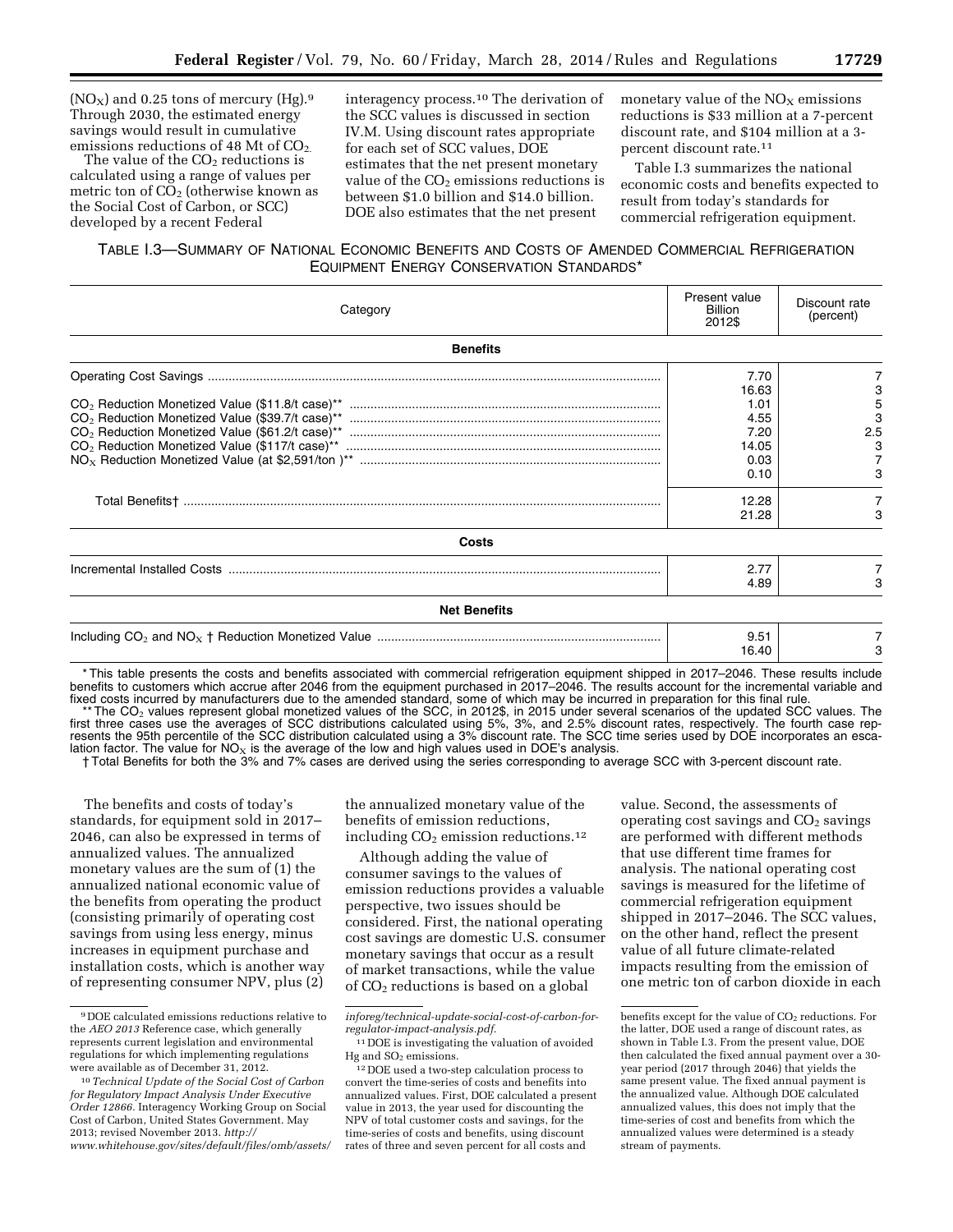year. These impacts continue well beyond 2100.

Estimates of annualized benefits and costs of today's standards are shown in Table I.4. The results under the primary estimate are as follows. Using a 7 percent discount rate for benefits and costs other than CO<sub>2</sub> reduction, for which DOE used a 3-percent discount rate along with the average SCC series that uses a 3-percent discount rate, the

cost of the amended standards in today's rule is \$256 million per year in increased equipment costs, while the benefits are \$710 million per year in reduced equipment operating costs, \$246 million in  $CO<sub>2</sub>$  reductions, and \$3.01 million in reduced  $NO<sub>X</sub>$ emissions. In this case, the net benefit amounts to \$704 million per year. Using a 3-percent discount rate for all benefits and costs and the average SCC series,

the cost of the standards in today's rule is \$264 million per year in increased equipment costs, while the benefits are \$900 million per year in reduced operating costs,  $$246$  million in  $CO<sub>2</sub>$ reductions, and \$5.64 million in reduced  $NO<sub>X</sub>$  emissions. In this case, the net benefit amounts to \$888 million per year.

# TABLE I.4—ANNUALIZED BENEFITS AND COSTS OF AMENDED STANDARDS FOR COMMERCIAL REFRIGERATION EQUIPMENT\*

|                                                         |                               | million 2012\$/year |                            |                             |
|---------------------------------------------------------|-------------------------------|---------------------|----------------------------|-----------------------------|
|                                                         | Discount rate                 | Primary estimate*   | Low net benefits estimate* | High net benefits estimate* |
|                                                         |                               | <b>Benefits</b>     |                            |                             |
| Operating Cost Savings                                  |                               |                     |                            | 744.<br>947.                |
| $CO2$ Reduction at (\$11.8/t)<br>case)**.               |                               |                     |                            | 73.                         |
| CO <sub>2</sub> Reduction at (\$39.7/t)<br>$case$ , $*$ |                               |                     |                            | 246.                        |
| CO <sub>2</sub> Reduction at (\$61.2/t<br>case)**.      |                               |                     |                            | 361.                        |
| $CO2$ Reduction at (\$117.0/t)<br>case)**.              |                               |                     |                            | 760.                        |
| $NOx$ Reduction at (\$2,591/<br>$ton)$ **.              |                               |                     |                            | 3.01.                       |
|                                                         |                               |                     |                            | 5.64.                       |
| Total Benefits <sup>+</sup>                             | 7% plus CO <sub>2</sub> range | 786 to 1,474        | 764 to 1,451               | 820 to 1,508.               |
|                                                         |                               |                     |                            | 994.                        |
|                                                         | $3\%$ plus $CO2$ range        |                     | 943 to 1,631               | 1,026 to 1,713.             |
|                                                         |                               |                     |                            | 1.200.                      |
| Costs                                                   |                               |                     |                            |                             |
| Incremental Equipment<br>Costs.                         |                               |                     |                            | 261.                        |
|                                                         |                               |                     |                            | 271.                        |
|                                                         |                               | <b>Net Benefits</b> |                            |                             |

| Total†<br>7%<br>3% | $\mid$ 7% plus CO <sub>2</sub> range    '<br>704<br>888 | │ 530 to 1,218  │ 513 to 1,201<br>687<br>. 685 to 1,373<br>850 | 559 to 1.246.<br>733.<br>755 to 1.442.<br>929. |
|--------------------|---------------------------------------------------------|----------------------------------------------------------------|------------------------------------------------|
|--------------------|---------------------------------------------------------|----------------------------------------------------------------|------------------------------------------------|

\* This table presents the annualized costs and benefits associated with commercial refrigeration equipment shipped in 2017–2046. These results include benefits to customers which accrue after 2046 from the products purchased in 2017–2046. The results account for the incremental variable and fixed costs incurred by manufacturers due to the amended standard, some of which may be incurred in preparation for the final rule. The primary, low, and high estimates utilize projections of energy prices from the *AEO 2013* Reference case, Low Estimate, and High Estimate, respectively. In addition, incremental equipment costs reflect a medium decline rate for projected product price trends in the Primary Estimate, a low decline rate for projected product price trends in the Low Benefits Estimate, and a high decline rate for projected product price trends in the High Benefits Estimate. The method used to derive projected price trends are explained in section IV.H.

The CO<sub>2</sub> values represent global monetized values of the SCC, in 2012\$, in 2015 under several scenarios of the updated SCC values. The first three cases use the averages of SCC distributions calculated using 5%, 3%, and 2.5% discount rates, respectively. The fourth case represents the 95th percentile of the SCC distribution calculated using a 3% discount rate. The SCC time series used by DOE incorporate an escalation factor. The value for  $NO<sub>x</sub>$  is the average of the low and high values used in DOE's analysis.

† Total Benefits for both the 3-percent and 7-percent cases are derived using the series corresponding to average SCC with 3-percent discount rate. In the rows labeled "7% plus CO<sub>2</sub> range" and "3% plus CO<sub>2</sub> range," the operating cost and NO<sub>X</sub> benefits are calculated using the labeled discount rate, and those values are added to the full range of  $CO<sub>2</sub>$  values.

# *D. Conclusion*

Based on the analyses culminating in this final rule, DOE found the benefits to the nation of the amended standards (energy savings, consumer LCC savings, positive NPV of consumer benefit, and emission reductions) outweigh the burdens (loss of INPV and LCC

increases for some users of this equipment). DOE has concluded that the standards in today's final rule represent the maximum improvement in energy efficiency that is both technologically feasible and economically justified, and would result in significant conservation of energy. (42 U.S.C. 6295(o), 6316(e))

#### **II. Introduction**

The following section briefly discusses the statutory authority underlying today's final rule, as well as some of the relevant historical background related to the establishment of amended standards for commercial refrigeration equipment.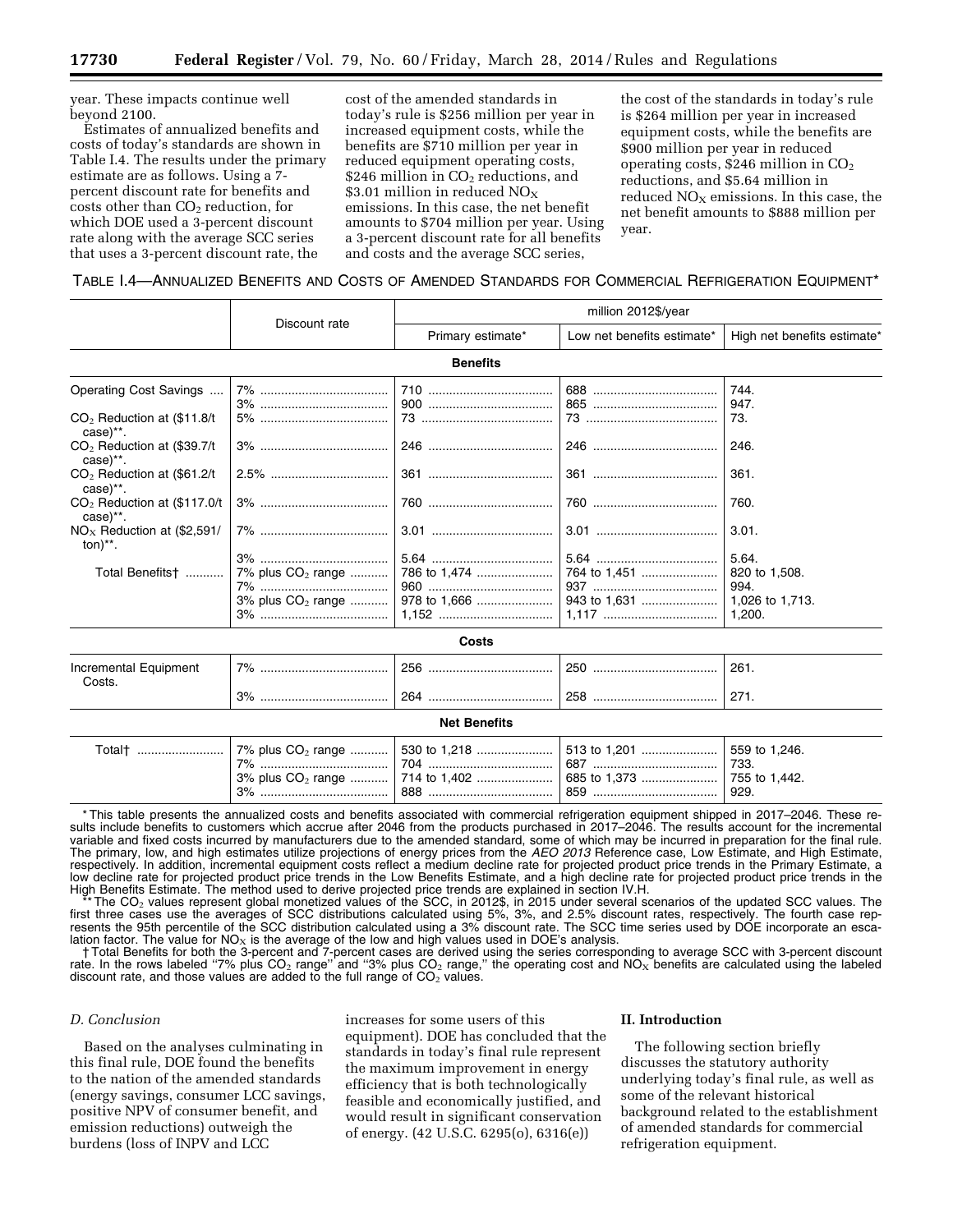# *A. Authority*

Title III, Part C of EPCA, Public Law 94–163 (42 U.S.C. 6311–6317, as codified), added by Public Law 95–619, Title IV, section 441(a), established the Energy Conservation Program for Certain Industrial Equipment, a program covering certain industrial equipment, which includes the commercial refrigeration equipment that is the focus of this document.13 14 EPCA prescribes energy conservation standards for commercial refrigeration equipment (42 U.S.C. 6313(c)(2)–(4)), and directs DOE to conduct rulemakings to establish new and amended standards for commercial refrigeration equipment. (42 U.S.C.  $6313(c)(4)–(6))$  (DOE notes that under 42 U.S.C. 6295(m) and 6316(e)(1) the agency must periodically review its already established energy conservation standards for covered equipment. Under this requirement, the next review that DOE would need to conduct must occur no later than 6 years from the issuance of a final rule establishing or amending a standard for covered equipment.)

Pursuant to EPCA, DOE's energy conservation program for covered equipment generally consists of four parts: (1) Testing; (2) labeling; (3) the establishment of Federal energy conservation standards; and (4) certification and enforcement procedures. For commercial refrigeration equipment, DOE is responsible for the entirety of this program. Subject to certain criteria and conditions, DOE is required to develop test procedures to measure the energy efficiency, energy use, or estimated annual operating cost of each type or class of covered equipment. (42 U.S.C. 6314) Manufacturers of covered equipment must use the prescribed DOE test procedure as the basis for certifying to DOE that their equipment complies with the applicable energy conservation standards adopted under EPCA and when making representations to the public regarding the energy use or efficiency of that equipment. (42 U.S.C. 6315(b), 6295(s), and 6316(e)(1)) Similarly, DOE must use these test procedures to determine whether that equipment complies with standards adopted pursuant to EPCA. The DOE test procedure for commercial refrigeration equipment currently appears at title 10 of the Code of Federal Regulations (CFR) part 431, subpart C.

14All references to EPCA in this document refer to the statute as amended through the American Energy Manufacturing Technical Corrections Act (AEMTCA), Public Law 112–210 (Dec. 18, 2012).

DOE must follow specific statutory criteria for prescribing amended standards for covered equipment. As indicated above, any amended standard for covered equipment must be designed to achieve the maximum improvement in energy efficiency that is technologically feasible and economically justified. (42 U.S.C. 6295(o)(2)(A) and 6316(e)(1)) Furthermore, DOE may not adopt any standard that would not result in the significant conservation of energy. (42 U.S.C. 6295(o)(3) and 6316(e)(1)) DOE also may not prescribe a standard: (1) For certain equipment, including commercial refrigeration equipment, if no test procedure has been established for the product; or (2) if DOE determines by rule that the proposed standard is not technologically feasible or economically justified. (42 U.S.C. 6295(o)(3)(A)–(B) and 6316(e)(1)) In deciding whether a proposed standard is economically justified, DOE must determine whether the benefits of the standard exceed its burdens. (42 U.S.C. 6295(o)(2)(B)(i) and 6316(e)(1)) DOE must make this determination after receiving comments on the proposed standard, and by considering, to the greatest extent practicable, the following seven factors:

1. The economic impact of the standard on manufacturers and consumers of the equipment subject to the standard;

2. The savings in operating costs throughout the estimated average life of the covered equipment in the type (or class) compared to any increase in the price, initial charges, or maintenance expenses for the covered equipment that are likely to result from the imposition of the standard;

3. The total projected amount of energy, or as applicable, water, savings likely to result directly from the imposition of the standard;

4. Any lessening of the utility or the performance of the covered equipment likely to result from the imposition of the standard;

5. The impact of any lessening of competition, as determined in writing by the U.S. Attorney General (Attorney General), that is likely to result from the imposition of the standard;

6. The need for national energy and water conservation; and

7. Other factors the Secretary considers relevant. (42 U.S.C. 6295(o)(2)(B)(i)(I)–(VII) and 6316(e)(1))

allowable energy use or decreases the minimum required energy efficiency of covered equipment. (42 U.S.C. 6295(o)(1) and 6316(e)(1)) Also, the Secretary may not prescribe an amended or new standard if interested persons have established by a preponderance of the evidence that the standard is likely to result in the unavailability in the United States of any covered product type (or class) of performance characteristics (including reliability), features, sizes, capacities, and volumes that are substantially the same as those generally available in the United States.  $(42 \text{ U.S.C. } 6295(0)(4) \text{ and } 6316(e)(1))$ 

Further, EPCA, as codified, establishes a rebuttable presumption that a standard is economically justified if the Secretary finds that the additional cost to the consumer of purchasing a product complying with an energy conservation standard level will be less than three times the value of the energy savings during the first year that the consumer will receive as a result of the standard, as calculated under the applicable test procedure. (*See* 42 U.S.C.  $6295(o)(2)(B)(iii)$  and  $6316(e)(1))$  Section III.D.2 presents additional discussion about the rebuttable presumption payback period.

Additionally, 42 U.S.C. 6295(q)(1) and 6316(e)(1) specify requirements when promulgating a standard for a type or class of covered equipment that has two or more subcategories that may justify different standard levels. DOE must specify a different standard level than that which applies generally to such type or class of equipment for any group of covered products that has the same function or intended use if DOE determines that products within such group (A) consume a different kind of energy from that consumed by other covered equipment within such type (or class); or (B) have a capacity or other performance-related feature that other equipment within such type (or class) do not have and such feature justifies a higher or lower standard. (42 U.S.C. 6295(q)(1) and 6316(e)(1)) In determining whether a performancerelated feature justifies a different standard for a group of equipment, DOE must consider such factors as the utility to the consumer of the feature and other factors DOE deems appropriate. *Id.* Any rule prescribing such a standard must include an explanation of the basis on which such higher or lower level was established. (42 U.S.C. 6295(q)(2) and 6316(e)(1))

Federal energy conservation requirements generally supersede State laws or regulations concerning energy conservation testing, labeling, and

 $^{\rm 13}\, \mathrm{For}$ editorial reasons, upon codification in the U.S. Code, Part C was re-designated Part A–1.

EPCA, as codified, also contains what is known as an ''anti-backsliding'' provision, which prevents the Secretary from prescribing any amended standard that either increases the maximum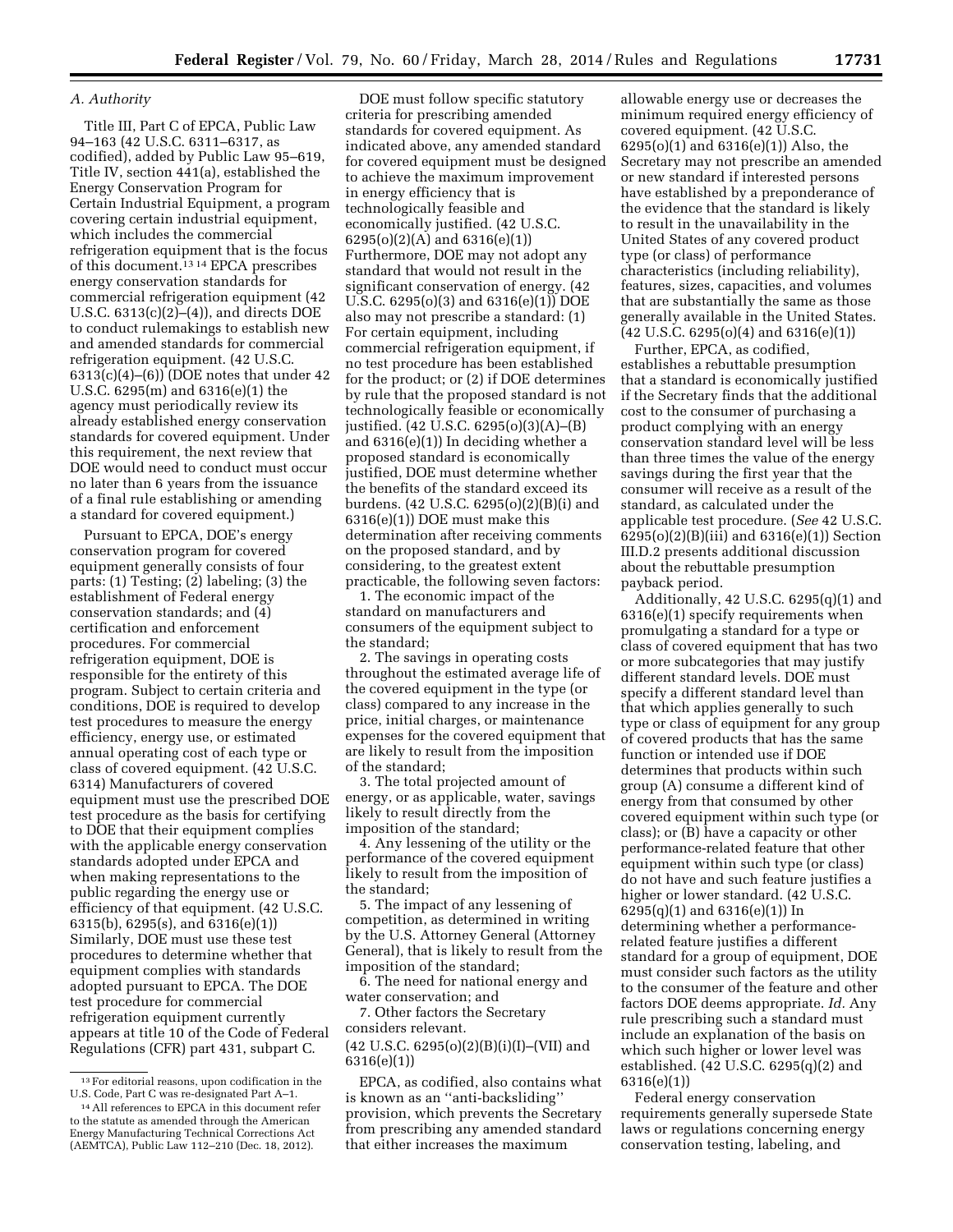standards. (42 U.S.C. 6297(a)–(c) and 6316(e))

# *B. Background*

# 1. Current Standards

The current energy conservation standards for commercial refrigeration equipment were established by two different legislative actions and one DOE final rule. EPCA, as amended by the Energy Policy Act of 2005 (EPACT 2005), established standards for selfcontained commercial refrigerators and freezer with solid or transparent doors, self-contained commercial refrigeratorfreezers with solid doors, and selfcontained commercial refrigerators designed for pull-down applications.  $(42 \text{ U.S.C. } 6313(c)(2)–(3))$  On January 9, 2009, DOE published a final rule (January 2009 final rule) prescribing standards for commercial refrigeration equipment. 74 FR at 1092. Specifically,

this final rule completed the first standards rulemaking for commercial refrigeration equipment by establishing standards for equipment types specified in 42 U.S.C.  $6313(c)(5)$ , and for which EPCA did not prescribe standards in 42 U.S.C. 6313(c)(2)–(3). These types consisted of commercial ice-cream freezers; self-contained commercial refrigerators, commercial freezers, and commercial refrigerator-freezers without doors; and remote condensing commercial refrigerators, commercial freezers, and commercial refrigeratorfreezers. More recently, the American Energy Manufacturing Technical Corrections Act (AEMTCA), Public Law 112–210 (December 18, 2012), amended section 342(c) of EPCA to establish a new standard for self-contained service over counter medium temperature commercial refrigerators (this class is known as SOC.SC.M per DOE's equipment class nomenclature). (42

U.S.C. 6313(c)(4)) As a result, DOE's current energy conservation standards for commercial refrigeration equipment include the following: Standards established by EPCA for commercial refrigeration equipment manufactured on or after January 1, 2010; standards established in the January 2009 final rule for commercial refrigeration equipment manufactured on or after January 1, 2012; and standards established by AEMTCA for SOC.SC.M equipment manufactured on or after January 1, 2012.

Table II.1 and Table II.2 present DOE's current energy conservation standards for commercial refrigeration equipment set by EPCA and the January 2009 final rule, respectively. The AEMTCA standard for SOC.SC.M equipment manufactured on or after January 1, 2012 is prescribed as  $0.6 \times$ TDA + 1.0. (42 U.S.C. 6313(c)(4))

TABLE II.1—COMMERCIAL REFRIGERATION EQUIPMENT STANDARDS PRESCRIBED BY EPCA—COMPLIANCE REQUIRED BEGINNING ON JANUARY 1, 2010

| Category                                                                                                                    | Maximum daily energy consumption<br>kWh/day*                                                               |
|-----------------------------------------------------------------------------------------------------------------------------|------------------------------------------------------------------------------------------------------------|
| Self-contained refrigerators with transparent doors designed for pull-down temperature applica- $0.126V + 3.51$ .<br>tions. | $0.10 V^{**} + 2.04$<br>$0.40 V + 1.38$ .<br>$0.75 V + 4.10$ .<br>the greater of 0.27 $AV+$ -0.71 or 0.70. |

\* kilowatt-hours per day.

\*\* Where ''V'' means the chilled or frozen compartment volume in cubic feet as defined in the Association of Home Appliance Manufacturers Standard HRF–1–1979. 10 CFR 431.66.

† Where ''AV'' means that adjusted volume in cubic feet measured in accordance with the Association of Home Appliance Manufacturers Standard HRF–1–1979. 10 CFR 431.66.

TABLE II.2—COMMERCIAL REFRIGERA-TION EQUIPMENT STANDARDS ES-TABLISHED IN THE JANUARY 2009 FINAL RULE—COMPLIANCE RE-QUIRED BEGINNING ON JANUARY 1, 2012

TABLE II.2—COMMERCIAL REFRIGERA-TION EQUIPMENT STANDARDS ES-TABLISHED IN THE JANUARY 2009 FINAL RULE—COMPLIANCE RE-QUIRED BEGINNING ON JANUARY 1, 2012—Continued

TABLE II.2—COMMERCIAL REFRIGERA-TION EQUIPMENT STANDARDS ES-TABLISHED IN THE JANUARY 2009 FINAL RULE—COMPLIANCE RE-QUIRED BEGINNING ON JANUARY 1, 2012—Continued

| Equipment class* | Standard level**<br>kWh/day | Equipment class* | Standard level**<br>kWh/day | Equi               |
|------------------|-----------------------------|------------------|-----------------------------|--------------------|
| $VOP.RC.M$       | $0.82 \times TDA + 4.07$    | $HZO.RC.I$       | $0.72 \times TDA + 8.74$    | SOC.S              |
| SVO.RC.M<br>.    | $0.83 \times TDA + 3.18$    | VCT.RC.I         | $0.66 \times TDA + 3.05$    | HCS.S              |
| HZO.RC.M<br>.    | $0.35 \times TDA + 2.88$    | $HCT.RC.M$       | $0.16 \times TDA + 0.13$    |                    |
| VOP.RC.L<br>.    | $2.27 \times TDA + 6.85$    | <b>HCT.RC.L</b>  | $0.34 \times TDA + 0.26$    | *Equ               |
| HZO.RC.L<br>.    | $0.57 \times TDA + 6.88$    | <b>HCT.RC.I</b>  | $0.4 \times TDA + 0.31$     | combir             |
| VCT.RC.M         | $0.22 \times TDA + 1.95$    | VCS.RC.M         | $0.11 \times V + 0.26$      | periods<br>(VOP-   |
| <b>VCT.RC.L</b>  | $0.56 \times TDA + 2.61$    | VCS.RC.L         | $0.23 \times V + 0.54$      | open,              |
| SOC.RC.M         | $0.51 \times TDA + 0.11$    | VCS.RC.I         | $0.27 \times V + 0.63$      | closed             |
| VOP.SC.M         | $1.74 \times TDA + 4.71$    | $HCS.RC.M$       | $0.11 \times V + 0.26$      | closed             |
| SVO.SC.M         | $1.73 \times TDA + 4.59$    | HCS.RC.L<br>.    | $0.23 \times V + 0.54$      | closed             |
| $HZO.SC.M$       | $0.77 \times TDA + 5.55$    | HCS.RC.I         | $0.27 \times V + 0.63$      | zontal             |
| $HZO.SC.L$       | $1.92 \times TDA + 7.08$    | SOC.RC.L<br>.    | $1.08 \times TDA + 0.22$    | ice ove            |
| VCT.SC.I         | $0.67 \times TDA + 3.29$    | SOC.RC.I         | $1.26 \times TDA + 0.26$    | $(RC =$            |
| VCS.SC.I         | $0.38 \times V + 0.88$      | VOP.SC.L         | $4.37 \times TDA + 11.82$   | tained)<br>$=$ med |
| HCT.SC.I         | $0.56 \times TDA + 0.43$    | VOP.SC.I         | $5.55 \times TDA + 15.02$   | peratur            |
| SVO.RC.L<br>.    | $2.27 \times TDA + 6.85$    | SVO.SC.L         | $4.34 \times TDA + 11.51$   | $-15$              |
| VOP.RC.I<br>.    | $2.89 \times TDA + 8.7$     | SVO.SC.I         | $5.52 \times TDA + 14.63$   | to the             |
| SVO.RC.I<br>.    | $2.89 \times TDA + 8.7$     | HZO.SC.I         | $2.44 \times TDA + 9$ .     | dium te            |

| Equipment class* | Standard level**<br>kWh/day |
|------------------|-----------------------------|
|                  |                             |

uipment class designations consist of a nation (in sequential order separated by periods) of: (1) An equipment family code (VOP = vertical open, SVO = semivertical open, HZO = horizontal open, VCT = vertical closed with transparent doors, VCS = vertical with solid doors,  $HCT =$  horizontal with transparent doors, HCS = horiclosed with solid doors, or  $SOC =$  server counter); (2) an operating mode code remote condensing or  $SC = self-con-$ ; and (3) a rating temperature code (M ium temperature (38  $\degree$ F), L = low temperature (0 °F), or I = ice-cream temperature<br>(-15 °F)). For example, "VOP.RC.M" refers "vertical open, remote condensing, meum temperature" equipment class.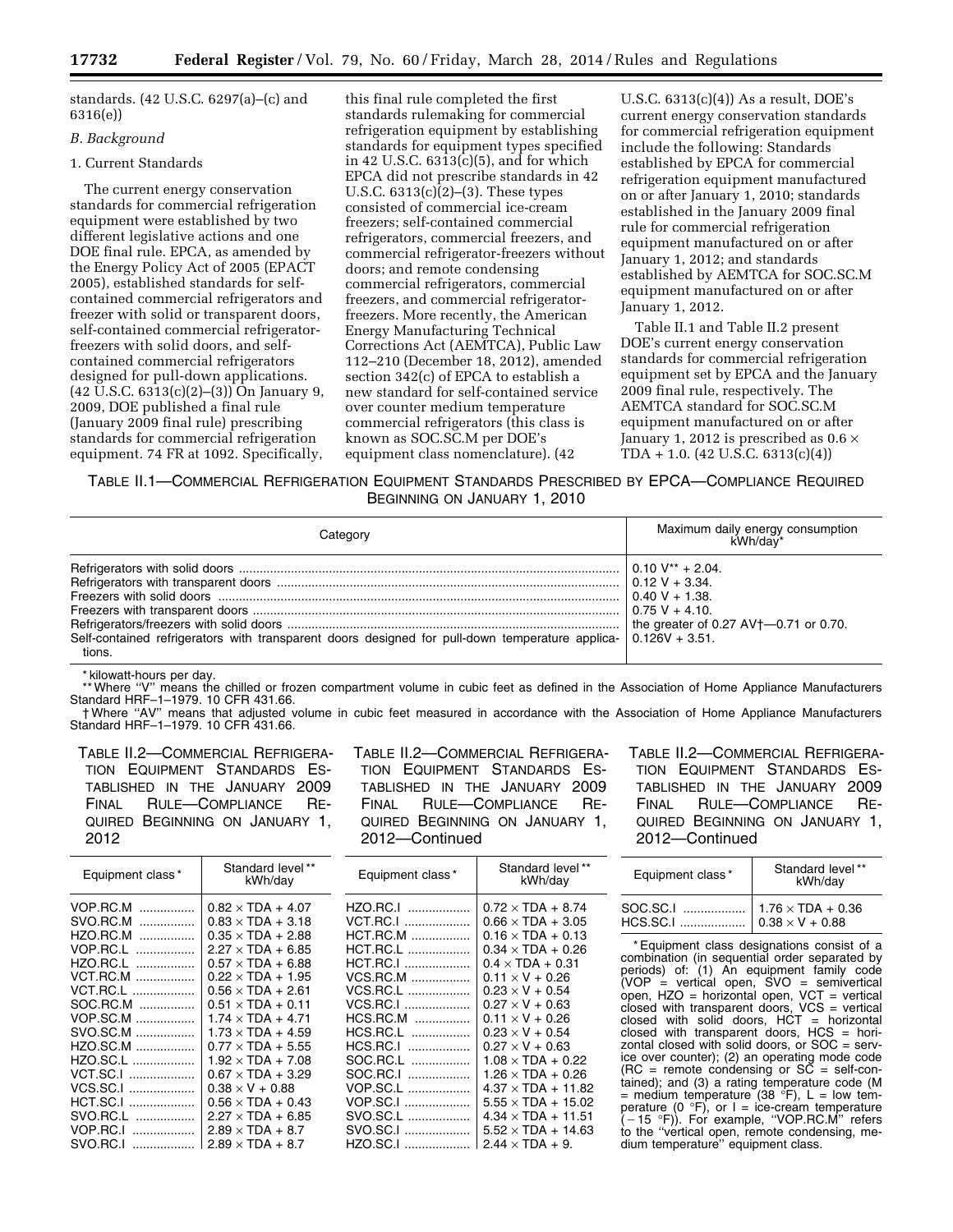\*\* TDA is the total display area of the case, as measured in ANSI/Air-Conditioning and Refrigeration Institute (ARI) Standard 1200–2006, appendix D. V is the volume of the case, as measured in AHAM Standard HRF–1–2004.

In December 2012, AEMTCA amended EPCA by establishing new standards for SOC.SC.M equipment with a compliance date of January 1, 2012. (42 U.S.C. 6313(c)(4)) The SOC.SC.M equipment had previously been classified under the category selfcontained commercial refrigerators with transparent doors, for which standards were established by EPACT 2005. (42 U.S.C. 6313(c)(2)) The standard established by AEMTCA for SOC.SC.M equipment reduces the stringency of the standard applicable to this equipment.

AEMTCA also directs DOE to determine, within three years of enactment of the new SOC.SC.M standard, whether this standard should be amended. (42 U.S.C. 6313(c)(4)(B)(i)) If DOE determines that the standard should be amended, then DOE must issue a final rule establishing an amended standard within this same three-year period. (42 U.S.C. 6313(c)(4)(B)(ii))

# *2. History of Standards Rulemaking for Commercial Refrigeration Equipment*

EPCA, as amended by EPACT 2005, prescribes energy conservation standards for certain self-contained commercial refrigeration equipment designed for holding temperatures 15 (*i.e.,* commercial refrigerators, freezers, and refrigerator-freezers with transparent and solid doors designed for holding temperature applications) and self-contained commercial refrigerators with transparent doors designed for pull-down temperature applications.16 Compliance with these standards was required as of January 1, 2010. (42 U.S.C. 6313(c)(2)–(3)) DOE published a technical amendment final rule on October 18, 2005 codifying these standards into subpart C of part 431 under title 10 of the Code of Federal Regulations (CFR). 70 FR at 60407.

In addition, EPCA requires DOE to set standards for additional commercial refrigeration equipment that is not covered by 42  $\overline{U}$ .S.C. 6313(c)(2)–(3), namely commercial ice-cream freezers; self-contained commercial refrigerators,

freezers, and refrigerator-freezers without doors; and remote condensing commercial refrigerators, freezers, and refrigerator-freezers. (42 U.S.C. 6313(c)(5)) DOE published a final rule establishing these standards on January 9, 2009 (74 FR 1092), and manufacturers must comply with these standards starting on January 1, 2012. (42 U.S.C. 6313(c)(5)(A))

EPCA requires DOE to conduct a subsequent rulemaking to determine whether to amend the standards established under 42 U.S.C. 6313(c), which includes both the standards prescribed by EPACT 2005 and those prescribed by DOE in the January 2009 final rule. (42 U.S.C. 6313(c)(6)) If DOE decides as part of this ongoing rulemaking to amend the current standards, DOE must publish a final rule establishing any such amended standards by January 1, 2013. *Id.* 

To satisfy this requirement, DOE initiated the current rulemaking on April 30, 2010 by publishing on its Web site its ''Rulemaking Framework for Commercial Refrigeration Equipment.'' (The Framework document is available at: *[www1.eere.energy.gov/buildings/](http://www1.eere.energy.gov/buildings/appliance_standards/commercial/pdfs/cre_framework_04-30-10.pdf) appliance*\_*[standards/commercial/pdfs/](http://www1.eere.energy.gov/buildings/appliance_standards/commercial/pdfs/cre_framework_04-30-10.pdf) cre*\_*framework*\_*[04-30-10.pdf](http://www1.eere.energy.gov/buildings/appliance_standards/commercial/pdfs/cre_framework_04-30-10.pdf)*.) DOE also published a document in the **Federal Register** announcing the availability of the Framework document, as well as a public meeting to discuss the document. The document also solicited comment on the matters raised in the document. 75 FR 24824 (May 6, 2010). The Framework document described the procedural and analytical approaches that DOE anticipated using to evaluate energy conservation standards for commercial refrigeration equipment, and identified various issues to be resolved in the rulemaking.

DOE held the Framework public meeting on May 18, 2010, at which it: (1) Presented the contents of the Framework document; (2) described the analyses it planned to conduct during the rulemaking; (3) sought comments from interested parties on these subjects; and (4) in general, sought to inform interested parties about, and facilitate their involvement in, the rulemaking. Major issues discussed at the public meeting included: (1) The scope of coverage for the rulemaking; (2) potential updates to the test procedure and appropriate test metrics (being addressed in a concurrent rulemaking); (3) manufacturer and market information, including distribution channels; (4) equipment classes, baseline units,<sup>17</sup> and design options to

<sup>17</sup> Baseline units consist of units possessing features and levels of efficiency consistent with the improve efficiency; (5) life-cycle costs to customer, including installation, maintenance, and repair costs; and (6) any customer subgroups DOE should consider. At the meeting and during the comment period on the Framework document, DOE received many comments that helped it identify and resolve issues pertaining to commercial refrigeration equipment relevant to this rulemaking. These are discussed in subsequent sections of this document.

DOE then gathered additional information and performed preliminary analyses to help review energy conservation standards for this equipment. This process culminated in DOE's notice of a public meeting to discuss and receive comments regarding the tools and methods DOE used in performing its preliminary analysis, as well as the analyses results. 76 FR 17573 (March 30, 2011) (the March 2011 notice). DOE also invited written comments on these subjects and announced the availability on its Web site of a preliminary analysis technical support document (preliminary analysis TSD). *Id.* (The preliminary analysis TSD is available at: *[www.regulations.gov/](http://www.regulations.gov/#!documentDetail;D=EERE-2010-BT-STD-0003-0030) [#!documentDetail;D=EERE-2010-BT-](http://www.regulations.gov/#!documentDetail;D=EERE-2010-BT-STD-0003-0030)[STD-0003-0030.](http://www.regulations.gov/#!documentDetail;D=EERE-2010-BT-STD-0003-0030)*)

The preliminary analysis TSD provided an overview of DOE's review of the standards for commercial refrigeration equipment, discussed the comments DOE received in response to the Framework document, and addressed issues including the scope of coverage of the rulemaking. The document also described the analytical framework that DOE used (and continues to use) in considering amended standards for commercial refrigeration equipment, including a description of the methodology, the analytical tools, and the relationships between the various analyses that are part of this rulemaking. Additionally, the preliminary analysis TSD presented in detail each analysis that DOE had performed for this equipment up to that point, including descriptions of inputs, sources, methodologies, and results. These analyses were as follows:

• A *market and technology assessment* addressed the scope of this rulemaking, identified existing and potential new equipment classes for commercial refrigeration equipment, characterized the markets for this equipment, and reviewed techniques and approaches for improving its efficiency;

• A *screening analysis* reviewed technology options to improve the

<sup>15</sup>EPCA defines the term ''holding temperature application'' as a use of commercial refrigeration equipment other than a pull-down temperature application, except a blast chiller or freezer. (42 U.S.C. 6311(9)(B))

<sup>16</sup>EPCA defines the term ''pull-down temperature application'' as a commercial refrigerator with doors that, when fully loaded with 12 ounce beverage cans at 90  $\mathrm{P}\bar{\mathrm{F}}$ , can cool those beverages to an average stable temperature of 38 °F in 12 hours or less. (42 U.S.C. 6311(9)(D))

least-efficient equipment currently available and widely sold on the market.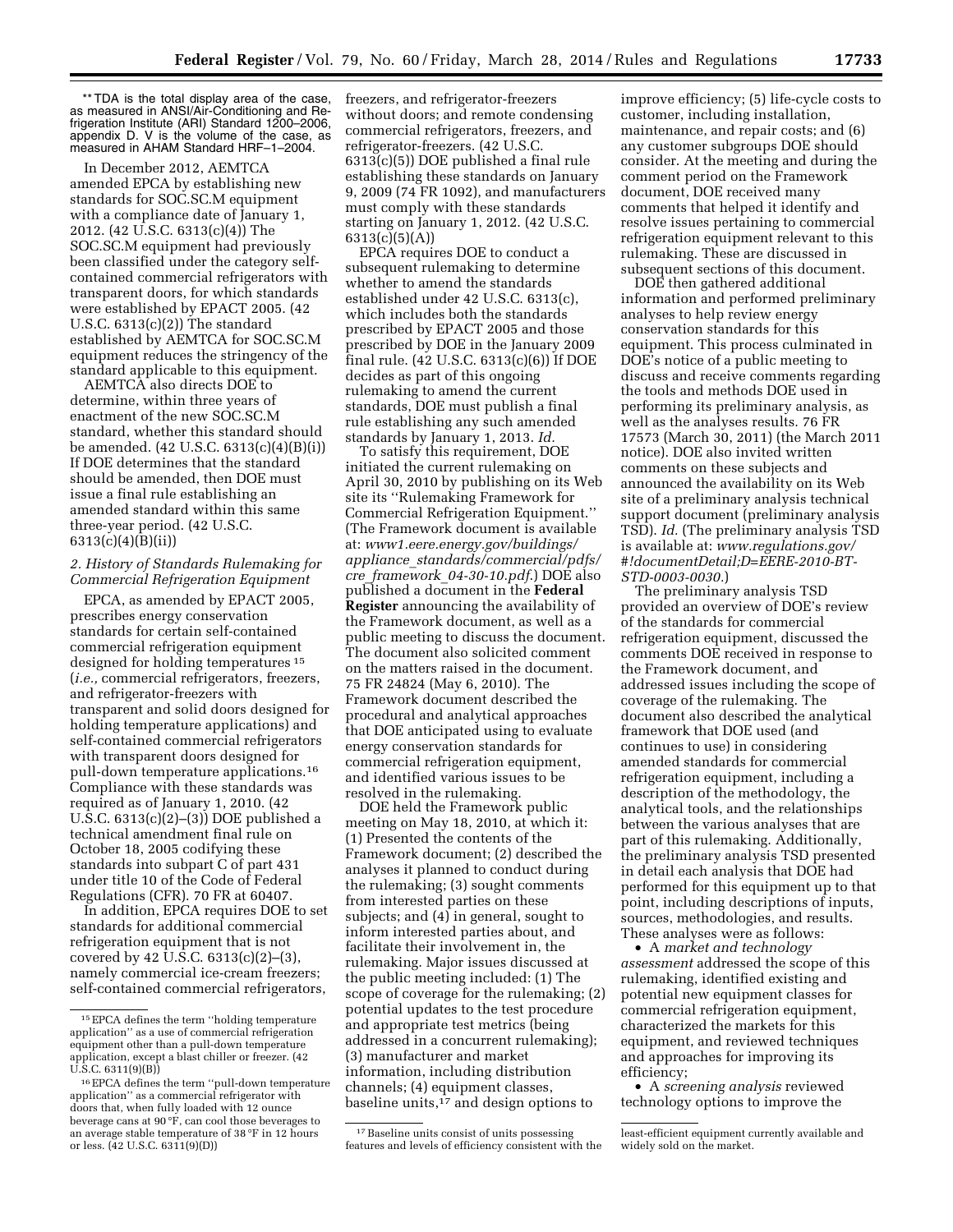efficiency of commercial refrigeration equipment, and weighed these options against DOE's four prescribed screening criteria;

• An *engineering analysis* estimated the manufacturer selling prices (MSPs) associated with more energy efficient commercial refrigeration equipment;

• An *energy use analysis* estimated the annual energy use of commercial refrigeration equipment;

• A *markups analysis* converted estimated MSPs derived from the engineering analysis to customer purchase prices;

• A *life-cycle cost analysis* calculated, for individual customers, the discounted savings in operating costs throughout the estimated average life of commercial refrigeration equipment, compared to any increase in installed costs likely to result directly from the imposition of a given standard;

• A *payback period analysis*  estimated the amount of time it would take customers to recover the higher purchase price of more energy efficient equipment through lower operating costs;

• A *shipments analysis* estimated shipments of commercial refrigeration equipment over the time period examined in the analysis;

• A *national impact analysis* (NIA) assessed the national energy savings (NES), and the national NPV of total customer costs and savings, expected to result from specific, potential energy conservation standards for commercial refrigeration equipment; and

• A *preliminary manufacturer impact analysis* (MIA) took the initial steps in evaluating the potential effects on manufacturers of amended efficiency standards.

The public meeting announced in the March 2011 notice took place on April 19, 2011 (April 2011 preliminary analysis public meeting). At the April 2011 preliminary analysis public meeting, DOE presented the methodologies and results of the analyses set forth in the preliminary analysis TSD. Interested parties provided comments on the following issues: (1) Equipment classes; (2) technology options; (3) energy modeling; (4) installation, maintenance, and repair costs; (5) markups and distributions chains; (6) commercial refrigeration equipment shipments; and (7) test procedures.

On September 11, 2013, DOE published a notice of proposed rulemaking (NOPR) in this proceeding (September 2013 NOPR). 78 FR 55890. In the September 2013 NOPR, DOE addressed, in detail, the comments received in earlier stages of rulemaking, and proposed amended energy conservation standards for commercial refrigeration equipment. In conjunction with the September 2013 NOPR, DOE also published on its Web site the complete technical support document (TSD) for the proposed rule, which incorporated the analyses DOE conducted and technical documentation for each analysis. Also published on DOE's Web site were the engineering analysis spreadsheets, the LCC spreadsheet, and the national impact analysis standard spreadsheet. These materials are available at *[http://](http://www1.eere.energy.gov/buildings/appliance_standards/rulemaking.aspx/ruleid/27) [www1.eere.energy.gov/buildings/](http://www1.eere.energy.gov/buildings/appliance_standards/rulemaking.aspx/ruleid/27) appliance*\_*[standards/rulemaking.aspx/](http://www1.eere.energy.gov/buildings/appliance_standards/rulemaking.aspx/ruleid/27) [ruleid/27.](http://www1.eere.energy.gov/buildings/appliance_standards/rulemaking.aspx/ruleid/27)* 

The standards which DOE proposed for commercial refrigeration equipment at the NOPR stage of this rulemaking are shown in Table II.3. They are provided solely for background informational purposes and differ from the amended standards set forth in this final rule.

TABLE II.3—PROPOSED ENERGY CONSERVATION STANDARDS FOR COMMERCIAL REFRIGERATION EQUIPMENT [For compliance in 2017]

| Equipment class*                 | Proposed level ***                                                                                                                                                                                                                                                                                                                                                                                                                                                                                                                                                                       | Equipment class *                                                                                                                                                                                                                    | Proposed standard level**                                                                                                                                                                                                                                                                                                                                                                                                                                                                                                                                                                     |
|----------------------------------|------------------------------------------------------------------------------------------------------------------------------------------------------------------------------------------------------------------------------------------------------------------------------------------------------------------------------------------------------------------------------------------------------------------------------------------------------------------------------------------------------------------------------------------------------------------------------------------|--------------------------------------------------------------------------------------------------------------------------------------------------------------------------------------------------------------------------------------|-----------------------------------------------------------------------------------------------------------------------------------------------------------------------------------------------------------------------------------------------------------------------------------------------------------------------------------------------------------------------------------------------------------------------------------------------------------------------------------------------------------------------------------------------------------------------------------------------|
| VCT.RC.L<br>VCS.SC.L<br>HCT.SC.L | $0.43 \times TDA + 2.03$<br>$0.61 \times TDA + 3.03$<br>$0.63 \times TDA + 2.41$<br>$0.57 \times TDA + 6.88$<br>$0.35 \times TDA + 2.88$<br>$0.08 \times TDA + 0.72$<br>$2.11 \times TDA + 6.36$<br>$0.39 \times TDA + 0.08$<br>$1.51 \times TDA + 4.09$<br>$1.5 \times TDA + 3.99$<br>$1.92 \times TDA + 7.08$<br>$0.75 \times TDA + 5.44$<br>$0.49 \times TDA + 0.37$<br>$0.52 \times TDA + 2.56$<br>$0.35 \times V + 0.81$<br>$0.04 \times V + 1.07$<br>$0.22 \times V + 1.21$<br>$0.03 \times V + 0.53$<br>$0.13 \times V + 0.43$<br>$0.02 \times V + 0.51$<br>$0.11 \times V + 0.6$ | VOP.RC.I<br>SVO.RC.L<br><br>SVO.RC.I<br><br>HZO.RC.I<br>VOP.SC.L<br>VOP.SC.I<br>SVO.SC.I<br>HZO.SC.I<br>SOC.SC.I<br>VCT.RC.I<br><br>HCT.RC.L<br>HCT.RC.I<br><br>VCS.RC.M<br><br>VCS.RC.L<br><br>VCS.RC.I<br><br>HCS.SC.I<br>HCS.RC.M | $2.68 \times TDA + 8.08$<br>$2.11 \times TDA + 6.36$<br>$2.68 \times TDA + 8.08$<br>$0.72 \times TDA + 8.74$<br>$3.79 \times TDA + 10.26$<br>$4.81 \times TDA + 13.03$<br>$3.77 \times TDA + 10.01$<br>$4.79 \times TDA + 12.72$<br>$2.44 \times TDA + 9.0$<br>$0.83 \times TDA + 0.18$<br>$0.97 \times TDA + 0.21$<br>$1.35 \times TDA + 0.29$<br>$0.51 \times TDA + 2.37$<br>$0.14 \times TDA + 0.11$<br>$0.3 \times TDA + 0.23$<br>$0.35 \times TDA + 0.27$<br>$0.1 \times V + 0.24$<br>$0.21 \times V + 0.5$<br>$0.25 \times V + 0.58$<br>$0.35 \times V + 0.81$<br>$0.1 \times V + 0.24$ |
| HCS.SC.L                         | $0.02 \times V + 0.37$<br>$0.12 \times V + 0.42$<br>$0.03 \times V + 0.83$<br>$0.32 \times TDA + 0.53$                                                                                                                                                                                                                                                                                                                                                                                                                                                                                   | HCS.RC.L<br>HCS.RC.I<br>                                                                                                                                                                                                             | $0.21 \times V + 0.5$<br>$0.25 \times V + 0.58$<br>$0.67 \times TDA + 1.12$                                                                                                                                                                                                                                                                                                                                                                                                                                                                                                                   |

\*Equipment class designations consist of a combination (in sequential order separated by periods) of: (1) An equipment family code (VOP = vertical open, SVO<br>
= semivertical open, HZO = horizontal open, VCT = vertical clos

HRF–1–2004.

In the September 2013 NOPR, DOE identified seven issues on which it was particularly interested in receiving comments and views of interested

parties: light-emitting diode (LED) price projections, base case efficiency trends,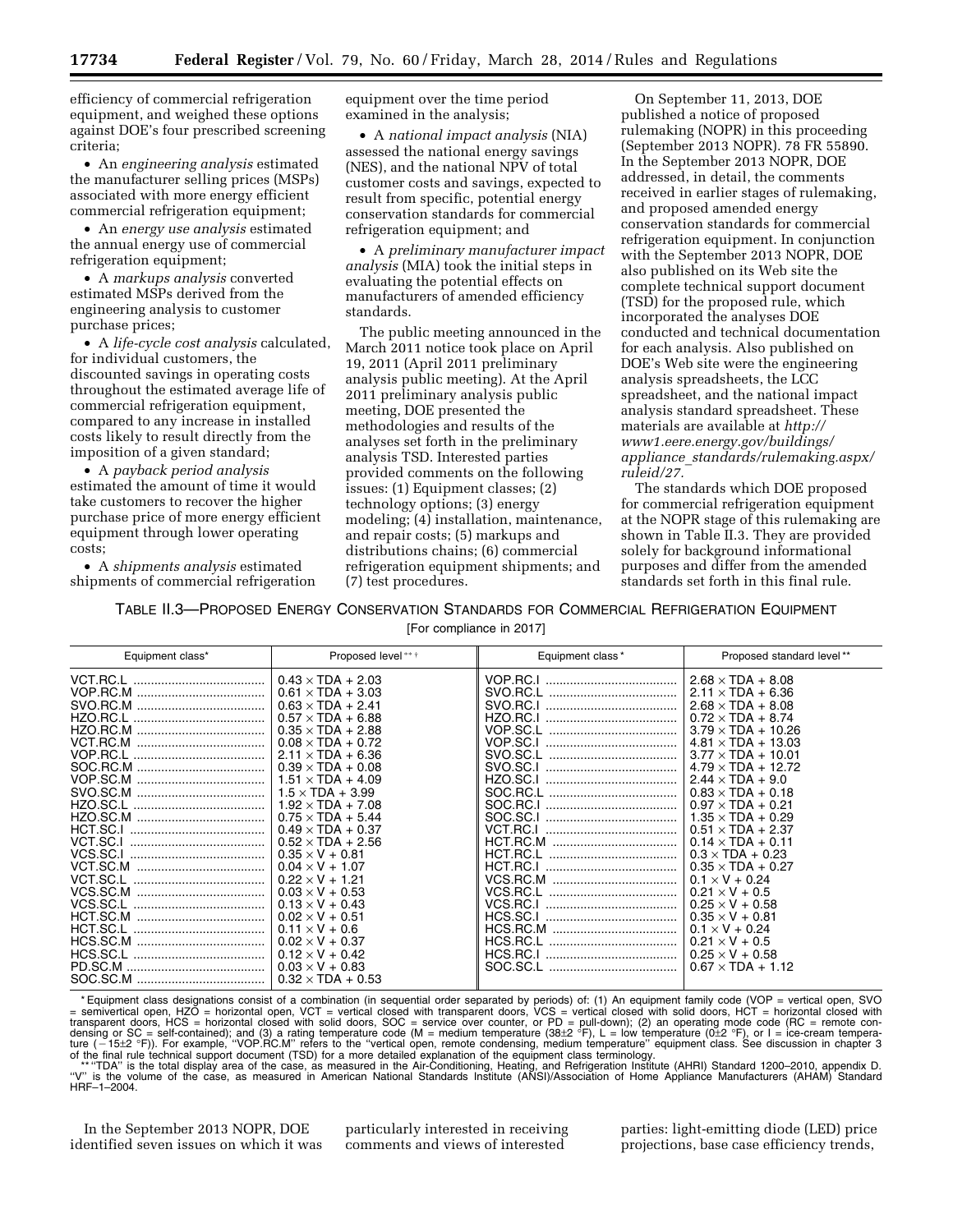operating temperature ranges, offset factors for smaller equipment, extension of standards developed for the 25 primary classes to the remaining 24 secondary classes, standards for hybrid cases and wedges, and standard levels. 78 FR 55987 (September 11, 2013) After the publication of the September 2013 NOPR, DOE received written comments on these and other issues. DOE also held a public meeting in Washington, DC, on October 3, 2013, to hear oral comments on and solicit information relevant to the proposed rule. These comments are addressed in today's document.

#### **III. General Discussion**

*A. Test Procedures and Normalization Metrics* 

# 1. Test Procedures

On December 8, 2006, DOE published a final rule in which it adopted American National Standards Institute (ANSI)/Air-Conditioning and Refrigeration Institute (ARI) Standard 1200–2006, ''Performance Rating of Commercial Refrigerated Display Merchandisers and Storage Cabinets,'' as the DOE test procedure for this equipment. 71 FR at 71340, 71369–70. ANSI/ARI Standard 1200–2006 requires performance tests to be conducted according to the American Society of Heating, Refrigerating, and Air-Conditioning Engineers (ASHRAE) Standard 72–2005, ''Method of Testing Commercial Refrigerators and Freezers.'' The standard also contains rating temperature specifications of 38 °F (+/  $-2$  °F) for commercial refrigerators and refrigerator compartments,  $0^{\circ}F$  (+/ ¥2 °F) for commercial freezers and freezer compartments, and  $-5$  °F (+/ ¥2 °F) for commercial ice-cream freezers. During the 2006 test procedure rulemaking, DOE determined that testing at a  $-15 \text{ }^{\circ}F$  (±2  $\text{ }^{\circ}F$ ) rating temperature was more representative of the actual energy consumption of commercial freezers specifically designed for ice-cream application. 71 FR at 71357 (December 8, 2006). Therefore, in the test procedure final rule, DOE adopted a  $-15$  °F ( $\pm 2$  °F) rating temperature for commercial icecream freezers, rather than the  $-5$  °F (±2 °F) prescribed in the ANSI/ARI Standard 1200–2006. In addition, DOE adopted ANSI/Association of Home Appliance Manufacturers (AHAM) Standard HRF–1–2004, ''Energy, Performance, and Capacity of Household Refrigerators, Refrigerator-Freezers, and Freezers,'' for determining compartment volumes for this equipment. 71 FR at 71369–70 (December 8, 2006).

On February 21, 2012, DOE published a test procedure final rule (2012 test procedure final rule) in which it adopted several amendments to the DOE test procedure. This included an amendment to incorporate by reference ANSI/Air-Conditioning, Heating, and Refrigeration Institute (AHRI) Standard 1200–2010, ''Performance Rating of Commercial Refrigerated Display Merchandisers and Storage Cabinets,'' as the DOE test procedure for this equipment. 77 FR 10292, 10314 (February 21, 2012). The 2012 test procedure final rule also included an amendment to incorporate by reference the updated ANSI/AHAM Standard HRF–1–2008, ''Energy, Performance, and Capacity of Household Refrigerators, Refrigerator-Freezers, and Freezers,'' for determining compartment volumes for this equipment.

In addition, the 2012 test procedure final rule included several amendments designed to address certain energy efficiency features that were not accounted for by the previous DOE test procedure, including provisions for measuring the impact of night curtains 18 and lighting occupancy sensors and scheduled controls. 77 FR at 10296–98 (February 21, 2012). In the 2012 test procedure final rule, DOE also adopted amendments to allow testing of commercial refrigeration equipment at temperatures other than one of the three rating temperatures previously specified in the test procedure. Specifically, the 2012 test procedure final rule allows testing of commercial refrigeration equipment at its lowest application product temperature, for equipment that cannot be tested at the prescribed rating temperature. The 2012 test procedure final rule also allows manufacturers to test and certify equipment at the morestringent temperatures and ambient conditions required by NSF for food safety testing.19 77 FR at 10305 (February 21, 2012).

The test procedure amendments established in the 2012 test procedure final rule are required to be used in conjunction with the amended standards promulgated in this energy conservation standards final rule. As such, use of the amended test procedure to show compliance with DOE energy conservation standards or make representations with respect to energy

consumption of commercial refrigeration equipment is required on the compliance date of the revised energy conservation standards established by today's document. 77 FR at 10308 (February 21, 2012).

DOE has initiated a test procedure rulemaking for commercial refrigeration equipment to revise and reorganize its test procedure for commercial refrigeration equipment in order to clarify certain terms, procedures, and compliance dates. A NOPR for this rulemaking was published on October 28, 2013. 78 FR 64206 (October 28. 2013). In the NOPR, DOE addressed:

• Several inquiries received from interested parties regarding the applicability of DOE's test procedure and current Federal energy conservation standards;

• The definitions of certain terms pertinent to commercial refrigeration equipment;

• The proper configuration and use of certain components and features of commercial refrigeration equipment when testing according to the DOE test procedure;

• The proper application of certain test procedure provisions;

• The compliance date of certain provisions specified in the DOE test procedure final rule published on February 21, 2012; and

• A number of test procedure clarifications which arose as a result of the negotiated rulemaking process for certification of commercial heating, ventilation, air conditioning, refrigeration, and water heating equipment.

DOE also held a public meeting in Washington, DC, on December 5, 2013, to hear oral comments on and solicit information relevant to the proposed rule.

#### 2. Normalization Metrics

Both the January 2009 final rule and EPACT 2005 contain energy conservation standards for respective covered types of commercial refrigeration equipment, expressed in the form of equations developed as a function of unit size. This use of normalization metrics allows for a single standard-level equation developed for an equipment class to apply to a broad range of equipment sizes offered within that class by manufacturers. In the aforementioned commercial refrigeration equipment standards, the two normalization metrics used are refrigerated compartment volume, as determined using AHAM HRF–1–2004, and TDA, as determined using ANSI/ARI 1200–2006. In particular, the EPACT 2005 standards

<sup>18</sup>Night curtains are devices made of an insulating material, typically insulated aluminum fabric, designed to be pulled down over the open front of the case to decrease infiltration and heat transfer into the case when the merchandizing establishment is closed.

<sup>19</sup>The NSF was founded in 1944 as the National Sanitation Foundation, and is now referred to simply as NSF.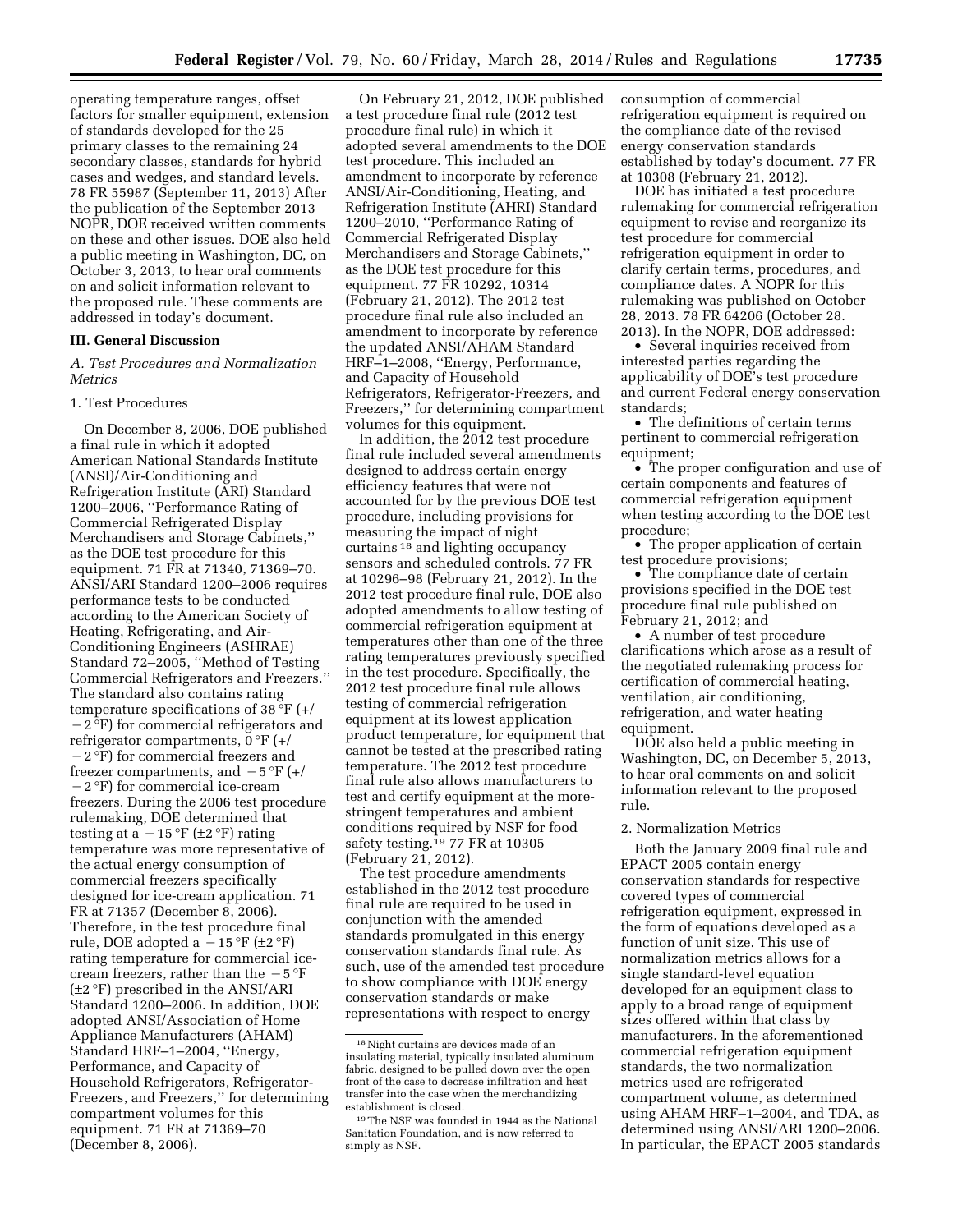utilize volume as the normalization metric for all equipment types, with the exception of refrigerator-freezers with solid doors, for which the standard specifies adjusted volume. (42 U.S.C.  $6313(c)(2)$ ) The January 2009 final rule, meanwhile, utilizes TDA as the normalization metric for all equipment with display capacity while specifying volume as the metric for solid-door (VCS and HCS) equipment. 74 FR at 1093 (January 9, 2009).

At the May 2010 Framework public meeting, interested parties raised several questions regarding the potential normalization metrics that could be used in amended standards. DOE also received stakeholder feedback pertaining to this issue following the publication of the Framework document. In the preliminary analysis, DOE suggested that it would consider retaining the normalization metrics in this rulemaking for the respective classes to which they were applied in EPCA (42 U.S.C. 6313(c)(2)–(3)) and the January 2009 final rule. 74 FR at 1093 (January 9, 2009). In chapter 2 of the preliminary analysis TSD, DOE presented its rationale for the continued use of TDA for equipment with display areas addressed in the January 2009 final rule and the continued use of volume as the metric for solid-door remote condensing equipment and icecream freezers, as well as for the equipment covered by EPACT 2005 standards. DOE maintained this stance in the NOPR document and TSD. DOE did not receive any significant information or data while conducting the final rule analyses that would alter this position, and thus DOE includes continued use of the existing normalization metrics in today's document.

#### *B. Technological Feasibility*

#### 1. General

In each standards rulemaking, DOE conducts a screening analysis, which is based on information that the Department has gathered on all current technology options and prototype designs that could improve the efficiency of the products or equipment that are the subject of the rulemaking. As the first step in such analysis, DOE develops a list of design options for consideration, in consultation with manufacturers, design engineers, and other interested parties. DOE then determines which of these options for improving efficiency are technologically feasible. DOE considers a design option to be technologically feasible if it is used by the relevant industry or if a working prototype has been developed.

Technologies incorporated in commercially available equipment or in working prototypes will be considered technologically feasible. 10 CFR part 430, subpart C, appendix A, section 4(a)(4)(i) Although DOE considers technologies that are proprietary, it will not consider efficiency levels that can only be reached through the use of proprietary technologies (*i.e.,* a unique pathway), which could allow a single manufacturer to monopolize the market.

Once DOE has determined that particular design options are technologically feasible, it further evaluates each of these design options in light of the following additional screening criteria: (1) Practicability to manufacture, install, or service; (2) adverse impacts on product utility or availability; and (3) adverse impacts on health or safety. 10 CFR part 430, subpart C, appendix A, section 4(a)(4)(ii)–(iv) Chapter 4 of the final rule TSD discusses the results of the screening analyses for commercial refrigeration equipment. Specifically, it presents the designs DOE considered, those it screened out, and those that are the bases for the TSLs considered in this rulemaking.

2. Maximum Technologically Feasible Levels

When DOE adopts (or does not adopt) an amended or new energy conservation standard for a type or class of covered equipment such as commercial refrigeration equipment, it determines the maximum improvement in energy efficiency that is technologically feasible for such equipment. (*See* 42 U.S.C. 6295(p)(1) and 6316(e)(1)) Accordingly, DOE determined the maximum technologically feasible (''max-tech'') improvements in energy efficiency for commercial refrigeration equipment in the engineering analysis using the design parameters that passed the screening analysis.

As indicated previously, whether efficiency levels exist or can be achieved in commonly used equipment is not relevant to whether they are considered max-tech levels. DOE considers technologies to be technologically feasible if they are incorporated in any currently available equipment or working prototypes. Hence, a max-tech level results from the combination of design options predicted to result in the highest efficiency level possible for an equipment class, with such design options consisting of technologies already incorporated in commercial equipment or working prototypes. DOE notes that it reevaluated the efficiency levels, including the max-tech levels, when it

updated its results for this final rule. See chapter 5 of the TSD for the results of the analyses and a list of technologies included in max-tech equipment. Table III.1 shows the max-tech levels determined in the engineering analysis for commercial refrigeration equipment.

# TABLE III.1—''MAX-TECH'' LEVELS FOR COMMERCIAL REFRIGERATION EQUIPMENT PRIMARY CLASSES

| Equipment class | "Max-Tech"<br>level<br>kWh/day |
|-----------------|--------------------------------|
| VCT.RC.L        | 33.044                         |
| VOP.RC.M        | 35.652                         |
| SVO RC M        | 27.702                         |
| HZO.RC.L        | 31.078                         |
| HZO.RC.M        | 14.15                          |
| VCT.RC.M        | 10.988                         |
| VOP.RC.L        | 100.006                        |
| SOC.RC.M        | 21.560                         |
| VOP.SC.M        | 29.714                         |
| SVO.SC.M        | 25.400                         |
| HZO.SC.L        | 29.922                         |
| HZO.SC.M        | 13.748                         |
| HCT.SC.I        | 2.327                          |
| VCT.SC.I        | 18.106                         |
| VCS.SC.I        | 16.042                         |
| VCT.SC.M        | 5.148                          |
| VCT.SC.L        | 16.048                         |
| VCS.SC.M        | 3.028                          |
| VCS.SC.L        | 11.130                         |
|                 | 0.614                          |
| HCT.SC.L        | 1.315                          |
| HCS.SC.M        | 0.981                          |
| HCS.SC.L        | 0.713                          |
| PD.SC.M         | 3.405                          |
| SOC.SC.M        | 26.119                         |

# *C. Energy Savings*

#### 1. Determination of Savings

For each TSL, DOE projected energy savings from the products that are the subjects of this rulemaking purchased during a 30-year period that begins in the year of compliance with amended standards  $(2017–2046).<sup>20</sup>$  The savings are measured over the entire lifetime of products purchased in the 30-year period.21 DOE used the NIA model to estimate the NES for equipment purchased over the period 2017–2046. The model forecasts total energy use over the analysis period for each representative equipment class at efficiency levels set by each of the considered TSLs. DOE then compares

<sup>20</sup> DOE also presents a sensitivity analysis that considers impacts for products shipped in a 9-year period.

<sup>21</sup> In the past, DOE presented energy savings results for only the 30-year period that begins in the year of compliance. In the calculation of economic impacts, however, DOE considered operating cost savings measured over the entire lifetime of products purchased during the 30-year period. DOE has chosen to modify its presentation of national energy savings to be consistent with the approach used for its national economic analysis.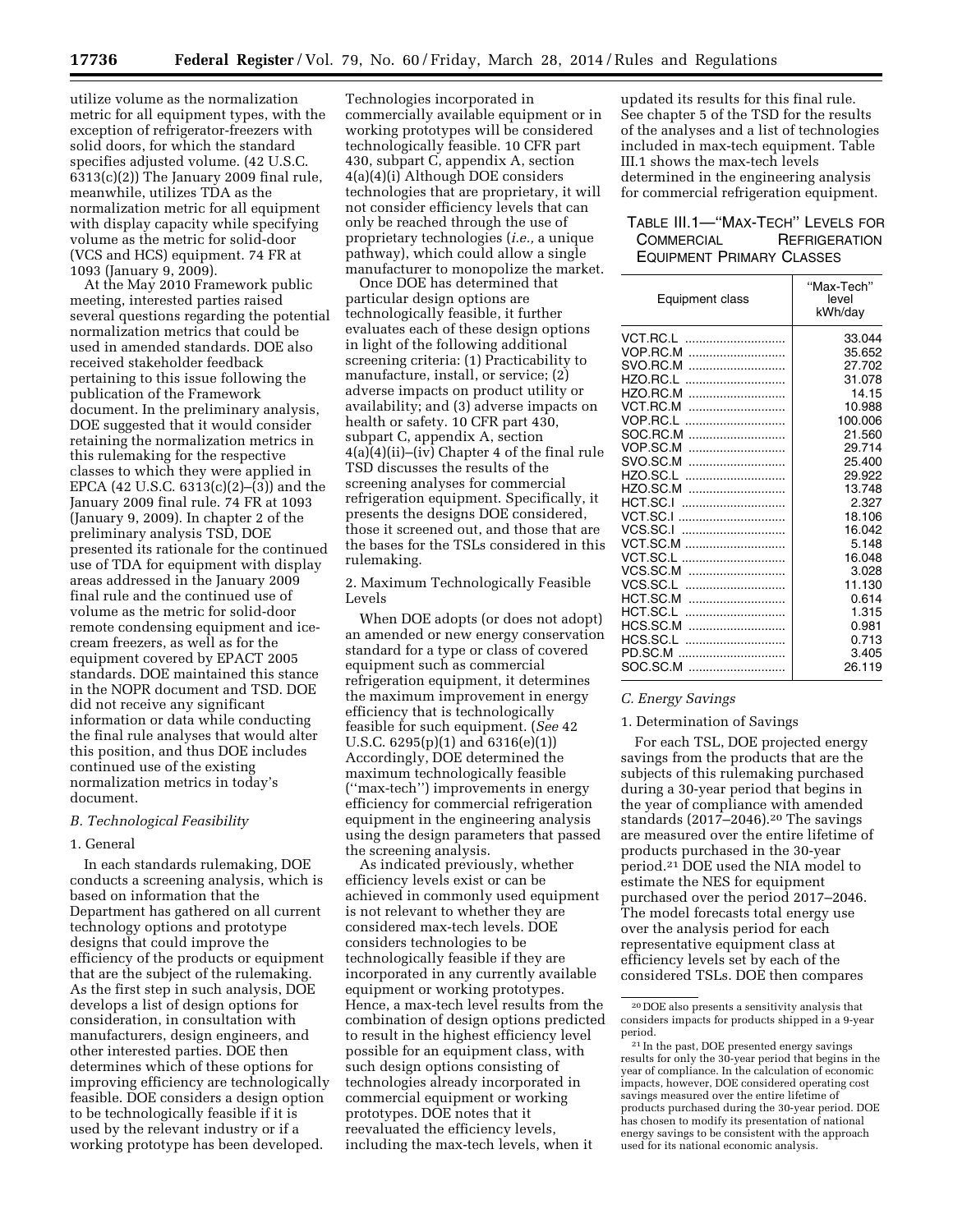the energy use at each TSL to the basecase energy use to obtain the NES. The NIA model is described in section IV.H of this document and in chapter 10 of the final rule TSD.

DOE used its NIA spreadsheet model to estimate energy savings from amended standards for the equipment that is the subject of this rulemaking. The NIA spreadsheet model (described in section IV.H of this document) calculates energy savings in site energy, which is the energy directly consumed by products at the locations where they are used. For electricity, DOE reports national energy savings in terms of the savings in the energy that is used to generate and transmit the site electricity. To calculate this quantity, DOE derives annual conversion factors from the model used to prepare the Energy Information Administration's (EIA) *Annual Energy Outlook* (*AEO*).

DOE also has begun to estimate fullfuel-cycle energy savings. 76 FR 51282 (August 18, 2011), as amended at 77 FR 49701 (August 17, 2012). The full-fuelcycle (FFC) metric includes the energy consumed in extracting, processing, and transporting primary fuels, and thus presents a more complete picture of the impacts of energy efficiency standards. DOE's evaluation of FFC savings is driven in part by the National Academy of Science's (NAS) report on FFC measurement approaches for DOE's Appliance Standards Program.22 The NAS report discusses that FFC was primarily intended for energy efficiency standards rulemakings where multiple fuels may be used by a particular product. In the case of this rulemaking pertaining to commercial refrigeration equipment, only a single fuel electricity—is consumed by the equipment. DOE's approach is based on the calculation of an FFC multiplier for each of the energy types used by covered equipment. Although the addition of FFC energy savings in the rulemakings is consistent with the recommendations, the methodology for estimating FFC does not project how fuel markets would respond to this particular standard rulemaking. The FFC methodology simply estimates how much additional energy, and in turn how many tons of emissions, may be displaced if the estimated fuel were not consumed by the equipment covered in this rulemaking. It is also important to note that inclusion of FFC savings does

not affect DOE's choice of proposed standards. 76 FR 51282 (August 18, 2011), as amended at 77 FR 49701 (August 17, 2012). The FFC metric includes the energy consumed in extracting, processing, and transporting primary fuels (i.e., coal, natural gas, petroleum fuels), and thus presents a more complete picture of the impacts of energy efficiency standards. For more information on FFC energy savings, see section IV.H.2.

#### 2. Significance of Savings

EPCA prohibits DOE from adopting a standard that would not result in significant additional energy savings.  $(42 \text{ U.S.C. } 6295(0)(3)(B),(v)$  and 6316(e)(1)) While the term ''significant'' is not defined in EPCA, the U.S. Court of Appeals for the District of Columbia in *Natural Resources Defense Council* v. *Herrington,* 768 F.2d 1355, 1373 (D.C. Cir. 1985), indicated that Congress intended significant energy savings to be savings that were not ''genuinely trivial.''

#### *D. Economic Justification*

#### 1. Specific Criteria

As discussed in section III.D.1, EPCA provides seven factors to be evaluated in determining whether a potential energy conservation standard is economically justified. (42 U.S.C. 6295(o)(2)(B)(i) and 6316(e)(1)) The following sections generally discuss how DOE is addressing each of those seven factors in this rulemaking. For further details and the results of DOE's analyses pertaining to economic justification, see sections III.C and V of today's document.

#### a. Economic Impact on Manufacturers and Commercial Customers

In determining the impacts of a potential new or amended energy conservation standard on manufacturers, DOE first determines its quantitative impacts using an annual cash flow approach. This includes both a short-term assessment (based on the cost and capital requirements associated with new or amended standards during the period between the announcement of a regulation and the compliance date of the regulation) and a long-term assessment (based on the costs and marginal impacts over the 30-year analysis period). The impacts analyzed include INPV (which values the industry based on expected future cash flows), cash flows by year, changes in revenue and income, and other measures of impact, as appropriate. Second, DOE analyzes and reports the potential impacts on different types of manufacturers, paying particular

attention to impacts on small manufacturers. Third, DOE considers the impact of new or amended standards on domestic manufacturer employment and manufacturing capacity, as well as the potential for new or amended standards to result in plant closures and loss of capital investment. Finally, DOE takes into account cumulative impacts of other DOE regulations and non-DOE regulatory requirements on manufacturers.

For individual customers, measures of economic impact include the changes in LCC and the PBP associated with new or amended standards. These measures are discussed further in the following section. For consumers in the aggregate, DOE also calculates the national net present value of the economic impacts applicable to a particular rulemaking. DOE also evaluates the LCC impacts of potential standards on identifiable subgroups of consumers that may be affected disproportionately by a national standard.

b. Savings in Operating Costs Compared To Increase in Price

EPCA requires DOE to consider the savings in operating costs throughout the estimated average life of the covered product compared to any increase in the price of the covered product that are likely to result from the imposition of the standard. (42 U.S.C.  $6295(o)(2)(B)(i)(II)$  and  $6316(e)(1))$  DOE conducts this comparison in its LCC and PBP analysis.

The LCC is the sum of the purchase price of equipment (including the cost of its installation) and the operating costs (including energy and maintenance and repair costs) discounted over the lifetime of the equipment. To account for uncertainty and variability in specific inputs, such as product lifetime and discount rate, DOE uses a distribution of values, with probabilities attached to each value. For its analysis, DOE assumes that consumers will purchase the covered products in the first year of compliance with amended standards.

The LCC savings and the PBP for the considered efficiency levels are calculated relative to a base-case scenario, which reflects likely trends in the absence of new or amended standards. DOE identifies the percentage of consumers estimated to receive LCC savings or experience an LCC increase, in addition to the average LCC savings associated with a particular standard level.

<sup>22</sup> ''Review of Site (Point-of-Use) and Full-Fuel-Cycle Measurement Approaches to DOE/EERE Building Appliance Energy- Efficiency Standards,'' (Academy report) was completed in May 2009 and included five recommendations. A copy of the study can be downloaded at: *[http://www.nap.edu/](http://www.nap.edu/catalog.php?record_id=12670)  [catalog.php?record](http://www.nap.edu/catalog.php?record_id=12670)*\_*id=12670*.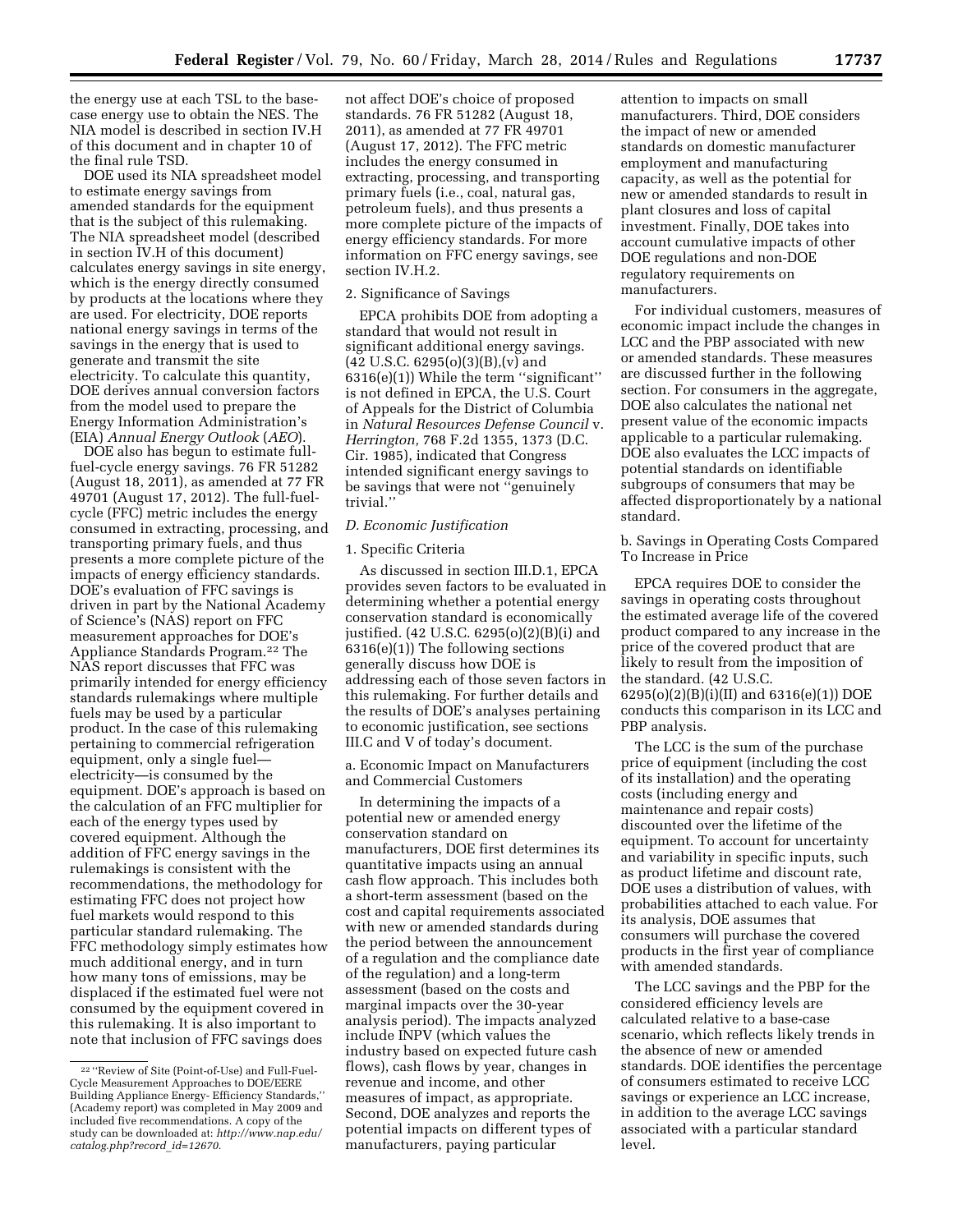#### c. Energy Savings

While significant conservation of energy is a statutory requirement for imposing an energy conservation standard, EPCA also requires DOE, in determining the economic justification of a standard, to consider the total projected energy savings that are expected to result directly from the standard. (42 U.S.C. 6295(o)(2)(B)(i)(III) and 6316(e)(1)) DOE uses NIA spreadsheet results in its consideration of total projected savings. For the results of DOE's analyses related to the potential energy savings, see section I.A.3 of this document and chapter 10 of the final rule TSD.

d. Lessening of Utility or Performance of Equipment

In establishing classes of equipment, and in evaluating design options and the impact of potential standard levels, DOE seeks to develop standards that would not lessen the utility or performance of the equipment under consideration. DOE has determined that none of the TSLs presented in today's final rule would reduce the utility or performance of the equipment considered in the rulemaking. (42 U.S.C. 6295(o)(2)(B)(i)(IV) and 6316(e)(1)) During the screening analysis, DOE eliminated from consideration any technology that would adversely impact customer utility. For the results of DOE's analyses related to the potential impact of amended standards on equipment utility and performance, see section IV.C of this document and chapter 4 of the final rule TSD.

e. Impact of Any Lessening of Competition

EPCA requires DOE to consider any lessening of competition that is likely to result from setting new or amended standards for covered equipment. Consistent with its obligations under EPCA, DOE sought the views of the United States Department of Justice (DOJ). DOE asked DOJ to provide a written determination of the impact, if any, of any lessening of competition likely to result from the amended standards, together with an analysis of the nature and extent of such impact. 42 U.S.C.  $6295(0)(2)(B)(i)(V)$  and  $(B)(ii)$ .

To assist DOJ in making such a determination, DOE provided DOJ with copies of both the NOPR and NOPR TSD for review. DOJ subsequently determined that the amended standards are unlikely to have a significant adverse impact on competition.

f. Need of the Nation To Conserve Energy

Another factor that DOE must consider in determining whether a new or amended standard is economically justified is the need for national energy and water conservation. (42 U.S.C. 6295(o)(2)(B)(i)(VI) and 6316(e)(1)) The energy savings from new or amended standards are likely to provide improvements to the security and reliability of the Nation's energy system. Reductions in the demand for electricity may also result in reduced costs for maintaining the reliability of the Nation's electricity system. DOE conducts a utility impact analysis to estimate how new or amended standards may affect the Nation's needed power generation capacity.

Energy savings from amended standards for commercial refrigeration equipment are also likely to result in environmental benefits in the form of reduced emissions of air pollutants and GHGs associated with energy production (*i.e.,* from power plants). For a discussion of the results of the analyses relating to the potential environmental benefits of the amended standards, see sections IV.K, IV.L and V.B.6 of this document. DOE reports the expected environmental effects from the amended standards, as well as from each TSL it considered for commercial refrigeration equipment, in the emissions analysis contained in chapter 13 of the final rule TSD. DOE also reports estimates of the economic value of emissions reductions resulting from the considered TSLs in chapter 14 of the final rule TSD.

# g. Other Factors

EPCA allows the Secretary, in determining whether a new or amended standard is economically justified, to consider any other factors that the Secretary deems to be relevant. (42 U.S.C. 6295(o)(2)(B)(i)(VII) and 6316(e)(1)) There were no other factors considered for today's final rule.

# 2. Rebuttable Presumption

As set forth in 42 U.S.C. 6295(o)(2)(B)(iii) and 6316(e)(1), EPCA provides for a rebuttable presumption that an energy conservation standard is economically justified if the additional cost to the customer of equipment that meets the new or amended standard level is less than three times the value of the first-year energy (and, as applicable, water) savings resulting from the standard, as calculated under the applicable DOE test procedure. DOE's LCC and PBP analyses generate values that calculate the PBP for customers of

potential new and amended energy conservation standards. These analyses include, but are not limited to, the 3 year PBP contemplated under the rebuttable presumption test. However, DOE routinely conducts a full economic analysis that considers the full range of impacts to the customer, manufacturer, Nation, and environment, as required under 42 U.S.C. 6295(o)(2)(B)(i) and 6316(e)(1). The results of these analyses serve as the basis for DOE to evaluate the economic justification for a potential standard level definitively (thereby supporting or rebutting the results of any preliminary determination of economic justification). The rebuttable presumption payback calculation is discussed in section IV.F.12 of this document and chapter 8 of the final rule TSD.

#### **IV. Methodology and Discussion of Comments**

#### *A. General Rulemaking Issues*

During the October 2013 NOPR public meeting, and in subsequent written comments, stakeholders provided input regarding general issues pertinent to the rulemaking, including the trial standard levels and proposed standard levels presented, the rulemaking timeline, the metrics used to normalize equipment size, and other subjects. These issues are discussed in this section.

# 1. Trial Standard Levels

In his comment, Mr. R. Kopp (Kopp) suggested that using continuous energyefficiency cost-curves as opposed to discrete TSLs would provide a more accurate analysis. Further, he suggested that instead of setting a single TSL standard, DOE should adopt pathways to improve efficiency. (Kopp, No. 60 at p. 5)

In its engineering analysis, DOE utilized a design-option approach, in which it began by modeling baseline units and then modeled increasingly efficient designs up to max-tech by adding design options one at a time in order of ascending payback period. This methodology reflects the options available to manufacturers in increasing the efficiency of their equipment, which consist of piecewise design improvements corresponding to the design options modeled in the engineering analysis. Therefore, the efficiency levels generated from the engineering analysis and carried through the downstream analyses to the development of TSLs correspond to specific packages of technologies and design features which could be developed and built by manufacturers. Since the stepwise increments along the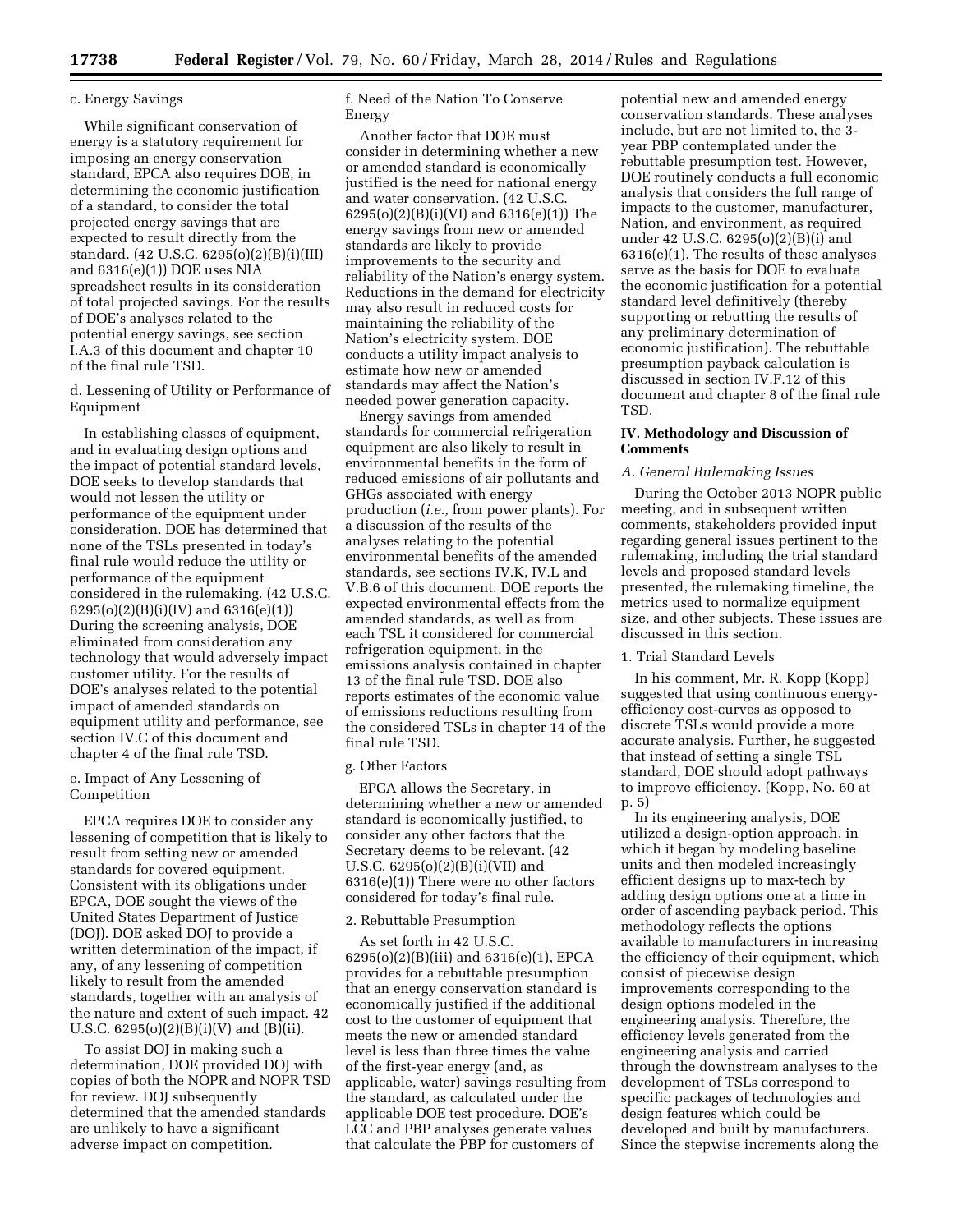cost-efficiency curve represent tangible efficiency improvements attainable through the implementation of design options, DOE asserts that a smooth costefficiency curve would not be realistic, as the areas on the curve between the current efficiency levels would not correspond to any design that exists. Therefore, DOE has retained the approach used in the NOPR in developing this final rule.

#### 2. Proposed Standard Levels

Traulsen, Structural Concepts Corp. (Structural Concepts), National Rural Electric Cooperative Association (NRECA), and the Edison Electric Institute (EEI) asserted that TSL4, the level proposed in the NOPR, was not economically viable, noting that the marginal efficiency increase over TSL 3 did not justify the increased costs of compliance. (Traulsen, No. 65 at p. 16; 23 Structural Concepts, Public Meeting Transcript, No. 62 at p. 337; NRECA, No. 88 at p. 2; EEI, No. 89 at p. 4) Traulsen opined that any TSL with a payback period longer than 3 years was not feasible for most manufacturers. (Traulsen, No. 65 at p. 21) Further, NRECA and EEI urged DOE to select TSL 3 instead of TSL 4. However, the joint comments from the American Council for an Energy-Efficient Economy (ACEEE), National Resources Defense Council (NRDC), Appliance Standards Awareness Project (ASAP), Alliance to Save Energy (ASE), and Northwest Energy Efficiency Alliance (NEEA) (hereafter referred to as the ''Joint Comment'') supported DOE's proposal to adopt TSL 4, noting that it represented maximum energy savings with a positive NPV. (Joint Comment, No. 91 at p. 1)

Several manufacturers expressed an expected inability to meet the proposed standard levels, even with the best available technology. At the October public meeting, Zero Zone Inc. (Zero Zone) noted that there had been no significant technological advancements since the previous rulemaking which would make an amended standard feasible. (Zero Zone, Public Meeting Transcript, No. 62 at p. 62) Structural Concepts raised a similar concern, noting that despite using the most efficient technology currently available, its minimum attainable daily energy consumption was 30–40% above the proposed standard level. (Structural

Concepts, Public Meeting Transcript, No. 62 at p. 133) Royal Vendors Inc. (Royal Vendors), in its written comment, noted that even with the most efficient currently-available technology, the maximum possible efficiency gain was 10% over the levels contained in the ENERGY STAR<sup>24</sup> Version 3 specification. However, the Joint Comment opined that most of these concerns were limited to pull-down equipment, and that if the standard for that class were revised, there would be no need to revise standards for other classes. (Joint Comment, No. 91 at p. 2) Additionally, manufacturers opined that the percentage reduction in energy consumption between the existing standard and the proposed rule was not achievable. Hussmann Corp. (Hussmann), True Manufacturing Co., Inc. (True), and Hoshizaki America, Inc. (Hoshizaki) all commented that the efficiency improvements in excess of 60%, as proposed for SC equipment and the VCT.RC.M class, were neither economically feasible nor technologically possible. (Hussmann, No. 77 at p. 10) (True, No. 76 at p. 1) (Hoshizaki, No. 84 at p. 1)

Hoshizaki noted in its written comment that a large majority of currently ENERGY STAR-certified equipment would fail to meet the proposed standard. (Hoshizaki, No. 84 at p. 1) During the public meeting, Structural Concepts pointed out the relationship between the proposed standard and the ENERGY STAR Version 3.0 requirement, opining that it was impractical for a standard to be more stringent than the ENERGY STAR requirement. (Structural Concepts, Public Meeting Transcript, No. 62 at p. 305) The Joint Comment, however, noted that according to the ENERGY STAR-qualified products list, there already are products in five major selfcontained equipment classes that meet or exceed the proposed standard. Further, the Joint Comment drew comparison to the 2009 final rule for residential refrigerators, noting that proceeding to be a precedent in which units on the market were not reaching the maximum technically feasible efficiency level modeled, since no product was using all the design options considered in DOE's analysis. (Joint Comment, No. 91 at p. 3) Additionally, joint comments from the California Investor Owned Utilities (CA IOUs)

noted that all equipment currently listed in the CEC product database for the VOP.SC.M, SVO.SC.M, HZO.SC.M, and HZO.RC.M classes already met the proposed standard. (CA IOUs, No. 63 at p. 1)

Stakeholders noted that, in the proposed rule, the expected efficiency improvement over existing standards was more stringent for some equipment classes than for others. Lennox International Inc. (Lennox) urged DOE to set standards for VCT classes which had the same percentage reduction from existing standard levels as open-case classes, and suggested that stricter VCT standards would encourage consumers to switch from closed to open equipment. (Lennox, No. 73 at p. 4) Structural Concepts opined that the proposed change in MDEC for SOC equipment was too drastic, further noting that for SOC and VCS equipment classes, it is counterintuitive for DOE to propose a greater relationship between size and daily energy consumption for remote condensing units than for selfcontained units, since SC units are inherently less efficient. (Structural Concepts, No. 85 at p. 3) Coca-Cola, Inc. (Coca-Cola) commented that the TSL 4 standard was more stringent for PD.SC.M units than for VCT.SC.M, and that this was counterintuitive. (Coca-Cola, Public Meeting Transcript, No. 62 at p. 100) The CA IOUs pointed out in its written comment that the current standards for PD.SC.M were set through a negotiated process, whereas the standards for other classes were modeled. (CA IOUs, No. 63 at p. 6) China commented that while DOE proposed stricter standards for the VCT.RC.M class since the 2009 final rule, DOE was not suggesting amended standards for the HZO class. (China, No. 92 at p. 3)

Another concern amongst manufacturers and consumers was the belief that the proposed standard levels were based on technology that was currently not available, but rather which DOE projected would be available at the time of required compliance with the proposed rule. Continental opined that it was impractical to develop standards based on currently unavailable technologies. (Continental, Public Meeting Transcript, No. 62 at p. 96) Coca-Cola commented that since the proposed standards were based on technology which was not yet available, the proposed standards, specifically TSL4 for VCT.SC.M units, were not technologically feasible. (Coca-Cola, Public Meeting Transcript, No. 62 at p. 74) True expressed agreement with Coca-Cola, stating that the proposed efficiency levels were beyond the level

<sup>23</sup> In the comment citation format used in this document, the citation first presents the name of the commenter, followed by the number on the docket corresponding to the document in which the comment is contained, followed by a reference to the page in that document on which the comment can be found.

<sup>24</sup>ENERGY STAR is a joint program of the U.S. Environmental Protection Agency (EPA) and DOE that establishes a voluntary rating, certification, and labeling program for highly energy efficient consumer products and commercial equipment. Information on the program is available at: *[www.energystar.gov](http://www.energystar.gov)*.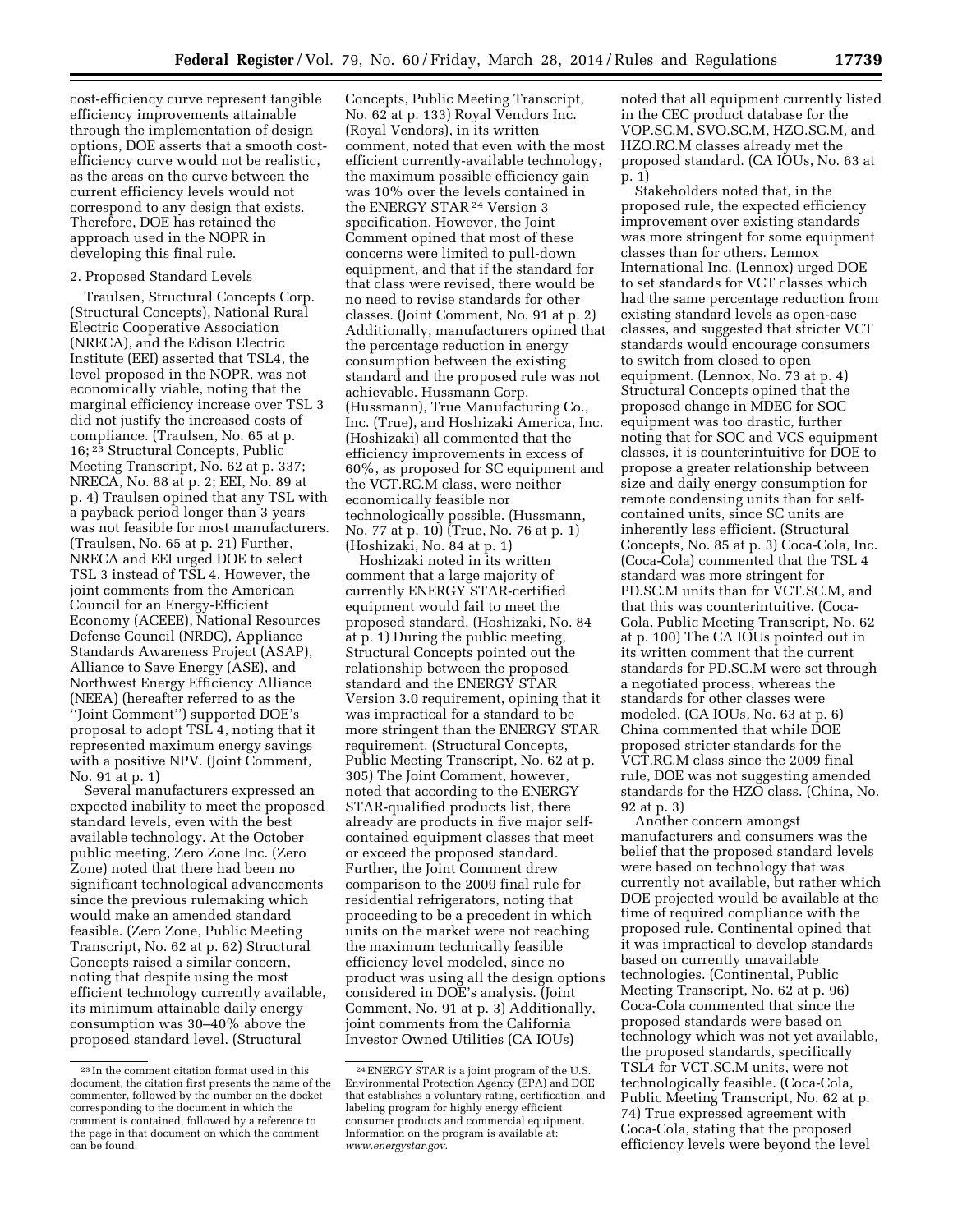of what industry can meet at the current time. (True, Public Meeting Transcript, No. 62 at p. 307) Lennox commented that the proposed standards for VCT units were unattainable with currently known technology and were not economically justified. Lennox further commented that under the proposed rule, only a very limited number of compliant VCT products would be produced and sold. (Lennox, No. 73 at p. 2) The North American Association of Food Equipment Manufacturers (NAFEM) noted that none of its member manufacturers were able to identify current technology options or prototype designs which met the proposed standard levels, and that using assumptions beyond what was available in the current market landscape would also improperly quantify the impact of the proposed rule on manufacturer costs. (NAFEM, No. 93 at p. 3)

Additionally, during the October public meeting Coca-Cola and True commented that food safety was of prime importance in the design of their equipment, and should take precedence over energy savings. (Coca-Cola, Public Meeting Transcript, No. 62 at p. 86) (True, Public Meeting Transcript, No. 62 at p. 350) National Restaurant Association (NRA) noted that the proposed standards had the potential to reduce cooling ability and recovery time for equipment subject to constant opening and closing, and that this reduced performance could compromise food safety. (NRA, No. 90 at p. 3) Similarly, NAFEM also noted that the implementation of the proposed standards would have potential negative effects on food safety for end-users. (NAFEM, No. 93 at p. 5)

DOE understands the concerns voiced by stakeholders regarding their future ability to meet standard levels as proposed in the NOPR. Between the NOPR and final rule stages, DOE revised and updated its analysis based on stakeholders comments received at the NOPR public meeting and in written comments. These updates included improvements to the modeling of equipment geometries, design specifications, and design option performance and costs so as to provide a more accurate model of baseline and higher-efficiency designs across the classes analyzed. After applying these updates, DOE amended its TSLs and standard level equations accordingly. With respect to the comments from Zero Zone, Structural Concepts, and Royal Vendors regarding the ability of technologies needed to meet the proposed standard level, DOE analyzed the available technologies in its market and technology assessment and

screening analyses, and incorporated appropriate and available technology options in the modeling performed as part of its engineering analysis. Therefore, DOE believes that the technologies and designs included in the analysis accurately reflect what is available to industry for improving equipment efficiency.

In response to the Joint Comment, DOE notes that it evaluated equipment performance independently for each equipment class and thus did not revise standards for any one class solely based upon factors affecting another class. DOE believes that the updates and improvements to the modeling applied between the NOPR and final rule stages of this rulemaking have resulted in standard levels presented in today's final rule which address the concerns voiced by stakeholders after publication of the NOPR.

In response to stakeholder comments comparing the proposed standard levels to ENERGY STAR levels, DOE cautions against direct comparisons between its standards and those set forth by ENERGY STAR due to the different natures of the programs and how the two different sets of standard levels are set. ENERGY STAR is a voluntary program which derives its standard levels from market data based on the performance of certain models of equipment currently available for purchase. ENERGY STAR also does not model performance or include consumer economics in its standardsetting process. DOE sets its standards as applicable to all covered equipment and develops them through specific analyses of equipment performance and modeling of economic impacts and other downstream effects. Due to the different goals and methodologies of these two programs, a direct comparison may not be entirely relevant. However, during the final rule stage, for relevant equipment classes,25 DOE did compare its engineering results to available ENERGY STAR data as a means of checking the modeled performance levels against empirical test data. With respect to the comparison by the California IOUs of performance of open cases to certified values from the CEC directory, DOE also cautions that this directory is not exhaustive. For example, a search of the directory shows that, for some equipment classes, only equipment from a single manufacturer is included. Therefore, while directory data is helpful in providing a check on DOE's results, DOE has performed independent modeling and analysis to derive its standard levels.

With respect to the concerns about the relative perceived stringencies of proposed standards for different classes, in the NOPR analyses, DOE examined each equipment class independently based on standard geometries and feature sets for representative units within the classes. DOE then conducted the engineering simulations and downstream economic analyses separately for each primary class examined. The results presented at the NOPR stage represent the suggested performance and cost values for each class based on the best available information at the time of that analysis. Therefore, DOE cautions against comparative examination of the relative stringencies of the various standard levels, as each was calculated independently and the performance and economic benefits of individual design options vary specific to each class. DOE also agrees with the California IOUs that previous standard levels should not necessarily be used as a check on current analytical results because the origins of those standards are not completely transparent, meaning that a direct comparison may be inappropriate due to differences between the methodologies used to set those standards and those used by DOE in the current rulemaking. At the final rule stage, DOE continued to examine each class independently based on the merits of the available efficiency-improving features, and has set amended standards for each class based on the results of those analyses.

In response to the assertions that DOE's standard levels were not based upon currently available technologies, but rather were dependent upon future potential technological developments, DOE maintains that all technology options and equipment configurations included in its NOPR reflect technologies currently in use in commercial refrigeration equipment or related equipment types. DOE has observed these design options and features used in current manufacturer models offered for sale. The specific inputs which it used to model these design options, such as compressor efficiency improvements over the market baseline, glass door U-factor, or heat exchanger UA, were provided to the public for comment in the NOPR TSD and engineering analysis spreadsheet, and DOE has updated those inputs according to stakeholder

<sup>25</sup>ENERGY STAR only maintains standard levels applying to equipment classes VCS.SC.M, VCS.SC.L, VCT.SC.M, VCT.SC.L, HCS.SC.M, HCS.SC.L, HCT.SC.M, and HCT.SC.L. Thus, these were the only classes for which a comparison between the DOE and ENERGY STAR levels could be made.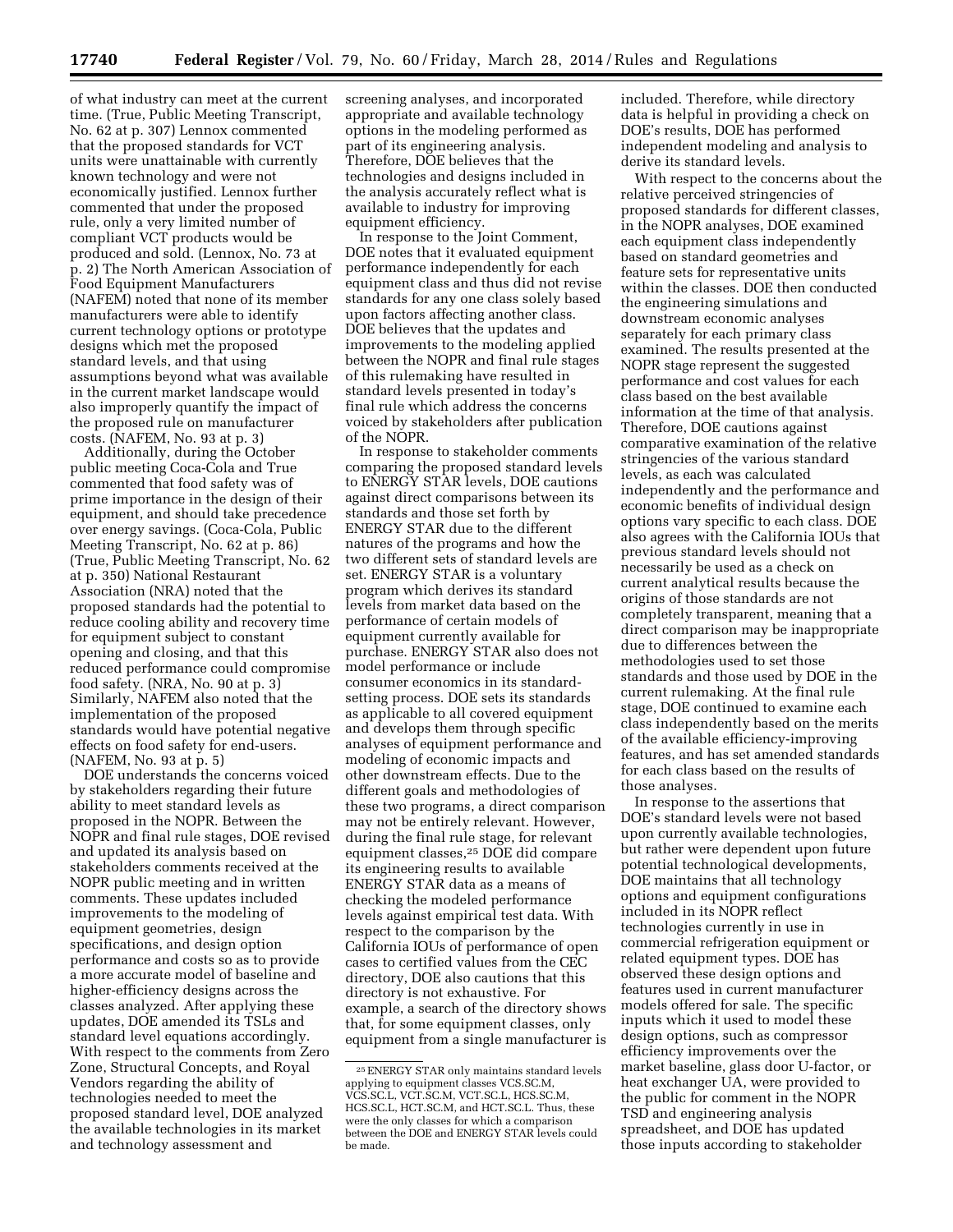feedback and other information available during the final rule stage.

DOE understands the concerns voiced by Coca-Cola, True, NAFEM, and NRA regarding food safety. DOE realizes that food safety is of the utmost importance to the industry, and is in fact a definitional aspect of the design of equipment for food storage temperatures. In its screening analysis, DOE is compelled by sections 4(b)(4) and 5(b) of the Process Rule 26 to eliminate from consideration any technology that presents unacceptable problems with respect to a specific set of criteria, including impacts on equipment utility. Therefore, DOE removed from consideration technologies and design options which could result in such adverse impacts. Additionally, in its engineering analysis, DOE modeled mediumtemperature equipment as having an average product temperature of 38°F, consistent with the rating temperature specified in the DOE test procedure and below the 41°F requirement of the NSF 7 27 food safety rating procedure. Thus, the daily energy consumption values produced in the engineering analysis reflect a level of equipment performance which ensures preservation of the ability to maintain food safety temperatures.

#### 3. Rulemaking Timeline

Some stakeholders felt that in light of the large number of analytical changes that could be required between the NOPR and final rule, DOE should extend the target date for publication of the final rule. Traulsen requested that DOE slow the rulemaking process down due to the aggressiveness of the final rule date. (Traulsen, Public Meeting Transcript, No. 62 at p. 347) Hillphoenix and Lennox also expressed the same concern, noting that a February 2014 deadline for publication of the final rule allowed insufficient time for the reevaluation of DOE's engineering analysis. (Hillphoenix, No. 71 at p. 3) (Lennox, No. 73 at p. 2) In contrast, the New York State Attorney General (NYSAG) commented that the delay in amending these efficiency standards not only violated Congressional mandates, but has also prolonged the time that inefficient products stay in the market. NYSAG further commented that these delays have led to avoidable pollution and

waste of resources. (NYSAG, No. 92 at p. 1)

While DOE appreciates the input from commenters requesting that the timeline for this rulemaking be extended, none of the commenters has provided any details or specifics with regard to what specifically they believe would require extra time. In reviewing its analyses to date, the inputs received at the NOPR public meeting and in subsequent written comment, DOE believes that the time allotted is sufficient in order to allow for full and proper analysis required in order to develop the final rule. In fact, DOE conducted an efficient and thorough effort to promulgate the final rule within the constraints of the time allotted. With regard to NYSAG's comment, DOE notes that it has moved as efficiently as possible while conducting the thorough analysis required to set appropriate standards.

#### 4. Normalization Metrics

Following publication of the NOPR, DOE received comment on the normalization metrics used to scale allowable daily energy consumption under the standard levels as a function of equipment size. Depending on the design and intended application of each equipment class, DOE proposed energy standard levels using either total display area or volume as a metric. Structural Concepts commented that DOE's metrics for the VCT and HCT families were inconsistent, since some proposed standards for classes within the families were based on total display area (TDA) while others were based on volume, NAFEM stated that industry participants use volume, rather than linear feet, to estimate total market size. (Structural Concepts, No. 85 at p. 3) (NAFEM, No. 93 at p. 6)

DOE understands that the selection of appropriate measures of case size is important to the standards-setting process across all covered equipment classes. For the self-contained equipment with doors for which standards were set in the EPACT 2005 legislation, volume was identified in the statute as the normalization metric. (42 U.S.C. 6313(c)(2)) For the equipment covered by the 2009 final rule, DOE selected the metrics of volume for equipment with solid doors and TDA for display-type equipment. Because radiation and conduction through doors are the primary heat transfer pathways for CRE equipment with transparent doors, DOE concluded that TDA is the metric that best quantifies this effect. Likewise, for equipment without doors, the majority of heat load occurs due to warm air infiltration, and DOE determined that TDA would also be the

most appropriate metric for capturing these effects. DOE also stated its conclusion that for these equipment types, where the function is to display merchandise for sale, TDA best quantifies the ability of a piece of equipment to perform that function. On the other hand, equipment with solid doors is designed for storage, and volume was determined to be the most appropriate metric for quantifying the storage capacity of the unit. 72 FR 41177–78 (July 26, 2007).

DOE does not believe, based on its discussions with manufacturers and comments solicited over the course of this rulemaking that the fundamental concepts underlying the choices of TDA or volume as the normalization metric for any given class of equipment have changed. In line with the reasons stated above, DOE is retaining the current normalization metrics for the respective equipment classes, consisting of both the metrics set forth in the 2009 final rule and those prescribed by the EPACT 2005 standards for self-contained equipment with doors.

In response to the comment from NAFEM regarding the usage of linear feet, DOE wishes to clarify that it did not use linear feet of equipment as a measure of equipment size in its engineering analysis, nor as a metric when estimating total market size in its shipments analysis. Rather, DOE utilized linear feet as a normalization metric in the national impacts and other downstream analyses when accounting for the aggregate costs and benefits of today's final rule. DOE believes that the units used in making representations of equipment market size are accurate, and DOE did not modify them for the final rule analysis.

5. Conformance With Executive Orders and Departmental Policies

At the NOPR public meeting, and in a subsequent written comment, Traulsen opined that the proposed rule violates Executive Order 12866. Specifically, Traulsen stated that the rule failed to identify the failures of private markets or public institutions that warrant new agency action, since the industry had actively embraced voluntary efficiency goals and standards. (Traulsen, No. 65 at p.16) Section 1(b)(1) of Executive Order 12866 requires each agency to identify the problem that it intends to address, including, where applicable, the failures of private markets or public institutions that warrant new agency action, as well as to assess the significance of that problem. In section VI.A of today's document (and also in the NOPR), DOE has identified the problems that it has

<sup>26</sup>Appendix A to subpart C of 10 CFR part 430, ''Procedures, Interpretations, and Policies for Consideration of New or Revised Energy Conservation Standards for Consumer Products'' is known as ''The Process Rule.''

<sup>27</sup>This refers to the NSF/ANSI 7 procedure used to test equipment performance for food safety.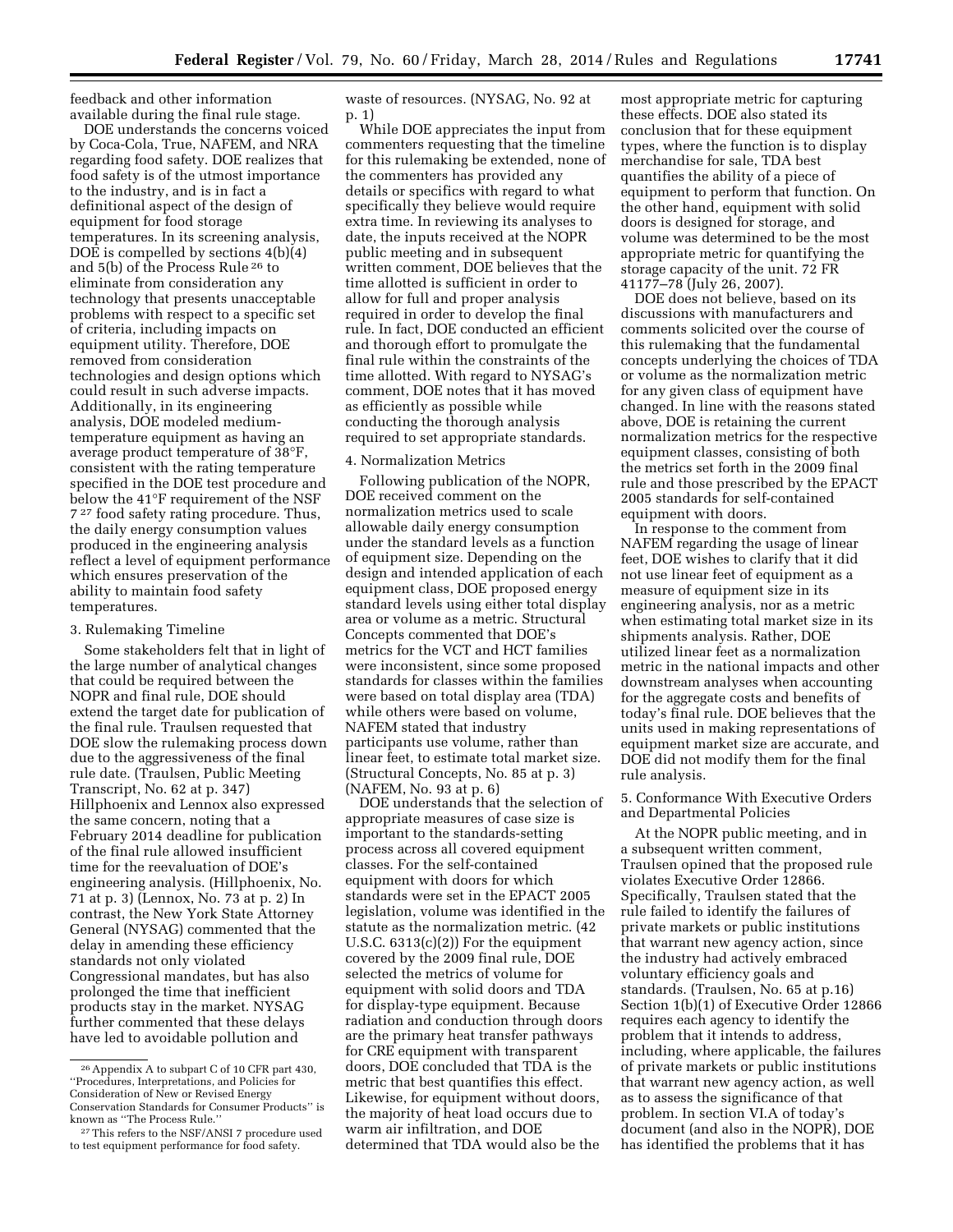addressed by amending energy conservation standards for commercial refrigeration equipment. For certain segments of the companies that purchase commercial refrigeration equipment, such as small grocers, these problems may include a lack of consumer information and/or information processing capability about energy efficiency opportunities in the commercial refrigeration equipment market. In addition, the market for commercial refrigeration equipment is affected by electricity prices that do not reflect all of the social and environmental costs associated with electricity use. When such externalities are not included in the decisions made by market actors, this is considered a market failure by economists.

Traulsen asserted that the proposed rule was in violation of Executive Order 13563 and the Information Quality Act since the assumptions in DOE's analysis did not use the best available techniques to quantify the benefits of the rule. (Traulsen, No. 65 at pp.16–17) DOE believes that the analysis described in today's document is based on the best available techniques that were suited to the data available to analyze commercial refrigeration equipment. Further, Traulsen did not point to any specific techniques in its comment that would have been superior to those employed by DOE.

NAFEM expressed concern that the proposed rule was in violation of Executive Orders because it had a disproportionate negative impact on small businesses, failed to consider nonregulatory alternatives, and since DOE had made no contact with end-users in order to understand impact on users. (NAFEM, No. 93 at p. 14) Traulsen stated that DOE should consider supplementing regulatory action with other forms of non-regulatory alternatives, such as expanded collaboration with ENERGY STAR, rebates, and incentive programs. (Traulsen, No. 65 at p. 15)

As discussed in section V.B.1.b of this document, DOE believes that today's rule would not have a disproportionate negative impact on small businesses. DOE did consider non-regulatory alternatives to amended standards, as described in detail in chapter 17 of the final rule TSD. Finally, DOE requested comment from the public and held public meetings that were attended by representatives of end-users of commercial refrigeration equipment (e.g., ACCA, Coca-Cola, and NAFEM).

NAFEM also opined that the proposed rule violated the Secretarial Policy Statement of Scientific Integrity, since the analysis was not independently

peer-reviewed by qualified experts, underlying assumptions were not clearly explained, and since DOE failed to accurately contextualize uncertainties pertaining to non-regulatory alternatives. (NAFEM, No. 93 at p. 14)

The Secretary's March 23, 2012 ''Secretarial Policy Statement of Scientific Integrity"<sup>28</sup> sets forth a policy for DOE employees and states, in relevant part, that ''DOE will ensure that data and research used to support policy decisions are of high scientific and technical objectivity. Scientific and technical objectivity will be supported through independent peer review by qualified experts, where feasible and appropriate, and consistent with law.'' With respect to DOE's analysis underlying this final rule, DOE has solicited and thoroughly considered comment and data from expert CRE manufacturers throughout the rulemaking process. DOE does not believe that any additional expert review of its analysis is either necessary or appropriate.

Further, the assumptions used in DOE's analysis are described in detail in the NOPR TSD and in the final rule TSD. DOE is not aware of the uncertainties pertaining to nonregulatory alternatives mentioned only in a general sense by NAFEM.

#### 6. Offset Factors

In presenting the NOPR standard levels, DOE adopted and modified the offset factors from the 2009 final rule and EPACT 2005 standard levels to define the energy consumption of a unit at zero volume or TDA, thus setting the y-intercepts of the linear standard level equations proposed at levels intended to represent ''end effects'' inherent in all equipment. Some stakeholders expressed disagreement with DOE's modeling of offset factors. Hillphoenix commented that offset factors were designed to account for factors which remained constant over a range of equipment sizes. Hillphoenix further commented that such factors as conduction end effects typically do not vary with size. (Hillphoenix, No. 71 at p. 2) Traulsen commented that DOE's modeled offset factors were not empirically determined. (Traulsen, No. 65 at p. 19) The Air-Conditioning, Heating, and Refrigeration Institute (AHRI) commented that it was impossible for stakeholders to compare the offset factors within the current rulemaking with the previous

rulemaking's values. (AHRI, No. 75 at p. 14)

In developing offset factors for the NOPR, DOE scaled existing offset factors from the EPACT 2005 and 2009 final rule standard levels based on the percentage reduction in energy use modeled at the representative unit size. This allowed the NOPR standard level equations to reflect energy allowances which proposed a standard percentage reduction in allowable consumption across all equipment sizes. While DOE agrees with Traulsen that the offset factors were not empirically determined, the factors were based upon scaling proportional to modeled equipment performance and applied to the existing offset factors which have been well-established and vetted through development of and compliance with the existing standards containing them.

In response to the comment from Hillphoenix, DOE agrees that there are certain fixed effects which will be encountered by any piece of equipment, such as a minimum amount of conduction, or energy consumption attributable to the presence of a minimum of a single fan motor, for example. For the final rule, and in response to the concern of stakeholders, DOE adjusted its offset factors to account for these constant effects. In equipment for which DOE developed offset factors for use in standard level equations in its 2009 final rule, DOE retained the same offset factors in the development of the trial standard levels presented in today's document. DOE believes that the retention of these factors accurately reflects the presence of fixed end-effect behavior in this equipment, which remains independent of the design options elsewise implemented in the equipment. For the equipment for which standard levels were set by EPACT 2005, DOE had no background information as to how those offset factors were developed. Therefore, in developing trial standard levels for today's final rule, DOE adjusted those offset factors based on available data from directories of certified product performance. For more information on the development of offset factors, please see chapter 5 of the final rule TSD.

#### *B. Market and Technology Assessment*

When beginning an energy conservation standards rulemaking, DOE develops information that provides an overall picture of the market for the equipment concerned, including the purpose of the equipment, the industry structure, and market characteristics. This activity includes both quantitative and qualitative assessments based

<sup>28</sup>*[https://www.directives.doe.gov/references/](https://www.directives.doe.gov/references/secretarial_policy_statement_on_scientific_integrity/view) [secretarial](https://www.directives.doe.gov/references/secretarial_policy_statement_on_scientific_integrity/view)*\_*policy*\_*statement*\_*on*\_*scientific*\_ *[integrity/view.](https://www.directives.doe.gov/references/secretarial_policy_statement_on_scientific_integrity/view)*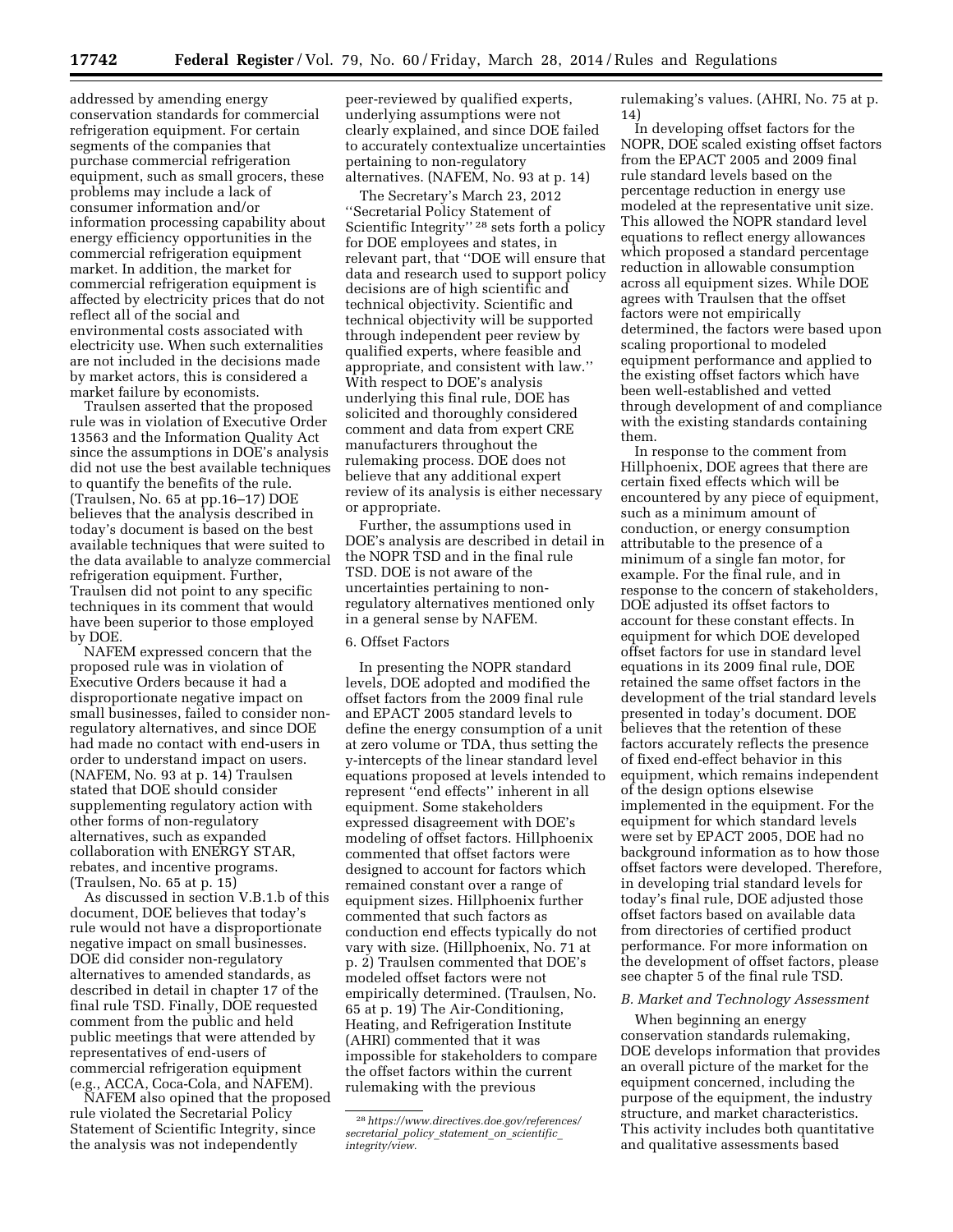primarily on publicly available information (*e.g.,* manufacturer specification sheets, industry publications) and data submitted by manufacturers, trade associations, and other stakeholders. The subjects addressed in the market and technology assessment for this rulemaking include: (1) Quantities and types of equipment sold and offered for sale; (2) retail market trends; (3) equipment covered by the rulemaking; (4) equipment classes; (5) manufacturers; (6) regulatory requirements and non-regulatory programs (such as rebate programs and tax credits); and (7) technologies that could improve the energy efficiency of the equipment under examination. DOE researched manufacturers of commercial refrigeration equipment and made a particular effort to identify and characterize small business manufacturers. See chapter 3 of the final rule TSD for further discussion of the market and technology assessment.

#### 1. Equipment Classes

In evaluating and establishing energy conservation standards, DOE generally divides covered equipment into classes by the type of energy used, or by capacity or other performance-related feature that justifies a different standard for equipment having such a feature. (42 U.S.C. 6295(q) and 6316(e)(1)) In deciding whether a feature justifies a different standard, DOE must consider factors such as the utility of the feature to users. DOE normally establishes different energy conservation standards for different equipment classes based on these criteria.

Commercial refrigeration equipment can be divided into various equipment classes categorized by specific physical and design characteristics. These characteristics impact equipment efficiency, determine the kind of merchandise that the equipment can be used to display, and affect how the customer can access that merchandise. Key physical and design characteristics of commercial refrigeration equipment are the operating temperature, the presence or absence of doors (*i.e.,* closed cases or open cases), the type of doors used (transparent or solid), the angle of the door or air curtain 29 (horizontal, semivertical, or vertical), and the type of condensing unit (remote condensing or self-contained). The following list

shows the key characteristics of commercial refrigeration equipment that DOE developed as part of the January 2009 final rule (74 FR at 1099–1100 (January 9, 2009)), and used during this rulemaking:

- 1. Operating Temperature
	- Medium temperature (38 °F, refrigerators)
	- Low temperature (0 °F, freezers)
	- Ice-cream temperature  $(-15 \text{ °F}, \text{ice-}$ cream freezers)
- 2. Door Type
- Equipment with transparent doors
- Equipment with solid doors
- Equipment without doors
- 3. Orientation (air-curtain or door angle)
	- Horizontal
	- Semivertical
	- Vertical
- 4. Type of Condensing Unit
	- Remote condensing
	- Self-contained

Additionally, because EPCA specifically sets a separate standard for refrigerators with a self-contained condensing unit designed for pull-down temperature applications and transparent doors, DOE has created a separate equipment class for this equipment. (42 U.S.C. 6313(c)(3)) DOE included this equipment in the form of a separate family with a single class (PD.SC.M). A total of 49 equipment classes were created, and these are listed in chapter 3 of the TSD using the nomenclature developed in the January 2009 final rule. 74 FR at 1100 (January 9, 2009).

During the October 2013 NOPR public meeting and in subsequent written comments, a number of stakeholders addressed issues related to proposed equipment classes and the inclusion of certain types of equipment in the analysis. These topics are discussed in this section.

#### a. Equipment Subcategories

In their written comments, Continental, NAFEM, True and Traulsen all expressed concern that the equipment classes defined by DOE in the proposed rule did not sufficiently encompass various sub-classifications, especially with regard to pass-through and reach-in cases. (Continental, No. 87 at p. 1) (NAFEM, No. 93 at p. 7) (True, No. 76 at p. 3) (Traulsen, No. 65 at p. 16) Further, Traulsen and True pointed out that a multitude of custom-built and niche equipment exists, which would require further analysis in order to determine a viable standard. (Traulsen, No. 65 at p. 20) (True, No. 76 at p. 1)

In response to the concerns of interested parties, DOE believes that its existing equipment class structure is sufficient to account for the majority of

variation in type and combination of equipment geometry, condensing unit configuration, and operating temperature. DOE provides allowances in its standards to account for the energy needs of different equipment sizes through its use of standard level equations constructed in the form of linear equations varying with equipment size (as measured by volume or TDA) and through its use of offset factors to represent energy end-effects. DOE also accommodates variation in operating temperature outside of its three rating temperatures through the use of a lowest application product temperature provision in its test procedure. 77 FR at 10305 (February 21, 2012)

#### b. Floral Equipment

In the context of niche equipment classes, the Society of American Florists (SAF) noted that the floral industry uses purpose-designed refrigeration equipment, including sliding door floral display coolers (self-contained), open air access floral display coolers (reachin), countertop floral display coolers and long door floral display coolers (swinging or sliding doors, top-mounted or remote condensing unit). SAF further added that most of these units are custom-built, since floral cooling systems are balanced to keep humidity high, and that special low-velocity coils are utilized to blow air through the unit while maintaining temperature and high humidity levels—features not available in stock equipment. (SAF, No. 74 at p. 3)

DOE believes that its division of covered equipment into numerous classes is sufficiently broad to capture the level of differentiation present within the commercial refrigeration equipment market. The equipment types described in the comment from SAF would fall into a number of existing equipment classes for which DOE has conducted analyses in this rulemaking. Additionally, DOE has recognized the temperature issues which may be present in floral cases, and has accommodated those different operating temperatures by developing and implementing a provision in its test procedure allowing equipment which cannot reach the specified DOE rating temperature to be tested at its lowest application product temperature. 77 FR at 10305 (February 21, 2012)

#### 2. Technology Assessment

As part of the market and technology assessment performed for the final rule analysis, DOE developed a comprehensive list of technologies that would be expected to improve the

<sup>29</sup>An air curtain is a continuously moving stream of air, driven by fans, which exits on one side of the opening in an open refrigerated case and reenters on the other side via an intake grille. The function of the air curtain is to cover the opening in the case with this sheet of air, which minimizes the infiltration of warmer ambient air into the refrigerated space.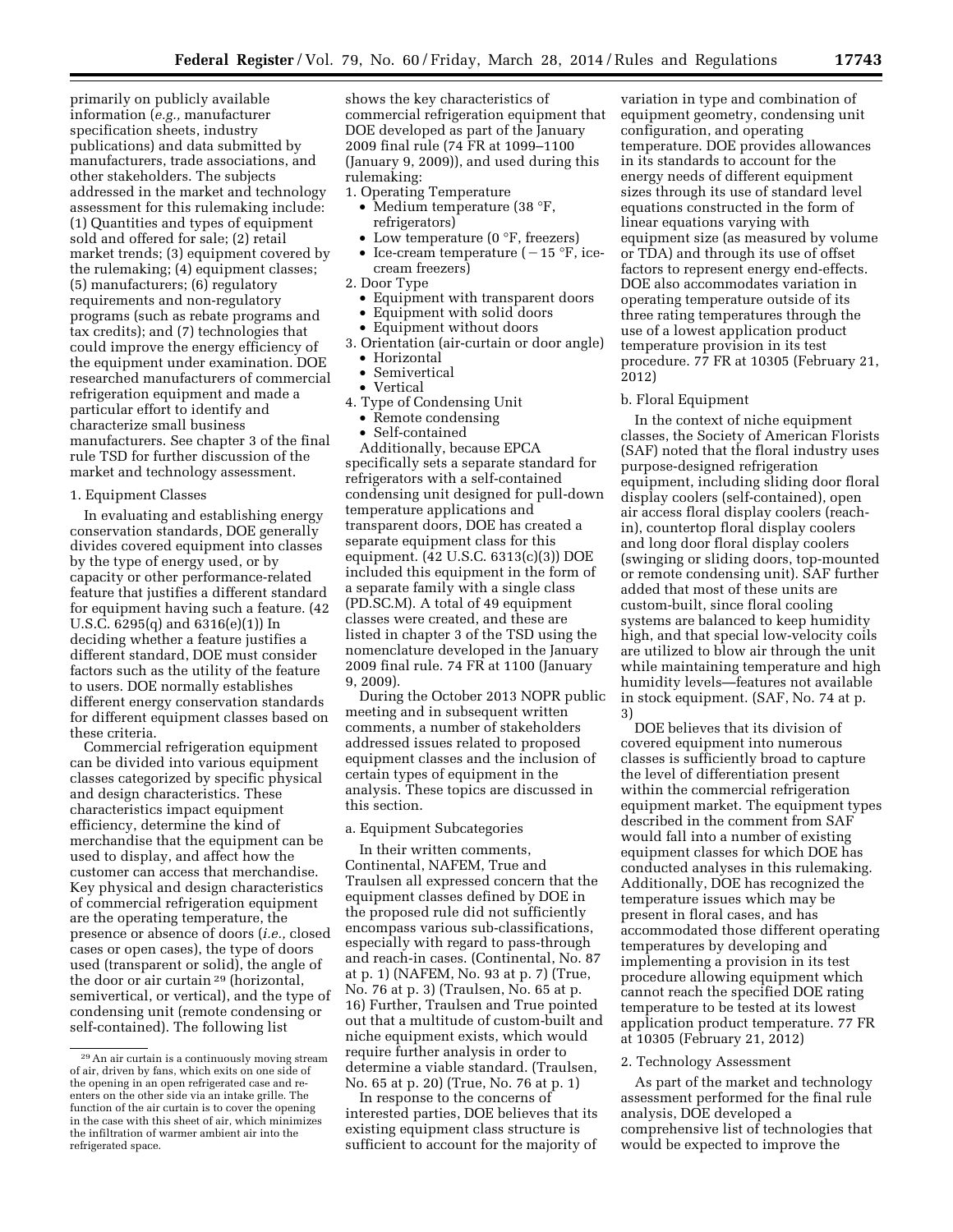energy efficiency of commercial refrigeration equipment. Chapter 3 of the TSD contains a detailed description of each technology that DOE identified. Although DOE identified a complete list of technologies that improve efficiency, DOE only considered in its analysis technologies that would impact the efficiency rating of equipment as tested under the DOE test procedure. Therefore, DOE excluded several technologies from the analysis during the technology assessment because they do not improve the rated efficiency of equipment as measured under the specified test procedure. Technologies that DOE determined impact the rated efficiency were carried through to the screening analysis and are discussed in section IV.C.

#### a. Technologies Applicable to All Equipment

In the NOPR analysis market and technology assessment, DOE listed the following technologies that would be expected to improve the efficiency of all equipment: higher efficiency lighting, higher efficiency lighting ballasts, remote lighting ballast location, higher efficiency expansion valves, higher efficiency evaporator fan motors, variable-speed evaporator fan motors and evaporator fan motor controllers, higher efficiency evaporator fan blades, increased evaporator surface area, lowpressure differential evaporators, increased case insulation or improvements, defrost mechanisms, defrost cycle controls, vacuum insulated panels, and occupancy sensors for lighting controls. These technologies are discussed in depth in chapter 3 of the NOPR TSD. Not all of these technologies were considered in the engineering analysis; some were screened out or removed from consideration on technical grounds. After the publication of the NOPR analysis, DOE received numerous stakeholder comments regarding these technologies, discussed below.

#### Low Pressure Differential Evaporators

Traulsen commented that low pressure differential evaporators would require larger spaces between fins and tubes, which could in turn reduce overall efficiency by allowing frost build-up. (Traulsen, No. 65 at p. 7) Lowpressure differential evaporators reduce energy consumption by reducing the power of evaporator fan motors, often by increasing the air gap between fins. However, as noted in chapter 5 of the NOPR TSD, in space-constrained equipment such as commercial refrigeration equipment, this reduction usually comes from a decrease in

evaporator coil surface area, which generally requires a lower saturated evaporator temperature (SET) to achieve the same discharge air temperature and cooling potential. This, in turn, results in a reduction in compressor efficiency. Therefore, DOE agrees with Traulsen that low pressure differential evaporators are not a viable option for consideration in this rulemaking and did not consider them as a design option.

#### Defrost Mechanisms

Traulsen commented that in order for DOE to advocate for improved defrost sensors, new designs would need to be implemented, and that the compliance date suggested in the NOPR would not allow for the levels of research and development (R&D) necessary to achieve this improvement. (Traulsen, No. 65 at p. 8) DOE wishes to clarify that it did not consider advanced defrost sensors as a design option within the analyses conducted at the NOPR or final rule stages of this rulemaking. Much equipment currently manufactured already uses partial defrost cycle control in the form of cycle temperaturetermination control. However, defrost cycle initiation is still scheduled at regular intervals. Full defrost cycle control would involve a method of detecting frost buildup and initiating defrost. This could be accomplished using an optical sensor or through use of a sensor to detect the temperature differential across the evaporator coil. However, DOE understands that both of these methods are currently unreliable due to fouling of the coil with dust and other surface contaminants, which becomes more of an issue as cases age. Because of these issues, DOE agrees with Traulsen's concerns and did not consider defrost cycle control as a design option at the NOPR or final rule stages. Instead, the defrost lengths modeled in the engineering analysis were based on defrost times gathered through review of manufacturer literature, manufacturer interviews, and data collected through laboratory testing of equipment currently available on the market.

#### Light Emitting Diode Lighting

After publication of the NOPR, Traulsen commented that DOE's assertion of consumer enthusiasm towards LEDs lacked basis in reality. Further, Traulsen commented that any weight given to this assertion in the calculations was null. (Traulsen, No. 65 at p. 4) During its analysis, DOE considered design options based on their availability on the market and on the screening criteria set forth by the

Process Rule. In considering LED lighting as a design option, DOE did so after researching existing product offerings on the market and conferring with manufacturers in confidential interviews. DOE did not factor ''consumer enthusiasm'' into its decision to include LED lighting as asserted by Traulsen, but instead considered this design option based on the information available from the current equipment market and the technology's ability to reduce the measured energy consumption of covered equipment.

# b. Technologies Relevant Only to Equipment With Doors

In chapter 3 of the NOPR TSD, DOE mentioned three technologies that could apply only to doored equipment: antifog films, anti-sweat heater controllers, and high performance doors. Not all of these technologies were considered in the NOPR engineering analysis, as some were screened out or removed from consideration on technical grounds. The following sections discuss stakeholder comments regarding these technologies.

# Anti-Fog Films

Traulsen commented that while DOE called for the use of advanced hydrophobic materials in the form of anti-fog films to prevent condensation build-up, there were concerns with regard to the NSF certification of this feature. (Traulsen, No. 65 at p. 11) DOE wishes to clarify that, while it included anti-fog films for consideration in the NOPR market and technology assessment, it did not include them as a design option in the engineering analysis. For a full discussion of why DOE did not consider anti-fog films, please see chapter 5 of the NOPR TSD. DOE agrees with Traulsen's concerns, amongst others, and continued to exclude this technology from its analysis at the final rule stage.

#### Anti-Sweat Heater Controllers

In its statements at the NOPR public meeting, the California IOUs urged DOE to consider anti-sweat heater controllers as a design option due to their large savings potential. (CA IOUs, Public Meeting Transcript, No. 62 at p. 19) However, in its written comment, Traulsen pointed out that these may be impractical, since sensor technologies had high failure rates in kitchen environments. (Traulsen, No. 65 at p. 11)

DOE addressed consideration of this technology in chapter 4 of the NOPR TSD. Anti-sweat heater controllers modulate the operation of anti-sweat heaters by reducing heater power when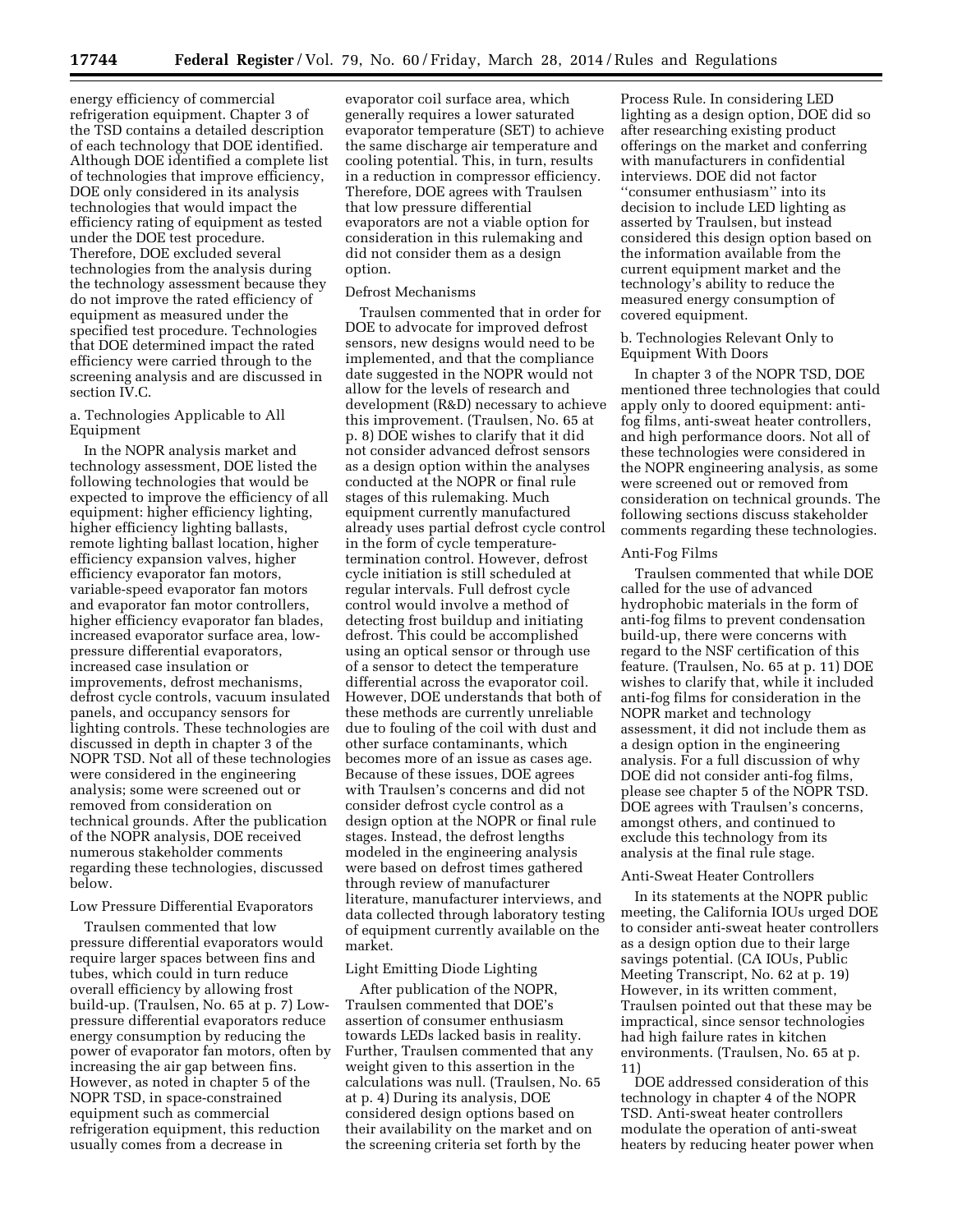humidity is low, and operate most effectively when a constant ambient dew point cannot be maintained. However, in the context of the DOE test procedure, anti-sweat heater controllers solely serve to keep the power to the anti-sweat heaters at the levels necessary for the test conditions. These fixed conditions of 75 °F and 55 percent relative humidity are the conditions that ASHRAE has determined to be generally representative of commercial refrigeration equipment operating environments and which DOE has adopted in its test procedure. While anti-sweat heater controllers could modulate the anti-sweat power to a further extent in the field so as to account for more or less extreme ambient conditions, a system equipped with anti-sweat heater controllers will not likely exhibit significantly different performance at test procedure conditions than a unit with anti-sweat heaters tuned for constant 75/55 conditions. Because they would have no impact on measured energy consumption under the DOE test procedure, DOE did not consider antisweat heater controllers in the engineering analysis.

c. Technologies Applicable Only to Equipment Without Doors

In chapter 3 of the NOPR TSD, DOE mentioned two technologies, air-curtain design and night curtains, that potentially could be used to improve the efficiency of commercial refrigeration equipment without doors. Air curtain design was not considered in the NOPR engineering analysis, as it was screened out and removed from consideration because, according to the information available to DOE, advanced air curtain designs are still in research and development stages and are not yet available for use in the manufacture of commercial refrigeration equipment. The following sections address stakeholder comments regarding technologies applicable to equipment without doors.

#### Air-Curtain Design

In its written comment, Traulsen expressed concern over the use of advanced air curtain designs. (Traulsen, No. 65 at p. 11) DOE agrees with Traulsen that advanced air curtain designs are not currently a feasible option for use in commercial refrigeration equipment. Sections 4(a) and 5(b) of the Process Rule specifically set ''practicability to manufacture, install, and service'' as a criterion that should be satisfied for technology to be considered as a design option. In chapter 4 of the NOPR TSD, DOE

explained that advanced air curtain designs are only in the research stage and, therefore, that it would be impracticable to manufacture, install, and service this technology on the scale necessary to serve the relevant market at the time an amended standard would become effective. For that reason, DOE screened out improved air curtains as a design option for improving the energy efficiency of commercial refrigeration equipment.

# *C. Screening Analysis*

DOE uses four screening criteria to determine which design options are suitable for further consideration in a standards rulemaking. Namely, design options will be removed from consideration if they are not technologically feasible; are not practicable to manufacture, install, or service; have adverse impacts on product utility or product availability; or have adverse impacts on health or safety. 10 CFR part 430, subpart C, appendix A, sections  $(4)(a)(\overline{4})$  and  $(5)(b)$ .

In comments received after the NOPR publication, Traulsen commented that, while DOE screened out certain technology options due to impacts on end-users, it was unclear why the same technology option was screened out for some equipment classes but not others. (Traulsen, No. 65 at p. 2)

During the screening analysis, DOE considered sections 4(b)(4) and 5(b) of the Process Rule, which provide guidance in determining whether to eliminate from consideration any technology that presents unacceptable problems with respect to certain criteria. These criteria include technological feasibility, practicability to manufacture, install, and service, impacts on equipment utility or equipment availability, and adverse impacts on health or safety. If DOE determines that a technology, or a combination of technologies, meet any of the criteria set forth in section 5(b) of the Process Rule, it will be eliminated from consideration. This screening process is applied to each candidate technology being considered, and is applicable across all equipment classes. Therefore, in response to the comment from Traulsen, DOE does not believe that it screened out any particular technology options for some classes but not others.

Based on all available information, DOE has concluded that: (1) All of the efficiency levels discussed in today's document are technologically feasible; (2) equipment at these efficiency levels could be manufactured, installed, and serviced on a scale needed to serve the relevant markets; (3) these efficiency

levels would not force manufacturers to use technologies that would adversely affect product utility or availability; and (4) these efficiency levels would not adversely affect consumer health or safety. Thus, the efficiency levels that DOE analyzed and discusses in this document are all achievable through technology options that were ''screened in'' during the screening analysis.

#### *D. Engineering Analysis*

The engineering analysis determines the manufacturing costs of achieving increased efficiency or decreased energy consumption. DOE historically has used the following three methodologies to generate the manufacturing costs needed for its engineering analyses: (1) The design-option approach, which provides the incremental costs of adding to a baseline model design options that will improve its efficiency; (2) the efficiency-level approach, which provides the relative costs of achieving increases in energy efficiency levels, without regard to the particular design options used to achieve such increases; and (3) the cost-assessment (or reverse engineering) approach, which provides ''bottom-up'' manufacturing cost assessments for achieving various levels of increased efficiency, based on detailed data as to costs for parts and material, labor, shipping/packaging, and investment for models that operate at particular efficiency levels.

As discussed in the Framework document, preliminary analysis, and NOPR analysis, DOE conducted the engineering analyses for this rulemaking using a design-option approach for commercial refrigeration equipment. The decision to use this approach was made due to several factors, including the wide variety of equipment analyzed, the lack of numerous levels of equipment efficiency currently available in the market, and the prevalence of relatively easily implementable energysaving technologies applicable to this equipment. More specifically, DOE identified design options for analysis, used a combination of industry research and teardown-based cost modeling to determine manufacturing costs, and employed numerical modeling to determine the energy consumption for each combination of design options used to increase equipment efficiency. DOE selected a set of 25 high-shipment classes, referred to as ''primary'' classes, to analyze directly in the engineering analysis. Additional details of the engineering analysis are available in chapter 5 of the final rule TSD.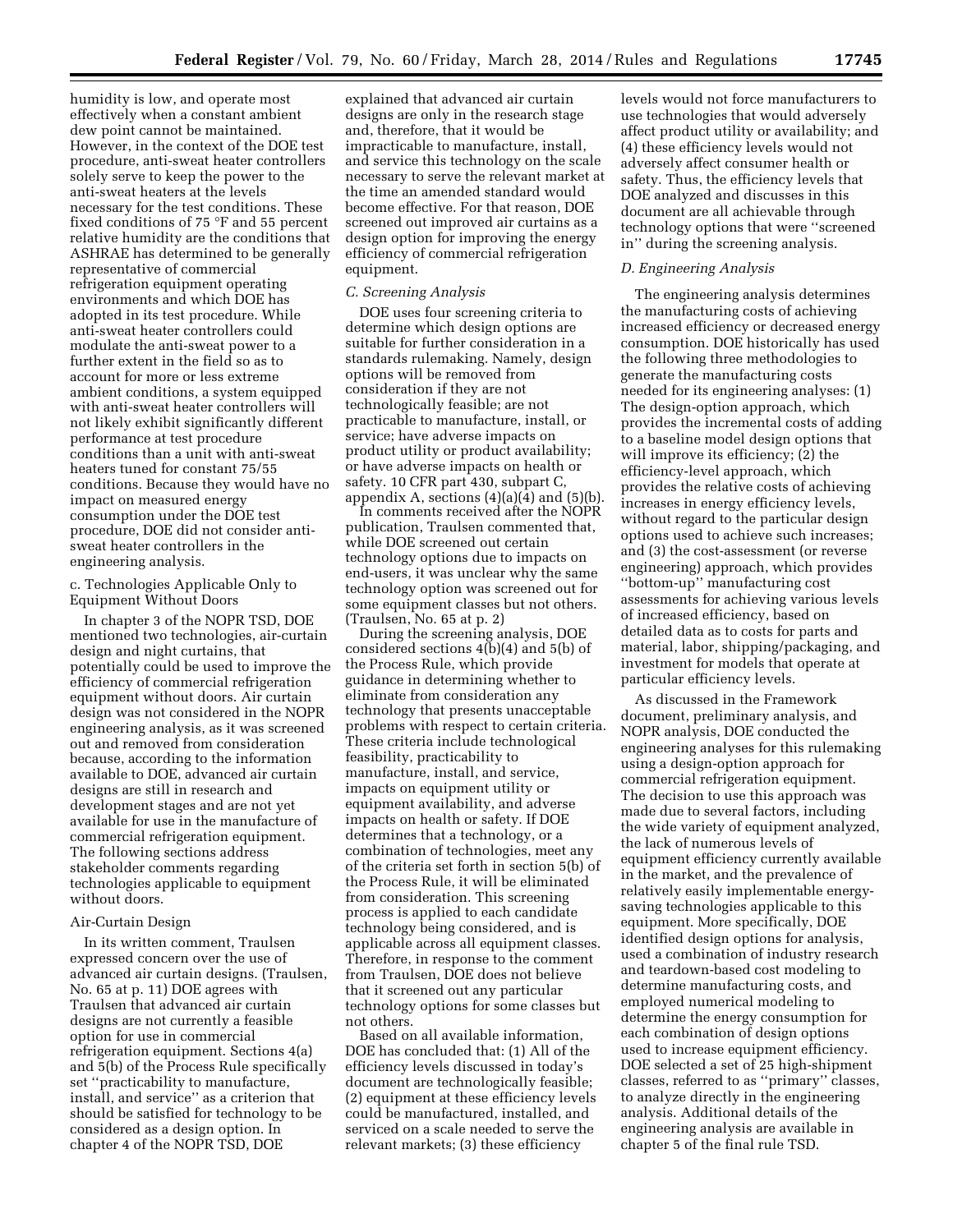1. Representative Equipment for Analysis

#### a. Representative Unit Selection

In performing its engineering analysis, DOE selected representative units for each primary equipment class to serve as analysis points in the development of cost-efficiency curves. In selecting these units, DOE researched the offerings of major manufacturers to select models that were generally representative of the typical offerings produced within the given equipment class. Unit sizes, configurations, and features were based on high-shipment-volume designs prevalent in the market. Using this data, a set of specifications was developed defining a representative unit for each primary equipment class. These specifications include geometric dimensions, quantities of components (such as fans), operating temperatures, and other case features that are necessary to calculate energy consumption. Modifications to the units modeled were made as needed to ensure that those units were representative of typical models from industry, rather than a specific unit offered by one manufacturer. This process created a representative unit for each equipment class with typical characteristics for physical parameters (*e.g.,* volume, TDA), and minimum performance of energy-consuming components (*e.g.,*  fans, lighting).

# b. Baseline Models

DOE created a set of baseline design specifications for each equipment class analyzed directly in the engineering model. Each set of representative baseline unit specifications, when combined with the lowest technological level of each design option applicable to the given equipment class, defines the energy consumption and cost of the lowest efficiency equipment analyzed for that class. Chapter 5 of the final rule TSD sets forth the specifications that DOE chose for each equipment class and discusses baseline models in greater detail.

One complexity involved in developing an engineering baseline was due to the variety of designs and technology options that manufacturers could utilize in order to meet the recently-implemented standards arising from EPACT 2005 and the 2009 final rule. Through its analyses, DOE determined that manufacturers were utilizing a wide variety of design paths in order to meet the necessary performance level. Therefore, in order to develop its engineering results for the current rule, DOE retained the engineering baseline and associated

technologies used in its January 2009 final rule engineering analysis and expanded them to accommodate the new equipment classes covered by the standards initially established by EPCA. (42 U.S.C. 6313(c)(2)–(3)) DOE then added technologies to this baseline to develop its cost-efficiency curves, and ordered the technology options from lowest to highest payback period. The result was a set of cost-efficiency curves reflecting what DOE believes to be the most cost-effective means of meeting the existing standards, as well as that of attaining the higher levels of performance reflected in today's rule.

As a result, some of the engineering results represent levels of unit performance that are below the standard levels for equipment currently on the market and subject to DOE's existing standards. (10 CFR 431.66). However, in its LCC and other downstream analyses, DOE accounted for this fact by utilizing a standards baseline as the minimum efficiency level examined, thereby truncating the engineering design option levels so that the lowest efficiency point analyzed corresponded to the current standard level with which that particular model of equipment would have to comply. The exact procedure is described in section IV.F and additional details are provided in chapter 8 of the final rule TSD.

After publication of the NOPR and the NOPR public meeting, DOE received a number of comments from interested parties regarding its establishment of baseline models, and the features and design specifications included in those baseline models. The subsequent sections contain those comments and DOE's responses.

#### Composition of Baseline

Southern Store Fixtures Inc. (Southern Store Fixtures), AHRI, Hussmann and Structural Concepts expressed concern that, by keeping the baseline consistent between the previous rule and the proposed rule, DOE had failed to account for the efficiency improvement brought about by the previous standard, thereby overestimating the potential for energy savings. (Southern Store Fixtures, No. 67 at p. 2) (AHRI, No. 75 at p. 2) (Hussmann, No. 77 at p. 9) (Structural Concepts, No. 85 at p. 1) Additionally, AHRI noted that although the current rulemaking retains the baseline specifications and some related technologies from the previous rulemaking, there are differences in the baseline energy consumption across the two rulemakings. (AHRI, No. 75 at p. 4)

The Joint Comment pointed out that, for some equipment classes, many

ENERGY STAR-qualified products were rated as being less efficient than the modeled baseline. Further, the Joint Comment urged DOE to re-evaluate the baseline levels for equipment classes for which the current standards were established by EPACT 2005. (Joint Comment, No. 91 at p. 5)

In response to the comments raised by interested parties regarding the modeled equipment baseline, DOE points out that there is currently no prescriptive requirement that commercial refrigeration equipment use any specific combination of features to meet the existing EPACT 2005 or 2009 final rule standard levels. For this reason, and in order to ensure a proper ordering of the implementation of efficiency-improving technologies in its engineering analysis, DOE started with an engineering baseline which was, in many cases, below the performance level mandated by the current standards. DOE then modeled equipment with increasingly higher levels of performance by implementing the applicable design options in order of ascending payback period. The result of this was a modeled configuration reflecting, based on the information available to DOE, the most cost-effective way to build a model which complies with the existing standards. Then, DOE continued to add the remaining design options until it reached the max-tech level. It was these additional efficiency levels above the performance level required by the existing standard that were considered as offering incremental efficiency improvements beyond the level required at the time of the analysis.

Energy savings and downstream impacts (such as life-cycle cost and national net present value results) were calculated based on a base case efficiency distribution in which minimum-efficiency products available today are assumed to comply with existing standards. Therefore the modeled design options up to the level of performance required by existing standards did not have any impact on the energy or cost savings attributed to the amended standards prescribed today, but rather, served only to align the engineering cost-efficiency curve with the technologies which present the shortest-payback options for reducing energy consumption. As a result, DOE believes that the assertion of some stakeholders that its methodology overstates the energy savings attributable to today's rule is inaccurate.

With regard to the specific technology modeling that was discussed by AHRI, DOE updated modeling of some baseline design options and components from the 2009 final rule to the current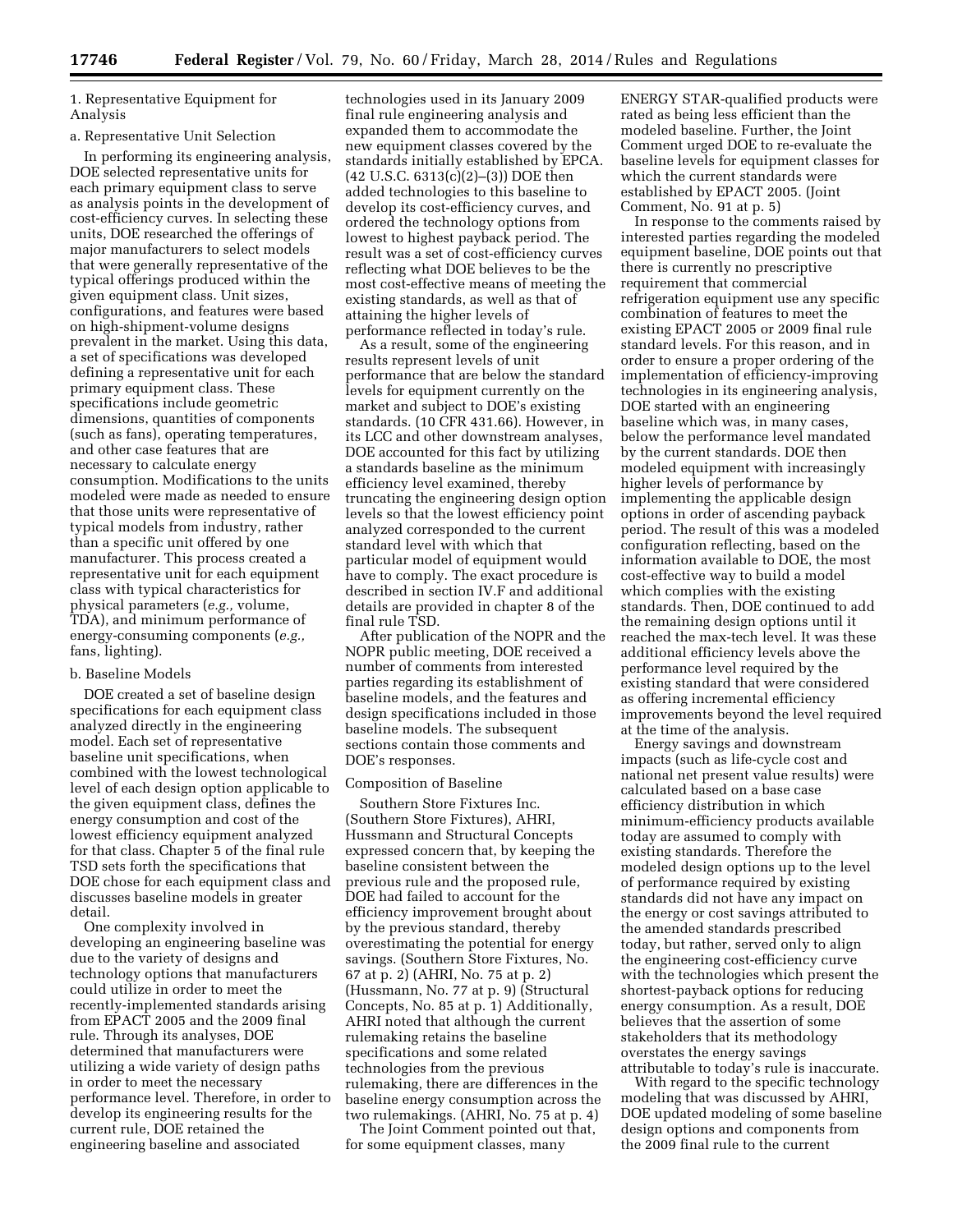rulemaking to ensure the most accurate possible depiction of components currently available on the market. In the final rule stage, DOE revisited these design option parameters based on stakeholder comments and further revised them where appropriate so as to ensure a greater degree of accuracy in the engineering model inputs. Therefore, DOE understands that there may be adjustments to the numerical outputs of the modeling of baseline units between rulemakings and rulemaking stages.

In response to the issue raised in the Joint Comment, DOE wishes to point out that the ENERGY STAR-qualified directory <sup>30</sup> is, by design, not necessarily an exhaustive source of information for all models available on the market. However, DOE has adjusted its modeling of baseline units in the final rule stage of the analysis and, in conducting comparisons between its engineering results and market data such as the ENERGY STAR directory, has found agreement between the performance results obtained from its engineering analysis and the data points contained in the ENERGY STAR directory.

#### Condensate Pan Heaters

In their written comments, manufacturers provided input on the modeling of condensate pan heaters in baseline and higher-performance units. Traulsen noted that closed door refrigerators were modeled in the NOPR engineering analysis as not requiring electric condensate pan heaters, while freezers were modeled as using this component, even though refrigerators face the same physical limitations as freezers. Further, Traulsen commented that DOE should consider the power required to bring condensate pan heaters to operating temperature and the idle power consumption of empty condensate pans when reviewing energy conservation strategies. Further, Traulsen expressed the belief that electric condensate pan heaters are an important feature which cannot be ignored. (Traulsen, No. 65 at p. 1) Similarly, Hussmann also commented that in self-contained mediumtemperature units, manufacturers are required to use condensate evaporator pans, the lack of which would reduce utility to end-users. (Hussmann, No. 77 at p. 7)

In response to the comments provided by Traulsen and Hussmann, DOE revisited its engineering analysis and added condensate pan heaters for

medium-temperature vertical closeddoor cases to its analytical model. Additionally, in response to Traulsen's suggestion, DOE added a factor of an additional 10% pan energy consumption to its modeling of condensate pan energy use in order to account for the energy needed to bring the pan up to temperature. However, DOE did not add further energy in its engineering simulation to account for idle consumption of empty condensate pans, as DOE understands that most condensate pan heaters use float switches or other sensor devices to activate the pan heater only when the water level is sufficiently high to require it, minimizing operation of heaters with empty pans.

# Defrost

In its written comment, Traulsen provided additional information to assist in DOE's modeling of defrost systems. Traulsen commented that while the DOE model assumed that all VCT.SC.M and VCS.SC.M units employ off-cycle defrost systems, this is not true in real-life applications. Traulsen further commented that, for most refrigerator models, it uses an electric defrost element. Traulsen further noted that if electric defrost were included, all theoretical models would fail to meet the proposed standard. Additionally, Traulsen commented that DOE's model seems to ignore desired features such as hot-gas defrost and electric defrost systems, even though they are widely available in the market.

Traulsen commented that defrost cycles tend to terminate when the evaporator coil reaches a predetermined temperature, but the time period required for melting all accumulated frost varies with the mass of the evaporator coil and surrounding components. Further, Traulsen noted that the DOE spreadsheet appears not to account for these accommodations, and fails to account for increased defrost length when using enhanced evaporator coils, which have a 50% higher mass than the baseline coil designs. Traulsen commented that, in the DOE NOPR engineering model, defrost heater wattage only varied in proportion to the length of the cabinet, and not with the cabinet height or volume. Furthermore, Traulsen noted that the heater wattage calculated for full-height closed door cabinets appear to be too high. (Traulsen, No. 65 at p. 11) Structural Concepts commented that the multipliers used to model defrost cycles should differ between open and closed type cases. (Structural Concepts, No. 85 at p. 3)

After the NOPR public meeting and upon receipt of comments, DOE researched defrost mechanisms applied in medium-temperature applications. Specifically, DOE investigated this subject through review of manufacturer literature such as manuals and replacement parts catalogs, as well as through testing and teardown of selected units. The results of this investigation contradicted Traulsen's assertion that electric defrost is commonly used in medium-temperature units, as DOE did not find evidence of this. Additionally, examination of public certification databases such as the ENERGY STAR directory showed equipment performance levels inconsistent with the use of substantial amounts of electric defrost. Therefore, DOE did not find sufficient evidence to warrant adding the modeling of electric defrost to its engineering analysis. With respect to the discussion of hot gas defrost, DOE understands that this feature is currently used by some manufacturers in the market, but did not explicitly model it due to concerns raised through comments and in manufacturer interviews regarding reliability issues with this feature.

In response to the comments from Traulsen and Structural Concepts regarding defrost cycle lengths, DOE based its modeling of defrost cycles for various equipment classes based on a number of sources, including manufacturer literature, manufacturer interviews, and testing of equipment currently on the market. Thus DOE agrees that the defrost length values should vary by equipment class, and has modeled them as such in its engineering analysis. With respect to Traulsen's comment on additional defrost power being needed for larger evaporator coils, DOE constrained the size of the evaporator coils modeled in the final rule analysis, thus mitigating concern over this issue. Additionally, in the final rule engineering analysis, for vertical freezers, DOE adjusted the modeled defrost heater wattages based on inputs from Traulsen's comment and other sources. DOE believes that these changes better reflects the actuality of defrost mechanisms utilized in these equipment classes.

# Lighting Configurations

Hillphoenix commented that the number of shelves, and therefore shelf lights, varies greatly for SVO cases depending on the height of the case. Hillphoenix further commented that there exist ''extreme configuration differences'' among cases within the same class. (Hillphoenix, No. 71 at p. 4)

<sup>30</sup>Available *[http://www.energystar.gov/certified](http://www.energystar.gov/certified-products/certified-products)[products/certified-products.](http://www.energystar.gov/certified-products/certified-products)*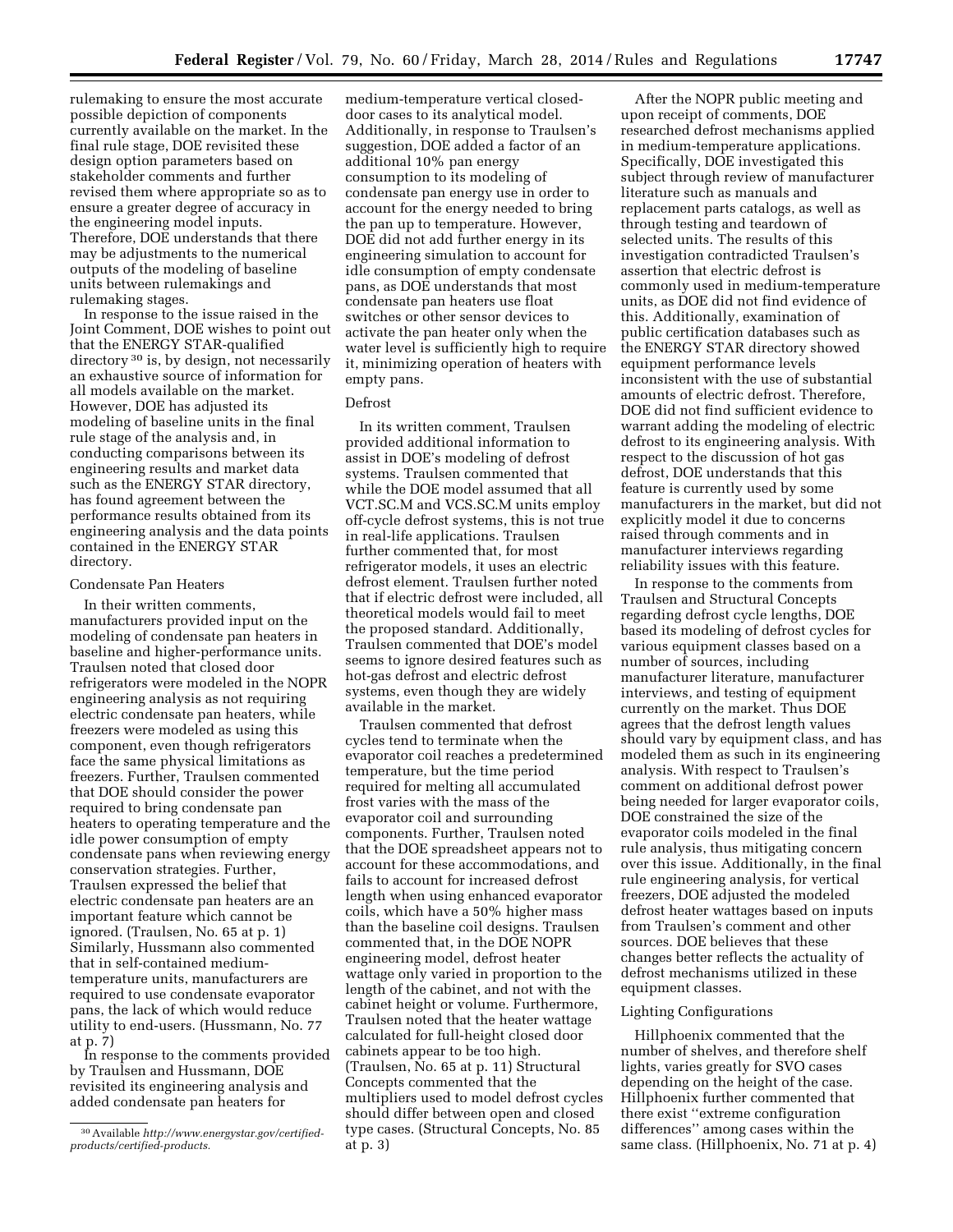In developing its engineering analysis for this rulemaking, DOE collected data on common designs within the industry. This information included specifications on lighting configurations and formed the basis for the representative units modeled within the engineering analysis. Based on input collected over the course of the current rulemaking and in the development of the 2009 final rule, DOE believes that its design specifications, including lighting configurations, are accurate and representative of the various covered classes, including SVO cases. Additionally, DOE notes that for SVO cases, the allowable energy consumption under the existing and amended standards is a function of TDA. Cases with greater height, such as those suggested by Hillphoenix, would have a greater measured total display area and thus would be allowed a proportionally larger amount of energy. Therefore, DOE believes that its existing analytical methodology accounts for the concerns raised by Hillphoenix.

#### Infiltration Loads

Manufacturers opined that DOE's modeling of air infiltration caused by door openings could be improved. Continental Refrigerator (Continental), Hussmann, and Traulsen all commented that air exchange during door openings significantly affects system energy consumption. (Hussmann, No. 77 at p. 3) (Traulsen, No. 65 at p. 10) (Continental, No. 87 at p. 2) Specifically, True commented that door openings and the resultant air exchange could account for between 15% and 25% of a unit's energy consumption. (True, Public Meeting Transcript, No. 62 at p. 151)

Traulsen commented that the energy consumption formulas for closed door models fail to account for gasket losses (heat gain or added load), and that it was concerned with the use of the air infiltration load models applied, especially with respect to closed door units, since real world conditions can vary from those experienced during the ASHRAE test procedure. (Traulsen, No. 65 at p. 10) Moreover, Continental noted that the percentage of air that is exchanged varies greatly with the configuration and type of cabinet. Continental further commented that the DOE model did not provide sufficient explanation of how air infiltration loads were calculated for different cabinet types. (Continental, Public Meeting Transcript, No. 62 at p. 123) Structural Concepts commented that the multipliers used to model infiltration should differ between open and closed type cases. (Structural Concepts, No. 85

at p. 3) ACEEE commented that tracer gas analysis, a well-established technology, could be used to analyze the actual air exchange that occurs during door openings. (ACEEE, Public Meeting Transcript, No. 62 at p. 154)

DOE understands the significance of air infiltration and is aware of its impact on the modeled energy consumption of commercial refrigeration equipment. In response to these comments, DOE reviewed its modeled infiltrated air mass values between the NOPR and final rule stages of the rulemaking. Specifically, DOE adjusted the values for a variety of classes to better align with new information presented in stakeholder comments and other sources. This included adjustments to account for the impacts of the respective air densities at the three DOE rating temperatures, and scaling to better simulate the impacts of case geometry. For full details on the infiltration levels modeled, please refer to chapter 5 and appendix 5A of the final rule TSD.

With respect to the comment from True regarding the percentage of case heat load attributable to infiltration, DOE's engineering model provides a specific breakdown of the constituent components of the case heat loads modeled in its simulation. A review of the DOE engineering model shows the contribution of infiltration to case heat load for closed-door units to be in line with the figures provided by True. In response to the comment from Traulsen, DOE believes that gasket losses are accounted for in its infiltrated air mass values. These values were derived from manufacturer literature based upon test performance under ASHRAE conditions, and thus would encapsulate all phenomena, including gasket losses, encountered by the unit which contribute to the infiltration load during operation. The engineering model simulates performance under the DOE test procedure, and thus changes which may be encountered in the field such as those noted by Traulsen are not specifically relevant to the calculated daily energy consumption values used for standards setting purposes. Therefore, DOE does not see a need to change its methodology to account for this attribute.

DOE agrees with Continental and Structural Concepts that wide variation in infiltration is observed among different equipment classes, particularly between open and closed cases. DOE believes that its updated air infiltration values better account for differences that exist in infiltration loads among cases of different configurations, geometries, sizes, and operating temperatures.

With respect to the comment from ACEEE, DOE understands that tracer gas analysis could be used in a controlled laboratory environment to possibly determine infiltration rates into commercial refrigeration equipment. However, within the scope, time frame, and resources of this rulemaking process, DOE did not pursue that method to further investigate infiltration effects. Instead, DOE continued to base its approach on infiltration load values calculated from manufacturer literature, and adjusted those values based upon comments received after publication of the NOPR. DOE believes that this is an accurate approach, consistent with methodologies employed in other past and current rulemakings, which is substantiated by the best available data as of the time of this analysis.

#### 2. Design Options

After conducting the screening analysis and removing from consideration technologies that did not warrant inclusion on technical grounds, DOE included the remaining technologies as design options in the energy consumption model for its engineering analysis:

• Higher efficiency lighting and occupancy sensors for VOP, SVO, and SOC equipment families (horizontal fixtures);

• higher efficiency lighting and occupancy sensors for VCT and PD equipment families (vertical fixtures);

• improved evaporator coil design;

• higher efficiency evaporator fan motors;

• improved case insulation;

• improved doors for VCT equipment family, low temperature and ice-cream temperature (hinged);

• improved doors for VCT and PD equipment families, medium temperature (hinged);

• improved doors for HCT equipment family, low temperature and ice-cream temperature (sliding);

• improved doors for HCT equipment family, medium temperature (sliding);

• improved doors for SOC equipment family, medium temperature (sliding);

• improved condenser coil design (for self-contained equipment only);

• higher efficiency condenser fan motors (for self-contained equipment only);

• higher efficiency compressors (for self-contained equipment only); and

• night curtains (equipment without doors only).

After publication of the NOPR, DOE received a number of comments on its choice and implementation of certain design options within the engineering analysis. The following sections address these stakeholder comments.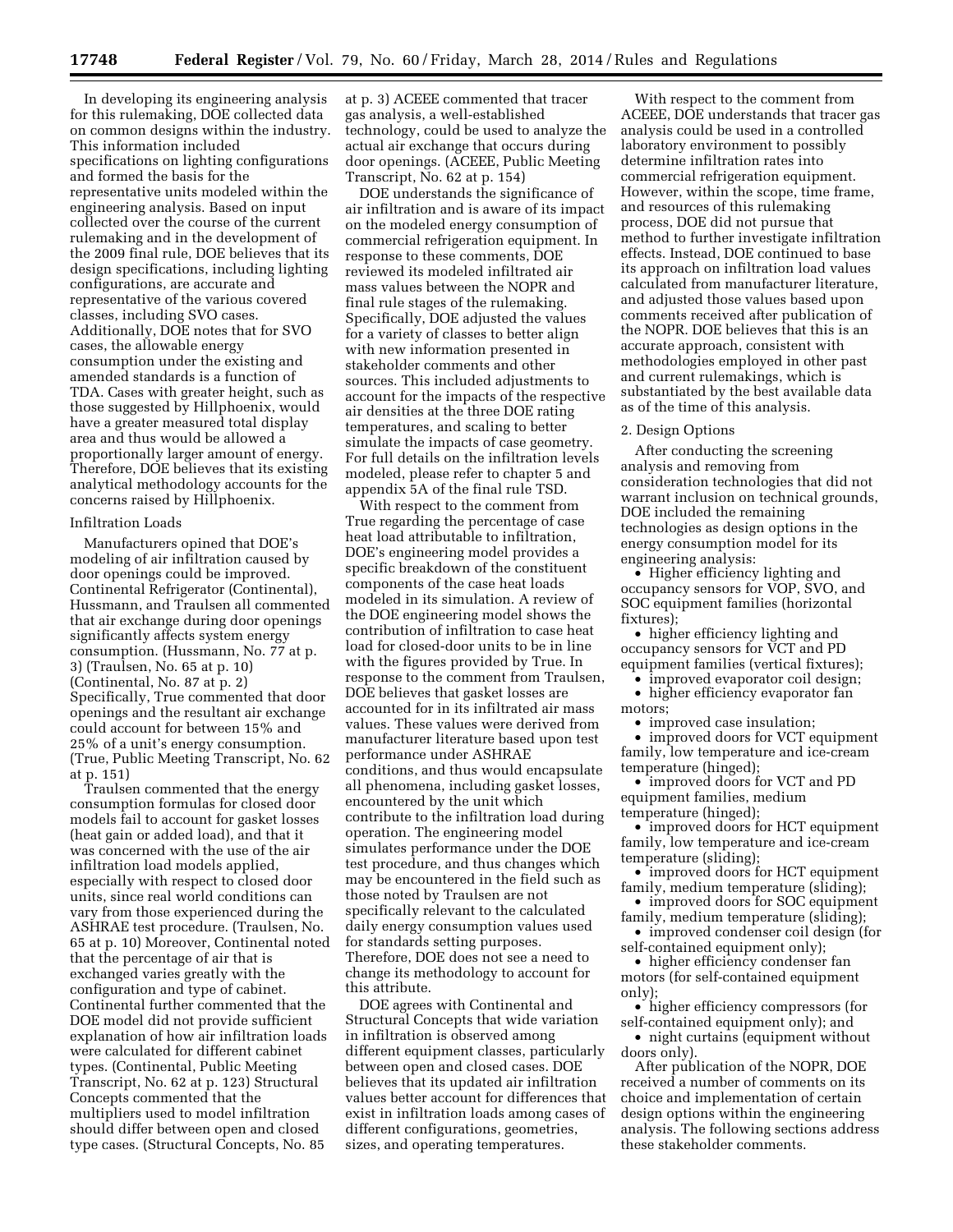#### a. Fluorescent Lamp Ballasts

Traulsen commented that markets have already trended towards electronic (solid-state) ballasts to modulate power provided by T8 lights. Traulsen raised concern that DOE analysis might therefore be unfairly overstating savings from the adoption of TSL4 by including electronic ballasts as a design option in its analysis. (Traulsen, No. 65 at p. 4)

DOE understands that electronic ballasts are ubiquitous in the commercial refrigeration equipment market within cases that use fluorescent lighting and agrees with the comment presented by Traulsen. In its NOPR engineering analysis, DOE modeled the baseline design option in cases with lighting as comprised of T8 fluorescent fixtures with electronic ballasts. At improved levels of efficiency, DOE implemented super-T8 fluorescent lighting, LED lighting, and LED lighting with occupancy sensors. DOE did not model magnetic ballasts within its NOPR engineering analysis. Given the comments received at the NOPR stage, DOE retained this stance in its final rule engineering analysis.

With regard to Traulsen's assertion that DOE might be overstating savings, DOE wishes to clarify that energy savings and downstream impacts (such as life-cycle cost and national net present value results) were calculated using a base case efficiency distribution in which minimum-efficiency products available today are assumed to comply with existing standards. Therefore, the modeled design options up to the level of performance required by existing standards did not have any impact on the energy or cost savings attributed to the amended standards set forth today, but rather, served only to align the engineering cost-efficiency curve with the technologies which present the shortest-payback options for reducing energy consumption.

# b. Condenser Fans

Southern Store Fixtures and AHRI commented that the modeling of electronically commutated motors (ECMs) in condenser fan applications was redundant, since they believe that all equipment in compliance with the 2009 final rule are already using ECMs. (Southern Store Fixtures, No. 67 at p. 4) (AHRI, No. 75 at p. 7)

DOE understands that manufacturers may currently be choosing to utilize ECM fan motors as part of their designs on the market. However, the 2009 final rule and EPACT 2005 standards do not include prescriptive requirements, so DOE is unable to assume that manufacturers have all used any one

single design path in order to achieve the necessary performance levels. Instead, DOE started its analysis with an engineering baseline representing designs less sophisticated than needed to meet the current standard levels, and added all available design options, including some previously considered in the 2009 final rule, until reaching the max tech efficiency level. This method allowed DOE to order all design options in the most cost-effective manner. However, only those modeled efficiency levels having performance above the level required by existing standards were considered as contributing to the energy and cost savings attributable to this rule. For a further explanation of this methodology, please see section IV.D.1.b, ''Baseline Models.''

# c. Evaporator Fans

Southern Store Fixtures and AHRI commented that the modeling of ECM fan motors in evaporators was redundant, since they believe that all equipment in compliance with the 2009 final rule is already using ECMs. (Southern Store Fixtures, No. 67 at p. 4) (AHRI, No. 75 at p. 7) Continental commented that shutting off the fans during door-opening could cause the evaporator coil to freeze up, and thus that this should not be considered as an option. (Continental, Public Meeting Transcript, No. 62 at p. 153)

DOE understands that many manufacturers may currently be choosing to utilize ECM fan motors as part of their designs on the market at this time. However, the 2009 final rule and EPACT 2005 standards do not include prescriptive requirements, so DOE was unable to assume that manufacturers all chose any one single design path in order to achieve the necessary performance levels. Instead, DOE started with a simpler engineering baseline representing equipment performance at a lower level than that permitted by current standards, and added all design options, including some previously considered in the 2009 final rule, until reaching the max tech level. This method allowed DOE to order all design options in the most cost-effective manner. However, only those modeled efficiency levels performance above the level required by existing standards were considered as contributing to the energy and cost savings attributable to this rule. For a further explanation of this methodology, please see section IV.D.1.b, ''Baseline Models.''

DOE agrees with the concerns of Continental regarding turning off evaporator fans, and did not model evaporator fan controls as a design

option in this rulemaking due to a number of issues including the integrity of the air curtain on open cases and food safety issues due to lack of air circulation arising from stopping the evaporator fans. For a full discussion of this issue, please see chapter 5 of the final rule TSD.

# d. Design Options Impacting Equipment Form Factor

Some manufacturers and consumer groups urged DOE to screen out any design options which would even marginally affect the geometry of a model, either by increasing its total footprint or reducing the cooled internal space. Specifically, these comments referred to DOE's consideration of added insulation thickness as a design option. True commented that it was impractical to increase the total footprint of equipment since almost all commercial kitchen equipment has a fixed footprint and replacement units must fit into the same space as old units. (True, No. 76 at p. 1) Continental commented that a 1⁄2″ increase in insulation of walls could have a significant impact on end-users and manufacturers, since equipment is often designed for very specific footprints and layouts. Continental further commented that while an inch less inside space or an inch larger cabinet may seem insignificant, it may be important to end-users. (Continental, Public Meeting Transcript, No. 62 at p. 103) Traulsen, too, noted that both internal capacity and footprint of a unit were its key selling points. (Traulsen, No. 65 at p. 7) Hoshizaki, True, AHRI, NAFEM, SAF, Continental, Structural Concepts and Hillphoenix all opined that increasing the case insulation requirement by even 1⁄2″, would lead to a significant increase in footprint, or decrease in internal volume—both of which would detrimentally affect consumer utility, since many commercial environments have very limited floor space. (Hoshizaki, No. 84 at p. 2) (True, No. 76 at p. 3) (AHRI, No. 75 at p. 6) (NAFEM, No. 93 at p. 5) (SAF, No. 74 at p. 6) (Continental, No. 87 at p. 3) (Structural Concepts, No. 85 at p. 2) (Hillphoenix, No. 71 at p. 3)

DOE understands stakeholder concerns over unit form factor, and discussed these concerns thoroughly in its manufacturer interviews conducted at the NOPR stage of the rulemaking. At that time, manufacturers agreed that the addition of 1⁄2″ of insulation above the baseline thicknesses modeled (1.5″, 2″, and 2.5″ for refrigerators, freezers, and ice cream freezers, respectively) was feasible, albeit at the expense of equipment redesign and replacement of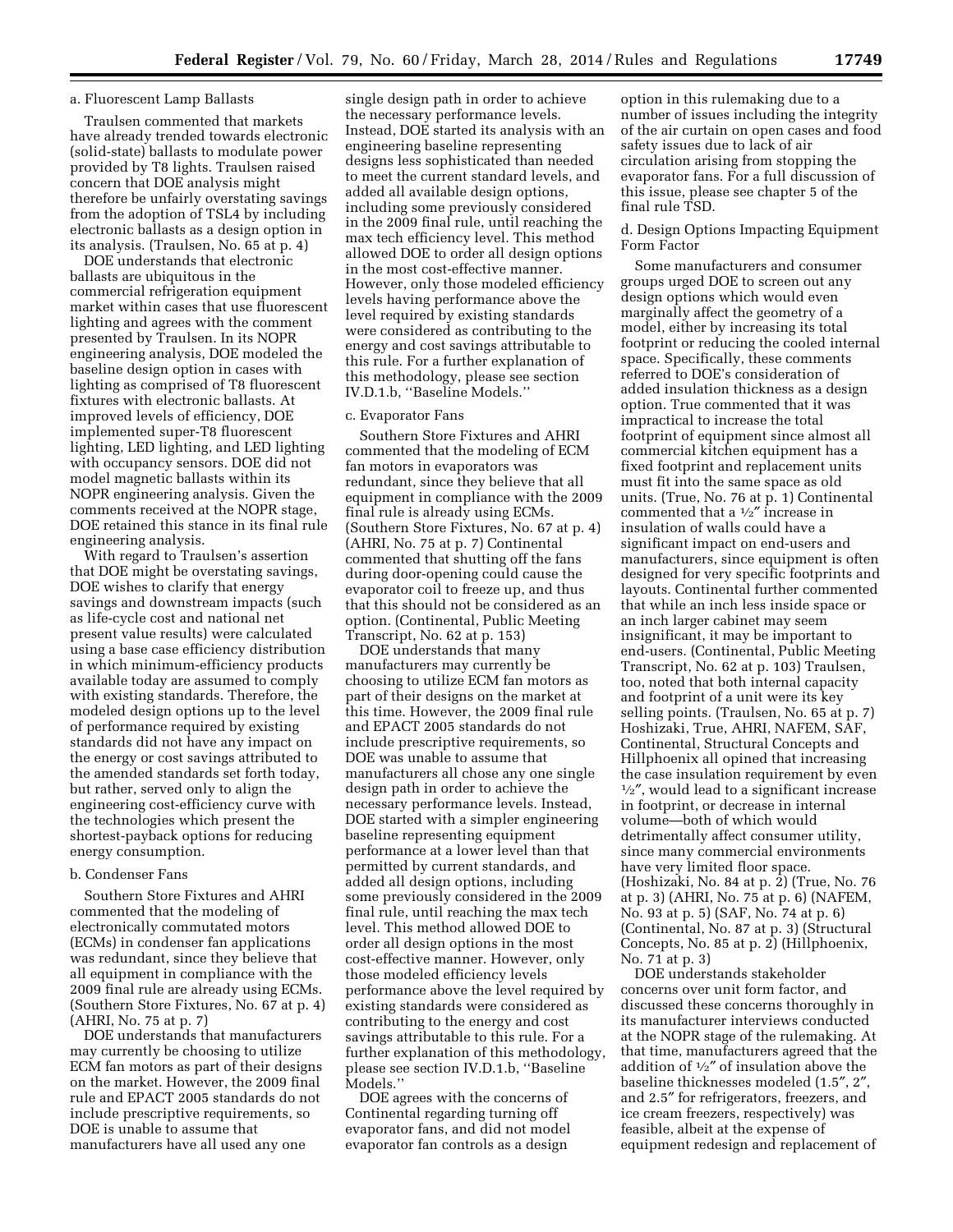foaming fixtures. DOE incorporated cost figures for these factors into the engineering and manufacturer impact analyses so as to account for the costs of additional foam as a design option. With respect to the concerns over additional foam thickness having an impact on the usefulness of the product to consumers, DOE notes that in its teardown analyses it encountered a number of models currently on the market utilizing the increased foam wall thicknesses which it modeled. Since manufacturers are already employing these wall thicknesses in currentlyavailable models, DOE believes that this serves as a proof of concept and that the resulting changes to form factor would be of minimal impact to end users. DOE also would like to remind stakeholders that it is not setting prescriptive standards, and should manufacturers value some features over others, they are free to use different design paths in order to attain the performance levels required by today's rule.

#### e. Vacuum Insulated Panels (VIPs)

True, Structural Concepts, and Traulsen commented that the use of VIPs is very cost-prohibitive and can reduce the structural strength of the unit. Additionally, Traulsen recommended further discussion on the use of vacuum insulated panels, specifically on the structural integrity and associated trade-offs of this technology. (Traulsen, No. 65 at p. 10) (True, No. 76 at p. 3) (Structural Concepts, No. 85 at p. 2)

DOE considered vacuum insulated panels as a design option in its engineering analysis because they have the potential to improve equipment efficiency, are available on the market today, are currently used in refrigeration equipment, and pass the screening criteria set forth in sections 4(b)(4) and 5(b) of the Process Rule. However, DOE understands that there is a high level of cost required to implement this design option, including redesign costs, and sought to reflect that fact through appropriate cost values obtained from manufacturer interviews and other sources and included in its analyses. As a result, vacuum insulated panels appear only in max-tech designs for each equipment class, and are not included in any of the modeled configurations selected in setting the standard levels put forth in today's document.

#### f. Variable-Speed Fan Motors

Traulsen commented that while DOE suggested varying condenser and evaporator fan speeds to improve performance, Traulsen equipment is

used in applications in which food safety concerns make this option infeasible. Traulsen further commented that NSF issues related to food safety and sanitation must be a primary consideration over energy savings. (Traulsen, No. 65 at p. 5) However, ebmpapst, Inc. (ebm-papst) noted that variable speed condenser fans have successfully been deployed in the European market. (ebm-papst, No. 70 at p. 3)

DOE agrees with Traulsen's concerns over food safety issues arising from possible implementation of evaporator fan control schemes. DOE noted in chapter 5 of its NOPR TSD that the effectiveness of the air curtain in equipment without doors is very sensitive to changes in airflow, and fan motor controllers could disrupt the air curtain. The potential of disturbance to the air curtain, which could lead to higher infiltration loads, does not warrant the use of evaporator fan motor controllers in equipment without doors, even if there were some reduction in fan energy use. With respect to equipment with doors, DOE, in its discussions with manufacturers, found that there are concerns in industry about the implementation of variable-speed fan technology due to the need to meet food safety and maximum temperature requirements. Varying the fan speed would reduce the movement of air within the case, potentially leading to the development of ''hot spots'' in some areas of the case, where temperatures could exceed the desired value. This finding aligns with the concerns raised by Traulsen. Some industry representatives also stated during interviews that the use of such controllers could have unintended consequences, in which fans would be inadvertently run at full power to attempt to overcome a frosted or dirty coil, resulting in wasted energy. Due to the uncertainties that exist with respect to these technologies, DOE did not consider variable-speed evaporator fan motors or evaporator fan motor controllers as a design option in its NOPR or final rule analyses.

In response to the comment from ebm-papst, DOE points out that it discussed condenser fan controls in chapter 4 of its NOPR TSD. Because testing under the ANSI/ASHRAE Standard 72 test procedure is conducted at a constant ambient temperature, there is little opportunity to account for the adaptive technology of varying condenser fan motor speed to reduce daily energy consumption of a given model. Moreover, DOE understands that condenser fan motor controllers function best when paired with a

variable-speed modulating compressor, a technology that DOE understands to be only in the early stages of implementation in this industry. Therefore, DOE did not consider variable-speed condenser fan motors or condenser fan motor controllers as design options in its engineering analysis.

## g. Improved Transparent Door Designs

In the NOPR, DOE modeled triple pane, low-e coated glass in the configuration of an advanced design option for vertical medium-temperature cases with transparent doors. Hussmann commented that low-e coatings have an inherent tint to them, which reduces the visibility of merchandise through a triple-paned, low-e coated glass door. (Hussmann, Public Meeting Transcript, No. 62 at p. 99) SAF, AHRI and NRA also expressed concern over product visibility associated with this technology. (SAF, No. 74 at p. 6) (AHRI, No. 75 at p. 6) (NRA, No. 90 at p. 5) Traulsen, NAFEM, Continental, Royal Vendors, and True noted that triplepane glass doors are much heavier than double-paned doors, and increase the risk of the unit tipping over, especially when it is near empty. Additionally, True pointed out that triple-paned glass led to reduced thermo-break in hinge areas, reduction in internal volume of sliding doors, failure to clear the Underwriters Laboratories (UL) 471 tiptest,31 door opening difficulties due to added mass and easier breakage. Traulsen also noted that an enhanced door would require design changes including heavier hinges, and a complete redesign of sliding doors with applications in narrow aisles. (Continental, No. 87 at p. 3) (NAFEM, No. 93 at p. 7) (True, No. 76 at p. 2) (Traulsen, No. 65 at p. 10)

Additionally, AHRI commented that, for HCT equipment, the NOPR TSD considered two extra panes of glass for high-performance doors that were used in low and ice-cream temperatures, whereas only a single extra pane of glass was used for medium temperature highperformance doors. (AHRI, No. 75 at p. 7)

The CA IOUs disagreed with the comments from many manufacturers and trade associations, and in a written comment opined that triple-pane, low-e transparent doors were feasible in medium temperature applications and were already found in existing

<sup>31</sup>UL standard 471, ''Commercial Refrigerators and Freezers,'' is a safety standard applicable to this equipment. Part of this procedure includes a test of the ability of the unit to avoid tipping over under certain conditions. This is the ''tip test'' referenced by the commenter.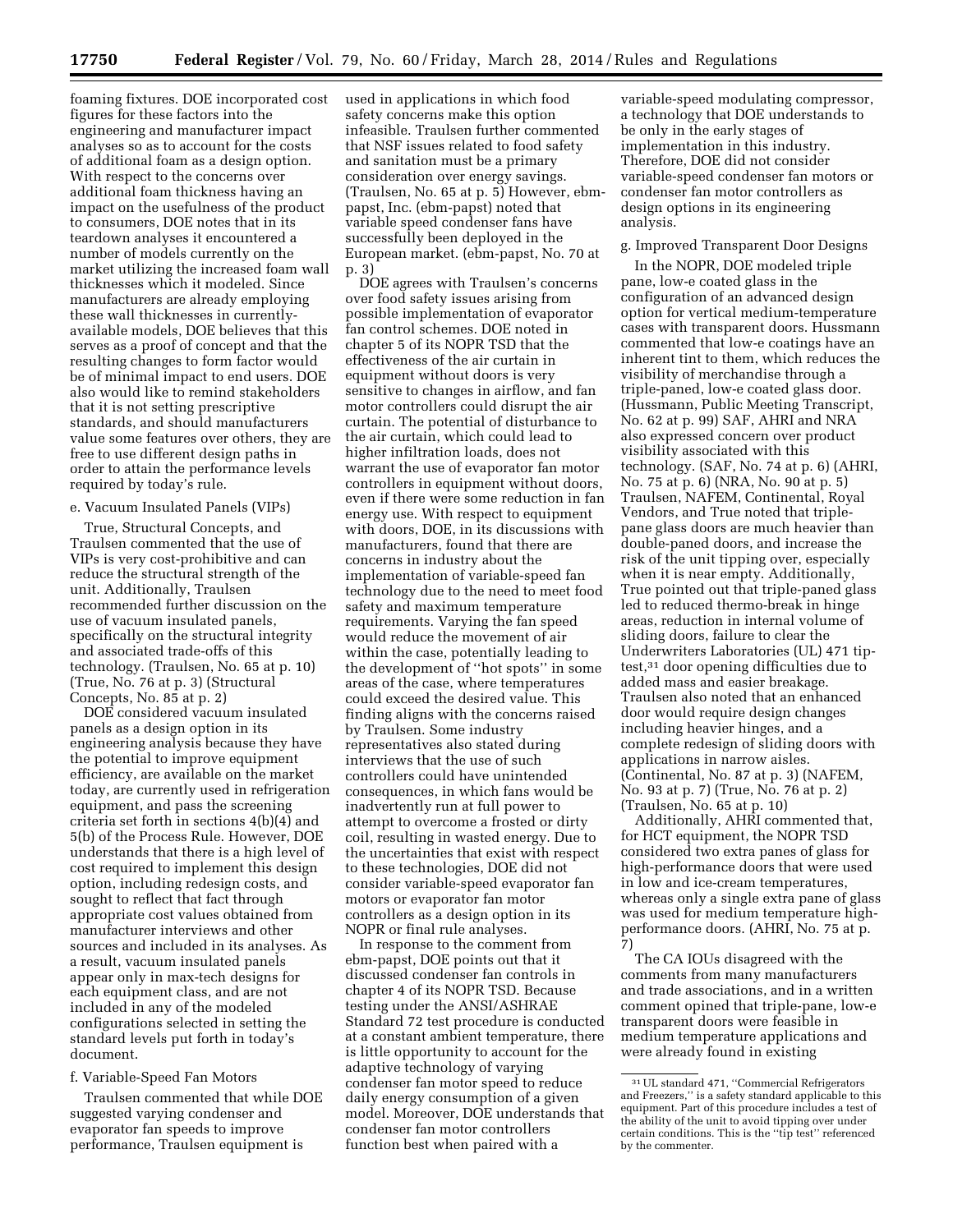equipment. (CA IOUs, No. 63 at p. 6) The Joint Comment suggested that if the use of triple-pane, low-e doors were to reduce product visibility, then increased lighting levels may be more energyefficient than reverting to double-pane glass. (Joint Comment, No. 91 at p. 4)

DOE understands the concern of manufacturers and other interested parties regarding the applicability and appropriateness of triple-pane, low-e doors in medium temperature equipment. The range of concerns suggests that manufacturers may encounter significant issues of redesign, recertification, consumer choice, and possible loss of some functionality were this feature to be implemented across all medium-temperature glass-door units. Therefore, in its final rule modeling of glass doors, DOE restricted its highperformance design to consider only two panes of glass for mediumtemperature cases.

In response to AHRI's comments regarding HCT doors, DOE asserts that HCT doors as modeled in its engineering analysis for the NOPR featured the same number of panes of glass in both low/ice cream and medium temperature designs. For these equipment types, the baseline door featured a single pane of glass, while the high-performance door featured a second pane of glass. These designs are consistent with what DOE has observed on the market and in the design of similar equipment. Therefore, DOE retained these designs, with respect to the number of panes of glass modeled, in its final rule engineering analysis.

DOE agrees with the CA IOUs that some equipment currently on the market for medium-temperature applications does feature triple-pane, low-e glass doors. However, this is not a standard design and DOE understands the concerns of manufacturers in applying this feature to the entirety of their product lines. Due to concerns over applicability and implementation of triple-pane, low-e doors in all medium-temperature products, DOE retained a double-pane design in its final rule engineering analysis simulation of improved glass door performance. However, DOE wishes to point out again that it is not setting prescriptive design requirements, and thus manufacturers are free to use only those designs and technologies they see fit in order to attain the level of performance specified in today's final rule.

# h. High-Performance Coil Designs

In order to model improved performance, DOE considered the use of improved evaporator and condenser

coils as design options. However, many manufacturers felt that while these design options provided theoretical efficiency gain, there are several practical issues which mitigated these gains in the field. Heatcraft commented that the phrase ''improved evaporator coil design'' was a very generic term, and that coils that can be designed for high efficiency in a laboratory environment may not serve the purpose of the equipment functionally in the field. (Heatcraft, Public Meeting Transcript, No. 62 at p. 77) Danfoss, Traulsen, Southern Store Fixtures, Royal Vendors and True commented that higher fin density for evaporators and condensers would lead to frequent clogging and freezing, which could not only cause an increase in energy use, but also cause the unit to not maintain temperature levels required for safe storage of food. (Danfoss, No. 61 at p. 4) (Traulsen, No. 65 at p. 6) (Southern Store Fixtures, No. 67 at p. 3) (Royal, No. 68 at p. 1) (True, Public Meeting Transcript, No. 62 at p. 67)

At the NOPR stage, DOE modeled an improved evaporator coil with a larger number of tube passes than the baseline design; however, Traulsen commented that if an evaporator with a larger number of tube passes is selected, there is an increased risk of refrigerant pressure drop through the coils. Traulsen further commented that, with multiple tubing circuits, this drop could be so substantial that the refrigerant could fail to make its way back to the compressor. (Traulsen, No. 65 at p. 6)

DOE also modeled rifled evaporator tubes to improve coil performance in its NOPR analyses. Southern Store Fixtures commented that the use of rifled tubing for evaporator coils may have no significant improvement in coil performance for commercial refrigeration systems. (Southern Store Fixtures, No. 67 at p. 3) AHRI commented that rifling of evaporator coil tubes is common in the industry, but that in practical applications, lower evaporation temperatures and lower flow rates result in no significant efficiency improvement attributable to internally enhanced tubing. (AHRI, No. 75 at p. 3) Continental commented that rifled tubing for evaporator coils causes turbulence in refrigerant flow, leading to slugging and stress concentrations, which lead to increased maintenance costs and failure possibilities. (Continental, No. 87 at p. 2)

Another concern amongst manufacturers was the effect of incorporating larger evaporator and condenser coils into a unit. AHRI noted that there had been drastic reductions in the overall width and depth of the

modeled evaporator coils since the last rulemaking. Further, AHRI noted that while DOE relied on its contractors for details on coil construction, it did not provide any references to studies that justify changes in coil dimensions. (AHRI, No. 75 at p. 5) Traulsen commented that larger coils would require equipment redesign, resulting in possible obsolescence of smaller lines and custom applications. (Traulsen, No. 65 at p. 6) Hillphoenix commented that the use of taller coils would decrease the amount of product that could be put in the case, or would move the product further away from consumers, and that this would be unacceptable to retailers. (Hillphoenix, No. 71 at p. 4) Hussmann commented that increasing evaporator and condenser coil dimensions would involve engineering costs associated with redesigning parts of the case that interface with the coil. (Hussmann, No. 77 at p. 2) Structural Concepts commented that changing the overall height of heat exchangers would require that either the display capacity to be reduced, or the overall height of a unit be increased, which would impact utility negatively. (Structural Concepts, No. 85 at p. 2) Continental commented that in under-counter and worktop units, limited space is available for a condensing unit, and increasing the size of the condenser coil is not practical. (Continental, No. 87 at p 2)

In response to the comment from Heatcraft regarding DOE's reference to ''improved evaporator coil design,'' DOE points to chapter 5 of its TSD, where it specifically outlines the geometries and features included in this coil design. With respect to the concerns of Heatcraft, Danfoss, Traulsen, Southern Store Fixtures, Royal Vendors, and True that coil designs must remain functional in the field, DOE only considered features which were proven through field use in current coil designs. In a review of the coil designs at the final rule stage, DOE removed from consideration designs featuring increased fin pitch, and instead retained the modeled fin pitches at levels seen in teardown units. DOE believes that this action addresses the concerns of these stakeholders over the issues of clogging and freezing that could be encountered with higher-fin-pitch coils.

When modeling coil configurations at baseline and improved levels of efficiency, DOE evaluated the overall performance of the coils within the context of specific refrigeration systems in which they would be used. This included numerical simulation of coil performance accounting for pressure drops. DOE excluded from consideration coil designs which proved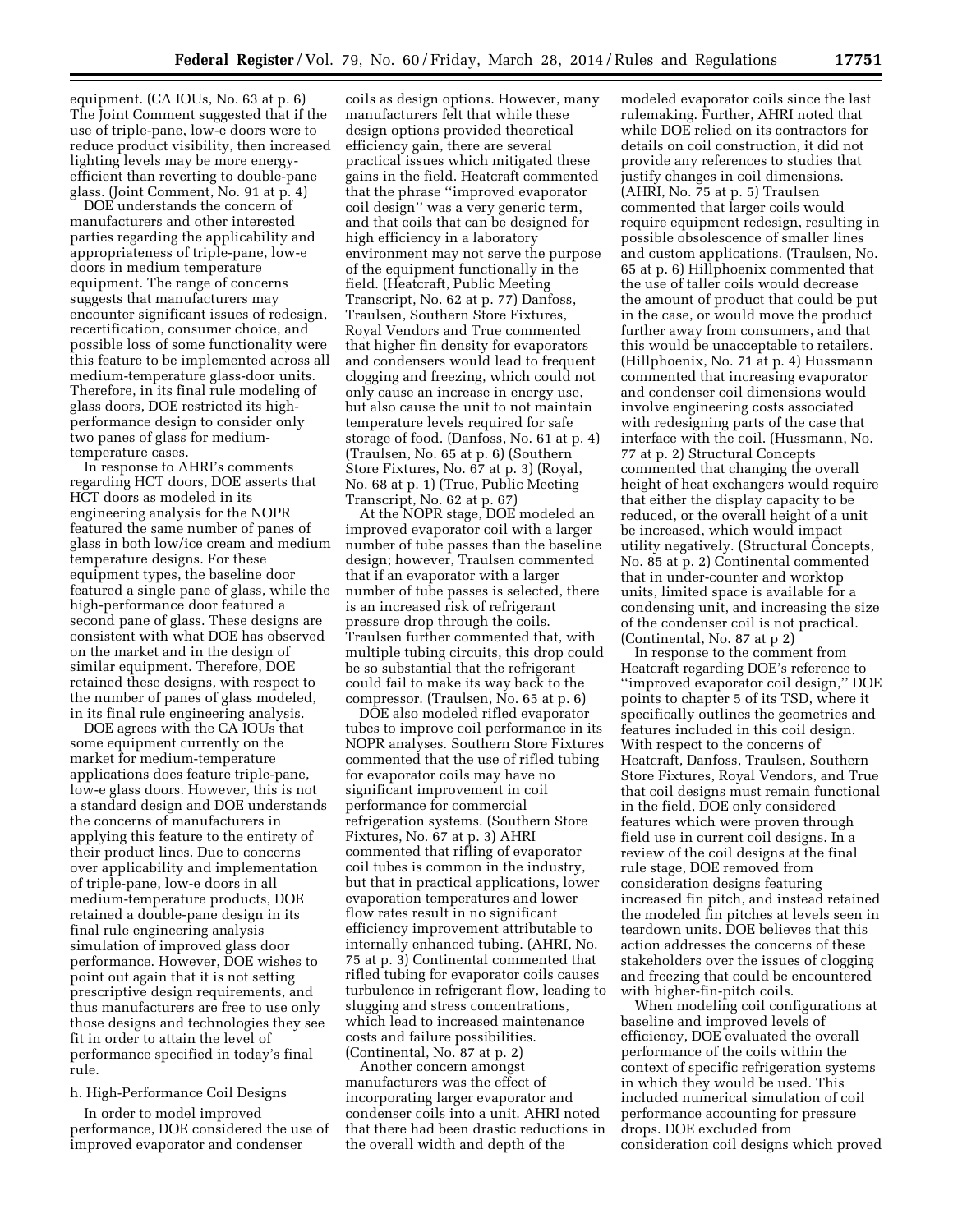impractical, or which had negative energy impacts. Therefore, DOE believes Traulsen's concern regarding pressure drops over larger numbers of tube passes to be unsubstantiated. Additionally, DOE re-evaluated its coil designs at the final rule stage based on stakeholder comments and additional data from teardowns, incorporating many of the concerns expressed in these comments during coil modeling at the final rule stage.

Based on stakeholder comments including those of Southern Store Fixtures, AHRI, and Continental, DOE removed consideration of coil tube rifling from its analysis of improved heat exchanger performance at the final rule stage of this rulemaking. DOE believes that this action addresses the concerns voiced by stakeholders over the inapplicability of rifled tubing to some commercial refrigeration designs and issues with reduced refrigerant flow, slugging, and other negative effects.

During the final rule stage, DOE revised its modeling of evaporator and condenser coils based on new information gained through stakeholder comments and additional teardowns. In this analysis, it addressed the concerns expressed by manufacturers and other parties regarding the size constraints imposed upon heat exchangers in commercial refrigeration applications. With respect to the comments from AHRI, DOE notes that it did re-evaluate its coil designs from the 2009 rulemaking to produce designs that better approximate the configurations and performance attributes of coils found in the market. In response to the concerns of Hillphoenix, Hussmann, Structural Concepts, and Continental, during its final rule engineering modeling, DOE kept the size of modeled evaporator coils constant based on geometries seen in teardown units, and instead modified only features which could improve coil performance without growing the footprint of the coil. When modeling condenser coils, DOE allowed for a modest inclusion of an additional coil row in the direction of airflow. This was consistent with advanced designs seen in production units today, and DOE believes that this added coil size would not be sufficient to cause major impacts on unit form factor.

#### i. Higher-Efficiency Fan Blades

Traulsen commented that DOE modeling of higher efficiency fan blades did include specific details pertaining to the implementation of this design option, including energy savings, method of cost modeling, and other attributes. (Traulsen, No. 65 at p. 5)

ebm-papst commented that fan selection should be based on airflow at the operating point and should not be limited to axial and tangential fans. (ebm-papst, No. 70 at p. 3)

In response to Traulsen's comment, DOE wishes to clarify that DOE did not consider higher-efficiency fan blades as a design option within its NOPR or final rule engineering analyses. Most commercial refrigeration equipment currently uses stamped sheet metal or plastic axial fan blades. DOE was not able to identify any axial fan blade technology that is significantly more efficient than what is currently used, but did identify tangential fan blades as an alternative fan blade technology that might improve efficiency. However, tangential fan blades in small sizes are themselves less efficient at moving air, and thus require greater motor shaft power. Because of these competing effects, DOE did not consider tangential fan blades as a design option in its analyses. Additionally, with regard to ebm-papst's comment, DOE did not encounter any other fan blade technologies aside from axial and tangential fans which were available for application in commercial refrigeration equipment. Consistent with the comment from ebm-papst, DOE modeled fan motor and blade combinations so as to provide needed airflow across the heat exchangers consistent with what is used in designs currently available on the market.

#### j. ECM Fan Motors

ebm-papst, in its written comment, noted that a variety of fans with electronically commutated (EC) motors (ECMs) were available on the market which provided wire-to-air efficiency of 65–70%. ebm-papst further commented that EC motors are compact and easily integrated into all levels of refrigeration systems. Also, ebm-papst commented that EC fans compatible with alternative refrigerants are now available on the market. (ebm-papst, No. 70 at p. 4)

DOE agrees with ebm-papst regarding the performance and availability of ECM fan motors for commercial refrigeration applications. In its preliminary and NOPR analyses, DOE considered EC motors as a design option for evaporator and condenser fan applications in all equipment classes where such fans were present. Additionally, DOE modeled an overall efficiency of 66% for EC motors, which is consistent with the figure provided by ebm-papst. DOE retained this modeling of EC motors in the final rule analyses.

k. Lighting Occupancy Sensors and Controls

In its analysis, DOE considered lighting occupancy sensors as a design option with the potential to reduce unit energy consumption. However, Traulsen commented that the study of occupancy sensors which DOE cited did not account for different traffic patterns, and only covered 30 days of data collection with LEDs at full power and 60 days with LEDs dimmed. Traulsen expressed concern that this analysis used insufficient data to support the savings assumed by TSL4. (Traulsen, No. 65 at p. 12) Hillphoenix commented that the occupancy sensor credit for VOP.RC.L was higher than for all other classes. (Hillphoenix, No. 71 at p. 7)

Some manufacturers questioned the need for occupancy sensors. AHRI commented that since manual night curtains are modeled, it could be assumed that when the curtains are deployed, the CRE lighting systems can also be manually turned off during periods of inactivity. (AHRI, No. 75 at p. 4) Structural Concepts commented that requiring occupancy sensors on cases that will be going to twenty-four hour stores would be a cost-burden with no associated energy savings. (Structural Concepts, No. 85 at p. 2) However, the Joint Comment suggested that the use of lighting sensors could further reduce the energy consumption of max-tech options for self-contained vertical closed transparent door units. (Joint Comment, No. 91 at p. 4)

DOE based its modeling of lighting occupancy sensors and scheduled controls on the provisions of the DOE test procedure as amended by the 2012 final rule. 77 FR at 10292 (February 21, 2012). These provisions allow for cases featuring these technologies to be tested with the lights turned off for a fixed period of time. DOE applied these provisions specifically across all classes in which occupancy sensors and scheduled controls were considered as a design option. Therefore, DOE believes Traulsen's assertions regarding DOE's modeled savings levels to be incorrect, as DOE did not model savings potential based on field studies, but rather on the specific provisions of the DOE test procedure. In response to the comment from Hillphoenix, DOE wishes to clarify that occupancy sensors were not given an absolute credit in the form of a kWh/ day reduction, but instead were modeled as they are treated under the DOE test procedure, where they are given an allowance for lighting off time. This modified lighting run time was incorporated into DOE's engineering analysis model for cases including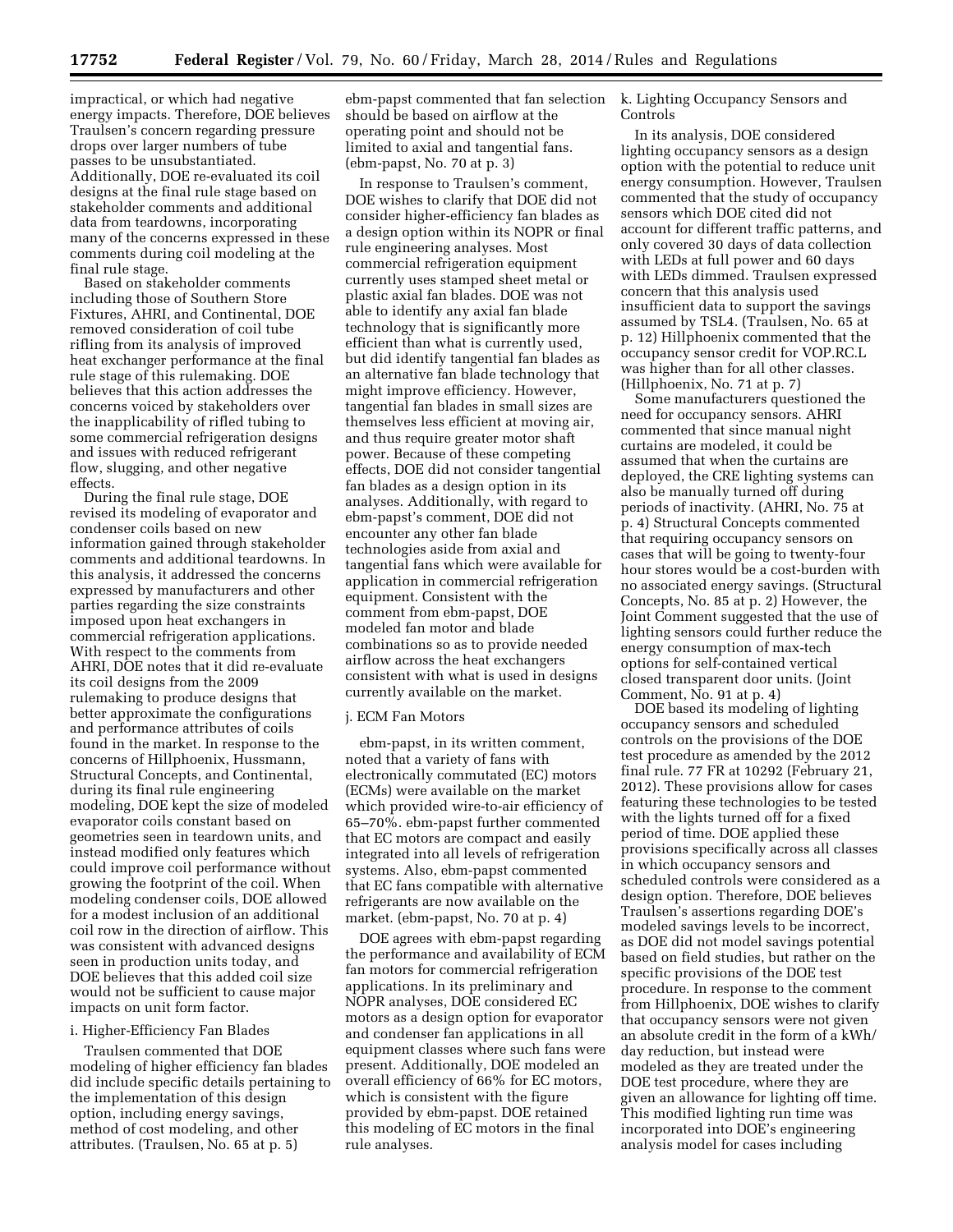lighting occupancy sensors, and the model was run for the particular case configuration being examined. Therefore, due to differences in case geometries, features, and design options, DOE cautions against direct comparisons of the absolute merits of specific technologies across different equipment classes, as such comparisons may be misleading.

With respect to the comment from AHRI, DOE does not consider a manual light switch to be a lighting controller under the provisions of its test procedure, since this device does not have the inherent ability to reduce energy consumption and since the method of test included in the procedure requires that all lighting be activated during the test. In its 2012 test procedure final rule, DOE added a provision specifically to allow for the testing of units including occupancy sensors and scheduled controls, but this does not include manual light switches. 77 FR at 10292 (February 21, 2012). Therefore, DOE maintains that a manual light switch is not a lighting control and shall not be treated as such during the conduct of the DOE test procedure.

In response to the concerns of Structural Concepts, occupancy sensors have the potential to operate at all times, turning off lighting to save energy during periods of inactivity, then reactivating the lights when shoppers are present. DOE understands that, even in 24-hour stores, there are periods when a high density of shoppers may not be present, and thus when lighting occupancy sensors would present the potential to save energy. DOE agrees with the Joint Comment that lighting occupancy sensors offer the potential to reduce the energy consumption of equipment in classes to which they are applicable, including the particular class noted in the comment. Therefore, DOE retained its modeling of this design option in its final rule engineering analysis.

# l. Night Curtains

DOE analyzed night curtains as a design option with the potential to reduce equipment energy consumption. However, Southern Store Fixtures commented that, while DOE modeled a reduction in heat load when night curtains were employed, there was no cost analysis presented to justify this option. Furthermore, Southern Store Fixtures referred to a Pacific Gas and Electric Company (PG&E) report which asserted that night curtains were not cost effective due to poor economics, and a study funded by the California Energy Commission which reported a minimum 6.63 year and maximum

21.56 year payback period on night curtains. (Southern Store Fixtures, No. 67 at p. 6) Structural Concepts commented that night curtains should be excluded from the analysis since they were deemed by DOE as not ''required.'' Structural Concepts further commented that twenty-four-hour stores would not be able to use night curtains. (Structural Concepts, No. 85 at p. 2)

Regarding the types of night curtains that were modeled by DOE, AHRI commented that DOE did not explore automatic night curtains and Southern Store Fixtures commented that there were no night curtains currently available that are suited for curved display cases. (Southern Store Fixtures, No. 67 at p. 5) (AHRI, No. 75 at p. 3)

In response to the comment from Southern Store Fixtures on cost analysis, DOE wishes to clarify that it did include a cost analysis of night curtains in its engineering analysis. Costs per foot of night curtain were included in DOE's engineering spreadsheet model as released to the public, and served as the basis of DOE's placement of night curtains in the engineering cost-efficiency curves, as design options were ordered from lowest to highest calculated payback period. Regarding the mention of the PG&E report as presented to CEC, DOE understands that that report focused largely on time-variant economic factors such as the savings at peak-load conditions, rather than the overall life cycle cost savings and payback periods calculated by DOE. Therefore, due to a different focus and methodology, that organization may have reached a different conclusion than that attained by DOE. DOE plans to retain its analytical methodology as used across a variety of rulemaking efforts and believes that that methodology is appropriate and soundly evaluates the economic and energy savings benefits of design options including night curtains.

With respect to the comments from Structural Concepts, DOE agrees that use of night curtains is not required since DOE is setting a performance standard based on daily energy consumption under the DOE test procedure, rather than a prescriptive standard mandating the use of specific features. However, DOE is charged with exploring all avenues of reducing measured energy consumption, and the ability of the DOE test procedure to quantify savings attributed to night curtains justifies DOE's inclusion of this technology in its analysis. In addition, DOE notes that night curtains may be used in 24-hour stores during periods of low customer traffic, and that consideration of this feature in

equipment offered for sale would provide store operators with the availability of an additional mechanism for attaining energy savings.

DOE agrees with AHRI that it did not explore automatic night curtains, as it did not find a readily available automatic night curtain technology that was applicable to the relevant case designs, including vertical and semivertical open cases. With respect to the comment from Southern Store Fixtures on case geometries, DOE believes that night curtains are available that apply to the vast majority of open case designs. Further, DOE is not setting a prescriptive standard; night curtains are one design option, but not required under the amended standard.

#### 3. Refrigerants

For the preliminary and NOPR analyses, DOE considered two refrigerants, hydrofluorocarbons (HFCs) R–134a and R–404a, because these are the industry-standard choices for use in the vast majority of commercial refrigeration equipment covered by this rulemaking. This selection was consistent with the modeling performed in the January 2009 final rule, which was based on industry research and stakeholder feedback at that time. After the publication of the NOPR, DOE received a number of comments on potential future issues relating to refrigerants for this equipment.

ACEEE commented that the DOE had not taken into consideration the use of propane and other hydrocarbon refrigerants, which are in use internationally and are now allowed in limited quantities by the U.S. Environmental Protection Agency (EPA). ACEEE further commented that it has manufacturer statements to show that these refrigerants considerably improve equipment efficiency. (ACEEE, Public Meeting Transcript, No. 62 at p. 40) Danfoss commented that Montreal Protocol 32 amendments requiring the phasing out of HFCs would likely come into effect before this standard's compliance date. Additionally, Danfoss commented that this action would make DOE's ''refrigerant neutral'' stance flawed, and that DOE must consider the increased uncertainty and regulatory burden from the use of low-global warming potential (GWP) refrigerants in its analysis. (Danfoss, No. 61 at p. 2) Coca-Cola, too, opined that by not directly analyzing alternative refrigerants, DOE was showing a bias

<sup>32</sup>The Montreal Protocol is an international agreement, first signed in 1987, in which signatories pledged to phase out the production and use of ozone depleting substances.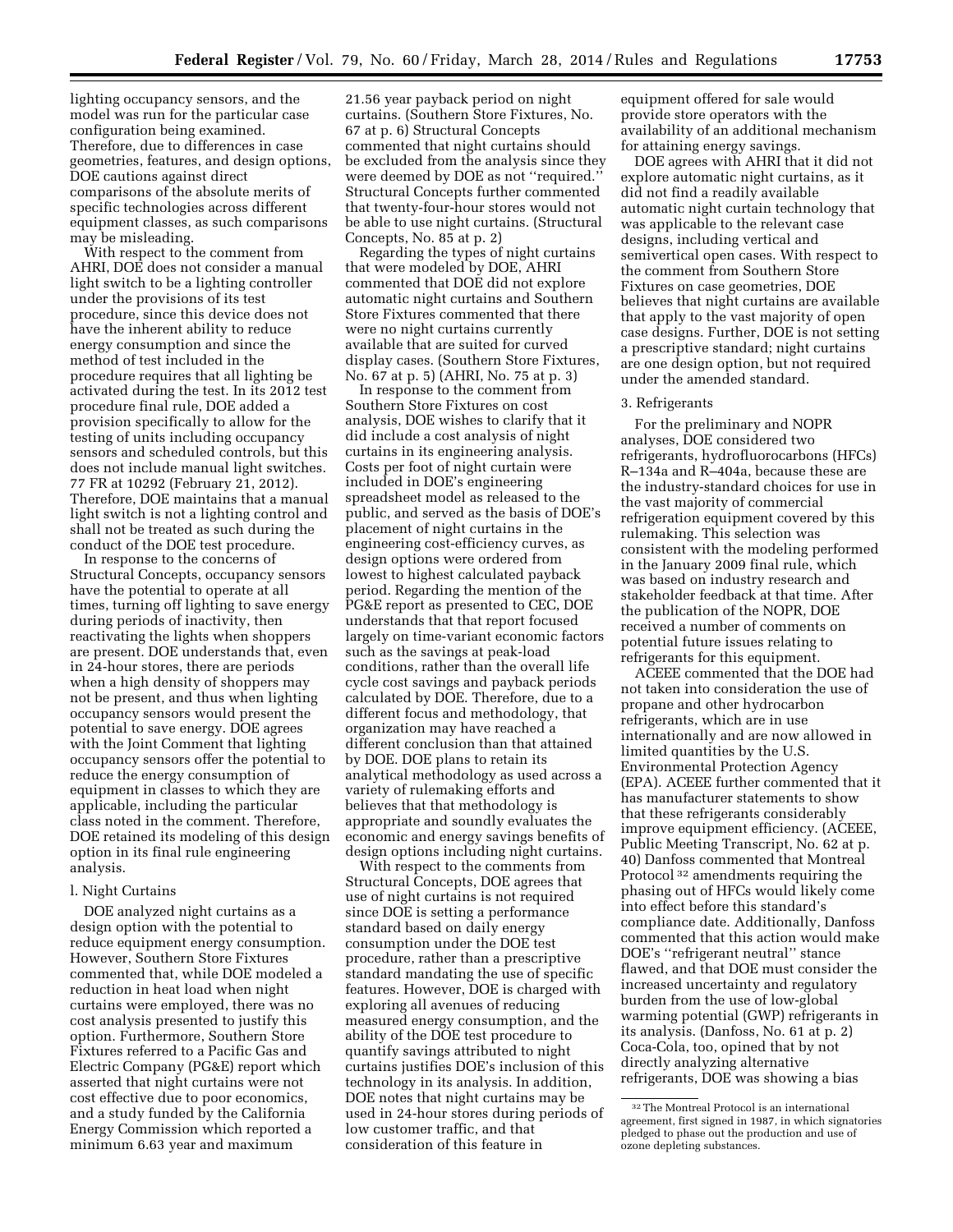towards HFCs. (Coca-Cola, Public Meeting Transcript, No. 62 at p. 121) The CA IOUs commented that alternative refrigerants are being used both internationally and in the United States. The CA IOUs further commented that, given the potential for EPA regulations on HFC usage, DOE should be prepared to adopt the levels of performance included in its proposed standards to reflect the performance abilities of other refrigerants. (CA IOUs, No. 63 at p. 8)

AHRI commented that the potential for changes in Federal refrigerant policy over the next few years will require the industry to use refrigerants with low GWP, putting into question the applicability of the proposed standard over extended time periods. AHRI further stated that there was a possibility of refrigerant switching having adverse impacts on equipment performance. (AHRI, No. 75 at p. 10) True commented that the refrigerants modeled in the analysis, R404 and R134a, are both currently being reviewed by the EPA Significant New Alternatives Policy (SNAP) program 33 for possible removal from commercial refrigeration applications. (True, Public Meeting Transcript, No. 62 at p. 123) Lennox, too, noted that non-HFC refrigerants might become a growing part of the CRE market in the foreseeable future. (Lennox, No. 73 at p. 5) Additionally, Hillphoenix commented that manufacturers are being pushed towards low GWP refrigerants which will have an impact on coil and evaporator designs, as well as efficiency curves for compressors. (Hillphoenix, No. 71 at p. 2)

ACEEE asserted that the market already has begun to move away from HFC refrigerants. (ACEEE, Public Meeting Transcript, No. 62 at p. 185) Coca-Cola commented that it was seeking to stop using HFCs and switch over to R744, R290 and R600A, not only to improve energy efficiency, but also to make the units environmentally benign. (Coca-Cola, Public Meeting Transcript, No. 62 at p. 88) Further, Coca-Cola commented that it is already purchasing a large number (28% in the United States) of R744 cabinets, and aim to be using only R744 within three years. (Coca-Cola, Public Meeting Transcript, No. 62 at p. 128) Continental commented that refrigerants such as propane and CO2 have been approved by EPA and are actively being evaluated and tested in products. Continental

further commented that alternative refrigerants have the potential to affect the performance of equipment. (Continental, No. 87 at p. 1) AHRI also commented that a change in refrigerant policy would impact refrigerants which are used as blowing agents for foams, possibly resulting in lower insulation performance values. (AHRI, No. 75 at p. 10) Providing an additional view, the Joint Comment noted that the use of propane as a refrigerant could improve efficiency of units by 7–11%. Additionally, the Joint Comment pointed out that while DOE did not model non-HFC refrigerants, manufacturers have the option of using more efficient refrigerants. (Joint Comment, No. 91 at p. 4)

Specifically, many stakeholders wished for DOE to consider propane (R290) as a viable alternative refrigerant. Danfoss commented that the inclusion of natural refrigerants in the analysis was a critical issue, since, unlike higherefficiency compressors, the technology is already available. Danfoss urged DOE to consider propane, isobutane and carbon dioxide as viable refrigerants. (Danfoss, Public Meeting Transcript, No. 62 at p. 126) ACEEE commented that DOE's decision to screen out propane refrigerant as a design option had seriously impacted the downstream analyses. (ACEEE, Public Meeting Transcript, No. 62 at p. 127) However, both Structural Concepts and True noted that they could consider propane as a refrigerant for some, but not all, of their products, since the 150 gram SNAP limit restricted total compressor capacity. (Structural Concepts, Public Meeting Transcript, No. 62 at p. 127) (True, Public Meeting Transcript, No. 62 at p. 127)

In its written comment, however, Traulsen commented that, while alternative refrigerants were discussed in the public meeting, DOE should remain technology neutral with regard to those refrigerants at this time, since there was a risk of conflict with other programs such as EPA SNAP and UL, and since the costs to switch over to alternative refrigerants is high. (Traulsen, No. 65 at p. 18)

While DOE appreciates the input from stakeholders at the public meeting and in subsequent written comment, DOE does not believe that there is sufficient specific, actionable data presented at this juncture to warrant a change in its analysis and assumptions regarding the refrigerants used in commercial refrigeration applications. As of now, there is inadequate publicly-available data on the design, construction, and operation of equipment featuring alternative refrigerants to facilitate the

level of analysis of equipment performance which would be needed for standard-setting purposes. DOE is aware that many low-GWP refrigerants are being introduced to the market, and wishes to ensure that this rule is consistent with the phase-down of HFCs proposed by the United States under the Montreal Protocol. DOE continues to welcome comments on experience within the industry with the use of low-GWP alternative refrigerants. Moreover, there are currently no mandatory initiatives such as refrigerant phase-outs driving a change to alternative refrigerants. Absent such action, DOE will continue to analyze the most commonly-used, industry-standard refrigerants in its analysis.

DOE wishes to clarify that it will continue to consider CRE models meeting the definition of commercial refrigeration equipment to be part of their applicable covered equipment class, regardless of the refrigerant that the equipment uses. If a manufacturer believes that its design is subjected to undue hardship by regulations, the manufacturer may petition DOE's Office of Hearing and Appeals (OHA) for exception relief or exemption from the standard pursuant to OHA's authority under section 504 of the DOE Organization Act (42 U.S.C. 7194), as implemented at subpart B of 10 CFR part 1003. OHA has the authority to grant such relief on a case-by-case basis if it determines that a manufacturer has demonstrated that meeting the standard would cause hardship, inequity, or unfair distribution of burdens.

#### 4. Cost Assessment Methodology

During the preliminary analysis, DOE developed costs for the core case structure of the representative units it modeled, based on cost estimates performed in the analysis for the January 2009 final rule. For more information, see chapter 5 of the preliminary analysis TSD, pp. 5–3 to 5– 8. DOE also developed costs for the design option levels implemented, based on publicly available information and price quotes provided during manufacturer interviews. These costs were combined in the engineering cost model based on the specifications of a given modeled unit in order to yield manufacturer production cost (MPC) estimates for each representative unit at each configuration modeled. At the preliminary analysis rulemaking stage, DOE's component cost estimates were based on data developed from manufacturer interviews, estimates from the January 2009 final rule, and publicly available cost information. During the NOPR analysis, DOE augmented this

<sup>33</sup>EPA SNAP is the U.S. government regulatory program responsible for maintaining the list of alternatives to ozone depleting substances allowed for use within specific applications, including refrigeration, in the United States.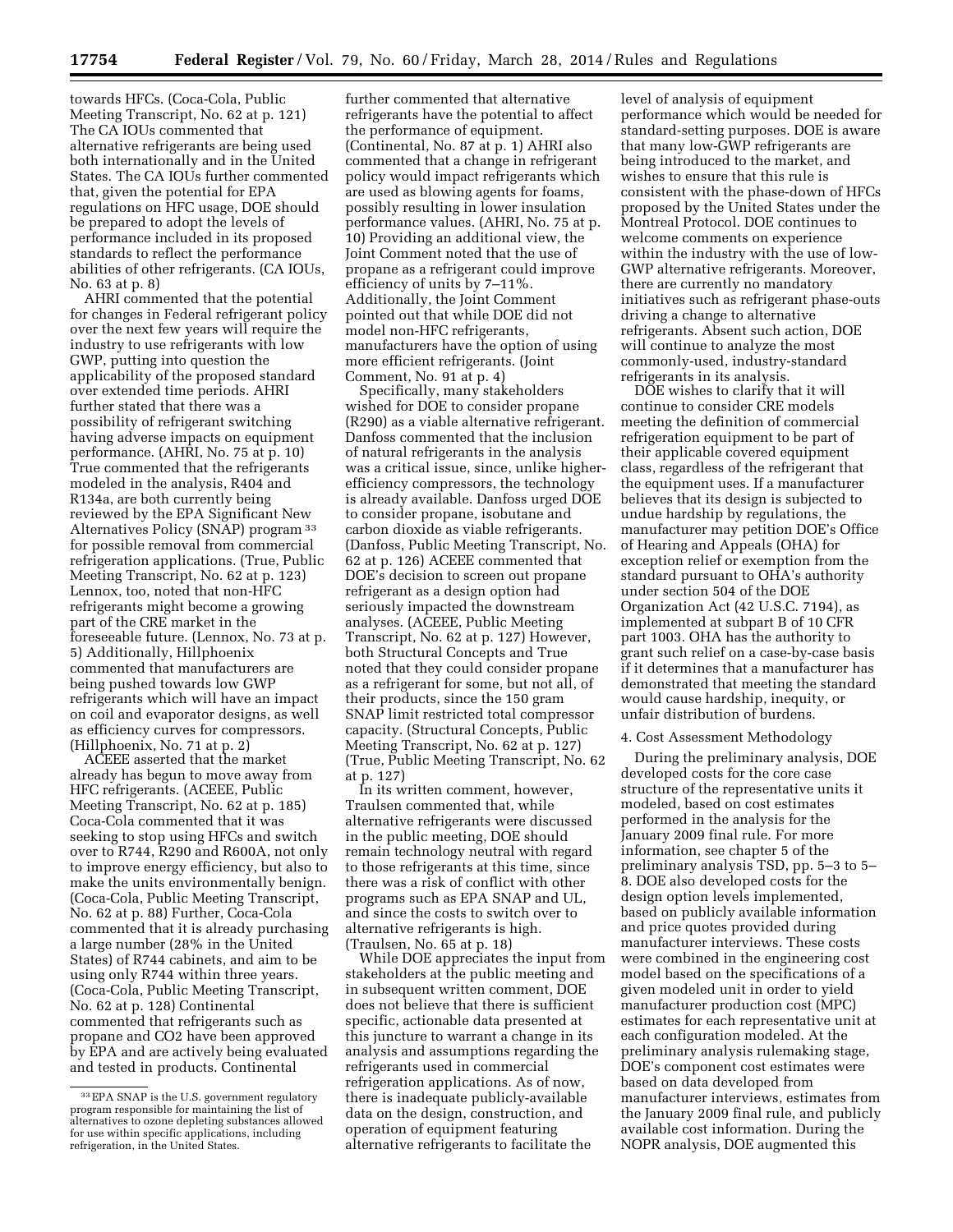information with data from physical teardowns of commercial refrigeration equipment currently on the market.

During the development of the engineering analysis for the NOPR, DOE interviewed manufacturers to gain insight into the commercial refrigeration industry, and to request feedback on the engineering analysis methodology, data, and assumptions that DOE used. Based on the information gathered from these interviews, along with the information obtained through a teardown analysis and public comments, DOE refined the engineering cost model. Next, DOE derived manufacturer markups using publicly available commercial refrigeration industry financial data, in conjunction with manufacturer feedback. The markups were used to convert the MPCs into MSPs. These results were used as the basis for the downstream calculations at the NOPR stage of the rulemaking.

At the NOPR public meeting and in subsequent written comments, DOE received further input from stakeholders regarding the methodologies and inputs used in DOE's cost assessment. DOE incorporated this input in updating its modeling at the final rule stage. Further discussion of the comments received and the analytical methodology used is presented in the following subsections. For additional detail, see chapter 5 of the final rule TSD.

# a. Teardown Analysis

In the preliminary analysis TSD, DOE expressed its intent to update its core case cost estimates, which were at that time developed based on estimates from the January 2009 final rule, through performing physical teardowns of selected units. These core case costs consist of the costs to manufacture the structural members, insulation, shelving, wiring, etc., but not the costs associated with the components that could directly affect energy consumption, which were considered collectively as design options and served as one of many inputs to the engineering cost model. DOE first selected representative units for physical teardown based on available offerings from the catalogs of major manufacturers. DOE selected units that had sizes and feature sets similar to those of the representative units modeled in the engineering analytical model. DOE selected units for teardown representing each of the equipment families, with the exception of the HZO family.34 The units were then

disassembled into their base components, and DOE estimated the materials, processes, and labor required for the manufacture of each individual component. This process is referred to as a ''physical teardown.'' Using the data gathered from the physical teardowns, DOE characterized each component according to its weight, dimensions, material, quantity, and the manufacturing processes used to fabricate and assemble it. These component data were then entered into a spreadsheet and organized by system and subsystem levels to produce a comprehensive bill of materials (BOM) for each unit analyzed through the physical teardown process.

The physical teardowns allowed DOE to identify the technologies, designs, and manufacturing techniques that manufacturers incorporated into the equipment that DOE analyzed. The result of each teardown was a structured BOM, incorporating all materials, components, and fasteners, classified as either raw materials or purchased parts and assemblies, and characterizing the materials and components by weight, manufacturing processes used, dimensions, material, and quantity. The BOMs from the teardown analysis were then modified, and the results used as one of the inputs to the cost model to calculate the MPC for each representative unit modeled. The MPCs resulting from the teardowns were then used to develop an industry average MPC for each equipment class analyzed.

At the final rule stage of the rulemaking, in response to comments regarding the technologies incorporated into commercial refrigeration equipment at various levels of performance, DOE procured additional models of equipment on the market and performed further teardown assessment of the construction and componentry featured in these models. The data from these supplemental teardowns, coupled with known performance of the purchased units from independent testing or ENERGY STAR certification, allowed DOE to compare the performance of models currently on the market to the results of modeling of the same equipment configurations using its engineering simulation. This comparison provided a validation check on the results of the simulations. See chapter 5 of the final rule TSD for more details on the teardown analysis.

#### b. Cost Model

The cost model for this rulemaking was divided into two parts. The first of these was a standalone core case cost model, based on physical teardowns, that was used for developing the core case costs for the 25 directly analyzed equipment classes. This cost model is a spreadsheet that converts the materials and components in the BOMs from the teardowns units into MPC dollar values based on the price of materials, average labor rates associated with manufacturing and assembling, and the cost of overhead and depreciation, as determined based on manufacturer interviews and DOE expertise. To convert the information in the BOMs to dollar values, DOE collected information on labor rates, tooling costs, raw material prices, and other factors. For purchased parts, the cost model estimates the purchase price based on volume-variable price quotations and detailed discussions with manufacturers and component suppliers. For fabricated parts, the prices of raw metal materials (*e.g.,* tube, sheet metal) are estimated based on 5-year averages calculated from cost estimates obtained from sources including the *American Metal Market* and manufacturer interviews. The cost of transforming the intermediate materials into finished parts is estimated based on current industry pricing.

The function of the cost model described above is solely to convert the results of the physical teardown analysis into core case costs. To achieve this, components immaterial to the core case cost (lighting, compressors, fans, etc.) were removed from the BOMs, leaving the cost model to generate values for the core case costs for each of the teardown points. Then, these teardown-based core case BOMs were used to develop a ''parameterized'' computational cost model, which allows a user to virtually manipulate case parameters such as height, length, insulation thickness, and number of doors by inputting different numerical values for these features to produce new cost estimates. For example, a user could start with the teardown data for a two-door case and expand the model of the case computationally to produce a cost estimate for a three-door case by changing the parameter representing the number of doors, which would in turn cause the model to scale other geometric and cost parameters defining the overall size of the case. This parameterized model, coupled with the design specifications chosen for each representative unit modeled in the engineering analysis, was used to

<sup>34</sup>The reason why no HZO units were torn down was that the HZO family is the least complex of the equipment classes with respect to its construction.

DOE felt that there was no additional data which could be gained from teardown of this equipment which would not have already been captured by the teardowns of other units.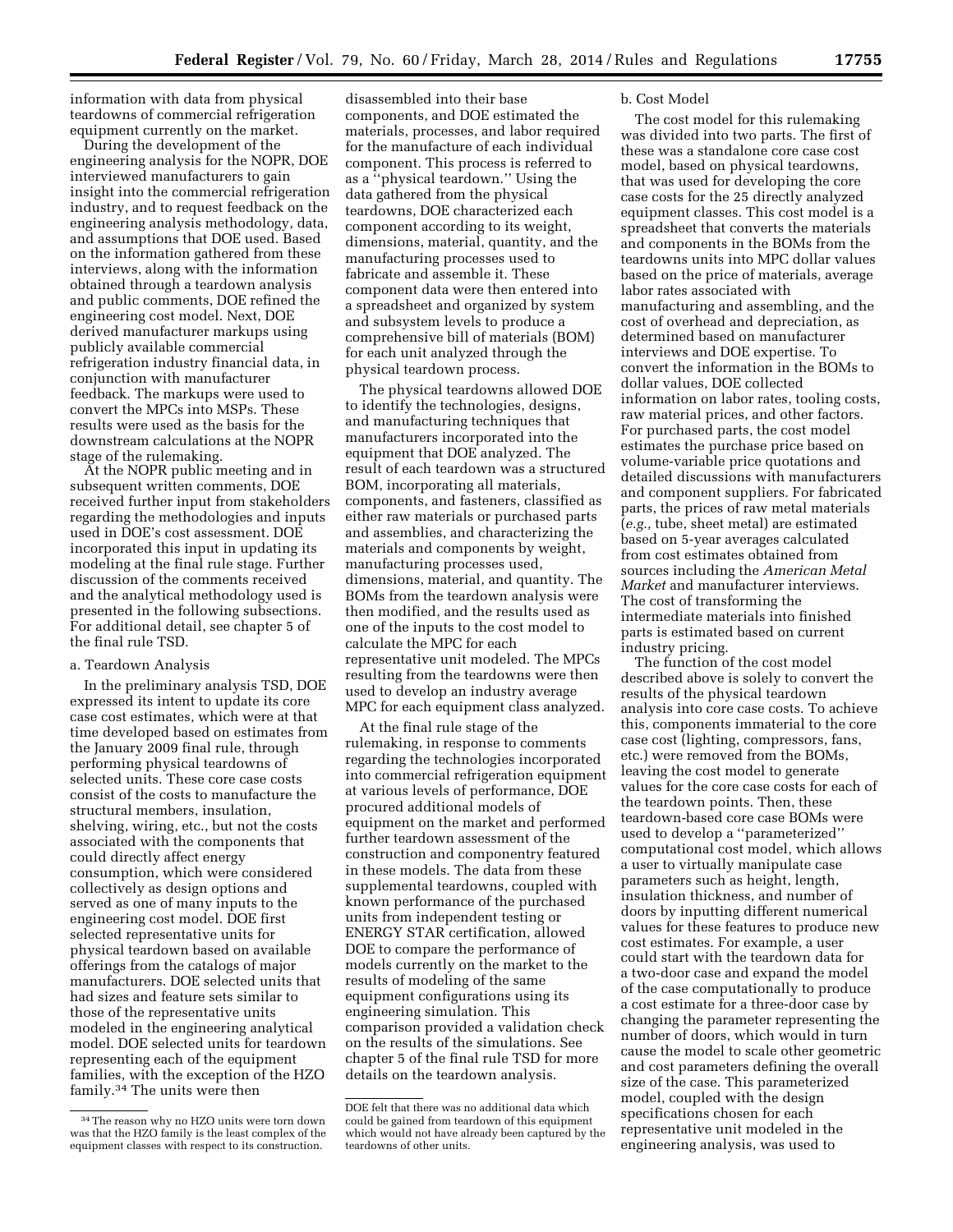develop core case MPC cost estimates for each of the 25 directly analyzed representative units. These values served as one of several inputs to the engineering cost model.

The engineering analytical model, as implemented by DOE in a Microsoft Excel spreadsheet, also incorporated the engineering cost model, the second cost modeling tool used in this analysis. In the engineering cost model, core case costs developed based on physical teardowns were one input, and costs of the additional components required for a complete piece of equipment (those components treated as design options) were another input. The two inputs were added together to arrive at an overall MPC value for each equipment class. Based on the configuration of the system at a given design option level, the appropriate design option costs were added to the core case cost to reflect the cost of the entire system. Costs for design options were calculated based on price quotes from publicly available sources and discussions with commercial refrigeration equipment manufacturers. Chapter 5 of the final rule TSD describes DOE's cost model and definitions, assumptions, data sources, and estimates.

#### c. Manufacturer Production Cost

Once the cost estimates for all the components of each representative unit, including the core case cost and design option costs, were finalized, DOE totaled the costs in the engineering cost model to calculate the MPC. DOE estimated the MPC at each efficiency level considered for each directly analyzed equipment class, from the baseline through the max-tech. After incorporating all of the assumptions into the cost model, DOE calculated the percentages attributable to each element of total production cost (*i.e.,* materials, labor, depreciation, and overhead). DOE used these production cost percentages in the MIA (see section IV.J). At the NOPR stage of the rulemaking, DOE revised the cost model assumptions used for the preliminary analysis based on teardown analysis, updated pricing, and additional manufacturer feedback, which resulted in refined MPCs and production cost percentages. DOE once again updated the analysis at the final rule stage based on input from the NOPR public meeting and subsequent written comments. DOE calculated the average equipment cost percentages by equipment class. Chapter 5 of the TSD presents DOE's estimates of the MPCs for this rulemaking, along with the different percentages attributable to each element of the production costs that comprise the total MPC.

#### d. Cost-Efficiency Relationship

The result of the engineering analysis is a cost-efficiency relationship. DOE created a separate relationship for each input capacity associated with each commercial refrigeration equipment class examined for this rule. DOE also created 25 cost-efficiency curves, representing the cost-efficiency relationship for each commercial refrigeration equipment class.

To develop cost-efficiency relationships for commercial refrigeration equipment, DOE examined the cost differential to move from one design option to the next for manufacturers. DOE used the results of teardowns to develop core case costs for the equipment classes modeled, and added those results to costs for design options developed from publicly available pricing information and manufacturer interviews. Additional details on how DOE developed the costefficiency relationships and related results are available in the chapter 5 of the final rule TSD. Chapter 5 of the final rule TSD also presents these costefficiency curves in the form of energy efficiency versus MPC. After the publication of the NOPR analysis, several stakeholders provided input and feedback regarding DOE's cost modeling methodology and costs used for specific components and design options. Specifically, DOE received comments regarding core case costs, LED cost specifications, component sourcing and cost information, and coil costs. The following sections address these stakeholder comments and concerns.

#### Core Case Costs

Traulsen commented that DOE's assumption of core costs not changing for more efficient design option levels is flawed. Traulsen further pointed out that costs for shelving, wiring, air curtain grills, trim, etc. do change in all cases when internal or external product footprint is altered. (Traulsen, No. 65 at p. 15)

DOE understands that changes to design requiring adjustment to a unit's form factor would have an impact on the cost of production of the unit, and would result in the manufacturer incurring redesign costs. Of the design options considered, most would not have a significant impact in these areas, as they consist largely of component swaps or bolt-on component additions. However, for the design options which would affect unit format, DOE considered incremental materials costs and redesign costs, as well as capital expenditures, in its engineering and MIA analyses. Therefore, DOE believes

that it has sufficiently addressed the concerns raised by Traulsen.

Light-Emitting Diode Cost Specifications

Several stakeholders expressed reservations over DOE's use of LED price projections, opining that DOE had likely underestimated the price of LEDs. Traulsen commented that according to DOE's Solid State Lighting Multi-Year Program Plan (MYPP), there is a breakthrough in LED performance required in 2015 that would decrease the life-cycle energy of LED lamps. Traulsen asserted that these projections were based on the assumption of continued governmental R&D support, and that there is evidence of declining R&D support for LEDs. Traulsen further commented that this lack of certainty made some assumptions in DOE analysis questionable. (Traulsen, No. 65 at p. 3) Hussmann noted that, typically, LED fixtures cost twice as much as T8 fluorescent ballasts. (Hussmann, No. 77 at p. 2) Structural Concepts commented that the prices of LED fixtures would likely be 37–40% higher than DOE predictions for 2017. (Structural Concepts, No. 85 at p. 2) Similarly, Hillphoenix commented that DOE had modeled a zero cost for drivers and that current LED prices are on the order of three times that estimated in the model. (Hillphoenix, No. 71 at p. 1) Traulsen noted that for VCT.SC systems, the added cost of using LED systems was greater than \$120 per unit. (Traulsen, No. 65 at p. 3) True commented that it was unlikely for LED prices to continue to drop. (True, No. 76 at p. 1) Hillphoenix commented that LED lighting for the VCT.RC.M and VCT.RC.L classes had experienced an 83% reduction in cost from the previous rulemaking to the current rulemaking analysis. (Hillphoenix, No. 71 at p. 7) Conversely, the Joint Comment concurred with DOE's analysis, noting that the incorporation of LED price projections significantly improved the analysis by reflecting a realistic estimate of LED costs. (Joint Comment, No. 91 at p. 5)

In its NOPR analysis, DOE incorporated price projections from its Solid-State Lighting Program 35 into its MPC values for the primary equipment classes. The price projections for LED case lighting were developed from projections developed for the DOE Solid-State Lighting Program 2012 report, *Energy Savings Potential of* 

<sup>35</sup>The DOE Solid-State Lighting Program is a program within DOE's Office of Energy Efficiency & Renewable Energy. More information on the program is available at *[http://](http://www1.eere.energy.gov/buildings/ssl/) [www1.eere.energy.gov/buildings/ssl/.](http://www1.eere.energy.gov/buildings/ssl/)*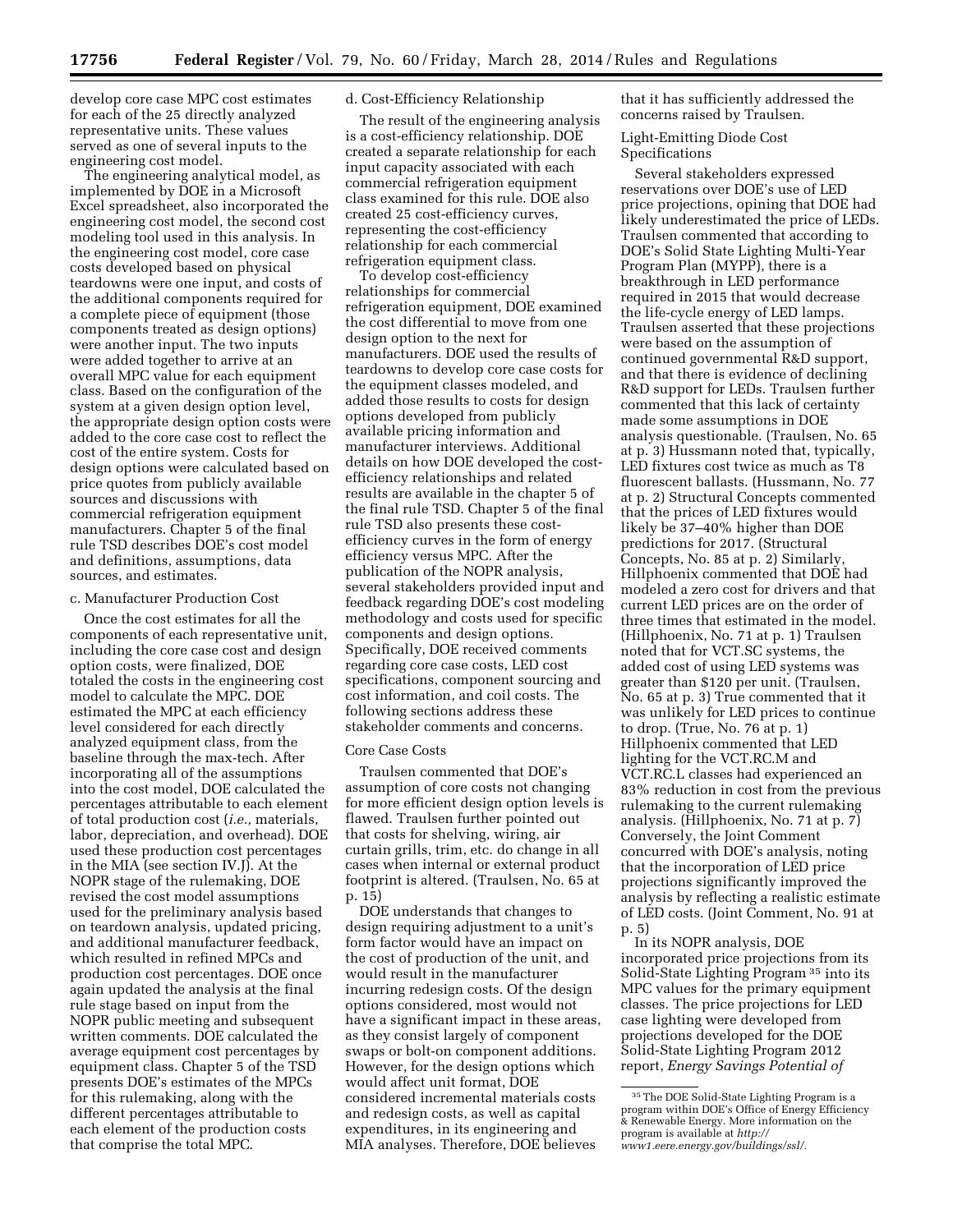*Solid-State Lighting in General Illumination Applications* (''the energy savings report'').36 In the appendix to this report, price projections from 2010 to 2030 were provided in (\$/klm) for LED lamps and LED luminaires. DOE analyzed the models used in the SolidState Lighting Program work and determined that the LED luminaire projection would serve as an appropriate proxy for a cost projection to apply to refrigerated case LEDs. The price projections presented in the Solid-State Lighting Program's energy savings

report are based on the DOE's 2011 Multi-Year Program Plan (MYPP). The MYPP is developed based on input from manufacturers, researchers, and other industry experts. Table IV.1 shows the normalized LED price deflators used in the final rule analysis.

TABLE IV.1—LED PRICE DEFLATORS USED IN THE FINAL RULE ANALYSIS

| Year         | Normalized to<br>2013                                                                            | Normalized to<br>2017                                                                            | Year                                                                         | Normalized to<br>2013                                                                           | Normalized to<br>2017                                                                           |
|--------------|--------------------------------------------------------------------------------------------------|--------------------------------------------------------------------------------------------------|------------------------------------------------------------------------------|-------------------------------------------------------------------------------------------------|-------------------------------------------------------------------------------------------------|
| 2011<br>2020 | 2.998<br>1.799<br>1.285<br>1.000.<br>0.819<br>0.693<br>0.601<br>0.530<br>0.475<br>0.430<br>0.393 | 5.652<br>3.392<br>2.423<br>l.885<br>1.543<br>l.306.<br>1.133<br>1.000<br>0.895<br>0.810<br>0.740 | 2021<br>2022<br>2023<br>2024<br>2025<br>2026<br>2027<br>2028<br>2029<br>2030 | 0.361<br>0.335<br>0.312<br>0.292<br>0.274<br>0.259<br>0.245<br>0.232<br>0.221<br>0.211<br>0.211 | 0.681<br>0.631<br>0.588<br>0.550<br>0.517<br>0.488<br>0.462<br>0.438<br>0.417<br>0.398<br>0.398 |

During the NOPR stage, DOE incorporated the price projection trends from the energy savings report into its engineering analysis by using the data to develop a curve of decreasing LED prices normalized to a base year. That base year corresponded to the year when LED price data was collected for the NOPR analyses of this rulemaking from catalogs, manufacturer interviews, and other sources. DOE started with this commercial refrigeration equipmentspecific LED cost data and then applied the anticipated trend from the energy savings report to forecast the projected cost of LED fixtures for commercial refrigeration equipment at the time of required compliance with the proposed rule (2017). These 2017 cost figures were incorporated into the engineering analysis as comprising the LED cost portions of the MPCs for the primary equipment classes.

The LCC analysis (section IV.F) was carried out with the engineering numbers that account for the 2017 prices of LED luminaires. The reduction in price of LED luminaires from 2018 through 2030 was taken into account in the NIA (section IV.H). The cost reductions were calculated for each year from 2018 through 2030 and subtracted from the equipment costs in the NIA. The reduction in lighting maintenance costs 37 due to reduction in LED prices for equipment installed in 2018 to 2030 were also calculated and appropriately deducted from the lighting maintenance costs.

While DOE understands the concerns of manufacturers over projections of LED prices in the future, DOE made the decision to incorporate these projections based on stakeholder input, past market trends, and DOE research within the lighting field, which includes regular interaction with manufacturers and suppliers of LED lighting technologies. With respect to the comments from Traulsen, DOE does not see any specific hurdles in the market that indicate that levels predicted in the MYPP will fail to be realized. DOE appreciates the comments from Hussmann, Structural Concepts, Hillphoenix, Traulsen, and True regarding present and future LED prices. However, based on past market trends and the current research supporting the MYPP, DOE continued to utilize these LED price projections in the modeling underlying today's final rule. As a point of clarification to the comment presented by Hillphoenix, DOE wishes to mention that the modeled costs include all components of the LED fixture, including drivers, emitters, housing, and wiring. DOE agrees with the assertion of the Joint Comment that incorporation of LED price projections allow the analysis to better depict market conditions which will be encountered by manufacturers at the time of their compliance with the amended standard set forth in today's rule.

# Component Sourcing and Cost Information

In its written comment following publication of the NOPR, Hoshizaki commented that the engineering cost analysis was unrealistic and incomplete since specific parts suppliers, part numbers, and parts costs were not listed. (Hoshizaki, No. 84 at p. 1)

In developing its engineering cost model, DOE gathered a wide variety of input information, including component and material costs, to serve as the basis for this model. Much of this information was collected under nondisclosure agreement by DOE's contractors, or from sources which are not publicly available. Therefore, in order to protect the sensitive nature of this information, DOE is unable to disclose the information in its notice or technical support document. However, in developing its engineering performance and cost models, DOE ensured that the components and features being modeled did not present any intellectual property issues with respect to sourcing or implementation. That is, DOE ensured that the features modeled were consistent with designs and components available on the open market to the entire range of CRE manufacturers.

#### Coil Costs

Some manufacturers opined that DOE had underestimated the cost of manufacturing improved evaporator and condenser coils. Southern Store Fixtures commented that using smaller tubes in

<sup>36</sup>Navigant Consulting, Inc., *Energy Savings Potential for Solid-State Lighting in General Illumination Applications.* 2012. Prepared for the U.S. Department of Energy—Office of Energy

Efficiency and Renewable Energy Building Technologies Office, Washington, DC.

<sup>37</sup> Discussion related to lighting maintenance costs for commercial refrigeration equipment can be

found in section 0, and a more detailed explanation can be found in chapter 8 of the final rule TSD.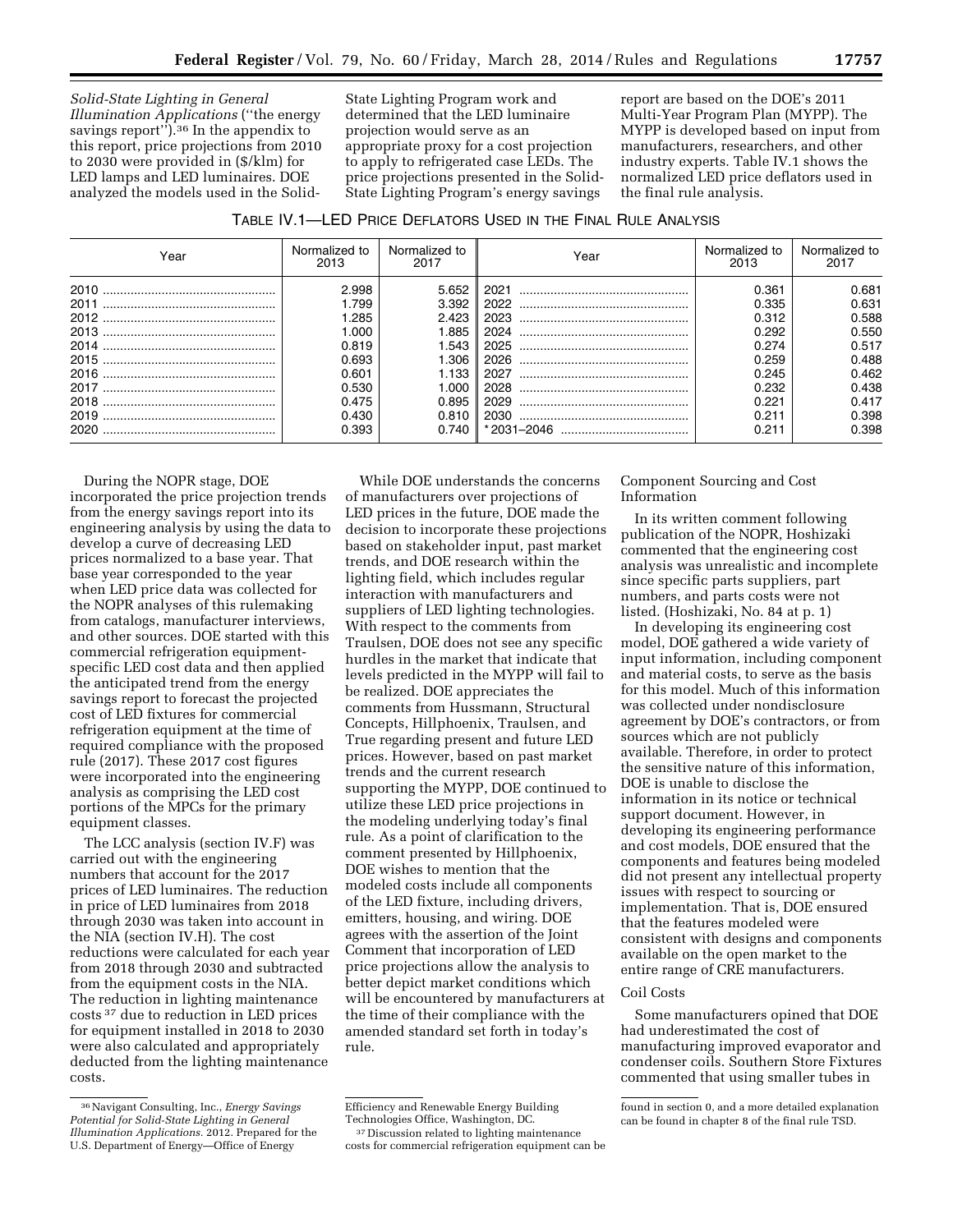a fixed size evaporator was found through their internal studies to allow for only 8% performance improvement, while incurring a 290% cost increase. Southern Store Fixtures noted that making changes to a condensing unit would make the cost 80% higher than the standard catalog price. (Southern Store Fixtures, No. 67 at p. 3) AHRI commented that DOE had underestimated the added costs associated with the implementation of higher efficiency evaporator coils.  $(AHRI, No. 75 at p. 5)$  Traulsen, too, commented that DOE estimated values of the cost to manufacture improved coils was much lower than a cost figure provided to it by the largest provider of CRE coils in the U.S. (Traulsen, No. 65 at p. 6) Hillphoenix concurred with DOE on the modeled price of condenser coils, but noted that evaporator coils cost nearly three to four times as much as condenser coils. Hillphoenix qualified this assertion by pointing out that the necessary customization, as well as the increased assembly cost (labor) of a lower fin density and longer width coil, contributed to the increased price of the evaporator coil. (Hillphoenix, No. 71 at p. 1)

In response to the comment from Southern Store Fixtures, DOE did not consider smaller-diameter tubes in its evaporator coil designs as modeled in the final rule engineering analysis. Additionally, DOE modeled the components of the condensing unit coil, fans, compressor, and cost to assemble—independently, rather than modeling the cost of a single prepackaged assembly. DOE believes that this modeling accurately reflects the costs incurred by manufacturers when producing the condensing units of self-contained equipment.

Regarding the concerns of AHRI, Traulsen and Hillphoenix on the modeled costs of condenser and evaporator coils, DOE revisited this modeling for the final rule. DOE based its modeling of coil costs on information gathered from teardowns of coils present in units currently available on the market, and then used these inputs in conjunction with an internal cost model to develop costs to manufacture for these components. These costs factor in the prices of raw materials, the costs of processing, forming, and assembly operations, and other key costs integral to the development of the components. DOE updated its coil costs for the final rule taking into account the design changes to the form factors of its modeled coils and the information provided in stakeholder comments regarding the relative costs of different coil types. DOE is confident in its use

of this methodology, which has been implemented and vetted through use in a number of other past and ongoing rulemaking analyses. For further information regarding coil modeling, please see chapter 5 of the final rule TSD.

# e. Manufacturer Markup

To account for manufacturers' nonproduction costs and profit margin, DOE applies a non-production cost multiplier (the manufacturer markup) to the full MPC. The resulting MSP is the price at which the manufacturer can recover all production and non-production costs and earn a profit. To meet new or amended energy conservation standards, manufacturers often introduce design changes to their product lines that result in increased MPCs. Depending on the competitive environment for this equipment, some or all of the increased production costs may be passed from manufacturers to retailers and eventually to customers in the form of higher purchase prices. The MSP should be high enough to recover the full cost of the equipment (*i.e.,* full production and non-production costs) and yield a profit. The manufacturer markup has an important bearing on profitability. A high markup under a standards scenario suggests manufacturers can readily pass along the increased variable costs and some of the capital and equipment conversion costs (one-time expenditures) to customers. A low markup suggests that manufacturers will not be able to recover as much of the necessary investment in plant and equipment.

To calculate the manufacturer markups, DOE used 10–K reports submitted to the SEC by the six publicly owned commercial refrigeration equipment companies in the United States. (SEC 10–K reports can be found using the search database available at *[www.sec.gov/edgar/searchedgar/](http://www.sec.gov/edgar/searchedgar/webusers.htm) [webusers.htm](http://www.sec.gov/edgar/searchedgar/webusers.htm)*.) The financial figures necessary for calculating the manufacturer markup are net sales, costs of sales, and gross profit. DOE averaged the financial figures spanning the years from 2004 to 2010 38 to calculate the markups. For commercial refrigeration equipment, to calculate the average gross profit margin for the periods analyzed for each firm, DOE summed the gross profit earned during all of the aforementioned years and then divided the result by the sum of the net sales for those years. DOE presented the

calculated markups to manufacturers during the manufacturer interviews for the NOPR (see section IV.D.4.g). DOE considered manufacturer feedback to supplement the calculated markup, and refined the markup to better reflect the commercial refrigeration market. DOE developed the manufacturer markup by weighting the feedback from manufacturers on a market share basis because manufacturers with larger market shares more significantly affect the market average. DOE used a constant markup to reflect the MSPs of both the baseline equipment and higher efficiency equipment. DOE used this approach because amended standards may transform high-efficiency equipment, which currently is considered to be premium equipment, into baseline equipment. See chapter 5 of the final rule TSD for more details about the manufacturer markup calculation.

#### f. Shipping Costs

The final component of the MSP after the MPC and manufacturer markup is the shipping cost associated with moving the equipment from the factory to the first point on the distribution chain. During interviews, manufacturers stated that the specific party (manufacturer or buyer) that incurs that cost for a given shipment may vary based on the terms of the sale, the type of account, the manufacturer's own business practices, and other factors. However, for consistency, DOE includes shipping costs as a component of MSP. In calculating the shipping costs for use in its analysis, DOE first gathered estimates of the cost to ship a full trailer of manufactured equipment an average distance in the United States, generally representative of the distance from a typical manufacturing facility to the first point on the distribution chain. DOE then used representative unit sizes to calculate a volume for each unit. Along with the dimensions of a shipping trailer and a loading factor to account for inefficiencies in packing, DOE used this cost and volume information to develop an average shipping cost for each equipment class directly analyzed.

# g. Manufacturer Interviews

Throughout the rulemaking process, DOE has sought and continues to seek feedback and insight from interested parties that would improve the information used in its analyses. DOE interviewed manufacturers as a part of the NOPR MIA (see section IV.J). During the interviews, DOE sought feedback on all aspects of its analyses for commercial refrigeration equipment. For the engineering analysis, DOE discussed

<sup>38</sup>Typically, DOE uses the data for the 5 years preceding the year of analysis. However, in this case additional data were available up to 2004. Hence, data from 2004 to 2010 were used for these calculations.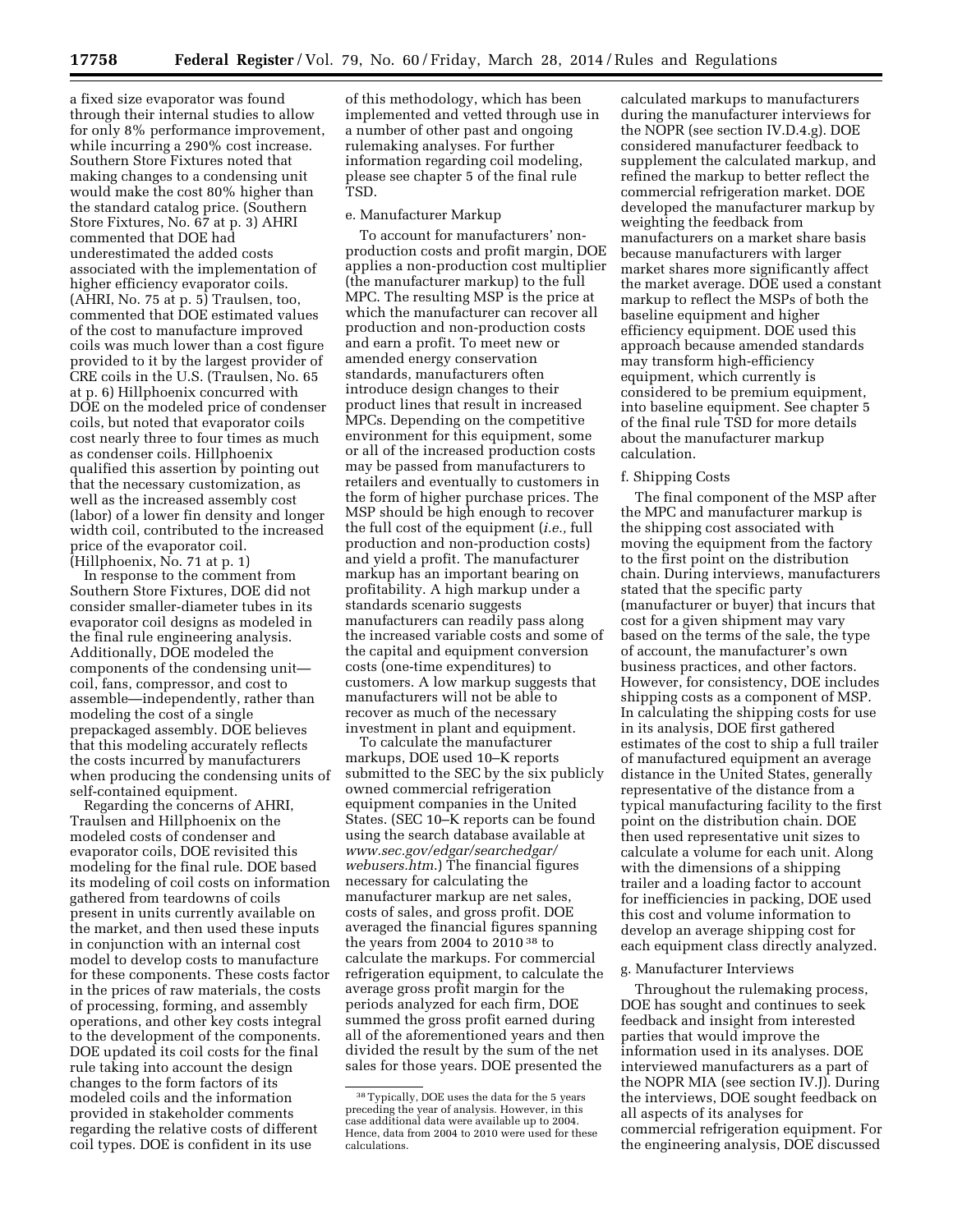the analytical assumptions and estimates, cost model, and costefficiency curves with manufacturers. DOE considered all of the information learned from manufacturers when refining the cost model and assumptions. However, DOE incorporated equipment and manufacturing process figures into the analysis as averages to avoid disclosing sensitive information about individual manufacturers' equipment or manufacturing processes. The results of the manufacturer interview process conducted before the release of the NOPR were augmented with additional information provided in written comments after the NOPR and at the NOPR public meeting. More details about the manufacturer interviews are contained in chapter 12 of the final rule TSD.

#### 5. Energy Consumption Model

The energy consumption model is the second key analytical model used in constructing cost-efficiency curves. This model estimates the daily energy consumption, calculated using the DOE test procedure, of commercial refrigeration equipment in kilowatthours at various performance levels using a design-option approach. In this methodology, a unit is initially modeled at a baseline level of performance, and higher-efficiency technologies, referred to as design options, are then implemented and modeled to produce incrementally more-efficient equipment designs. The model is specific to the types of equipment covered under this rulemaking, but is sufficiently generalized to model the energy consumption of all covered equipment classes. DOE developed the energy consumption model as a Microsoft Excel spreadsheet.39

For a given equipment class, the model estimates the daily energy consumption for the baseline, as well as the energy consumption of subsequent levels of performance above the baseline. The model calculates each performance level separately. For the baseline level, a corresponding cost is calculated using the cost model, which is described in section IV.D.4.b. For each level above the baseline, the changes in system cost due to the implementation of various design options are used to recalculate the cost. Collectively, the data from the energy consumption model are paired with the cost model data to produce points on cost-efficiency curves corresponding to

specific equipment configurations. After the publication of the NOPR analysis, DOE received numerous stakeholder comments regarding the methodology and results of the energy consumption model.

a. Release of Engineering Model for Review

At the NOPR public meeting, Zero Zone and ACEEE urged DOE to make its engineering spreadsheet model publicly available. (Zero Zone, Public Meeting Transcript, No. 62 at p. 70) (ACEEE, Public Meeting Transcript, No. 62 at p. 125) DOE agreed with Zero Zone and ACEEE and released the engineering spreadsheet model for public review shortly after the NOPR public meeting. Stakeholder review of the model served as the basis for many of the specific comments and suggestions discussed in today's document and incorporated into DOE's final rule analysis.

#### b. Anti-Sweat Heater Power

Some stakeholders opined that the DOE model did not fully consider some equipment classes and components which used anti-sweat heat. Traulsen noted that, due to gasket and breaker strip inefficiencies, VCS.SC.L and VCS.SC.M equipment will require some auxiliary heat around door perimeters to prevent condensation, even at ambient conditions of 75 °F and 55% RH. (Traulsen, No. 65 at p. 11) Hussmann noted that no-heat doors for VCT.RC.M were not suitable in high-humidity conditions, since they could lead to condensation on the doors and the risk of water dripping onto the floor. (Hussmann, No. 77 at p. 9) AHRI commented that there was no clear justification provided for why certain doors were modeled with anti-sweat heat power and others were modeled without it, further pointing out, that anti-sweat heat is not limited only to doors, but often also applies to frames and mullions too. (AHRI, No. 75 at p. 8)

DOE appreciates the input from commenters regarding the use of antisweat heat and has updated its engineering model for the final rule stage to better reflect the needs of different equipment classes in this respect. In response to the comment from Traulsen and based on additional investigational teardowns performed at the final rule stage, DOE added antisweat heater power to some solid-door classes in order to account for inefficiencies in gasketing which could otherwise result in condensation or frost issues. The magnitude of the power of these heaters was developed based on figures included in stakeholder comments applicable to classes

VCS.SC.M and VCS.SC.L, as well as from measurements taken during teardown analysis performed at the final rule stage.

During manufacturer interviews and in investigations of the current offerings of commercial refrigeration equipment manufacturers and door suppliers, DOE encountered a number of ''energy-free'' transparent door designs for mediumtemperature applications. This served as the basis for the modeling of some doors without anti-sweat heat in the NOPR analysis, as referenced by AHRI and Hussmann. However, in response to the concerns of stakeholders over an assumption of zero energy doors being too strict for field applications, DOE added a modest amount of anti-sweat heat to its modeling of transparent doors for medium-temperature applications in the final rule engineering analysis. DOE believes that this modeled design provides energy savings benefits over standard designs while maintaining the ability to utilize some anti-sweat heat to prevent condensation issues during use.

In response to the concerns of AHRI, DOE wishes to clarify that for transparent door classes, the modeled ''door'' anti-sweat heat includes all antisweat heat on the face of the unit, including frame, mullion, and glass heat. This anti-sweat heat is included with the modeling of the door because generally, the display case manufacturer purchases the doors and frames as a single item, inclusive of the anti-sweat heaters, which is then installed in an opening in the case body. For cases with solid doors, as well as open cases, the perimeter, gasket, mullion, and/or face heater power is included under the category of ''non-door anti-sweat power'' in the design specifications tab of the engineering analysis spreadsheet model. Therefore, while the needed power may be accounted for differently among the different classes, the appropriate heater types are modeled for each class. DOE believes that its efforts in updating anti-sweat heater powers modeled in the engineering analysis for the final rule sufficiently and directly address the concerns voiced by stakeholders at the NOPR stage.

#### c. Coil Performance Modeling

Stakeholders offered feedback to DOE on how the simulation of coil performance could be improved to better reflect the performance of evaporator and condenser coils in the field. Traulsen commented that while DOE states that evaporators can be designed to have a discharge air temperature that is a minimum of 10 degrees F colder than the product temperature, the baseline model in the

<sup>39</sup>Available at *[http://www1.eere.energy.gov/](http://www1.eere.energy.gov/buildings/appliance_standards/rulemaking.aspx/ruleid/27) buildings/appliance*\_*[standards/rulemaking.aspx/](http://www1.eere.energy.gov/buildings/appliance_standards/rulemaking.aspx/ruleid/27) [ruleid/27.](http://www1.eere.energy.gov/buildings/appliance_standards/rulemaking.aspx/ruleid/27)*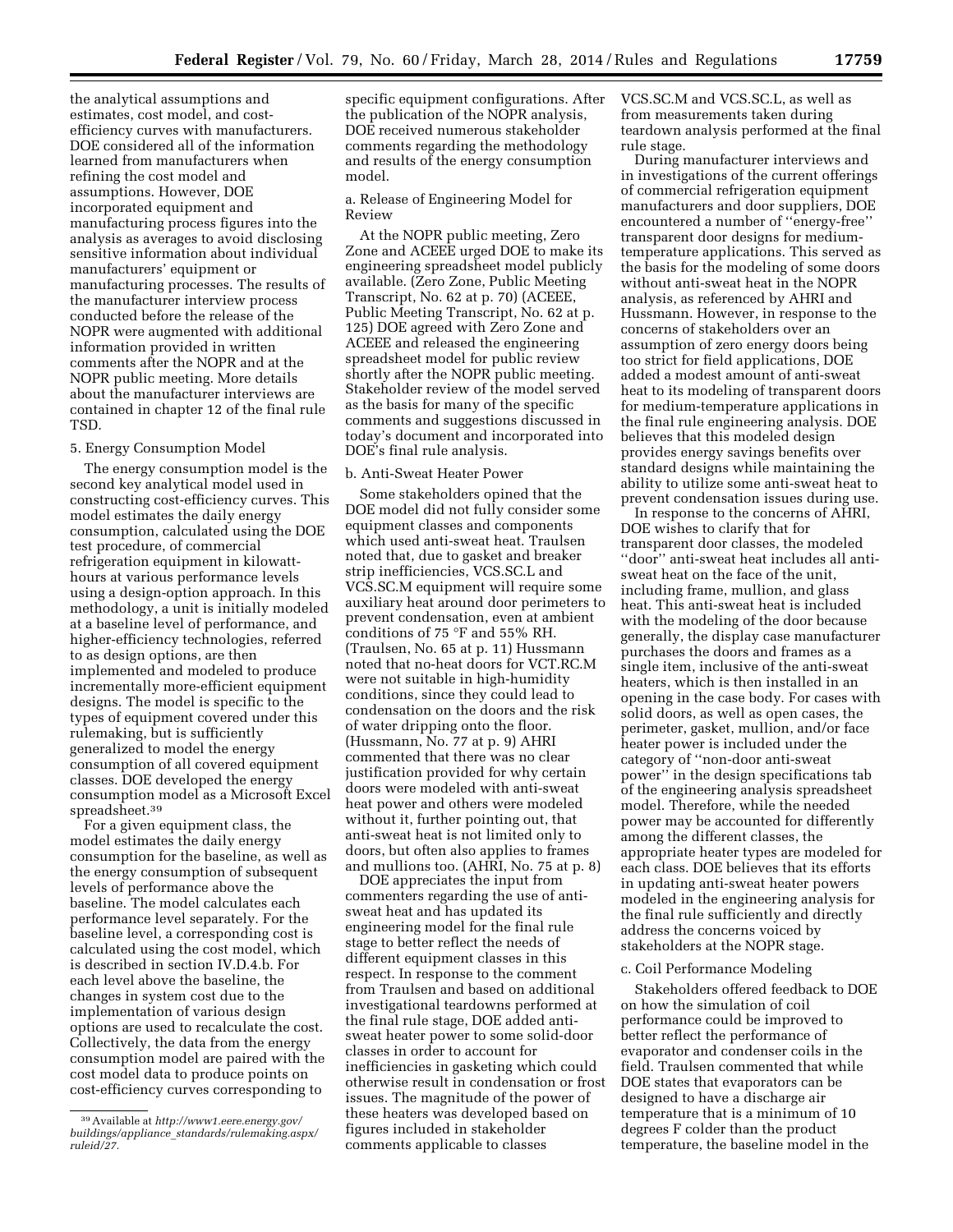analysis shows a product-to-refrigerant temperature difference of 11 degrees F. Traulsen further sought clarification on where the improvement in evaporator performance could be attained since the temperature differential at the baseline was already low. (Traulsen, No. 65 at p. 5) Hussmann commented that the gap between discharge air temperature and saturated evaporator temperature was unrealistically low for certain equipment classes. (Hussmann, No. 77 at p. 10)

Hillphoenix and AHRI noted that, conventionally, coil UA 40 is calculated using log-mean temperature difference (LMTD) and inlet temperature. Further, Hillphoenix commented that the use of what it perceived to be incorrect formulae had led to over-estimation of UA for condensers and evaporators, and that different methods were used to calculate UA for condensers than were used for evaporators. (AHRI, No. 75 at p. 5) (Hillphoenix, No. 71 at p. 5).

AHRI commented that since both the previous and current rulemakings included rifled tubing and increased fin pitch, the total prototype energy consumption should have been the same across rulemakings. Further, AHRI commented that the prototype condenser coil scenario is not fully representative of all condensers for SC equipment. (AHRI, No. 75 at p. 8)

In response to the concerns of Traulsen and Hussmann, DOE reevaluated its parameters for modeling of coil temperature performance. Specifically, it adjusted the temperature differential between product temperature and saturated evaporator temperature to be 15 °F for certain classes under the baseline configuration. DOE believes that this is a more accurate representation of evaporator performance based on the feedback that it has received from comments and data from testing and equipment literature. The result is that the temperature differential at the baseline and highperformance level is higher, reflecting the adjustments to this parameter suggested by stakeholders.

In the engineering model, evaporator coil UA is calculated as a function of case heat load and a log mean temperature difference based on the saturated evaporator temperature, discharge air temperature, and return air temperature. This is the same methodology that was used in the 2009 final rule engineering analysis, which underwent rigorous examination by

stakeholders. Therefore, DOE believes that Hillphoenix and AHRI are misinterpreting DOE's methodology when discussing evaporator performance. Additionally, with respect to the comment that different formulae were applied to the modeling of evaporators and condensers, DOE agrees with this fact, but does not believe that this is an incorrect methodology. The modeling of the evaporator reflects the fact that chilled case air is being recirculated, whereas modeling of the condenser reflects the fact that the condenser is rejecting heat to an ambient environment which functions as an effectively infinite thermal sink. Therefore, DOE believes that these different performance environments warrant different modeling, and maintains its methodology for conducting this modeling in the final rule.

With regard to the concern of AHRI over disparities between the coil performance levels modeled in the 2009 final rule and the current rulemaking, DOE performed new analysis for the current rulemaking based on teardowns and simulation conducted at the NOPR stage. At the final rule stage, based on further input from stakeholder comments, DOE again updated this performance and cost modeling. Therefore, due to the fact that the analysis was conducted anew at each of these stages and is not directly related to the analysis conducted for the 2009 final rule, DOE believes that the differences in modeled performance are reasonable and reflect improvements to DOE's understanding of baseline and high-performance coil designs.

In reference to AHRI's mention of the applicability of DOE's condenser coil design to a variety of commercial refrigeration equipment, DOE modeled a baseline coil based upon geometries and features measured from teardowns of representative models for sale on the market today, and then implemented further design improvements based on the inputs of outside subject matter experts and within the guidance provided by stakeholder comments and feedback. The engineering model then expands the cost and capacity of the modeled coil to adjust to the needs of different equipment sizes being simulated. Thus, DOE believes that the modeled coil design accurately reflects the real-world needs of condenser heat exchangers for this equipment.

#### d. Compressor Performance Modeling

Manufacturers and consumers expressed concern over DOE's assumptions regarding the advances in compressor technology anticipated

before the compliance date. Danfoss, Traulsen, AHRI, True, Structural Concepts, Continental, NAFEM and Hoshizaki commented that if a 10% compressor efficiency improvement were possible for a 5% cost increase, then it is most likely that manufacturers would have already adopted this technology. (Traulsen, No. 65 at p. 12) (AHRI, No. 75 at p. 9) (True, No. 76 at p. 2) (Structural Concepts, No. 85 at p. 2) (Continental, No. 87 at p. 2) (NAFEM, No. 93 at p. 3) (Hoshizaki, No. 84 at p. 2) Further, Danfoss stated that, at most, a 1–2% increase in efficiency could be gained for a 5% cost increase. (Danfoss, No. 61 at p. 2)

DOE appreciates the specific and detailed input which it received from manufacturers and suppliers regarding its previous assumptions of potential improvements in compressor efficiency and the corresponding costs to attain these performance increases. In light of these comments, DOE updated its performance and cost modeling of compressors for the final rule analysis. Specifically, DOE implemented the suggestion of Danfoss, a major supplier, which stated that a 2% increase in performance over today's standard offerings, with a corresponding cost increase of 5%, is attainable. DOE believes that these parameters better reflect the options available to manufacturers of commercial refrigeration equipment.

#### e. Insulation Modeling

Some stakeholders felt that DOE's analytical model of case insulation had failed to sufficiently capture its effect on manufacturing processes and field performance. Continental and Structural Concepts commented that the actual Rvalue of urethane foam insulation is significantly lower than the value modeled. (Structural Concepts, No. 85 at p. 2) (Continental, No. 87 at p. 3) AHRI and True suggested that an R-Value of 6 per inch was more realistic for insulation than the currently modeled 8 per inch. (AHRI, No. 75 at p. 5) (True, No. 76 at p. 3) Concurrently, NAFEM commented that 1.25 inches of added insulation would actually be required to meet the level of insulating performance included in the proposed standard. (NAFEM, No. 93 at p. 5) True commented that there was a loss of insulation value over time using urethane insulation and plastic liners. (True, No. 76 at p. 3)

Traulsen commented that the DOE assumption that increased insulation would not affect cabinet structure was incorrect. Traulsen further noted that some aspects of cabinet geometry and features where the highest level of heat

<sup>40</sup>Coil UA is a lumped parameter describing the heat transfer capability of a heat exchanger, accounting for the thermal transmittance (U) and surface area (A) of the specific heat exchanger design.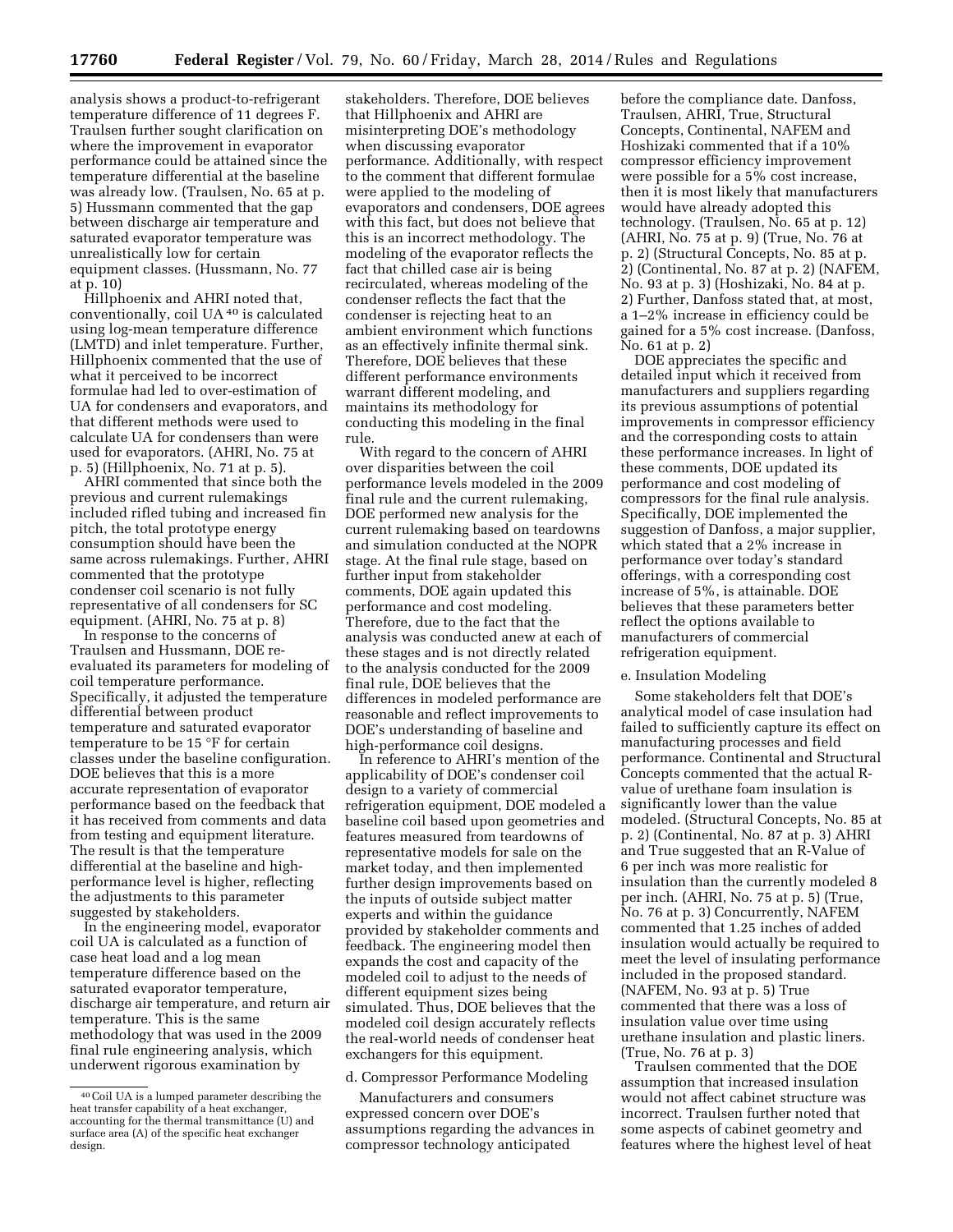leakage occur appear to be beyond the scope of DOE's model. (Traulsen, No. 65 at p. 7) Continental, too, commented that cabinet geometry would lead to low in-place insulation values, requiring much thicker insulation in some areas than others, to achieve the proposed standards. (Continental, No. 87 at p. 3)

Traulsen commented that since the 2009 rule noted that a  $1/2$ " insulation increase was not viable for some classes, and since no significant changes in technology have occurred, DOE should exclude this design option from a proposed standard level. (Traulsen, No. 65 at p. 8)

In response to the comments from Structural Concepts, Continental, AHRI, True, and NAFEM, DOE believes that an R-value of 8 per inch is accurate for foamed-in-place polyurethane insulation as used in commercial refrigeration equipment. DOE has corroborated this value in past and ongoing rulemakings against product literature, supplier and academic studies, and discussions in manufacturer interviews. Therefore DOE believes that this is an accurate value and has maintained it for the modeling of foam performance in its final rule engineering analysis. With regard to the comment from True on changes in insulative value of foam over time, DOE notes that certification of equipment is conducted at or shortly after the time of manufacture, and thus equipment in that state is modeled in DOE's engineering analysis. DOE did not model the performance of equipment at points long after the time of manufacture.

DOE based its modeling of case heat loads on measured geometries as seen in units purchased and torn down over the course of the rulemaking, as well as on product literature for designs currently on the market. DOE notes that these geometries in some cases included the level of increased foam thicknesses modeled as a design option, meaning that manufacturers were already including these increases and accounting for their effects. Thus, since proof of concept is already being presented in today's equipment market, DOE does not believe that there are inaccuracies in its levels of modeled foam thickness. In response to the comment from Traulsen, DOE believes that its model sufficiently accounts for the thermal effects of conduction, infiltration, and other heat loads incident upon the refrigerated case. With respect to Continental's concerns, DOE has examined a wide variety of case designs on the market, but generally has not encountered instances in which low in-place insulation

thicknesses have been observed. In most instances that DOE has examined, manufacturers have maintained a standard thickness throughout the body of the case. Therefore, DOE believes that its insulation modeling is accurate and consistent with designs currently produced by the industry.

DOE conducted its current analysis based on the latest available information regarding equipment designs, cost and performance of design options and components, and downstream factors such as electricity price forecasts. This information was updated entirely from the 2009 rule. Therefore, in response to Traulsen's comment that DOE should not consider a design option in this analysis just because it was not included in the analytical levels corresponding to standards set for some classes in 2009, DOE cautions that a direct comparison between the two rulemakings may not be accurate. Changes in prices, market factors, and other inputs since 2009 mean that outcomes between the two analyses could be different. Therefore, DOE has conducted the current analysis in isolation based on the best currently available data, and has set the standard levels included in today's rule using the results of that analysis.

### f. Lighting Performance

Several manufacturers opined that DOE had modeled LED performance too aggressively. Southern Store Fixtures commented that even with more directional light from LED systems, higher wattage LEDs with higher number of diodes than those modeled by DOE would be required to provide illumination comparable to a fluorescent system. (Southern Store Fixtures, No. 67 at p. 2) Traulsen, in agreement with other commenters, noted that LEDs require more watts per lumen than high efficiency T8 lighting which uses reflectors. (Traulsen, No. 65 at p. 3) Continental commented that, while LEDs are significantly more directional than fluorescent lights, the efficacy modeled by DOE was overestimated. (Continental, No. 87 at p. 2) More specifically, AHRI commented that although LEDs are directional, the DOE assumption that the output of 4-ft & 5-ft LEDs is only 29% of that associated with T8 lighting is flawed, since the directional nature of LEDs cannot fully compensate for such a large differential. (AHRI, No. 75 at p. 3) Additionally, True commented that due to the varied nature of illumination needs across products, many models require higher wattages if LEDs are used. (True, No. 76 at p. 1) AHRI added that reducing the light output into cases

through use of LEDs would affect consumer utility. (AHRI, No. 75 at p. 4) Traulsen commented that CRE applications, especially those requiring low temperature settings, could experience degradation in LED color quality and shorter lifespans. Traulsen further commented that the variety of displayed packaging or product types may need special light colors, and that one size fits all approach to LED lighting could lead to loss of utility. (Traulsen, No. 65 at p. 4)

Providing an additional viewpoint, the CA IOUs commented that the assumed level of efficacy for LED technology (54 lumens per watt) was very conservative. The CA IOUs further noted that using the DesignLights Consortium online database, the current simple average for all vertical refrigerated case lighting was 59 lumens per watt, with the average for products added in 2013 being 66 lumens per watt. (CA IOUs, No. 63 at p. 7)

AHRI commented that comparisons between T8, super T8, and LED lighting systems as modeled in the previous and current rulemakings suggest that no significant improvements have been made in lighting since the last rulemaking cycle. (AHRI, No. 75 at p. 2)

With regard to specific equipment classes, Hillphoenix commented that the savings from SVO.RC.M due to LED lighting was the same as for VOP.RC.M even though the semi-vertical cases would have fewer shelf lights than the vertical open cases. (Hillphoenix, No. 71 at p. 6) Further, AHRI commented that in the case of VCT.RC.M and VCT.RC.L equipment, the LED lighting design option provides about an 80–83% increased energy consumption reduction for the current rulemaking as compared to the previous rulemaking. (AHRI, No. 75 at p. 9)

DOE agrees with the comments from Southern Store Fixtures, Continental, and Traulsen that, in absolute terms, LED lighting produces fewer output lumens per watt than T8 fluorescent lighting. However, DOE understands that due to the directionality of LED lighting, a much greater percentage of the lighting is incident upon the product, rather than being diffused into the cabinet. With respect to the concerns of AHRI and Continental that this directionality is still not sufficient to compensate for the levels of lighting modeled in the engineering analysis, DOE asserts that it based its modeling directly on the specific configurations of equipment being shipped on the market at the time of the analysis. When selecting LED lighting specifications to model, DOE performed research through manufacturer literature and catalogs,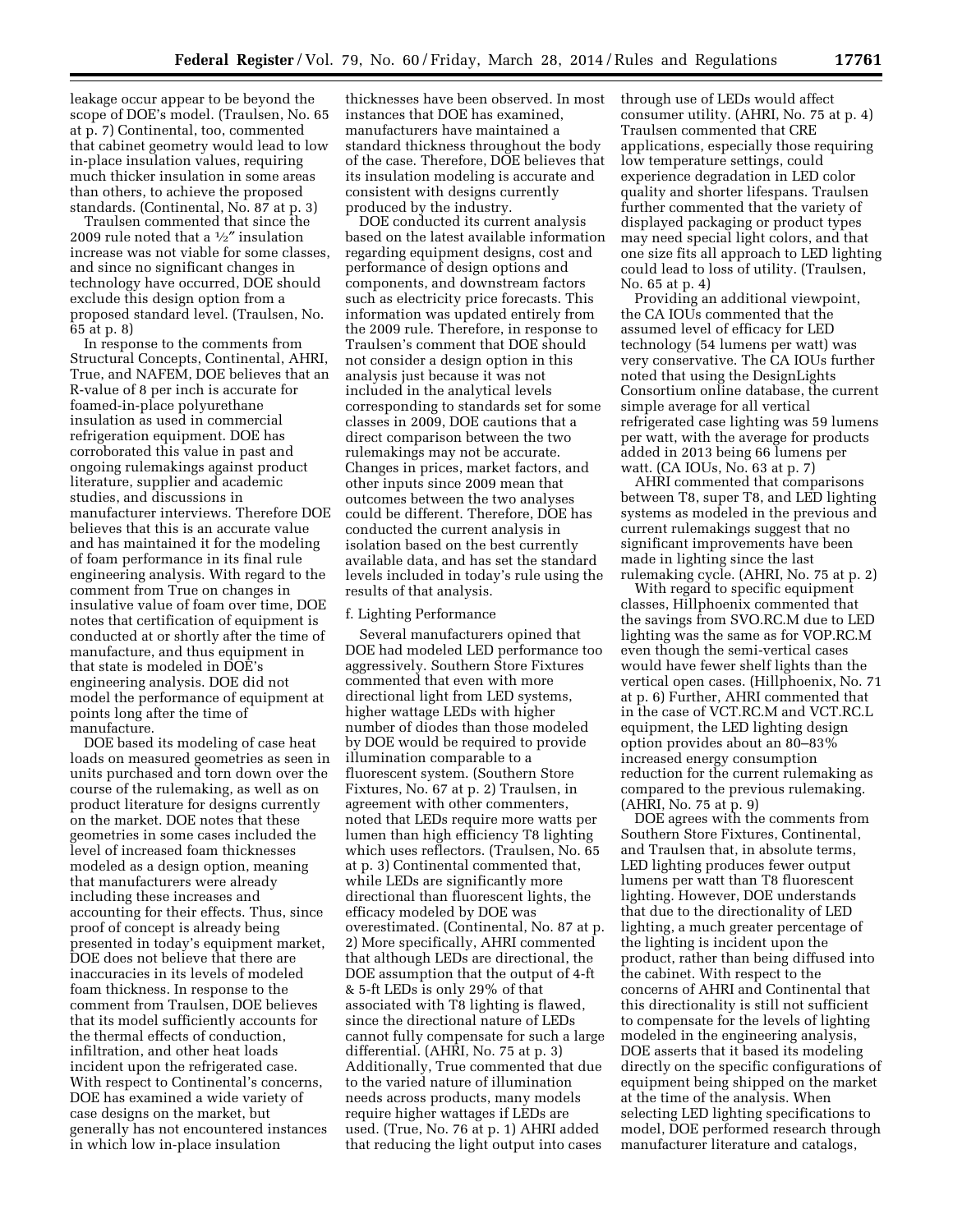studies of lighting manufacturer product literature, and physical teardowns of existing units on the market. Developed based on this data, DOE believes that its lighting specifications reflect the current needs of customers and designs produced by manufacturers to satisfy those needs.

In addition, based on new information provided by stakeholder comments at the final rule stage, DOE has increased the modeled lumen output of its LED fixtures by roughly 20% across all classes. DOE believes that this added modeled light output serves to address the concerns presented by stakeholders in their comments. Additionally, DOE understands that manufacturers have concerns over the applicability of LED lighting to the wide variety of models merchandised within commercial refrigeration equipment. During its manufacturer interviews, DOE specifically addressed this subject, speaking to manufacturers of a broad range of equipment about their use of LEDs. Generally, manufacturers stated that LED technology has advanced sufficiently that issues with color matching and product color illumination are no longer as significant as in the past. DOE's research into current manufacturer designs aligns with this finding, as manufacturers are using LED lighting in all applicable equipment families. With respect to concerns over LED lifetimes, based on its discussions with manufacturers, DOE does understand that there still remain variations in quality and durability of LED products based on the chosen supplier, but that LED reliability has improved significantly to its current state. Additionally, DOE has accounted for the need for replacement of LED lighting fixtures as part of the maintenance costs analyzed in its lifecycle cost and payback period analysis.

After receiving the comment from the CA IOUs regarding standard efficacies of LED fixtures produced today, DOE researched the referenced DesignLights Consortium online database and found that the listed data agreed with the performance levels stated in the comment from the CA IOUs. In response to this new data, DOE updated its efficacy figures for the modeled LED fixtures in line with those levels depicted for models currently on the market per the database. This resulted in an approximate 20% increase in modeled lumen output for all LED fixtures modeled. DOE believes that this adjustment allows its LED modeling to better reflect the level of technology currently available on the market, while simultaneously addressing concerns from manufacturers and other

stakeholder about low levels of product illumination using LED lighting.

DOE agrees with AHRI that no major new lighting technologies have come onto the market since the conduct of the 2009 rulemaking; that is, that the options currently available to manufacturers consist largely of T8 fluorescent and LED lighting. Therefore, in building up engineering costefficiency curves depicting the price and performance of equipment from baseline to max-tech levels, DOE included these technologies in the baseline and higher-efficiency scenarios and implemented energy-saving lighting features alongside other design options in order of ascending payback period. With respect to AHRI's assertion of significant new improvements to lighting technologies since the modeling for the 2009 final rule was performed, DOE points out that it updated the prices and performance levels of the various lighting technologies to reflect new information since the 2009 rulemaking, and reordered its design options and cost-efficiency curves correspondingly.

In response to the comments from AHRI and Hillphoenix comparing the perceived relative efficacies of specific design options in the engineering analysis to the incremental performance changes associated with them in the 2009 rule, DOE cautions against making such comparisons since many other factors were not held constant. Updates to the baseline configuration, improved pricing and performance modeling, inclusion of new design options, and updated design option ordering all mean that the modeled order of implementation of design options, and the effects of those design options being implemented, has in many instances changed since the 2009 final rule analysis. Therefore, a direct comparison would be inaccurate and unfair. Similarly, DOE cautions against direct comparisons of specific incremental results across different equipment classes. Engineering results for each equipment class were calculated independently based upon the best available data on equipment configuration, design option performance, and costs. Therefore, the results of each class should be examined independently, and there was no interrelation to other classes built into the model.

### g. Transparent Door Performance

Stakeholders expressed concern over the modeled improvements in transparent door performance between the current and previous rulemaking analyses. AHRI commented that there

was a decrease of over 60% in the Ufactors for transparent doors between the previous final rule and the current NOPR, even though both results were arrived at using the Lawrence Berkeley National Laboratory (LBNL) WINDOW41 software. Further, AHRI noted that the U-factor associated with high-performance doors for VCT.M equipment in 2009 did not even meet the level of performance suggested by the U-factor that is listed in the current TSD for standard doors. (AHRI, No. 75 at p. 9) Similarly, Hussmann commented that the U-factors and antisweat heat values for transparent doors in various classes were significantly lower than in the 2009 final rule, and that base cases in the current NOPR analysis did not meet the definition of high-performance from the previous analysis. (Hussmann, No. 77 at p. 2) Hillphoenix commented that the Ufactor and heater power varied for identical classes from the previous rulemaking to the current. (Hillphoenix, No. 71 at p. 7) AHRI commented that for HCT.M equipment, while the overall U-Factor specified for standard doors seems appropriate, the U-factor for highperformance doors seems very low. (AHRI, No. 75 at p. 10)

In response to the stakeholder concerns regarding the modeled performance of transparent doors, DOE revisited its modeling of this feature as part of its final rule engineering analysis. In doing so, it incorporated comments and suggestions from stakeholders received during the NOPR public meeting and in written comments after the publication of the NOPR regarding design attributes such as the number of panes of glass modeled, the use of low-e coatings, and appropriate levels of anti-sweat heat. DOE also gathered additional information through physical inspection and teardown of several additional glass-door models procured during the final rule stage. Based on these inputs, DOE modeled the various types of glass doors using the latest version of the LBL WINDOW software to develop new, more accurate whole-door U-factors. In response to the comments on alignment of the previous and current baseline door designs, DOE did in some cases, where appropriate, retain the U-factors and anti-sweat powers used at the baseline in the 2009 final rule. However, in other instances where DOE found evidence that the market baseline and

<sup>41</sup>This software is an industry-accepted, publiclyavailable software tool used to model the performance of various fenestration components such as windows. More information is available at *[http://windows.lbl.gov/software/window/](http://windows.lbl.gov/software/window/window.html) [window.html.](http://windows.lbl.gov/software/window/window.html)*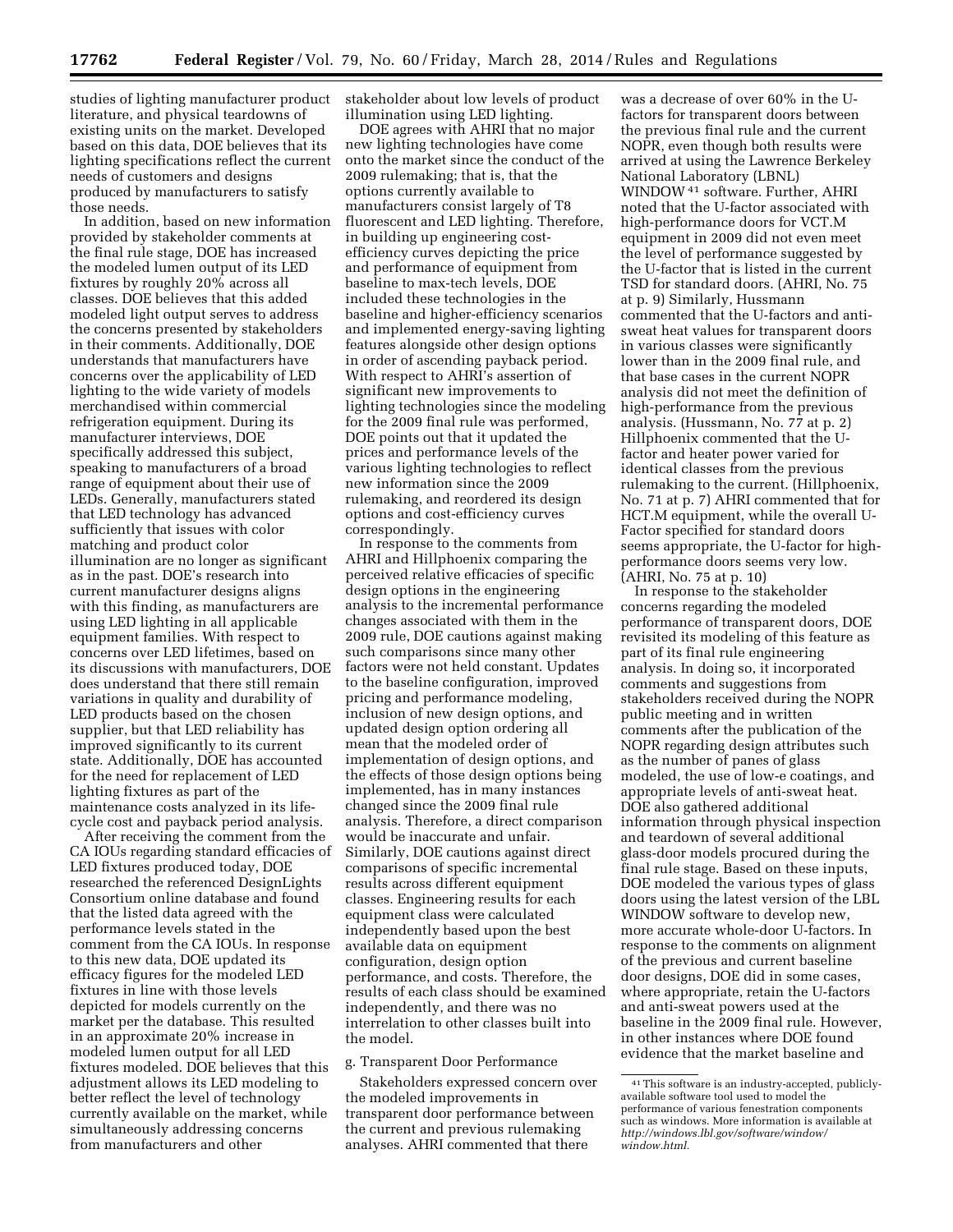features included in standard door offerings had evolved since that time, DOE sought to include in its baseline designs features which reflect the current offerings of major door manufacturers. For full details on the modeled performance attributes of transparent doors, please see chapter 5 of the final rule TSD.

### h. Validation of Engineering Results

DOE's engineering results as presented in the NOPR were based on the results of analytical modeling. Several stakeholders, however, felt that the analysis was purely theoretical and did not account for factors affecting field performance. Hoshizaki commented that DOE's engineering analysis considers a theoretical base case with no experimental or physical data to support the model. (Hoshizaki, No. 84 at p. 1) Traulsen commented that the MDEC targets were evaluated by using a theoretical prototype based on market trends and assumptions, and contrasted that with DOE's statement in the NOPR TSD that design options comprising the maximum technologically feasible level must have been physically demonstrated. Further, Traulsen noted that the engineering analysis was only an academic exercise based on computer simulations rather than physical results. (Traulsen, No. 65 at p. 2)

Hoshizaki, ACEEE and Lennox urged DOE to perform validation testing and physically demonstrate the achievement of the proposed efficiency improvement levels. (Hoshizaki, No. 84 at p. 2) (ACEEE, Public Meeting Transcript, No. 62 at p. 351) (Lennox, No. 73 at p. 2) Similarly, NAFEM noted that the modeled maximum-technology designs were not backed by tests or prototypes. (NAFEM, No. 93 at p. 3) The CA IOUs strongly urged DOE to calibrate and validate its model with test and prototype data, asserting that while many of the assumptions made by DOE might hold true in theory, they may not be physically possible to realize. (CA IOUs, No. 63 at p. 6)

Traulsen commented that the success of the 2009 final rule standard could have been reviewed using voluntary databases containing empirical data of commonly-produced units. Traulsen further commented that DOE should base its future MDEC targets on data regarding best practices and technologies available in the market, as indicated by these databases. (Traulsen, No. 65 at p. 2)

The Joint Comment noted that DOE utilized a theoretical engineering model approach for the 2011 residential refrigerators final rule. 76 FR 57516

(Sept. 15, 2011) Further, the Joint Comment noted that the 2011 residential refrigeration model's maxtech levels were 59% more efficient than the existing standard, even though the most efficient model available at the time was only 27% more efficient. (Joint Comment, No. 91 at p. 2)

DOE agrees that its results are based on analytical modeling, but disagrees with the assertions from Hoshizaki and Traulsen that the simulation and modeling were purely theoretical in nature. DOE based its analysis on a model which was developed for the 2009 final rule and updated to accommodate the needs of this current rulemaking. Inputs to the model included data from tangible sources such as manufacturer literature, manufacturer interviews, production facility tours, reverse engineering and teardown of existing products on the market, and tests of commercial refrigeration equipment and components. DOE maintains its assertion, contrary to Traulsen's comment, that all design options modeled have been physically demonstrated in the commercial refrigeration market or in comparable products.

In agreement with the Joint Comment, DOE points to the 2011 residential refrigerators final rule, the 2009 commercial refrigeration equipment final rule, and the 2009 refrigerated beverage vending machine final rule as examples of cases where analytical tools and simulation have been used to develop effective energy efficiency standards. 76 FR 57516 (Sept. 15, 2011); 74 FR 1092 (Jan. 9, 2009); 74 FR 44914 (Aug. 31, 2009) Additionally, DOE notes that it recently issued a rule, strongly supported by industry, which will allow manufacturers to use alternative energy determination methods (AEDMs), which are non-testing methodologies and analytical tools, to certify the performance of their equipment. 78 FR 79579 (December 31, 2013)

In response to the comments from Traulsen, Hoshizaki, ACEEE, the CA IOUs, Lennox, and NAFEM that DOE perform validation testing to confirm the veracity of its model, at the final rule stage DOE procured a number of commercial refrigeration units currently on the market, including highperformance units featuring advanced designs. It gathered physical test data on each unit from certification directories and, in some cases, from independent laboratory tests conducted by DOE on the units. DOE then performed physical teardowns and inspection of the units to quantify the features and design attributes included in each model.

Then, DOE used this empiricallydetermined data as inputs into its engineering model, allowing the model to simulate these specific manufacturer models as closely as possible. The results showed good alignment between the model outputs and the physical test results across a range of equipment classes and efficiencies, validating the abilities of the model. For further information on this validation exercise, please see chapter 5 of the final rule TSD.

With regard to the suggestion from Traulsen that DOE reference existing equipment performance databases, at the final rule stage of this rulemaking, DOE utilized information from the ENERGY STAR<sup>42</sup> and California Energy Commission 43 appliance databases as a point of comparison to its engineering analysis results. This allowed DOE to compare its analytical results to existing directories of certified data and ensure that the results fell within a reasonable range of performance values. However, DOE notes that neither of these databases is necessarily comprehensive and exhaustive of all models offered for sale in the United States, and that market data only capture those designs which are currently being built, not all of those which may be feasible. For these reasons, while DOE compared its results against those databases as a check, it continued to use a design option approach and simulation as the basis for developing its engineering analysis results, rather than developing standard levels solely from existing market data.

### *E. Markups Analysis*

DOE applies multipliers called ''markups'' to the MSP to calculate the customer purchase price of the analyzed equipment. These markups are in addition to the manufacturer markup (discussed in section IV.D.4.e) and are intended to reflect the cost and profit margins associated with the distribution and sales of the equipment. DOE identified three major distribution channels for commercial refrigeration equipment, and markup values were calculated for each distribution channel based on industry financial data. The overall markup values were then calculated by weighted-averaging the individual markups with market share values of the distribution channels.

In estimating markups for CRE and other products, DOE develops separate markups for the cost of baseline

<sup>42</sup>*[http://www.energystar.gov/certified-products/](http://www.energystar.gov/certified-products/certified-products) [certified-products.](http://www.energystar.gov/certified-products/certified-products)* 

<sup>43</sup>*[http://www.appliances.energy.ca.gov/](http://www.appliances.energy.ca.gov/Default.aspx) [Default.aspx.](http://www.appliances.energy.ca.gov/Default.aspx)*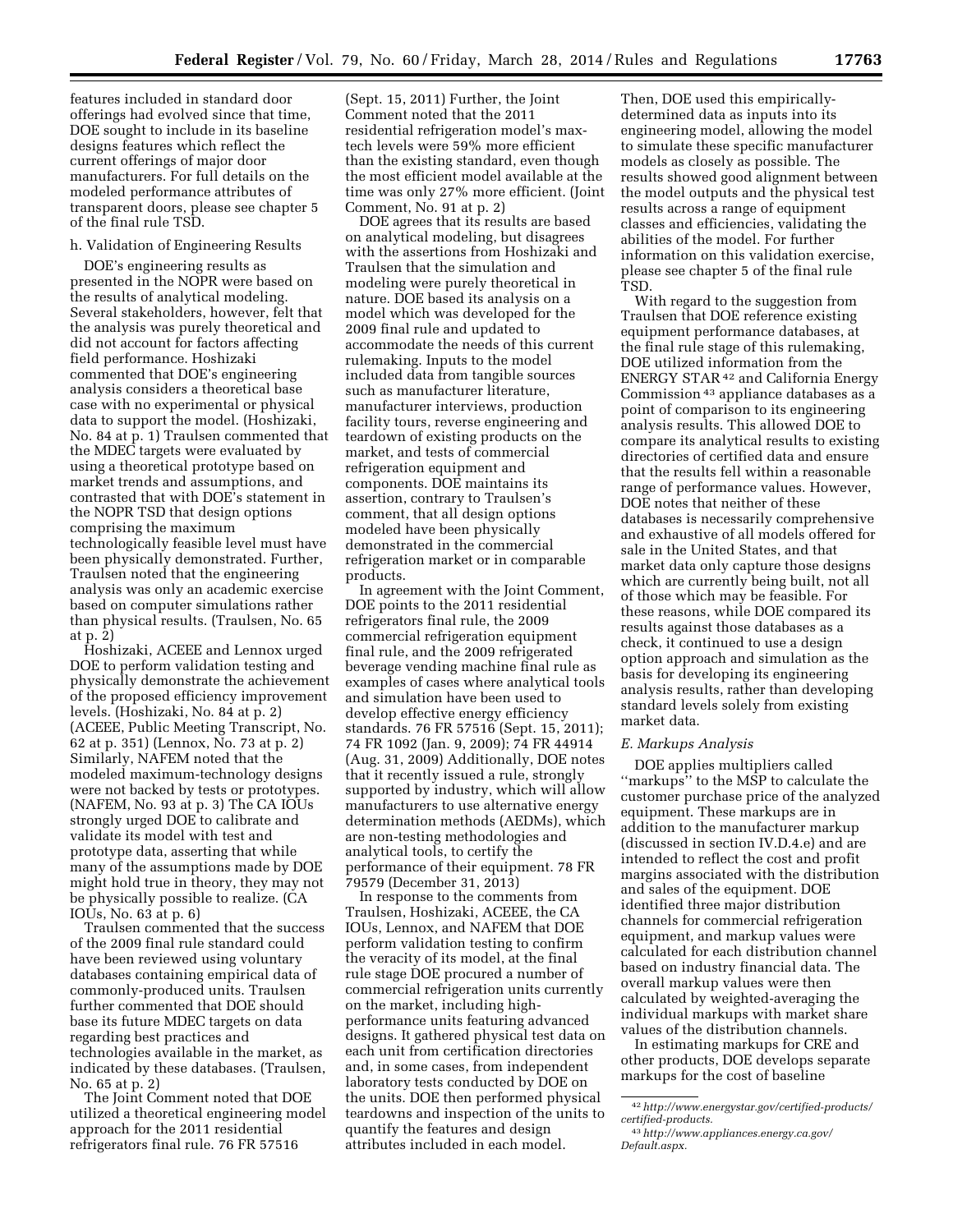equipment and the incremental cost of higher-efficiency equipment. Incremental markups are applied as multipliers only to the MSP increments of higher-efficiency equipment compared to baseline, and not to the entire MSP.

Traulsen stated that, in its experience, the initial markup on equipment will be consistent with production costs, and that the incremental markups will increase with higher levels of product efficiency due to product differentiation. (Traulsen, No. 65 at p. 18) DOE agrees that manufacturer markups are often larger on higherefficiency equipment due to product differentiation strategies. However, DOE's approach considers a situation in which products at any given efficiency level may be the baseline products under new or amended standards (*i.e.,*  they just meet the standard). In that situation, a typical markup would apply. DOE uses average values for manufacturer markups.

Traulsen also stated that it did not believe that wholesalers differentiate markups based on the technologies inherently present in this equipment and that, in its experience, wholesalers/ resellers will use traditional markup rates regardless of equipment's energy efficiency. (Traulsen, No. 65 at p. 18)

DOE's approach for wholesaler markups does not imply that wholesalers differentiate markups based on the technologies inherently present in the equipment. It assumes that the average markup declines as the wholesalers' cost of goods sold increases due to the higher cost of more-efficient equipment. If the markup remains constant while the cost of goods sold increases, as Traulsen's comment suggests, the wholesalers' profits would also increase. While this might happen in the short run, DOE believes that the wholesale market is sufficiently competitive such that there would be pressure on margins. DOE recognizes that attempting to capture the market response to changing cost conditions is difficult. However, DOE's approach is consistent with the mainstream understanding of firm behavior in competitive markets.

See chapter 6 of the final rule TSD for more details on DOE's markups analysis.

### *F. Life-Cycle Cost and Payback Period Analysis*

DOE conducts LCC analysis to evaluate the economic impacts of potential amended energy conservation standards on individual commercial customers—that is, buyers of the equipment. LCC is defined as the total

customer cost over the life of the equipment, and consists of purchase price, installation costs, and operating costs (maintenance, repair, and energy costs). DOE discounts future operating costs to the time of purchase and sums them over the expected lifetime of the piece of equipment. PBP is defined as the estimated amount of time it takes customers to recover the higher installed costs of more-efficient equipment through savings in operating costs. DOE calculates the PBP by dividing the increase in installed costs by the average savings in annual operating costs.

As part of the engineering analysis, design option levels were ordered based on increasing efficiency (i.e., decreasing energy consumption) and increasing MSP. For the LCC analysis, DOE chose a maximum of eight levels, henceforth referred to as ''efficiency levels,'' from the list of engineering design option levels. For equipment classes for which fewer than eight design option levels were defined in the engineering analysis, all design option levels were used. However, for equipment classes where more than eight design option levels were defined, DOE selected specific levels to analyze in the following manner:

1. The lowest and highest energy consumption levels provided in the engineering analysis were preserved.

2. If the difference in reported energy consumptions and reported manufacturer price between sequential levels was minimal, only the higher efficiency level was selected.

3. If the energy consumption savings benefit between efficiency levels relative to the increased cost was very similar across multiple sequential levels, an intermediate level was not selected as an efficiency level.

The first efficiency level (Level 0) in each equipment class is the least efficient and the least expensive equipment configuration in that class. The higher efficiency levels (Level 1 and higher) exhibit progressive increases in efficiency and cost from Level 0. The highest efficiency level in each equipment class corresponds to the max-tech level. Each higher efficiency level represents a potential new standard level.

The installed cost of equipment to a customer is the sum of the equipment purchase price and installation costs. The purchase price includes MPC, to which a manufacturer markup and outbound freight cost are applied to obtain the MSP. This value is calculated as part of the engineering analysis (chapter 5 of the final rule TSD). DOE then applies additional markups to the

equipment to account for the markups associated with the distribution channels for the particular type of equipment (chapter 6 of the final rule TSD). Installation costs were varied by state, depending on the prevailing labor rates.

Operating costs for commercial refrigeration equipment are the sum of maintenance costs, repair costs, and energy costs. These costs are incurred over the life of the equipment and therefore are discounted to the base year (2017, which is the compliance date of any amended standards that are established as part of this rulemaking).

The sum of the installed cost and the operating cost, discounted to reflect the present value, is termed the life-cycle cost or LCC. Generally, customers incur higher installed costs when they purchase higher efficiency equipment, and these cost increments will be partially or wholly offset by savings in the operating costs over the lifetime of the equipment. LCC savings are calculated for each efficiency level of each equipment class.

The PBP of higher efficiency equipment is obtained by dividing the increase in the installed cost by the decrease in annual operating cost. In addition to energy costs (calculated using the electricity price forecast for the first year), the annual operating cost includes annualized maintenance and repair costs. PBP is calculated for each efficiency level of each equipment class.

Apart from MSP, installation costs, and maintenance and repair costs, other important inputs for the LCC analysis are markups and sales tax, equipment energy consumption, electricity prices and future price trends, expected equipment lifetime, and discount rates.

Many inputs for the LCC analysis are estimated from the best available data in the market, and in some cases the inputs are generally accepted values within the industry. In general, each input value has a range of values associated with it. While single representative values for each input may yield an output that is the most probable value for that output, such an analysis does not provide the general range of values that can be attributed to a particular output value. Therefore, DOE carried out the LCC analysis in the form of Monte Carlo simulations,44 in which certain inputs

<sup>44</sup>Monte Carlo simulation is, generally, a computerized mathematical technique that allows for computation of the outputs from a mathematical model based on multiple simulations using different input values. The input values are varied based on the uncertainties inherent to those inputs. The combination of the input values of different inputs is carried out in a random fashion to simulate the different probable input combinations.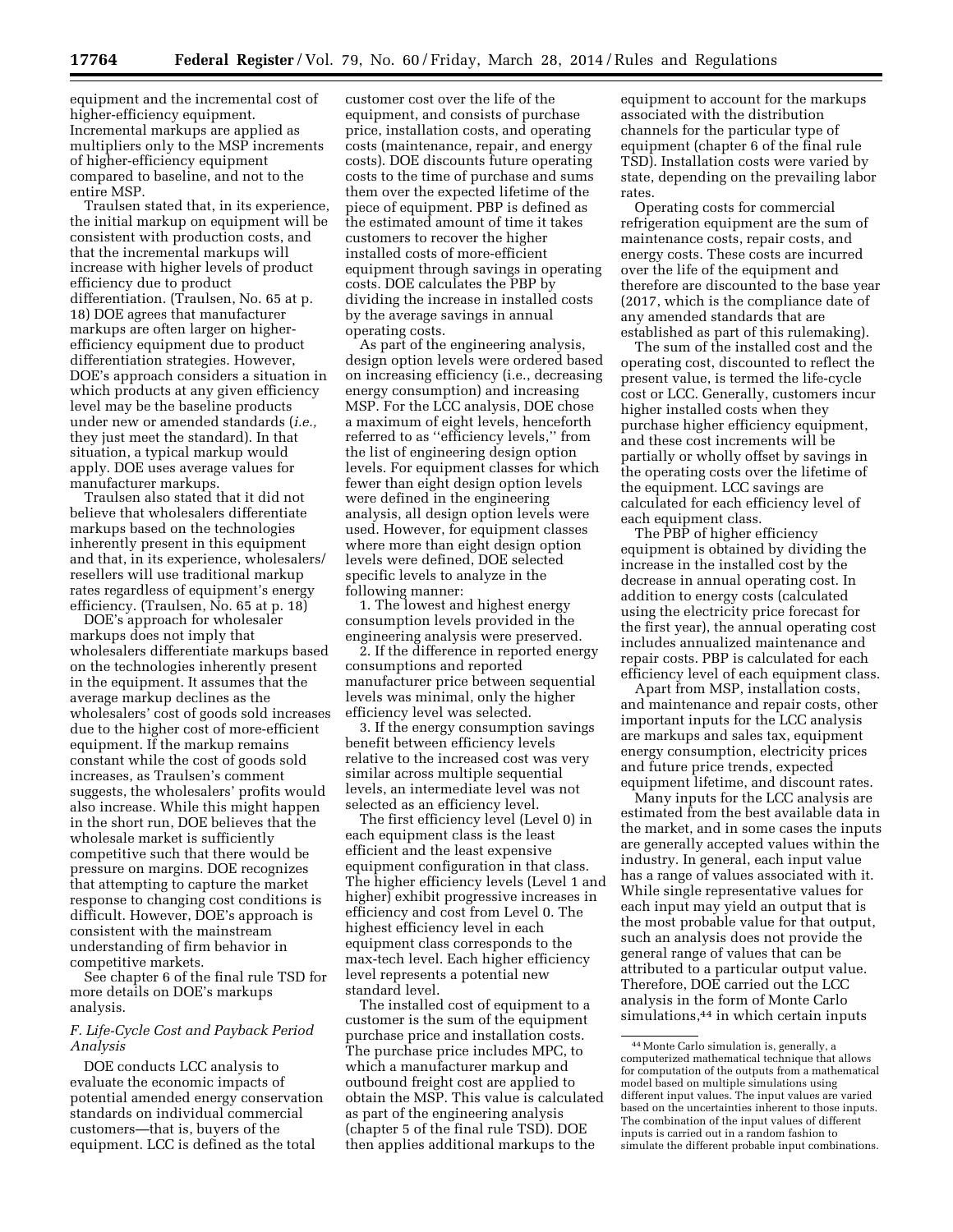were expressed as a range of values and probability distributions to account for the ranges of values that may be typically associated with the respective input values. The results, or outputs, of the LCC analysis are presented in the form of mean and median LCC savings; percentages of customers experiencing net savings, net cost and no impact in LCC; and median PBP. For each equipment class, 10,000 Monte Carlo simulations were carried out. The simulations were conducted using Microsoft Excel and Crystal Ball, a commercially available Excel add-in used to carry out Monte Carlo simulations.

LCC savings and PBP are calculated by comparing the installed costs and LCC values of standards-case scenarios against those of base-case scenarios. The base-case scenario is the scenario in which equipment is assumed to be purchased by customers in the absence of the amended energy conservation standards. Standards-case scenarios are scenarios in which equipment is assumed to be purchased by customers after the amended energy conservation standards, determined as part of the current rulemaking, go into effect. The number of standards-case scenarios for an equipment class is equal to one less than the total number of efficiency levels in that equipment class, since each efficiency level above Efficiency Level 0 represents a potential amended standard. Usually, the equipment available in the market will have a distribution of efficiencies. Therefore, for both base-case and standards-case scenarios, in the LCC analysis, DOE assumed a distribution of efficiencies in the market (see section IV.F.10).

Recognizing that each building that uses commercial refrigeration equipment is unique, DOE analyzed variability in the LCC and PBP results by performing the LCC and PBP calculations for seven types of businesses: (1) Supermarkets; (2) wholesaler/multi-line retail stores, such as ''big-box stores,'' ''warehouses,'' and ''supercenters''; (3) convenience and small specialty stores, such as meat markets and wine, beer, and liquor stores; (4) convenience stores associated with gasoline stations; (5) full-service restaurants; (6) limited service restaurants; and (7) other foodservice businesses, such as caterers and cafeterias. Different types of businesses face different energy prices and also exhibit differing discount rates that they apply to purchase decisions.

Expected equipment lifetime is another input whose value varies over a range. Therefore, DOE assumed a distribution of equipment lifetimes that are defined by Weibull survival functions.45

Another important factor influencing the LCC analysis is the State in which the commercial refrigeration equipment is installed. Inputs that vary based on this factor include energy prices and sales tax. At the national level, the spreadsheets explicitly modeled variability in the inputs for electricity price and markups, using probability distributions based on the relative shipments of units to different States and business types.

Detailed descriptions of the methodology used for the LCC analysis, along with a discussion of inputs and results, are presented in chapter 8 and appendices 8A and 8B of the final rule TSD.

#### 1. Equipment Cost

To calculate customer equipment costs, DOE multiplied the MSPs developed in the engineering analysis by the distribution channel markups, described in section IV.D.5. DOE applied baseline markups to baseline MSPs, and incremental markups to the MSP increments associated with higher efficiency levels.

DOE developed an equipment price trend for CRE based on the inflationadjusted index of the producer price index (PPI) for air conditioning, refrigeration, and forced air heating from 1978 to 2012.46 A linear regression of the inflation-adjusted PPI shows a slight downward trend (see appendix 10D of the final rule TSD). To project a future trend, DOE extrapolated the historic trend using the regression results. For the LCC and PBP analysis, this default trend was applied between the present and the first year of compliance with amended standards, 2017.

### 2. Installation Costs

Installation cost includes labor, overhead, and any miscellaneous materials and parts needed to install the equipment. The installation costs may vary from one equipment class to another, but they do not vary with efficiency levels within an equipment class. DOE retained the nationally representative installation cost values from the January 2009 final rule and

simply escalated the values from 2007\$ to 2012\$, resulting in installation costs of \$2,299 for all remote condensing equipment and \$862 for all selfcontained equipment.

Hussmann opined that as equipment becomes more expensive, it will also become more difficult to install, which will result in higher installation labor costs. (Hussmann, No. 77 at p. 5) DOE has found no evidence to support the notion that higher-efficiency (and more expensive) commercial refrigeration equipment lead to an increase in installations costs. The installation costs derived for the NOPR and final rule are based on a detailed list of installation and commissioning procedures, which DOE believes to be representative of current industry practice. These installation and commissioning details can be found in chapter 8 of the final rule TSD.

NAFEM asserted that DOE failed to take into account the ramifications of the proposed standard on a variety of end-uses, such as restaurants, grocery stores, and convenience stores. For these end-users floor space is limited, and increasing efficiency may increase the equipment size to store the same amount of goods. NAFEM suggests that increasing the thickness of foam insulation would decrease storage and display capacity of equipment and will likely result in a limitation of the products offered for sale by these users. (NAFEM, No. 93 at pp. 3–4)

As described in detail in section IV.D.2.d of today's rule, DOE, in its teardown analyses, encountered a number of models currently on the market utilizing the increased foam wall thicknesses which it modeled. Since manufacturers are already employing these wall thicknesses in currentlyavailable models, DOE believes that this serves as a proof of concept and that the resulting changes to form factor would be of minimal impact to end users. DOE also would like to remind stakeholders that it is not setting prescriptive standards, and should manufacturers value some features over others, they are free to use different design paths in order to attain the performance levels required by today's rule.

#### 3. Maintenance and Repair Costs

Maintenance costs are associated with maintaining the operation of the equipment. DOE split the maintenance costs into regular maintenance costs and lighting maintenance costs. Regular maintenance activities, which include cleaning evaporator and condenser coils, drain pans, fans, and intake screens; inspecting door gaskets and seals; lubricating hinges; and checking

The outputs of the Monte Carlo simulations reflect the various outputs that are possible due to the variations in the inputs.

<sup>45</sup>A Weibull survival function is a continuous probability distribution function that is used to approximate the distribution of equipment lifetimes of commercial refrigeration equipment.

<sup>46</sup>Bureau of Labor Statistics, Producer Price Index Industry Data, Series: *PCU3334153334153*.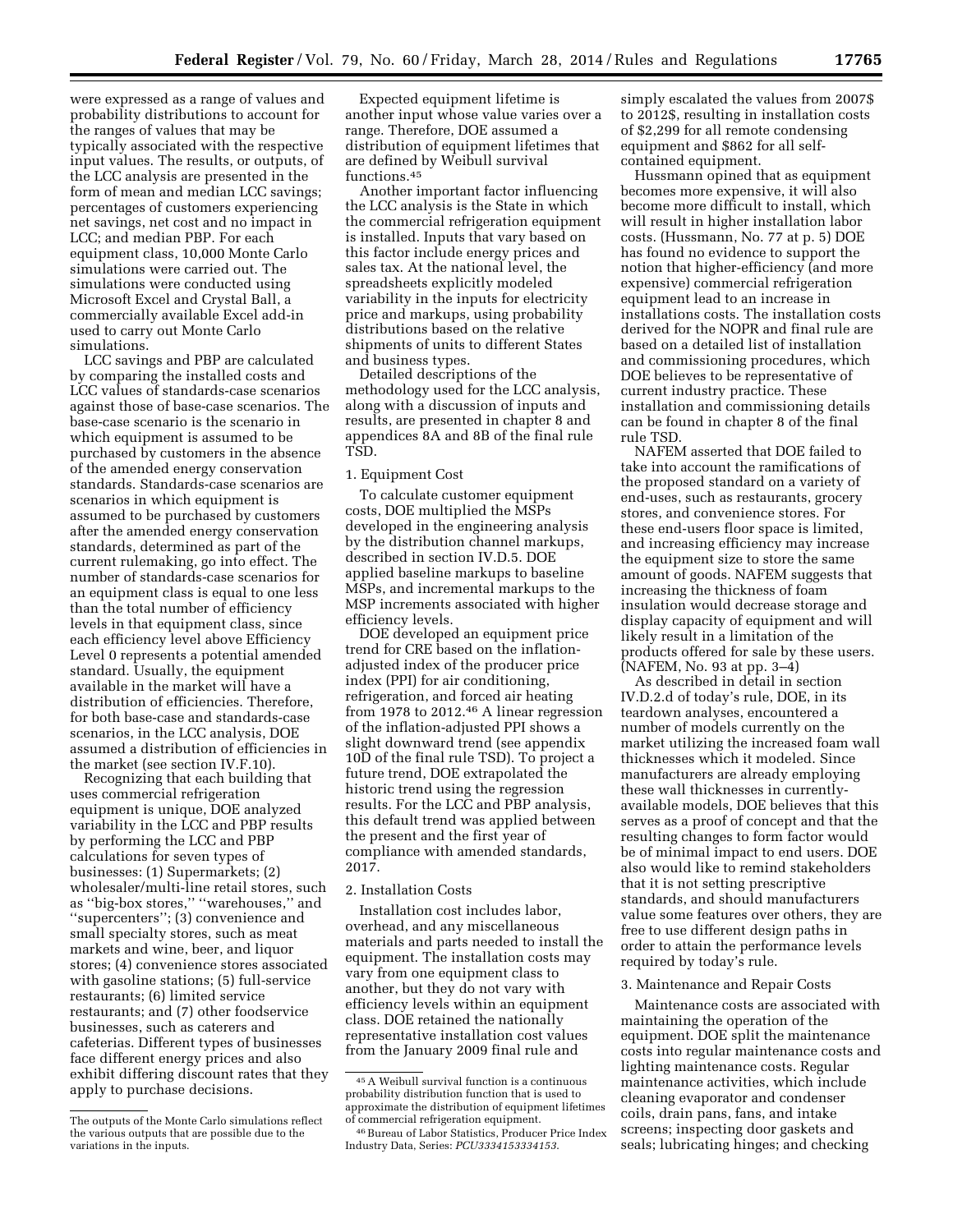starter panel, control, and defrost system operation, were considered to be equivalent for equipment at all efficiency levels. Lighting maintenance costs are the costs incurred to replace display case lighting at regular intervals in a preventative fashion. Because lights and lighting configuration change with efficiency levels, lighting maintenance costs vary with efficiency levels. As stated in chapter 5 of the TSD, for efficiency levels that incorporate LED lights as a design option, the expected reduction in LED costs beyond 2017 was taken into account when calculating the lighting maintenance costs.

Repair cost is the cost to the customer of replacing or repairing failed components. DOE calculated repair costs based on the typical failure rate of refrigeration system components, original equipment manufacturer (OEM) cost of the components, and an assumed markup value to account for labor cost.

Several stakeholders stated that DOE's estimated repair and maintenance costs were too low. The National Restaurant Association commented that, in general, maintenance costs would be much higher. (NRA, No. 90 at p. 3) Hussmann asserted that the condensate evaporator pan, which is often present in selfcontained equipment, must be periodically cleaned and serviced, which increases the maintenance costs for such equipment, and that selfcontained equipment that utilizes enhanced condenser coils needs to be cleaned more frequently due to the greater density of fins on the condenser. (Hussmann, No. 77 at p. 4) Hussmann further commented that equipment using ECM has higher repair costs. (Hussmann, No. 77 at p. 5) True commented that fluorescent lamps in low temperature applications fail more commonly, so there is a substantial increase in the cost of lighting for freezers compared to refrigerators. LEDs do not have this problem. (True, Public Meeting Transcript, No. 62 at p. 186) Continental commented that smaller refrigeration systems have higher maintenance costs due to tighter tolerances. (Continental, Public Meeting Transcript, No. 62 at p. 186)

DOE requested information from stakeholders regarding maintenance and repair costs specifically related to any of the design options used for this rulemaking. DOE believes its maintenance costs per linear foot are consistent with current industry practices and are sufficient to account for the additional time required to clean closely placed condenser coils and other considerations related to tight space. DOE does not believe that any design option used in the higher efficiency

equipment considered in this rulemaking would lead to higher costs for regular maintenance activities. Therefore, DOE retained its approach of using the same costs for regular maintenance for all efficiency levels. However, repair costs have been modeled to be proportional to the OEM cost of the components and, consequently, are higher for higher efficiency equipment.

#### 4. Annual Energy Consumption

Typical annual energy consumption of commercial refrigeration equipment at each considered efficiency level is obtained from the engineering analysis results (see chapter 5 of the final rule TSD).

#### 5. Energy Prices

DOE calculated state average commercial electricity prices using the U.S. Energy Information Administration's (EIA's) ''Database of Monthly Electric Utility Sales and Revenue Data.'' 47 DOE calculated an average national commercial price by (1) estimating an average commercial price for each utility company by dividing the commercial revenues by commercial sales; and (2) weighting each utility by the number of commercial customers it served by state.

#### 6. Energy Price Projections

To estimate energy prices in future years, DOE extrapolated the average state electricity prices described above using the forecast of annual average commercial electricity prices developed in the Reference Case from *AEO2013.*48 *AEO2013* forecasted prices through 2040. To estimate the price trends after 2040, DOE assumed the same average annual rate of change in prices as from 2031 to 2040.

#### 7. Equipment Lifetime

DOE defines lifetime as the age at which a commercial refrigeration equipment unit is retired from service. DOE based expected equipment lifetime on discussions with industry experts, and concluded that a typical lifetime of 10 years is appropriate for most commercial refrigeration equipment in large grocery/multi-line stores and restaurants. Industry experts believe that operators of small food retail stores,

on the other hand, tend to use CRE longer. In the NOPR, DOE used 15 years as the average equipment lifetime for remote condensing equipment in small food retail stores. DOE reflects the uncertainty of equipment lifetimes in the LCC analysis for both equipment markets as probability distributions, as discussed in section 8.2.3.5 of the final rule TSD.

Several commenters responded on the subject of equipment lifetimes. NAFEM asserted that DOE had overestimated the lifetime of commercial refrigeration equipment, and suggested that DOE reach out to end-users and manufacturers for a more accurate estimate. (NAFEM, No. 93 at p. 7) Traulsen commented that commercial refrigeration equipment is too diverse to be lumped into categories of different lifetimes, as the lifetime of a unit depends on how it is used by a customer in each environment. Traulsen added that without including the time spent in the used equipment market, the estimate of equipment life is too low. (Traulsen, No. 65 at p. 21) The National Restaurant Association also commented that DOE's assumption of a 10 to 15 year lifetime is too low. (NRA, No. 90 at p. 3) Hussmann and Hoshizaki both commented that DOE's equipment lifetime estimates are reasonable at 10 and 15 years. (Hussmann, No. 77 at p. 7) (Hoshizaki, No. 84 at p. 1)

DOE recognizes that the lifetime of commercial refrigeration equipment is dependent on customer type and usage environment. In the NOPR, DOE used an average lifetime of 15 years for remote condensing equipment for small retail stores, and 10 years for all other business types. These lifetimes are the averages of distributions with a maximum lifetime of 20 and 15 years, respectively, for remote condensing equipment for small retail stores, and all other business types. DOE received comments indicating that the lifetimes for small businesses aside from small retail were too low in the NOPR, and that equipment used in small businesses of other types were likely to have increased lifetimes as well. DOE agrees with these statements, and adopted figures for the average and maximum lifetime of 15 and 20 years, respectively, for equipment operated by small businesses of all types. The equipment lifetimes for all other business types remains unchanged from the NOPR with an average and maximum lifetime of 10 and 15 years, respectively. Equipment lifetimes are described in detail in chapter 8 of the TSD.

<sup>47</sup>U.S. Energy Information Administration. *EIA– 826 Sales and Revenue Spreadsheets.* (Last accessed May 16, 2012). *[www.eia.doe.gov/cneaf/](http://www.eia.doe.gov/cneaf/electricity/page/eia826.html) [electricity/page/eia826.html](http://www.eia.doe.gov/cneaf/electricity/page/eia826.html)*.

<sup>48</sup>The spreadsheet tool that DOE used to conduct the LCC and PBP analyses allows users to select price forecasts from either *AEO'*s High Economic Growth or Low Economic Growth Cases. Users can thereby estimate the sensitivity of the LCC and PBP results to different energy price forecasts.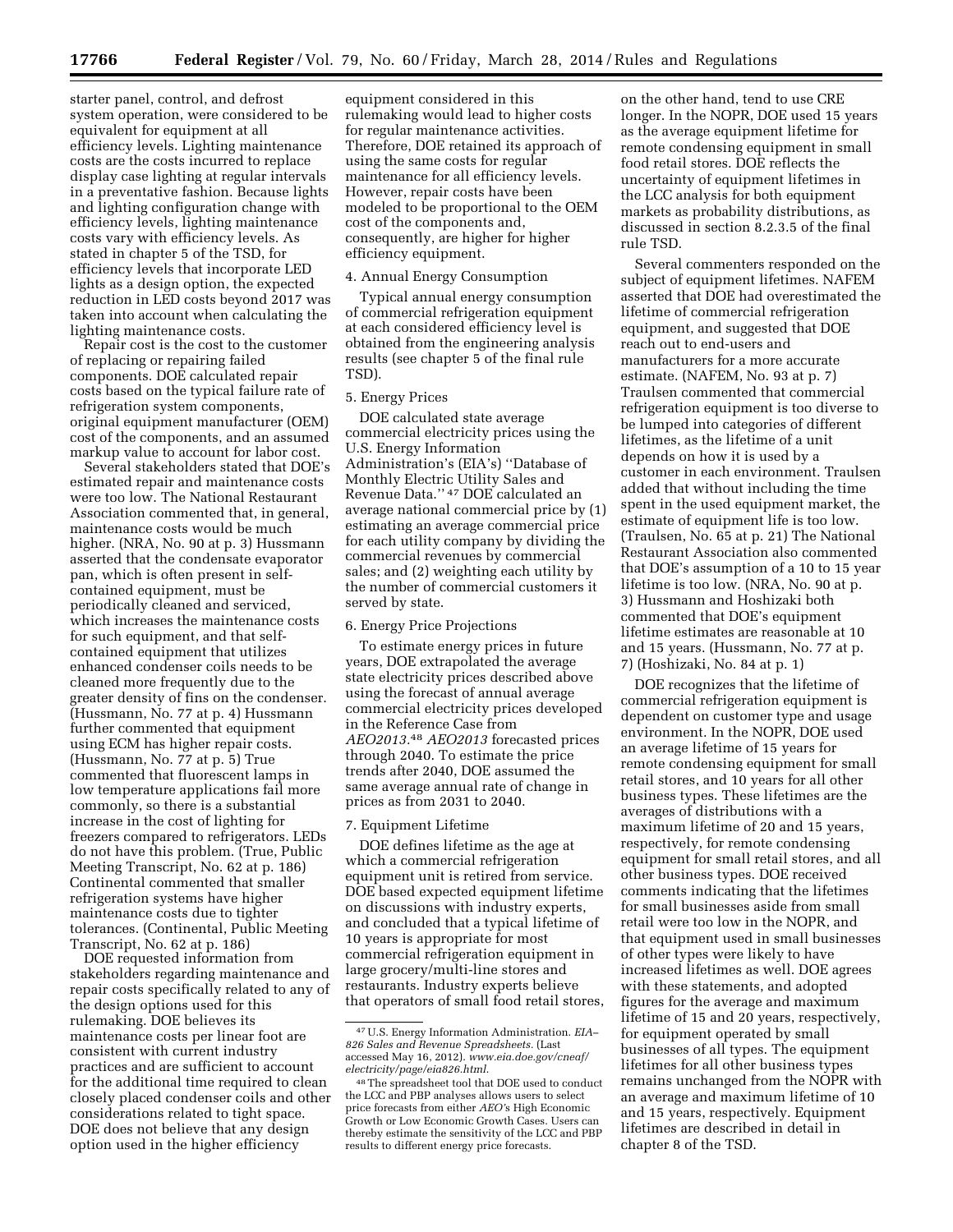#### 8. Discount Rates

In calculating the LCC, DOE applies discount rates to estimate the present value of future operating costs to the customers of commercial refrigeration equipment.49 DOE derived the discount rates for the commercial refrigeration equipment analysis by estimating the average cost of capital for a large number of companies similar to those that could purchase commercial refrigeration equipment. This resulted in a distribution of potential customer discount rates from which DOE sampled in the LCC analysis. Most companies use both debt and equity capital to fund investments, so their cost of capital is the weighted average of the cost to the company of equity and debt financing.

DOE estimated the cost of equity financing by using the Capital Asset Pricing Model (CAPM).<sup>50</sup> The CAPM assumes that the cost of equity is proportional to the amount of systematic risk associated with a company.

Mercatus Center, George Mason University (Mercatus) commented that the CAPM includes the risk associated with a firm's failure, but it does not estimate the risk associated with any individual item used in by the firm, nor does it estimate the failure risk associated with a particular site of operation. (Mercatus, No. 72 at p. 3)

The cost of capital is commonly used to estimate the present value of cash flows to be derived from a typical company project or investment, and the CAPM is among the most widely used models to estimate the cost of equity financing. The types of risk mentioned by Mercatus may exist, but the cost of equity financing tends to be high when a company faces a large degree of systematic risk, and it tends to be low when the company faces a small degree of systematic risk. DOE's approach estimates this risk for the set of companies that could purchase commercial refrigeration equipment. See chapter 8 of the final rule TSD for further discussion.

## 9. Compliance Date of Standards

EPCA requires that any amended standards established in this rulemaking must apply to equipment that is

manufactured on or after 3 years after the final rule is published in the **Federal Register** unless DOE determines, by rule, that a 3-year period is inadequate, in which case DOE may extend the compliance date for that standard by an additional 2 years. (42 U.S.C. 6313(c)(6)(C)) Based on these criteria, DOE assumed that the most likely compliance date for standards set by this rulemaking would be in 2017. Therefore, DOE calculated the LCC and PBP for commercial refrigeration equipment under the assumption that compliant equipment would be purchased in 2017.

Continental and Lennox commented that an extension of compliance dates of the amended standards may not be required so long as the standards are based on whatever technology was currently available. (Continental, Public Meeting Transcript, No. 62 at p. 334; Lennox, No. 73 at p. 2) Traulsen noted that, should the compliance date be extended by a further three years, then it was possible, albeit unlikely, that the proposed standards could be realized. (Traulsen, No. 65 at p. 24) Providing a contrary view, the Joint Comment asserted that a three year compliance time period appeared feasible for the proposed standard. In addition, the Joint Comment pointed out that the initial statutory deadline for the final rule was January 2013. (Joint Comment, No. 91 at p. 13) Earthjustice noted that if the compliance date were extended, this may have an impact on how alternative refrigerants feature in the next round of analysis. (Earthjustice, Public Meeting Transcript, No. 62 at p. 334)

In response to the inputs of stakeholders during the NOPR public meeting and in written comment, DOE believes that a compliance date three years after issuance of the final rule is reasonable and appropriate. A threeyear period is the standard length of time given between final rule issuance and required compliance, with exceptions generally being made only in circumstances specifically warranting them. Additionally, the commercial refrigeration industry and related industries have proven in the past that a three-year period is adequate to produce equipment meeting updated standards. Therefore, DOE is not including an extension of the period to comply with standards in today's final rule document.

In their written and verbal comments after publication of the NOPR, stakeholders noted that in ascertaining the compliance date for the CRE standards rule, DOE should take into account other, currently open rulemakings, which could affect or be

affected by the proposed rule. True commented that the new timeline for this rulemaking, alongside the recent negotiated settlements regarding the certification of commercial equipment, could lead to a situation where the new standards could be enforced, but not the certification requirement. (True, Public Meeting Transcript, No. 62 at p. 28) Traulsen requested that DOE refrain from issuing new CRE standards until the CRE test procedure is finalized. (Traulsen, No. 65 at p. 16) The final rule for the CRE test procedure was issued prior to today's rule for CRE standards. Therefore, DOE sees no conflict between the issuance of the two rules.

Additionally, Structural Concepts commented that in order to have a product line ready by 2017, the design phase would need to start at least three years prior, and therefore new standards should only be based on existing technologies. (Structural Concepts, Public Meeting Transcript, No. 62 at p. 72)

DOE agrees with Structural Concepts that existing technologies should be the basis of its engineering analysis, and has considered only currently-available technologies in that analysis. Additionally, the three-year compliance period required by EPCA in most circumstances is consistent with the required length of design time suggested by Structural Concepts.

#### 10. Base-Case Efficiency Distributions

To accurately estimate the share of affected customers who would likely be impacted by a standard at a particular efficiency level, DOE's LCC analysis considers the projected distribution of efficiencies of equipment that customers purchase under the base case (that is, the case without new or amended energy efficiency standards). DOE refers to this distribution of equipment efficiencies as a base-case efficiency distribution.

In the NOPR, DOE's methodology to estimate market shares of each efficiency level within each equipment class is a cost-based method consistent with the approaches that were used in the EIA's National Energy Modeling System (NEMS) 51 and in the Canadian Integrated Modeling System (CIMS)<sup>52 53</sup>

<sup>49</sup>The LCC analysis estimates the economic impact on the individual customer from that customer's own economic perspective in the year of purchase and therefore needs to reflect that individual's own perceived cost of capital. By way of contrast DOE's analysis of national impact requires a societal discount rate. These rates used in that analysis are 7 percent and 3 percent, as required by OMB Circular A–4, September 17, 2003.

<sup>50</sup>Harris, R.S. *Applying the Capital Asset Pricing Model.* UVA–F–1456. Available at SSRN: *[http://](http://ssrn.com/abstract=909893) [ssrn.com/abstract=909893](http://ssrn.com/abstract=909893)*.

<sup>51</sup>U.S. Energy Information Administration. National Energy Modeling System Commercial Model (2004 Version). 2004. Washington, DC.

<sup>52</sup>The CIMS Model was originally known as the Canadian Integrated Modeling System, but as the model is now being applied to other countries, the acronym is now used as its proper name.

<sup>53</sup>Energy Research Group/M.K. Jaccard & Associates. *Integration of GHG Emission Reduction Options using CIMS.* 2000. Vancouver, B.C. *[www.emrg.sfu.ca/media/publications/Reports%20](http://www.emrg.sfu.ca/media/publications/Reports%20)* Continued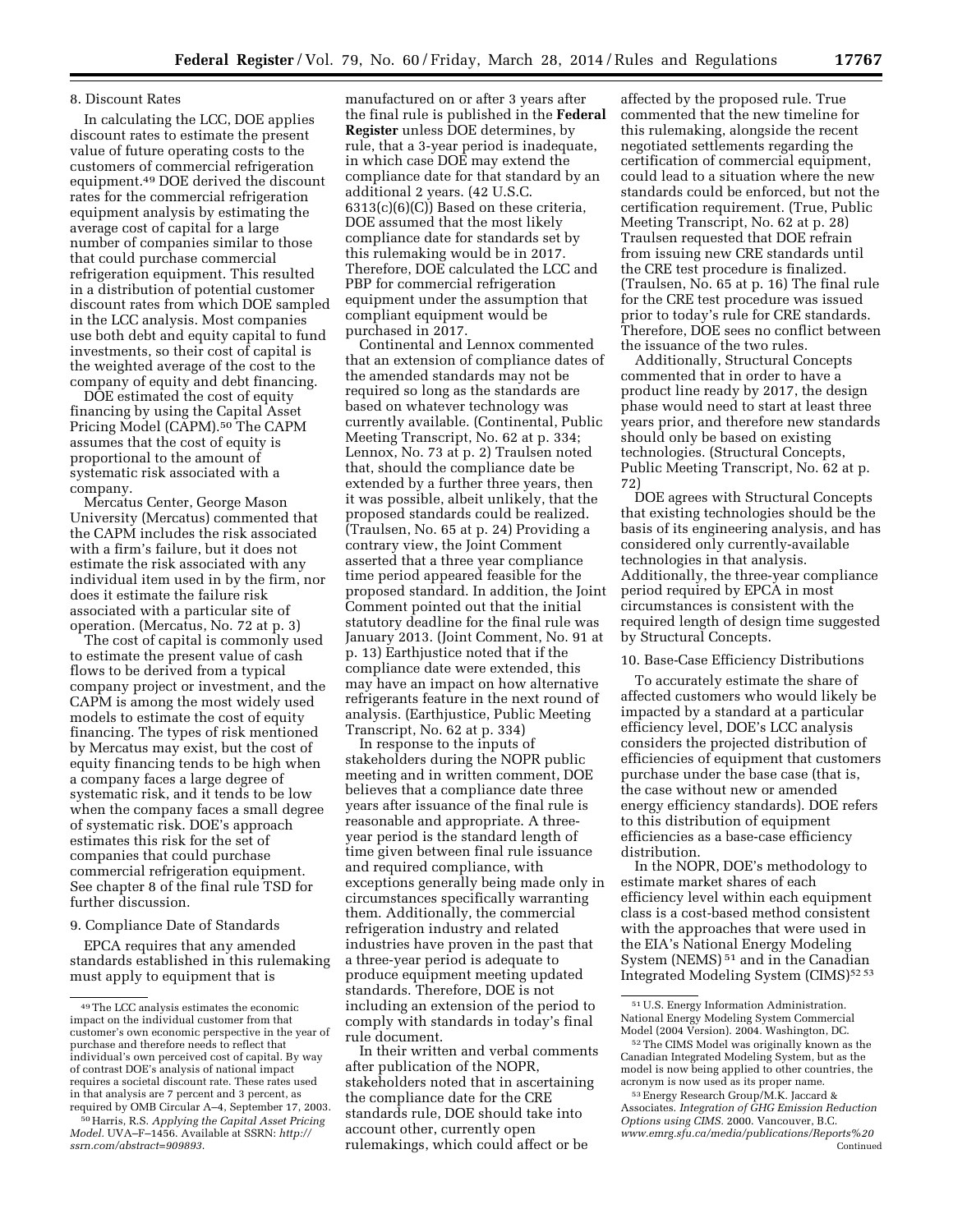for estimating efficiency choices within each equipment class.

At the NOPR public meeting, True stated that 62 percent of the commercial refrigeration equipment sold in the United States is certified under ENERGY STAR. (True, Public Meeting Transcript, No. 62 at p. 302)

For today's final rule, DOE revised its approach for determining the base case efficiency distribution to better account for market data from the ENERGY STAR program. DOE's understanding of the CRE market is that consumers of commercial refrigeration equipment fall into two categories: Those that purchase equipment at the lowest available first cost (also lowest efficiency) and those

that purchase equipment at a somewhat higher first cost with higher efficiency. Thus, for the final rule DOE developed a base case efficiency distribution consisting of two categories: Purchases at the baseline and purchases at higher efficiency.

For equipment classes that are covered by ENERGY STAR,<sup>54</sup> DOE assumed that baseline equipment accounts for all products that are not ENERGY STAR certified. The ENERGY STAR share is divided between the ENERGY STAR 2.1 level and the more recent ENERGY STAR 3.0 level, which will become effective in October 2014. For CRE classes that are not covered by ENERGY STAR, DOE estimated the

share of equipment at the baseline based on the output from the customer choice model for commercial refrigeration used for EIA's *Annual Energy Outlook 2013*  (*AEO 2013).*55 For the higher efficiency equipment, DOE included all efficiency levels for which the retail price is not more than 10 percent above the baseline price, and divided the equipment between the baseline and the higherefficiency market. Table IV.2 shows the shipment-weighted market shares by efficiency level in the base-case scenario. The method for developing the base-case efficiency distribution is explained in detail in chapter 8 of the final rule TSD.

|                 |      |                 |                 | Base-case efficiency distribution (%) |                 |                 |                 |                 |
|-----------------|------|-----------------|-----------------|---------------------------------------|-----------------|-----------------|-----------------|-----------------|
| Equipment class | Base | EL <sub>1</sub> | EL <sub>2</sub> | EL <sub>3</sub>                       | EL <sub>4</sub> | EL <sub>5</sub> | EL <sub>6</sub> | EL <sub>7</sub> |
|                 | 60   | 40              | o               |                                       |                 |                 |                 |                 |
|                 | 60   | 20              | 20              |                                       |                 |                 |                 |                 |
|                 | 60   | 40              |                 |                                       |                 |                 |                 |                 |
|                 | 60   | 14              | 13              | 3                                     |                 |                 |                 |                 |
|                 | 60   | 20              | 20              |                                       |                 |                 |                 |                 |
|                 | 90   |                 | 10              |                                       |                 |                 |                 |                 |
|                 | 90   |                 | 10              |                                       |                 |                 |                 |                 |
|                 | 60   |                 | 8               |                                       |                 |                 |                 |                 |
|                 | 60   |                 | 30              |                                       |                 |                 |                 |                 |
|                 | 60   | 30              |                 |                                       | 10              |                 |                 |                 |
|                 | 60   |                 |                 |                                       |                 |                 |                 |                 |
|                 | 60   | 40              |                 |                                       |                 |                 |                 |                 |
|                 | 60   | 40              |                 |                                       |                 |                 |                 |                 |
|                 | 60   | 40              |                 |                                       |                 |                 |                 |                 |
|                 | 60   | 40              |                 |                                       |                 |                 |                 |                 |
|                 | 60   | 40              |                 |                                       |                 |                 |                 |                 |
|                 | 60   | 20              | 20              |                                       |                 |                 |                 |                 |
|                 | 60   | 20              | 20              |                                       |                 |                 |                 |                 |
|                 | 60   | 20              | 20              |                                       |                 |                 |                 |                 |
|                 | 60   |                 |                 | 40                                    |                 |                 |                 |                 |
|                 | 60   |                 |                 | 30                                    |                 |                 |                 |                 |
|                 | 60   | 40              |                 |                                       |                 |                 |                 |                 |
|                 | 90   |                 |                 |                                       |                 |                 |                 |                 |
|                 | 90   |                 |                 |                                       |                 |                 | 10              |                 |
|                 | 60   | 40              |                 |                                       |                 |                 |                 |                 |

#### 11. Inputs to Payback Period Analysis

Payback period is the amount of time it takes the customer to recover the higher purchase cost of more energy efficient equipment as a result of lower operating costs. Numerically, the PBP is the ratio of the increase in purchase cost to the decrease in annual operating expenditures. This type of calculation is known as a ''simple'' PBP because it does not take into account changes in operating cost over time or the time value of money; that is, the calculation is done at an effective discount rate of zero percent. PBPs are expressed in

years. PBPs greater than the life of the equipment mean that the increased total installed cost of the more-efficient equipment is not recovered in reduced operating costs over the life of the equipment.

The inputs to the PBP calculation are the total installed cost to the customer of the equipment for each efficiency level and the average annual operating expenditures for each efficiency level in the first year. The PBP calculation uses the same inputs as the LCC analysis, except that electricity price trends and discount rates are not used.

12. Rebuttable-Presumption Payback Period

Sections  $325(0)(2)(B)(iii)$  and 345(e)(1)(A) of EPCA, (42 U.S.C. 6295(o)(2)(B)(iii) and 42 U.S.C. 6316(e)(1)(A)), establish a rebuttable presumption applicable to commercial refrigeration equipment. The rebuttable presumption states that a new or amended standard is economically justified if the Secretary finds that the additional cost to the consumer of purchasing a product complying with an energy conservation standard level will be less than three times the value

*for%20Natural%20Resources%20Canada/ Rollup.pdf*.

<sup>54</sup>These classes consist of VCT.SC.M, VCT.SC.L, VCS.SC.M, VCS.SC.L, HCT.SC.M, HCT.SC.L, HCS.SC.M., and HCS.SC.L

<sup>55</sup>U.S. Energy Information Administration. *Annual Energy Outlook 2013.* 2013. Washington, DC. DOE/EIA–0383(2013).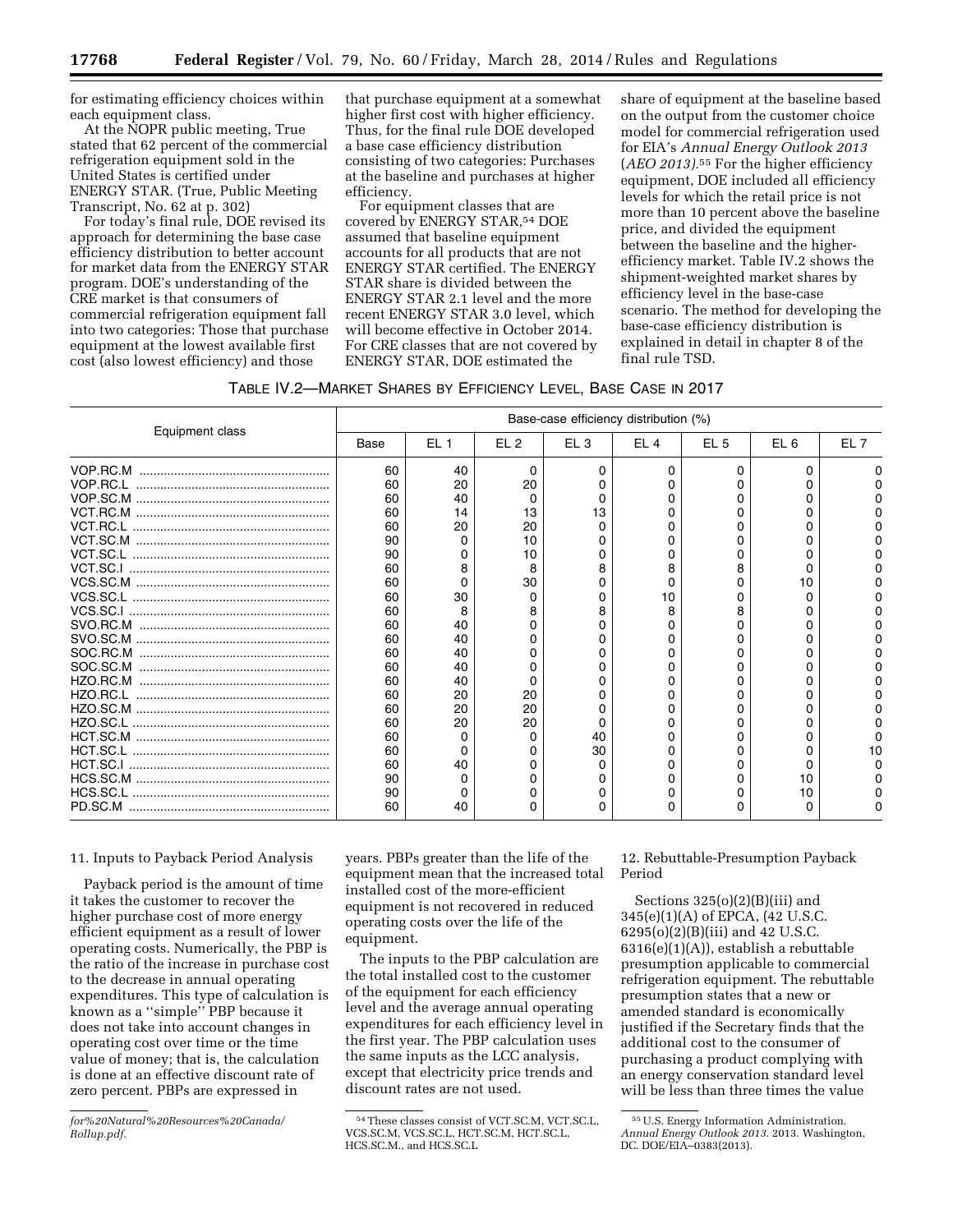of the energy savings during the first year that the consumer will receive as a result of the standard, as calculated under the applicable test procedure. This rebuttable presumption test is an alternative way of establishing economic justification.

To evaluate the rebuttable presumption, DOE estimated the additional cost of purchasing moreefficient, standards-compliant equipment, and compared this cost to the value of the energy saved during the first year of operation of the equipment. DOE interprets that the increased cost of purchasing standards-compliant equipment includes the cost of installing the equipment for use by the purchaser. DOE calculated the rebuttable presumption PBP, or the ratio of the value of the increased installed price above the baseline efficiency level to the first year's energy cost savings. When the rebuttable presumption PBP is less than 3 years, the rebuttable presumption is satisfied; when the rebuttable presumption PBP is equal to or more than 3 years, the rebuttable presumption is not satisfied. Note that this PBP calculation does not include other components of the annual operating cost of the equipment (*i.e.,*  maintenance costs and repair costs).

While DOE examined the rebuttable presumption, it also considered whether the standard levels considered are economically justified through a more detailed analysis of the economic impacts of these levels pursuant to 42 U.S.C. 6295(o)(2)(B)(i). The results of this analysis served as the basis for DOE to evaluate the economic justification for a potential standard level definitively (thereby supporting or rebutting the results of any preliminary determination of economic justification).

### *G. Shipments*

Complete historical shipments data for commercial refrigeration equipment could not be obtained from any one single source. Therefore, for the NOPR DOE used data from multiple sources to estimate historical shipments. The major sources were 2005 shipments data provided by ARI as part of its comments submitted in response to the January 2009 final rule Framework document, ARI 2005 Report (Docket No. EERE– 2006–BT–STD–0126, ARI, No. 7, Exhibit B at p. 1); *Commercial Refrigeration Equipment to 2014* by Freedonia Group, Inc.56; *2008, and 2012 Size and Shape* 

*of Industry* by the North American Association of Food Equipment Manufacturers; 57 58 and *Energy Savings Potential and R&D Opportunities for Commercial Refrigeration* prepared by Navigant Consulting, Inc. for DOE.59

Historical linear feet of shipped units is the figure used to depict the annual amount of commercial refrigeration equipment capacity shipped, and is an alternative way to express shipments data. DOE determined the linear feet shipped for any given year by multiplying each unit shipped by its associated average length, and then summing all the linear footage values. Chapter 9 of the final rule TSD presents the representative equipment class lengths used for the conversion of perunit shipments to linear footage within each equipment class.

DOE divided historical annual shipments into new and replacement categories by building type. First, equipment types were identified by the type of business they generally serve. For example, vertical open cases with remote condensing units are associated with large grocers and multi-line retail stores. When there was no strong association between the building type and equipment class, equipment was distributed across broader building types. Second, a ratio of new versus replacement equipment was developed based on commercial floor space estimates. Using the expected useful life of commercial refrigeration equipment and commercial floor space stock, additions, and retirements, ratios were developed of new versus replacement stock. Using these and related factors (*e.g.,* the division of foodservice into the three building types—limited service restaurants, full-service restaurants, and other), DOE distributed commercial refrigeration equipment shipments among building types and new versus replacement shipments.

DOE then estimated the annual linear footage shipped for each of the 25 primary equipment classes used to represent the commercial refrigeration equipment market. The fractions shown in Table IV.3 were held constant over the analysis period.

## TABLE IV.3—PERCENT OF SHIPPED LINEAR FEET OF COMMERCIAL RE-FRIGERATION EQUIPMENT

| Percentage of<br>linear feet<br>shipped* |
|------------------------------------------|
| 10.3                                     |
| 0.5                                      |
| 1.3                                      |
| 0.8                                      |
| 10.7                                     |
| 4.8                                      |
| 0.2                                      |
| 0.3                                      |
| 25.4                                     |
| 15.0                                     |
| 0.1                                      |
| 8.2                                      |
| 1.1                                      |
| 2.1                                      |
| 0.2                                      |
| 1.3                                      |
| 4.0                                      |
| 0.1                                      |
| 0.2                                      |
| 0.1                                      |
| 0.4                                      |
| 0.4                                      |
| 4.4                                      |
| 0.6                                      |
| 7.6                                      |
|                                          |

\* The percentages in this column do not sum to 100 percent because shipments of secondary equipment classes and certain other equipment classes that were not analyzed in this rulemaking were not included.

The amount of new and existing commercial floor space is the main driver for future commercial refrigeration equipment shipments. The model divides commercial floor space into new construction floor space and existing floor space.

DOE projected square footage of new construction as a driver of CRE demand to scale annual new commercial refrigeration equipment shipments. DOE took the projected floor space construction after the year 2009 from the NEMS projection underlying *AEO 2013.* The new construction growth rates over the last 10 years of the *AEO 2013* forecast (2031 through 2040) were used to extend the *AEO* forecast out until 2046 to develop the full 30-year forecast needed for the NIA.

True stated during the NOPR public meeting that DOE's shipments estimates for the VCT.SC.M equipment class were 20 to 30 percent of actual shipments. (True, Public Meeting Transcript, No. 62 at pp. 240–242) This statement was supported by Coca-Cola, which asserted that it alone purchased 180,000 linear feet of VCT.SC.M equipment domestically compared to the 155,000 linear feet of VCT.SC.M equipment presented in the NOPR. (Coca-Cola, Public Meeting Transcript, No. 62 at p.

<sup>56</sup>Freedonia Group, Inc. *Commercial Refrigeration Equipment to 2014.* 2010. Cleveland, OH. Study 2261. *[www.freedoniagroup.com/](http://www.freedoniagroup.com/Commercial-Refrigeration-Equipment.html) [Commercial-Refrigeration-Equipment.html.](http://www.freedoniagroup.com/Commercial-Refrigeration-Equipment.html)* 

<sup>57</sup>North American Association of Food Equipment Manufacturers. *2008 Size and Shape of Industry.* 2008. Chicago, IL.

<sup>58</sup>North American Association of Food Equipment Manufacturers. *20012 Size and Shape of Industry.* 2012. Chicago, IL.

<sup>59</sup>Navigant Consulting, Inc. *Energy Savings Potential and R&D Opportunities for Commercial Refrigeration.* 2009. Prepared by Navigant Consulting, Inc. for the U.S. Department of Energy, Washington, DC.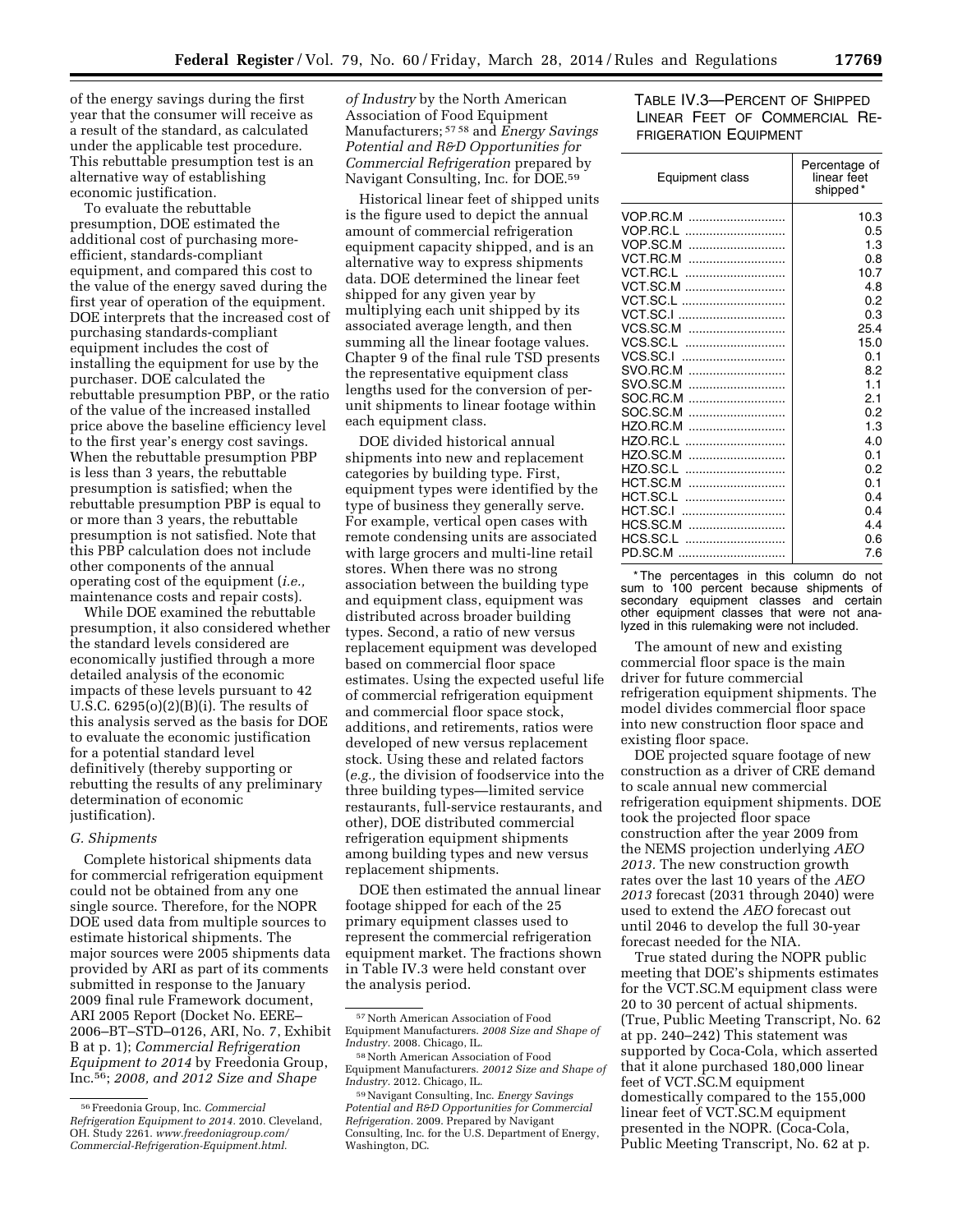242) True followed up its public meeting statements with written comment stating that its estimate of the self-contained market was four to six times larger than what was stated in the proposed rule. (True, No. 76 at p. 1) Traulsen suggested that DOE use newer data, such as those in the NAFEM 2012 ''Size and Shape of the Industry'' study to improve the accuracy of its shipments analysis. (Traulsen, No. 65 at p. 15)

Although neither True nor Coca-Cola provided DOE with shipments data to support their assertions, the magnitude of the discrepancy in shipments identified by these comments led DOE to revise its shipments estimates for the final rule. DOE reviewed three sources of data in developing the revision. First, DOE reviewed the most recent data published by the EPA's ENERGY STAR Program.60 These EPA data include both an estimate of total units shipped, and an estimate of the fraction that are ENERGY STAR compliant, from 2003 to 2012. The ENERGY STAR estimates of total unit shipments show somewhat slow growth from 2003 to 2010, and a significant increase between 2010 and 2011, with shipments increasing by a factor of two. Second, DOE reviewed the most recent *North American Association of Food Equipment Manufacturers Size and Shape of the Industry* 61 report published in 2012. This report provides industry total estimates of sales in dollar values. These data show an increase of approximately 60 percent in sales of the relevant covered equipment between 2008 and 2011. Third, DOE reviewed equipment saturation estimates calculated from data in the Energy Information Agency's (EIA) Commercial Buildings Energy Consumption Survey (CBECS) for 1999 and 2003. The CBECS surveys include a count of the number of refrigerated cases in a building, which was be converted to a saturation value that represents the average number of cases per building. These data indicate a growth in saturation between 1999 and 2003, particularly for closed refrigeration cases. The existence of a trend in equipment saturations was not accounted for in the NOPR analyses. Taken together, all three data sources support the claims made by stakeholders that DOE's shipments published in the NOPR were substantially underestimated.

For the final rule, DOE modified the shipments analysis to include a trend in equipment saturations between 2003 and 2012. The trend was calculated by (1) smoothing the growth in shipments in the ENERGY STAR data to a constant annual growth rate, (2) correcting to account for the growth in total new and existing commercial floor space, and (3) applying the resulting trend in saturations for the years 2004 to 2012. Before 2003 and after 2012 equipment saturations are held constant. The net result is a doubling of equipment saturations between 2003 and 2012, with corresponding increases in the shipments estimates, which are generally consistent in magnitude with stakeholder comments. These corrections were applied uniformly to all equipment types and applications, and thus do not affect the distribution of equipment by building type or by equipment class.

Detailed description of the procedure to calculate future shipments is presented in chapter 9 of the final rule TSD.

#### 1. Impact of Standards on Shipments

Several stakeholders stated that customer purchase behavior would change in response to an increase in equipment prices due to more stringent standards. At the NOPR public meeting, Hussmann commented that it had noticed a shift from the open VOP.RC.M to the closed VCT.RC.M equipment class, possibly due to energy savings being valued by customers (primarily supermarkets). (Hussmann, Public Meeting Transcript, No. 62 at pp. 236– 37) However, Hussmann noted that the shift could be reversed if closed equipment diminished in its utility as a merchandising platform. (Hussmann, Public Meeting Transcript, No. 62 at p. 237) Hillphoenix and Danfoss stated that if standards require the use of triple-pane coated glass, reduction in visibility will result in users shifting back to less-efficient open cases. (Danfoss, No. 61 at p. 4; Hillphoenix, No. 71 at p. 2) Hussmann noted that it had not observed a reversal of the trend toward closed units in response to previous efficiency standards. (Hussmann, Public Meeting Transcript, No. 62 at p. 235)

DOE recognizes that increased cost for closed equipment meeting the amended standards in today's final rule has the potential to influence a shift from more efficient closed equipment to open equipment. However, DOE did not have sufficient information on customer behavior to model the degree of such equipment switching as part of the NIA. Further, DOE has concluded that the

amended standards in today's final rule will not diminish the utility of commercial refrigeration equipment, and they do not require triple-pane coated glass.

Several stakeholders commented that, in response to a possible price increase due to standards, CRE customers may prolong the life of existing equipment through refurbishment. Danfoss asserted that a 15 to 20 percent increase in prices will reduce demand for new units and increase sales of used of refurbished units. (Danfoss, No. 61 at p. 3) NAFEM commented that any standard where the payback on new equipment is longer than 2 years will likely steer users into the refurbished market. (NAFEM, No. 93 at pp. 7–8) Traulsen commented that the impact of refurbishing equipment was not fully represented by DOE, especially in the small business environment where customers are likely to hold onto equipment longer. (Traulsen, No. 65 at p. 19) Hussmann stated that due to price increases resulting from higher efficiency, the refurbishment of old equipment will reduce the market for new equipment. (Hussmann, No. 77 at p. 5)

DOE acknowledges that increases in price due to amended standards could lead to more refurbishing of equipment (or purchase of used equipment), which would have the effect of deferring the shipment of new equipment for a period of time. DOE did not have enough information on CRE customer behavior to explicitly model the extent of refurbishing at each TSL. However, DOE believes that the extent of refurbishing would not be so significant as to change the ranking of the TSLs considered for today's rule.

#### *H. National Impact Analysis—National Energy Savings and Net Present Value*

The NIA assesses the NES and the NPV of total customer costs and savings that would be expected as a result of amended energy conservation standards. The NES and NPV are analyzed at specific efficiency levels for each equipment class of commercial refrigeration equipment. DOE calculates the NES and NPV based on projections of annual equipment shipments, along with the annual energy consumption and total installed cost data from the LCC analysis. For the final rule analysis, DOE forecasted the energy savings, operating cost savings, equipment costs, and NPV of customer benefits over the lifetime of equipment sold from 2017 through 2046.

DOE evaluated the impacts of the amended standards by comparing basecase projections with standards-case projections. The base-case projections

<sup>60</sup>Energy Star. Unit Shipment and Sales Data Archives. Available at: *[http://www.energystar.gov/](http://www.energystar.gov/index.cfm?c=partners.unit_shipment_data_archives) [index.cfm?c=partners.unit](http://www.energystar.gov/index.cfm?c=partners.unit_shipment_data_archives)*\_*shipment*\_*data*\_*archives*  (Last accessed 12/5/2013).

<sup>61</sup>North American Association of Food Equipment Manufacturers. *2012 Size and Shape of Industry*. 2012. Chicago, IL.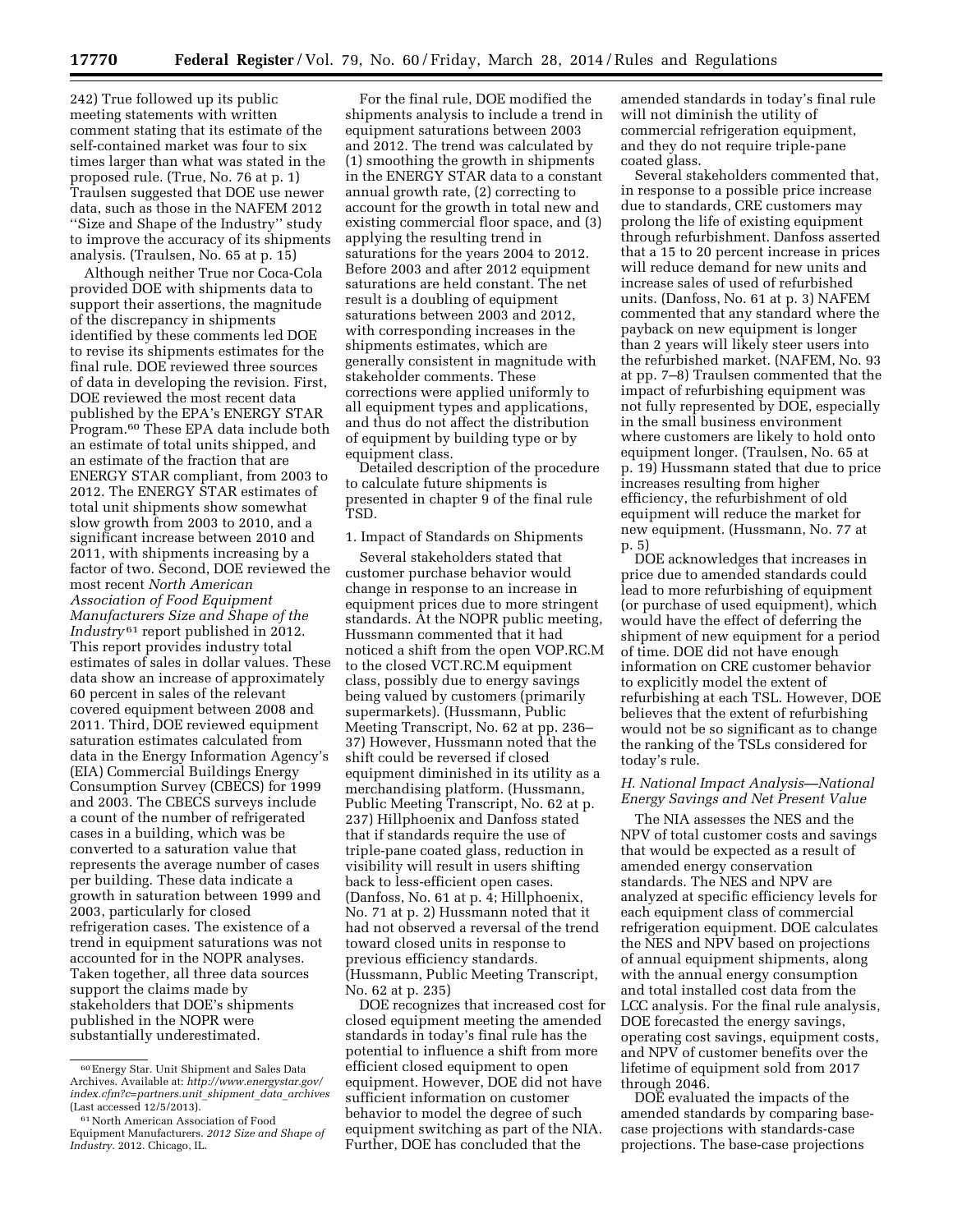characterize energy use and customer costs for each equipment class in the absence of any amended energy conservation standards. DOE compares these projections with projections characterizing the market for each equipment class if DOE were to adopt an amended standard at specific energy efficiency levels for that equipment class.

DOE uses a Microsoft Excel spreadsheet model to calculate the energy savings and the national customer costs and savings from each TSL. The final rule TSD and other documentation that DOE provides during the rulemaking help explain the models and how to use them, and interested parties can review DOE's analyses by interacting with these spreadsheets. The NIA spreadsheet model uses average values as inputs (as opposed to probability distributions of key input parameters from a set of possible values).

For the final rule analysis, the NIA used projections of energy prices and commercial building starts from the *AEO2013* Reference Case. In addition, DOE analyzed scenarios that used inputs from the *AEO2013* Low Economic Growth and High Economic Growth Cases. These cases have lower and higher energy price trends, respectively, compared to the Reference Case. NIA results based on these cases are presented in appendix 10D of the final rule TSD.

A detailed description of the procedure to calculate NES and NPV, and inputs for this analysis are provided in chapter 10 of the final rule TSD.

1. Forecasted Efficiency in the Base Case and Standards Cases

The method for estimating the market share distribution of efficiency levels is presented in section IV.F.10, and a detailed description can be found in chapter 8 of the final rule TSD.

As discussed in section IV.F.10 of today's rule, DOE revised the distribution of equipment efficiencies in the base case to better account for data from ENERGY STAR. For equipment covered by ENERGY STAR, for the NIA DOE estimated that the market will move over time to adopt higher efficiency ENERGY STAR rated equipment. DOE estimated that for equipment not covered by ENERGY STAR, there is limited market demand for higher efficiency equipment, and the base case efficiency distribution would not change over time.

To estimate market behavior in the standards cases, DOE uses a ''roll-up'' scenario. Under the roll-up scenario, DOE assumes that equipment

efficiencies in the base case that do not meet the standard level under consideration would ''roll up'' to meet the new standard level, and equipment efficiencies above the standard level under consideration would be unaffected.

To project trends in standards-case efficiency after the initial shift in the compliance year, DOE used the same assumptions as in the base case for equipment covered or not covered by ENERGY STAR.

The estimated efficiency trends in the base case and standards cases are further described in chapter 8 of the final rule TSD.

### 2. National Energy Savings

For each year in the forecast period, DOE calculates the NES for each potential standard level by multiplying the stock of equipment affected by the energy conservation standards by the estimated per-unit annual energy savings. DOE typically considers the impact of a rebound effect in its calculation of NES for a given product. A rebound effect occurs when users operate higher efficiency equipment more frequently and/or for longer durations, thus offsetting estimated energy savings. DOE did not incorporate a rebound factor for commercial refrigeration equipment because it is operated 24 hours a day, and therefore there is no potential for a rebound effect.

Major inputs to the calculation of NES are annual unit energy consumption, shipments, equipment stock, a site-toprimary energy conversion factor, and a full fuel cycle factor.

The annual unit energy consumption is the site energy consumed by a commercial refrigeration unit in a given year. Because the equipment classes analyzed represent equipment sold across a range of sizes, DOE's ''unit'' in the NES is actually expressed as a linear foot of equipment in an equipment class, and not an individual unit of commercial refrigeration equipment of a specific size. DOE determined annual forecasted shipment-weighted average equipment efficiencies that, in turn, enabled determination of shipmentweighted annual energy consumption values.

The NES spreadsheet model keeps track of the total linear footage of commercial refrigeration units shipped each year. The commercial refrigeration equipment stock in a given year is the total linear footage of commercial refrigeration equipment shipped from earlier years that is still in use in that year, based on the equipment lifetime.

To estimate the national energy savings expected from energy conservation standards, DOE uses a multiplicative factor to convert site energy consumption (energy use at the location where the appliance is operated) into primary or source energy consumption (the energy required to deliver the site energy). For today's final rule, DOE used conversion factors based on *AEO 2013*. For electricity, the conversion factors vary over time because of projected changes in generation sources (*i.e.,* the types of power plants projected to provide electricity to the country). Because the *AEO* does not provide energy forecasts beyond 2040, DOE used conversion factors that remain constant at the 2040 values throughout the rest of the forecast.

DOE has historically presented NES in terms of primary energy savings. In response to the recommendations of a committee on ''Point-of-Use and Full-Fuel-Cycle Measurement Approaches to Energy Efficiency Standards'' appointed by the National Academy of Science, DOE announced its intention to use fullfuel-cycle (FFC) measures of energy use and greenhouse gas and other emissions in the national impact analyses and emissions analyses included in future energy conservation standards rulemakings. 76 FR 51281 (August 18, 2011) While DOE stated in that document that it intended to use the Greenhouse Gases, Regulated Emissions, and Energy Use in Transportation (GREET) model to conduct the analysis, it also said it would review alternative methods, including the use of NEMS. After evaluating both models and the approaches discussed in the August 18, 2011 document, DOE published a statement of amended policy in the **Federal Register** in which DOE explained its determination that NEMS is a more appropriate tool for its FFC analysis and its intention to use NEMS for that purpose. 77 FR 49701 (August 17, 2012).

The approach used for today's final rule, and the FFC multipliers that were applied, are described in appendix 10D of the final rule TSD. NES results are presented in both primary energy and FFC savings in section V.B.3.a.

#### 3. Net Present Value of Customer Benefit

The inputs for determining the NPV of the total costs and benefits experienced by customers of the commercial refrigeration equipment are: (1) Total annual installed cost; (2) total annual savings in operating costs; and (3) a discount factor. DOE calculated net national customer savings for each year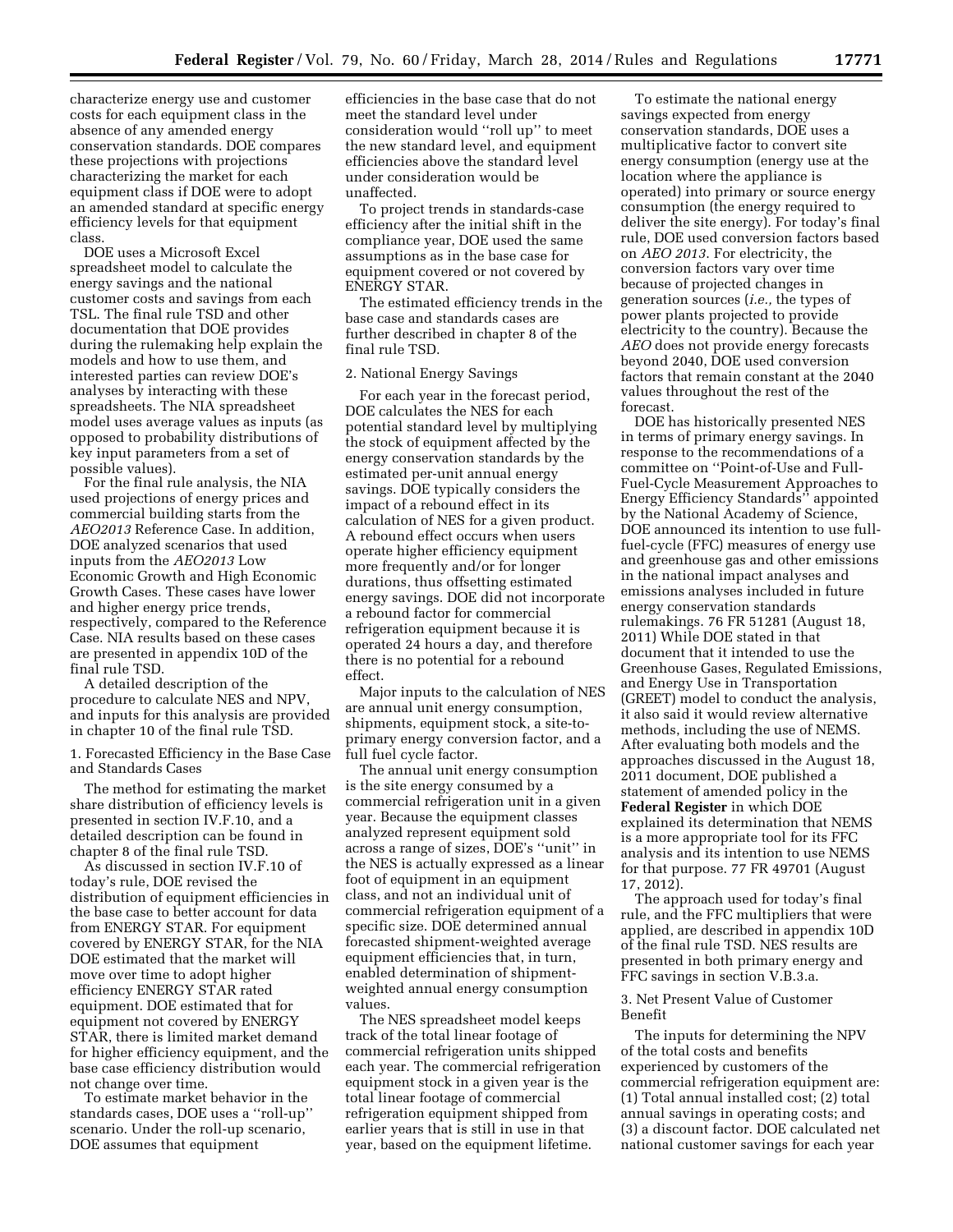as the difference between the base-case scenario and standards-case scenarios in terms of installation and operating costs. DOE calculated operating cost savings over the life of each piece of equipment shipped in the forecast period.

As discussed in section IV.F.1, DOE developed an equipment price trend for commercial refrigeration equipment based on the inflation-adjusted index of the PPI for air conditioning, refrigeration, and forced air heating from 1978 to 2012. A linear regression of the inflation-adjusted PPI shows a slight downward trend (see appendix 10D of the final rule TSD). To project a future trend over the analysis period, DOE extrapolated the historic trend using the regression results.

DOE multiplied monetary values in future years by the discount factor to determine the present value of costs and savings. DOE estimated national impacts using both a 3-percent and a 7 percent real discount rate as the average real rate of return on private investment in the U.S. economy. These discount rates are used in accordance with the Office of Management and Budget (OMB) guidance to Federal agencies on the development of regulatory analysis (OMB Circular A–4, September 17, 2003), and section E, ''Identifying and Measuring Benefits and Costs,'' therein. The 7-percent rate is an estimate of the average before-tax rate of return on private capital in the U.S. economy, and reflects the returns on real estate and small business capital, including corporate capital. DOE used this discount rate to approximate the opportunity cost of capital in the private sector because recent OMB analysis has found the average rate of return on capital to be near this rate. In addition, DOE used the 3-percent rate to capture the potential effects of amended standards on private consumption. This rate represents the rate at which society discounts future consumption flows to their present value. It can be approximated by the real rate of return on long-term government debt (*i.e.,*  yield on Treasury notes minus annual rate of change in the Consumer Price Index), which has averaged about 3 percent on a pre-tax basis for the last 30 years. DOE defined the present year as 2014 for the analysis.

#### *I. Customer Subgroup Analysis*

In analyzing the potential impact of new or amended standards on commercial customers, DOE evaluates the impact on identifiable groups (*i.e.,*  subgroups) of customers, such as different types of businesses that may be disproportionately affected. Small businesses typically face higher cost of

capital. In general, the higher the cost of capital, the more likely it is that an entity would be disadvantaged by a requirement to purchase higher efficiency equipment. Based on data from the 2007 U.S. Economic Census and size standards set by the U.S. Small Business Administration (SBA), DOE determined that a majority of small grocery and convenience stores and restaurants fall under the definition of small businesses.

Comparing the small grocery and convenience store category to the convenience store with gas station category, both face the same cost of capital, but convenience stores with gas stations generally incur lower electricity prices, which would tend to render higher-efficiency equipment not costeffective. To examine a ''worst case'' situation, convenience stores with gas stations were chosen for the subgroup analysis. Limited-service restaurants and full-service restaurants have similar electricity price and discount rates. DOE chose to study full-service restaurants for the subgroup analysis because a higher percentage of full-service restaurants tend to be operated by independent small businesses, as compared to limited-service (fast-food) restaurants. DOE believes that these two subgroups are broadly representative of small businesses that use CRE.

DOE estimated the impact on the identified customer subgroups using the LCC spreadsheet model. The input for business type was fixed to the identified subgroup, which ensured that the discount rates and electricity prices associated with only that subgroup were selected in the Monte Carlo simulations. The discount rate was further increased by applying the small firm premium to the WACC. In addition, DOE assumed that the subgroups do not have access to national purchasing accounts and, consequently, face a higher distribution channel markup. Apart from these changes, all other inputs for the subgroup analysis are the same as those in the LCC analysis. Details of the data used for the subgroup analysis and results are presented in chapter 11 of the final rule TSD.

The Society of American Florists stated that the percent of refrigerated product sold at retail by florists is higher than in other retail industries and that they would be particularly sensitive to an increase in equipment price. (SAF, No. 74 at p. 3) SAF suggested that DOE should conduct analyses for floriculture growers, wholesalers, and retail florists to determine the impact of amended standards on these end-users. (SAF, No. 74 at p. 7)

While the subgroups considered by DOE do not exactly correspond to florist-related businesses, DOE believes that the impacts experienced by the selected subgroups are indicative of the impacts that would be experienced by florist-related businesses. Thus, the analyses suggested by SAF are not warranted.

The National Restaurant Association suggested that DOE re-analyze the small business subgroups based on more accurate costs and equipment lifetime assumptions. (NRA, No. 90 at p. 2) DOE has used the best available data to estimate equipment costs and lifetime for the considered subgroups, so there would be no basis for re-analysis.

Mercatus stated that 26 percent of restaurants fail in their first year and by year three the rate of failure is just over 60 percent; therefore, it is not rational for these types of customers to purchase more efficient equipment before realizing a net benefit. (Mercatus, No. 72 at p. 3) DOE acknowledges that some CRE units may outlive the particular business that purchased them new, but the customer that purchases the used equipment would see the energy cost benefits of higher-efficiency equipment.

Several parties stated that higher equipment costs will induce small businesses to purchase used or refurbished equipment. The National Restaurant Association commented that an equipment cost increase of 15 to 20 percent will force small restaurants to purchase used or refurbished equipment. (NRA, No. 90 at p. 3) The Air Conditioning Contractors of America (ACCA) commented that small consumers would elect to extend the life of existing equipment rather than purchase new more expensive equipment. (ACCA, Public Meeting Transcript, No. 62 at pp. 343–44) True commented that individually owned restaurants would elect to purchase used equipment due to lower first cost instead of purchasing new, more efficient equipment. (True, Public Meeting Transcript, No. 62 at p. 208) Traulsen opined that smaller entities are more likely to keep existing equipment longer, and will be negatively affected by the proposed standard. (Traulsen, No. 65 at p. 19) Hoshizaki commented that the proposed standards will increase costs and deter small business owners from buying new equipment. (Hoshizaki, No. 84 at p. 1)

DOE acknowledges that some small businesses may respond to amended CRE standards by purchasing used or refurbished equipment. However, as discussed in section V.B.1.b, DOE did not have sufficient information to evaluate the likely extent of this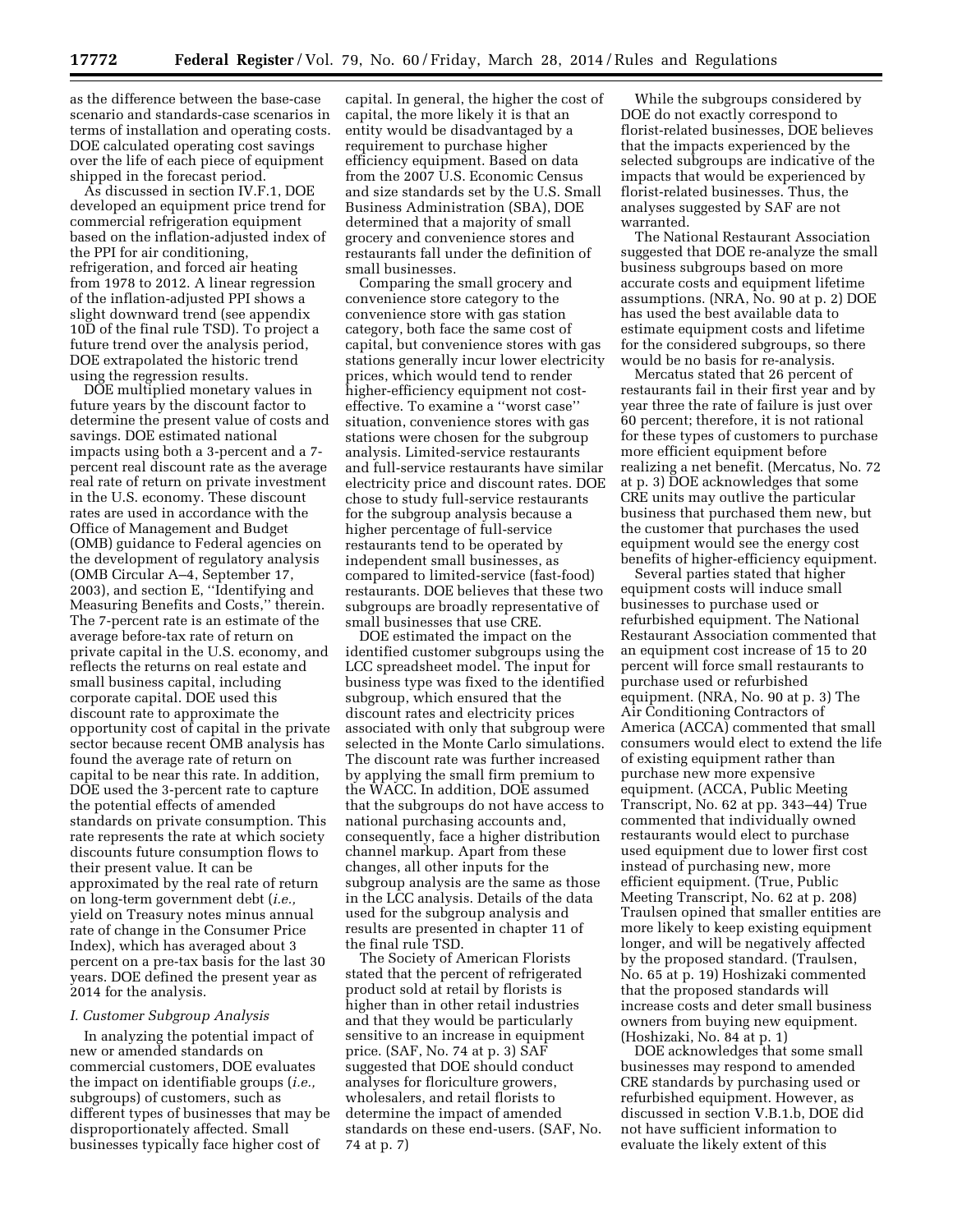response. The consumer subgroup results (shown in section V.B.1.b of this document) indicate that in nearly all cases the considered small business subgroups see higher average LCC savings and lower median payback periods when compared to all CRE customers. These results suggest that most small businesses would find it beneficial to purchase new commercial refrigeration equipment that meets today's standards.

#### *J. Manufacturer Impact Analysis*

#### 1. Overview

DOE performed a MIA to estimate the financial impact of amended energy conservation standards on manufacturers of commercial refrigeration equipment and to understand the impact of such standards on employment and manufacturing capacity. The MIA has both quantitative and qualitative aspects. The quantitative part of the MIA primarily relies on the Government Regulatory Impact Model (GRIM), an industry cash-flow model with inputs specific to this rulemaking. The key GRIM inputs are data on the industry cost structure, product costs, shipments, and assumptions about markups and conversion expenditures. The key output is the INPV. Different sets of markup scenarios will produce different results. The qualitative part of the MIA addresses factors such as equipment characteristics, impacts on particular subgroups of manufacturers, and important market and product trends. The complete MIA is outlined in chapter 12 of the final rule TSD.

DOE conducted the MIA for this rulemaking in three phases. In Phase 1 of the MIA, DOE prepared a profile of the commercial refrigeration equipment industry that includes a top-down cost analysis of manufacturers used to derive preliminary financial inputs for the GRIM (*e.g.,* sales general and administration (SG&A) expenses; research and development (R&D) expenses; and tax rates). DOE used public sources of information, including company SEC 10–K filings, corporate annual reports, the U.S. Census Bureau's Economic Census, and Hoover's reports.

In Phase 2 of the MIA, DOE prepared an industry cash-flow analysis to quantify the impacts of an amended energy conservation standard. In general, more-stringent energy conservation standards can affect manufacturer cash flow in three distinct ways: (1) By creating a need for increased investment; (2) by raising production costs per unit; and (3) by

altering revenue due to higher per-unit prices and possible changes in sales volumes.

In Phase 3 of the MIA, DOE conducted structured, detailed interviews with a representative crosssection of manufacturers. During these interviews, DOE discussed engineering, manufacturing, procurement, and financial topics to validate assumptions used in the GRIM and to identify key issues or concerns.

Additionally, in Phase 3, DOE evaluated subgroups of manufacturers that may be disproportionately impacted by amended standards, or that may not be accurately represented by the average cost assumptions used to develop the industry cash-flow analysis. For example, small manufacturers, niche players, or manufacturers exhibiting a cost structure that largely differs from the industry average could be more negatively affected.

DOE identified one subgroup, small manufacturers, for separate impact analyses. DOE applied the small business size standards published by the SBA to determine whether a company is considered a small business. 65 FR 30836, 30848 (May 15, 2000), as amended at 65 FR 53533, 53544 (September 5, 2000) and codified at 13 CFR part 121. To be categorized as a small business under North American Industry Classification System (NAICS) 333415, ''Air-Conditioning and Warm Air Heating Equipment and Commercial and Industrial Refrigeration Equipment Manufacturing,'' a commercial refrigeration manufacturer and its affiliates may employ a maximum of 750 employees. The 750-employee threshold includes all employees in a business's parent company and any other subsidiaries. Based on this classification, DOE identified at least 32 commercial refrigeration equipment manufacturers that qualify as small businesses. The commercial refrigeration equipment small manufacturer subgroup is discussed in chapter 12 of the final rule TSD and in section I.A.1 of this document.

#### 2. Government Regulatory Impact Model

DOE uses the GRIM to quantify the changes in the commercial refrigeration equipment industry cash flow due to amended standards that result in a higher or lower industry value. The GRIM analysis uses a standard, annual cash-flow analysis that incorporates manufacturer costs, markups, shipments, and industry financial information as inputs, and models changes in costs, investments, and manufacturer margins that would result from new and amended energy

conservation standards. The GRIM spreadsheet uses the inputs to arrive at a series of annual cash flows, beginning with the base year of the analysis, 2013 in this case, and continuing to 2046. DOE calculated INPVs by summing the stream of annual discounted cash flows during this period. For commercial refrigeration equipment manufacturers, DOE used a real discount rate of 10 percent. DOE's discount rate estimate was derived from industry financials and then modified according to feedback during manufacturer interviews.

The GRIM calculates cash flows using standard accounting principles and compares changes in INPV between a base case and various TSLs (the standards cases). The difference in INPV between the base case and a standards case represents the financial impact of the amended standard on manufacturers. As discussed previously, DOE collected the information on the critical GRIM inputs from a number of sources, including publicly available data and interviews with a number of manufacturers (described in the next section). The GRIM results are shown in section V.B.2.a. Additional details about the GRIM can be found in chapter 12 of the final rule TSD.

a. Government Regulatory Impact Model Key Inputs

## Manufacturer Production Costs

Manufacturing a higher efficiency product is typically more expensive than manufacturing a baseline product due to the use of more complex components, which are more costly than baseline components. The changes in the MPCs of the analyzed products can affect the revenues, gross margins, and cash flow of the industry, making these product cost data key GRIM inputs for DOE's analysis.

In the MIA, DOE used the MPCs for each considered efficiency level calculated in the engineering analysis, as described in section IV.B and further detailed in chapter 5 of the NOPR TSD. In addition, DOE used information from its teardown analysis, described in section IV.D.4.a, to disaggregate the MPCs into material, labor, and overhead costs. To calculate the MPCs for equipment above the baseline, DOE added incremental material, labor, overhead costs from the engineering cost-efficiency curves to the baseline MPCs. These cost breakdowns and equipment markups were validated with manufacturers during manufacturer interviews.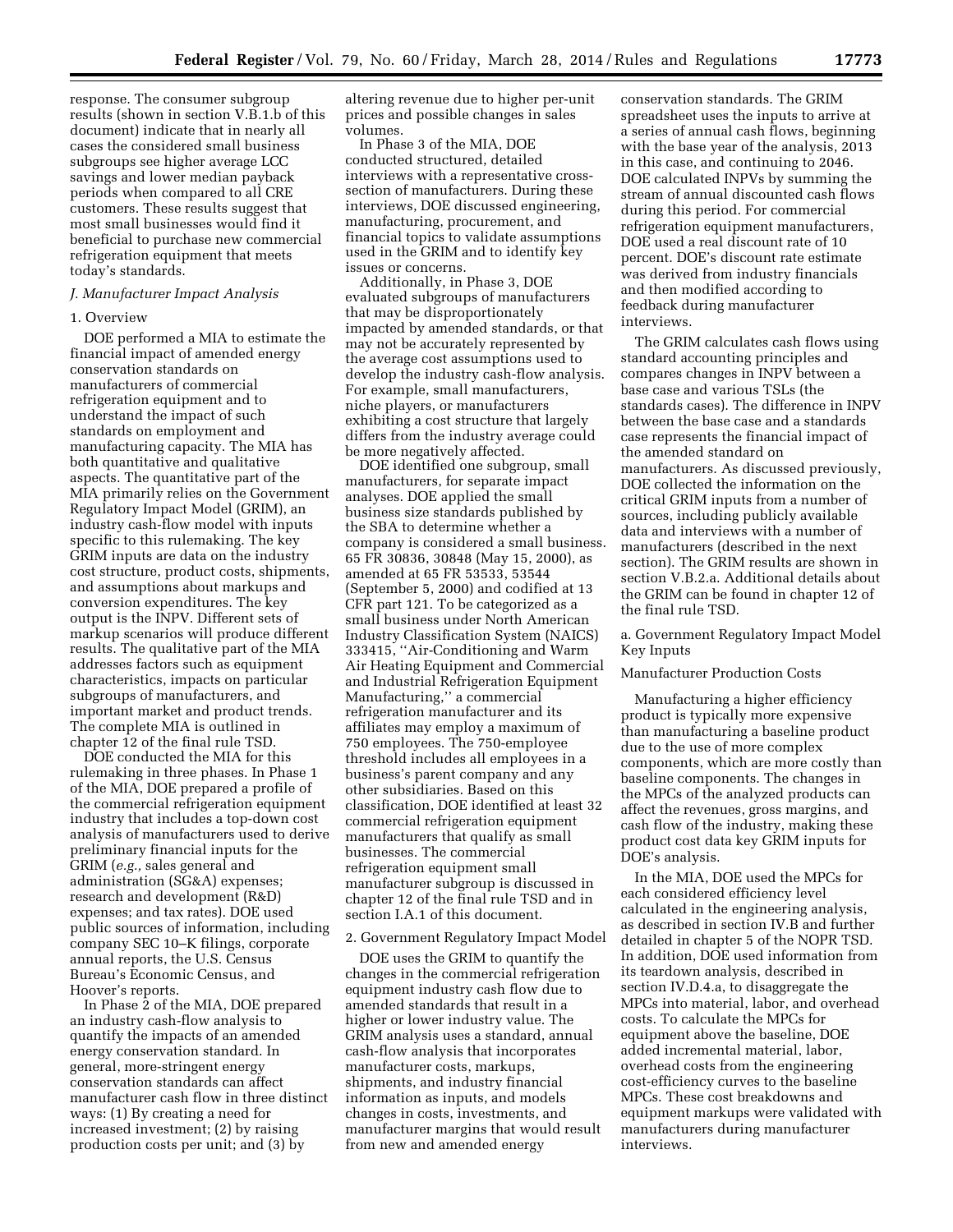#### Base-Case Shipments Forecast

The GRIM estimates manufacturer revenues based on total unit shipment forecasts and the distribution of these values by efficiency level. Changes in sales volumes and efficiency mix over time can significantly affect manufacturer finances. For this analysis, the GRIM uses the NIA's annual shipment forecasts derived from the shipments analysis from 2013, the base year, to 2046, the end of the analysis period. See chapter 9 of the final rule TSD for additional details.

### Product and Capital Conversion Costs

Amended energy conservation standards will cause manufacturers to incur conversion costs to bring their production facilities and product designs into compliance. For the MIA, DOE classified these conversion costs into two major groups: (1) Product conversion costs and (2) capital conversion costs. Product conversion costs are investments in research, development, testing, marketing, and other non-capitalized costs necessary to make product designs comply with a new or amended energy conservation standard. Capital conversion costs are investments in property, plant, and equipment necessary to adapt or change existing production facilities such that new product designs can be fabricated and assembled.

To evaluate the level of capital conversion expenditures manufacturers would likely incur to comply with amended energy conservation standards, DOE used manufacturer interviews to gather data on the level of capital investment required at each efficiency level. DOE validated manufacturer comments through estimates of capital expenditure requirements derived from the product teardown analysis and engineering model described in section IV.D.4. Further adjustments were made to capital conversion costs based on feedback in the NOPR written comments. The key driver of capital conversion costs was new production equipment associated with improving cabinet insulation.

DOE assessed the product conversion costs at each level by integrating data from quantitative and qualitative sources. DOE considered feedback regarding the potential costs of each efficiency level from multiple manufacturers to determine conversion costs such as R&D expenditures and certification costs. Manufacturer data were aggregated to better reflect the industry as a whole and to protect confidential information. For the final

rule, adjustments were made to product conversion costs based on feedback in the NOPR written comments submitted following the NOPR. Key drivers of product conversion costs included the re-design effort associated with modifying cabinets to incorporate improved cabinet insulation, along with the product and food safety certification costs associated with redesigning key equipment components.

In general, DOE assumes that all conversion-related investments occur between the year of publication of the final rule and the year by which manufacturers must comply with an amended standard. The investment figures used in the GRIM can be found in section V.B.2.a of this document. For additional information on the estimated product conversion and capital conversion costs, see chapter 12 of the final rule TSD.

b. Government Regulatory Impact Model Scenarios

## Markup Scenarios

As discussed above, MSPs include direct manufacturing production costs (*i.e.,* labor, material, and overhead estimated in DOE's MPCs) and all nonproduction costs (*i.e.,* SG&A, R&D, and interest), along with profit. To calculate the MSPs in the GRIM, DOE applied markups to the MPCs estimated in the engineering analysis and then added in the cost of shipping. Modifying these markups in the standards case yields different sets of impacts on manufacturers. For the MIA, DOE modeled two standards-case markup scenarios to represent the uncertainty regarding the potential impacts on prices and profitability for manufacturers following the implementation of amended energy conservation standards: (1) A preservation of gross margin percentage markup scenario; and (2) a preservation of operating profit markup scenario. These scenarios lead to different markups values that, when applied to the inputted MPCs, result in varying revenue and cash flow impacts.

Under the preservation of gross margin percentage scenario, DOE applied a single uniform ''gross margin percentage'' markup across all efficiency levels. As production costs increase with efficiency, this scenario implies that the absolute dollar markup will increase as well. Based on publicly available financial information for manufacturers of commercial refrigeration equipment and comments from manufacturer interviews, DOE assumed the non-production cost markup—which includes SG&A

expenses, R&D expenses, interest, and profit—to be 1.42. Because this markup scenario assumes that manufacturers would be able to maintain their gross margin percentage markups as production costs increase in response to an amended energy conservation standard, the scenario represents a high bound to industry profitability under an amended energy conservation standard.

In the preservation of operating profit scenario, manufacturer markups are set so that operating profit 1 year after the compliance date of the amended energy conservation standard is the same as in the base case. Under this scenario, as the cost of production and the cost of sales go up, manufacturers are generally required to reduce their markups to a level that maintains base-case operating profit. The implicit assumption behind this markup scenario is that the industry can only maintain its operating profit in absolute dollars after compliance with the amended standard is required. Therefore, operating margin in percentage terms is squeezed (reduced) between the base case and standards case. DOE adjusted the manufacturer markups in the GRIM at each TSL to yield approximately the same earnings before interest and taxes in the standards case in the year after the compliance date of the amended standards as in the base case. This markup scenario represents a low bound to industry profitability under an amended energy conservation standard.

#### 3. Discussion of Comments

During the NOPR public meeting, interested parties commented on the assumptions and results of the analyses as described in the TSD. Oral and written comments addressed several topics, including volume purchasing of components, refrigerants, redesign issues, LED material costs, the GRIM, foaming fixtures, cumulative regulatory burden, certification costs, and issues specific to small manufacturers.

#### a. Volume Purchasing of Components

Traulsen commented that the prices of high-efficiency condenser fan motors were higher than DOE stated, and that this would place a cost burden on small manufacturers who could not receive a purchase volume discount. (Traulsen, No. 65 at p. 4) DOE recognizes that small manufacturers face pricing disadvantages for key components in both the base case and the standards case. This issue is incorporated into the discussion of Regulatory Flexibility in section VI.B.2 of this final rule.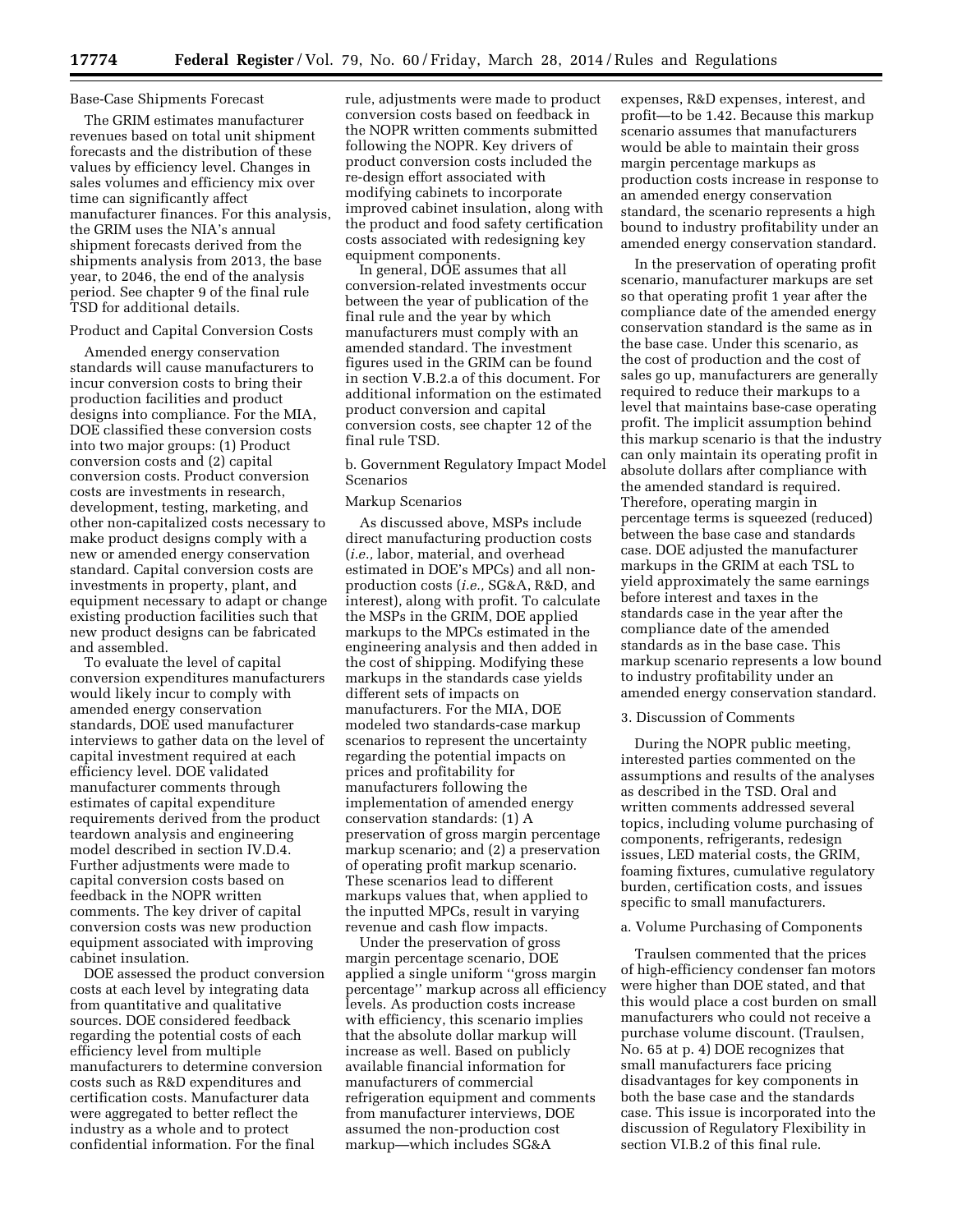#### b. Refrigerants

True commented that there was the potential for a substantial cost increase to manufacturers in the very near future due to the phasing out of HFCs. True further commented that new refrigerants may have an incremental cost of 5–10 times over what is currently being paid for refrigerants. (True, Public Meeting Transcript, No. 62 at p. 279) The use of alternative refrigerants by manufacturers of commercial refrigeration equipment would not arise as a direct result of this rule, and thus was not considered in this analysis. Furthermore, there is no requirement mandating the use of alternative refrigerants at this time. DOE does not include the impacts of pending legislation or unfinalized regulations in its analyses, as any impact would be speculative.

#### c. Redesign Issues

Several manufacturers pointed out that high capital costs were required by the proposed standards. Traulsen asserted that up to 95% of all equipment would need to be redesigned as a result of the proposed standard. (Traulsen, No. 62 at p. 315) True added that the cost of redesigning and retooling entire product lines, and including the costs of new refrigerants, would be cost prohibitive. (True, No. 62 at p. 341) With regard to the specific cost of replacing foaming fixtures, True commented that new fixtures could cost several hundred thousand dollars, and modifying fixtures in order to manufacture thicker foam panels could cost \$40,000–\$50,000 per fixture, while Southern Store Fixtures noted that it would have to change over 3,000 molds and 1,000 foaming fixtures for its entire product line, and that it would cost much more than the assumed \$2,500,000. (True, No. 62 at p. 340) (SSF, No. 67 at p. 3)

With regard to capital costs, True commented that switching from doublepane to triple pane glass would require new tooling and molds for manufacturing, costing up to \$300,000 per door model produced, and that if the interior volume of a unit were to change due to thicker foam, all shelving systems and weld fixtures would need to be redesigned. (True, No. 76 at p. 3) Furthermore, Traulsen commented that changing fixture depth would cause a change in production time per unit, and that this cost had not been reflected in the DOE analysis. (Traulsen, No. 65 at p. 9) Similarly, Hussmann commented that there was a substantial engineering cost associated with re-engineering case components in order to incorporate increased foam thickness. Specifically,

Hussmann noted that in order to maintain outside dimensions of a case and increase insulation thickness, manufacturers would be required to redesign and retool every component based on the case's internal dimensions. (Hussmann, No. 77 at p. 2) Hoshizaki, also expressed the same concern, adding that that DOE underestimated the cost associated with increasing foam thickness by  $\frac{1}{2}$ , since this increase would require engineering, testing, tooling, production line changeover, down-time, packaging changes, and certification. (Hoshizaki, No. 84 at p. 2)

DOE estimated the conversion costs associated with increases in foam thickness based on direct input from the industry in interviews, as well as through analysis of production equipment that is part of the engineering cost model. DOE's analysis included capital conversion costs, including as tooling costs and production line upgrades, and product conversion costs, including redesign efforts, testing costs, industry certifications, and marketing changes. Differences in packing and shipping costs were also accounted for in the shipping cost component of the engineering analysis.

In its NOPR analysis, DOE recognized the need for new foaming fixtures to accommodate thicker panels. However, for the final rule analysis, DOE revised its estimate of fixture investment for the entire CRE industry upward to \$210 million.

At the NOPR stage, the MIA analysis did not associate a conversion cost with changes in display door designs based on DOE's understanding that the vast majority of CRE manufacturers consider display doors to be purchased parts. Furthermore, in the final rule engineering analysis, DOE does not consider triple-pane display doors as a design option in its analysis. However, for the final rule, DOE updated its manufacturer impact analysis to account for the conversion costs associated with changes in door design and specification, such as moving from single-pane to double-pane for horizontal cases with transparent doors.

#### d. LED Material Costs

Structural Concepts commented that the implementation of LEDs would cost over \$500,000 annually in material costs alone. (Structural Concepts, No. 85 at p. 3) DOE agrees with Structural Concepts that some design options, such as LED lighting, require larger upfront investments in component inventory by manufacturers. DOE accounts for investment in more expensive components and greater amounts of raw

materials as increases in working capital. Increases in working capital decrease free cash flow and are reflected in industry net present value (INPV), which DOE considers as a key input when selecting a standard level.

#### e. GRIM

AHRI asserted that the GRIM model should account for periodic revisions to energy standards and potential changes in refrigerant policy when estimating the INPV. (AHRI, No. 75 at p. 11) Additionally, AHRI commented that, since the GRIM predicts INPV across an extended period, the model should have accounted for impacts on manufacturers due to periodic revisions of energy conservation standards and potential changes to refrigerant policy, and that the INPV range at TSL4 was grossly underestimated since there will likely be up to five revisions to CRE standards by 2046. (AHRI, No. 75 at p. 13) However, DOE does not take unfinalized regulation into account in its analysis. Any forecast of amendments to the standard level in the future and the potential costs of those changes would be purely speculative and, therefore, outside the scope of analysis.

#### f. Cumulative Regulatory Burden

Traulsen commented that the cost burden to manufacturers of complying with both the 2009 and 2017 rules, which overlap, is unmanageable. (Traulsen, No. 65 at p. 22) Lennox also stated that the proposed standards would place significant cumulative regulatory burden on manufacturers. (Traulsen, No. 65 at p. 9)

DOE defines cumulative regulatory burden (CRB) as regulations that go into effect within 3 years of the effective date of the standard under consideration. As a result, the 2009 amended standard is not one of the regulations listed in the CRB analysis in section V.B.2.e of this document. However, the market changes and equipment price impacts that resulted from the 2009 standard are incorporated into DOE's analyses.

#### g. Certification Costs

AHRI commented that the implementation of higher efficiency compressors should include costs associated with safety certification (UL, etc.), compliance with NSF Standards, and recertification due to the induced change in the equipment performance. (AHRI, No. 75 at p. 13) In its NOPR and final rule analyses, DOE accounted for the UL and NSF certification costs associated with compressor changes. While UL and NSF certification costs can vary by manufacturers, DOE used an industry average combined cost of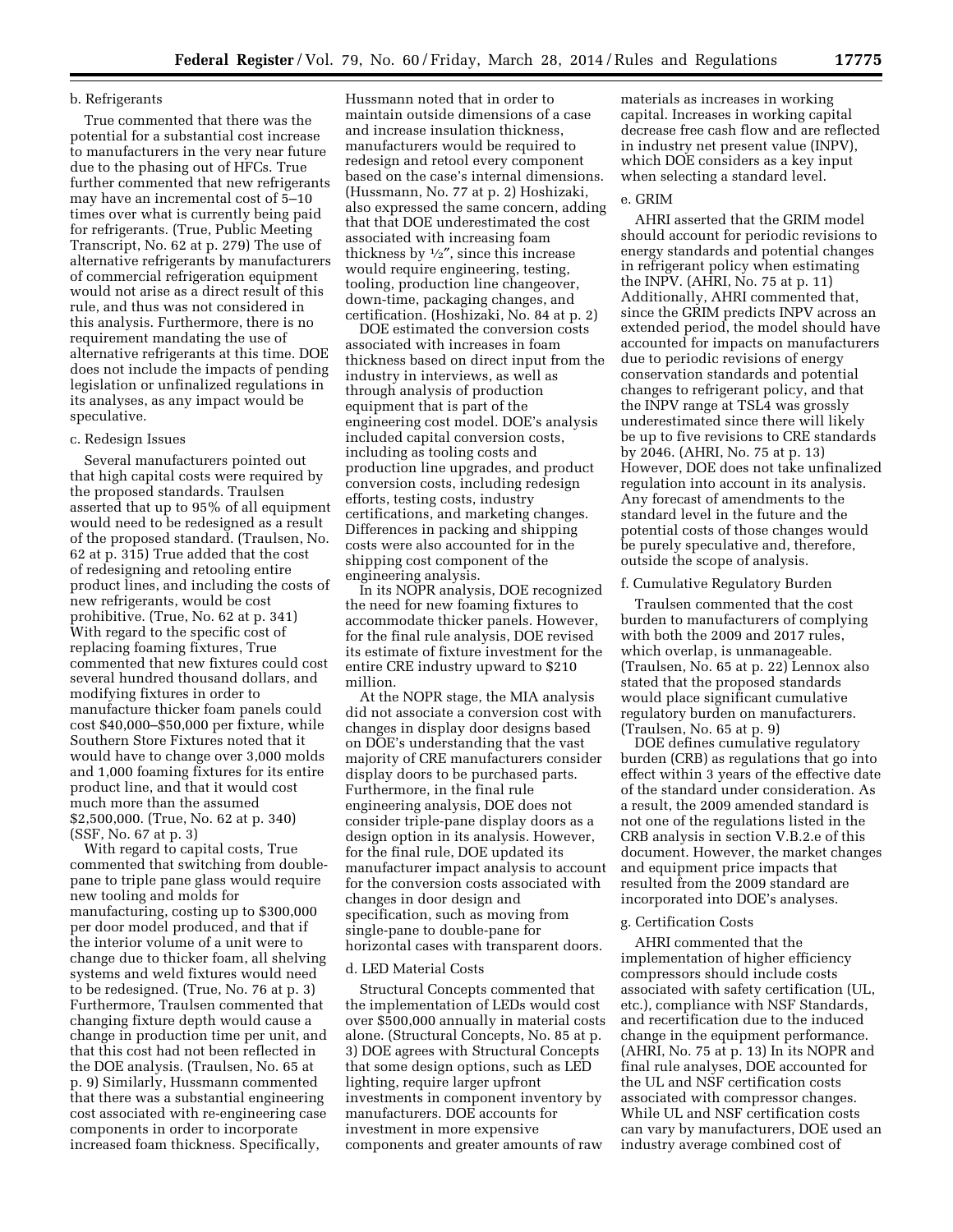\$8,000 per model for those certifications in its final rule analysis.

#### h. Small Manufacturers

In its written comment, Traulsen expressed the opinion that the proposed rule would have a significant economic impact on a substantial number of small businesses and was therefore in violation of the Regulatory Flexibility Act. In particular, Traulsen drew attention to page 55983, column 2 of the **Federal Register** NOPR document, which stated that DOE could not certify that the proposed standards would not have a significant impact on a significant number of small businesses. (Traulsen, No. 65 at p.16) The George Washington University (GWU) also asserted in its comment that the proposed rule affected small businesses—both manufacturers and consumers—since it did not maintain flexibility and freedom of choice. (GWU, No. 66 at p. 11) To better understand the potential impact of the final rule on small businesses, DOE provides an assessment of the impacts on small manufacturers in section VI.B.

#### *K. Emissions Analysis*

In the emissions analysis, DOE estimated the reduction in power sector emissions of  $CO<sub>2</sub>$ , NO<sub>X</sub>, sulfur dioxide  $(SO<sub>2</sub>)$  and Hg from amended energy conservation standards for commercial refrigeration equipment. In addition, DOE estimates emissions impacts in production activities (extracting, processing, and transporting fuels) that provide the energy inputs to power plants. These are referred to as ''upstream'' emissions. Together, these emissions account for the full-fuel-cycle (FFC). In accordance with DOE's FFC Statement of Policy (76 FR 51282 (August 18, 2011)) 77 FR 49701 (August 17, 2012), the FFC analysis includes impacts on emissions of methane (CH4) and nitrous oxide  $(N_2O)$ , both of which are recognized as greenhouse gases.

DOE primarily conducted the emissions analysis using emissions factors for  $CO<sub>2</sub>$  and most of the other gases derived from data in *AEO 2013,*  supplemented by data from other sources. DOE developed separate emissions factors for power sector emissions and upstream emissions. The method that DOE used to derive emissions factors is described in chapter 13 of the final rule TSD.

For CH4 and N2O, DOE calculated emissions reduction in tons and also in terms of units of carbon dioxide equivalent  $(CO<sub>2</sub>eq)$ . Gases are converted to  $CO<sub>2</sub>$ eq by multiplying the physical units by the gas' global warming potential (GWP) over a 100 year time

horizon. Based on the Fourth Assessment Report of the Intergovernmental Panel on Climate Change,62 DOE used GWP values of 25 for  $CH_4$  and 298 for  $N_2O$ .

EIA prepares the *Annual Energy Outlook* using the National Energy Modeling System (NEMS). Each annual version of NEMS incorporates the projected impacts of existing air quality regulations on emissions. *AEO 2013*  generally represents current legislation and environmental regulations, including recent government actions, for which implementing regulations were available as of December 31, 2012.

SO2 emissions from affected electric generating units (EGUs) are subject to nationwide and regional emissions capand-trade programs. Title IV of the Clean Air Act sets an annual emissions cap on  $SO<sub>2</sub>$  for affected EGUs in the 48 contiguous States (42 U.S.C. 7651 *et seq.*) and the District of Columbia (D.C.). SO2 emissions from 28 eastern States and D.C. were also limited under the Clean Air Interstate Rule (CAIR; 70 FR 25162 (May 12, 2005)), which created an allowance-based trading program. CAIR was remanded to the U.S. Environmental Protection Agency (EPA) by the U.S. Court of Appeals for the District of Columbia but it remained in effect.63 See *North Carolina* v. *EPA,* 550 F.3d 1176 (D.C. Cir. 2008); *North Carolina* v. *EPA,* 531 F.3d 896 (D.C. Cir. 2008). In 2011, EPA issued a replacement for CAIR, the Cross-State Air Pollution Rule (CSAPR). 76 FR 48208 (Aug. 8, 2011). On August 21, 2012, the D.C. Circuit issued a decision to vacate CSAPR.64 The court ordered EPA to continue administering CAIR. The *AEO 2013* emissions factors used for today's final rule assume that CAIR remains a binding regulation through 2040.

The attainment of emissions caps is typically flexible among EGUs and is enforced through the use of tradable emissions allowances. Under existing

63See *North Carolina* v. *EPA,* 550 F.3d 1176 (D.C. Cir. 2008); *North Carolina* v. *EPA,* 531 F.3d 896 (D.C. Cir. 2008).

64See *EME Homer City Generation, LP* v. *EPA,*  696 F.3d 7, 38 (D.C. Cir. 2012), cert. granted, 81 U.S.L.W. 3567, 81 U.S.L.W. 3696, 81 U.S.L.W. 3702 (U.S. June 24, 2013) (No. 12–1182).

EPA regulations, any excess  $SO<sub>2</sub>$ emissions allowances resulting from the lower electricity demand caused by the adoption of a new or amended efficiency standard could be used to allow offsetting increases in  $SO<sub>2</sub>$ emissions by any regulated EGU. In past rulemakings, DOE recognized that there was uncertainty about the effects of efficiency standards on SO<sub>2</sub> emissions covered by the existing cap-and-trade system, but it concluded that negligible reductions in power sector SO2 emissions would occur as a result of standards.

Beginning around 2015, however,  $SO<sub>2</sub>$ emissions will fall as a result of the Mercury and Air Toxics Standards (MATS) for power plants. 77 FR 9304 (February 16, 2012). In the final MATS rule, EPA established a standard for hydrogen chloride as a surrogate for acid gas hazardous air pollutants (HAP), and also established a standard for SO<sub>2</sub> (a non-HAP acid gas) as an alternative equivalent surrogate standard for acid gas HAP. The same controls are used to reduce HAP and non-HAP acid gas; thus,  $SO<sub>2</sub>$  emissions will be reduced as a result of the control technologies installed on coal-fired power plants to comply with the MATS requirements for acid gas. *AEO2013* assumes that, in order to continue operating, coal plants must have either flue gas desulfurization or dry sorbent injection systems installed by 2015. Both technologies, which are used to reduce acid gas emissions, also reduce SO2 emissions. Under the MATS, NEMS shows a reduction in  $SO<sub>2</sub>$  emissions when electricity demand decreases (*e.g.,*  as a result of energy efficiency standards). Emissions will be far below the cap that would be established by CAIR, so it is unlikely that excess  $SO<sub>2</sub>$ emissions allowances resulting from the lower electricity demand would be needed or used to allow offsetting increases in  $SO<sub>2</sub>$  emissions by any regulated EGU. Therefore, DOE believes that energy efficiency standards will reduce  $SO<sub>2</sub>$  emissions in 2015 and beyond.

CAIR established a cap on  $NO<sub>x</sub>$ emissions in 28 eastern States and the District of Columbia. Energy conservation standards are expected to have little effect on  $NO<sub>x</sub>$  emissions in those States covered by CAIR because excess  $NO<sub>x</sub>$  emissions allowances resulting from the lower electricity demand could be used to allow offsetting increases in  $NO<sub>x</sub>$  emissions. However, standards would be expected to reduce  $NO<sub>x</sub>$  emissions in the States not affected by the caps, so DOE estimated  $NO<sub>x</sub>$  emissions reductions

<sup>62</sup>Forster, P., V. Ramaswamy, P. Artaxo, T. Berntsen, R. Betts, D.W. Fahey, J. Haywood, J. Lean, D.C. Lowe, G. Myhre, J. Nganga, R. Prinn, G. Raga, M. Schulz and R. Van Dorland. 2007: Changes in Atmospheric Constituents and in Radiative Forcing. In *Climate Change 2007: The Physical Science Basis.* Contribution of Working Group I to the Fourth Assessment Report of the Intergovernmental Panel on Climate Change. S. Solomon, D. Qin, M. Manning, Z. Chen, M. Marquis, K.B. Averyt, M.Tignor and H.L. Miller, Editors. 2007. Cambridge University Press, Cambridge, United Kingdom and New York, NY, USA. p. 212.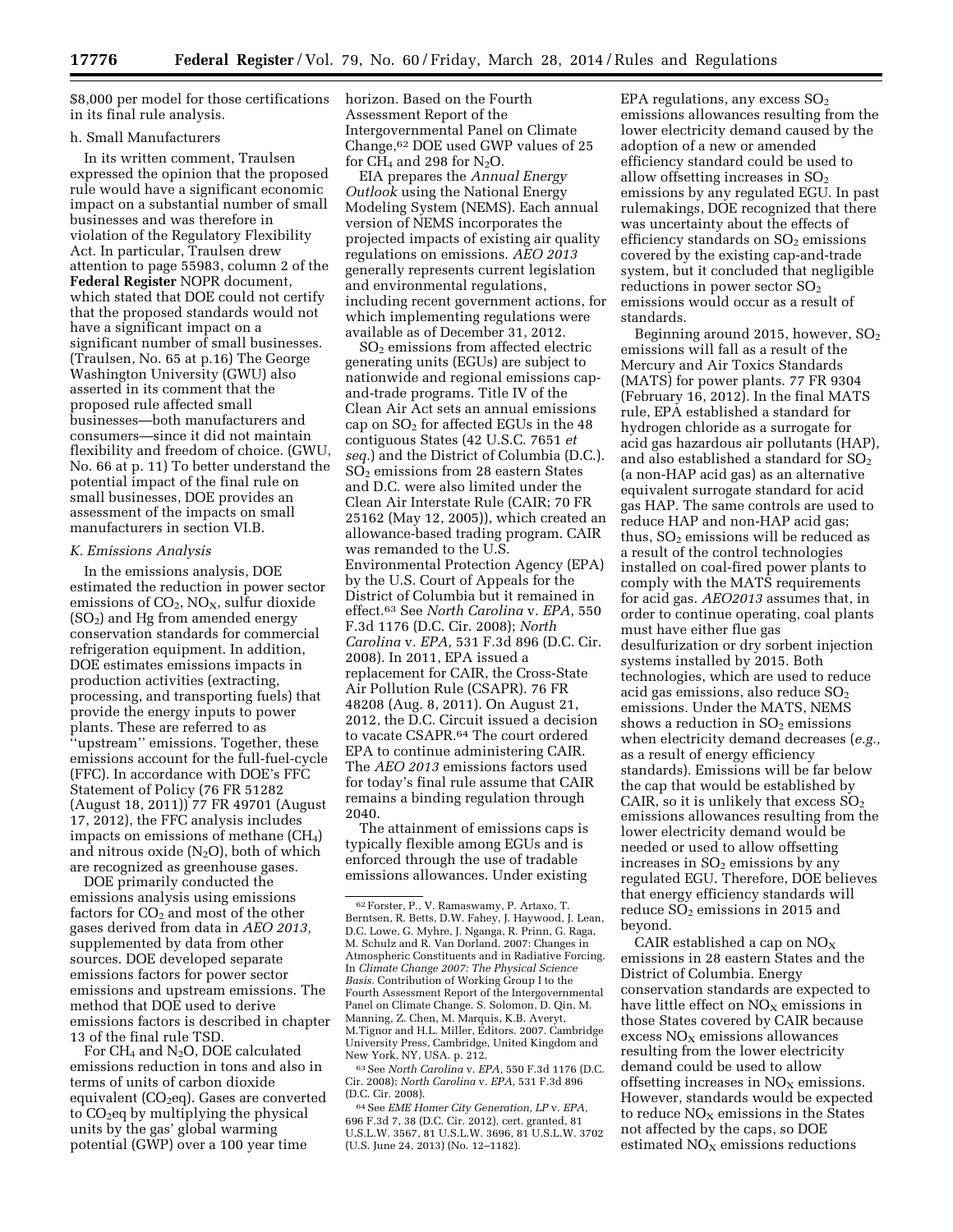from the standards considered in today's final rule for these States.

The MATS limit mercury emissions from power plants, but they do not include emissions caps and, as such, DOE's energy conservation standards would likely reduce Hg emissions. DOE estimated mercury emissions factors based on *AEO2013,* which incorporates the MATS.

#### *L. Monetizing Carbon Dioxide and Other Emissions Impacts*

As part of the development of the standards in this final rule, DOE considered the estimated monetary benefits from the reduced emissions of  $CO<sub>2</sub>$  and  $NO<sub>X</sub>$  that are expected to result from each of the TSLs considered. In order to make this calculation analogous to the calculation of the NPV of customer benefit, DOE considered the reduced emissions expected to result over the lifetime of equipment shipped in the forecast period for each TSL. This section summarizes the basis for the monetary values used for each of these emissions and presents the values considered in this final rule.

For today's final rule, DOE is relying on a set of values for the SCC that was developed by a Federal interagency process. The basis for these values is summarized below, and a more detailed description of the methodologies used is provided as an appendix to chapter 14 of the final rule TSD.

### 1. Social Cost of Carbon

The SCC is an estimate of the monetized damages associated with an incremental increase in carbon emissions in a given year. It is intended to include (but is not limited to) changes in net agricultural productivity, human health, property damages from increased flood risk, and the value of ecosystem services. Estimates of the SCC are provided in dollars per metric ton of carbon dioxide. A domestic SCC value is meant to reflect the value of damages in the United States resulting from a unit change in carbon dioxide emissions, while a global SCC value is meant to reflect the value of damages worldwide.

Under section 1(b) of Executive Order 12866, agencies must, to the extent permitted by law, ''assess both the costs and the benefits of the intended regulation and, recognizing that some costs and benefits are difficult to quantify, propose or adopt a regulation only upon a reasoned determination that the benefits of the intended regulation justify its costs.'' The purpose of the SCC estimates presented here is to allow agencies to incorporate the monetized social benefits of reducing

CO2 emissions into cost-benefit analyses of regulatory actions. The estimates are presented with an acknowledgement of the many uncertainties involved and with a clear understanding that they should be updated over time to reflect increasing knowledge of the science and economics of climate impacts.

As part of the interagency process that developed these SCC estimates, technical experts from numerous agencies met on a regular basis to consider public comments, explore the technical literature in relevant fields, and discuss key model inputs and assumptions. The main objective of this process was to develop a range of SCC values using a defensible set of input assumptions grounded in the existing scientific and economic literatures. In this way, key uncertainties and model differences transparently and consistently inform the range of SCC estimates used in the rulemaking process.

#### a. Monetizing Carbon Dioxide Emissions

When attempting to assess the incremental economic impacts of carbon dioxide emissions, the analyst faces a number of challenges. A report from the National Research Council<sup>65</sup> points out that any assessment will suffer from uncertainty, speculation, and lack of information about (1) future emissions of GHGs, (2) the effects of past and future emissions on the climate system, (3) the impact of changes in climate on the physical and biological environment, and (4) the translation of these environmental impacts into economic damages. As a result, any effort to quantify and monetize the harms associated with climate change will raise questions of science, economics, and ethics and should be viewed as provisional.

Despite the limits of both quantification and monetization, SCC estimates can be useful in estimating the social benefits of reducing  $CO<sub>2</sub>$ emissions. The agency can estimate the benefits from reduced (or costs from increased) emissions in any future year by multiplying the change in emissions in that year by the SCC values appropriate for that year. The net present value of the benefits can then be calculated by multiplying each of these future benefits by an appropriate discount factor and summing across all affected years.

It is important to emphasize that the interagency process is committed to

updating these estimates as the science and economic understanding of climate change and its impacts on society improves over time. In the meantime, the interagency group will continue to explore the issues raised by this analysis and consider public comments as part of the ongoing interagency process.

### b. Development of Social Cost of Carbon Values

In 2009, an interagency process was initiated to offer a preliminary assessment of how best to quantify the benefits from reducing carbon dioxide emissions. To ensure consistency in how benefits are evaluated across Federal agencies, the Administration sought to develop a transparent and defensible method, specifically designed for the rulemaking process, to quantify avoided climate change damages from reduced  $CO<sub>2</sub>$  emissions. The interagency group did not undertake any original analysis. Instead, it combined SCC estimates from the existing literature to use as interim values until a more comprehensive analysis could be conducted. The outcome of the preliminary assessment by the interagency group was a set of five interim values: global SCC estimates for 2007 (in 2006\$) of \$55, \$33, \$19, \$10, and \$5 per metric ton of CO2. These interim values represented the first sustained interagency effort within the U.S. government to develop an SCC for use in regulatory analysis. The results of this preliminary effort were presented in several proposed and final rules.

## c. Current Approach and Key Assumptions

After the release of the interim values, the interagency group reconvened on a regular basis to generate improved SCC estimates. Specially, the group considered public comments and further explored the technical literature in relevant fields. The interagency group relied on three integrated assessment models commonly used to estimate the SCC: the FUND, DICE, and PAGE models. These models are frequently cited in the peer-reviewed literature and were used in the last assessment of the Intergovernmental Panel on Climate Change (IPCC). Each model was given equal weight in the SCC values that were developed.

Each model takes a slightly different approach to model how changes in emissions result in changes in economic damages. A key objective of the interagency process was to enable a consistent exploration of the three models, while respecting the different approaches to quantifying damages

<sup>65</sup>National Research Council. *Hidden Costs of Energy: Unpriced Consequences of Energy Production and Use.* 2009. National Academies Press: Washington, DC.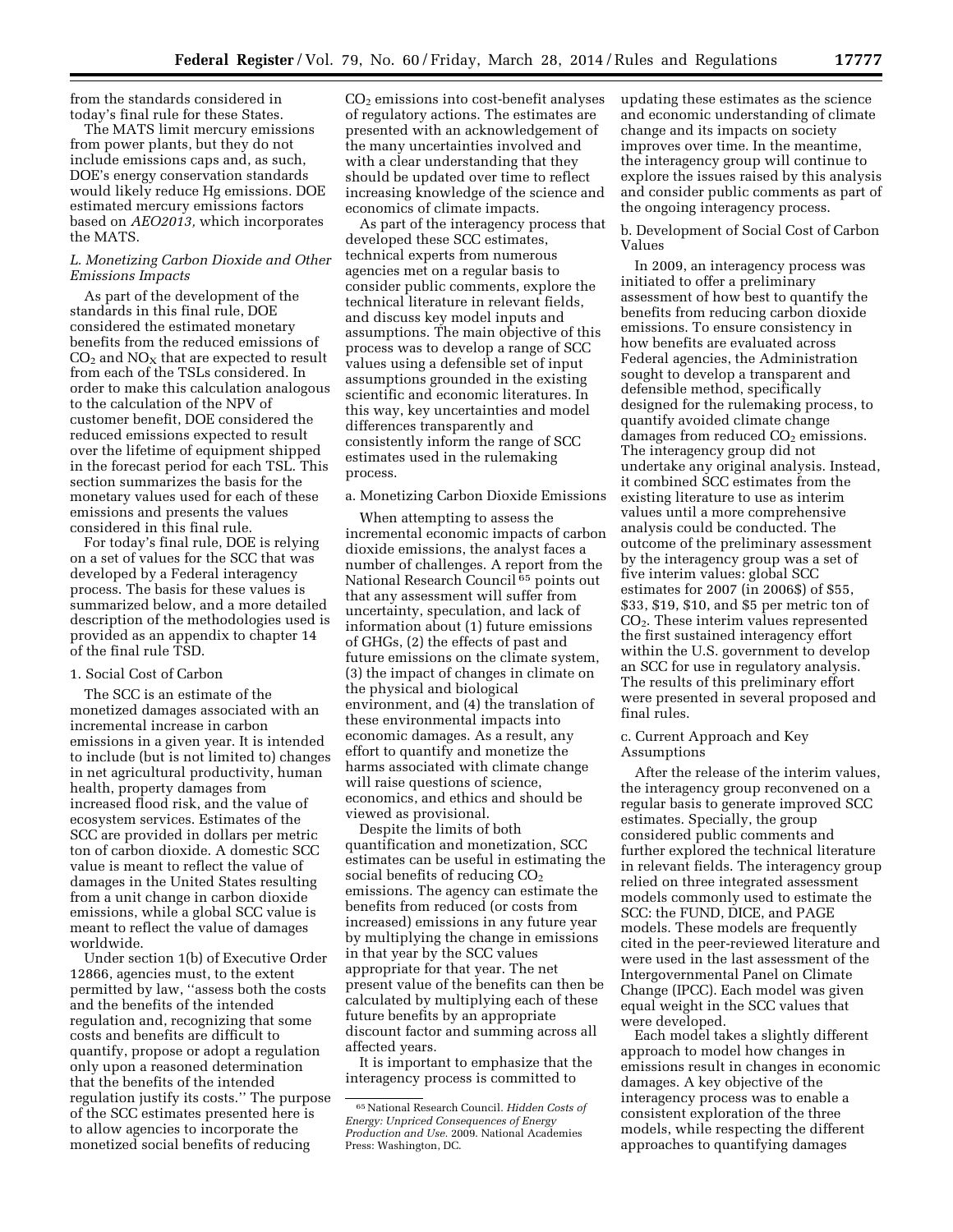taken by the key modelers in the field. An extensive review of the literature was conducted to select three sets of input parameters for these models: climate sensitivity, socio-economic and emissions trajectories, and discount rates. A probability distribution for climate sensitivity was specified as an input into all three models. In addition, the interagency group used a range of scenarios for the socio-economic parameters and a range of values for the discount rate. All other model features

were left unchanged, relying on the model developers' best estimates and judgments.

The interagency group selected four sets of SCC values for use in regulatory analyses. Three sets of values are based on the average SCC from the three IAMs, at discount rates of 2.5, 3, and 5 percent. The fourth set, which represents the 95th percentile SCC estimate across all three models at a 3-percent discount rate, was included to represent higher than expected impacts from temperature change further out in the tails of the

SCC distribution. The values grow in real terms over time. Additionally, the interagency group determined that a range of values from 7 percent to 23 percent should be used to adjust the global SCC to calculate domestic effects,66 although preference is given to consideration of the global benefits of reducing CO<sub>2</sub> emissions. Table IV.4 presents the values in the 2010 interagency group report,67 which is reproduced in appendix 14A of the DOE final rule TSD.

### TABLE IV.4—ANNUAL SCC VALUES FROM 2010 INTERAGENCY REPORT, 2010–2050

[2007 dollars per metric ton]

|      | <b>Discount Rate</b> |         |         |                 |  |  |
|------|----------------------|---------|---------|-----------------|--|--|
| Year | 5%                   | 3%      | 2.5%    | 3%              |  |  |
|      | Average              | Average | Average | 95th percentile |  |  |
| 2010 | 4.7                  | 21.4    | 35.1    | 64.9            |  |  |
| 2015 | 5.7                  | 23.8    | 38.4    | 72.8            |  |  |
| 2020 | 6.8                  | 26.3    | 41.7    | 80.7            |  |  |
| 2025 | 8.2                  | 29.6    | 45.9    | 90.4            |  |  |
| 2030 | 9.7                  | 32.8    | 50.0    | 100.0           |  |  |
| 2035 | 11.2                 | 36.0    | 54.2    | 109.7           |  |  |
| 2040 | 12.7                 | 39.2    | 58.4    | 119.3           |  |  |
| 2045 | 14.2                 | 42.1    | 61.7    | 127.8           |  |  |
| 2050 | 15.7                 | 44.9    | 65.0    | 136.2           |  |  |

The SCC values used for today's document were generated using the most recent versions of the three integrated assessment models that have been published in the peer-reviewed literature.68 Table IV.5 shows the updated sets of SCC estimates in 5-year

increments from 2010 to 2050. The full set of annual SCC estimates between 2010 and 2050 is reported in appendix 14B of the DOE final rule TSD. The central value that emerges is the average SCC across models at the 3 percent discount rate. However, for purposes of

capturing the uncertainties involved in regulatory impact analysis, the interagency group emphasizes the importance of including all four sets of SCC values.

## TABLE IV.5—ANNUAL SCC VALUES FROM 2013 INTERAGENCY REPORT, 2010–2050

[2007 dollars per metric ton]

|      | Discount rate |         |         |                 |  |  |
|------|---------------|---------|---------|-----------------|--|--|
| Year | 5%            | 3%      | 2.5%    | 3%              |  |  |
|      | Average       | Average | Average | 95th percentile |  |  |
| 2010 |               | 32      | 51      | 89              |  |  |
| 2015 |               | 37      | 57      | 109             |  |  |
| 2020 |               | 43      | 64      | 128             |  |  |
| 2025 | 14            | 47      | 69      | 143             |  |  |
| 2030 | 16            | 52      | 75      | 159             |  |  |
| 2035 | 19            | 56      | 80      | 175             |  |  |
| 2040 | ∩⊣            | 61      | 86      | 191             |  |  |
| 2045 | 24            | 66      | 92      | 206             |  |  |
| 2050 | 26            |         | 97      | 220             |  |  |

It is important to recognize that a number of key uncertainties remain, and

that current SCC estimates should be treated as provisional and revisable

68*Technical Update of the Social Cost of Carbon for Regulatory Impact Analysis Under Executive* 

since they will evolve with improved scientific and economic understanding.

<sup>66</sup> It is recognized that this calculation for domestic values is approximate, provisional, and highly speculative. There is no *a priori* reason why domestic benefits should be a constant fraction of net global damages over time.

<sup>67</sup>*Social Cost of Carbon for Regulatory Impact Analysis Under Executive Order 12866.* Interagency

Working Group on Social Cost of Carbon, United States Government, February 2010. *[www.whitehouse.gov/sites/default/files/omb/](http://www.whitehouse.gov/sites/default/files/omb/inforeg/for-agencies/Social-Cost-of-Carbon-for-RIA.pdf)*

*[inforeg/for-agencies/Social-Cost-of-Carbon-for-](http://www.whitehouse.gov/sites/default/files/omb/inforeg/for-agencies/Social-Cost-of-Carbon-for-RIA.pdf)[RIA.pdf](http://www.whitehouse.gov/sites/default/files/omb/inforeg/for-agencies/Social-Cost-of-Carbon-for-RIA.pdf)*.

*Order 12866.* Interagency Working Group on Social Cost of Carbon, United States Government. May 2013; revised November 2013. *[http://](http://www.whitehouse.gov/sites/default/files/omb/assets/inforeg/technical-update-social-cost-of-carbon-for-regulator-impact-analysis.pdf) [www.whitehouse.gov/sites/default/files/omb/assets/](http://www.whitehouse.gov/sites/default/files/omb/assets/inforeg/technical-update-social-cost-of-carbon-for-regulator-impact-analysis.pdf) [inforeg/technical-update-social-cost-of-carbon-for](http://www.whitehouse.gov/sites/default/files/omb/assets/inforeg/technical-update-social-cost-of-carbon-for-regulator-impact-analysis.pdf)[regulator-impact-analysis.pdf](http://www.whitehouse.gov/sites/default/files/omb/assets/inforeg/technical-update-social-cost-of-carbon-for-regulator-impact-analysis.pdf)*.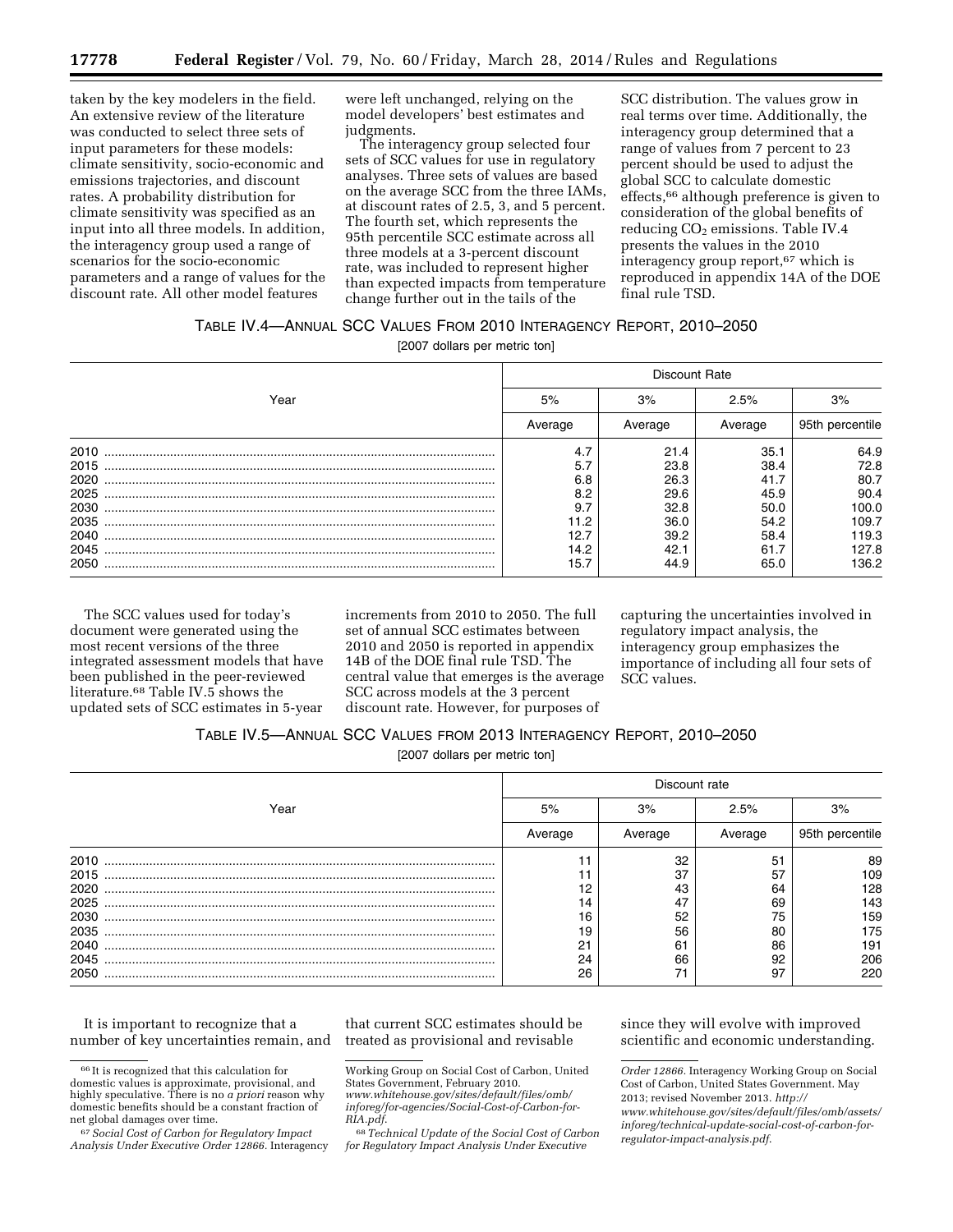utility and integrity of information disseminated by DOE.71

As to why DOE is considering global benefits of carbon dioxide emission reductions rather than solely domestic benefits, a global measure of SCC because of the distinctive nature of the climate change problem, which is highly unusual in at least two respects. First, it involves a global externality: Emissions of most greenhouse gases contribute to damages around the world even when they are emitted in the United States. Second, climate change presents a problem that the United States alone cannot solve. The issue of global versus domestic measures of the SCC is further discussed in appendix 14A of the DOE final rule TSD.

AHRI stated that DOE calculates the present value of the costs of standards to consumers and manufacturers over a 30-year period, but the SCC values reflect the present value of future climate related impacts well beyond 2100. AHRI stated that DOE's comparison of 30 years of cost to hundreds of years of presumed future benefits is inconsistent and improper. (AHRI, No. 84 at p. 12)

For the analysis of national impacts of the proposed standards, DOE considered the lifetime impacts of equipment shipped in a 30-year period. With respect to energy and energy cost savings, impacts continue past 30 years until all of the equipment shipped in the 30-year period is retired. With respect to the valuation of  $CO<sub>2</sub>$ emissions reductions, the SCC estimates developed by the interagency working group are meant to represent the full discounted value (using an appropriate range of discount rates) of emissions reductions occurring in a given year. DOE is thus comparing the costs of achieving the emissions reductions in each year of the analysis, with the carbon reduction value of the emissions reductions in those same years. Neither the costs nor the benefits of emissions reductions outside the analytic time frame are included in the analysis.

In November 2013, OMB announced a new opportunity for public comment on the interagency technical support document underlying the revised SCC estimates. See 78 FR 70586. The comment period for the OMB announcement closed on February 26, 2014. OMB is currently reviewing comments and considering whether further revisions to the 2013 SCC estimates are warranted. DOE stands ready to work with OMB and the other

The interagency group also recognizes that the existing models are imperfect and incomplete. The 2009 National Research Council report mentioned above points out that there is tension between the goal of producing quantified estimates of the economic damages from an incremental ton of carbon and the limits of existing efforts to model these effects. There are a number of analytic challenges that are being addressed by the research community, including research programs housed in many of the Federal agencies participating in the interagency process to estimate the SCC. The interagency group intends to periodically review and reconsider those estimates to reflect increasing knowledge of the science and economics of climate impacts, as well as improvements in modeling.

In summary, in considering the potential global benefits resulting from reduced  $CO<sub>2</sub>$  emissions, DOE used the values from the 2013 interagency report adjusted to 2012\$ using the GDP price deflator. For each of the four sets of SCC values, the values for emissions in 2015 were \$11.8, \$39.7, \$61.2, and \$117 per metric ton avoided (values expressed in 2012\$). DOE derived values after 2050 using the relevant growth rates for the 2040–2050 period in the interagency update.

DOE multiplied the  $CO<sub>2</sub>$  emissions reduction estimated for each year by the SCC value for that year in each of the four cases. To calculate a present value of the stream of monetary values, DOE discounted the values in each of the four cases using the specific discount rate that had been used to obtain the SCC values in each case.

In responding to the NOPR, many commenters questioned the scientific and economic basis of the SCC values. These commenters made extensive comments about: The alleged lack of economic theory underlying the models; the sufficiency of the models for policymaking; potential flaws in the models' inputs and assumptions (including the discount rates and climate sensitivity chosen); whether there had been adequate peer review of the three models; whether there had been adequate peer review of the interagency TSD supporting the 2013 SCC values; 69 whether the SCC estimates comply with OMB's ''Final Information Quality Bulletin for Peer Review'' 70 and DOE's own guidelines for ensuring and

maximizing the quality, objectivity, utility and integrity of information disseminated by DOE; and why DOE is considering global benefits of carbon dioxide emission reductions rather than solely domestic benefits. (*See* AHRI, No. 75; Joint Comment from America's Natural Gas Alliance, the American Chemistry Council, the American Petroleum Institute, the National Association of Home Builders, the National Association of Manufacturers, the Portland Cement Association, and the U.S. Chamber of Commerce (ANGA *et al*/Chamber of Commerce), No. 79; Cato Institute (Cato), No. 69; EEI, No. 89; GWU, No. 66; Mercatus, No. 72; NRECA, No. 88; Traulsen, No. 65. Several other parties expressed support for the derivation and application of the SCC values. (Joint Comment from the Environmental Defense Fund, Institute for Policy Integrity, Natural Resources Defense Council, and the Union of Concerned Scientists, No. 83; ASAP, No. 91; Kopp, No. 60)

In response to the comments on the SCC values, DOE acknowledges the limitations in the SCC estimates, which are discussed in detail in the 2010 interagency group report. Specifically, uncertainties in the assumptions regarding climate sensitivity, as well as other model inputs such as economic growth and emissions trajectories, are discussed and the reasons for the specific input assumptions chosen are explained. Regarding discount rates, there is not consensus in the scientific or economics literature regarding the appropriate discount rate to use for intergenerational time horizons. The SCC estimates thus use a reasonable range of discount rates, from 2.5% to 5%, in order to show the effects that different discount rate assumptions have on the estimated values. More information about the choice of discount rates can be found in the 2010 interagency group report starting on page 17.

Regarding peer review of the models, the three integrated assessment models used to estimate the SCC are frequently cited in the peer-reviewed literature and were used in the last assessment of the IPCC. In addition, new versions of the models that were used in 2013 to estimate revised SCC values were published in the peer-reviewed literature (see appendix 14B of the DOE final rule TSD for discussion).

DOE believes that the SCC estimates comply with OMB's Final Information Quality Bulletin for Peer Review and DOE's own guidelines for ensuring and maximizing the quality, objectivity,

<sup>71</sup>*[https://www.directives.doe.gov/references/](https://www.directives.doe.gov/references/secretarial_policy_statement_on_scientific_integrity/view) [secretarial](https://www.directives.doe.gov/references/secretarial_policy_statement_on_scientific_integrity/view)*\_*policy*\_*statement*\_*on*\_*scientific*\_ *[integrity/view](https://www.directives.doe.gov/references/secretarial_policy_statement_on_scientific_integrity/view)*.

<sup>69</sup>Available at: *[http://www.whitehouse.gov/sites/](http://www.whitehouse.gov/sites/default/files/omb/inforeg/social_cost_of_carbon_for_ria_2013_update.pdf) [default/files/omb/inforeg/social](http://www.whitehouse.gov/sites/default/files/omb/inforeg/social_cost_of_carbon_for_ria_2013_update.pdf)*\_*cost*\_*of*\_*carbon*\_ *for*\_*ria*\_*2013*\_*[update.pdf](http://www.whitehouse.gov/sites/default/files/omb/inforeg/social_cost_of_carbon_for_ria_2013_update.pdf)*.

<sup>70</sup>Available at: *[http://www.cio.noaa.gov/services](http://www.cio.noaa.gov/services_programs/pdfs/OMB_Peer_Review_Bulletin_m05-03.pdf)*\_ *[programs/pdfs/OMB](http://www.cio.noaa.gov/services_programs/pdfs/OMB_Peer_Review_Bulletin_m05-03.pdf)*\_*Peer*\_*Review*\_*Bulletin*\_*m05- [03.pdf](http://www.cio.noaa.gov/services_programs/pdfs/OMB_Peer_Review_Bulletin_m05-03.pdf)*.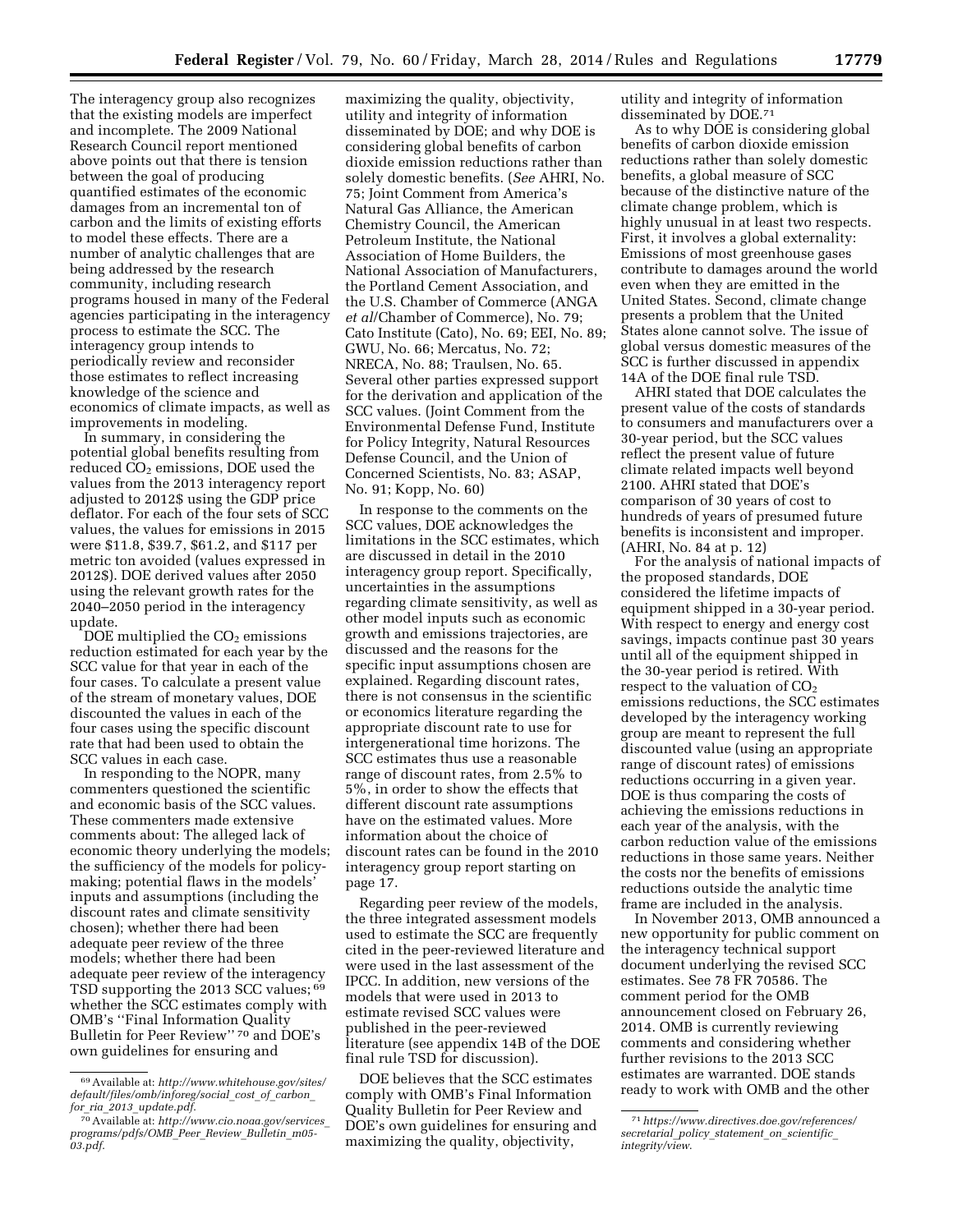members of the interagency working group on further review and revision of the SCC estimates as appropriate.

### 2. Valuation of Other Emissions Reductions

DOE investigated the potential monetary benefit of reduced  $NO<sub>X</sub>$ emissions from the potential standards it considered. As noted above, DOE has taken into account how new or amended energy conservation standards would reduce  $NO<sub>x</sub>$  emissions in those 22 States not affected by emissions caps. DOE estimated the monetized value of  $NO<sub>x</sub>$  emissions reductions resulting from each of the TSLs considered for today's final rule based on estimates found in the relevant scientific literature. Estimates of monetary value for reducing  $NO<sub>x</sub>$  from stationary sources range from \$468 to \$4,809 per ton (2012\$).72 DOE calculated monetary benefits using a medium value for  $NO_X$ emissions of \$2,639 per short ton (in 2012\$), and real discount rates of 3 percent and 7 percent.

DOE is evaluating appropriate monetization of avoided  $SO<sub>2</sub>$  and Hg emissions in energy conservation standards rulemakings. It has not included monetization in the current analysis.

## *M. Utility Impact Analysis*

The utility impact analysis estimates several important effects on the utility industry of the adoption of new or amended standards. For this analysis, DOE used the National Energy Modeling System—Building Technologies (NEMS–BT) 73 model to generate forecasts of electricity consumption, electricity generation by plant type, and electric generating capacity by plant type, that would result from each considered TSL. DOE obtained the energy savings inputs associated with efficiency improvements to considered

products from the NIA. DOE conducts the utility impact analysis as a scenario that departs from the latest *AEO*  Reference Case. In the analysis for today's rule, the estimated impacts of standards are the differences between values forecasted by NEMS–BT and the values in the *AEO2013* Reference Case. For more details on the utility impact analysis, see chapter 15 of the final rule TSD.

#### *N. Employment Impact Analysis*

Employment impacts are one of the factors that DOE considers in selecting an efficiency standard. Employment impacts include direct and indirect impacts. Direct employment impacts are any changes that affect employment of commercial refrigeration equipment manufacturers, their suppliers, and related service firms. Indirect impacts are those changes in employment in the larger economy which occur because of the shift in expenditures and capital investment caused by the purchase and operation of more-efficient commercial refrigeration equipment. Direct employment impacts are analyzed as part of the MIA. Indirect impacts are assessed as part of the employment impact analysis.

Indirect employment impacts from amended commercial refrigeration equipment standards consist of the net jobs created or eliminated in the national economy, other than in the manufacturing sector being regulated, as a consequence of (1) reduced spending by end users on electricity; (2) reduced spending on new energy supply by the utility industry; (3) increased spending on the purchase price of new commercial refrigeration equipment; and (4) the effects of those three factors throughout the Nation's economy. DOE expects the net monetary savings from amended standards to stimulate other forms of economic activity. DOE also expects these shifts in spending and economic activity to affect the demand for labor.

In developing this analysis for today's standard, DOE estimated indirect national employment impacts using an input/output model of the U.S. economy, called ImSET (Impact of Sector Energy Technologies), developed by DOE's Building Technologies Program. ImSET is an economic analysis model that characterizes the interconnections among 188 sectors of the economy as national input/output structural matrices, using data from the

U.S. Department of Commerce's 1997 Benchmark U.S. input/output table.74 The ImSET model estimates changes in employment, industry output, and wage income in the overall U.S. economy resulting from changes in expenditures in various sectors of the economy. DOE estimated changes in expenditures using the NIA model. ImSET then estimated the net national indirect employment impacts that amended commercial refrigeration equipment efficiency standards could have on employment by sector.

For more details on the employment impact analysis and its results, see chapter 16 of the TSD.

## **V. Analytical Results**

#### *A. Trial Standard Levels*

1. Trial Standard Level Formulation Process and Criteria

Based on the results of the LCC analysis and NIA, DOE selected five TSLs above the baseline level for each equipment class for the final rule. TSL 5 was selected at the max-tech level for all equipment classes. TSL 4 was chosen so as to group the efficiency levels with the highest energy savings combined with a positive customer NPV at a 7 percent discount rate. TSL 3 was chosen to represent the group of efficiency levels with the highest customer NPV at a 7-percent discount rate. TSL 2 and TSL 1 were chosen to provide intermediate efficiency levels that fill the gap between the baseline efficiency levels and TSL 3.

For the HCT.SC.I, HZO.RC.M, and HZO.RC.L equipment classes, there is only one efficiency level above baseline. For the HZO.SC.L equipment class, there are no efficiency levels above baseline, because there was only one analytical design analyzed engineering analysis compliant with the 2009 final rule. While TSL 5 was associated with the max-tech level for HCT.SC.I, HZO.RC.M, and HZO.RC.L equipment classes, TSLs 1 through 4 did not have corresponding efficiency levels that satisfied the TSL formulation criteria. Therefore, the baseline efficiency level was assigned to TSL 1 through TSL 4 for each of these equipment classes. Table V.1 shows the mapping between TSLs and efficiency levels.

<sup>72</sup>For additional information, refer to U.S. Office of Management and Budget, Office of Information and Regulatory Affairs, *2006 Report to Congress on the Costs and Benefits of Federal Regulations and Unfunded Mandates on State, Local, and Tribal Entities,* Washington, DC.

<sup>73</sup>The EIA allows the use of the name ''NEMS'' to describe only an AEO version of the model without any modification to code or data. Because the present analysis entails some minor code modifications and runs the model under various policy scenarios that deviate from AEO assumptions, the name ''NEMS–BT'' refers to the model as used here. For more information on NEMS, refer to The National Energy Modeling System: An Overview, DOE/EIA–0581 (98) (Feb.1998), available at: *[http://tonto.eia.doe.gov/](http://tonto.eia.doe.gov/FTPROOT/forecasting/058198.pdf) [FTPROOT/forecasting/058198.pdf](http://tonto.eia.doe.gov/FTPROOT/forecasting/058198.pdf)*.

<sup>74</sup>U.S. Department of Commerce, Bureau of Economic Analysis. Benchmark Input-Output Accounts. 1997. U.S. Government Printing Office: Washington, DC.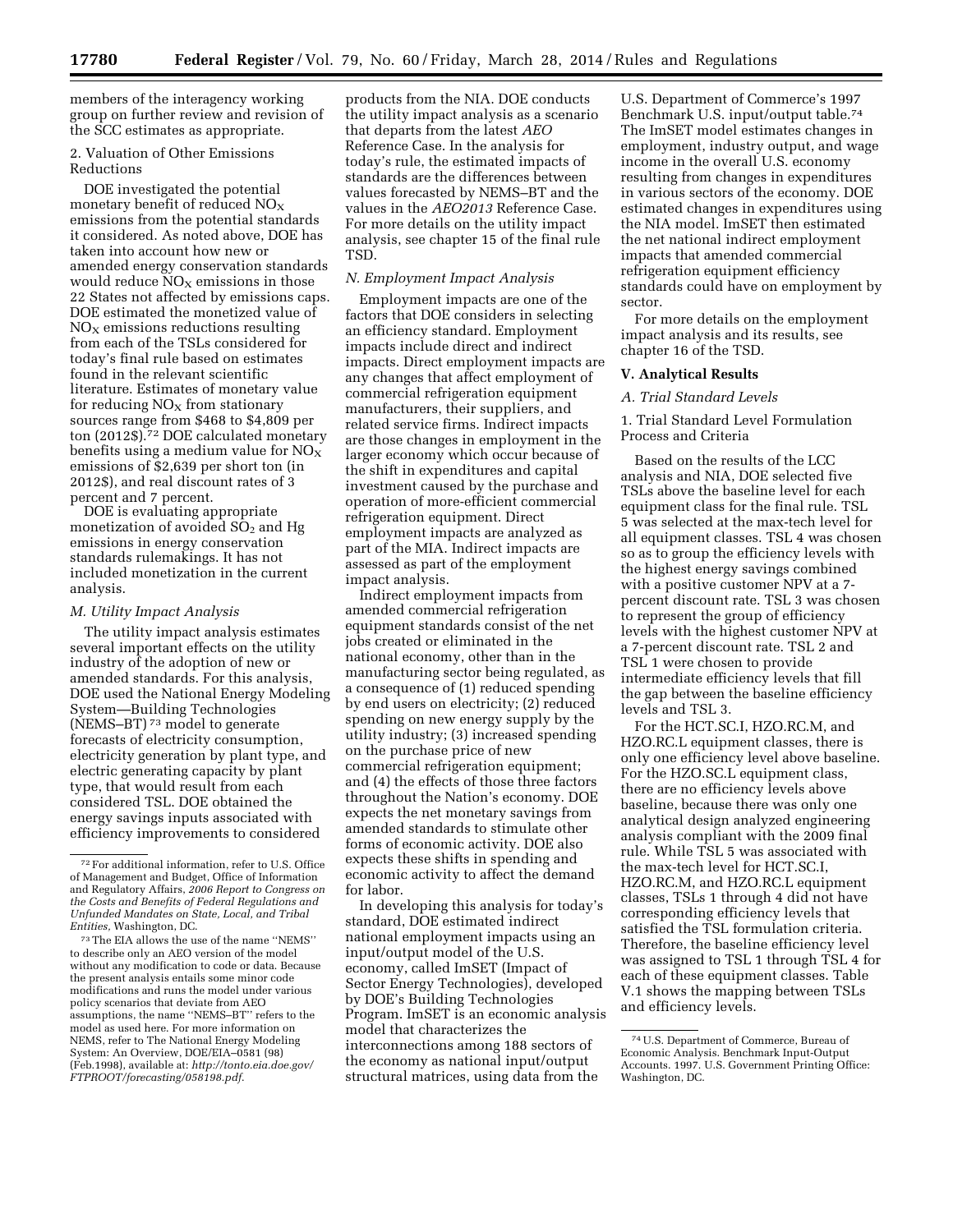|                 | Intermediate level | Intermediate level | Max NPV*         | Max NES NPV $* >0.1$ | Max-tech  |
|-----------------|--------------------|--------------------|------------------|----------------------|-----------|
| Equipment class | TSL <sub>1</sub>   | TSL 2              | TSL <sub>3</sub> | TSL <sub>4</sub>     | TSL 5     |
| VOP.RC.M        | Baseline           | Baseline           | EL 1             | EL <sub>3</sub>      | $FI$ 4.   |
| VOP.RC.L        | Baseline           | Baseline           | EL 1             | EL 2                 | EL 3.     |
| VOP.SC.M        | Baseline           | Baseline           | Baseline         | EL 1                 | F12       |
| <b>VCT.RC.M</b> | Baseline           | Baseline           | EL 1             | EL 3                 | EL 4.     |
| <b>VCT.RC.L</b> | EL 1               | EL 1               | EL 2             | EL 3                 | EL 4.     |
| VCT.SC.M        | EL 1               | EL 2               | EL 3             | EL 5                 | EL 7.     |
| VCT.SC.L        | EL <sub>1</sub>    | EL 3               | EL 5             | EL 7                 | EL 7.     |
| VCT.SC.I        |                    | EL 1               | EL 1             | EL 3                 | EL 4.     |
| VCS.SC.M        | EL <sub>1</sub>    | EL 2               |                  | EL 6                 | EL 7.     |
| VCS.SC.L        | EL <sub>1</sub>    | EL 3               | EL 5             |                      | EL 7.     |
| VCS.SC.I        | $FI$ 1             | EL 2               | EL 4             | EL 4                 | EL 5.     |
| SVO.RC.M        | EL 1               | $FI$ 1             | EL 1             | EL 3                 | EL 4.     |
| SVO.SC.M        | Baseline           | Baseline           | Baseline         | EL 1                 | EL 3.     |
| SOC.RC.M        | Baseline           | Baseline           | Baseline         | EL 1                 | EL 4.     |
| SOC.SC.M        | Baseline           | Baseline           | Baseline         | EL 2                 | EL 4.     |
| HZO.RC.M        | Baseline           | Baseline           | Baseline         | Baseline             | EL 1.     |
| HZO.RC.L        | Baseline           | Baseline           | Baseline         | Baseline             | EL 1.     |
| HZO.SC.M        | Baseline           | EL 1               | EL 1             | EL 2                 | EL 3.     |
| HZO.SC.L        | Baseline           | Baseline           | Baseline         | Baseline             | Baseline. |
| HCT.SC.M        | EL 2               | EL 3               | EL 4             | EL 6                 | EL 7.     |
| HCT.SC.L        | EL 2               | EL 3               | EL 4             | EL 6                 | FI 7.     |
| HCT.SC.I<br>.   | Baseline           | Baseline           | Baseline         | Baseline             | EL 1.     |
| HCS.SC.M        | EL 1               |                    |                  | EL 4                 | EL 6.     |
| HCS.SC.L        | EL 1               | EL 2               | EL 3             | EL 5                 | EL 6.     |
| PD.SC.M         |                    |                    |                  | EL 4                 | EL 7.     |

TABLE V.1—MAPPING BETWEEN TSLS AND EFFICIENCY LEVELS

\* NPV is estimated at a 7 percent discount rate.

#### 2. Trial Standard Level Equations

Because of the equipment size variation within each equipment class and the use of daily energy consumption as the efficiency metric, DOE developed a methodology to express efficiency standards in terms of a normalizing metric. DOE used two normalizing metrics that were each used for certain equipment classes: (1) Volume (V), and (2) total display area (TDA). The use of these two normalization metrics allows for the development of a standard in the form of a linear equation that can be used to represent the entire range of equipment sizes within a given equipment class.

DOE retained the respective normalization metric (TDA or volume) previously used in the EPACT 2005, AEMTCA, or January 2009 final rule standard for each covered equipment class. (42 U.S.C. 6313(c)(2)–(3)); 74 FR at 1093 (January 9, 2009). Additionally, for its January 2009 final rule, DOE developed offset factors as a method to

adjust the energy efficiency requirements for smaller equipment in each equipment class analyzed. These offset factors, which form the yintercept on a plot of each standard level equation (representing a limit case of zero volume or zero TDA), accounted for certain components of the refrigeration load (such as conduction end effects) that remain constant even when equipment sizes vary. These constant loads affect smaller cases disproportionately. The offset factors were intended to approximate these constant loads and provide a fixed end point in an equation that describes the relationship between energy consumption and the corresponding normalization metric. 74 FR at 1118–19 (January 9, 2009). The standard level equations prescribed by EPACT 2005 also contained similar fixed parts not multiplied by the volume metric and which correspond to these offset factors. (42 U.S.C. 6313(c)(2)) In this final rule, DOE retained the January 2009 final rule offset factors at all TSLs, and updated

those included in the EPACT 2005 standards to reflect size-based trends in energy consumption for each equipment class. See chapter 5 of the TSD for further details and discussion of offset factors.

For the equipment classes covered under this rulemaking, the standards equation at each TSL is presented in the form of MDEC (in kilowatt-hours per day), normalized by a volume (V) or TDA metric, with an offset factor added to that value. These equations take the form:

 $MDEC = A \times TDA + B$  (for equipment *using TDA as a normalizing metric)*  or

 $MDEC = A \times V + B$  (for equipment using *volume as a normalizing metric*)

The standards equations may be used to prescribe the MDEC for equipment of different sizes within the same equipment class. Chapter 9 of the final rule TSD explains the methodology used for selecting TSLs and developing the coefficients shown in Table V.3.

TABLE V.2—CDEC VALUES BY TSL FOR REPRESENTATIVE UNITS ANALYZED IN THE ENGINEERING ANALYSIS FOR EACH PRIMARY EQUIPMENT CLASS

| Equipment class | CDEC Values by TSL<br>kWh/dav |                |                  |                  |                  |  |  |
|-----------------|-------------------------------|----------------|------------------|------------------|------------------|--|--|
|                 | TSL 1                         | TSL 2          | TSL <sub>3</sub> | TSL <sub>4</sub> | TSL <sub>5</sub> |  |  |
| VOP.RC.M        | 46.84<br>105.6                | 46.84<br>105.6 | 38.02<br>104.94  | 36.1<br>101.70   | 35.65<br>100.01  |  |  |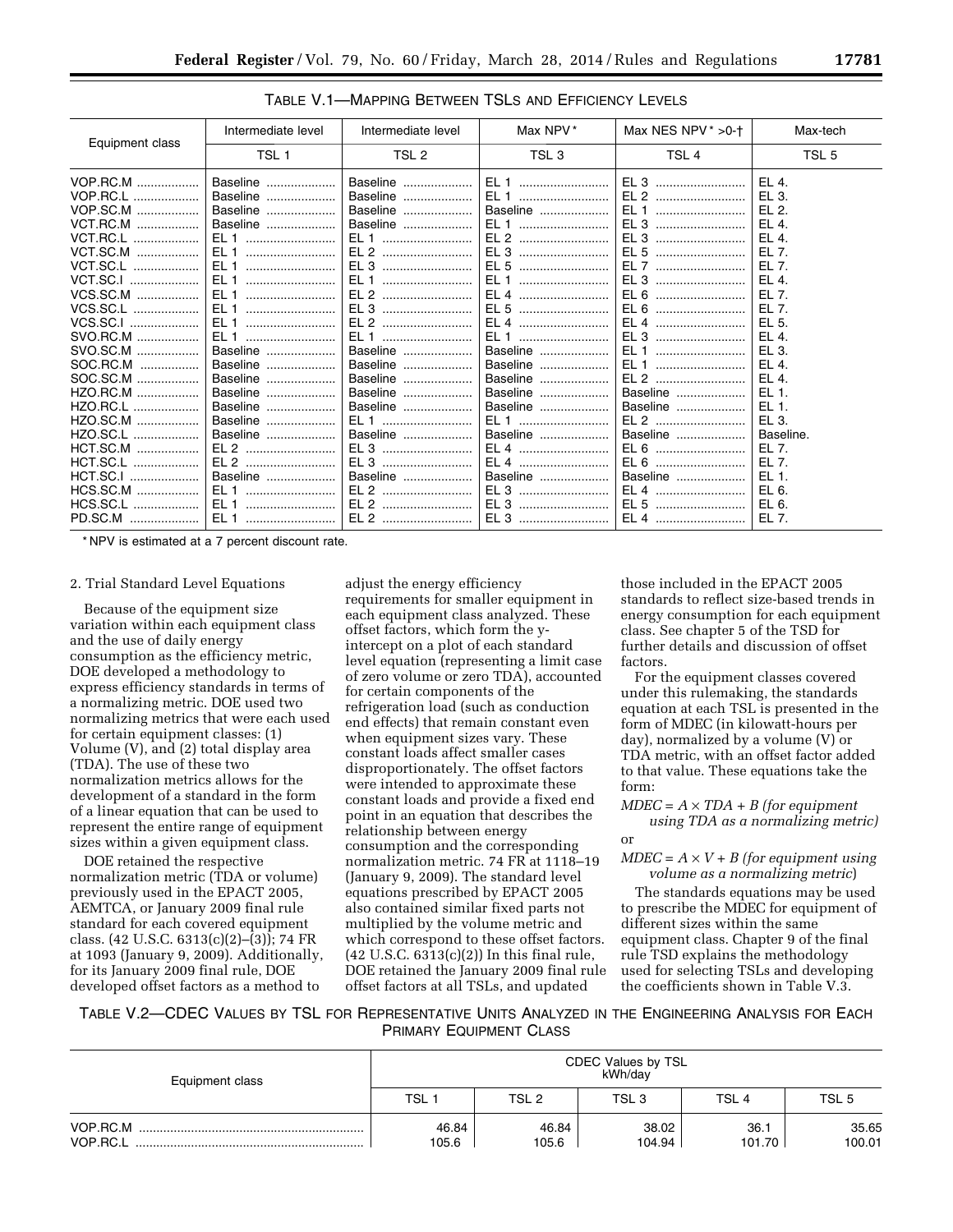## TABLE V.2—CDEC VALUES BY TSL FOR REPRESENTATIVE UNITS ANALYZED IN THE ENGINEERING ANALYSIS FOR EACH PRIMARY EQUIPMENT CLASS—Continued

| Equipment class | <b>CDEC Values by TSL</b><br>kWh/day |       |                  |                  |       |  |  |  |
|-----------------|--------------------------------------|-------|------------------|------------------|-------|--|--|--|
|                 | TSL <sub>1</sub>                     | TSL 2 | TSL <sub>3</sub> | TSL <sub>4</sub> | TSL 5 |  |  |  |
|                 | 30.01                                | 30.01 | 30.01            | 29.91            | 29.71 |  |  |  |
|                 | 13.65                                | 13.65 | 11.8             | 11.49            | 10.99 |  |  |  |
|                 | 35.34                                | 35.34 | 34.78            | 34.50            | 33.04 |  |  |  |
|                 | 6.83                                 | 5.99  | 5.64             | 5.45             | 5.15  |  |  |  |
|                 | 27.46                                | 18.23 | 17.16            | 16.05            | 16.05 |  |  |  |
|                 | 19.52                                | 19.52 | 19.52            | 18.95            | 18.11 |  |  |  |
|                 | 5.29                                 | 4.03  | 3.69             | 3.45             | 3.03  |  |  |  |
|                 | 13.94                                | 12.94 | 12.19            | 12.08            | 11.13 |  |  |  |
|                 | 18.70                                | 18.01 | 17.43            | 17.43            | 16.04 |  |  |  |
|                 | 29.45                                | 29.45 | 29.45            | 28.01            | 27.70 |  |  |  |
|                 | 26.32                                | 26.32 | 26.32            | 25.65            | 25.4  |  |  |  |
|                 | 22.74                                | 22.74 | 22.74            | 22.31            | 21.56 |  |  |  |
|                 | 27.72                                | 27.72 | 27.72            | 26.61            | 26.12 |  |  |  |
|                 | 14.47                                | 14.47 | 14.47            | 14.47            | 14.15 |  |  |  |
|                 | 32.36                                | 32.36 | 32.36            | 32.36            | 31.08 |  |  |  |
|                 | 14.66                                | 14.16 | 14.16            | 14.02            | 13.75 |  |  |  |
|                 | 29.92                                | 29.92 | 29.92            | 29.92            | 29.92 |  |  |  |
|                 | 1.62                                 | 0.99  | 0.90             | 0.79             | 0.61  |  |  |  |
|                 | 2.15                                 | 2.03  | 1.92             | 1.73             | 1.32  |  |  |  |
|                 | 3.13                                 | 3.13  | 3.13             | 3.13             | 2.33  |  |  |  |
|                 | 1.42                                 | 1.36  | 1.28             | 1.26             | 0.98  |  |  |  |
|                 | 1.78                                 | 1.67  | 1.53             | 1.29             | 0.71  |  |  |  |
|                 | 4.73                                 | 3.90  | 3.78             | 3.75             | 3.41  |  |  |  |

## TABLE V.3—EQUATIONS REPRESENTING THE STANDARDS AT EACH TSL FOR ALL PRIMARY EQUIPMENT CLASSES

| Equipment                                                                                                                                                                                                                                           |                                                                                                                                                                                                                                                                                                                                                                                                                                                                                                     |                                                                                                                                                                                                                                                                                                                                                                                                                                                                                                    | Trial standard levels for primary equipment classes analyzed                                                                                                                                                                                                                                                                                                                                                                                                                                       |                                                                                                                                                                                                                                                                                                                                                                                                                                                                                                      |                                                                                                                                                                                                                                                                                                                                                                                                                                                                                                     |                                                                                                                                                                                                                                                                                                                                                                                                                                                                                                                                        |
|-----------------------------------------------------------------------------------------------------------------------------------------------------------------------------------------------------------------------------------------------------|-----------------------------------------------------------------------------------------------------------------------------------------------------------------------------------------------------------------------------------------------------------------------------------------------------------------------------------------------------------------------------------------------------------------------------------------------------------------------------------------------------|----------------------------------------------------------------------------------------------------------------------------------------------------------------------------------------------------------------------------------------------------------------------------------------------------------------------------------------------------------------------------------------------------------------------------------------------------------------------------------------------------|----------------------------------------------------------------------------------------------------------------------------------------------------------------------------------------------------------------------------------------------------------------------------------------------------------------------------------------------------------------------------------------------------------------------------------------------------------------------------------------------------|------------------------------------------------------------------------------------------------------------------------------------------------------------------------------------------------------------------------------------------------------------------------------------------------------------------------------------------------------------------------------------------------------------------------------------------------------------------------------------------------------|-----------------------------------------------------------------------------------------------------------------------------------------------------------------------------------------------------------------------------------------------------------------------------------------------------------------------------------------------------------------------------------------------------------------------------------------------------------------------------------------------------|----------------------------------------------------------------------------------------------------------------------------------------------------------------------------------------------------------------------------------------------------------------------------------------------------------------------------------------------------------------------------------------------------------------------------------------------------------------------------------------------------------------------------------------|
| class                                                                                                                                                                                                                                               | <b>Baseline</b>                                                                                                                                                                                                                                                                                                                                                                                                                                                                                     | TSL <sub>1</sub>                                                                                                                                                                                                                                                                                                                                                                                                                                                                                   | TSL 2                                                                                                                                                                                                                                                                                                                                                                                                                                                                                              | TSL <sub>3</sub>                                                                                                                                                                                                                                                                                                                                                                                                                                                                                     | TSL <sub>4</sub>                                                                                                                                                                                                                                                                                                                                                                                                                                                                                    | TSL <sub>5</sub>                                                                                                                                                                                                                                                                                                                                                                                                                                                                                                                       |
| VOP.RC.M.<br>VOP.RC.L<br>VOP.SC.M<br>VCT.RC.M<br>VCT.RC.L<br>VCT.SC.M<br>VCT.SC.L<br>VCT.SC.I<br>VCS.SC.M<br>VCS.SC.L<br>$\cdots$<br><b>VCS.SC.I </b><br>SVO.RC.M.<br>SVO.SC.M<br>SOC.RC.M.<br>SOC.SC.M<br>HZO.RC.M<br>HZO.RC.L<br><b>HZO.SC.M </b> | $0.82 \times TDA + 4.07$<br>$2.27 \times TDA + 6.85$<br>$1.74 \times TDA + 4.71$<br>$0.22 \times TDA + 1.95$<br>$0.56 \times TDA + 2.61$<br>$0.12 \times V + 3.34$<br>$0.75 \times V + 4.1$<br>$0.67 \times TDA + 3.29$<br>$0.1 \times V + 2.04$<br>$0.4 \times V + 1.38$<br>$0.38 \times V + 0.88$<br>$0.83 \times TDA + 3.18$<br>$1.73 \times TDA + 4.59$<br>$0.51 \times TDA + 0.11$<br>$0.6 \times TDA + 1$<br>$0.35 \times TDA + 2.88$<br>$0.57 \times TDA + 6.88$<br>$0.77 \times TDA + 5.55$ | $0.8 \times TDA + 4.07$<br>$2.21 \times TDA + 6.85$<br>$1.69 \times TDA + 4.71$<br>$0.18 \times TDA + 1.95$<br>$0.5 \times TDA + 2.61$<br>$0.1 \times V + 2.05$<br>$0.48 \times V + 4.1$<br>$0.62 \times TDA + 3.29$<br>$0.07 \times V + 2.04$<br>$0.26 \times V + 1.38$<br>$0.37 \times V + 0.88$<br>$0.66 \times TDA + 3.18$<br>$1.7 \times$ TDA + 4.59<br>$0.44 \times TDA + 0.11$<br>$0.52 \times TDA + 1$<br>$0.35 \times TDA + 2.88$<br>$0.55 \times TDA + 6.88$<br>$0.76 \times TDA + 5.55$ | $0.8 \times TDA + 4.07$<br>$2.21 \times TDA + 6.85$<br>$1.69 \times TDA + 4.71$<br>$0.18 \times TDA + 1.95$<br>$0.5 \times TDA + 2.61$<br>$0.1 \times V + 1.21$<br>$0.29 \times V + 4.1$<br>$0.62 \times TDA + 3.29$<br>$0.05 \times V + 1.69$<br>$0.24 \times V + 1.38$<br>$0.36 \times V + 0.88$<br>$0.66 \times TDA + 3.18$<br>$1.7 \times$ TDA + 4.59<br>$0.44 \times TDA + 0.11$<br>$0.52 \times TDA + 1$<br>$0.35 \times TDA + 2.88$<br>$0.55 \times TDA + 6.88$<br>$0.72 \times TDA + 5.55$ | $0.64 \times TDA + 4.07$<br>$2.2 \times TDA + 6.85$<br>$1.69 \times TDA + 4.71$<br>$0.15 \times TDA + 1.95$<br>$0.49 \times TDA + 2.61$<br>$0.1 \times V + 0.86$<br>$0.29 \times V + 2.95$<br>$0.62 \times TDA + 3.29$<br>$0.05 \times V + 1.36$<br>$0.22 \times V + 1.38$<br>$0.34 \times V + 0.88$<br>$0.66 \times TDA + 3.18$<br>$1.7 \times$ TDA + 4.59<br>$0.44 \times TDA + 0.11$<br>$0.52 \times TDA + 1$<br>$0.35 \times TDA + 2.88$<br>$0.55 \times TDA + 6.88$<br>$0.72 \times TDA + 5.55$ | $0.6 \times TDA + 4.07$<br>$2.12 \times TDA + 6.85$<br>$1.69 \times TDA + 4.71$<br>$0.15 \times TDA + 1.95$<br>$0.49 \times TDA + 2.61$<br>$0.1 \times V + 0.68$<br>$0.29 \times V + 1.84$<br>$0.6 \times TDA + 3.29$<br>$0.05 \times V + 1.11$<br>$0.22 \times V + 1.38$<br>$0.34 \times V + 0.88$<br>$0.62 \times TDA + 3.18$<br>$1.65 \times TDA + 4.59$<br>$0.44 \times TDA + 0.11$<br>$0.5 \times TDA + 1$<br>$0.35 \times TDA + 2.88$<br>$0.55 \times TDA + 6.88$<br>$0.71 \times TDA + 5.55$ | $0.59 \times TDA + 4.07$ .<br>$2.09 \times TDA + 6.85$ .<br>$1.67 \times TDA + 4.71$ .<br>$0.14 \times TDA + 1.95$ .<br>$0.47 \times TDA + 2.61$ .<br>$0.1 \times V + 0.38$ .<br>$0.29 \times V + 1.84$ .<br>$0.57 \times TDA + 3.29$ .<br>$0.05 \times V + 0.7$ .<br>$0.2 \times V + 1.38$ .<br>$0.32 \times V + 0.88$ .<br>$0.61 \times TDA + 3.18$ .<br>$1.63 \times TDA + 4.59$<br>$0.42 \times TDA + 0.11$ .<br>$0.49 \times TDA + 1$ .<br>$0.34 \times TDA + 2.88$ .<br>$0.53 \times TDA + 6.88$ .<br>$0.68 \times TDA + 5.55$ . |
| HZO.SC.L<br>HCT.SC.M<br>HCT.SC.L<br><b>HCT.SC.I </b><br>HCS.SC.M<br>HCS.SC.L<br>PD.SC.M                                                                                                                                                             | $1.92 \times TDA + 7.08$<br>$0.12 \times V + 3.34$<br>$0.75 \times V + 4.1$<br>.<br>$0.56 \times TDA + 0.43$<br>$0.1 \times V + 2.04$<br>$0.4 \times V + 1.38$<br>$0.126 \times V + 3.51$                                                                                                                                                                                                                                                                                                           | $1.9 \times TDA + 7.08$<br>$0.06 \times V + 1.09$<br>$0.08 \times V + 1.47$<br>$0.56 \times TDA + 0.43$<br>$0.05 \times V + 1.05$<br>$0.06 \times V + 1.38$<br>$0.11 \times V + 1.76$                                                                                                                                                                                                                                                                                                              | $1.9 \times TDA + 7.08$<br>$0.06 \times V + 0.46$<br>$0.08 \times V + 1.35$<br>$0.56 \times TDA + 0.43$<br>$0.05 \times V + 0.98$<br>$0.06 \times V + 1.26$<br>$0.11 \times V + 0.93$                                                                                                                                                                                                                                                                                                              | $1.9 \times TDA + 7.08$<br>$0.06 \times V + 0.37$<br>$0.08 \times V + 1.23$<br>$0.56 \times TDA + 0.43$<br>$0.05 \times V + 0.91$<br>$0.06 \times V + 1.12$<br>$0.11 \times V + 0.81$                                                                                                                                                                                                                                                                                                                | $1.9 \times TDA + 7.08$<br>$0.06 \times V + 0.27$<br>$0.08 \times V + 1.05$<br>$0.56 \times TDA + 0.43$<br>$0.05 \times V + 0.89$<br>$0.06 \times V + 0.89$<br>$0.11 \times V + 0.78$                                                                                                                                                                                                                                                                                                               | $1.9 \times TDA + 7.08$ .<br>$0.06 \times V + 0.09$ .<br>$0.08 \times V + 0.63$ .<br>$0.4 \times TDA + 0.43$ .<br>$0.02 \times V + 0.81$ .<br>$0.06 \times V + 0.31$ .<br>$0.11 \times V + 0.44$ .                                                                                                                                                                                                                                                                                                                                     |

In addition to the 25 primary equipment classes analyzed, DOE evaluated existing and potential amended standards for 24 secondary equipment classes of commercial refrigeration equipment covered in this rulemaking that were not directly analyzed in the engineering analysis.

DOE's approach to evaluating standards for these secondary equipment classes involves extension multipliers developed using the engineering results for the primary equipment classes analyzed and a set of matched-pair analyses performed during the January

2009 final rule analysis.75 In addition,

<sup>75</sup>The matched-pair analyses compared calculated energy consumption levels for pieces of equipment with similar designs but one major construction or operational difference; for example, vertical open remote condensing cases operating at medium and low temperatures. The relationships between these sets of units were used to determine the effect of the design or operational difference on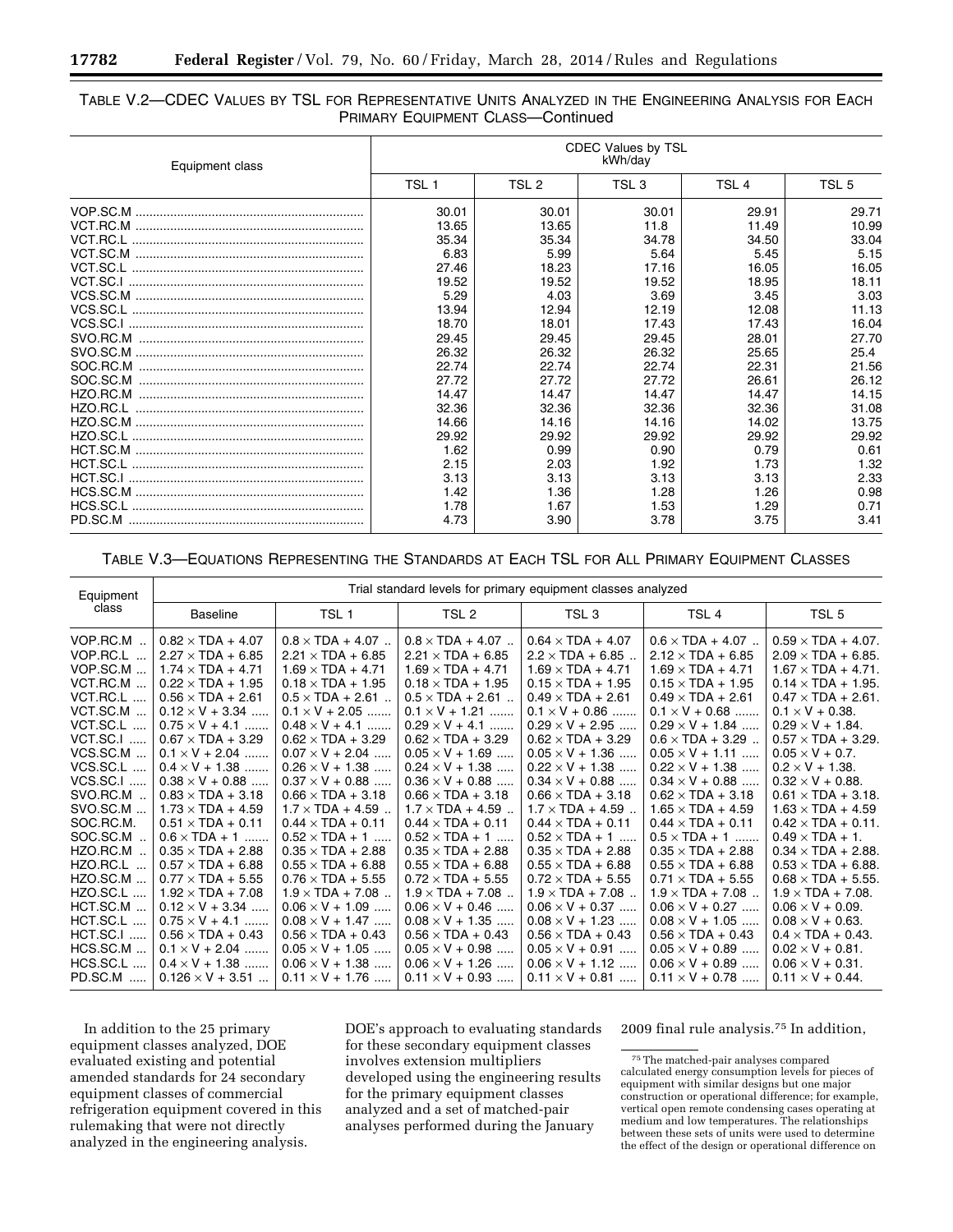DOE believes that standards for certain primary equipment classes can be directly applied to similar secondary equipment classes. Chapter 5 of the final rule TSD discusses the development of the extension multipliers.

Using the extension multiplier approach, DOE developed an additional set of TSLs and associated equations for the secondary equipment classes, as shown in Table V.4. The TSLs shown in Table V.4 do not necessarily satisfy the criteria spelled out in section V.A. DOE

is presenting the standards equations developed for each TSL for all 47 equipment classes to allow interested parties to better observe the ramifications of each TSL across the range of equipment sizes on the market.

TABLE V.4—EQUATIONS REPRESENTING THE STANDARDS AT EACH TSL FOR ALL SECONDARY EQUIPMENT CLASSES

| Equipment             |                          |                          | Trial standard levels for secondary equipment classes analyzed |                          |                          |                            |
|-----------------------|--------------------------|--------------------------|----------------------------------------------------------------|--------------------------|--------------------------|----------------------------|
| class                 | <b>Baseline</b>          | TSL <sub>1</sub>         | TSL <sub>2</sub>                                               | TSL <sub>3</sub>         | TSL <sub>4</sub>         | TSL <sub>5</sub>           |
| VOP.RC.I<br>$\cdots$  | $2.89 \times TDA + 8.7$  | $2.81 \times TDA + 8.7$  | $2.81 \times TDA + 8.7$                                        | $2.79 \times TDA + 8.7$  | $2.7 \times TDA + 8.7$   | $2.65 \times TDA + 8.7$ .  |
| SVO.RC.L              | $2.27 \times TDA + 6.85$ | $2.21 \times TDA + 6.85$ | $2.21 \times TDA + 6.85$                                       | $2.2 \times TDA + 6.85$  | $2.12 \times TDA + 6.85$ | $2.09 \times TDA + 6.85$ . |
| SVO.RC.I              | $2.89 \times TDA + 8.7$  | $2.81 \times TDA + 8.7$  | $2.81 \times TDA + 8.7$                                        | $2.79 \times TDA + 8.7$  | $2.7 \times TDA + 8.7$   | $2.65 \times TDA + 8.7$ .  |
| HZO.RC.I<br>$\ddotsc$ | $0.72 \times TDA + 8.74$ | $0.7 \times TDA + 8.74$  | $0.7 \times TDA + 8.74$                                        | $0.7 \times$ TDA + 8.74  | $0.7 \times TDA + 8.74$  | $0.67 \times TDA + 8.74$ . |
| VOP.SC.L              | $4.37 \times TDA +$      | $4.25 \times TDA +$      | $4.25 \times TDA +$                                            | $4.25 \times TDA +$      | $4.24 \times TDA +$      | $4.2 \times TDA + 11.82$ . |
|                       | 11.82.                   | 11.82.                   | 11.82.                                                         | 11.82.                   | 11.82.                   |                            |
| <b>VOP.SC.I </b>      | $5.55 \times TDA +$      | $5.4 \times TDA + 15.02$ | $5.4 \times TDA + 15.02$                                       | $5.4 \times TDA + 15.02$ | $5.38 \times TDA +$      | $5.34 \times TDA +$        |
|                       | 15.02.                   |                          |                                                                |                          | 15.02.                   | 15.02.                     |
| SVO.SC.L              | $4.34 \times TDA +$      | $4.26 \times TDA +$      | $4.26 \times TDA +$                                            | $4.26 \times TDA +$      | $4.13 \times TDA +$      | $4.08 \times TDA +$        |
|                       | 11.51.                   | 11.51.                   | 11.51.                                                         | 11.51.                   | 11.51.                   | 11.51.                     |
| SVO.SC.I              | $5.52 \times TDA +$      | $5.41 \times TDA +$      | $5.41 \times TDA +$                                            | $5.41 \times TDA +$      | $5.24 \times TDA +$      | $5.18 \times TDA +$        |
|                       | 14.63.                   | 14.63.                   | 14.63.                                                         | 14.63.                   | 14.63.                   | 14.63.                     |
| <b>HZO.SC.I </b>      | $2.44 \times TDA + 9$    | $2.42 \times TDA + 9$    | $2.42 \times TDA + 9$                                          | $2.42 \times TDA + 9$    | $2.42 \times TDA + 9$    | $2.42 \times TDA + 9$ .    |
| SOC.RC.L              | $1.08 \times TDA + 0.22$ | $0.93 \times TDA + 0.22$ | $0.93 \times TDA + 0.22$                                       | $0.93 \times TDA + 0.22$ | $0.91 \times TDA + 0.22$ | $0.88 \times TDA + 0.22$ . |
| SOC.RC.I              | $1.26 \times TDA + 0.26$ | $1.09 \times TDA + 0.26$ | $1.09 \times TDA + 0.26$                                       | $1.09 \times TDA + 0.26$ | $1.07 \times TDA + 0.26$ | $1.03 \times TDA + 0.26$ . |
| SOC.SC.I<br>$\ddotsc$ | $1.76 \times TDA + 0.36$ | $1.53 \times TDA + 0.36$ | $1.53 \times TDA + 0.36$                                       | $1.53 \times TDA + 0.36$ | $1.5 \times TDA + 0.36$  | $1.45 \times TDA + 0.36$ . |
| VCT.RC.I              | $0.66 \times TDA + 3.05$ | $0.59 \times TDA + 3.05$ | $0.59 \times TDA + 3.05$                                       | $0.58 \times TDA + 3.05$ | $0.57 \times TDA + 3.05$ | $0.55 \times TDA + 3.05$ . |
| HCT.RC.M              | $0.16 \times TDA + 0.13$ | $0.16 \times TDA + 0.13$ | $0.16 \times TDA + 0.13$                                       | $0.16 \times TDA + 0.13$ | $0.16 \times TDA + 0.13$ | $0.12 \times TDA + 0.13$ . |
| HCT.RC.L              | $0.34 \times TDA + 0.26$ | $0.34 \times TDA + 0.26$ | $0.34 \times TDA + 0.26$                                       | $0.34 \times TDA + 0.26$ | $0.34 \times TDA + 0.26$ | $0.24 \times TDA + 0.26$ . |
| <b>HCT.RC.I</b>       | $0.4 \times TDA + 0.31$  | $0.4 \times TDA + 0.31$  | $0.4 \times TDA + 0.31$                                        | $0.4 \times TDA + 0.31$  | $0.4 \times TDA + 0.31$  | $0.28 \times TDA + 0.31$ . |
| $VCS.RC.M$            | $0.11 \times V + 0.26$   | $0.11 \times V + 0.26$   | $0.1 \times V + 0.26$                                          | $0.1 \times V + 0.26$    | $0.1 \times V + 0.26$    | $0.09 \times V + 0.26$ .   |
| VCS.RC.L<br>$\cdots$  | $0.23 \times V + 0.54$   | $0.23 \times V + 0.54$   | $0.22 \times V + 0.54$                                         | $0.21 \times V + 0.54$   | $0.21 \times V + 0.54$   | $0.19 \times V + 0.54$ .   |
| $VCS.RC.I$            | $0.27 \times V + 0.63$   | $0.27 \times V + 0.63$   | $0.25 \times V + 0.63$                                         | $0.25 \times V + 0.63$   | $0.25 \times V + 0.63$   | $0.23 \times V + 0.63$ .   |
| <b>HCS.SC.I </b>      | $0.38 \times V + 0.88$   | $0.37 \times V + 0.88$   | $0.36 \times V + 0.88$                                         | $0.34 \times V + 0.88$   | $0.34 \times V + 0.88$   | $0.32 \times V + 0.88$ .   |
| HCS.RC.M.             | $0.11 \times V + 0.26$   | $0.11 \times V + 0.26$   | $0.1 \times V + 0.26$                                          | $0.1 \times V + 0.26$    | $0.1 \times V + 0.26$    | $0.09 \times V + 0.26$ .   |
| HCS.RC.L              | $0.23 \times V + 0.54$   | $0.23 \times V + 0.54$   | $0.22 \times V + 0.54$                                         | $0.21 \times V + 0.54$   | $0.21 \times V + 0.54$   | $0.19 \times V + 0.54$ .   |
| $HCS.RC.I$            | $0.27 \times V + 0.63$   | $0.27 \times V + 0.63$   | $0.25 \times V + 0.63$                                         | $0.25 \times V + 0.63$   | $0.25 \times V + 0.63$   | $0.23 \times V + 0.63$ .   |
| SOC.SC.L*             | $0.75 \times V + 4.10$   | $1.1 \times TDA + 2.1$   | $1.1 \times TDA + 2.1$                                         | $1.1 \times TDA + 2.1$   | $1.05 \times TDA + 2.1$  | $1.03 \times TDA + 2.1$ .  |

\* Equipment class SOC.SC.L was inadvertently grouped under the category self-contained commercial freezers with transparent doors in the standards prescribed by EPCA, as amended by EPACT 2005. (42 U.S.C. 6313(c)(2)) The baseline expression is thus given by the expression 0.75 × V + 4.10, which is the current standard for SOC.SC.L equipment. A similar anomaly (of inadvertent classification under a different equipment category) for SOC.SC.M equipment was corrected by the standard established by AEMTCA. (42 U.S.C. 6313(c)(4)) However, no such corrective action has been prescribed for standards for SOC.SC.L equipment. In establishing a new standard for SOC.SC.M equipment, AEMTCA also changed the normalization metric from volume (V) to total display area (TDA). Accordingly, DOE is promulgating amended standards for SOC.SC.M equipment with TDA as the normalization metric (see Table V.3), DOE derives the standard for secondary equipment classes based on the standard of a primary equipment that has similar characteristics as the secondary equipment class under consideration (see chapter 5 of the final rule TSD for details). For the equipment class SOC.SC.L, the standard was derived from the standard level selected for equipment class SOC.SC.M. Since the standard for SOC.SC.M is in terms of TDA, the standard for SOC.SC.L equipment has also been specified in terms of TDA. Therefore, while the baseline expression has been shown with V as the normalization metric, the expressions for TSLs 1 through 5 have been shown in terms of TDA. This change of normalization metric for equipment class SOC.SC.L is consistent with the legislative intent, evident in AEMTCA, for equipment class SOC.SC.M.

### *B. Economic Justification and Energy Savings*

1. Economic Impacts on Commercial Customers

## a. Life-Cycle Cost and Payback Period

Customers affected by new or amended standards usually incur higher purchase prices and lower operating costs. DOE evaluates these impacts on individual customers by calculating the LCC and the PBP associated with the TSLs. The results of the LCC analysis for each TSL were obtained by comparing

the installed and operating costs of the equipment in the base-case scenario (scenario with no amended energy conservation standards) against the standards-case scenarios at each TSL. The energy consumption values for both the base-case and standards-case scenarios were calculated based on the DOE test procedure conditions specified in the 2012 test procedure final rule. 77 FR 10292, 10318–21 (February 21, 2012) The DOE test procedure adopted an industry-accepted test method and has been widely accepted as a reasonably

accurate representation of the conditions to which a vast majority of the equipment covered in this rulemaking is subjected during actual use. As described in section IV.F, the LCC analysis was carried out in the form of Monte Carlo simulations. Consequently, the results are distributed over a range of values, as opposed to a single deterministic value. DOE presents the mean or median values, as appropriate, calculated from the distributions of results.

applicable equipment. For more information, please see chapter 5 of the 2009 final rule TSD, which can

be found at *[http://www.regulations.gov/](http://www.regulations.gov/#!documentDetail;D=EERE-2006-STD-0126-0058) [#!documentDetail;D=EERE-2006-STD-0126-0058](http://www.regulations.gov/#!documentDetail;D=EERE-2006-STD-0126-0058)*.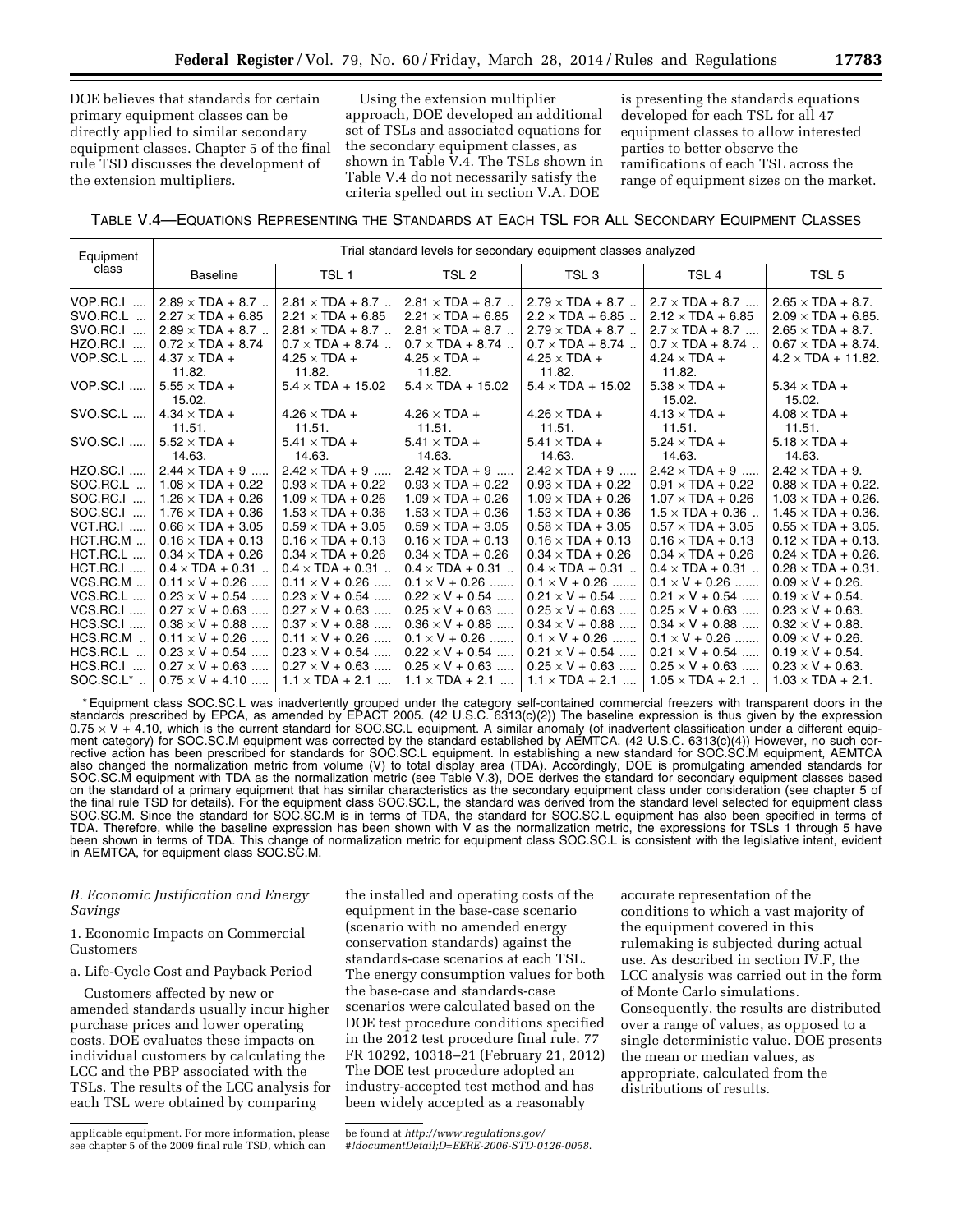Table V.5 through Table V.29 show key results of the LCC and PBP analysis for each equipment class. Each table presents the mean LCC, mean LCC savings, median PBP, and distribution of customer impacts in the form of percentages of customers who experience net cost, no impact, or net benefit.

All of the equipment classes, except for VCT.SC.L, have negative LCC savings values at TSL 5. Negative average LCC savings imply that, on average, customers experience an increase in LCC as a consequence of buying equipment associated with that particular TSL.

The mean LCC savings associated with TSL 4 vary by equipment class, and are negative for some equipment classes with significant market shares. The mean LCC savings at today's standard, TSL 3, are all positive. (LCC savings are equal in cases in which both TSLs are associated with the same efficiency level.)

Generally, customers who currently buy equipment in the base case scenario at or above the level of performance specified by the TSL under consideration would be unaffected if the amended standard were to be set at that TSL. Customers who buy equipment below the level of the TSL under consideration would be affected if the amended standard were to be set at that TSL. Among these affected customers, some may benefit (lower LCC) and some may incur net cost (higher LCC). DOE's results indicate that only a small percentage of customers may benefit from an amended standard that is set at TSL 5. At TSL 4, the percentage of customers who experience net benefits or no impacts ranges from 0 to 92 percent. At TSL 3, a larger percentage of customers experience net benefits or no impacts as compared to TSL 4. At TSLs

1 and 2, almost all customers experience either net benefits or no impacts.

For all of the equipment classes, except VCT.SC.L, the median PBPs for TSL 5 are greater than the average lifetime of the equipment, indicating that a majority of customers may not be able to recover the higher equipment installed costs through savings in operating costs during the life of the equipment. The median PBP values for TSL 4 range from 1.4 years to 63.1 years. The median PBP values at TSL 3 are all below the average lifetime of a majority of the commercial refrigeration equipment under consideration is 10 to 15 years. Therefore, PBP results for TSL 3 indicate that, in general, the majority of customers will be able to recover the increased purchase costs associated with equipment that is compliant with TSL 3 through operating cost savings within the lifetime of the equipment.

TABLE V.5—SUMMARY LCC AND PBP RESULTS FOR VOP.RC.M EQUIPMENT CLASS\*

|            |                                     |           | Life-cycle cost, all customers<br>2012\$ |                                   |                  |                                  | Life-cycle cost savings |                             |       |
|------------|-------------------------------------|-----------|------------------------------------------|-----------------------------------|------------------|----------------------------------|-------------------------|-----------------------------|-------|
| <b>TSL</b> | Annual en-<br>ergy con-<br>sumption | Installed | Discounted                               | Affected<br>customers'<br>average |                  | % of Customers that experience** |                         | Median<br>payback<br>period |       |
|            | kWh/yr                              | cost      | operating<br>cost                        | <b>LCC</b>                        | savings<br>20123 | Net cost<br>(percent)            | No impact<br>(percent)  | Net benefit<br>(percent)    | years |
|            | 17,095                              | 10,527    | 2,376                                    | 30,748                            |                  |                                  | 100                     | 0                           |       |
| 2          | 17,095                              | 10,527    | 2.376                                    | 30.748                            |                  |                                  | 100                     | 0                           |       |
| 3          | 13,877                              | 11,988    | 2.099                                    | 29,826                            | 922              |                                  | 41                      | 55                          | 5.7   |
| 4.         | 13.177                              | 12.786    | 2.071                                    | 30.374                            | $-5$             | 64                               |                         | 36                          | 9.9   |
| 5          | 13.013                              | 15,901    | 2.202                                    | 34,572                            | $-4,203$         | 100                              |                         |                             | 34.1  |

\* Percentages may not add up to 100 percent due to rounding.

## TABLE V.6—SUMMARY LCC AND PBP RESULTS FOR VOP.RC.L EQUIPMENT CLASS\*

|            |                                     |           | Life-cycle cost, all customers<br>2012\$ |                                                            |                              |                       | Life-cycle cost savings |                             |       |
|------------|-------------------------------------|-----------|------------------------------------------|------------------------------------------------------------|------------------------------|-----------------------|-------------------------|-----------------------------|-------|
| <b>TSL</b> | Annual en-<br>ergy con-<br>sumption | Installed | Discounted                               | Affected<br>% of Customers that experience**<br>customers' |                              |                       |                         | Median<br>payback<br>period |       |
|            | kWh/yr                              | cost      | operating<br>cost                        | <b>LCC</b>                                                 | average<br>savings<br>2012\$ | Net cost<br>(percent) | No impact<br>(percent)  | Net benefit<br>(percent)    | years |
|            | 38,544                              | 11,699    | 4,445                                    | 49,574                                                     |                              |                       | 100                     |                             |       |
| 2          | 38,544                              | 11,699    | 4.445                                    | 49,574                                                     |                              |                       | 100                     |                             |       |
| 3          | 38,301                              | 11,799    | 4,427                                    | 49,521                                                     | 53                           |                       | 40                      | 53                          | 5.7   |
| 4          | 37.117                              | 12.631    | 4.353                                    | 49.707                                                     | $-148$                       | 59                    | 20                      | 21                          | 7.2   |
| 5          | 36,502                              | 17.725    | 4,534                                    | 56,289                                                     | $-6,701$                     | 100                   |                         |                             | 9.9   |

\* Percentages may not add up to 100 percent due to rounding.

# TABLE V.7—SUMMARY LCC AND PBP RESULTS FOR VOP.SC.M EQUIPMENT CLASS\*

| <b>TSL</b> |                                               | Life-cycle cost, all customers<br>2012\$ |                   |            |                                   |                                  |                        |                          |                             |
|------------|-----------------------------------------------|------------------------------------------|-------------------|------------|-----------------------------------|----------------------------------|------------------------|--------------------------|-----------------------------|
|            | Annual en-<br>ergy con-<br>sumption<br>kWh/yr | Installed                                | Discounted        |            | Affected<br>customers'<br>average | % of Customers that experience** |                        |                          | Median<br>payback<br>period |
|            |                                               | cost                                     | operating<br>cost | <b>LCC</b> |                                   | Net cost<br>(percent)            | No impact<br>(percent) | Net benefit<br>(percent) | years                       |
|            | 10,953                                        | 6,365                                    | .340              | 20,337     |                                   |                                  | 100                    |                          |                             |
| 2          | 10.953                                        | 6,365                                    | .340              | 20,337     |                                   |                                  | 100                    |                          |                             |
| 3<br>.     | 10,953                                        | 6,365                                    | .340              | 20,337     |                                   |                                  | 100                    |                          |                             |
| 4          | 10.917                                        | 6.432                                    | .339              | 20.391     | $-54$                             | 60                               | 40                     |                          | 5.7                         |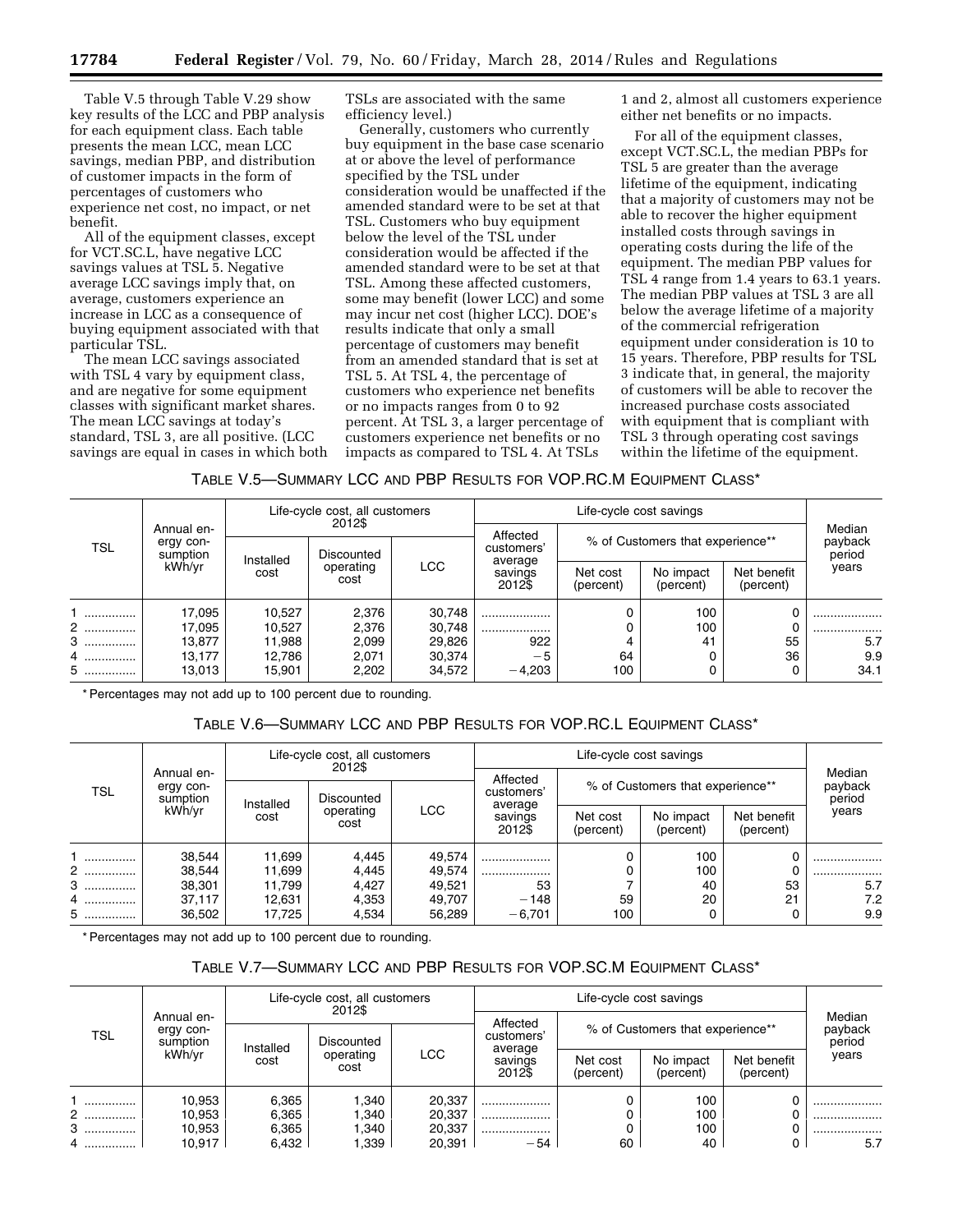# TABLE V.7—SUMMARY LCC AND PBP RESULTS FOR VOP.SC.M EQUIPMENT CLASS\*—Continued

| <b>TSL</b> |                                               | Life-cycle cost, all customers<br>2012\$ |                   |            |                              |                                  |                        |                          |                             |
|------------|-----------------------------------------------|------------------------------------------|-------------------|------------|------------------------------|----------------------------------|------------------------|--------------------------|-----------------------------|
|            | Annual en-<br>ergy con-<br>sumption<br>kWh/vr |                                          | Discounted        |            | Affected<br>customers'       | % of Customers that experience** |                        |                          | Median<br>payback<br>period |
|            |                                               | Installed<br>cost                        | operating<br>cost | <b>LCC</b> | average<br>savings<br>2012\$ | Net cost<br>(percent)            | No impact<br>(percent) | Net benefit<br>(percent) | years                       |
| .          | 10.846                                        | 7.483                                    | .368              | 21,742     | $-1.384$                     | 100                              |                        |                          | 7.2                         |

\* Percentages may not add up to 100 percent due to rounding.

# TABLE V.8—SUMMARY LCC AND PBP RESULTS FOR VCT.RC.M EQUIPMENT CLASS\*

| <b>TSL</b> |                                               | Life-cycle cost, all customers<br>2012\$ |              |                  |                              |                                  |                        |                          |                             |
|------------|-----------------------------------------------|------------------------------------------|--------------|------------------|------------------------------|----------------------------------|------------------------|--------------------------|-----------------------------|
|            | Annual en-<br>ergy con-<br>sumption<br>kWh/yr |                                          | Discounted   |                  | Affected<br>customers'       | % of Customers that experience** |                        |                          | Median<br>payback<br>period |
|            |                                               | Installed<br>operating<br>cost<br>cost   |              | <b>LCC</b>       | average<br>savings<br>2012\$ | Net cost<br>(percent)            | No impact<br>(percent) | Net benefit<br>(percent) | years                       |
| <br>2      | 4,981<br>4,981                                | 12.951<br>12.951                         | .263<br>.263 | 23,996<br>23,996 |                              |                                  | 100<br>100             |                          |                             |
| 3<br>.     | 4,307                                         | 13.102                                   | .185         | 23,454           | <br>542                      |                                  | 40                     | 60                       | <br>2.1                     |
| 4          | 4.192                                         | 13.384                                   | .193         | 23,803           | 41                           | 36                               | 13                     | 51                       | 6.6                         |
| 5          | 4,011                                         | 17.093                                   | .341         | 28.775           | $-4,937$                     | 100                              |                        |                          | 364.7                       |

\* Percentages may not add up to 100 percent due to rounding.

# TABLE V.9—SUMMARY LCC AND PBP RESULTS FOR VCT.RC.L EQUIPMENT CLASS\*

| <b>TSL</b> |                                               | Life-cycle cost, all customers<br>2012\$ |           |            |                              |                                  | Median<br>payback<br>period |                          |       |
|------------|-----------------------------------------------|------------------------------------------|-----------|------------|------------------------------|----------------------------------|-----------------------------|--------------------------|-------|
|            | Annual en-<br>ergy con-<br>sumption<br>kWh/vr | Installed                                |           | Discounted |                              | % of Customers that experience** |                             |                          |       |
|            |                                               | cost<br>cost                             | operating | <b>LCC</b> | average<br>savings<br>2012\$ | Net cost<br>(percent)            | No impact<br>(percent)      | Net benefit<br>(percent) | years |
|            | 12,898                                        | 14.411                                   | 2,081     | 32,705     | 647                          |                                  | 40                          | 60                       | 1.8   |
| 2          | 12,898                                        | 14.411                                   | 2.081     | 32,705     | 647                          |                                  | 40                          | 60                       | 1.8   |
| 3          | 12,694                                        | 14.508                                   | 2.066     | 32,665     | 526                          |                                  | 20                          | 76                       | 2.7   |
| 4          | 12,593                                        | 14.809                                   | 2.070     | 32,996     | 93                           | 43                               |                             | 57                       | 6.3   |
| 5          | 12,061                                        | 19.567                                   | 2.232     | 39,125     | $-6,036$                     | 100                              |                             |                          | 194.7 |

\* Percentages may not add up to 100 percent due to rounding.

# TABLE V.10—SUMMARY LCC AND PBP RESULTS FOR VCT.SC.M EQUIPMENT CLASS\*

| <b>TSL</b> |                                      | Life-cycle cost, all customers<br>2012\$<br>Annual |            |                              |                        |                                  |                          |       |                             |
|------------|--------------------------------------|----------------------------------------------------|------------|------------------------------|------------------------|----------------------------------|--------------------------|-------|-----------------------------|
|            | energy<br>consump-<br>tion<br>kWh/vr |                                                    | Discounted |                              | Affected<br>customers' | % of Customers that experience** |                          |       | Median<br>payback<br>period |
|            |                                      | Installed<br>operating<br>cost<br>cost             | <b>LCC</b> | average<br>savings<br>2012\$ | Net cost<br>(percent)  | No impact<br>(percent)           | Net benefit<br>(percent) | years |                             |
|            | 2,491                                | 5,184                                              | 490        | 10,025                       | $-10$                  | 71                               | 10                       | 18    | 23.4                        |
| 2          | 2.184                                | 5,336                                              | 452        | 9,800                        | 214                    |                                  | 10                       | 89    | 4.8                         |
| 3<br>.     | 2.057                                | 5.401                                              | 442        | 9.767                        | 226                    |                                  |                          | 97    | 5.3                         |
| 4          | .991                                 | 5.487                                              | 440        | 9,830                        | 163                    | 17                               |                          | 83    | 7.0                         |
| 5          | .879                                 | 6,831                                              | 478        | 11,534                       | $-1,541$               | 100                              |                          |       | 96.2                        |

\* Percentages may not add up to 100 percent due to rounding.

# TABLE V.11—SUMMARY LCC AND PBP RESULTS FOR VCT.SC.L EQUIPMENT CLASS

| <b>TSL</b> |                                                                                                       | Life-cycle cost, all customers<br>2012\$ |                              |                       |                        |                                   |                 |    |                             |
|------------|-------------------------------------------------------------------------------------------------------|------------------------------------------|------------------------------|-----------------------|------------------------|-----------------------------------|-----------------|----|-----------------------------|
|            | Annual en-<br>ergy con-<br>Discounted<br>sumption<br>Installed<br>kWh/vr<br>operating<br>cost<br>cost |                                          |                              |                       | Affected<br>customers' | 90 of Customers that experience** |                 |    | Median<br>payback<br>period |
|            |                                                                                                       | LCC                                      | average<br>savings<br>2012\$ | Net cost<br>(percent) | No impact<br>(percent) | Net benefit<br>(percent)          | years           |    |                             |
| .          | 10.022                                                                                                | 6.498                                    | l.270                        | 19.135                | 2.503                  |                                   | 10 <sup>1</sup> | 90 | 0.5                         |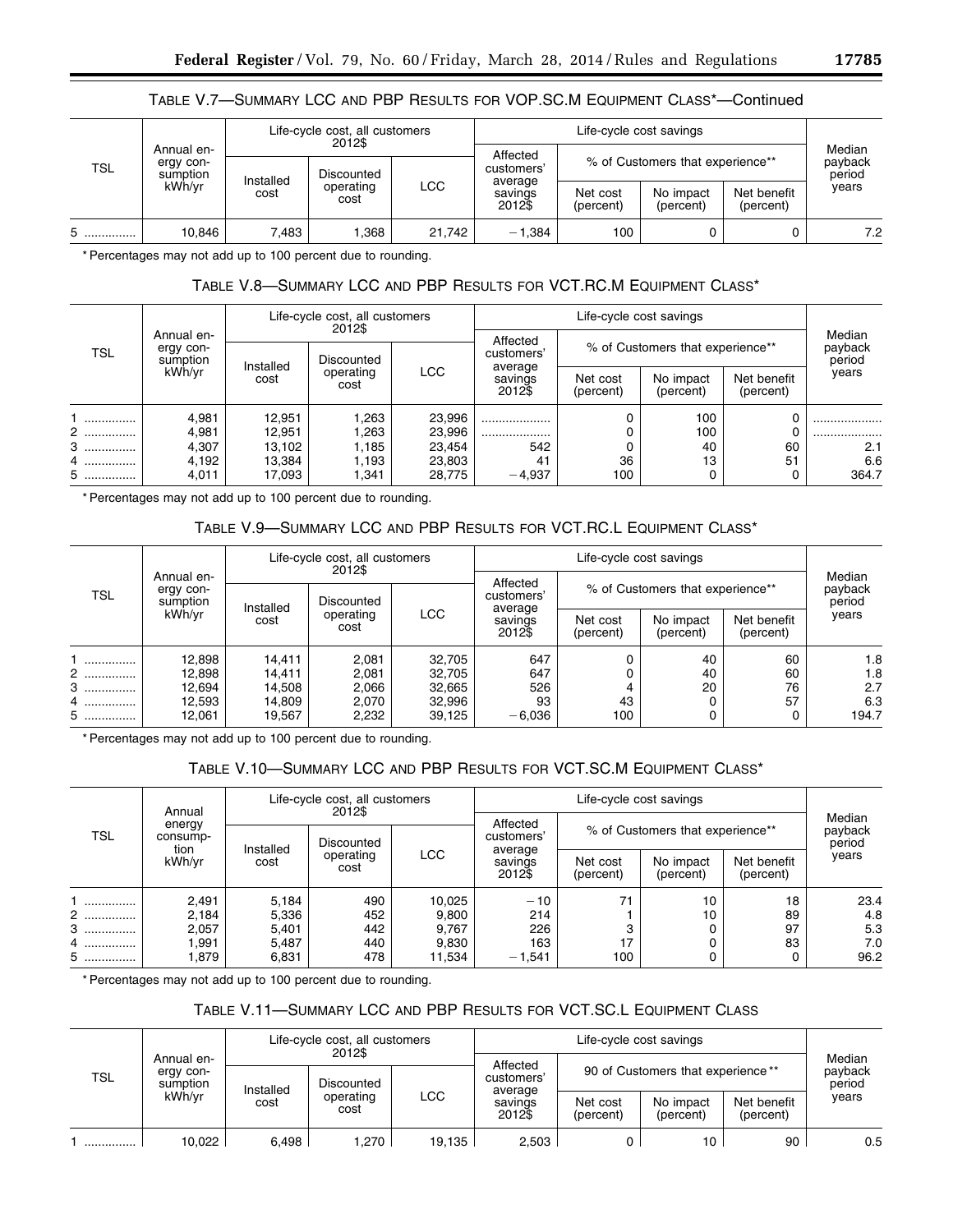## TABLE V.11—SUMMARY LCC AND PBP RESULTS FOR VCT.SC.L EQUIPMENT CLASS—Continued

| <b>TSL</b> |                                               | Life-cycle cost, all customers<br>2012\$ |            |                                 |                                   |                                   |                        |                          |                             |
|------------|-----------------------------------------------|------------------------------------------|------------|---------------------------------|-----------------------------------|-----------------------------------|------------------------|--------------------------|-----------------------------|
|            | Annual en-<br>ergy con-<br>sumption<br>kWh/yr |                                          | Discounted |                                 | Affected<br>customers'<br>average | 90 of Customers that experience** |                        |                          | Median<br>payback<br>period |
|            |                                               | Installed<br>cost                        |            | <b>LCC</b><br>operating<br>cost |                                   | Net cost<br>(percent)             | No impact<br>(percent) | Net benefit<br>(percent) | years                       |
| 2          | 6,654                                         | 6,822                                    | 964        | 16,397                          | 4,709                             |                                   |                        | 100                      | 0.8                         |
| 3<br>.     | 6,262                                         | 7,003                                    | 917        | 16,105                          | 5,001                             |                                   |                        | 100                      | 1.1                         |
| 4          | 5.857                                         | 8,909                                    | 948        | 18,294                          | 2,812                             |                                   |                        | 89                       | 4.7                         |
| 5          | 5,857                                         | 8,909                                    | 948        | 18,294                          | 2,812                             |                                   |                        | 89                       | 4.7                         |

\* Percentages may not add up to 100 percent due to rounding.

# TABLE V.12—SUMMARY LCC AND PBP RESULTS FOR VCT.SC.I EQUIPMENT CLASS \*

|            |                                               | Life-cycle cost, all customers<br>2012\$ |                   |            |                              |                                   |                             |                          |       |
|------------|-----------------------------------------------|------------------------------------------|-------------------|------------|------------------------------|-----------------------------------|-----------------------------|--------------------------|-------|
| <b>TSL</b> | Annual en-<br>ergy con-<br>sumption<br>kWh/yr |                                          | Discounted        |            | Affected<br>customers'       | 90 of Customers that experience** | Median<br>payback<br>period |                          |       |
|            |                                               | Installed<br>cost                        | operating<br>cost | <b>LCC</b> | average<br>savings<br>2012\$ | Net cost<br>(percent)             | No impact<br>(percent)      | Net benefit<br>(percent) | years |
|            | 7,124                                         | 7,305                                    | 1,015             | 17,384     | 18                           | 10                                | 40                          | 50                       | 7.2   |
| 2          | 7,124                                         | 7,305                                    | 1.015             | 17,384     | 18                           | 10                                | 40                          | 50                       | 7.2   |
| 3          | 7,124                                         | 7,305                                    | 1.015             | 17,384     | 18                           | 10                                | 40                          | 50                       | 7.2   |
| 4          | 6,916                                         | 7,509                                    | 003               | 17,468     | $-68$                        | 65                                | 24                          | 11                       | 16.2  |
| 5          | 6,609                                         | 9,780                                    | 1,057             | 20,242     | $-2,834$                     | 84                                | 16                          |                          | 663.6 |

\* Percentages may not add up to 100 percent due to rounding.

# TABLE V.13—SUMMARY LCC AND PBP RESULTS FOR VCS.SC.M EQUIPMENT CLASS \*

|            |                                               | Life-cycle cost, all customers<br>2012\$ |                   |            |          |                                  | Median<br>payback<br>period |                          |       |
|------------|-----------------------------------------------|------------------------------------------|-------------------|------------|----------|----------------------------------|-----------------------------|--------------------------|-------|
| <b>TSL</b> | Annual en-<br>ergy con-<br>sumption<br>kWh/vr | Installed                                |                   | Discounted |          | % of Customers that experience** |                             |                          |       |
|            |                                               | cost                                     | operating<br>cost | <b>LCC</b> |          | Net cost<br>(percent)            | No impact<br>(percent)      | Net benefit<br>(percent) | years |
|            | 1,929                                         | 3,572                                    | 368               | 6.378      | 223      |                                  | 40                          | 60                       | 0.5   |
| 2          | 1,469                                         | 3,601                                    | 326               | 6,083      | 518      |                                  | 40                          | 60                       | 0.6   |
| 3          | 346. ا                                        | 3,651                                    | 318               | 6,067      | 363      |                                  | 10                          | 83                       | 1.4   |
| 4          | 258. ا                                        | 3,734                                    | 314               | 6,125      | 305      | 25                               | 10                          | 65                       | 2.6   |
| 5          | 1,105                                         | 5,062                                    | 365               | 7,828      | $-1,428$ | 100                              |                             |                          | 48.0  |

\* Percentages may not add up to 100 percent due to rounding.

## TABLE V.14—SUMMARY LCC AND PBP RESULTS FOR VCS.SC.L EQUIPMENT CLASS \*

|            |                                     | Life-cycle cost, all customers<br>2012\$             |                              |                       |                        |                                  | Median<br>payback<br>period |    |      |
|------------|-------------------------------------|------------------------------------------------------|------------------------------|-----------------------|------------------------|----------------------------------|-----------------------------|----|------|
| <b>TSL</b> | Annual en-<br>ergy con-<br>sumption |                                                      | Discounted                   |                       | Affected<br>customers' | % of Customers that experience** |                             |    |      |
|            | kWh/yr                              | Installed<br><b>LCC</b><br>operating<br>cost<br>cost | average<br>savings<br>2012\$ | Net cost<br>(percent) | No impact<br>(percent) | Net benefit<br>(percent)         | years                       |    |      |
|            | 5,088                               | 4,007                                                | 702                          | 9,374                 | 588                    |                                  | 40                          | 60 | 0.6  |
| 2          | 4,722                               | 4,083                                                | 672                          | 9,215                 | 550                    |                                  | 10                          | 90 | 1.3  |
| $3$        | 4,448                               | 4,216                                                | 653                          | 9,201                 | 507                    |                                  |                             | 93 | 2.5  |
| 4          | 4,410                               | 4,238                                                | 651                          | 9,213                 | 495                    | 9                                |                             | 91 | 2.7  |
| 5          | 4,062                               | 5,988                                                | 703                          | 11,349                | $-1,640$               | 100                              |                             |    | 31.8 |

\* Percentages may not add up to 100 percent due to rounding.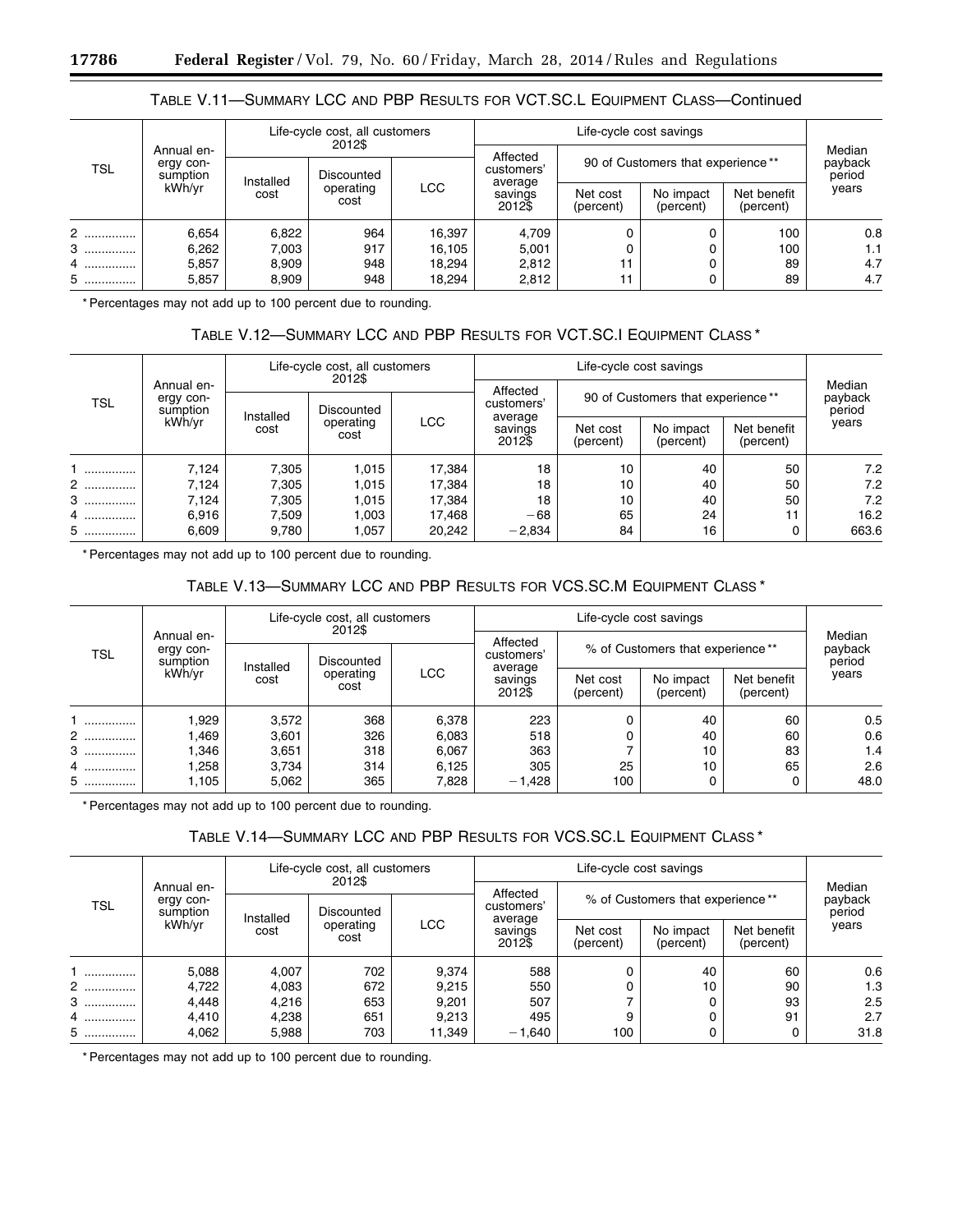| TABLE V.15—SUMMARY LCC AND PBP RESULTS FOR VCS.SC.I EQUIPMENT CLASS * |  |
|-----------------------------------------------------------------------|--|
|-----------------------------------------------------------------------|--|

|            |                                               | Life-cycle cost, all customers<br>2012\$             |            |                              |                        |                                  |                             |       |       |
|------------|-----------------------------------------------|------------------------------------------------------|------------|------------------------------|------------------------|----------------------------------|-----------------------------|-------|-------|
| <b>TSL</b> | Annual en-<br>ergy con-<br>sumption<br>kWh/vr |                                                      | Discounted |                              | Affected<br>customers' | % of Customers that experience** | Median<br>payback<br>period |       |       |
|            |                                               | Installed<br><b>LCC</b><br>operating<br>cost<br>cost |            | average<br>savings<br>2012\$ | Net cost<br>(percent)  | No impact<br>(percent)           | Net benefit<br>(percent)    | years |       |
|            | 6,824                                         | 4,349                                                | 895        | 11,195                       | 41                     |                                  | 40                          | 60    | 2.6   |
| 2          | 6,574                                         | 4,420                                                | 876        | 11,117                       | 114                    |                                  | 32                          | 68    | 3.6   |
| 3          | 6,361                                         | 4,515                                                | 861        | 11,096                       | 113                    |                                  | 17                          | 75    | 5.0   |
| 4          | 6.361                                         | 4,515                                                | 861        | 11,096                       | 113                    |                                  | 17                          | 75    | 5.0   |
| 5          | 5,855                                         | 6,839                                                | 927        | 13,909                       | $-2,710$               | 92                               | 8                           |       | 183.7 |

\* Percentages may not add up to 100 percent due to rounding.

# TABLE V.16—SUMMARY LCC AND PBP RESULTS FOR SVO.RC.M EQUIPMENT CLASS \*

| <b>TSL</b> |                                               | Life-cycle cost, all customers<br>2012\$ |            |                   |                                   |                                  |                             |       |      |
|------------|-----------------------------------------------|------------------------------------------|------------|-------------------|-----------------------------------|----------------------------------|-----------------------------|-------|------|
|            | Annual en-<br>ergy con-<br>sumption<br>kWh/yr | Installed                                | Discounted |                   | Affected<br>customers'<br>average | % of Customers that experience** | Median<br>payback<br>period |       |      |
|            |                                               | operating<br>cost<br>cost                | <b>LCC</b> | savings<br>2012\$ | Net cost<br>(percent)             | No impact<br>(percent)           | Net benefit<br>(percent)    | years |      |
|            | 10,748                                        | 10.304                                   | .694       | 24,841            | 564                               |                                  | 40                          | 54    | 6.2  |
| 2          | 10.748                                        | 10.304                                   | .694       | 24.841            | 564                               |                                  | 40                          | 54    | 6.2  |
| $3$        | 10.748                                        | 10.304                                   | .694       | 24.841            | 564                               |                                  | 40                          | 54    | 6.2  |
| 4          | 10,226                                        | 10.875                                   | 1.670      | 25.201            | $-19$                             | 67                               |                             | 33    | 10.4 |
| $5$        | 10.111                                        | 12,867                                   | 1.752      | 27,873            | $-2,691$                          | 100                              |                             |       | 29.9 |

\* Percentages may not add up to 100 percent due to rounding.

# TABLE V.17—SUMMARY LCC AND PBP RESULTS FOR SVO.SC.M EQUIPMENT CLASS§\*

| TSL |                                     | Life-cycle cost, all customers<br>2012\$ |                   |            |                              |                                     |                             |                          |       |
|-----|-------------------------------------|------------------------------------------|-------------------|------------|------------------------------|-------------------------------------|-----------------------------|--------------------------|-------|
|     | Annual en-<br>ergy con-<br>sumption |                                          | Discounted        |            | Affected<br>customers'       | % of Customers that experience \$** | Median<br>payback<br>period |                          |       |
|     | kWh/vr                              | Installed<br>cost                        | operating<br>cost | <b>LCC</b> | average<br>savings<br>2012\$ | Net cost<br>(percent)               | No impact<br>(percent)      | Net benefit<br>(percent) | years |
|     | 9,608                               | 4,980                                    | 1,150             | 16,733     |                              |                                     | 100                         |                          |       |
| 2   | 9,608                               | 4,980                                    | 1,150             | 16,733     |                              |                                     | 100                         |                          |       |
| 3   | 9,608                               | 4,980                                    | 1.150             | 16,733     |                              |                                     | 100                         |                          |       |
| 4   | 9,361                               | 5,157                                    | 1.132             | 16.728     | 6                            | 32                                  | 40                          | 27                       | 10.9  |
| 5   | 9,271                               | 5,897                                    | 1,151             | 17,648     | $-917$                       | 100                                 |                             |                          | 151.6 |

\* Percentages may not add up to 100 percent due to rounding.

# TABLE V.18—SUMMARY LCC AND PBP RESULTS FOR SOC.RC.M EQUIPMENT CLASS \*

| TSL |                                               | Life-cycle cost, all customers<br>2012\$ |            |                              |                       |                                  |                          |       |                             |
|-----|-----------------------------------------------|------------------------------------------|------------|------------------------------|-----------------------|----------------------------------|--------------------------|-------|-----------------------------|
|     | Annual en-<br>ergy con-<br>sumption<br>kWh/vr | Installed                                |            | Discounted                   |                       | % of Customers that experience** |                          |       | Median<br>payback<br>period |
|     |                                               | operating<br>cost<br>cost                | <b>LCC</b> | average<br>savings<br>2012\$ | Net cost<br>(percent) | No impact<br>(percent)           | Net benefit<br>(percent) | years |                             |
|     | 8,300                                         | 13,971                                   | 1,679      | 28,172                       |                       |                                  | 100                      |       |                             |
| 2   | 8,300                                         | 13,971                                   | 1.679      | 28,172                       |                       |                                  | 100                      |       |                             |
| $3$ | 8,300                                         | 13,971                                   | 1.679      | 28,172                       |                       |                                  | 100                      |       |                             |
| 4   | 8.144                                         | 14.144                                   | 1.674      | 28,301                       | $-128$                | 60                               | 40                       |       | 38.0                        |
| 5   | 7.869                                         | 15,879                                   | 729، ا     | 30,492                       | $-2,268$              | 100                              |                          |       | 114.1                       |

\* Percentages may not add up to 100 percent due to rounding.

e.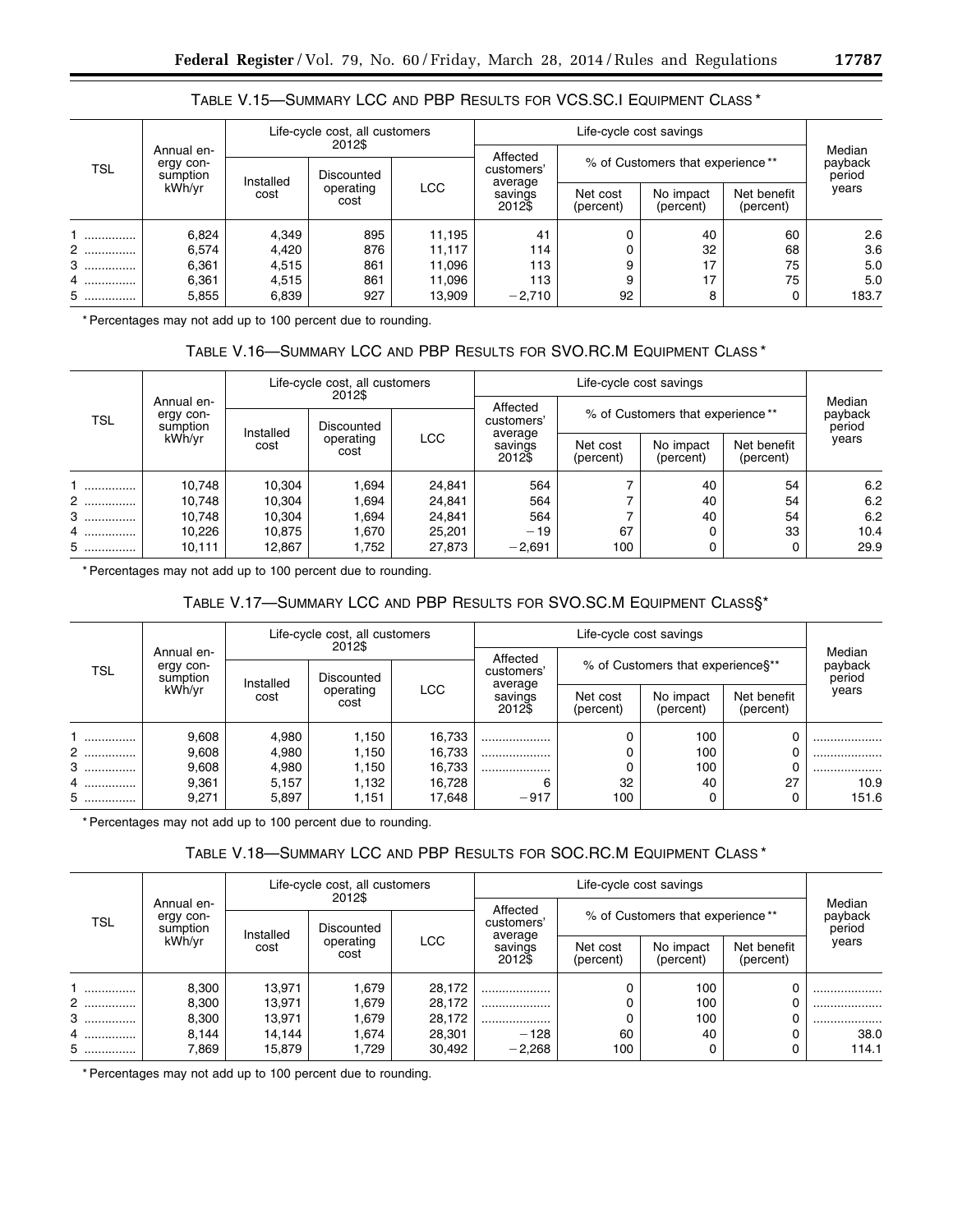|  | TABLE V.19—SUMMARY LCC AND PBP RESULTS FOR SOC.SC.M EQUIPMENT CLASS* |
|--|----------------------------------------------------------------------|
|--|----------------------------------------------------------------------|

|            |                                     |                                                      | Life-cycle cost, all customers<br>2012\$ |                       |                        |                                  |                             |  |      |
|------------|-------------------------------------|------------------------------------------------------|------------------------------------------|-----------------------|------------------------|----------------------------------|-----------------------------|--|------|
| <b>TSL</b> | Annual en-<br>ergy con-<br>sumption |                                                      | Discounted                               |                       | Affected<br>customers' | % of Customers that experience** | Median<br>payback<br>period |  |      |
|            | kWh/yr                              | Installed<br><b>LCC</b><br>operating<br>cost<br>cost | average<br>savings<br>2012\$             | Net cost<br>(percent) | No impact<br>(percent) | Net benefit<br>(percent)         | years                       |  |      |
| .          | 10,119                              | 13,965                                               | 1,821                                    | 27,861                |                        |                                  | 100                         |  |      |
| 2          | 10.119                              | 13,965                                               | .821                                     | 27,861                |                        |                                  | 100                         |  |      |
| $3$        | 10.119                              | 13,965                                               | 1,821                                    | 27,861                |                        |                                  | 100                         |  |      |
| 4          | 9.711                               | 14.332                                               | .808                                     | 28.128                | $-209$                 | 100                              |                             |  | 28.7 |
| 5          | 9,533                               | 15,880                                               | .868                                     | 30,123                | $-2,204$               | 100                              |                             |  | 25.3 |

\* Percentages may not add up to 100 percent due to rounding.

# TABLE V.20—SUMMARY LCC AND PBP RESULTS FOR HZO.RC.M EQUIPMENT CLASS \*

| <b>TSL</b> |                                     | Life-cycle cost, all customers<br>2012\$      |                              |                       |                        |                                  |       |                             |  |
|------------|-------------------------------------|-----------------------------------------------|------------------------------|-----------------------|------------------------|----------------------------------|-------|-----------------------------|--|
|            | Annual en-<br>ergy con-<br>sumption |                                               | Discounted                   |                       | Affected<br>customers' | % of Customers that experience** |       | Median<br>payback<br>period |  |
|            | kWh/yr                              | Installed<br>LCC<br>operating<br>cost<br>cost | average<br>savings<br>2012\$ | Net cost<br>(percent) | No impact<br>(percent) | Net benefit<br>(percent)         | years |                             |  |
|            | 5,282                               | 8,290                                         | .036                         | 16,958                | .                      |                                  | 100   |                             |  |
| 2          | 5,282                               | 8,290                                         | .036                         | 16,958                | .                      |                                  | 100   |                             |  |
| 3          | 5,282                               | 8,290                                         | .036                         | 16,958                | .                      |                                  | 100   |                             |  |
| 4          | 5,282                               | 8,290                                         | .036                         | 16,958                | .                      |                                  | 100   |                             |  |
| 5          | 5,165                               | 9.921                                         | 1.103                        | 19.137                | $-2.180$               | 60                               | 40    |                             |  |

\* Percentages may not add up to 100 percent due to rounding.

# TABLE V.21—SUMMARY LCC AND PBP RESULTS FOR HZO.RC.L EQUIPMENT CLASS \*

| <b>TSL</b> |                                     | Life-cycle cost, all customers<br>2012\$ |                   |            |                              |                                  |                             |                          |       |
|------------|-------------------------------------|------------------------------------------|-------------------|------------|------------------------------|----------------------------------|-----------------------------|--------------------------|-------|
|            | Annual en-<br>ergy con-<br>sumption |                                          | Discounted        |            | Affected<br>customers'       | % of Customers that experience** | Median<br>payback<br>period |                          |       |
|            | kWh/vr                              | Installed<br>cost                        | operating<br>cost | <b>LCC</b> | average<br>savings<br>2012\$ | Net cost<br>(percent)            | No impact<br>(percent)      | Net benefit<br>(percent) | years |
|            | 11,812                              | 8,504                                    | 1,673             | 22,548     |                              |                                  | 100                         |                          |       |
| 2          | 11,812                              | 8,504                                    | 1,673             | 22,548     |                              |                                  | 100                         |                          |       |
| 3          | 11,812                              | 8,504                                    | 1,673             | 22,548     |                              |                                  | 100                         |                          |       |
| 4.         | 11,812                              | 8,504                                    | .673              | 22,548     |                              |                                  | 100                         |                          |       |
| 5          | 11,344                              | 11.822                                   | 1.787             | 26.795     | $-4.249$                     | 60                               | 40                          |                          | 288.9 |

\* Percentages may not add up to 100 percent due to rounding.

## TABLE V.22—SUMMARY LCC AND PBP RESULTS FOR HZO.SC.M EQUIPMENT CLASS \*

| <b>TSL</b> |                                     | Life-cycle cost, all customers<br>2012\$ |            |            |                              |                                  | Median<br>payback<br>period |                          |       |
|------------|-------------------------------------|------------------------------------------|------------|------------|------------------------------|----------------------------------|-----------------------------|--------------------------|-------|
|            | Annual en-<br>ergy con-<br>sumption | Installed                                | Discounted |            | Affected<br>customers'       | % of Customers that experience** |                             |                          |       |
|            | kWh/vr                              | cost<br>cost                             | operating  | <b>LCC</b> | average<br>savings<br>2012\$ | Net cost<br>(percent)            | No impact<br>(percent)      | Net benefit<br>(percent) | years |
|            | 5,351                               | 2,605                                    | 629        | 9,022      |                              |                                  | 100                         | 0                        |       |
| 2          | 5,168                               | 2,698                                    | 615        | 8.967      | 55                           |                                  | 40                          | 54                       | 6.9   |
| $3$        | 5,168                               | 2,698                                    | 615        | 8.967      | 55                           |                                  | 40                          | 54                       | 6.9   |
| 4          | 5,118                               | 2,763                                    | 613        | 9,013      | $-4$                         | 50                               | 21                          | 29                       | 11.8  |
| 5          | 5,018                               | 3,689                                    | 636        | 10.163     | $-1.154$                     | 100                              |                             |                          | 194.7 |

\* Percentages may not add up to 100 percent due to rounding.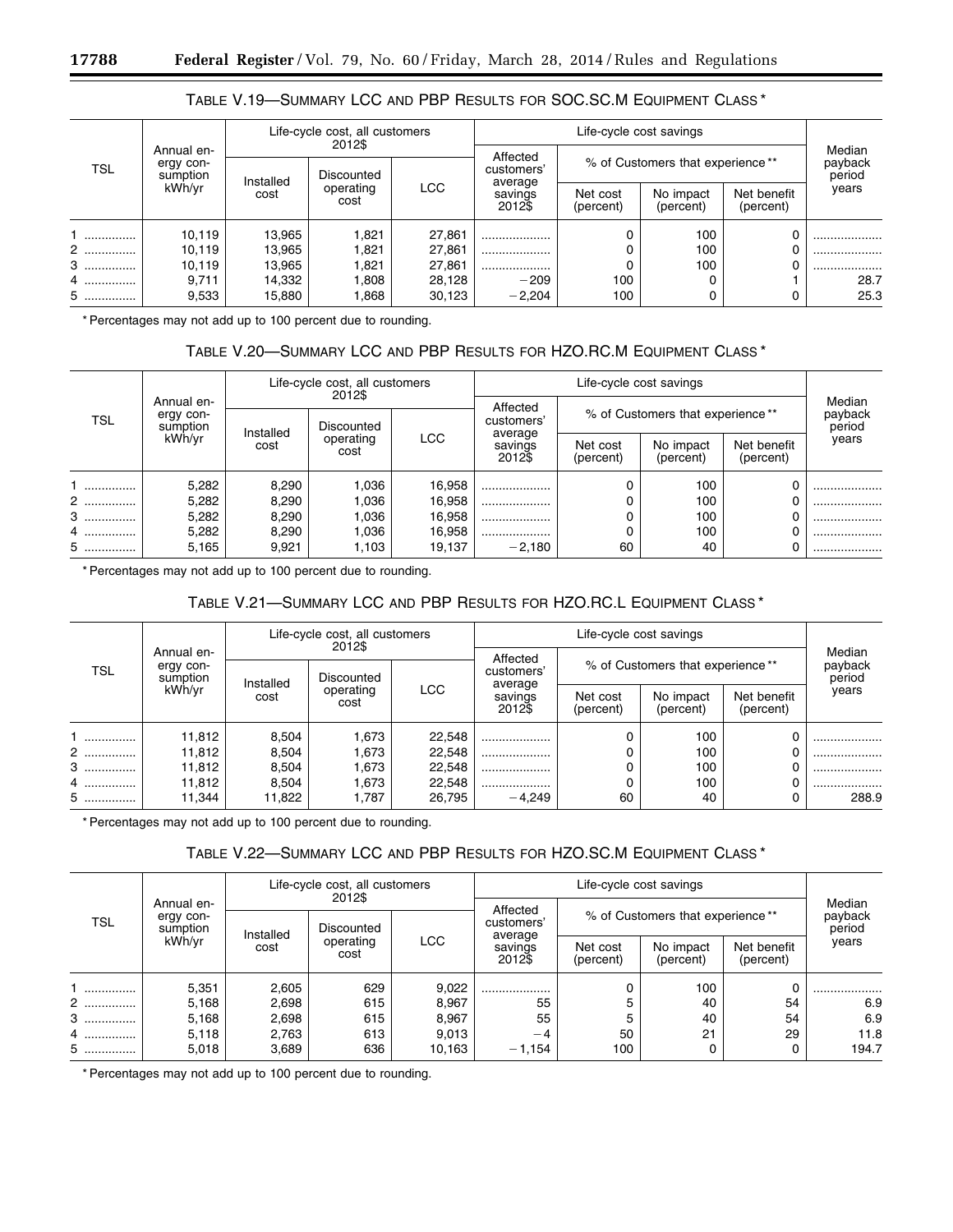# TABLE V.23—SUMMARY LCC AND PBP RESULTS FOR HZO.SC.M EQUIPMENT CLASS \*

|            |                                     |                                        | Life-cycle cost, all customers<br>2012\$ |                              |                        |                                  |                          |       |                             |
|------------|-------------------------------------|----------------------------------------|------------------------------------------|------------------------------|------------------------|----------------------------------|--------------------------|-------|-----------------------------|
| <b>TSL</b> | Annual en-<br>ergy con-<br>sumption |                                        | Discounted                               |                              | Affected<br>customers' | % of Customers that experience** |                          |       | Median<br>payback<br>period |
|            | kWh/vr                              | Installed<br>operating<br>cost<br>cost | LCC                                      | average<br>savings<br>2012\$ | Net cost<br>(percent)  | No impact<br>(percent)           | Net benefit<br>(percent) | years |                             |
|            | 10,922                              | 5,008                                  | .265                                     | 17,894                       |                        |                                  | 100                      |       |                             |
| 2          | 10,922                              | 5,008                                  | .265                                     | 17,894                       |                        |                                  | 100                      |       |                             |
| 3          | 10,922                              | 5,008                                  | .265                                     | 17,894                       |                        |                                  | 100                      |       |                             |
| 4          | 10,922                              | 5,008                                  | .265                                     | 17,894                       |                        |                                  | 100                      |       |                             |
| 5          | 10,922                              | 5,008                                  | .265                                     | 17,894                       |                        |                                  | 100                      |       |                             |

\* Percentages may not add up to 100 percent due to rounding.

# TABLE V.24—SUMMARY LCC AND PBP RESULTS FOR HCT.SC.M EQUIPMENT CLASS

|            | Annual                     |                   | Life-cycle cost, all customers<br>2012\$ |            |                                            |                                  |                        |                                    |                 |
|------------|----------------------------|-------------------|------------------------------------------|------------|--------------------------------------------|----------------------------------|------------------------|------------------------------------|-----------------|
|            | energy                     |                   |                                          |            | Affected                                   | % of Customers that experience** | Median<br>payback      |                                    |                 |
| <b>TSL</b> | consump-<br>tion<br>kWh/vr | Installed<br>cost | Discounted<br>operating<br>cost          | <b>LCC</b> | customers'<br>average<br>savings<br>2012\$ | Net<br>cost<br>(percent)         | No impact<br>(percent) | <b>Net</b><br>benefit<br>(percent) | period<br>years |
|            | 590                        | 2,101             | 140                                      | 3,577      | 66                                         |                                  | 40                     | 60                                 | 2.5             |
| 2          | 360                        | 2,198             | 122                                      | 3,478      | 165                                        |                                  | 40                     | 60                                 | 4.7             |
| 3          | 327                        | 2,213             | 120                                      | 3,476      | 101                                        | 20                               |                        | 80                                 | 5.8             |
| 4          | 289                        | 2,279             | 120                                      | 3,534      | 43                                         | 45                               |                        | 55                                 | 9.2             |
| 5          | 224                        | 2,807             | 131                                      | 4,175      | $-599$                                     | 100                              |                        |                                    | 46.6            |

\* Percentages may not add up to 100 percent due to rounding.

# TABLE V.25—SUMMARY LCC AND PBP RESULTS FOR HCT.SC.L EQUIPMENT CLASS \*

|       | Annual                     | Life-cycle cost, all customers<br>2012\$ |                                 |            |                                            |                                  |                        |                             |                 |
|-------|----------------------------|------------------------------------------|---------------------------------|------------|--------------------------------------------|----------------------------------|------------------------|-----------------------------|-----------------|
|       | energy                     |                                          |                                 |            | Affected                                   | % of Customers that experience** | Median<br>payback      |                             |                 |
| TSL   | consump-<br>tion<br>kWh/vr | Installed<br>cost                        | Discounted<br>operating<br>cost | <b>LCC</b> | customers'<br>average<br>savings<br>2012\$ | Net<br>cost<br>(percent)         | No impact<br>(percent) | Net<br>benefit<br>(percent) | period<br>years |
|       | 785                        | 2,297                                    | 190                             | 3,882      | 428                                        |                                  | 41                     | 59                          | 1.8             |
| 2     | 742                        | 2,312                                    | 187                             | 3,876      | 435                                        |                                  | 41                     | 59                          | 2.0             |
| 3<br> | 701                        | 2,330                                    | 185                             | 3,870      | 293                                        | 10                               | 10                     | 80                          | 2.5             |
| 4     | 632                        | 2,399                                    | 182                             | 3,915      | 248                                        | 29                               | 10                     | 61                          | 3.6             |
| 5     | 480                        | 3,120                                    | 200                             | 4,775      | $-613$                                     | 87                               | 10                     | 3                           | 19.5            |

\*\* Percentages may not add up to 100 percent due to rounding.

# TABLE V.26—SUMMARY LCC AND PBP RESULTS FOR HCT.SC.I EQUIPMENT CLASS \*

|            | Annual                     |                   | Life-cycle cost, all customers<br>2012\$ | Life-cycle cost savings |                                            |                                  |                        |                             |                 |
|------------|----------------------------|-------------------|------------------------------------------|-------------------------|--------------------------------------------|----------------------------------|------------------------|-----------------------------|-----------------|
|            | energy                     |                   |                                          |                         | Affected                                   | % of Customers that experience** | Median<br>payback      |                             |                 |
| <b>TSL</b> | consump-<br>tion<br>kWh/vr | Installed<br>cost | Discounted<br>operating<br>cost          | LCC                     | customers'<br>average<br>savings<br>2012\$ | Net<br>cost<br>(percent)         | No impact<br>(percent) | Net<br>benefit<br>(percent) | period<br>years |
|            | 1,141                      | 2,490             | 240                                      | 4.348                   |                                            |                                  | 100                    |                             |                 |
| 2          | 1.141                      | 2,490             | 240                                      | 4.348                   |                                            |                                  | 100                    |                             |                 |
| 3          | 1,141                      | 2,490             | 240                                      | 4,348                   |                                            |                                  | 100                    |                             |                 |
| 4          | 1,141                      | 2,490             | 240                                      | 4.348                   |                                            |                                  | 100                    | 0                           |                 |
| 5          | 849                        | 3,553             | 264                                      | 5,587                   | $-1.240$                                   | 61                               | 39                     |                             | 23.8            |

\* Percentages may not add up to 100 percent due to rounding.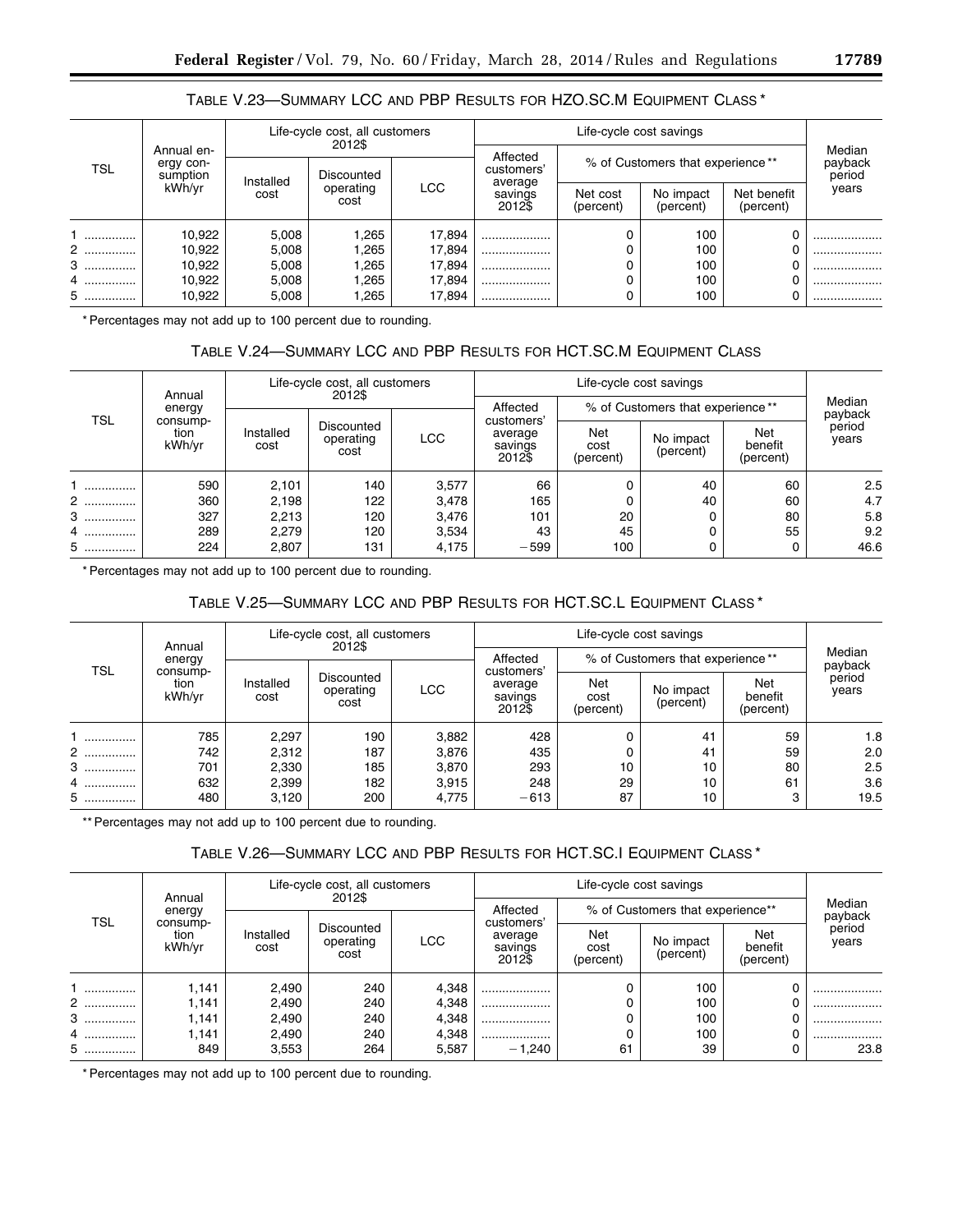|                 | Annual                     | Life-cycle cost, all customers<br>2012\$ |                                 |                                  |                                            |                                  | Median<br>payback      |                             |                          |
|-----------------|----------------------------|------------------------------------------|---------------------------------|----------------------------------|--------------------------------------------|----------------------------------|------------------------|-----------------------------|--------------------------|
|                 | energy                     |                                          |                                 |                                  | Affected                                   | % of Customers that experience** |                        |                             |                          |
| <b>TSL</b>      | consump-<br>tion<br>kWh/yr | Installed<br>cost                        | Discounted<br>operating<br>cost | <b>LCC</b>                       | customers'<br>average<br>savings<br>2012\$ | Net<br>cost<br>(percent)         | No impact<br>(percent) | Net<br>benefit<br>(percent) | period<br>years          |
| <br>2<br>3<br>4 | 518<br>495<br>466<br>461   | 986.I<br>l.993<br>2,008<br>2,014         | 146<br>145<br>143<br>144        | 3,100<br>3,095<br>3,097<br>3,107 | 12<br>17<br>15                             | 10<br>42                         |                        | 91<br>90<br>80<br>48        | 2.9<br>3.7<br>5.5<br>7.5 |
| 5               | 358                        | 2,488                                    | 157                             | 3,679                            | $-568$                                     | 91                               |                        | 0                           | 680.6                    |

## TABLE V.27—SUMMARY LCC AND PBP RESULTS FOR HCS.SC.M EQUIPMENT CLASS \*

\* Percentages may not add up to 100 percent due to rounding.

## TABLE V.28—SUMMARY LCC AND PBP RESULTS FOR HCS.SC.L EQUIPMENT CLASS \*

| TSL   | Life-cycle cost, all customers<br>2012\$<br>Annual |                   |                                 |                |                                            |                                  |                        |                             |                 |
|-------|----------------------------------------------------|-------------------|---------------------------------|----------------|--------------------------------------------|----------------------------------|------------------------|-----------------------------|-----------------|
|       | energy                                             |                   |                                 |                | Affected                                   | % of Customers that experience** | Median<br>payback      |                             |                 |
|       | consump-<br>tion<br>kWh/yr                         | Installed<br>cost | Discounted<br>operating<br>cost | <b>LCC</b>     | customers'<br>average<br>savings<br>2012\$ | Net<br>cost<br>(percent)         | No impact<br>(percent) | Net<br>benefit<br>(percent) | period<br>years |
| <br>2 | 650<br>609                                         | 2,006<br>2,013    | 160<br>156                      | 3,224<br>3,205 | 31<br>50                                   |                                  | 10<br>10               | 90<br>90                    | 1.4<br>1.7      |
| 3     | 558                                                | 2,028             | 153                             | 3,191          | 64                                         |                                  | 10                     | 90                          | 2.5             |
| 4     | 472                                                | 2,093             | 148                             | 3,222          | 33                                         | 20                               | 10                     | 70                          | 6.2             |
| 5     | 260                                                | 2,663             | 156                             | 3,845          | $-590$                                     | 90                               | 10                     |                             | 68.9            |

\* Percentages may not add up to 100 percent due to rounding.

## TABLE V.29—SUMMARY LCC AND PBP RESULTS FOR PD.SC.M EQUIPMENT CLASS \*

|        | Annual                               | Life-cycle cost, all customers<br>2012\$ |                                 |            |                                            |                                  |                        |                             |                 |
|--------|--------------------------------------|------------------------------------------|---------------------------------|------------|--------------------------------------------|----------------------------------|------------------------|-----------------------------|-----------------|
|        | energy<br>consump-<br>tion<br>kWh/yr |                                          |                                 |            | Affected                                   | % of Customers that experience** |                        | Median<br>payback           |                 |
| TSL    |                                      | Installed<br>cost                        | Discounted<br>operating<br>cost | <b>LCC</b> | customers'<br>average<br>savings<br>2012\$ | Net<br>cost<br>(percent)         | No impact<br>(percent) | Net<br>benefit<br>(percent) | period<br>years |
|        | 1,726                                | 3,502                                    | 342                             | 6,732      | 8                                          | 28                               | 39                     | 33                          | 9.3             |
| 2      | .422                                 | 3,654                                    | 310                             | 6,574      | 163                                        |                                  |                        | 97                          | 5.3             |
| 3      | .381                                 | 3,677                                    | 308                             | 6,572      | 165                                        |                                  |                        | 95                          | 5.6             |
| 4      | .369                                 | 3,691                                    | 308                             | 6,587      | 150                                        |                                  |                        | 92                          | 6.0             |
| 5<br>. | .243                                 | 4,808                                    | 340                             | 7,989      | $-1,252$                                   | 100                              |                        |                             | 102.2           |

\* Percentages may not add up to 100 percent due to rounding.

### b. Customer Subgroup Analysis

As described in section IV.I, DOE estimated the impact of potential amended efficiency standards for commercial refrigeration equipment on two representative customer subgroups: full-service restaurants and convenience stores with gas stations.

The results for full-service restaurants are presented only for the self-contained equipment classes because full-service restaurants that are small businesses generally do not use remote condensing equipment. Table V.30 presents the comparison of mean LCC savings for the subgroup with the values for all CRE customers. For all TSLs in all equipment classes save one, the LCC savings for this subgroup are higher (or less negative) than the national average values. This can be attributed to the

longer average lifetimes of CRE used by small business customers, and higher electricity prices in the case of full service restaurants.

Table V.31 compares median PBPs for full-service restaurants with the values for all CRE customers. The PBP values are lower for the small business subgroup in all cases save one, which is consistent with the decrease in LCC savings.

## TABLE V.30—COMPARISON OF MEAN LCC SAVINGS FOR THE FULL-SERVICE RESTAURANTS SUBGROUP WITH THE SAVINGS FOR ALL CRE CUSTOMERS

| Equipment class | Category              | Mean LCC savings<br>* 2012\$ |       |                  |        |                  |  |
|-----------------|-----------------------|------------------------------|-------|------------------|--------|------------------|--|
|                 |                       | <b>TSL</b>                   | TSL 2 | TSL <sub>3</sub> | TSL 4  | TSL <sub>5</sub> |  |
| VOP.SC.M        | <b>Small Business</b> |                              |       |                  | \$(57) | \$(1,508)        |  |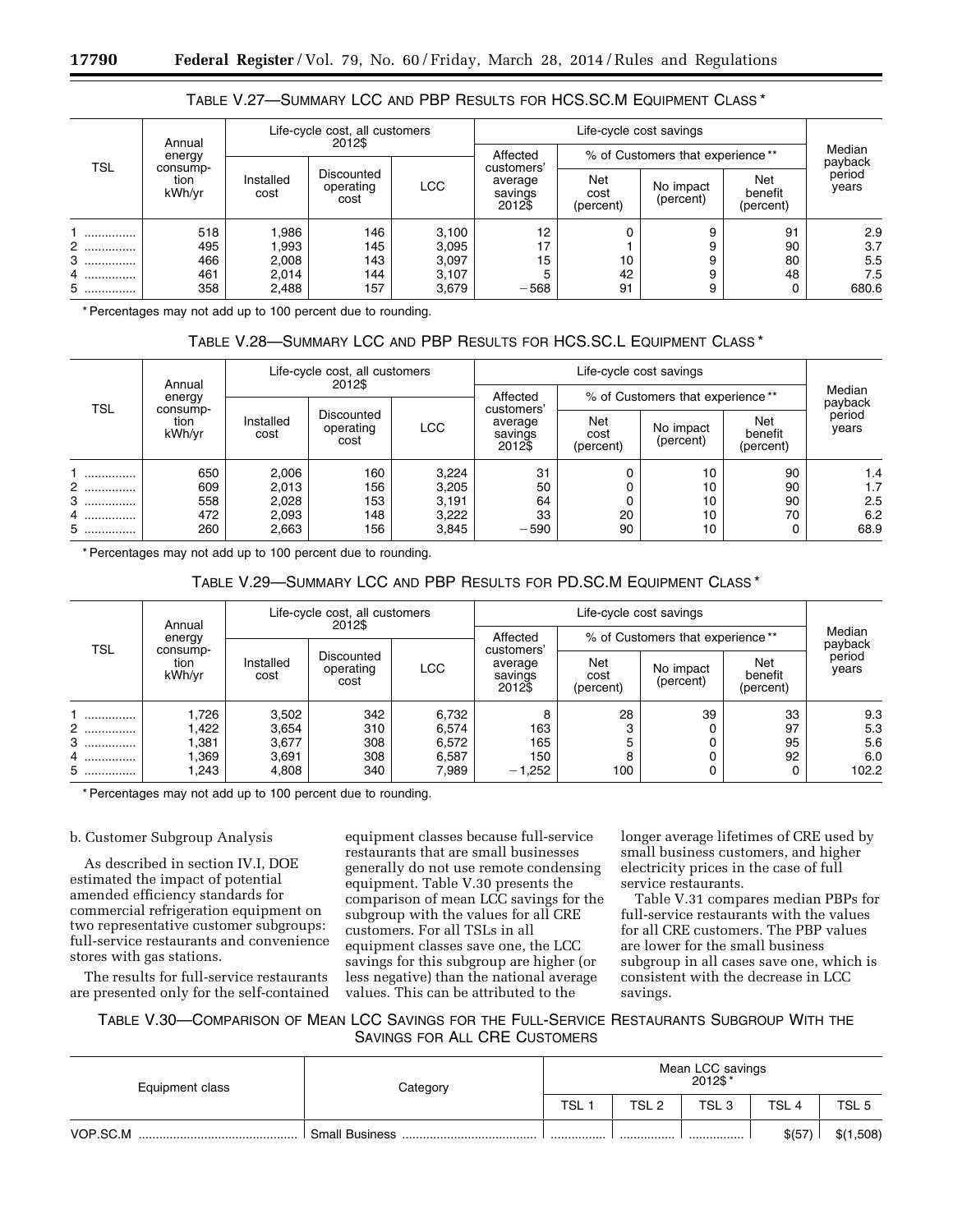۰

## TABLE V.30-COMPARISON OF MEAN LCC SAVINGS FOR THE FULL-SERVICE RESTAURANTS SUBGROUP WITH THE SAVINGS FOR ALL CRE CUSTOMERS-Continued

| Equipment class | Category           |                  |                  | Mean LCC savings<br>2012\$* |                  |                  |
|-----------------|--------------------|------------------|------------------|-----------------------------|------------------|------------------|
|                 |                    | TSL <sub>1</sub> | TSL <sub>2</sub> | TSL <sub>3</sub>            | TSL <sub>4</sub> | TSL <sub>5</sub> |
|                 |                    | .                |                  |                             | \$(54)           | \$(1,384)        |
|                 |                    | \$0              | \$299            | \$330                       | \$280            | \$(1,391)        |
|                 | All Business Types | \$(10)           | \$214            | \$226                       | \$163            | \$(1,541)        |
|                 |                    | \$3,073          | \$5,868          | \$6,254                     | \$4,163          | \$4,163          |
|                 | All Business Types | \$2,503          | \$4,709          | \$5,001                     | \$2,812          | \$2,812          |
|                 |                    | \$34             | \$34             | \$34                        | \$(12)           | \$(2,706)        |
|                 |                    | \$18             | \$18             | \$18                        | \$(68)           | \$(2,834)        |
|                 |                    | \$375            | \$870            | \$652                       | \$632            | \$(1,031)        |
|                 | All Business Types | \$223            | \$518            | \$363                       | \$305            | \$(1,428)        |
|                 |                    | \$979            | \$971            | \$999                       | \$1,000          | \$(936)          |
|                 |                    | \$588            | \$550            | \$507                       | \$495            | \$(1,640)        |
|                 |                    | \$81             | \$257            | \$321                       | \$321            | \$(2,241)        |
|                 |                    | \$41             | \$114            | \$113                       | \$113            | \$(2,710)        |
|                 |                    | .                | .                |                             | \$(74)           | \$(1,952)        |
|                 |                    |                  | .                |                             | \$(209)          | \$(2,204)        |
|                 |                    |                  |                  |                             | \$53             | \$ (871)         |
|                 |                    | .                |                  |                             | \$6              | \$(917)          |
|                 |                    |                  | \$92             | \$92                        | \$33             | \$(1,097)        |
|                 |                    | .                | \$55             | \$55                        | \$(4)            | \$(1,154)        |
|                 |                    | .                |                  |                             |                  |                  |
|                 |                    |                  | .                |                             |                  |                  |
|                 |                    | \$81             | \$216            | \$137                       | \$85             | \$(546)          |
|                 |                    | \$66             | \$165            | \$101                       | \$43             | \$ (599)         |
|                 |                    | \$687            | \$707            | \$487                       | \$468            | $$$ (319)        |
|                 | All Business Types | \$428            | \$435            | \$293                       | \$248            | \$(613)          |
|                 |                    |                  |                  |                             |                  | \$(1,081)        |
|                 |                    | .                |                  |                             |                  | \$(1,240)        |
|                 |                    | \$23             | \$38             | \$48                        | \$38             | \$(477)          |
|                 |                    | \$12             | \$17             | \$15                        | \$5              | \$ (568)         |
|                 |                    | \$55             | \$91             | \$127                       | \$133            | \$(381)          |
|                 | All Business Types | \$31             | \$50             | \$64                        | \$33             | \$(590)          |
|                 |                    |                  |                  |                             |                  |                  |

# TABLE V.31-COMPARISON OF MEDIAN PAYBACK PERIODS FOR THE FULL-SERVICE RESTAURANTS SUBGROUP WITH THE VALUES FOR ALL CRE CUSTOMERS

| Equipment class | Category           |                  |                  | Mean LCC savings<br>2012\$* |                  |                  |
|-----------------|--------------------|------------------|------------------|-----------------------------|------------------|------------------|
|                 |                    | TSL <sub>1</sub> | TSL <sub>2</sub> | TSL <sub>3</sub>            | TSL <sub>4</sub> | TSL <sub>5</sub> |
|                 |                    | .                |                  |                             | 54.1             | 541.3            |
|                 |                    |                  |                  |                             | 63.1             | 593.2            |
|                 |                    | 12.9             | 4.1              | 4.5                         | 5.9              | 64.8             |
|                 |                    | 23.4             | 4.8              | 5.3                         | 7.0              | 96.2             |
|                 |                    | 0.4              | 0.7              | 0.9                         | 4.0              | 4.0              |
|                 |                    | 0.5              | 0.8              | 1.1                         | 4.7              | 4.7              |
|                 |                    | 5.8              | 5.8              | 5.8                         | 12.4             | 310.0            |
|                 | All Business Types | 7.2              | 7.2              | 7.2                         | 16.2             | 663.6            |
|                 |                    | 0.4              | 0.5              | 1.2                         | 2.1              | 22.4             |
|                 |                    | 0.5              | 0.6              | 1.4                         | 2.6              | 48.0             |
|                 |                    | 0.5              | 1.1              | 2.0                         | 2.2              | 19.2             |
|                 |                    | 0.6              | 1.3              | 2.5                         | 2.7              | 31.8             |
|                 |                    | 2.1              | 2.9              | 3.9                         | 3.9              | 91.7             |
|                 |                    | 2.6              | 3.6              | 5.0                         | 5.0              | 183.7            |
|                 |                    | .                |                  |                             | 15.5             | 221.7            |
|                 |                    | l                |                  |                             | 28.7             | 25.3             |
|                 |                    | .                | .                | .                           | 8.9              | 124.3            |
|                 |                    | .                |                  |                             | 10.9             | 151.6            |
|                 |                    | <u>  </u>        | 5.7              | 5.7                         | 9.5              | 166.7            |
|                 |                    |                  | 6.9              | 6.9                         | 11.8             | 194.7            |
|                 |                    | l  l             | .                |                             |                  |                  |
|                 |                    |                  |                  |                             |                  |                  |
|                 |                    | 2.1              | 4.0              | 4.7                         | 7.5              | 33.9             |
|                 |                    | 2.5              | 4.7              | 5.8                         | 9.2              | 46.6             |
|                 |                    | 1.5              | 1.6              | 2.0                         | 2.9              | 14.0             |
|                 |                    | 1.8              | 2.0              | 2.5                         | 3.6              | 19.5             |
|                 |                    |                  | .                |                             |                  | 176.3            |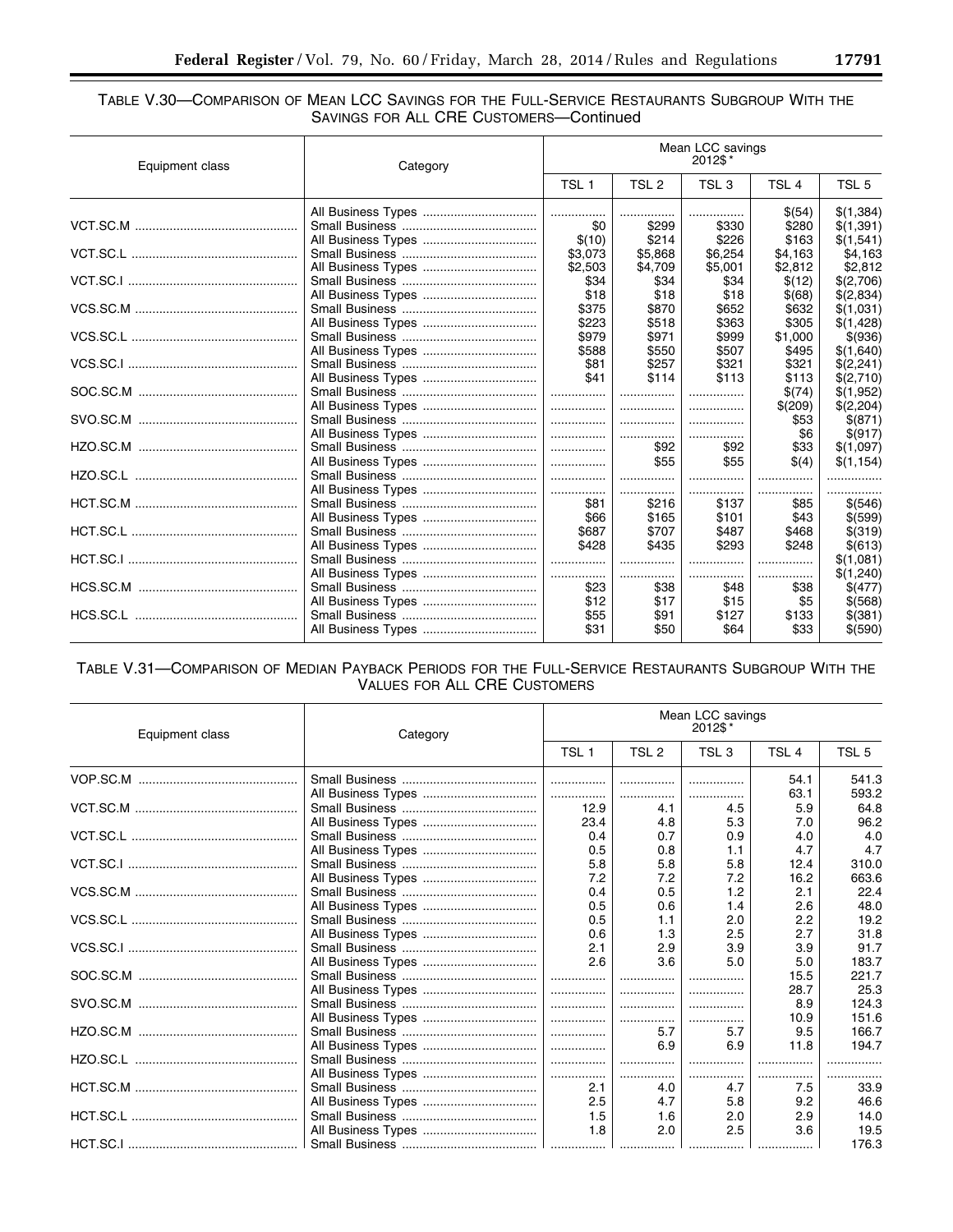## TABLE V.31—COMPARISON OF MEDIAN PAYBACK PERIODS FOR THE FULL-SERVICE RESTAURANTS SUBGROUP WITH THE VALUES FOR ALL CRE CUSTOMERS—Continued

| Equipment class | Category           | Mean LCC savings<br>* 2012\$ |                |                |                |                        |  |
|-----------------|--------------------|------------------------------|----------------|----------------|----------------|------------------------|--|
|                 |                    | TSL 1                        | TSL 2          | TSL 3          | TSL 4          | TSL 5                  |  |
|                 | All Business Types | 2.3<br>2.9                   | <br>2.9<br>3.7 | <br>4.2<br>5.5 | <br>5.4<br>7.5 | 23.8<br>136.0<br>680.6 |  |
|                 |                    | 1.1<br>1.4                   | 1.4            | 2.1<br>2.5     | 4.7<br>6.2     | 27.9<br>68.9           |  |
|                 |                    | 6.9<br>9.3                   | 4.5<br>5.3     | 4.7<br>5.6     | 5.0<br>6.0     | 63.3<br>102.2          |  |

Table V.32 presents the comparison of mean LCC savings for convenience stores with gasoline stations with the national average values at each TSL.

This comparison shows higher (or less negative) LCC savings for the subgroups in nearly all instances.

Table V.33 presents the comparison of median PBPs for convenience stores

with gasoline stations with national median values at each TSL. This comparison shows lower PBP for the subgroup in nearly all cases.

| TABLE V.32—COMPARISON OF MEAN LCC SAVINGS FOR CONVENIENCE STORES WITH GASOLINE STATIONS WITH |  |  |  |
|----------------------------------------------------------------------------------------------|--|--|--|
| SAVINGS FOR ALL CRE CUSTOMERS                                                                |  |  |  |

| Equipment class | Category           |                  |                  | Mean LCC savings*<br>2012\$ |                  |                  |
|-----------------|--------------------|------------------|------------------|-----------------------------|------------------|------------------|
|                 |                    | TSL <sub>1</sub> | TSL <sub>2</sub> | TSL <sub>3</sub>            | TSL <sub>4</sub> | TSL <sub>5</sub> |
|                 |                    | .                | .                | \$1,334                     | \$299            | \$(4,003)        |
|                 | All Business Types |                  |                  | \$922                       | \$(5)            | \$(4,203)        |
|                 |                    | .                |                  | \$82                        | \$2              | \$(6,703)        |
|                 | All Business Types | .                |                  | \$53                        | \$(148)          | \$(6,701)        |
|                 |                    | .                |                  |                             | \$(62)           | \$(1,485)        |
|                 |                    |                  |                  |                             | \$(54)           | \$(1,384)        |
|                 |                    |                  |                  | \$636                       | \$135            | \$(4,544)        |
|                 |                    |                  |                  | \$542                       | \$41             | \$(4,937)        |
|                 |                    | \$751            | \$751            | \$634                       | \$213            | \$(5,486)        |
|                 |                    | \$647            | \$647            | \$526                       | \$93             | \$(6,036)        |
|                 |                    | \$(8)            | \$214            | \$229                       | \$169            | \$(1, 479)       |
|                 |                    | \$(10)           | \$214            | \$226                       | \$163            | \$(1,541)        |
|                 |                    | \$2,489          | \$4,699          | \$4,988                     | \$2,878          | \$2,878          |
|                 |                    | \$2,503          | \$4,709          | \$5,001                     | \$2,812          | \$2,812          |
|                 |                    | \$19             | \$19             | \$19                        | \$(59)           | \$(2,732)        |
|                 | All Business Types | \$18             | \$18             | \$18                        | \$(68)           | \$(2,834)        |
|                 |                    | \$299            | \$696            | \$511                       | \$476            | \$(1,157)        |
|                 |                    | \$223            | \$518            | \$363                       | \$305            | \$(1,428)        |
|                 |                    | \$785            | \$765            | \$763                       | \$758            | \$(1,190)        |
|                 |                    | \$588            | \$550            | \$507                       | \$495            | \$(1,640)        |
|                 |                    | \$62             | \$189            | \$224                       | \$224            | \$(2,354)        |
|                 |                    | \$41             | \$114            | \$113                       | \$113            | \$(2,710)        |
|                 |                    | \$966            | \$966            | \$966                       | \$340            | \$(2,148)        |
|                 | All Business Types | \$564            | \$564            | \$564                       | \$(19)           | \$(2,691)        |
|                 |                    |                  |                  |                             | \$5              | \$ (891)         |
|                 |                    | .                |                  |                             | \$6              | \$(917)          |
|                 |                    | .                |                  |                             | \$(93)           | \$(2,058)        |
|                 |                    |                  | .                |                             | \$(128)          | \$(2,268)        |
|                 |                    |                  |                  | .                           | .                | \$(2,015)        |
|                 |                    |                  |                  |                             |                  | \$(2,180)        |
|                 |                    |                  | .                | .                           | .                | \$(3,880)        |
|                 |                    | .                |                  |                             |                  | \$(4,249)        |
|                 |                    | .                | \$55             | \$55                        | \$(3)            | \$(1, 114)       |
|                 |                    | .                | \$55             | \$55                        | $\$(4)$          | \$(1,154)        |
|                 |                    | .                | .                |                             | .                | .                |
|                 |                    |                  | .                |                             | .                | .                |
|                 |                    | \$62             | \$151            | \$92                        | \$35             | \$(591)          |
|                 |                    | \$66             | \$165            | \$101                       | \$43             | \$(599)          |
|                 |                    | \$535            | \$548            | \$374                       | \$343            | \$(451)          |
|                 |                    | \$428            | \$435            | \$293                       | \$248            | \$(613)          |
|                 |                    | .                | .                | .                           | .                | \$(1, 106)       |
|                 | All Business Types | .                |                  | .                           | .                | \$(1,240)        |
|                 |                    | \$18             | \$28             | \$32                        | \$23             | \$(498)          |
|                 |                    | \$12             | \$17             | \$15                        | \$5              | \$(568)          |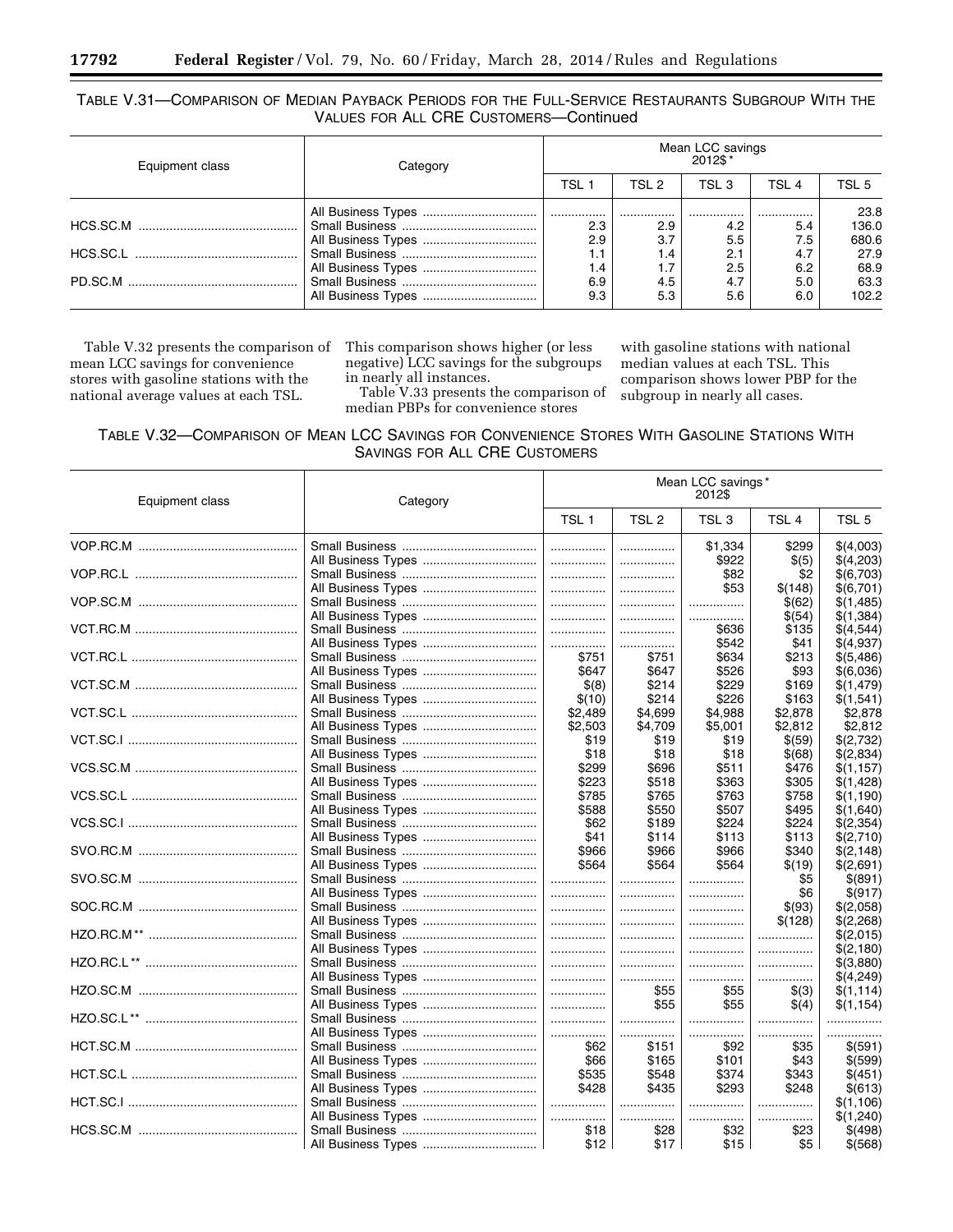## TABLE V.32-COMPARISON OF MEAN LCC SAVINGS FOR CONVENIENCE STORES WITH GASOLINE STATIONS WITH SAVINGS FOR ALL CRE CUSTOMERS-Continued

| Equipment class | Category | Mean LCC savings*<br>2012\$ |                       |                       |                       |                                  |  |
|-----------------|----------|-----------------------------|-----------------------|-----------------------|-----------------------|----------------------------------|--|
|                 |          | TSL 1                       | TSL 2                 | TSL 3                 | TSL 4                 | TSL 5                            |  |
|                 |          | \$44<br>\$31<br>\$14        | \$71<br>\$50<br>\$186 | \$97<br>\$64<br>\$190 | \$87<br>\$33<br>\$177 | \$(453)<br>\$(590)<br>\$(1, 159) |  |
|                 |          | \$8                         | \$163                 | \$165                 | \$150                 | \$(1,252)                        |  |

# TABLE V.33-COMPARISON OF MEDIAN PAYBACK PERIODS FOR CONVENIENCE STORES WITH GASOLINE STATIONS WITH **VALUES FOR ALL CRE CUSTOMERS**

| Equipment class | Category           |                  |                  | Median payback period<br>years |      |       |
|-----------------|--------------------|------------------|------------------|--------------------------------|------|-------|
|                 |                    | TSL <sub>1</sub> | TSL <sub>2</sub> | TSL3                           | TSL4 | TSL5  |
|                 |                    |                  |                  | 5.5                            | 9.0  | 25.1  |
|                 |                    |                  | .                | 5.7                            | 9.9  | 34.1  |
|                 |                    |                  |                  | 5.8                            | 10.2 | 195.3 |
|                 |                    |                  | .                | 6.1                            | 11.3 | 310.0 |
|                 |                    | .                | .                |                                | 69.5 | 513.9 |
|                 |                    | .                | .                | .                              | 63.1 | 593.2 |
|                 |                    |                  | .                | 1.9                            | 5.8  | 308.8 |
|                 |                    | .                | .                | 2.1                            | 6.6  | 364.7 |
|                 |                    | 1.7              | 1.7              | 2.5                            | 5.7  | 171.0 |
|                 | All Business Types | 1.8              | 1.8              | 2.7                            | 6.3  | 194.7 |
|                 |                    | 18.2             | 4.5              | 5.0                            | 6.5  | 82.7  |
|                 |                    | 23.4             | 4.8              | 5.3                            | 7.0  | 96.2  |
|                 |                    | 0.4              | 0.8              | 1.0                            | 4.4  | 4.4   |
|                 |                    | 0.5              | 0.8              | 1.1                            | 4.7  | 4.7   |
|                 |                    | 6.6              | 6.6              | 6.6                            | 14.3 | 531.1 |
|                 |                    | 7.2              | 7.2              | 7.2                            | 16.2 | 663.6 |
|                 |                    | 0.5              | 0.6              | 1.3                            | 2.3  | 26.4  |
|                 |                    | 0.5              | 0.6              | 1.4                            | 2.6  | 48.0  |
|                 |                    | 0.5              | 1.2              | 2.2                            | 2.4  | 22.2  |
|                 |                    | 0.6              | 1.3              | 2.5                            | 2.7  | 31.8  |
|                 |                    | 2.3              | 3.2              | 4.3                            | 4.3  | 118.4 |
|                 |                    | 2.6              | 3.6              | 5.0                            | 5.0  | 183.7 |
|                 |                    | 5.4              | 5.4              | 5.4                            | 8.4  | 20.7  |
|                 |                    | 6.2              | 6.2              | 6.2                            | 10.4 | 29.9  |
|                 |                    | .                |                  |                                | 10.0 | 150.5 |
|                 |                    |                  |                  |                                | 10.9 | 151.6 |
|                 |                    |                  | .                |                                | 23.2 | 656.6 |
|                 |                    | .                |                  |                                | 38.0 | 114.1 |
|                 |                    |                  | .                |                                | 18.2 | 265.4 |
|                 |                    |                  | .                |                                | 28.7 | 25.3  |
|                 |                    | .                |                  |                                | .    |       |
|                 |                    |                  | .                | .                              |      | .     |
|                 |                    | .                | .                | .                              | .    | 59.8  |
|                 |                    |                  |                  |                                |      | 288.9 |
|                 |                    |                  | 6.4              | 6.4                            | 10.8 | 174.0 |
|                 | All Business Types |                  | 6.9              | 6.9                            | 11.8 | 194.7 |
|                 |                    | .                |                  | .                              | .    | .     |
|                 | All Business Types | .                | .                |                                | .    | .     |
|                 |                    | 2.3              | 4.4              | 5.4                            | 8.5  | 40.5  |
|                 |                    | 2.5              | 4.7              | 5.8                            | 9.2  | 46.6  |
|                 |                    | 1.7              | 1.8              | 2.3                            | 3.3  | 15.6  |
|                 |                    | 1.8              | 2.0              | 2.5                            | 3.6  | 19.5  |
|                 |                    |                  | .                | .                              | .    | 208.9 |
|                 | All Business Types | .                | .                |                                | .    | 23.8  |
|                 |                    | 2.6              | 3.3              | 4.7                            | 6.2  | 151.6 |
|                 |                    | 2.9              | 3.7              | 5.5                            | 7.5  | 680.6 |
|                 |                    | 1.3              | 1.6              | 2.3                            | 5.3  | 33.7  |
|                 |                    | 1.4              | 1.7              | 2.5                            | 6.2  | 68.9  |
|                 |                    | 8.0              | 4.9              | 5.2                            | 5.6  | 78.9  |
|                 |                    | 9.3              | 5.3              | 5.6                            | 6.0  | 102.2 |

۰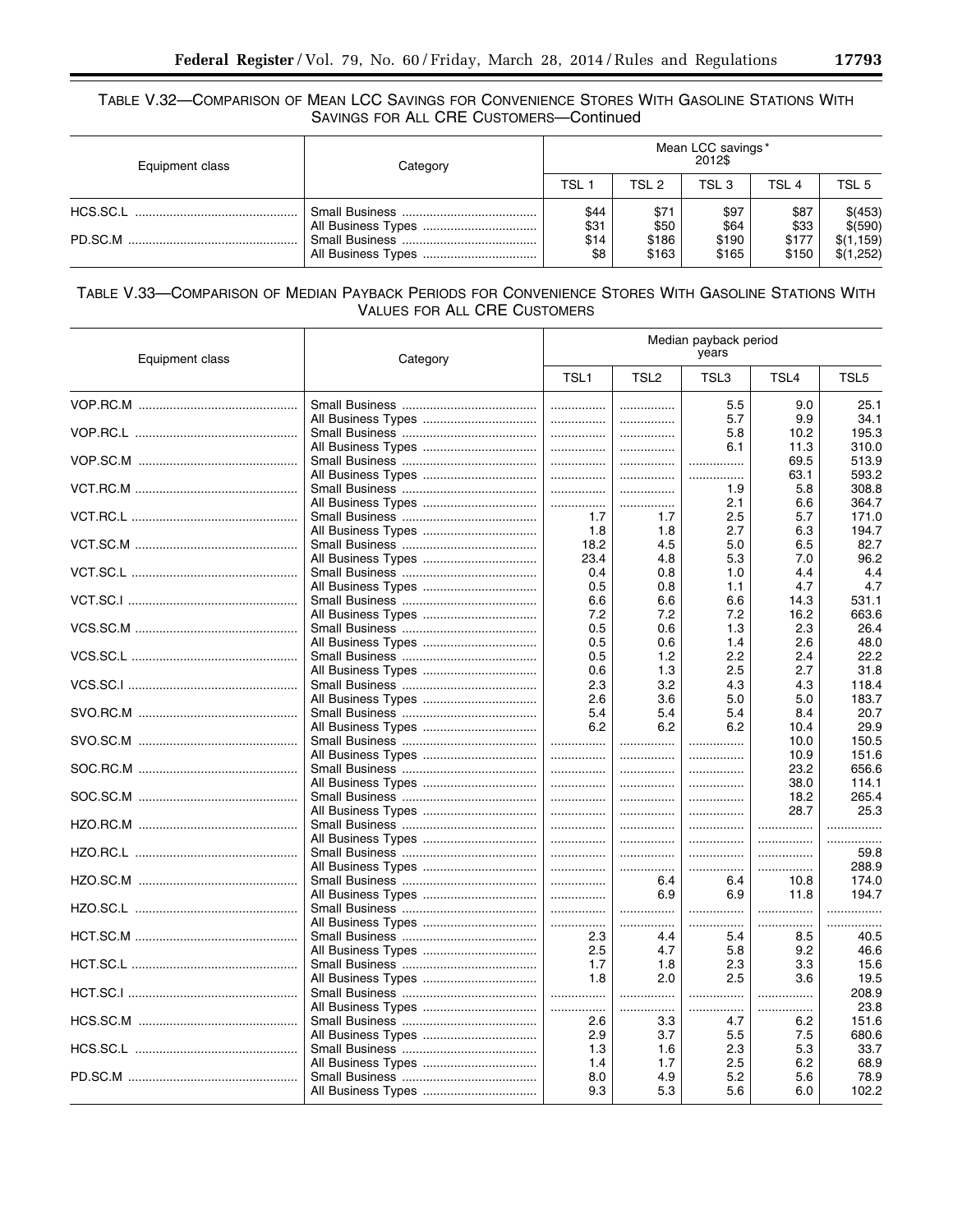#### c. Rebuttable Presumption Payback

As discussed in section IV.F.12, EPCA provides a rebuttable presumption that a given standard is economically justified if the increased purchase cost for a product that meets the standard is less than three times the value of the first-year energy savings resulting from the standard. However, DOE routinely

conducts a full economic analysis that considers the full range of impacts, including those to the customer, manufacturer, Nation, and environment, as required under 42 U.S.C. 6295(o)(2)(B)(i) and 42 U.S.C. 6316(e)(1). The results of this analysis serve as the basis for DOE to evaluate definitively the economic justification for a potential standard level (thereby

supporting or rebutting the results of any preliminary determination of economic justification). Therefore, if the rebuttable presumption is not met, DOE may justify its standard on another basis.

Table V.34 shows the rebuttable payback periods analysis for each equipment class.

## TABLE V.34—SUMMARY OF RESULTS FOR COMMERCIAL REFRIGERATION EQUIPMENT TSLS: REBUTTABLE MEDIAN PAYBACK PERIOD

| Median Payback Period<br>vears |                  |                  |                  |                  |                  |  |  |  |
|--------------------------------|------------------|------------------|------------------|------------------|------------------|--|--|--|
| Equipment class                | TSL <sub>1</sub> | TSL <sub>2</sub> | TSL <sub>3</sub> | TSL <sub>4</sub> | TSL <sub>5</sub> |  |  |  |
|                                |                  |                  | 5.1              | 7.6              | 17.3             |  |  |  |
|                                |                  |                  | 4.6              | 7.3              | 36.2             |  |  |  |
|                                |                  |                  |                  | 21.2             | 127.9            |  |  |  |
|                                |                  |                  | 2.5              | 6.8              | 56.3             |  |  |  |
|                                | 2.2              | 2.2              | 3.0              | 6.6              | 43.0             |  |  |  |
|                                | 4.4              | 5.4              | 5.5              | 6.5              | 28.1             |  |  |  |
|                                | 0.5              | 0.8              | 1.1              | 4.2              | 4.2              |  |  |  |
|                                | 5.0              | 5.0              | 5.0              | 9.5              | 48.7             |  |  |  |
|                                | 0.4              | 0.6              | 1.2              | 2.1              | 16.5             |  |  |  |
|                                | 0.5              | 1.2              | 2.1              | 2.3              | 13.6             |  |  |  |
|                                | 2.3              | 3.0              | 3.8              | 3.8              | 28.7             |  |  |  |
|                                | 5.4              | 5.4              | 5.4              | 7.8              | 16.5             |  |  |  |
|                                |                  |                  |                  | 8.1              | 35.9             |  |  |  |
|                                |                  |                  |                  | 12.4             | 54.3             |  |  |  |
| SOC.SC.M                       |                  |                  |                  | 10.2             | 39.8             |  |  |  |
|                                |                  |                  |                  |                  | 156.3            |  |  |  |
|                                |                  |                  |                  |                  | 79.5             |  |  |  |
|                                |                  | 5.6              | 5.6              | 8.1              | 42.9             |  |  |  |
|                                |                  |                  |                  |                  |                  |  |  |  |
|                                | 2.2              | 4.0              | 4.4              | 6.6              | 20.9             |  |  |  |
|                                | 1.7              | 1.8              | 2.2              | 3.0              | 11.4             |  |  |  |
|                                |                  |                  |                  |                  | 40.8             |  |  |  |
|                                | 2.5              | 2.9              | 4.0              | 4.5              | 30.5             |  |  |  |
|                                | 1.3              | 1.6              | 2.2              | 4.5              | 16.7             |  |  |  |
|                                | 4.9              | 5.4              | 5.5              | 5.7              | 26.7             |  |  |  |

2. Economic Impacts on Manufacturers

DOE performed an MIA to estimate the impact of amended energy conservation standards on manufacturers of commercial refrigeration equipment. The following section describes the expected impacts on manufacturers at each TSL. Chapter 12 of the final rule TSD explains the analysis in further detail.

a. Industry Cash-Flow Analysis Results

The following tables depict the financial impacts (represented by changes in INPV) of amended energy standards on manufacturers as well as the conversion costs that DOE estimates manufacturers would incur for all equipment classes at each TSL. To evaluate the range of cash flow impacts on the commercial refrigeration industry, DOE modeled two different scenarios using different assumptions for markups that correspond to the

range of anticipated market responses to amended standards.

To assess the lower (less severe) end of the range of potential impacts, DOE modeled a preservation of gross margin percentage markup scenario, in which a uniform ''gross margin percentage'' markup was applied across all potential efficiency levels. In this scenario, DOE assumed that a manufacturer's absolute dollar markup would increase as production costs increase in the amended standards case. Manufacturers have indicated that it is optimistic to assume that they would be able to maintain the same gross margin percentage markup as their production costs increase in response to an amended efficiency standard, particularly at higher TSLs. To assess the higher (more severe) end of the range of potential impacts, DOE modeled the preservation of operating profit markup scenario, which assumes that manufacturers would be able to

earn the same operating margin in absolute dollars in the amended standards case as in the base case. Table V.35 and Table V.36 show the potential INPV impacts for commercial refrigeration equipment manufacturers at each TSL: Table V.35 reflects the lower bound of impacts and Table V.36 represents the upper bound.

Each of the modeled scenarios results in a unique set of cash flows and corresponding industry values at each TSL. In the following discussion, the INPV results refer to the difference in industry value between the base case and each potential amended standards case that results from the sum of discounted cash flows from the base year 2013 through 2046, the end of the analysis period. To provide perspective on the short-run cash flow impact, DOE includes in the discussion of the results below a comparison of free cash flow between the base case and the standards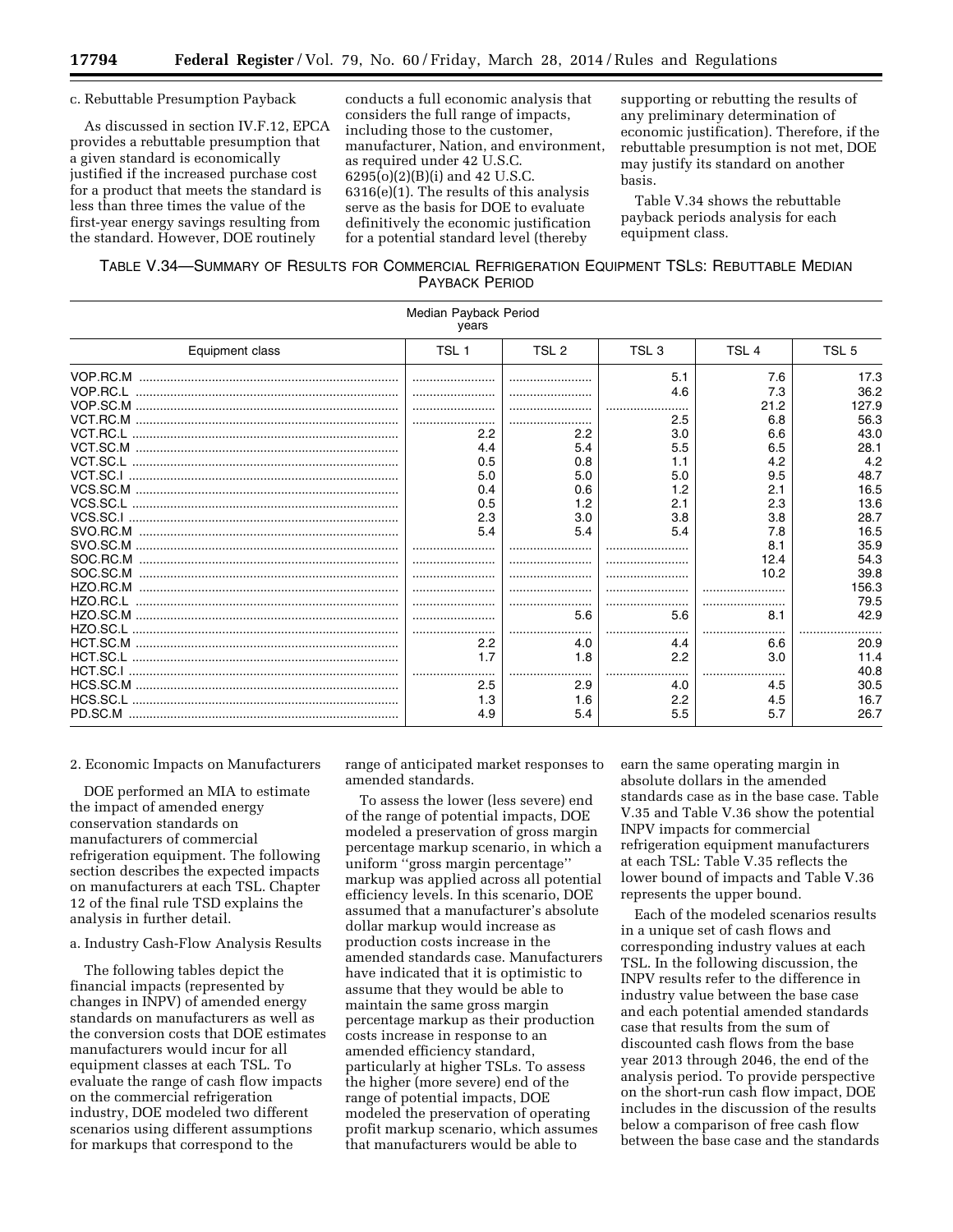case at each TSL in the year before amended standards take effect.

## TABLE V.35—MANUFACTURER IMPACT ANALYSIS FOR COMMERCIAL REFRIGERATION EQUIPMENT—PRESERVATION OF GROSS MARGIN PERCENTAGE MARKUP SCENARIO \*

|                          | Units           | Base<br>case | Trial standard level |                  |                   |                    |                    |  |
|--------------------------|-----------------|--------------|----------------------|------------------|-------------------|--------------------|--------------------|--|
|                          |                 |              |                      |                  |                   |                    |                    |  |
| Change in INPV           | 2012\$ Millions | 2.660.0      | 2,650.1<br>(9.9)     | 2.651.3<br>(8.7) | 2.566.1<br>(93.9) | 2.470.6<br>(189.4) | 2,475.6<br>(184.4) |  |
|                          |                 | .            | (0.37)               | (0.33)           | (3.53)            | (7.12)             | (6.93)             |  |
| Product Conversion Costs |                 | .            | 20.6                 | 32.1             | 125.9             | 194.2              | 282.1              |  |
| Capital Conversion Costs |                 |              | 3.5                  | 3.6              | 58.1              | 160.7              | 499.7              |  |
| Total Conversion Costs   |                 |              | 24.1                 | 35.6             | 184.0             | 354.9              | 781.8              |  |

\* Values in parentheses are negative values.

## TABLE V.36—MANUFACTURER IMPACT ANALYSIS FOR COMMERCIAL REFRIGERATION EQUIPMENT—PRESERVATION OF OPERATING PROFIT MARKUP SCENARIO \*

|                                                                                | Units           | Base<br>case | Trial standard level        |                             |                              |                               |                                  |  |
|--------------------------------------------------------------------------------|-----------------|--------------|-----------------------------|-----------------------------|------------------------------|-------------------------------|----------------------------------|--|
|                                                                                |                 |              |                             |                             |                              |                               |                                  |  |
|                                                                                | 2012\$ Millions | 2.660.0      | 2,636.1<br>(23.9)<br>(0.90) | 2.617.1<br>(42.9)<br>(1.61) | 2.495.0<br>(165.0)<br>(6.20) | 2.339.1<br>(320.9)<br>(12.07) | 1,515.2<br>(1, 144.8)<br>(43.04) |  |
| Product Conversion Costs<br>Capital Conversion Costs<br>Total Conversion Costs |                 |              | 20.6<br>3.5<br>24.1         | 32.1<br>3.6<br>35.6         | 125.9<br>58.1<br>184.0       | 194.2<br>160.7<br>354.9       | 282.1<br>499.7<br>781.8          |  |

\* Values in parentheses are negative values.

At TSL 1, DOE estimates impacts on INPV for commercial refrigeration equipment manufacturers to range from  $-$ \$23.9 million to  $-$ \$9.9 million, or a change in INPV of  $-0$  percent to  $-0.37$ percent. At this potential standard level, industry free cash flow is estimated to decrease by approximately 4.16 percent to \$192.1 million, compared to the basecase value of \$200.4 million in the year before the compliance date (2016).

The INPV impacts at TSL 1 are relatively minor because DOE manufacturer production costs do not increase significant. The average unit price for the industry (calculated by dividing industry revenue by industry unit shipments) increases 0.8% from \$2,892.72 to \$2,916.55 in the standards year. Few capital conversion costs are expected because DOE anticipates that manufacturers would be able to make simple component swaps to meet the efficiency levels for each equipment class at this TSL. However, product conversion costs are required for industry certifications to incorporate the new components into existing designs. Industry conversion costs total \$24.1 million.

Under the preservation of gross margin percentage markup scenario, impacts on manufacturers are marginally negative because while manufacturers can maintain their gross margin percentages, they also incur

conversion costs that offset the higher profits that they gain from increasing their selling prices to accommodate higher production costs. However, the effects of these conversion costs are more apparent in the preservation of operating profit markup scenario because manufacturers earn the same operating profit at TSL 1 as they do in the base case. In general, manufacturers stated that the preservation of operating profit scenario is a more likely representation of the industry than the preservation of operating profit scenario, especially as MPCs increase.

At TSL 2, DOE estimates impacts on INPV for commercial refrigeration equipment manufacturers to range from  $-$ \$42.9 million to  $-$ \$8.7 million, or a change in INPV of  $-1.61$  percent to  $-0.33$  percent. At this potential standard level, industry free cash flow is estimated to decrease by approximately 6.04 percent to \$188.3 million, compared to the base-case value of \$200.4 million in the year before the compliance date (2016).

Although DOE continues to expect mild INPV impacts on the industry at TSL 2, product conversion costs do increase. Nearly 20% of product in the industry would require some level of component redesign, such as changes in evaporator coil, condenser coil, or compressor selection, that would necessitate UL or NSF certification

changes. These industry certification investments push total industry conversion costs to \$35.4 million.

At TSL 3, DOE estimates impacts on INPV for commercial refrigeration equipment manufacturers to range from  $-\$165.0$  million to  $-\$93.9$  million, or a change in INPV of  $-6.20$  percent to  $-3.53$  percent. At this potential standard level, industry free cash flow is estimated to decrease by approximately 33.64 percent to \$133.0 million, compared to the base-case value of \$200.4 million in the year before the compliance date (2016).

At TSL 3, the expected design options do not dramatically alter manufacturer per unit production costs. Average unit costs increase by 4.1% to \$3,011.93 while industry shipments remain steady. However, DOE expects higher conversion costs at TSL 3 due to the possible need for improved insulation for high-volume products, such as VCS.SC.L, which accounts for approximately 18.3 percent of total shipments, and VCT.RC.L, which accounts for approximately 4.1 percent. In total, DOE expects 5 of the 24 equipment classes to require improved insulation due to higher standards. The need for improved insulation necessitates redesign efforts for the cabinet as well as interior components. Furthermore, thicker insulation requires investment in new production tooling.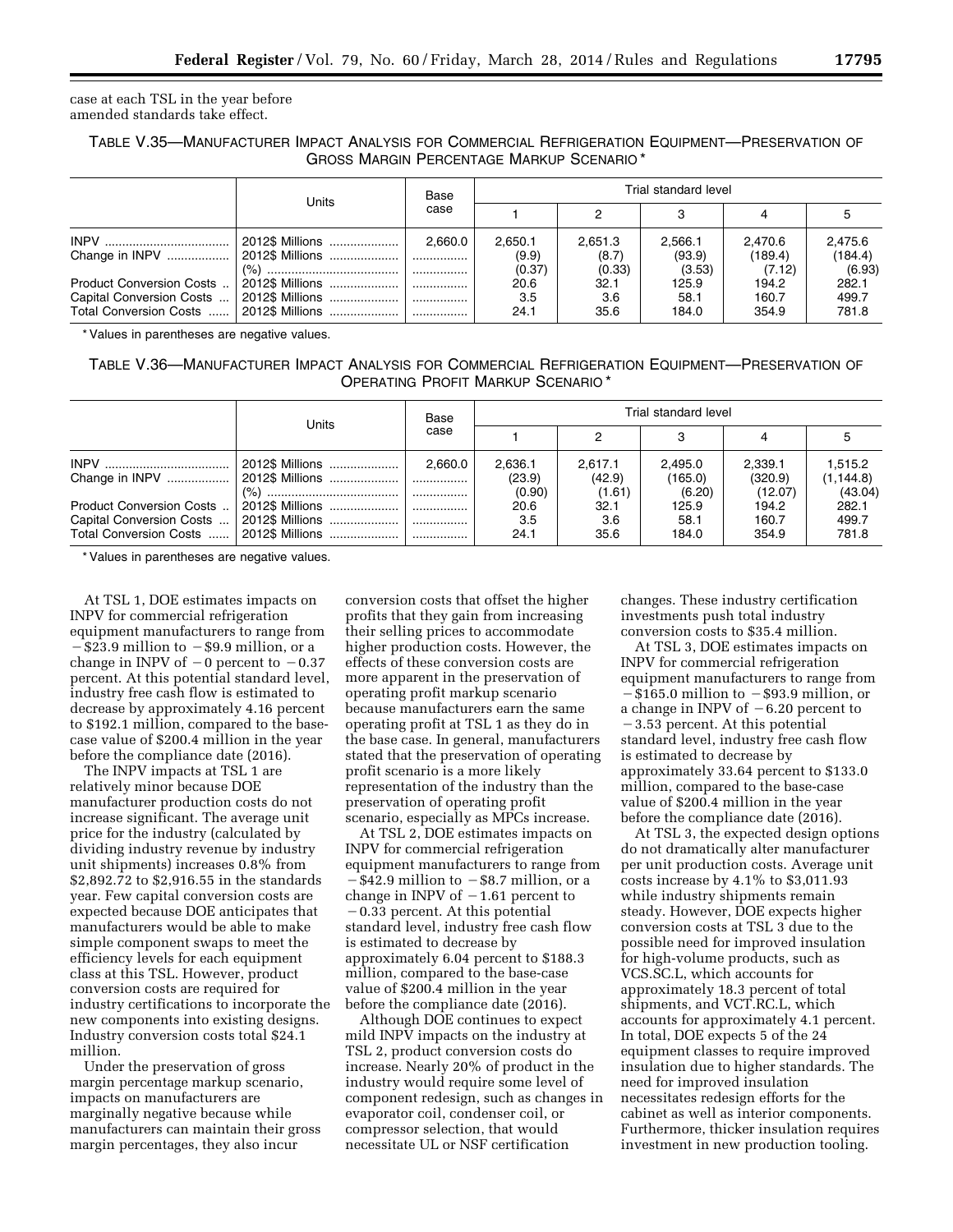Total industry conversion costs reach \$184.0 million.

At TSL 4, DOE estimates impacts on INPV for commercial refrigeration equipment manufacturers range from  $-\$320.9$  million to  $-\$189.4$  million, or a change in INPV of  $-12.7$  percent to  $-7.12$  percent. At this potential standard level, industry free cash flow is estimated to decrease by approximately 67.84 percent to \$64.4 million, compared to the base-case value of \$200.4 million in the year before the compliance date (2016).

The drop in INPV at TSL 4 is driven by conversion costs. Industry average unit price increases 7.6% and industry shipments are modeled to remain steady. However, the need for new tooling to accommodate additional foam insulation in 16 of the 25 analyzed equipment classes pushes up industry conversion costs. The redesign effort, coupled with industry certification costs, push product conversion costs up to \$194.2 million. Total industry conversion costs are expected to reach \$354.9 million.

At TSL 5, DOE estimates impacts on INPV for commercial refrigeration equipment manufacturers to range from  $-\frac{1}{31}$ ,144.85 million to  $-\frac{1}{31}$  million, or a change in INPV of  $-43.04$  percent to  $-6.93$  percent. At this potential standard level, industry free cash flow

is estimated to decrease by approximately 158.32 percent to  $-$ \$116.9 million, compared to the basecase value of \$200.4 million in the year before the compliance date (2016).

A substantial increase in conversion costs are expected at TSL 5 due to the possible need for VIP technology. VIPs are not currently used by any commercial refrigeration equipment manufacturers and the production of VIPs would require processes different from those used to produce standard foam panels. High R&D investments would be necessary to integrate the technology into CRE cases. Based on industry feedback, DOE estimated the R&D investment to be 1–2 times the industry's typical annual R&D expenditure and the capital conversion cost to be more than double the cost of all current fixtures in use. Total industry conversion costs total \$781.8 million.

#### b. Impacts on Direct Employment

To quantitatively assess the impacts of amended energy conservation standards on employment, DOE used the GRIM to estimate the domestic labor expenditures and number of employees in the base case and at each TSL from 2013 through 2046. DOE used statistical data from the U.S. Census Bureau's 2011 Annual Survey of Manufacturers (ASM),

the results of the engineering analysis, the commercial refrigeration equipment shipments forecast, and interviews with manufacturers to determine the inputs necessary to calculate industry-wide labor expenditures and domestic employment levels. Labor expenditures related to manufacturing of the product are a function of the labor intensity of the product, the sales volume, and an assumption that wages remain fixed in real terms over time. The total labor expenditures in each year are calculated by multiplying the MPCs by the labor percentage of MPCs.

The total labor expenditures in the GRIM were then converted to domestic production employment levels by dividing production labor expenditures by the annual payment per production worker (production worker hours times the labor rate found in the U.S. Census Bureau's 2011 ASM). The estimates of production workers in this section cover workers, including line supervisors who are directly involved in fabricating and assembling a product within the OEM facility. Workers performing services that are closely associated with production operations, such as materials handling tasks using forklifts, are also included as production labor. DOE's estimates only account for production workers who manufacture the specific products covered by this rulemaking.

TABLE V.37—POTENTIAL CHANGES IN THE NUMBER OF COMMERCIAL REFRIGERATION EQUIPMENT PRODUCTION WORKERS IN 2017

|                                                                                                                                                                                                 | Trial Standard Level* |                                                                                                                             |  |  |  |       |  |  |
|-------------------------------------------------------------------------------------------------------------------------------------------------------------------------------------------------|-----------------------|-----------------------------------------------------------------------------------------------------------------------------|--|--|--|-------|--|--|
|                                                                                                                                                                                                 | Base Case             |                                                                                                                             |  |  |  | ა     |  |  |
| Total Number of Domestic Pro-<br>duction Workers in 2017 (as-<br>suming no changes in produc-<br>tion locations).<br>Range of Potential Changes in<br>Domestic Production Workers<br>in 2017**. |                       | 7,779   7,779    7,779    7,779    7,780   <br>$-$ (7,7790) to 0  (7,740) to 0  (7,779) to 0  (7,779) to 1  (7,779) to 441. |  |  |  | 8.220 |  |  |

\* Numbers in parentheses are negative numbers.

\*\* DOE presents a range of potential employment impacts, where the lower range represents the scenario in which all domestic manufacturers move production to other countries.

The employment impacts shown in Table V.37 represent the potential production employment changes that could result following the compliance date of an amended energy conservation standard. The upper end of the results in the table estimates the maximum increase in the number of production workers after the implementation of new energy conservation standards and it assumes that manufacturers would continue to produce the same scope of covered products within the United States. The lower end of the range indicates the total number of U.S.

production workers in the industry who could lose their jobs if all existing production were moved outside of the United States. Though manufacturers stated in interviews that shifts in production to foreign countries are unlikely, the industry did not provide enough information for DOE fully quantify what percentage of the industry would move production at each evaluated standard level.

The majority of design options analyzed in the engineering analysis require manufacturers to purchase more-efficient components from

suppliers. These components do not require significant additional labor to assemble. A key component of a commercial refrigeration equipment unit that requires fabrication labor by the commercial refrigeration equipment manufacturer is the shell of the unit, which needs to be formed and foamed in. Although this activity may require new production equipment if thicker insulation is needed to meet higher efficiency levels, the process of building the foamed-in-place cases would essentially remain the same, and therefore require no additional labor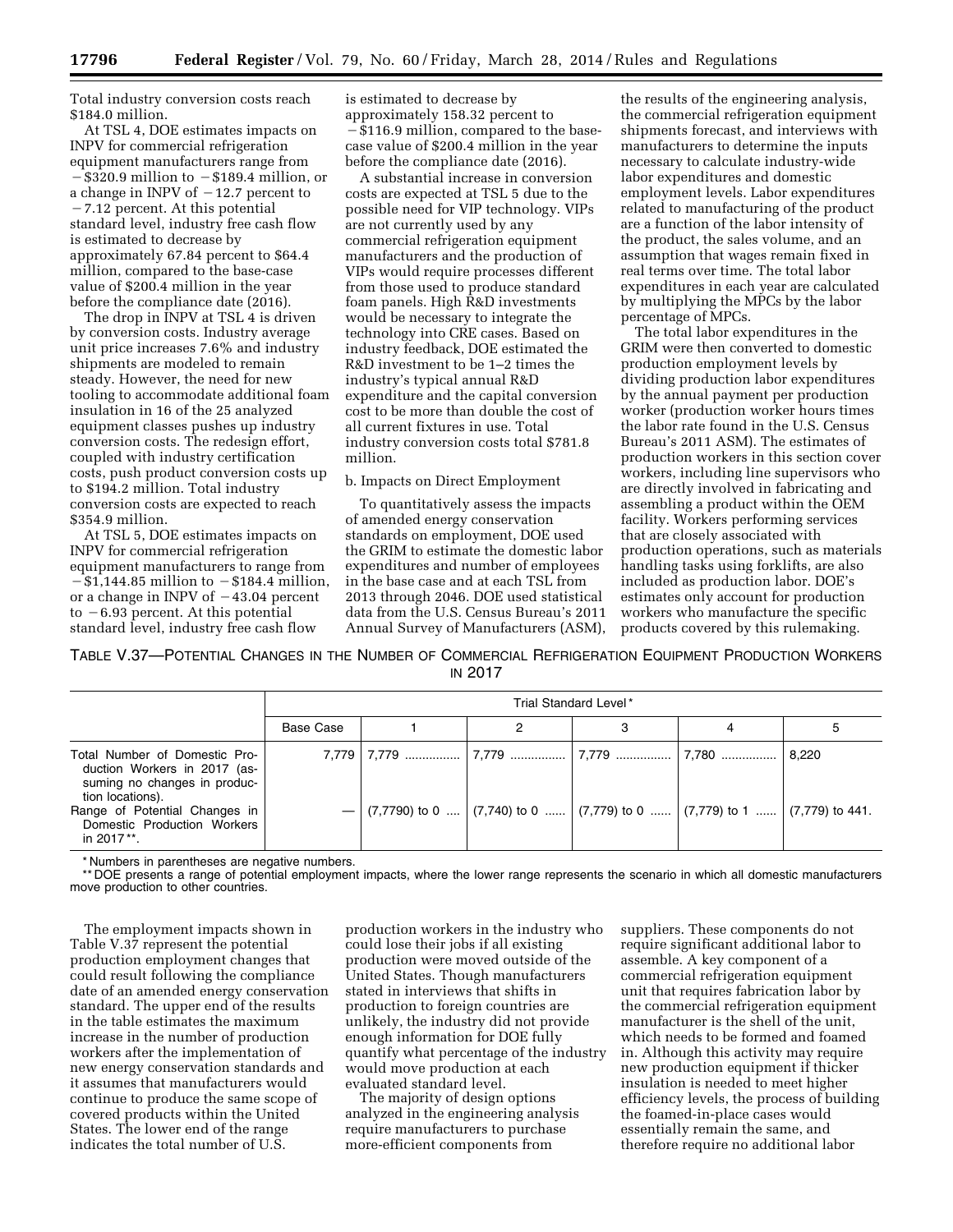costs. As a result, labor needs are not expected to increase as the amended energy conservation standard increases from baseline to TSL 4.

At TSL 5, the introduction of vacuum insulation panels may lead to greater labor requirements. In general, the production and handling of VIPs will require more labor than the production of standard refrigerated cases. This is due to the delicate nature of VIPs and the additional labor necessary to embed them into a display case. The additional labor and handling associated with these panels account for the increase in labor at the max-tech trial standard level.

DOE notes that the employment impacts discussed here are independent of the employment impacts to the broader U.S. economy, which are documented in the Employment Impact Analysis, chapter 16 of the TSD.

### c. Impacts on Manufacturing Capacity

According to the majority of commercial refrigeration equipment manufacturers interviewed, amended energy conservation standards will not significantly affect manufacturers' production capacities. An amended energy conservation standard for commercial refrigeration equipment would not change the fundamental assembly of the equipment, but manufacturers do anticipate potential for changes to tooling and fixtures. The most significant of these would come as a result of any redesigns performed to accommodate additional foam insulation thickness. However, most of the design options being evaluated are already available on the market as product options. Thus, DOE believes manufacturers would be able to maintain manufacturing capacity levels and continue to meet market demand under amended energy conservation standards.

#### d. Impacts on Subgroups of Manufacturers

Small manufacturers, niche equipment manufacturers, and manufacturers exhibiting a cost structure substantially different from the industry average could be affected disproportionately. As discussed in section IV.J, using average cost assumptions to develop an industry cash-flow estimate is inadequate to assess differential impacts among manufacturer subgroups.

For commercial refrigeration equipment, DOE identified and evaluated the impact of amended energy conservation standards on one subgroup: Small manufacturers. The SBA defines a ''small business'' as

having 750 employees or less for NAICS 333415, ''Air-Conditioning and Warm Air Heating Equipment and Commercial and Industrial Refrigeration Equipment Manufacturing.'' Based on this definition, DOE identified 32 manufacturers in the commercial refrigeration equipment industry that are small businesses.

For a discussion of the impacts on the small manufacturer subgroup, see the regulatory flexibility analysis in section VI.B of this document and chapter 12 of the final rule TSD.

#### e. Cumulative Regulatory Burden

While any one regulation may not impose a significant burden on manufacturers, the combined effects of recent or impending regulations may have serious consequences for some manufacturers, groups of manufacturers, or an entire industry. Assessing the impact of a single regulation may overlook this cumulative regulatory burden. In addition to energy conservation standards, other regulations can significantly affect manufacturers' financial operations. Multiple regulations affecting the same manufacturer can strain profits and lead companies to abandon product lines or markets with lower expected future returns than competing products. For these reasons, DOE conducts an analysis of cumulative regulatory burden as part of its rulemakings pertaining to appliance efficiency.

For the cumulative regulatory burden analysis, DOE looks at other regulations that could affect CRE manufacturers that will take effect approximately three years before or after the 2017 compliance date of amended energy conservation standards for these products. In interviews, manufacturers cited Federal regulations on certification, on walk-in cooler and freezer equipment, and from ENERGY STAR as contributing to their cumulative regulatory burden. The compliance years and expected industry conversion costs are listed below:

Walk-In Cooler and Freezer Energy Conservation Standard Rulemaking

Nine commercial refrigeration equipment manufacturers also produce walk-ins, and therefore they must comply with two rulemakings that follow similar timelines. These manufacturers will incur conversion costs for both types of products at around the same time, which could be a significant strain on resources. In the 2013 NOPR for walk-ins, the proposed standard was estimated to require conversion costs of \$71 million (in 2012\$) to be incurred by the industry

ahead of the 2017 compliance date. 78 FR 55781. However, the analysis is not final and these figures are subject to change in the forthcoming final rule for walk-in coolers and freezers. DOE discusses these and other requirements, and includes the full details of the cumulative regulatory burden, in chapter 12 of the final rule TSD.

### Certification, Compliance, and Enforcement Rule

Many manufacturers have expressed concerns about the Certification, Compliance, and Enforcement (CC&E) March 2011 final rule, which allows DOE to enforce the energy and water conservation standards for covered products and equipment, and provides for more accurate, comprehensive information about the energy and water use characteristics of products sold in the United States. The rule revises former certification regulations so that the Department has the information it needs to ensure that regulated products sold in the United States comply with the law. According to the rule, manufacturers of covered consumer products and commercial and industrial equipment must certify on an annual basis, by means of a compliance statement and a certification report, that each of their basic models meets its applicable energy conservation, water conservation, and/or design standard before it is distributed within the United States. For purposes of certification testing, the determination that a basic model complies with the applicable conservation standard must be based on sampling procedures, which currently require that a minimum of two units of a basic model must be tested in order to certify that the model is compliant (unless the product-specific regulations specify otherwise). 76 FR 12422 (March 7, 2011).

However, DOE recognizes that sampling requirements can create burden for certain commercial refrigeration equipment manufacturers who build one-of-a kind customized units and have a large number of basic models. Therefore, DOE conducted a rulemaking to expand AEDM coverage and issued a final rule on December 31, 2013. (78 FR 79579) An AEDM is a computer modeling or mathematical tool that predicts the performance of non-tested basic models. In the final rule, DOE is allowing CRE manufacturers to rate their basic models using AEDMs, reducing the need for sample units and reducing burden on manufacturers. More information can be found at *[http://www1.eere.energy.gov/](http://www1.eere.energy.gov/buildings/appliance_standards/implement_cert_and_enforce.html) [buildings/appliance](http://www1.eere.energy.gov/buildings/appliance_standards/implement_cert_and_enforce.html)*\_*standards/ implement*\_*cert*\_*and*\_*[enforce.html](http://www1.eere.energy.gov/buildings/appliance_standards/implement_cert_and_enforce.html)*. DOE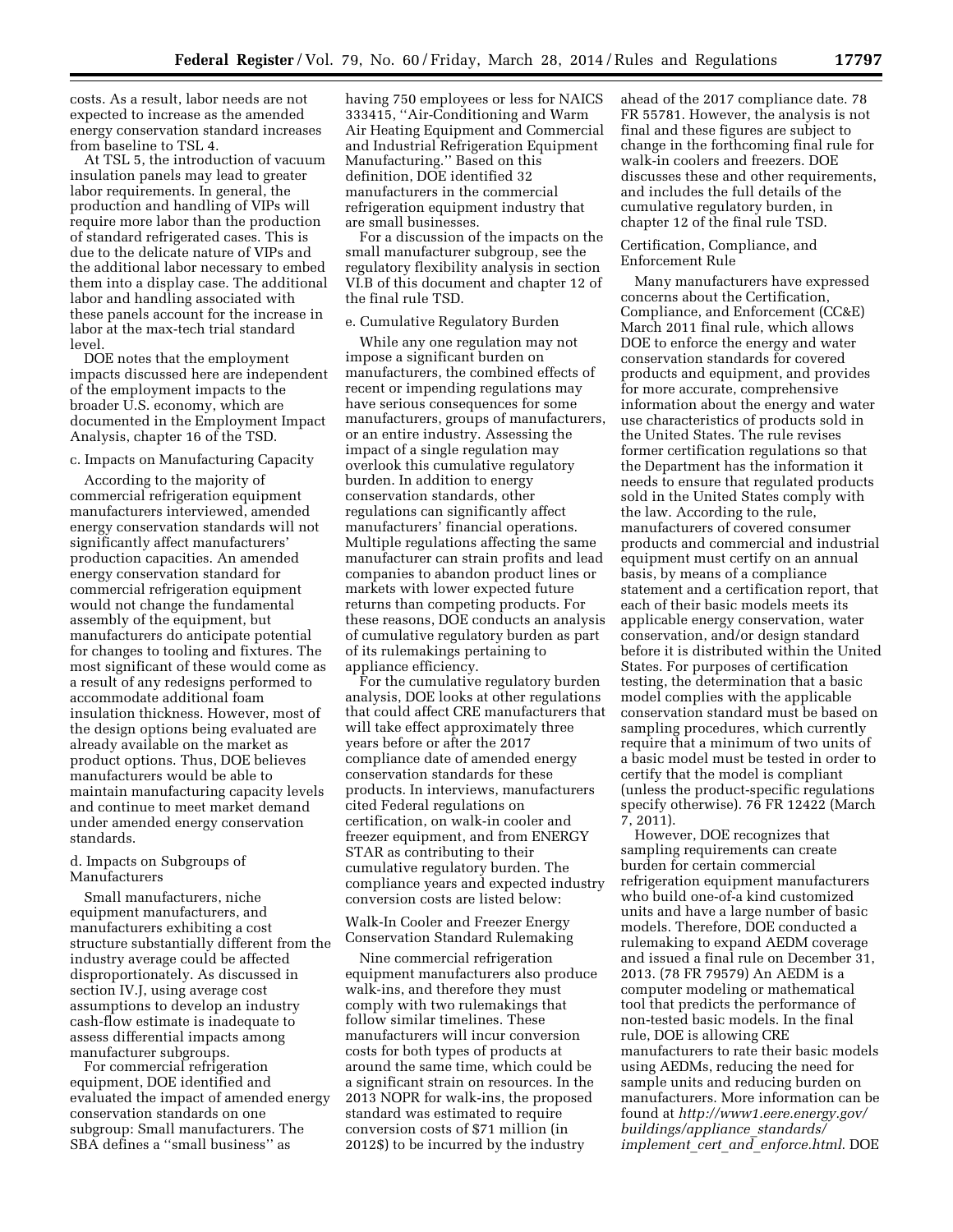discusses these and other requirements, and includes the full details of the cumulative regulatory burden, in chapter 12 of the final rule TSD.

### EPA's ENERGY STAR

Some stakeholders have also expressed concern regarding potential conflicts with other certification programs, in particular EPA's ENERGY STAR requirements. However, DOE notes that certain standards, such as ENERGY STAR, are voluntary for manufacturers. As such, they are not

part of DOE's consideration of cumulative regulatory burden.

DOE discusses these and other non-Federal regulations in chapter 12 of the NOPR TSD.

3. National Impact Analysis

a. Energy Savings

DOE estimated the NES by calculating the difference in annual energy consumption for the base-case scenario and standards-case scenario at each TSL for each equipment class and summing

up the annual energy savings over the lifetime of all equipment purchased in 2017–2046.

Table V.38 presents the primary NES (taking into account losses in the generation and transmission of electricity) for all equipment classes and the sum total of NES for each TSL, and

Table V.39 presents estimated FFC energy savings for each considered TSL. The total FFC NES progressively increases from 1.195 quads at TSL 1 to 4.207 quads at TSL 5.

### TABLE V.38—CUMULATIVE NATIONAL PRIMARY ENERGY SAVINGS FOR EQUIPMENT PURCHASED IN 2017–2046

|                 | Quads            |       |                  |                  |                  |
|-----------------|------------------|-------|------------------|------------------|------------------|
| Equipment class | TSL <sub>1</sub> | TSL 2 | TSL <sub>3</sub> | TSL <sub>4</sub> | TSL <sub>5</sub> |
|                 | 0.000            | 0.000 | 0.403            | 0.550            | 0.584            |
|                 | 0.000            | 0.000 | 0.001            | 0.011            | 0.017            |
|                 | 0.000            | 0.000 | 0.000            | 0.002            | 0.007            |
|                 | 0.000            | 0.000 | 0.006            | 0.008            | 0.010            |
|                 | 0.096            | 0.096 | 0.130            | 0.150            | 0.259            |
|                 | 0.010            | 0.060 | 0.093            | 0.110            | 0.139            |
|                 | 0.018            | 0.041 | 0.045            | 0.050            | 0.050            |
|                 | 0.001            | 0.001 | 0.001            | 0.003            | 0.008            |
|                 | 0.309            | 0.687 | 0.794            | 0.870            | 1.080            |
|                 | 0.450            | 0.631 | 0.808            | 0.839            | 1.121            |
|                 | 0.000            | 0.001 | 0.002            | 0.002            | 0.005            |
|                 | 0.229            | 0.229 | 0.229            | 0.316            | 0.335            |
|                 | 0.000            | 0.000 | 0.000            | 0.010            | 0.016            |
|                 | 0.000            | 0.000 | 0.000            | 0.004            | 0.016            |
|                 | 0.000            | 0.000 | 0.000            | 0.001            | 0.002            |
|                 | 0.000            | 0.000 | 0.000            | 0.000            | 0.002            |
|                 | 0.000            | 0.000 | 0.000            | 0.000            | 0.023            |
|                 | 0.000            | 0.001 | 0.001            | 0.001            | 0.002            |
|                 | 0.000            | 0.000 | 0.000            | 0.000            | 0.000            |
|                 | 0.000            | 0.001 | 0.001            | 0.002            | 0.002            |
|                 | 0.011            | 0.012 | 0.012            | 0.013            | 0.016            |
|                 | 0.000            | 0.000 | 0.000            | 0.000            | 0.005            |
|                 | 0.004            | 0.008 | 0.013            | 0.013            | 0.030            |
|                 | 0.001            | 0.002 | 0.003            | 0.005            | 0.010            |
|                 | 0.046            | 0.271 | 0.301            | 0.310            | 0.403            |
|                 | 1.176            | 2.041 | 2.844            | 3.270            | 4.140            |

### TABLE V.39—CUMULATIVE NATIONAL FULL-FUEL-CYCLE ENERGY SAVINGS FOR EQUIPMENT PURCHASED IN 2017–2046

|                 | Quads |       |       |       |                  |  |
|-----------------|-------|-------|-------|-------|------------------|--|
| Equipment class | TSL 1 | TSL 2 | TSL 3 | TSL 4 | TSL <sub>5</sub> |  |
|                 | 0.000 | 0.000 | 0.410 | 0.559 | 0.593            |  |
|                 | 0.000 | 0.000 | 0.001 | 0.011 | 0.018            |  |
|                 | 0.000 | 0.000 | 0.000 | 0.002 | 0.007            |  |
|                 | 0.000 | 0.000 | 0.006 | 0.008 | 0.010            |  |
|                 | 0.098 | 0.098 | 0.132 | 0.153 | 0.263            |  |
|                 | 0.010 | 0.061 | 0.094 | 0.112 | 0.141            |  |
|                 | 0.018 | 0.042 | 0.046 | 0.050 | 0.050            |  |
|                 | 0.001 | 0.001 | 0.001 | 0.003 | 0.008            |  |
|                 | 0.314 | 0.699 | 0.807 | 0.884 | 1.097            |  |
|                 | 0.458 | 0.641 | 0.821 | 0.852 | 1.139            |  |
|                 | 0.000 | 0.001 | 0.002 | 0.002 | 0.005            |  |
| SVO.RC.M        | 0.233 | 0.233 | 0.233 | 0.321 | 0.340            |  |
|                 | 0.000 | 0.000 | 0.000 | 0.010 | 0.016            |  |
| SOC.RC.M        | 0.000 | 0.000 | 0.000 | 0.004 | 0.016            |  |
| SOC.SC.M        | 0.000 | 0.000 | 0.000 | 0.001 | 0.002            |  |
|                 | 0.000 | 0.000 | 0.000 | 0.000 | 0.002            |  |
|                 | 0.000 | 0.000 | 0.000 | 0.000 | 0.023            |  |
|                 | 0.000 | 0.001 | 0.001 | 0.001 | 0.002            |  |
| HZO SC.I        | 0.000 | 0.000 | 0.000 | 0.000 | 0.000            |  |
|                 | 0.000 | 0.001 | 0.001 | 0.002 | 0.002            |  |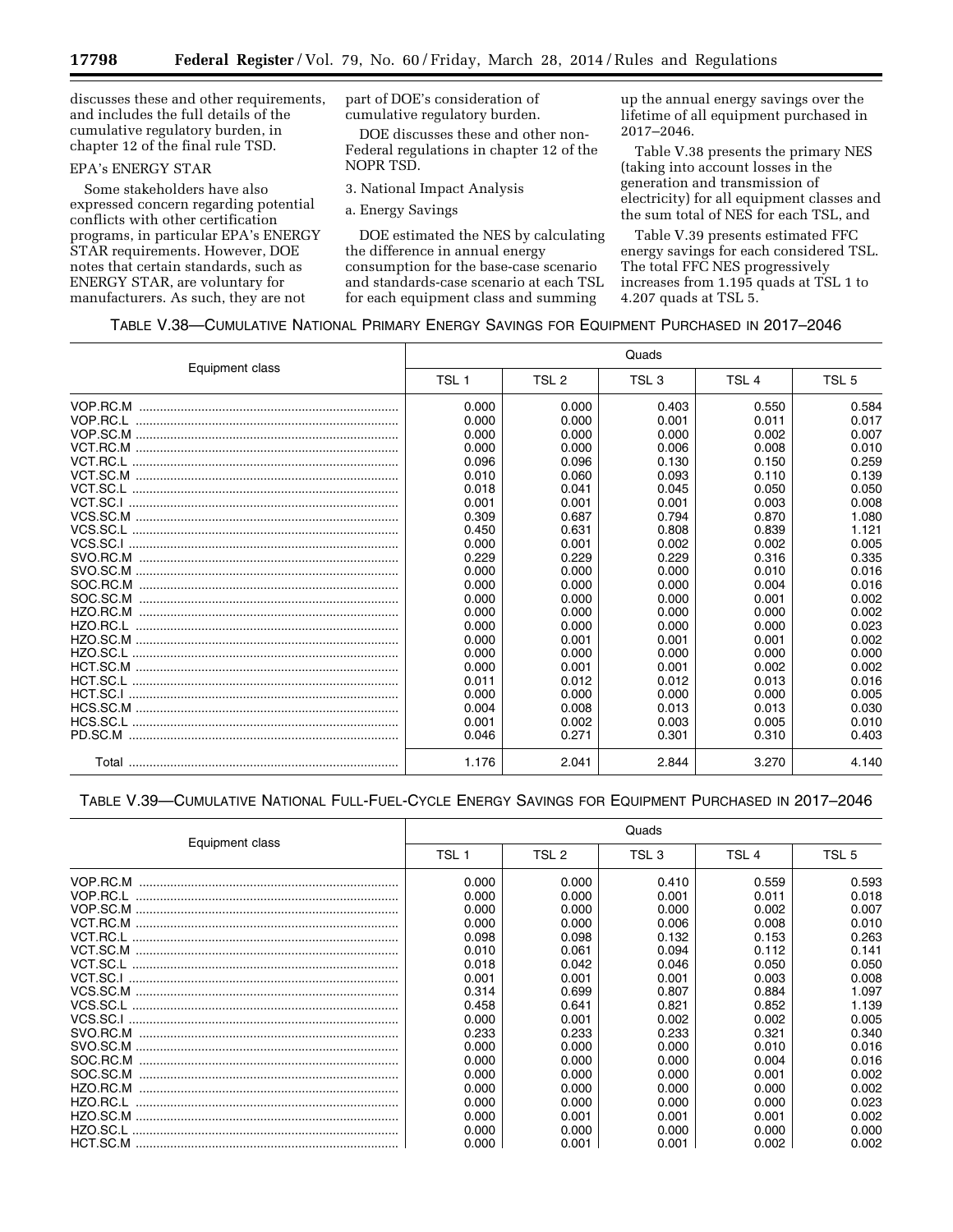TABLE V.39—CUMULATIVE NATIONAL FULL-FUEL-CYCLE ENERGY SAVINGS FOR EQUIPMENT PURCHASED IN 2017–2046— **Continued** 

| Equipment class | Quads |       |       |       |       |
|-----------------|-------|-------|-------|-------|-------|
|                 | TSL 1 | TSL 2 | TSL 3 | TSI 4 | TSL 5 |
|                 | 0.011 | 0.012 | 0.012 | 0.013 | 0.016 |
|                 | 0.000 | 0.000 | 0.000 | 0.000 | 0.005 |
|                 | 0.004 | 0.008 | 0.013 | 0.014 | 0.030 |
|                 | 0.001 | 0.002 | 0.003 | 0.005 | 0.010 |
| PD.SC.M         | 0.047 | 0.275 | 0.306 | 0.315 | 0.410 |
| Г∩tal           | .195  | 2.074 | 2.889 | 3.323 | 4.207 |

Circular A–4 requires agencies to present analytical results, including separate schedules of the monetized benefits and costs that show the type and timing of benefits and costs. Circular A–4 also directs agencies to consider the variability of key elements underlying the estimates of benefits and costs. For this rulemaking, DOE undertook a sensitivity analysis using nine rather than 30 years of product

shipments. The choice of a 9-year period is a proxy for the timeline in EPCA for the review of certain energy conservation standards and potential revision of and compliance with such revised standards.76 The review timeframe established in EPCA generally does not overlap with the product lifetime, product manufacturing cycles or other factors specific to commercial refrigeration equipment.

Thus, this information is presented for informational purposes only and is not indicative of any change in DOE's analytical methodology. The primary and full-fuel cycle NES results based on a 9-year analysis period are presented in Table V.40 and Table V.41, respectively. The impacts are counted over the lifetime of products purchased in 2017– 2025.

### TABLE V.40—CUMULATIVE NATIONAL PRIMARY ENERGY SAVINGS FOR 9-YEAR ANALYSIS PERIOD

[Equipment purchased in 2017–2025]

|                 | Quads            |                  |                  |                  |                  |
|-----------------|------------------|------------------|------------------|------------------|------------------|
| Equipment class | TSL <sub>1</sub> | TSL <sub>2</sub> | TSL <sub>3</sub> | TSL <sub>4</sub> | TSL <sub>5</sub> |
|                 | 0.000            | 0.000            | 0.099            | 0.134            | 0.143            |
|                 | 0.000            | 0.000            | 0.000            | 0.003            | 0.004            |
|                 | 0.000            | 0.000            | 0.000            | 0.000            | 0.002            |
|                 | 0.000            | 0.000            | 0.002            | 0.002            | 0.003            |
|                 | 0.024            | 0.024            | 0.032            | 0.037            | 0.063            |
|                 | 0.003            | 0.017            | 0.025            | 0.029            | 0.036            |
|                 | 0.005            | 0.011            | 0.012            | 0.013            | 0.013            |
|                 | 0.000            | 0.000            | 0.000            | 0.001            | 0.002            |
|                 | 0.075            | 0.168            | 0.198            | 0.219            | 0.270            |
|                 | 0.110            | 0.156            | 0.202            | 0.209            | 0.278            |
|                 | 0.000            | 0.000            | 0.001            | 0.001            | 0.001            |
|                 | 0.056            | 0.056            | 0.056            | 0.077            | 0.082            |
|                 | 0.000            | 0.000            | 0.000            | 0.002            | 0.004            |
|                 | 0.000            | 0.000            | 0.000            | 0.001            | 0.004            |
|                 | 0.000            | 0.000            | 0.000            | 0.000            | 0.001            |
|                 | 0.000            | 0.000            | 0.000            | 0.000            | 0.000            |
|                 | 0.000            | 0.000            | 0.000            | 0.000            | 0.006            |
|                 | 0.000            | 0.000            | 0.000            | 0.000            | 0.000            |
|                 | 0.000            | 0.000            | 0.000            | 0.000            | 0.000            |
|                 | 0.000            | 0.000            | 0.000            | 0.000            | 0.001            |
|                 | 0.003            | 0.003            | 0.003            | 0.003            | 0.004            |
|                 | 0.000            | 0.000            | 0.000            | 0.000            | 0.001            |
|                 | 0.001            | 0.002            | 0.003            | 0.004            | 0.008            |
|                 | 0.000            | 0.001            | 0.001            | 0.001            | 0.003            |
|                 | 0.011            | 0.066            | 0.074            | 0.076            | 0.099            |
|                 | 0.289            | 0.504            | 0.707            | 0.814            | 1.027            |

<sup>76</sup>EPCA requires DOE to review its standards at least once every 6 years (42 U.S.C. 6295(m)(1), 6316(e)), and requires, for certain products, a 3-year period after any new standard is promulgated before compliance is required, except that in no case may any new standards be required within 6 years of the compliance date of the previous

standards. (42 U.S.C. 6295(m)(4), 6316(e)).While adding a 6-year review to the 3-year compliance period sums to 9 years, DOE notes that it may undertake reviews at any time within the 6-year period, and that the 3 year compliance date may be extended to 5 years. A 9-year analysis period may not be appropriate given the variability that occurs

in the timing of standards reviews and the fact that, for some consumer products, the period following establishment of a new or amended standard before which compliance is required is 5 years rather than 3 years.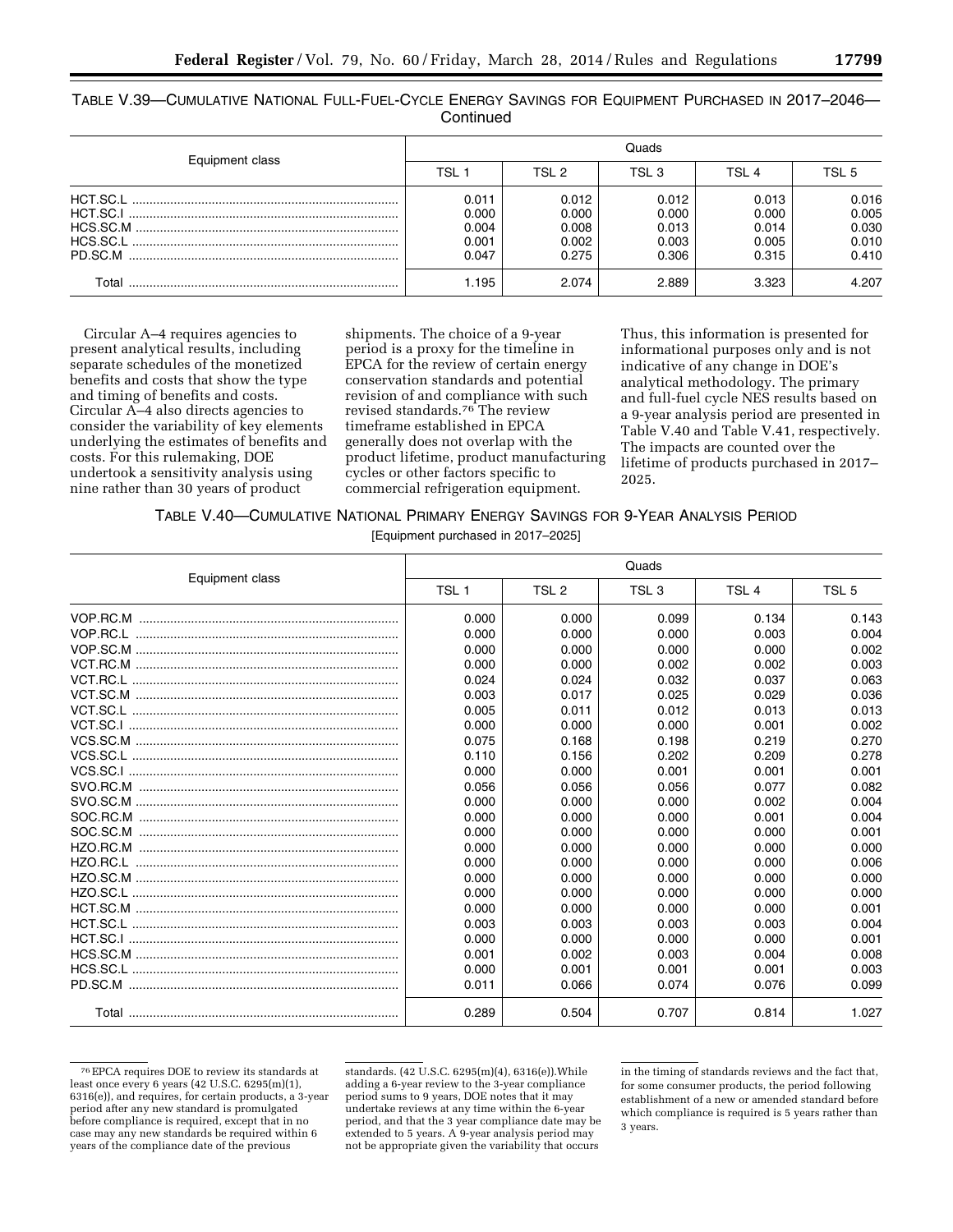|                 | quads            |       |                  |       |                  |
|-----------------|------------------|-------|------------------|-------|------------------|
| Equipment class | TSL <sub>1</sub> | TSL 2 | TSL <sub>3</sub> | TSL 4 | TSL <sub>5</sub> |
| VOP.RC.M        | 0.000            | 0.000 | 0.100            | 0.137 | 0.145            |
|                 | 0.000            | 0.000 | 0.000            | 0.003 | 0.004            |
|                 | 0.000            | 0.000 | 0.000            | 0.000 | 0.002            |
|                 | 0.000            | 0.000 | 0.002            | 0.002 | 0.003            |
|                 | 0.024            | 0.024 | 0.032            | 0.037 | 0.064            |
|                 | 0.003            | 0.017 | 0.025            | 0.029 | 0.037            |
|                 | 0.005            | 0.012 | 0.013            | 0.014 | 0.014            |
|                 | 0.000            | 0.000 | 0.000            | 0.001 | 0.002            |
|                 | 0.077            | 0.171 | 0.201            | 0.222 | 0.275            |
|                 | 0.112            | 0.158 | 0.205            | 0.213 | 0.283            |
|                 | 0.000            | 0.000 | 0.001            | 0.001 | 0.001            |
|                 | 0.057            | 0.057 | 0.057            | 0.079 | 0.083            |
|                 | 0.000            | 0.000 | 0.000            | 0.002 | 0.004            |
|                 | 0.000            | 0.000 | 0.000            | 0.001 | 0.004            |
|                 | 0.000            | 0.000 | 0.000            | 0.000 | 0.001            |
|                 | 0.000            | 0.000 | 0.000            | 0.000 | 0.000            |
|                 | 0.000            | 0.000 | 0.000            | 0.000 | 0.006            |
|                 | 0.000            | 0.000 | 0.000            | 0.000 | 0.000            |
|                 | 0.000            | 0.000 | 0.000            | 0.000 | 0.000            |
|                 | 0.000            | 0.000 | 0.000            | 0.000 | 0.001            |
|                 | 0.003            | 0.003 | 0.003            | 0.003 | 0.004            |
|                 | 0.000            | 0.000 | 0.000            | 0.000 | 0.001            |
|                 | 0.001            | 0.002 | 0.004            | 0.004 | 0.008            |
|                 | 0.000            | 0.001 | 0.001            | 0.001 | 0.003            |
|                 | 0.011            | 0.067 | 0.075            | 0.077 | 0.100            |
|                 | 0.294            | 0.513 | 0.719            | 0.828 | 1.045            |

## TABLE V.41—CUMULATIVE FULL FUEL CYCLE NATIONAL ENERGY SAVINGS FOR 9-YEAR ANALYSIS PERIOD [Equipment purchased in 2017–2025]

b. Net Present Value of Customer Costs and Benefits

DOE estimated the cumulative NPV to the Nation of the net savings for CRE customers that would result from potential standards at each TSL. In accordance with OMB guidelines on regulatory analysis (OMB Circular A–4, section E, September 17, 2003), DOE calculated NPV using both a 7-percent and a 3-percent real discount rate.

Table V.42 and Table V.43 show the customer NPV results for each of the TSLs DOE considered for commercial refrigeration equipment at 7-percent and 3-percent discount rates, respectively. The impacts cover the expected lifetime of equipment purchased in 2017–2046.

The NPV results at a 7-percent discount rate are negative for all equipment classes at TSL 5 except for the VCT.SC.L equipment class. Efficiency levels for TSL 4 were chosen

to correspond to the highest efficiency level with a near positive NPV at a 7 percent discount rate for each equipment class. The criterion for TSL 3 was to select efficiency levels with the highest NPV at a 7-percent discount rate. Consequently, the total NPV is highest for TSL 3. TSL 2 shows the second highest total NPV at a 7-percent discount rate. TSL 1 has a total NPV lower than TSL 2.

|                 | billion 2012\$* |       |                  |          |          |  |
|-----------------|-----------------|-------|------------------|----------|----------|--|
| Equipment class | TSL 1           | TSL 2 | TSL <sub>3</sub> | TSL 4    | TSL 5    |  |
| VOP.RC.M        | 0.000           | 0.000 | 0.570            | 0.171    | $-2.941$ |  |
|                 | 0.000           | 0.000 | 0.001            | $-0.004$ | $-0.240$ |  |
|                 | 0.000           | 0.000 | 0.000            | $-0.009$ | $-0.374$ |  |
|                 | 0.000           | 0.000 | 0.013            | $-0.003$ | $-0.271$ |  |
|                 | 0.212           | 0.212 | 0.234            | $-0.005$ | $-4.423$ |  |
|                 | $-0.006$        | 0.039 | 0.058            | $-0.003$ | $-1.531$ |  |
|                 | 0.059           | 0.118 | 0.123            | 0.040    | 0.040    |  |
|                 | 0.000           | 0.000 | 0.000            | $-0.004$ | $-0.141$ |  |
|                 | 0.756           | 1.748 | 1.829            | 1.659    | $-6.820$ |  |
|                 | 1.164           | 1.502 | 1.579            | 1.550    | $-4.692$ |  |
|                 | 0.001           | 0.002 | 0.003            | 0.003    | $-0.050$ |  |
|                 | 0.291           | 0.291 | 0.291            | 0.081    | $-1.493$ |  |
|                 | 0.000           | 0.000 | 0.000            | $-0.003$ | $-0.215$ |  |
| SOC.RC.M        | 0.000           | 0.000 | 0.000            | $-0.011$ | $-0.342$ |  |
| SOC.SC.M        | 0.000           | 0.000 | 0.000            | $-0.003$ | $-0.032$ |  |
| HZO.RC.M        | 0.000           | 0.000 | 0.000            | 0.000    | $-0.123$ |  |
|                 | 0.000           | 0.000 | 0.000            | 0.000    | $-0.734$ |  |
|                 | 0.000           | 0.000 | 0.000            | 0.000    | $-0.025$ |  |
|                 | 0.000           | 0.000 | 0.000            | 0.000    | 0.000    |  |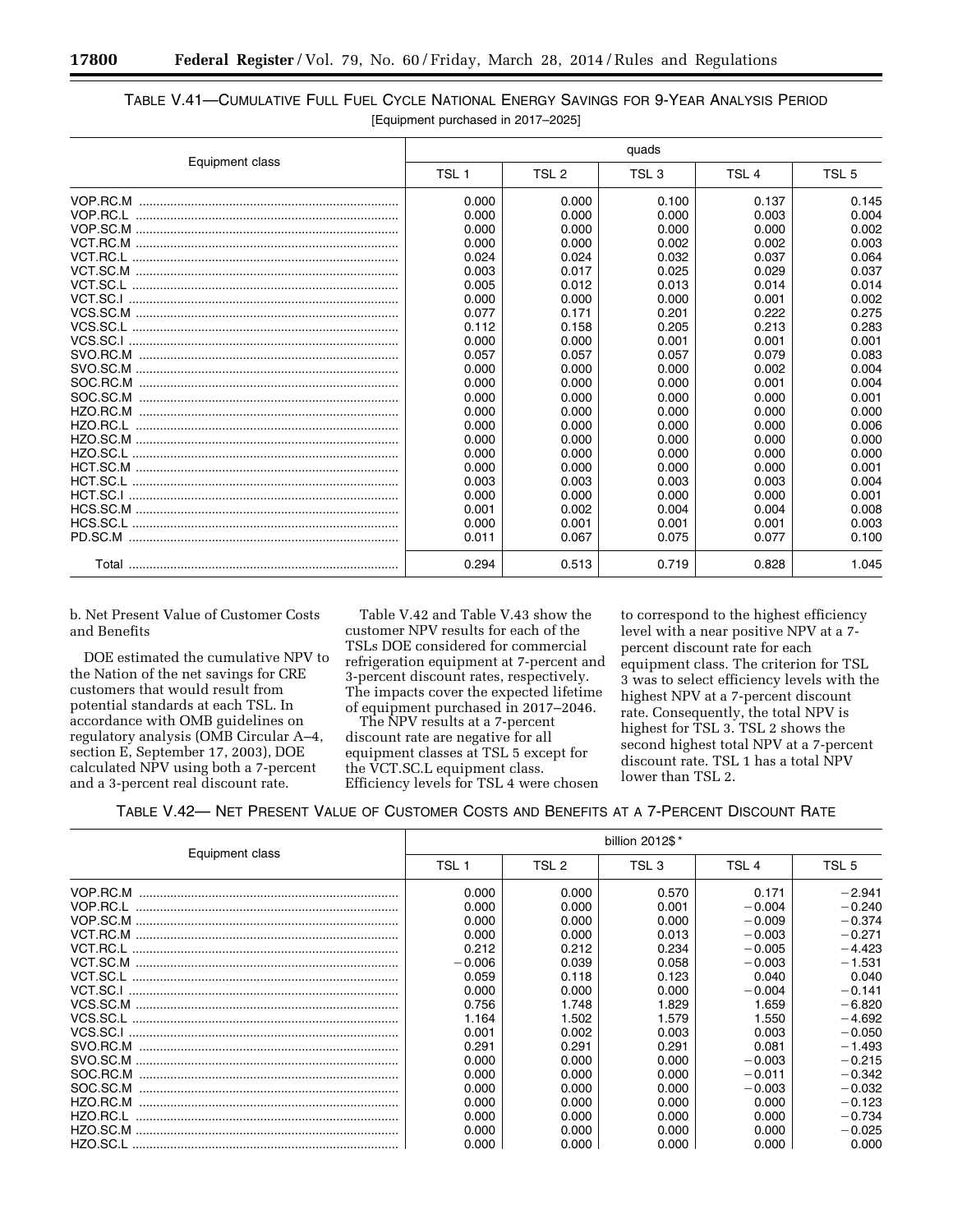## TABLE V.42— NET PRESENT VALUE OF CUSTOMER COSTS AND BENEFITS AT A 7-PERCENT DISCOUNT RATE—Continued

| Equipment class | billion 2012\$* |       |       |       |           |
|-----------------|-----------------|-------|-------|-------|-----------|
|                 | TSL :           | TSL 2 | TSL 3 | TSI 4 | TSL 5     |
|                 | 0.001           | 0.002 | 0.002 | 0.000 | $-0.014$  |
|                 | 0.024           | 0.024 | 0.025 | 0.022 | $-0.030$  |
|                 | 0.000           | 0.000 | 0.000 | 0.000 | $-0.076$  |
|                 | 0.008           | 0.012 | 0.012 | 0.007 | $-0.342$  |
|                 | 0.003           | 0.005 | 0.006 | 0.004 | $-0.047$  |
|                 | 0.007           | 0.183 | 0.183 | 0.146 | $-3.475$  |
| Total           | 2.519           | 4.139 | 4.928 | 3.637 | $-28.390$ |

\* A value of \$0.000 means NES values are less than 0.001 billion 2012\$.

## TABLE V.43— NET PRESENT VALUE OF CUSTOMER COSTS AND BENEFITS AT A 3-PERCENT DISCOUNT RATE

|                                                                                                                                                                                                                                                                                                                                               | billion 2012\$*  |                  |                  |                  |                  |
|-----------------------------------------------------------------------------------------------------------------------------------------------------------------------------------------------------------------------------------------------------------------------------------------------------------------------------------------------|------------------|------------------|------------------|------------------|------------------|
| Equipment class                                                                                                                                                                                                                                                                                                                               | TSL <sub>1</sub> | TSL <sub>2</sub> | TSL <sub>3</sub> | TSL <sub>4</sub> | TSL <sub>5</sub> |
|                                                                                                                                                                                                                                                                                                                                               | 0.000            | 0.000            | 1.500            | 0.882            | $-4.894$         |
|                                                                                                                                                                                                                                                                                                                                               | 0.000            | 0.000            | 0.004            | 0.003            | $-0.433$         |
| $\verb"VOP.SC.M"  \verb""  \verb""  \verb""  \verb""  \verb""  \verb""  \verb""  \verb""  \verb""  \verb""  \verb""  \verb""  \verb""  \verb""  \verb""  \verb""  \verb""  \verb""  \verb""  \verb""  \verb""  \verb""  \verb""  \verb""  \verb""  \verb""  \verb""  \verb""  \verb""  \verb""  \verb""  \verb""  \verb""  \verb""  \verb"" $ | 0.000            | 0.000            | 0.000            | $-0.016$         | $-0.683$         |
|                                                                                                                                                                                                                                                                                                                                               | 0.000            | 0.000            | 0.029            | 0.001            | $-0.496$         |
|                                                                                                                                                                                                                                                                                                                                               | 0.481            | 0.481            | 0.551            | 0.125            | $-8.007$         |
|                                                                                                                                                                                                                                                                                                                                               | $-0.006$         | 0.119            | 0.185            | 0.086            | $-2.712$         |
|                                                                                                                                                                                                                                                                                                                                               | 0.124            | 0.252            | 0.265            | 0.116            | 0.116            |
|                                                                                                                                                                                                                                                                                                                                               | 0.001            | 0.001            | 0.001            | $-0.005$         | $-0.254$         |
|                                                                                                                                                                                                                                                                                                                                               | 1.656            | 3.838            | 4.074            | 3.825            | $-11.832$        |
|                                                                                                                                                                                                                                                                                                                                               | 2.551            | 3.333            | 3.626            | 3.592            | $-7.824$         |
|                                                                                                                                                                                                                                                                                                                                               | 0.001            | 0.005            | 0.007            | 0.007            | $-0.090$         |
|                                                                                                                                                                                                                                                                                                                                               | 0.790            | 0.790            | 0.790            | 0.476            | $-2.443$         |
|                                                                                                                                                                                                                                                                                                                                               | 0.000            | 0.000            | 0.000            | 0.003            | $-0.383$         |
|                                                                                                                                                                                                                                                                                                                                               | 0.000            | 0.000            | 0.000            | $-0.018$         | $-0.625$         |
|                                                                                                                                                                                                                                                                                                                                               | 0.000            | 0.000            | 0.000            | $-0.004$         | $-0.058$         |
|                                                                                                                                                                                                                                                                                                                                               | 0.000            | 0.000            | 0.000            | 0.000            | $-0.227$         |
|                                                                                                                                                                                                                                                                                                                                               | 0.000            | 0.000            | 0.000            | 0.000            | $-1.350$         |
|                                                                                                                                                                                                                                                                                                                                               | 0.000            | 0.001            | 0.001            | 0.000            | $-0.044$         |
|                                                                                                                                                                                                                                                                                                                                               | 0.000            | 0.000            | 0.000            | 0.000            | 0.000            |
|                                                                                                                                                                                                                                                                                                                                               | 0.002            | 0.004            | 0.004            | 0.002            | $-0.024$         |
|                                                                                                                                                                                                                                                                                                                                               | 0.054            | 0.056            | 0.057            | 0.053            | $-0.039$         |
|                                                                                                                                                                                                                                                                                                                                               | 0.000            | 0.000            | 0.000            | 0.000            | $-0.137$         |
|                                                                                                                                                                                                                                                                                                                                               | 0.019            | 0.029            | 0.033            | 0.022            | $-0.594$         |
|                                                                                                                                                                                                                                                                                                                                               | 0.006            | 0.010            | 0.014            | 0.012            | $-0.076$         |
|                                                                                                                                                                                                                                                                                                                                               | 0.046            | 0.577            | 0.602            | 0.537            | $-6.090$         |
|                                                                                                                                                                                                                                                                                                                                               | 5.727            | 9.497            | 11.742           | 9.698            | $-49.199$        |

\* value of \$0.000 means NES values are less than 0.001 billion 2012\$. Values in parentheses are negative values.

The NPV results based on the aforementioned 9-year analysis period are presented in Table V.44 and Table V.45. The impacts are counted over the lifetime of equipment purchased in 2017–2025. As mentioned previously, this information is presented for informational purposes only and is not indicative of any change in DOE's analytical methodology or decision criteria.

### TABLE V.44—NET PRESENT VALUE OF CUSTOMER COSTS AND BENEFITS AT A 7-PERCENT DISCOUNT RATE FOR 9-YEAR ANALYSIS PERIOD

[Equipment purchased in 2017–2025]

| Equipment class | billion 2012\$* |       |       |          |          |
|-----------------|-----------------|-------|-------|----------|----------|
|                 | TSI 1           | TSI 2 | TSI 3 | TSI 4    | TSI 5    |
|                 | 0.000           | 0.000 | 0.237 | 0.036    | $-1.454$ |
|                 | 0.000           | 0.000 | 0.000 | $-0.002$ | $-0.116$ |
|                 | 0.000           | 0.000 | 0.000 | $-0.005$ | $-0.179$ |
|                 | 0.000           | 0.000 | 0.006 | $-0.002$ | $-0.130$ |
|                 | 0.099           | 0.099 | 0.107 | $-0.009$ | $-2.130$ |
|                 | $-0.004$        | 0.020 | 0.027 | $-0.003$ | $-0.736$ |
|                 | 0.029           | 0.059 | 0.061 | 0.021    | 0.021    |
|                 | 0.000           | 0.000 | 0.000 | $-0.002$ | $-0.068$ |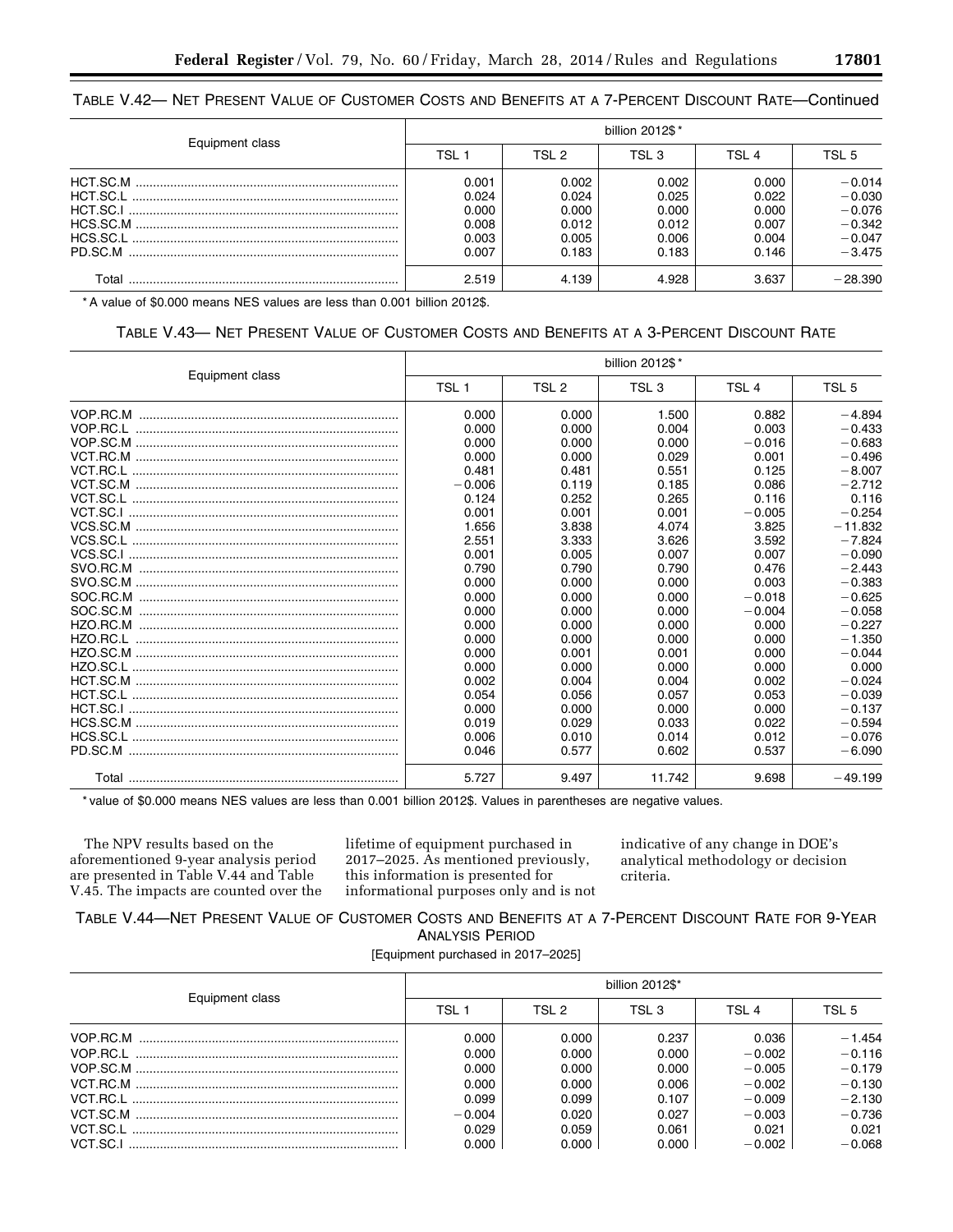# TABLE V.44—NET PRESENT VALUE OF CUSTOMER COSTS AND BENEFITS AT A 7-PERCENT DISCOUNT RATE FOR 9-YEAR ANALYSIS PERIOD—Continued

[Equipment purchased in 2017–2025]

|                 | billion 2012\$*                                                                                                   |                                                                                                                   |                                                                                                                   |                                                                                                                            |                                                                                                                                                       |
|-----------------|-------------------------------------------------------------------------------------------------------------------|-------------------------------------------------------------------------------------------------------------------|-------------------------------------------------------------------------------------------------------------------|----------------------------------------------------------------------------------------------------------------------------|-------------------------------------------------------------------------------------------------------------------------------------------------------|
| Equipment class | TSL <sub>1</sub>                                                                                                  | TSL 2                                                                                                             | TSL <sub>3</sub>                                                                                                  | TSL <sub>4</sub>                                                                                                           | TSL <sub>5</sub>                                                                                                                                      |
| SOC.SC.M        | 0.342<br>0.528<br>0.000<br>0.118<br>0.000<br>0.000<br>0.000<br>0.000<br>0.000<br>0.000<br>0.000<br>0.000<br>0.011 | 0.792<br>0.681<br>0.001<br>0.118<br>0.000<br>0.000<br>0.000<br>0.000<br>0.000<br>0.000<br>0.000<br>0.001<br>0.011 | 0.827<br>0.709<br>0.001<br>0.118<br>0.000<br>0.000<br>0.000<br>0.000<br>0.000<br>0.000<br>0.000<br>0.001<br>0.011 | 0.732<br>0.693<br>0.001<br>0.012<br>$-0.002$<br>$-0.006$<br>$-0.001$<br>0.000<br>0.000<br>0.000<br>0.000<br>0.000<br>0.010 | $-3.338$<br>$-2.311$<br>$-0.024$<br>$-0.742$<br>$-0.104$<br>$-0.165$<br>$-0.015$<br>$-0.059$<br>$-0.353$<br>$-0.012$<br>0.000<br>$-0.007$<br>$-0.018$ |
| PD.SC.M         | 0.000<br>0.004<br>0.001<br>0.000                                                                                  | 0.000<br>0.006<br>0.002<br>0.079                                                                                  | 0.000<br>0.006<br>0.003<br>0.077                                                                                  | 0.000<br>0.003<br>0.002<br>0.059                                                                                           | $-0.037$<br>$-0.182$<br>$-0.025$<br>$-1.680$                                                                                                          |
|                 | 1.129                                                                                                             | 1.869                                                                                                             | 2.191                                                                                                             | 1.536                                                                                                                      | $-13.863$                                                                                                                                             |

\* A value of \$0.000 means NES values are less than 0.001 billion 2012\$. Values in parentheses are negative values.

## TABLE V.45—NET PRESENT VALUE OF CUSTOMER COSTS AND BENEFITS AT A 3-PERCENT DISCOUNT RATE FOR 9-YEAR ANALYSIS PERIOD

[Equipment purchased in 2017–2025]

|                 | billion 2012\$*  |                  |                  |                  |                  |
|-----------------|------------------|------------------|------------------|------------------|------------------|
| Equipment class | TSL <sub>1</sub> | TSL <sub>2</sub> | TSL <sub>3</sub> | TSL <sub>4</sub> | TSL <sub>5</sub> |
|                 | 0.000            | 0.000            | 0.446            | 0.208            | $-1.814$         |
|                 | 0.000            | 0.000            | 0.001            | $-0.001$         | $-0.154$         |
|                 | 0.000            | 0.000            | 0.000            | $-0.006$         | $-0.240$         |
|                 | 0.000            | 0.000            | 0.010            | 0.000            | $-0.174$         |
|                 | 0.160            | 0.160            | 0.179            | 0.027            | $-2.829$         |
|                 | $-0.004$         | 0.044            | 0.062            | 0.025            | $-0.957$         |
|                 | 0.045            | 0.092            | 0.096            | 0.043            | 0.043            |
|                 | 0.000            | 0.000            | 0.000            | $-0.002$         | $-0.090$         |
|                 | 0.533            | 1.239            | 1.314            | 1.204            | $-4.295$         |
|                 | 0.824            | 1.078            | 1.160            | 1.143            | $-2.885$         |
|                 | 0.000            | 0.001            | 0.002            | 0.002            | $-0.032$         |
|                 | 0.231            | 0.231            | 0.231            | 0.108            | $-0.914$         |
|                 | 0.000            | 0.000            | 0.000            | 0.000            | $-0.136$         |
|                 | 0.000            | 0.000            | 0.000            | $-0.007$         | $-0.221$         |
|                 | 0.000            | 0.000            | 0.000            | $-0.002$         | $-0.021$         |
|                 | 0.000            | 0.000            | 0.000            | 0.000            | $-0.080$         |
|                 | 0.000            | 0.000            | 0.000            | 0.000            | $-0.475$         |
|                 | 0.000            | 0.000            | 0.000            | 0.000            | $-0.016$         |
|                 | 0.000            | 0.000            | 0.000            | 0.000            | 0.000            |
|                 | 0.001            | 0.001            | 0.001            | 0.000            | $-0.009$         |
|                 | 0.017            | 0.018            | 0.018            | 0.016            | $-0.020$         |
|                 | 0.000            | 0.000            | 0.000            | 0.000            | $-0.049$         |
|                 | 0.007            | 0.010            | 0.011            | 0.007            | $-0.237$         |
|                 | 0.002            | 0.004            | 0.005            | 0.004            | $-0.031$         |
|                 | 0.009            | 0.178            | 0.182            | 0.158            | $-2.171$         |
|                 | 1.826            | 3.056            | 3.719            | 2.929            | $-17.805$        |

\* A value of \$0.000 means NES values are less than 0.001 billion 2012\$. Values in parentheses are negative values.

### c. Employment Impacts

In addition to the direct impacts on manufacturing employment discussed in section V.B.2, DOE develops general estimates of the indirect employment

impacts of amended standards on the economy. As discussed above, DOE expects energy amended conservation standards for commercial refrigeration equipment to reduce energy bills for

commercial customers, and the resulting net savings to be redirected to other forms of economic activity. DOE also realizes that these shifts in spending and economic activity by commercial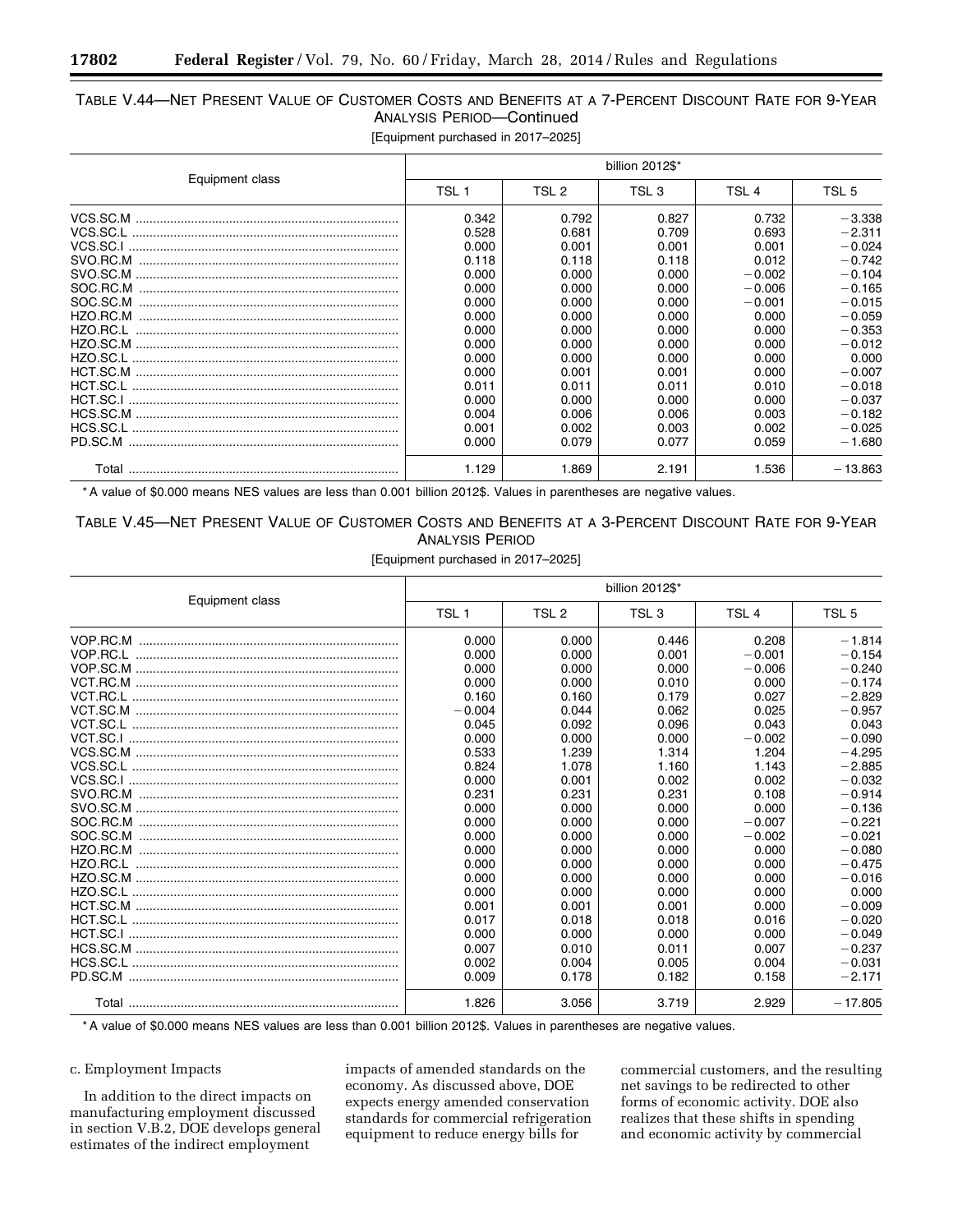refrigeration equipment owners could affect the demand for labor. Thus, indirect employment impacts may result from expenditures shifting between goods (the substitution effect) and changes in income and overall expenditure levels (the income effect) that occur due to the imposition of amended standards. These impacts may affect a variety of businesses not directly involved in the decision to make, operate, or pay the utility bills for commercial refrigeration equipment. To estimate these indirect economic effects, DOE used an input/output model of the U.S. economy using U.S. Department of Commerce, Bureau of Economic Analysis (BEA) and BLS data (as described in section IV.J of this document; see chapter 16 of the final rule TSD for more details).

Customers who purchase moreefficient equipment pay lower amounts towards utility bills, which results in job losses in the electric utilities sector. However, in the input/output model, the dollars saved on utility bills are reinvested in economic sectors that create more jobs than are lost in the electric utilities sector. Thus, the amended energy conservation standards for commercial refrigeration equipment are likely to slightly increase the net demand for labor in the economy. As shown in chapter 16 of the final rule TSD, DOE estimates that net indirect employment impacts from commercial refrigeration equipment amended standards are very small relative to the

national economy. However, the net increase in jobs might be offset by other, unanticipated effects on employment. Neither the BLS data nor the input/ output model used by DOE includes the quality of jobs.

4. Impact on Utility or Performance of Equipment

In performing the engineering analysis, DOE considers design options that would not lessen the utility or performance of the individual classes of equipment. (42 U.S.C. 6295(o)(2)(B)(i)(IV) and 6316(e)(1)) As presented in the screening analysis (chapter 4 of the final rule TSD), DOE eliminates from consideration any design options that reduce the utility of the equipment. For today's final rule, DOE concluded that none of the efficiency levels considered for commercial refrigeration equipment reduce the utility or performance of the equipment.

#### 5. Impact of Any Lessening of Competition

EPCA directs DOE to consider any lessening of competition that is likely to result from standards. It also directs the Attorney General of the United States (Attorney General) to determine the impact, if any, of any lessening of competition likely to result from a proposed standard and to transmit such determination to the Secretary within 60 days of the publication of a proposed rule and simultaneously published

proposed rule, together with an analysis of the nature and extent of the impact.  $(42 \text{ U.S.C. } 6295(0)(2)(B)(i)(V)$  and  $(B)(ii))$ To assist the Attorney General in making a determination for CRE standards, DOE provided the Department of Justice (DOJ) with copies of the NOPR and the TSD for review. DOE received no adverse comments from DOJ regarding the proposal.

6. Need of the Nation To Conserve Energy

An improvement in the energy efficiency of the equipment subject to today's final rule is likely to improve the security of the Nation's energy system by reducing overall demand for energy. Reduced electricity demand may also improve the reliability of the electricity system. Reductions in national electric generating capacity estimated for each considered TSL are reported in chapter 14 of the final rule TSD.

Energy savings from amended standards for commercial refrigeration equipment could also produce environmental benefits in the form of reduced emissions of air pollutants and GHGs associated with electricity production. Table V.46 provides DOE's estimate of cumulative emissions reductions projected to result from the TSLs considered in this rule. The table includes both power sector emissions and upstream emissions. DOE reports annual emissions reductions for each TSL in chapter 13 of the final rule TSD.

TABLE V.46—CUMULATIVE EMISSIONS REDUCTION ESTIMATED FOR COMMERCIAL REFRIGERATION EQUIPMENT TSLS FOR EQUIPMENT PURCHASED IN 2017–2046

| <b>TSL</b>                    |         |         |         |         |
|-------------------------------|---------|---------|---------|---------|
|                               | 2       | 3       | 4       | 5       |
| <b>Power Sector Emissions</b> |         |         |         |         |
| 54.9                          | 95.4    | 133.0   | 152.9   | 193.6   |
| 84.9                          | 147.4   | 205.5   | 236.3   | 299.1   |
| $-11.4$                       | $-19.9$ | $-28.1$ | $-32.3$ | $-40.7$ |
| 0.10                          | 0.17    | 0.24    | 0.28    | 0.35    |
| 1.3                           | 2.3     | 3.2     | 3.7     | 4.7     |
| 7.7                           | 13.3    | 18.6    | 21.4    | 27.1    |
| <b>Upstream Emissions</b>     |         |         |         |         |
| 3.7                           | 6.4     | 8.9     | 10.2    | 13.0    |
| 0.8                           | 1.4     | 1.9     | 2.2     | 2.8     |
| 50.6                          | 87.8    | 122.4   | 140.7   | 178.2   |
| 0.00                          | 0.00    | 0.00    | 0.01    | 0.01    |
| 0.0                           | 0.1     | 0.1     | 0.1     | 0.1     |
| 307.2                         | 533.3   | 743.1   | 854.6   | 1081.9  |
| <b>Total Emissions</b>        |         |         |         |         |
| 58.6                          | 101.7   | 141.9   | 163.2   | 206.5   |
| 85.7                          | 148.8   | 207.4   | 238.5   | 301.9   |
| 39.2                          | 67.9    | 94.3    | 108.4   | 137.4   |
| 0.10                          | 0.18    | 0.25    | 0.28    | 0.36    |
| 1.4                           | 2.4     | 3.3     | 3.8     | 4.8     |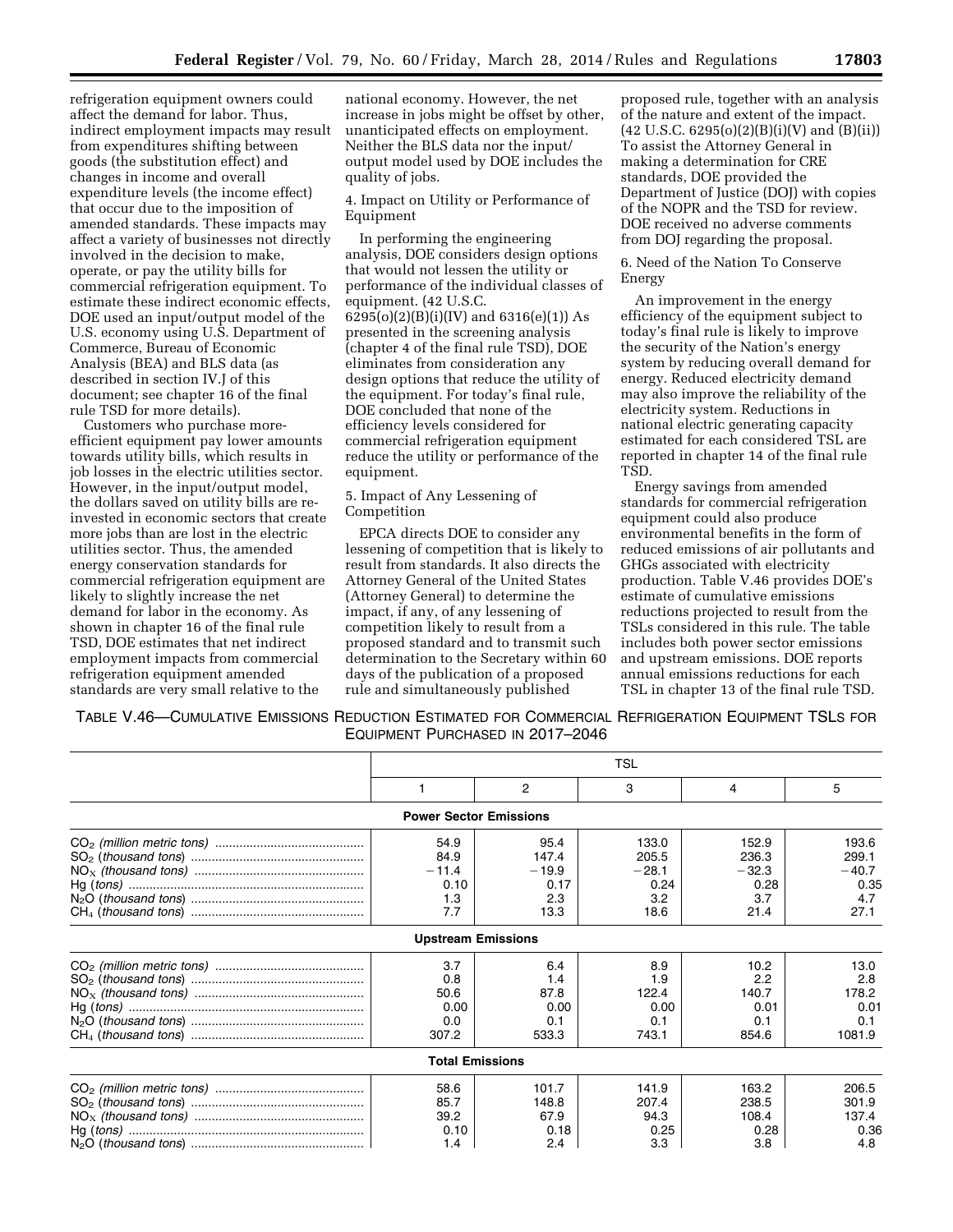### TABLE V.46—CUMULATIVE EMISSIONS REDUCTION ESTIMATED FOR COMMERCIAL REFRIGERATION EQUIPMENT TSLS FOR EQUIPMENT PURCHASED IN 2017–2046—Continued

| <b>TSL</b> |       |       |       |        |
|------------|-------|-------|-------|--------|
|            | -     |       |       |        |
| 314.9      | 546.6 | 761.7 | 875.9 | 1109.0 |

As part of the analysis for this final rule, DOE estimated monetary benefits likely to result from the reduced emissions of  $CO<sub>2</sub>$  and  $NO<sub>X</sub>$  that were estimated for each of the TSLs considered. As discussed in section IV.L, for CO<sub>2</sub>, DOE used values for the SCC developed by an interagency process. The interagency group selected four sets of SCC values for use in regulatory analyses. Three sets are based on the average SCC from three

integrated assessment models, at discount rates of 2.5 percent, 3 percent, and 5 percent. The fourth set, which represents the 95th-percentile SCC estimate across all three models at a 3 percent discount rate, is included to represent higher-than-expected impacts from temperature change further out in the tails of the SCC distribution. The four SCC values for  $CO<sub>2</sub>$  emissions reductions in 2015, expressed in 2012\$, are \$11.8/ton, \$39.7/ton, \$61.2/ton, and \$117/ton. The values for later years are higher due to increasing emissionsrelated costs as the magnitude of projected climate change increases.

Table V.47 presents the global value of CO<sub>2</sub> emissions reductions at each TSL. DOE calculated domestic values as a range from 7 percent to 23 percent of the global values, and these results are presented in chapter 14 of the final rule TSD.

## TABLE V.47—GLOBAL PRESENT VALUE OF CO2 EMISSIONS REDUCTION FOR POTENTIAL STANDARDS FOR COMMERCIAL REFRIGERATION EQUIPMENT

|                               | <b>SCC Scenario</b>                                                                          |                                                                         |                                                                         |                                                                             |  |  |  |
|-------------------------------|----------------------------------------------------------------------------------------------|-------------------------------------------------------------------------|-------------------------------------------------------------------------|-----------------------------------------------------------------------------|--|--|--|
| <b>TSL</b>                    | 5% discount rate.<br>average                                                                 | 3% discount rate.<br>average                                            | 2.5% discount<br>rate, average                                          | 3% discount rate,<br>95th percentile                                        |  |  |  |
|                               |                                                                                              | million 2012\$                                                          |                                                                         |                                                                             |  |  |  |
| <b>Power Sector Emissions</b> |                                                                                              |                                                                         |                                                                         |                                                                             |  |  |  |
| 2<br>4<br>5.<br>2<br>3<br>4   | 392<br>682<br>952<br>1095<br>1385<br><b>Upstream Emissions</b><br>25<br>43<br>61<br>70<br>88 | 1762<br>3063<br>4274<br>4916<br>6220<br>115<br>200<br>278<br>320<br>405 | 2787<br>4844<br>6758<br>7773<br>9836<br>183<br>317<br>442<br>508<br>643 | 5438<br>9452<br>13187<br>15167<br>19192<br>356<br>617<br>861<br>990<br>1253 |  |  |  |
| <b>Total Emissions</b>        |                                                                                              |                                                                         |                                                                         |                                                                             |  |  |  |
| 2<br>3<br>4<br>5.             | 417<br>725<br>1012<br>1164<br>1473                                                           | 1877<br>3263<br>4552<br>5236<br>6625                                    | 2970<br>5161<br>7200<br>8281<br>10479                                   | 5794<br>10070<br>14047<br>16157<br>20444                                    |  |  |  |

DOE is well aware that scientific and economic knowledge about the contribution of  $CO<sub>2</sub>$  and other GHG emissions to changes in the future global climate and the potential resulting damages to the world economy continues to evolve rapidly. Thus, any value placed in this final rule on reducing  $CO<sub>2</sub>$  emissions is subject to change. DOE, together with other Federal agencies, will continue to review various methodologies for estimating the monetary value of reductions in CO<sub>2</sub> and other GHG

emissions. This ongoing review will consider the comments on this subject that are part of the public record for this final rule and other rulemakings, as well as other methodological assumptions and issues. However, consistent with DOE's legal obligations, and taking into account the uncertainty involved with this particular issue, DOE has included in this final rule the most recent values and analyses resulting from the ongoing interagency review process.

DOE also estimated a range for the cumulative monetary value of the

economic benefits associated with  $NO<sub>x</sub>$ emission reductions anticipated to result from amended commercial refrigeration equipment standards. Table V.48 presents the present value of cumulative  $NO<sub>x</sub>$  emissions reductions for each TSL calculated using the average dollar-per-ton values and 7 percent and 3-percent discount rates.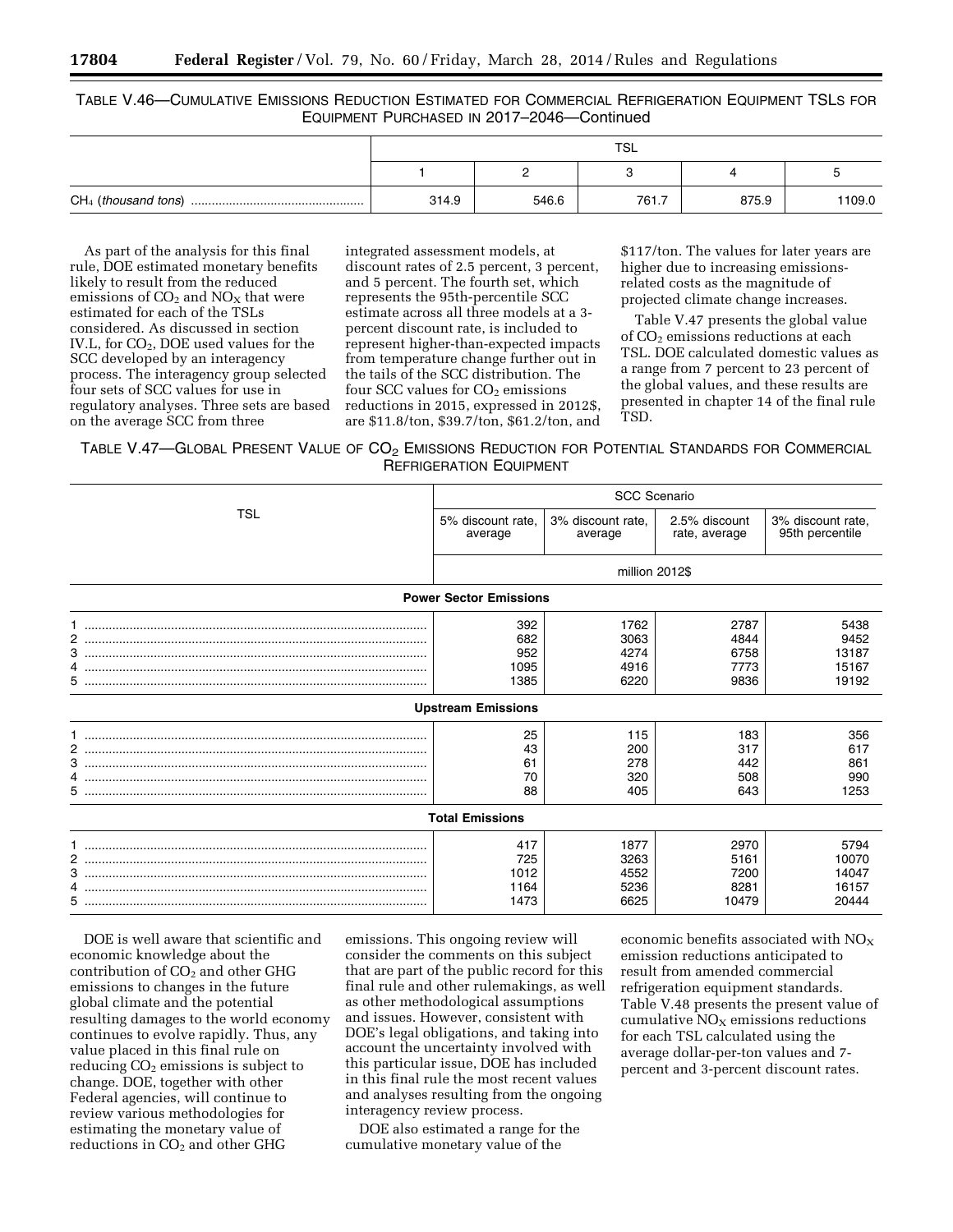TABLE V.48—PRESENT VALUE OF  $NO<sub>X</sub>$  EMISSIONS REDUCTION FOR POTENTIAL STANDARDS FOR COM-MERCIAL REFRIGERATION EQUIP-MENT

TABLE V.48—PRESENT VALUE OF NO<sub>X</sub> EMISSIONS REDUCTION FOR POTENTIAL STANDARDS FOR COM-MERCIAL REFRIGERATION EQUIP-MENT—Continued

|                           | million 2012\$                |                     |               | million 2012\$         |                     |  |
|---------------------------|-------------------------------|---------------------|---------------|------------------------|---------------------|--|
| <b>TSL</b>                | 3% Discount<br>rate           | 7% Discount<br>rate | <b>TSL</b>    | 3% Discount<br>rate    | 7% Discount<br>rate |  |
|                           | <b>Power Sector Emissions</b> |                     | $3$           | 166.5                  | 79.3                |  |
|                           | $-25.3$                       | $-18.9$             | .<br>$5$      | 191.5<br>242.4         | 91.2<br>115.3       |  |
| $\sim$ 200<br>3           | $-44.4$<br>$-62.4$            | $-33.2$<br>$-46.6$  |               | <b>Total Emissions</b> |                     |  |
| .<br>5.<br>.              | $-71.9$<br>$-90.6$            | $-53.7$<br>$-67.7$  |               | 43.4                   | 13.7                |  |
| <b>Upstream Emissions</b> |                               | $\mathcal{P}$<br>3  | 75.0<br>104.1 | 23.6<br>32.6           |                     |  |
|                           | 68.7<br>119.4                 | 32.6<br>56.7        | 5             | 119.6<br>151.8         | 37.4<br>47.6        |  |

7. Summary of National Economic Impact

The NPV of the monetized benefits associated with emission reductions can be viewed as a complement to the NPV of the customer savings calculated for each TSL considered in this final rule. Table V.49 presents the NPV values that result from adding the estimates of the potential economic benefits resulting from reduced  $CO<sub>2</sub>$  and  $NO<sub>X</sub>$  emissions in each of four valuation scenarios to the NPV of customer savings calculated for each TSL, at both a 7-percent and a 3-percent discount rate. The  $CO<sub>2</sub>$  values used in the table correspond to the four scenarios for the valuation of CO<sub>2</sub> emission reductions discussed above.

TABLE V.49—COMMERCIAL REFRIGERATION EQUIPMENT TSLS: NET PRESENT VALUE OF CONSUMER SAVINGS COMBINED WITH NET PRESENT VALUE OF MONETIZED BENEFITS FROM  $CO<sub>2</sub>$  and  $NO<sub>X</sub>$  Emissions Reductions

|            | Consumer NPV at 37% Discount Rate added with Value of Emissions Based<br>on:            |                                                                                  |                                                                                         |                                                                                        |  |
|------------|-----------------------------------------------------------------------------------------|----------------------------------------------------------------------------------|-----------------------------------------------------------------------------------------|----------------------------------------------------------------------------------------|--|
| <b>TSL</b> | SCC Value of<br>\$11.8/metric ton<br>$CO2$ and Me-<br>dium Value for<br>$NO_{X}$        | SCC Value of<br>\$39.7/metric ton<br>$CO2$ and Me-<br>dium Value for<br>$NO_{X}$ | SCC Value of<br>\$61.2/metric ton<br>$CO2$ and Me-<br>dium Value for<br>$NO_{X}$        | SCC Value of<br>\$117/metric ton<br>$CO2$ and Me-<br>dium Value for<br>NO <sub>x</sub> |  |
|            |                                                                                         | billion 2012\$                                                                   |                                                                                         |                                                                                        |  |
|            | 6.2<br>10.3<br>12.9<br>11.0<br>$-47.6$                                                  | 7.6<br>12.8<br>16.4<br>15.1<br>$-42.4$                                           | 8.7<br>14.7<br>19.0<br>18.1<br>$-38.6$                                                  | 11.6<br>19.6<br>25.9<br>26.0<br>$-28.6$                                                |  |
|            | Consumer NPV at 7% Discount Rate added with Value of Emissions Based<br>on:             |                                                                                  |                                                                                         |                                                                                        |  |
| TSL        | SCC Value of<br>\$11.8/metric ton<br>$CO2$ and Me-<br>dium Value for<br>NO <sub>x</sub> | SCC Value of<br>\$39.7/metric ton<br>$CO2$ and Me-<br>dium Value for<br>$NO_{X}$ | SCC Value of<br>\$61.2/metric ton<br>$CO2$ and Me-<br>dium Value for<br>NO <sub>x</sub> | SCC Value of<br>\$117/metric ton<br>$CO2$ and Me-<br>dium Value for<br>NO <sub>x</sub> |  |
|            |                                                                                         | billion 2012\$                                                                   |                                                                                         |                                                                                        |  |
| 2          | 3.0<br>4.9<br>6.0<br>4.8                                                                | 4.4<br>7.4<br>9.5<br>8.9                                                         | 5.5<br>9.3<br>12.2<br>12.0                                                              | 8.3<br>14.2<br>19.0<br>19.8                                                            |  |
|            | $-26.9$                                                                                 | $-21.7$                                                                          | $-17.9$                                                                                 | $-7.9$                                                                                 |  |

\* These label values represent the global SCC in 2015, in 2012\$. The present values have been calculated with scenario-consistent discount rates.

Although adding the value of customer savings to the values of emission reductions provides a valuable perspective, two issues should be considered. First, the national operating cost savings are domestic U.S. customer monetary savings that occur as a result of market transactions, while the value of  $CO<sub>2</sub>$  reductions is based on a global value. Second, the assessments of

operating cost savings and the SCC are performed with different methods that use quite different time frames for analysis. The national operating cost savings is measured for the lifetime of products shipped in 2017–2046. The SCC values, on the other hand, reflect the present value of future climaterelated impacts resulting from the emission of one metric ton of  $CO<sub>2</sub>$  in

each year. These impacts continue well beyond 2100.

#### 8. Other Factors

EPCA allows the Secretary, in determining whether a standard is economically justified, to consider any other factors that the Secretary deems to be relevant. (42 U.S.C. 6295(o)(2)(B)(i)(VII) and 6316(e)(1)) DOE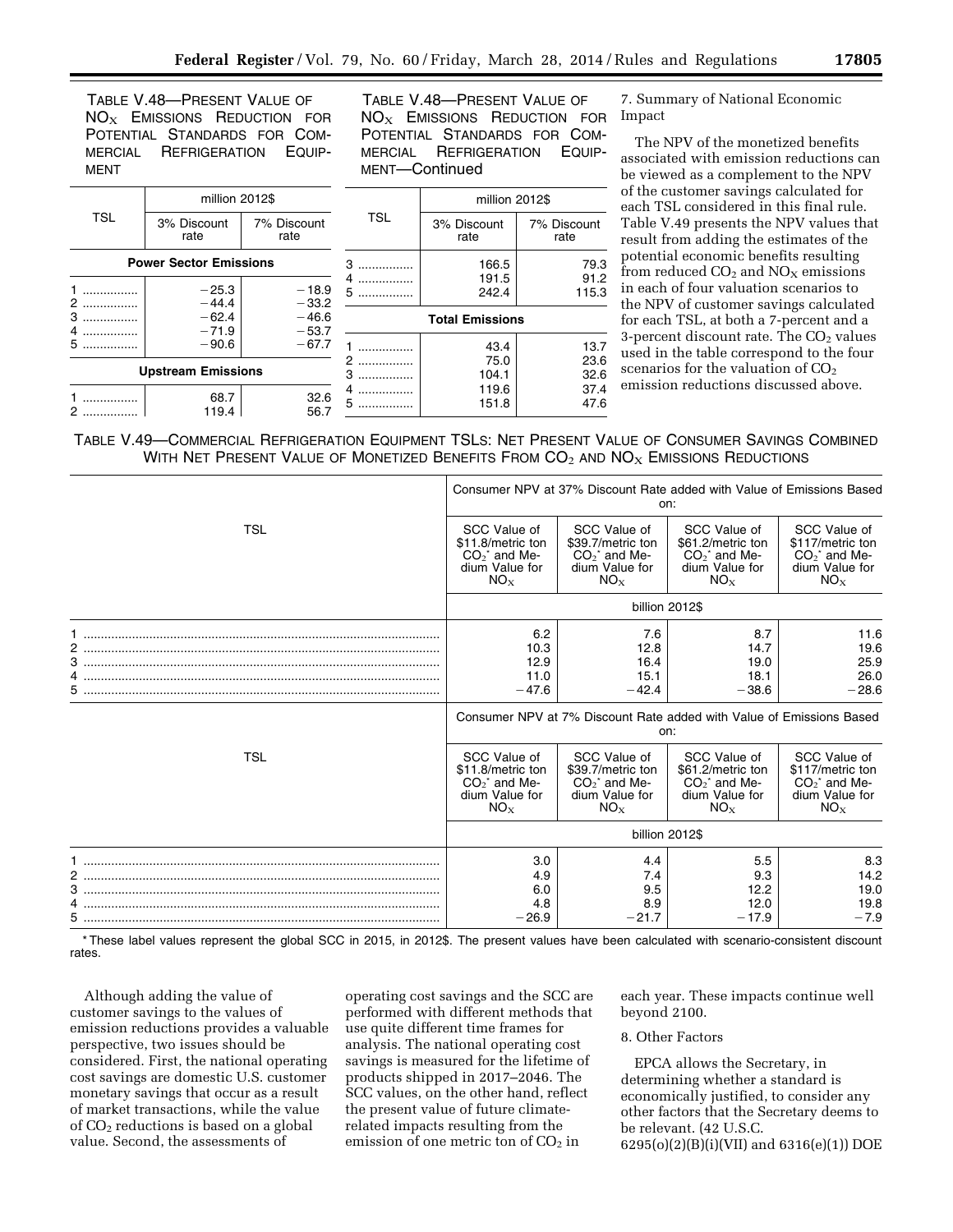has not considered other factors in development of the standards in this final rule.

#### *C. Conclusions*

Any new or amended energy conservation standard for any type (or class) of covered product shall be designed to achieve the maximum improvement in energy efficiency that the Secretary determines is technologically feasible and economically justified. (42 U.S.C. 6295(o)(2)(A) and 6316(e)(1)) In determining whether a standard is economically justified, the Secretary must determine whether the benefits of the standard exceed its burdens to the greatest extent practicable, considering the seven statutory factors discussed previously. (42 U.S.C. 6295(o)(2)(B)(i) and 6316(e)(1)) The new or amended standard must also result in a significant

N2O (kt CO2eq) ............................... 408.8 ..................... 709.4 ..................... 988.1 ..................... 1136.2 ................... 1438.8.

CH4 (*kt* CO2eq) ............................... 7872.6 ................... 13665.9 ................. 19043.5 ................. 21898.5 ................. 27724.7.

conservation of energy. (42 U.S.C. 6295(o)(3)(B) and 6316(e)(1))

For today's rulemaking, DOE considered the impacts of potential standards at each TSL, beginning with the maximum technologically feasible level, to determine whether that level met the evaluation criteria. If the maxtech level was not justified, DOE then considered the next most efficient level and undertook the same evaluation until it reached the highest efficiency level that is both technologically feasible and economically justified and saves a significant amount of energy.

To aid the reader in understanding the benefits and/or burdens of each TSL, tables in this section summarize the quantitative analytical results for each TSL, based on the assumptions and methodology discussed herein. The efficiency levels contained in each TSL

are described in section IV.A.1. In addition to the quantitative results presented in the tables below, DOE also considers other burdens and benefits that affect economic justification. These include the impacts on identifiable subgroups of consumers who may be disproportionately affected by a national standard, and impacts on employment. Section IV.I presents the estimated impacts of each TSL for the considered subgroups. DOE discusses the impacts on employment in CRE manufacturing in section IV.J and discusses the indirect employment impacts in section IV.N.

1. Benefits and Burdens of Trial Standard Levels Considered for Commercial Refrigeration Equipment

Table V.50 through Table V.53 summarizes the quantitative impacts estimated for each TSL for CRE.

TABLE V.50—SUMMARY OF RESULTS FOR COMMERCIAL REFRIGERATION EQUIPMENT TSLS: NATIONAL IMPACTS\*

| Category                                                                                                                                | TSL <sub>1</sub>     | TSL <sub>2</sub>        | TSL <sub>3</sub>                 | TSL <sub>4</sub>                | TSL <sub>5</sub>                    |  |  |  |
|-----------------------------------------------------------------------------------------------------------------------------------------|----------------------|-------------------------|----------------------------------|---------------------------------|-------------------------------------|--|--|--|
| <b>Cumulative National Energy Savings 2017 through 2060</b><br>quads                                                                    |                      |                         |                                  |                                 |                                     |  |  |  |
|                                                                                                                                         | $1.176$              |                         |                                  | 3.270<br>$3.323$                | 4.140.<br>4.207.                    |  |  |  |
| <b>Cumulative NPV of Customer Benefits</b><br>2012\$ billion                                                                            |                      |                         |                                  |                                 |                                     |  |  |  |
|                                                                                                                                         |                      |                         |                                  |                                 | $(49.20)$ .<br>(28.39).             |  |  |  |
|                                                                                                                                         |                      | <b>Industry Impacts</b> |                                  |                                 |                                     |  |  |  |
| Change in Industry NPV (2012\$   (23.9) to (9.9)  (42.9) to (8.7)  (165.0) to (93.9)    (320.9) to (189.4)    (1,144.8) to<br>million). |                      |                         |                                  |                                 | (184.4).                            |  |  |  |
| Change in Industry NPV (%)  (0.90) to (0.37)  (1.61) to (0.33)  (6.20) to (3.53)  (12.07) to (7.12)  (43.04) to (6.93).                 |                      |                         |                                  |                                 |                                     |  |  |  |
| <b>Cumulative Emissions Reductions**</b>                                                                                                |                      |                         |                                  |                                 |                                     |  |  |  |
|                                                                                                                                         | 58.6<br>85.7<br>0.10 | 101.7<br>148.8<br>67.9  | $141.9$<br>207.4<br>94.3<br>0.25 | 163.2<br>238.5<br>108.4<br>0.28 | 206.5.<br>301.9.<br>137.4.<br>0.36. |  |  |  |
| N <sub>2</sub> O (kt CO <sub>2</sub> eq) …………………………   408.8 …………………   709.4 …………………   988.1 …………………   1136.2 …………………   1438.8.          |                      |                         | 3.3                              | 3.8                             | 4.8.                                |  |  |  |

**Monetary Value of Cumulative Emissions Reductions** 

**2012\$ million†** 

CH4 (*kt*) ........................................... 314.9 ..................... 546.6 ..................... 761.7 ..................... 875.9 ..................... 1109.0.

\*\* "Mt" stands for million metric tons; "kt" stands for kilotons; "t" stands for tons. CO<sub>2</sub>eq is the quantity of CO<sub>2</sub> that would have the same global warming potential (GWP).

 $\dagger$  Range of the economic value of CO<sub>2</sub> reductions is based on estimates of the global benefit of reduced CO<sub>2</sub> emissions.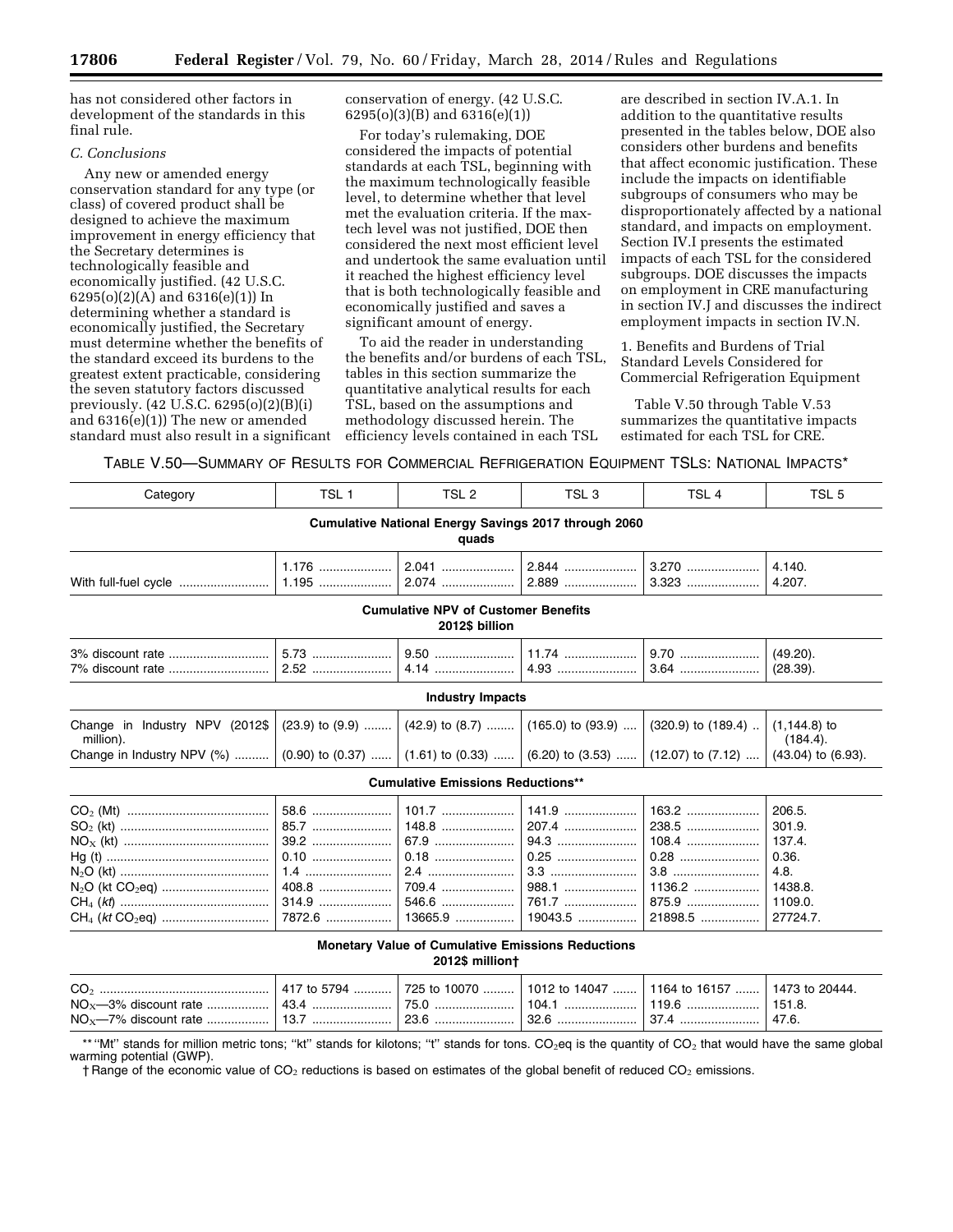| - | × | ٠ |
|---|---|---|
|   |   |   |

## TABLE V.51-SUMMARY OF RESULTS FOR COMMERCIAL REFRIGERATION EQUIPMENT TSLS: MEAN LCC SAVINGS

| Mean LCC Savings*<br>2012\$ |                  |                  |                  |                  |                  |  |
|-----------------------------|------------------|------------------|------------------|------------------|------------------|--|
| <b>Equipment Class</b>      | TSL <sub>1</sub> | TSL <sub>2</sub> | TSL <sub>3</sub> | TSL <sub>4</sub> | TSL <sub>5</sub> |  |
|                             |                  |                  | 922              | $-5$             | $-4,203$         |  |
|                             |                  |                  | 53               | $-148$           | $-6.701$         |  |
|                             |                  |                  |                  | $-54$            | $-1.384$         |  |
|                             |                  |                  | 542              | 41               | $-4.937$         |  |
|                             | 647              | 647              | 526              | 93               | $-6.036$         |  |
|                             | $-10$            | 214              | 226              | 163              | $-1,541$         |  |
|                             | 2,503            | 4.709            | 5,001            | 2.812            | 2,812            |  |
|                             | 18               | 18               | 18               | $-68$            | $-2.834$         |  |
|                             | 223              | 518              | 363              | 305              | $-1,428$         |  |
|                             | 588              | 550              | 507              | 495              | $-1.640$         |  |
|                             | 41               | 114              | 113              | 113              | $-2,710$         |  |
|                             | 564              | 564              | 564              | $-19$            | $-2.691$         |  |
|                             |                  |                  |                  | 6                | $-917$           |  |
|                             |                  |                  |                  | $-128$           | $-2.268$         |  |
|                             |                  |                  |                  | $-209$           | $-2.204$         |  |
|                             |                  |                  |                  |                  | $-2.180$         |  |
|                             |                  |                  |                  |                  | $-4.249$         |  |
|                             |                  | 55               | 55               | -4               | $-1,154$         |  |
|                             |                  |                  |                  |                  |                  |  |
|                             | 66               | 165              | 101              | 43               | $-599$           |  |
|                             | 428              | 435              | 293              | 248              | $-613$           |  |
|                             |                  |                  |                  |                  | $-1.240$         |  |
|                             | 12               | 17               | 15               | 5                | $-568$           |  |
|                             | 31               | 50               | 64               | 33               | $-590$           |  |
|                             | 8                | 163              | 165              | 150              | $-1.252$         |  |

\* "NA" means "not applicable," because for equipment classes HZO.RC.M, HZO.RC.L, and HZO.SC.L, TSLs 1 through 4 are associated with the baseline efficiency level.

### TABLE V.52-SUMMARY OF RESULTS FOR COMMERCIAL REFRIGERATION EQUIPMENT TSLS: MEDIAN PAYBACK PERIOD

| Median Payback Period<br>years |                  |                  |                  |                  |                  |  |
|--------------------------------|------------------|------------------|------------------|------------------|------------------|--|
| <b>Equipment Class</b>         | TSL <sub>1</sub> | TSL <sub>2</sub> | TSL <sub>3</sub> | TSL <sub>4</sub> | TSL <sub>5</sub> |  |
|                                |                  |                  | 5.7              | 9.9              | 34.1             |  |
|                                |                  |                  | 6.1              | 11.3             | 310.0            |  |
|                                |                  |                  |                  | 63.1             | 593.2            |  |
|                                |                  |                  | 2.1              | 6.6              | 364.7            |  |
|                                | 1.8              | 1.8              | 2.7              | 6.3              | 194.7            |  |
|                                | 23.4             | 4.8              | 5.3              | 7.0              | 96.2             |  |
|                                | 0.5              | 0.8              | 1.1              | 4.7              | 4.7              |  |
|                                | 7.2              | 7.2              | 7.2              | 16.2             | 663.6            |  |
|                                | 0.5              | 0.6              | 1.4              | 2.6              | 48.0             |  |
|                                | 0.6              | 1.3              | 2.5              | 2.7              | 31.8             |  |
|                                | 2.6              | 3.6              | 5.0              | 5.0              | 183.7            |  |
|                                | 6.2              | 6.2              | 6.2              | 10.4             | 29.9             |  |
|                                |                  |                  |                  | 10.9             | 151.6            |  |
|                                |                  |                  |                  | 38.0             | 114.1            |  |
|                                |                  |                  |                  | 28.7             | 25.3             |  |
|                                |                  |                  |                  |                  |                  |  |
|                                |                  |                  |                  |                  | 288.9            |  |
|                                |                  | 6.9              | 6.9              | 11.8             | 194.7            |  |
|                                |                  |                  |                  |                  |                  |  |
|                                | 2.5              | 4.7              | 5.8              | 9.2              | 46.6             |  |
|                                | 1.8              | 2.0              | 2.5              | 3.6              | 19.5             |  |
|                                |                  |                  |                  |                  | 23.8             |  |
|                                | 2.9              | 3.7              | 5.5              | 7.5              | 680.6            |  |
|                                | 1.4              | 1.7              | 2.5              | 6.2              | 68.9             |  |
|                                | 9.3              | 5.3              | 5.6              | 6.0              | 102.2            |  |

\* "NA" means "not applicable," because for equipment classes HZO.RC.M, HZO.RC.L, and HZO.SC.L, TSLs 1 through 4 are associated with the baseline efficiency level.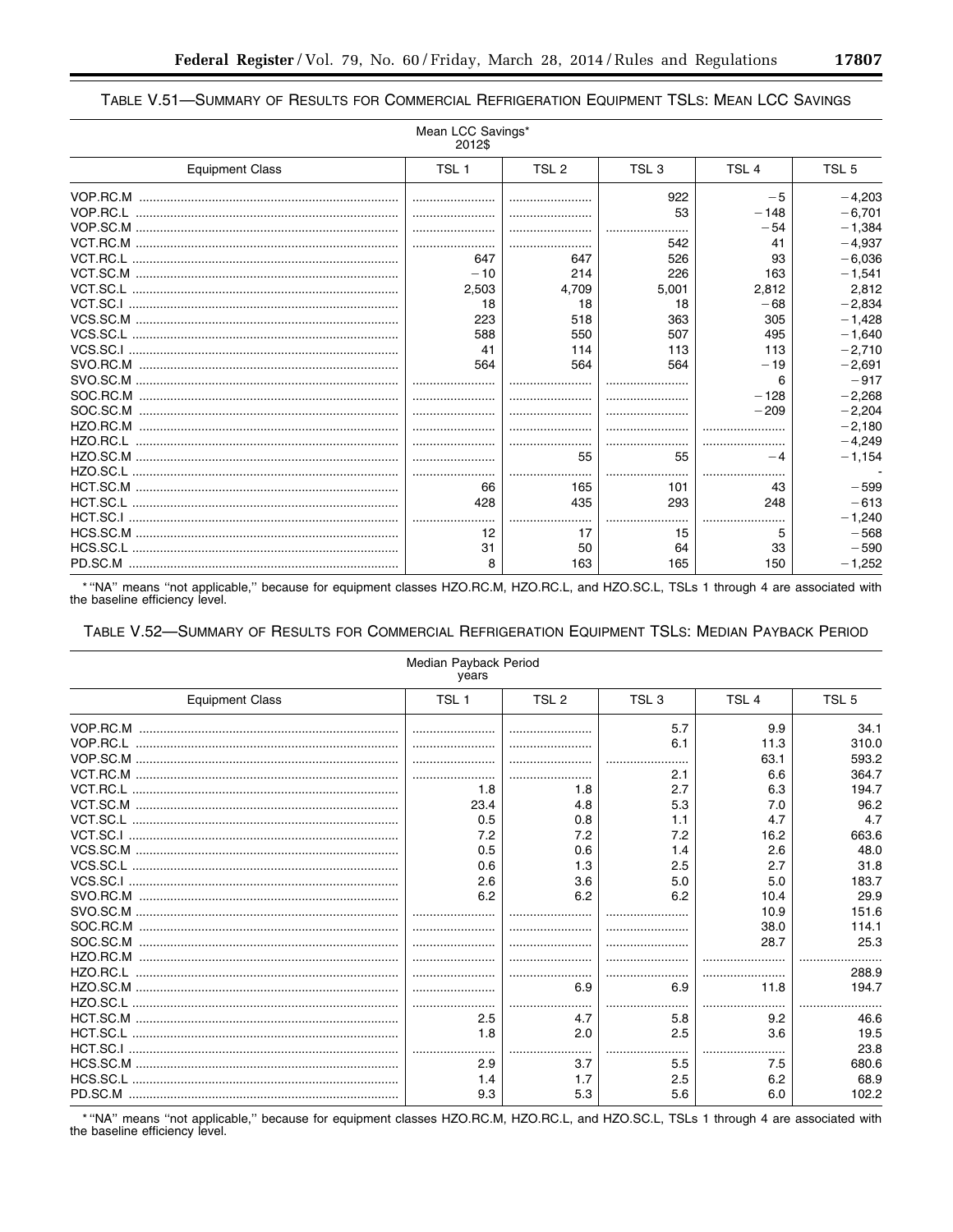<u> - 2000 - 2000 - 2000 - 2000 - 2000 - 2000 - 2000 - 2000 - 2000 - 2000 - 2000 - 2000 - 2000 - 2000 - 2000 - 20</u><br>2000 - 2000 - 2000 - 2000 - 2000 - 2000 - 2000 - 2000 - 2000 - 2000 - 2000 - 2000 - 2000 - 2000 - 2000 - 2000

| TABLE V.53-SUMMARY OF RESULTS FOR COMMERCIAL REFRIGERATION EQUIPMENT TSLS: DISTRIBUTION OF CUSTOMER |                    |  |
|-----------------------------------------------------------------------------------------------------|--------------------|--|
|                                                                                                     | <b>LCC IMPACTS</b> |  |

| Category            | TSL 1*   | TSL 2*   | TSL 3*   | TSL 4*   | TSL 5*         |
|---------------------|----------|----------|----------|----------|----------------|
| VOP.RC.M:           |          |          |          |          |                |
|                     | 0        | 0        | 4        | 64       | 100            |
|                     | 100      | 100      | 41       | 0        |                |
| VOP.RC.L:           | 0        |          | 55       | 36       |                |
|                     | 0        | 0        | 7        | 59       | 100            |
|                     | 100      | 100      | 40       | 20       |                |
|                     | 0        | 0        | 53       | 21       | 0              |
| VOP.SC.M:           |          |          |          |          |                |
|                     | 0        | 0        | 0        | 60       | 100            |
|                     | 100<br>0 | 100<br>0 | 100<br>0 | 40<br>0  | 0              |
| VCT.RC.M:           |          |          |          |          |                |
|                     | 0        | 0        | 0        | 36       | 100            |
|                     | 100      | 100      | 40       | 13       |                |
|                     | 0        | 0        | 60       | 51       | 0              |
| VCT.RC.L:           |          |          |          |          |                |
|                     | 0        | 0        | 4        | 43       | 100            |
|                     | 40<br>60 | 40<br>60 | 20<br>76 | 0<br>57  | 0<br>O         |
| VCT.SC.M:           |          |          |          |          |                |
|                     | 71       | 1        | З        | 17       | 100            |
|                     | 10       | 10       | 0        | 0        | 0              |
|                     | 18       | 89       | 97       | 83       | O              |
| VCT.SC.L:           |          |          |          |          |                |
|                     | 0        | 0        | 0        | 11       | 11             |
|                     | 10<br>90 | 0<br>100 | 0<br>100 | 0<br>89  | $\Omega$<br>89 |
| VCT.SC.I:           |          |          |          |          |                |
|                     | 10       | 10       | 10       | 65       | 84             |
|                     | 40       | 40       | 40       | 24       | 16             |
|                     | 50       | 50       | 50       | 11       | 0              |
| VCS.SC.M:           |          |          |          |          |                |
|                     |          | 0        | 7        | 25       | 100            |
|                     | 40<br>60 | 40<br>60 | 10<br>83 | 10<br>65 | 0<br>0         |
| VCS.SC.L:           |          |          |          |          |                |
|                     | 0        | 0        | 7        | 9        | 100            |
|                     | 40       | 10       | 0        | 0        | 0              |
|                     | 60       | 90       | 93       | 91       |                |
| VCS.SC.I:           |          |          |          |          |                |
|                     | 0        | 0        | 9        | 9        | 92<br>8        |
|                     | 40<br>60 | 32<br>68 | 17<br>75 | 17<br>75 | 0              |
| SVO.RC.M:           |          |          |          |          |                |
|                     | 7        | 7        | 7        | 67       | 100            |
|                     | 40       | 40       | 40       | 0        | 0              |
|                     | 54       | 54       | 54       | 33       | 0              |
| SVO.SC.M:           |          |          |          |          |                |
|                     | 0<br>100 | 0<br>100 | 0<br>100 | 32<br>40 | 100<br>0       |
|                     | 0        | 0        | 0        | 27       | n              |
| SOC.RC.M:           |          |          |          |          |                |
|                     | 0        | 0        | 0        | 60       | 100            |
|                     | 100      | 100      | 100      | 40       | 0              |
|                     | 0        | $^{(1)}$ | 0        | 0        |                |
| SOC.SC.M:           |          |          |          |          |                |
|                     | 0<br>100 | 0<br>100 | 0<br>100 | 100<br>0 | 100            |
|                     | 0        | 0        | $\Omega$ | 1.       |                |
| <b>HZO.RC.M: **</b> |          |          |          |          |                |
|                     | 0        | 0        | 0        | 0        | 60             |
|                     | 100      | 100      | 100      | 100      | 40             |
|                     | 0        |          |          | 0        | O              |
| <b>HZO.RC.L: **</b> |          |          |          |          |                |
|                     | 0        | 0        | 0        | 0        | 60             |
|                     | 100<br>0 | 100<br>0 | 100      | 100<br>0 | 40<br>O        |
| HZO.SC.M:           |          |          |          |          |                |
|                     | 0        | 5        | 5        | 50       | 100            |
|                     | 100      | 40       | 40       | 21       | 0              |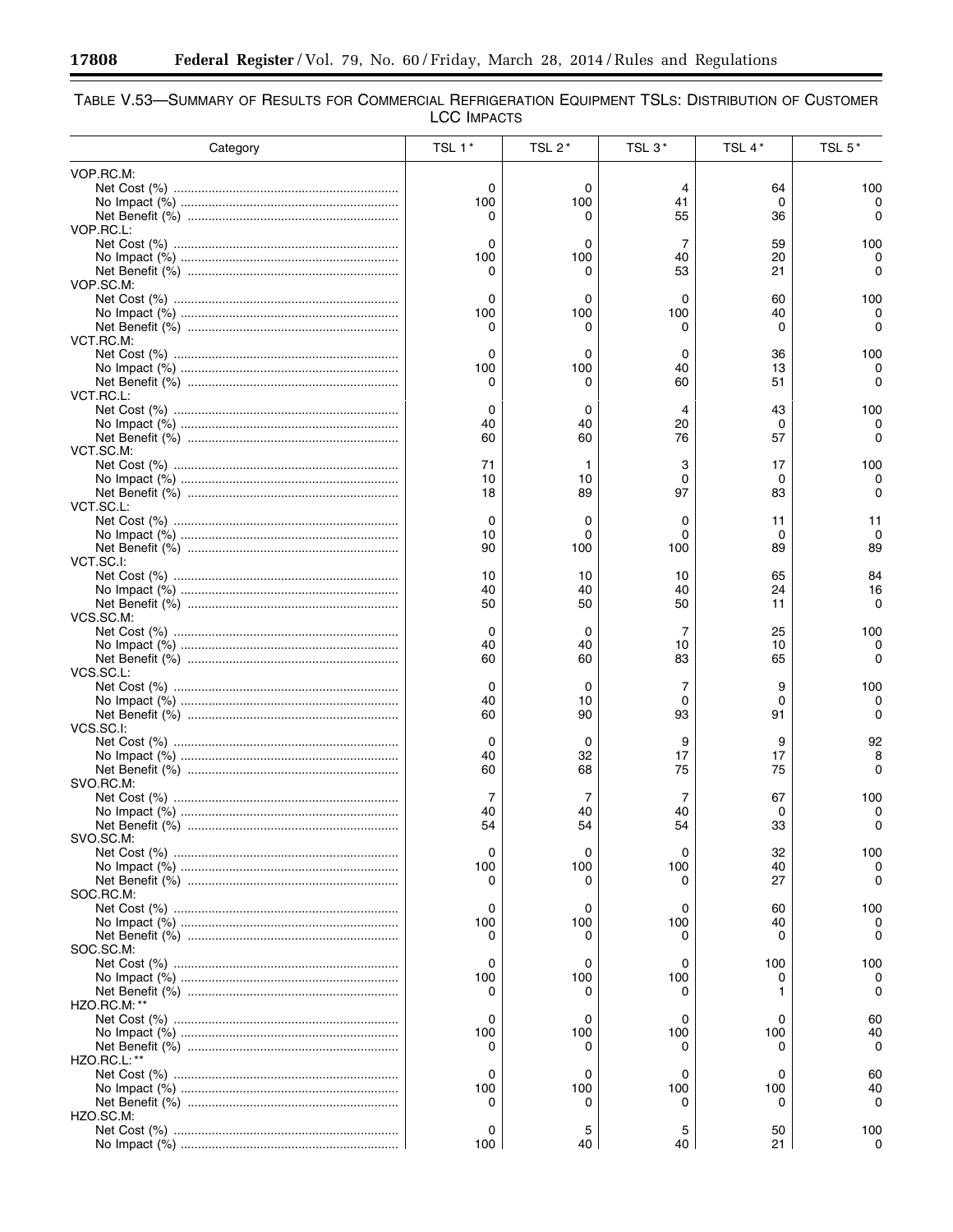| Table V.53—Summary of Results for Commercial Refrigeration Equipment TSLs: Distribution of Customer |                       |  |
|-----------------------------------------------------------------------------------------------------|-----------------------|--|
|                                                                                                     | LCC IMPACTS-Continued |  |

| Category                                                                                                                             | TSL 1*   | TSL 2* | TSL $3*$ | TSL 4*       | TSL 5* |
|--------------------------------------------------------------------------------------------------------------------------------------|----------|--------|----------|--------------|--------|
|                                                                                                                                      | ŋ        | 54     | 54       | 29           |        |
| HZO.SC.L:                                                                                                                            |          |        |          |              |        |
|                                                                                                                                      | $\Omega$ |        | 0        | $\Omega$     |        |
|                                                                                                                                      | 100      | 100    | 100      | 100          | 100    |
|                                                                                                                                      |          |        |          |              |        |
| HCT.SC.M:                                                                                                                            |          |        |          |              |        |
|                                                                                                                                      | ∩        |        | 20       | 45           | 100    |
| $\label{eq:nonlinear} \begin{minipage}{0.9\linewidth} No Impack ($\%$) \hspace*{20pt} {}{}{}{}{}{}{}{}{}{}{}{}{}{}{} \end{minipage}$ | 40       | 40     |          |              |        |
|                                                                                                                                      | 60       | 60     | 80       | 55           |        |
| HCT.SC.L:                                                                                                                            |          |        |          |              |        |
|                                                                                                                                      | $\Omega$ |        | 10       | 29           | 87     |
|                                                                                                                                      | 41       | 41     | 10       | 10           | 10     |
|                                                                                                                                      | 59       | 59     | 80       | 61           | З      |
| HCT.SC.I:                                                                                                                            |          |        |          |              |        |
|                                                                                                                                      | ∩        |        | 0        | <sup>0</sup> | 61     |
|                                                                                                                                      | 100      | 100    | 100      | 100          | 39     |
|                                                                                                                                      |          |        |          |              |        |
| HCS.SC.M:                                                                                                                            |          |        |          |              |        |
|                                                                                                                                      | O        |        | 10       | 42           | 91     |
|                                                                                                                                      |          |        |          |              | 9      |
|                                                                                                                                      | 91       | 90     | 80       | 48           |        |
| HCS.SC.L:                                                                                                                            |          |        |          |              |        |
|                                                                                                                                      | $\Omega$ |        | 0        | 20           | 90     |
|                                                                                                                                      | 10       | 10     | 10       | 10           | 10     |
|                                                                                                                                      | 90       | 90     | 90       | 70           | 0      |
| PD.SC.M:                                                                                                                             |          |        |          |              |        |
|                                                                                                                                      | 28       |        | 5        | 8            | 100    |
|                                                                                                                                      | 39       |        |          | $\Omega$     |        |
|                                                                                                                                      | 33       | 97     | 95       | 92           |        |

\* Values have been rounded to the nearest integer. Therefore, some of the percentages may not add up to 100.

TSL 5 corresponds to the max-tech level for all the equipment classes and offers the potential for the highest cumulative energy savings. The estimated energy savings from TSL 5 is 4.21 quads, an amount DOE deems significant. TSL 5 shows a net negative NPV for customers with estimated increased costs valued at \$28.39 billion at a 7-percent discount rate. Estimated emissions reductions are 206.5 Mt of  $CO_2$ , 137.4 kt of  $NO_X$ , 301.9 kt of  $SO_2$ , and  $0.36$  tons of Hg. The  $CO<sub>2</sub>$  emissions have a value of \$1.5 billion to \$20.4 billion and the  $\rm NO_{\rm X}$  emissions have a value of \$47.6 million at a 7-percent discount rate.

For TSL 5 the mean LCC savings for all equipment classes, except for VCT.SC.L are negative, implying an increase in LCC. The median PBP is longer than the lifetime of the equipment for nearly all/most equipment classes. The share of customers that would experience a net benefit (positive LCC savings) is very low in nearly all equipment classes.

At TSL 5, manufacturers may expect diminished profitability due to large increases in product costs, capital investments in equipment and tooling, and expenditures related to engineering and testing. The projected change in INPV ranges from a decrease of \$1,144.8 million to a decrease of \$184.4 million based on DOE's manufacturer markup scenarios. The upper bound of  $-$  \$184.4 million is considered an optimistic scenario for manufacturers because it assumes manufacturers can fully pass on substantial increases in equipment costs to their customers. DOE recognizes the risk of large negative impacts on industry if manufacturers' expectations concerning reduced profit margins are realized. TSL 5 could reduce commercial refrigeration equipment INPV by up to 43.04 percent if impacts reach the lower bound of the range.

After carefully considering the analyses results and weighing the benefits and burdens of TSL 5, DOE finds that the benefits to the Nation from TSL 5, in the form of energy savings and emissions reductions, are outweighed by the burdens, in the form of a large decrease in customer NPV, negative LCC savings and very long PBPs for nearly all equipment classes, and a decrease in manufacturer INPV. DOE concludes that the burdens of TSL 5 outweigh the benefits and, therefore, does not find TSL 5 to be economically justifiable.

TSL 4 corresponds to the highest efficiency level, in each equipment class, with a near positive NPV at a 7 percent discount rate. The estimated

energy savings from TSL 4 is 3.32 quads, an amount DOE deems significant. TSL 4 shows a net positive NPV for customers with estimated benefit of at \$3.64 billion at a 7-percent discount rate. Estimated emissions reductions are  $163.2$  Mt of  $CO<sub>2</sub>$ ,  $108.4$  kt of  $NO<sub>X</sub>$ , 238.5 kt of  $SO<sub>2</sub>$ , and 0.28 tons of Hg. The  $CO<sub>2</sub>$  emissions have a value of \$1.2 billion to \$16.1 billion and the  $NO<sub>x</sub>$  emissions have a value of \$37.4 million at a 7-percent discount rate.

At TSL 4, the mean LCC savings among equipment classes affected by standards range from  $-$  \$209 for HCS.SC.M to \$2,812 for VOP.RC.M.77 The median PBP ranges from 2.6 years to 63.1 years. The share of customers that would experience a net benefit (positive LCC savings) ranges from 0 percent to 91 percent.

At TSL 4, the projected change in INPV ranges from a decrease of \$320.9 million to a decrease of \$189.4 million. At TSL 4, DOE recognizes the risk of negative impacts if manufacturers' expectations concerning reduced profit

<sup>77</sup>For equipment classes HZO.RC.M, HZO.RC.L, and HZO.SC.L, and HCT.SC.I TSL 4 is associated with the baseline level because these equipment classes have only one efficiency level above baseline and each of those higher efficiency levels yields a negative NPV. Therefore, there are no efficiency levels that satisfy the criteria used for selection of TSLs 1 through 4.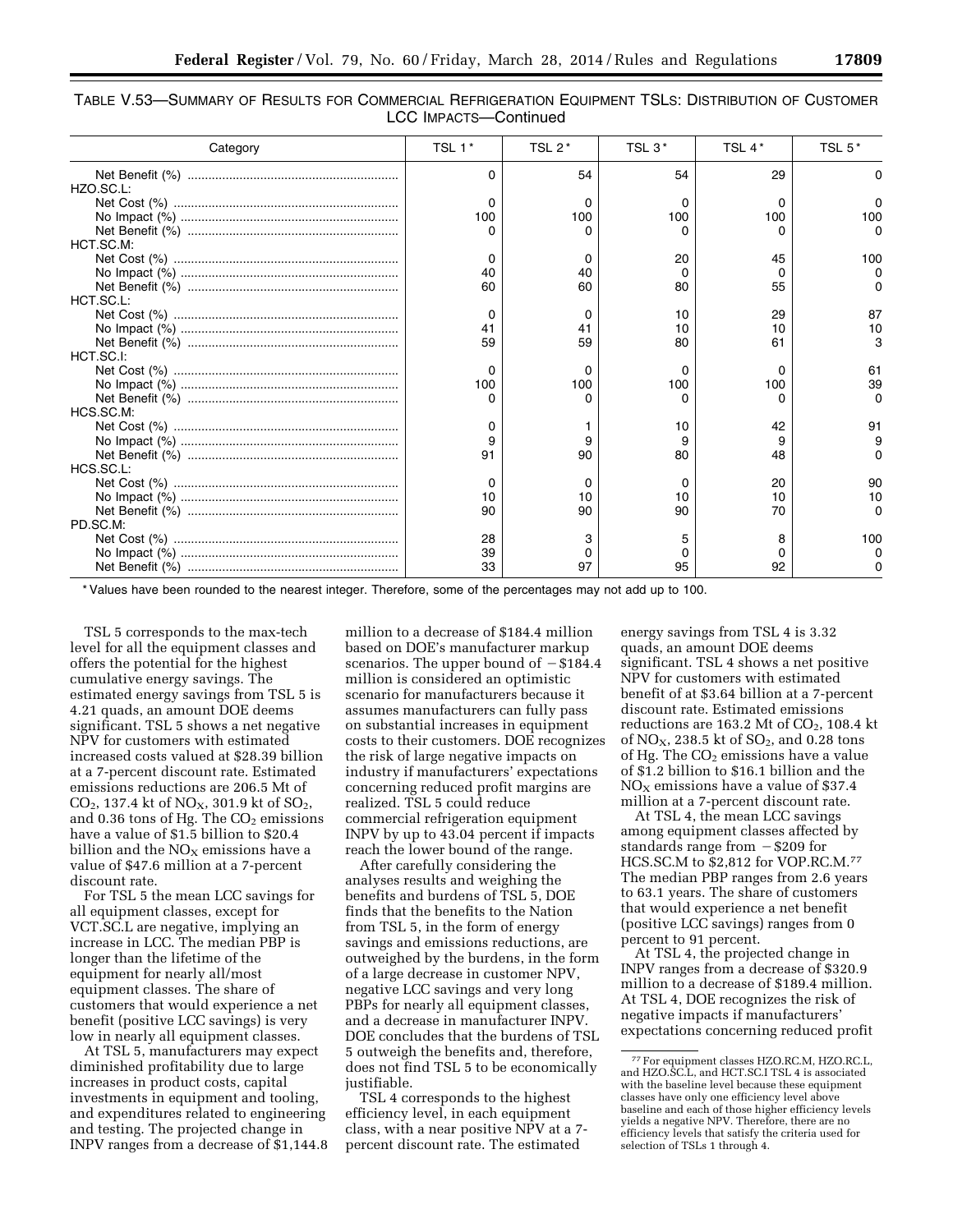margins are realized. If the lower bound of the range of impacts is reached, as DOE expects, TSL 4 could result in a net loss of 12.07 percent in INPV for commercial refrigeration equipment manufacturers.

After carefully considering the analyses results and weighing the benefits and burdens of TSL 4, DOE finds that the benefits to the Nation from TSL 4, in the form of energy savings and emissions reductions, an increase in customer NPV, and positive mean LCC savings for many equipment classes, are outweighed by the burdens, in the form of negative mean LCC savings for many equipment classes (including several classes with a significant share of total shipments), long PBPs for some equipment classes, the fact that over half of customers would experience a net cost (negative LCC savings) in many equipment classes, and a decrease in manufacturer INPV. DOE concludes that the burdens of TSL 4 outweigh the benefits and, therefore, does not find TSL 4 to be economically justifiable.

Next, DOE considered TSL 3. The estimated energy savings from TSL 3 is 2.89 quads, an amount DOE deems

significant. TSL 3 shows a positive NPV for customers valued at \$4.93 billion at a 7-percent discount rate. Estimated emissions reductions are 141.9 Mt of  $CO<sub>2</sub>$ , 94.3 kt of NO<sub>X</sub>, 207.4 kt of SO<sub>2</sub>, and  $0.25$  tons of Hg. The  $CO<sub>2</sub>$  emissions have a value of \$1.0 billion to \$14.0 billion and the  $NO<sub>X</sub>$  emissions have a value of \$32.6 million at a 7-percent discount rate.

At TSL 3, the mean LCC savings for affected equipment classes range from \$18 to \$5,001.78 The median PBP ranges from 1.1 years to 7.2 years. The share of customers that would experience a net benefit (positive LCC savings) is over 50 percent for all affected equipment classes.

At TSL 3, the projected change in INPV ranges from a decrease of \$165.0 million to a decrease of \$93.9 million. At TSL 3, DOE recognizes the risk of negative impacts if manufacturers' expectations concerning reduced profit margins are realized. If the lower bound of the range of impacts is reached, as DOE expects, TSL 3 could result in a net loss of 6.20 percent in INPV for commercial refrigeration equipment manufacturers.

After careful consideration of the analyses results and, weighing the benefits and burdens of TSL 3, DOE finds that the benefits to the Nation from TSL 3, in the form of energy savings and emissions reductions, an increase in customer NPV, positive mean LCC savings for all affected equipment classes, PBPs that are less than seven years for most of the affected equipment classes, and the fact that over half of customers would experience a net benefit in nearly all affected equipment classes, outweigh the burdens, in the form of a decrease in manufacturer INPV. The Secretary concludes that TSL 3 will offer the maximum improvement in efficiency that is technologically feasible and economically justified and will result in the significant conservation of energy. Therefore, DOE today is adopting standards at TSL 3 for commercial refrigeration equipment. The amended energy conservation standards for commercial refrigeration equipment, which consist of maximum daily energy consumption (MDEC) values as a function of either refrigerated volume or total display area (TDA), are shown in Table V.54.

## TABLE V.54—ENERGY CONSERVATION STANDARDS FOR COMMERCIAL REFRIGERATION EQUIPMENT

[Compliance required starting March 27, 2017]

| Equipment class*                                                                                                                                                                                     | Standard level **, +                                                                                                                                                                                                                                                                                                                                                                                                                                                                                                                                                                                                     | Equipment class *                                                                                                                                                                                                                                | Standard level**, t                                                                                                                                                                                                                                                                                                                                                                                                                                                                                                                                                                                                              |
|------------------------------------------------------------------------------------------------------------------------------------------------------------------------------------------------------|--------------------------------------------------------------------------------------------------------------------------------------------------------------------------------------------------------------------------------------------------------------------------------------------------------------------------------------------------------------------------------------------------------------------------------------------------------------------------------------------------------------------------------------------------------------------------------------------------------------------------|--------------------------------------------------------------------------------------------------------------------------------------------------------------------------------------------------------------------------------------------------|----------------------------------------------------------------------------------------------------------------------------------------------------------------------------------------------------------------------------------------------------------------------------------------------------------------------------------------------------------------------------------------------------------------------------------------------------------------------------------------------------------------------------------------------------------------------------------------------------------------------------------|
| VCT.RC.L<br>VOP.RC.M<br>SVO.RC.M<br><br>HZO.RC.L<br>HZO.RC.M<br>VCT.RC.M<br>VOP.RC.L<br>VOP.SC.M<br>SVO.SC.M<br>HZO.SC.L<br>HZO.SC.M<br><br>HCT.SC.I<br>VCT.SC.I<br>VCS.SC.I<br>VCT.SC.L<br>VCS.SC.L | $0.49 \times TDA + 2.61$ .<br>$0.63 \times TDA + 4.07$ .<br>$0.66 \times TDA + 3.18$<br>$0.55 \times TDA + 6.88$ .<br>$0.35 \times TDA + 2.88$<br>$0.15 \times TDA + 1.95$ .<br>$2.2 \times$ TDA + 6.85.<br>$0.44 \times TDA + 0.11$ .<br>$1.69 \times TDA + 4.71$ .<br>$1.7 \times$ TDA + 4.59.<br>$1.9 \times TDA + 7.08$ .<br>$0.72 \times TDA + 5.55$ .<br>$0.56 \times TDA + 0.43$ .<br>$0.62 \times TDA + 3.29$ .<br>$0.34 \times V + 0.88$ .<br>$0.1 \times V + 0.86$ .<br>$0.29 \times V + 2.95$<br>$0.05 \times V + 1.36$ .<br>$0.22 \times V + 1.38$ .<br>$0.06 \times V + 0.37$ .<br>$0.08 \times V + 1.23$ . | VOP.RC.I<br>SVO.RC.L<br>SVO.RC.I<br><br>HZO.RC.I<br>VOP.SC.L<br>VOP.SC.I<br>SVO.SC.L<br>SVO.SC.I<br>HZO.SC.I<br><br>SOC.RC.L<br><br>SOC.SC.I<br>VCT.RC.I<br>HCT.RC.M<br>HCT.RC.L<br>HCT.RC.I<br>VCS.RC.M<br><br>VCS.RC.L<br>VCS.RC.I<br>HCS.SC.I | $2.79 \times TDA + 8.7$ .<br>$2.2 \times$ TDA + 6.85.<br>$2.79 \times TDA + 8.7$ .<br>$0.7 \times TDA + 8.74$ .<br>$4.25 \times TDA + 11.82$ .<br>$5.4 \times TDA + 15.02$ .<br>$4.26 \times TDA + 11.51$ .<br>$5.41 \times TDA + 14.63$ .<br>$2.42 \times TDA + 9$ .<br>$0.93 \times TDA + 0.22$ .<br>$1.09 \times TDA + 0.26$ .<br>$1.53 \times TDA + 0.36$ .<br>$0.58 \times TDA + 3.05$ .<br>$0.16 \times TDA + 0.13$ .<br>$0.34 \times TDA + 0.26$ .<br>$0.4 \times TDA + 0.31$ .<br>$0.1 \times V + 0.26$ .<br>$0.21 \times V + 0.54$ .<br>$0.25 \times V + 0.63$ .<br>$0.34 \times V + 0.88$ .<br>$0.1 \times V + 0.26$ . |
| HCS.SC.M<br>HCS.SC.L<br><br>PD.SC.M                                                                                                                                                                  | $0.05 \times V + 0.91$ .<br>$0.06 \times V + 1.12$ .<br>$0.11 \times V + 0.81$ .<br>$0.52 \times TDA + 1$ .                                                                                                                                                                                                                                                                                                                                                                                                                                                                                                              | HCS.RC.L<br><br>HCS.RC.I<br>                                                                                                                                                                                                                     | $0.21 \times V + 0.54$ .<br>$0.25 \times V + 0.63$ .<br>$1.1 \times TDA + 2.1$ .                                                                                                                                                                                                                                                                                                                                                                                                                                                                                                                                                 |

\*Equipment class designations consist of a combination (in sequential order separated by periods) of: (1) An equipment family code (VOP = vertical open, SVO = semivertical open, HZO = horizontal open, VCT = vertical close

chapter 3 of the final rule technical support document (TSD) for a more detailed explanation of the equipment class terminology.<br>\*\* "TDA" is the total display area of the case, as measured in the Air-Conditioning, Heating, HRF–1–2004.

<sup>78</sup>Equipment classes VOP.SC.M, SVO.SC.M, SOC.RC.M, SOC.SC.M, HZO.RC.M, HZO.RC.L,

HZO.SC.L, and HCT.SC.I at TSL 3 are associated with the baseline level.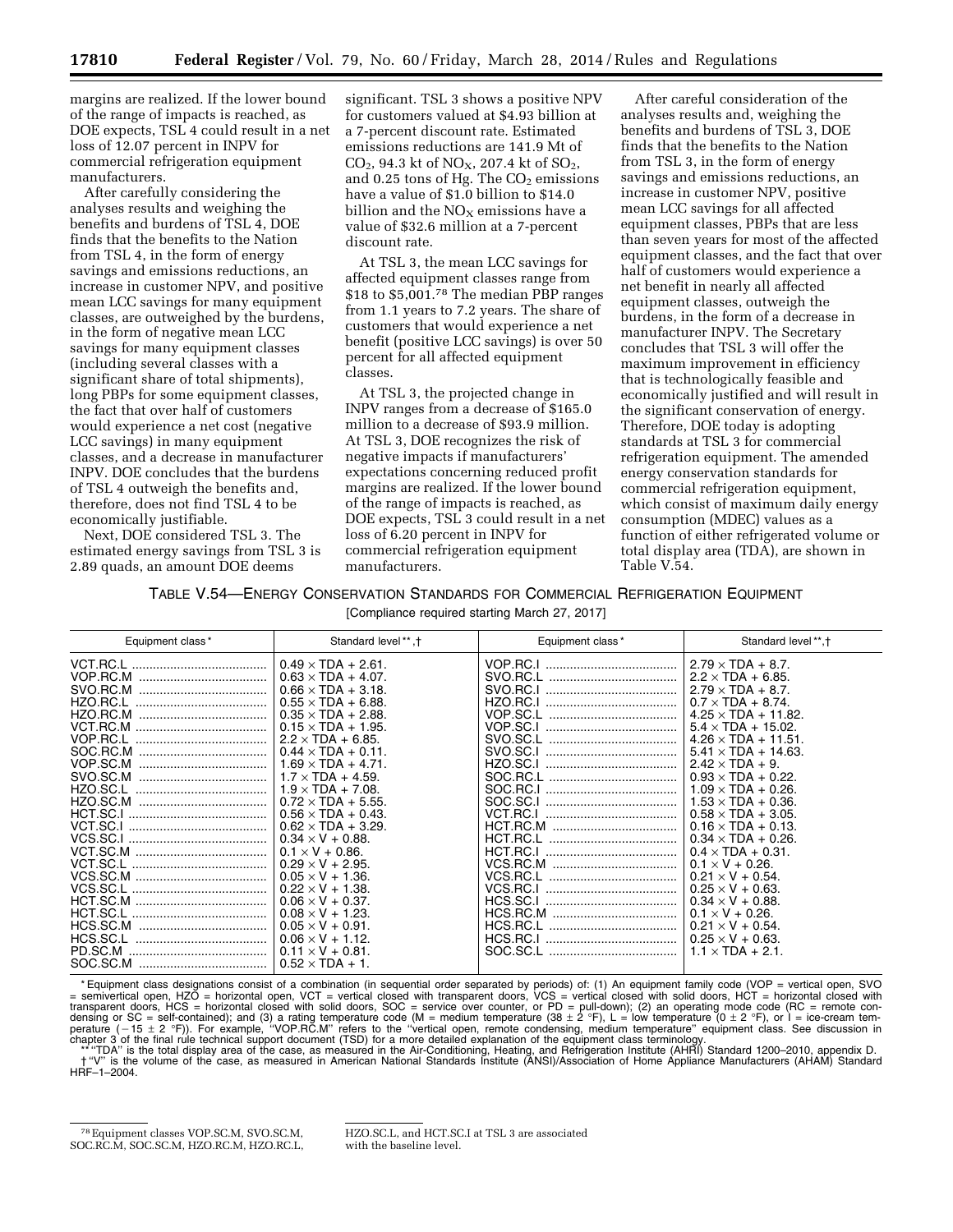2. Summary of Benefits and Costs (Annualized) of the Standards

The benefits and costs of today's standards, for equipment sold in 2017– 2046, can also be expressed in terms of annualized values. The annualized monetary values are the sum of (1) the annualized national economic value of the benefits from operating the product (consisting primarily of operating cost savings from using less energy, minus increases in equipment purchase and installation costs, which is another way of representing consumer NPV), plus (2) the annualized monetary value of the

benefits of emission reductions, including  $CO<sub>2</sub>$  emission reductions.<sup>79</sup>

Estimates of annualized benefits and costs of today's standards are shown in Table V.55. The results under the primary estimate are as follows. Using a 7-percent discount rate for benefits and costs other than  $CO<sub>2</sub>$  reduction, for which DOE used a 3-percent discount rate along with the average SCC series that uses a 3-percent discount rate, the cost of the standards in today's rule is \$256 million per year in increased equipment costs, while the benefits are \$710 million per year in reduced

equipment operating costs, \$246 million in  $CO<sub>2</sub>$  reductions, and \$3.01 million in reduced  $NO<sub>X</sub>$  emissions. In this case, the net benefit amounts to \$704 million per year. Using a 3-percent discount rate for all benefits and costs and the average SCC series, the cost of the standards in today's rule is \$264 million per year in increased equipment costs, while the benefits are \$900 million per year in reduced operating costs, \$246 million in CO2 reductions, and \$5.64 million in reduced  $NO<sub>x</sub>$  emissions. In this case, the net benefit amounts to \$888 million per year.

### TABLE V.55—ANNUALIZED BENEFITS AND COSTS OF NEW AND AMENDED STANDARDS FOR COMMERCIAL REFRIGERATION EQUIPMENT

|                                                        |                               |                   | Million 2012\$/year        |                             |  |  |
|--------------------------------------------------------|-------------------------------|-------------------|----------------------------|-----------------------------|--|--|
|                                                        | Discount rate                 | Primary estimate* | Low net benefits estimate* | High net benefits estimate* |  |  |
|                                                        |                               | <b>Benefits</b>   |                            |                             |  |  |
| Operating Cost Savings                                 |                               |                   |                            | 744.                        |  |  |
|                                                        |                               |                   |                            | 947.                        |  |  |
| $CO2$ Reduction at (\$11.8/t)<br>case) $**$ .          |                               |                   |                            | 73.                         |  |  |
| CO <sub>2</sub> Reduction at (\$39.7/t)<br>$case)$ **. |                               |                   |                            | 246.                        |  |  |
| $CO2$ Reduction at (\$61.2/t)<br>$case$ , $*$ .        |                               |                   |                            | 361.                        |  |  |
| $CO2$ Reduction at (\$117.0/t)<br>$case)$ **.          |                               |                   |                            | 760.                        |  |  |
| $NOx$ Reduction at (\$2,591/<br>ton) $**$ .            |                               |                   |                            | 3.01.                       |  |  |
|                                                        |                               |                   |                            | 5.64.                       |  |  |
| Total Benefits †                                       | 7% plus CO <sub>2</sub> range |                   | 764 to 1,451               | 820 to 1,508.               |  |  |
|                                                        |                               |                   |                            | 994.                        |  |  |
|                                                        | 3% plus $CO_2$ range          |                   | 943 to 1,631               | 1,026 to 1,713.             |  |  |
|                                                        |                               |                   |                            | 1,200.                      |  |  |
|                                                        |                               | Costs             |                            |                             |  |  |

| Incremental Equipment<br>Costs. | 70/<br>7٥<br> | 256     | 250<br> | 261.     |
|---------------------------------|---------------|---------|---------|----------|
|                                 | 3%<br>        | 264<br> | 258<br> | <u>.</u> |

| <b>Net Benefits</b> |          |     |             |                                                          |  |  |
|---------------------|----------|-----|-------------|----------------------------------------------------------|--|--|
| Total †             | 7%<br>3% | 888 | 687.<br>859 | $\vert$ 559 to 1,246.<br>733.<br>  755 to 1.442.<br>929. |  |  |

\* This table presents the annualized costs and benefits associated with commercial refrigeration equipment shipped in 2017–2046. These results include benefits to customers which accrue after 2046 from the products purchased in 2017–2046. The results account for the incremental variable and fixed costs incurred by manufacturers due to the amended standard, some of which may be incurred in preparation for the final rule. The primary, low, and high estimates utilize projections of energy prices from the *AEO 2013* Reference case, Low Estimate, and High Estimate, respectively. In addition, incremental equipment costs reflect a medium decline rate for projected product price trends in the Primary Estimate, a low decline rate for projected product price trends in the Low Benefits Estimate, and a high decline rate for projected product price trends in the High Benefits Estimate. The methods used to derive projected price trends are explained in section IV.H.

\*\* The CO<sub>2</sub> values represent global monetized values of the SCC, in 2012\$, in 2015 under several scenarios of the updated SCC values. The fourth case rep-<br>first three cases use the averages of SCC distributions calculate resents the 95th percentile of the SCC distribution calculated using a 3% discount rate. The SCC time series used by DOE incorporate an escalation factor. The value for NO  $_X$  is the average of the low and high values used in DOE's analysis.

rates of three and seven percent for all costs and benefits except for the value of CO<sub>2</sub> reductions. For the latter, DOE used a range of discount rates, as shown in Table I.3. From the present value, DOE then calculated the fixed annual payment over a 30 year period (2017 through 2046) that yields the

same present value. The fixed annual payment is the annualized value. Although DOE calculated annualized values, this does not imply that the time-series of cost and benefits from which the annualized values were determined is a steady stream of payments.

<sup>79</sup> DOE used a two-step calculation process to convert the time-series of costs and benefits into annualized values. First, DOE calculated a present value in 2013, the year used for discounting the NPV of total consumer costs and savings, for the time-series of costs and benefits using discount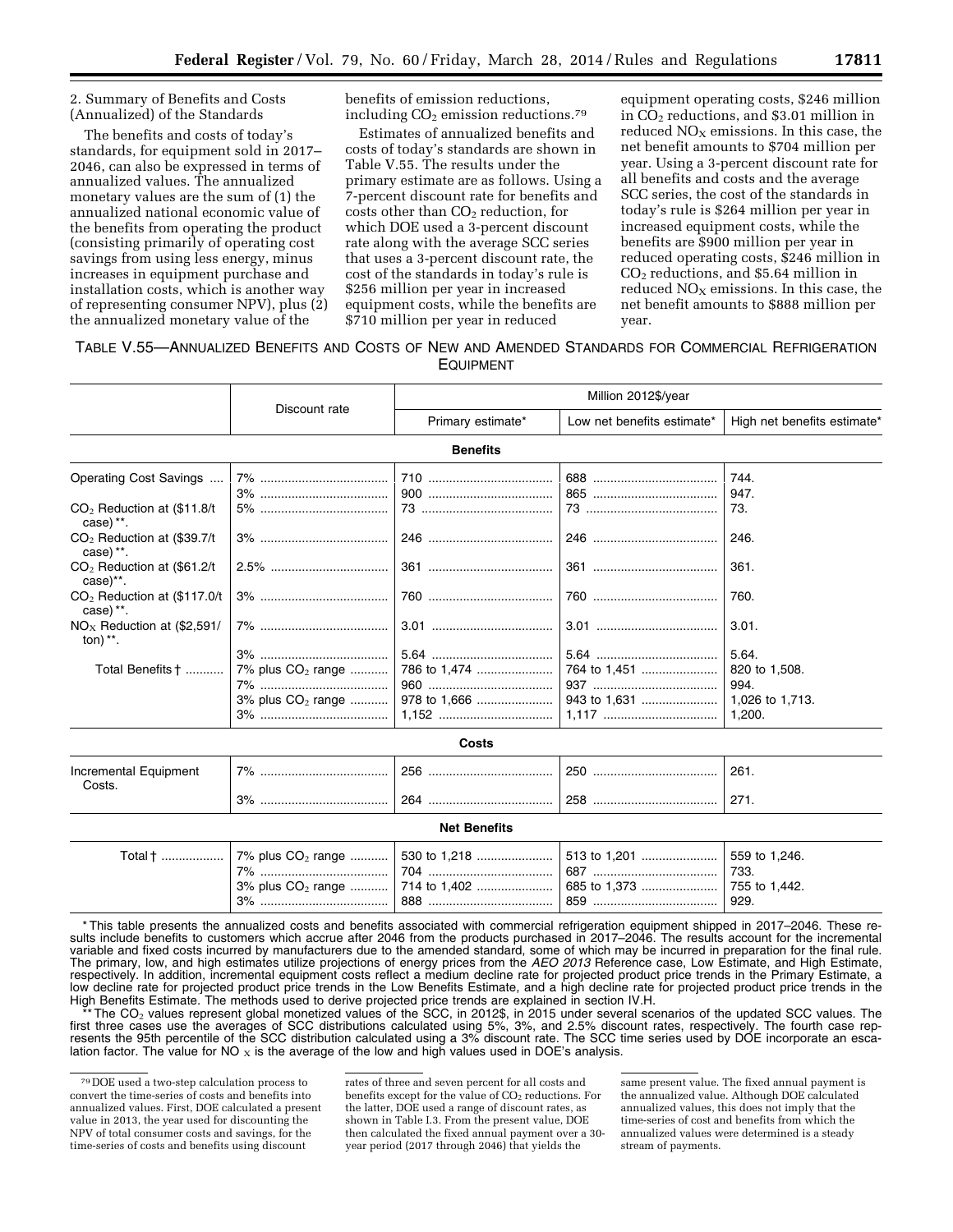† Total Benefits for both the 3-percent and 7-percent cases are derived using the series corresponding to average SCC with 3-percent discount rate. In the rows labeled "7% plus CO<sub>2</sub> range" and "3% plus CO<sub>2</sub> range," the operating cost and NO<sub>x</sub> benefits are calculated using the labeled discount rate, and those values are added to the full range of  $CO<sub>2</sub>$  values.

### **VI. Procedural Issues and Regulatory Review**

### *A. Review Under Executive Orders 12866 and 13563*

Section 1(b)(1) of Executive Order 12866, ''Regulatory Planning and Review,'' 58 FR 51735 (October 4, 1993), requires each agency to identify the problem that it intends to address, including, where applicable, the failures of private markets or public institutions that warrant new agency action, as well as to assess the significance of that problem. The problems that today's standards address are as follows:

(1) For certain segments of the companies that purchase commercial refrigeration equipment, such as small grocers, there may be a lack of consumer information and/or information processing capability about energy efficiency opportunities in the commercial refrigeration equipment market.

(2) There is asymmetric information (one party to a transaction has more and better information than the other) and/ or high transactions costs (costs of gathering information).

(3) There are external benefits resulting from improved energy efficiency of commercial refrigeration equipment that are not captured by the users of such equipment. These benefits include externalities related to environmental protection that are not reflected in energy prices, such as reduced emissions of greenhouse gases. DOE attempts to quantify some of the external benefits through use of Social Cost of Carbon values.

In addition, DOE has determined that today's regulatory action is an ''economically significant regulatory action'' under section 3(f)(1) of Executive Order 12866. Accordingly, section 6(a)(3) of the Executive Order requires that DOE prepare a regulatory impact analysis (RIA) on today's rule and that the Office of Information and Regulatory Affairs (OIRA) in the Office of Management and Budget (OMB) review this rule. DOE presented to OIRA for review the draft rule and other documents prepared for this rulemaking, including the RIA, and has included these documents in the rulemaking record. The assessments prepared pursuant to Executive Order 12866 can be found in the technical support document for this rulemaking.

DOE has also reviewed this regulation pursuant to Executive Order 13563, issued on January 18, 2011 (76 FR 3281,

January 21, 2011). EO 13563 is supplemental to and explicitly reaffirms the principles, structures, and definitions governing regulatory review established in Executive Order 12866. To the extent permitted by law, agencies are required by Executive Order 13563 to: (1) Propose or adopt a regulation only upon a reasoned determination that its benefits justify its costs (recognizing that some benefits and costs are difficult to quantify); (2) tailor regulations to impose the least burden on society, consistent with obtaining regulatory objectives, taking into account, among other things, and to the extent practicable, the costs of cumulative regulations; (3) select, in choosing among alternative regulatory approaches, those approaches that maximize net benefits (including potential economic, environmental, public health and safety, and other advantages; distributive impacts; and equity); (4) to the extent feasible, specify performance objectives, rather than specifying the behavior or manner of compliance that regulated entities must adopt; and (5) identify and assess available alternatives to direct regulation, including providing economic incentives to encourage the desired behavior, such as user fees or marketable permits, or providing information upon which choices can be made by the public.

DOE emphasizes as well that Executive Order 13563 requires agencies to use the best available techniques to quantify anticipated present and future benefits and costs as accurately as possible. In its guidance, the Office of Information and Regulatory Affairs has emphasized that such techniques may include identifying changing future compliance costs that might result from technological innovation or anticipated behavioral changes. For the reasons stated in the preamble, DOE believes that today's final rule is consistent with these principles, including the requirement that, to the extent permitted by law, benefits justify costs and that net benefits are maximized.

### *B. Review Under the Regulatory Flexibility Act*

The Regulatory Flexibility Act (5 U.S.C. 601 *et seq.*) requires preparation of an final regulatory flexibility analysis (FRFA) for any rule that by law must be proposed for public comment, unless the agency certifies that the rule, if promulgated, will not have a significant

economic impact on a substantial number of small entities. As required by Executive Order 13272, ''Proper Consideration of Small Entities in Agency Rulemaking,'' 67 FR 53461 (August 16, 2002), DOE published procedures and policies on February 19, 2003, to ensure that the potential impacts of its rules on small entities are properly considered during the rulemaking process. 68 FR 7990. DOE has made its procedures and policies available on the Office of the General Counsel's Web site (*[http://energy.gov/](http://energy.gov/gc/office-general-counsel) [gc/office-general-counsel](http://energy.gov/gc/office-general-counsel)*).

For manufacturers of commercial refrigeration equipment, the Small Business Administration (SBA) has set a size threshold, which defines those entities classified as ''small businesses'' for the purposes of the statute. DOE used the SBA's small business size standards to determine whether any small entities would be subject to the requirements of the rule. 65 FR 30836, 30848 (May 15, 2000), as amended at 65 FR 53533, 53544 (September 5, 2000) and codified at 13 CFR Part 121.The size standards are listed by North American Industry Classification System (NAICS) code and industry description and are available at *[http://www.sba.gov/sites/](http://www.sba.gov/sites/default/files/files/Size_Standards_Table.pdf) [default/files/files/Size](http://www.sba.gov/sites/default/files/files/Size_Standards_Table.pdf)*\_*Standards*\_ *[Table.pdf](http://www.sba.gov/sites/default/files/files/Size_Standards_Table.pdf)*. Commercial refrigeration equipment manufacturing is classified under NAICS 333415, ''Air-Conditioning and Warm Air Heating Equipment and Commercial and Industrial Refrigeration Equipment Manufacturing.'' The SBA sets a threshold of 750 employees or less for an entity to be considered as a small business for this category. Based on this threshold, DOE present the following FRFA analysis:

1. Description and Estimated Number of Small Entities Regulated

During its market survey, DOE used available public information to identify potential small manufacturers. DOE's research involved industry trade association membership directories (including AHRI), public databases (*e.g.,*  AHRI Directory,<sup>80</sup> the SBA Database <sup>81</sup>), individual company Web sites, and

<sup>80</sup> ''AHRI Certification Directory.'' AHRI Certification Directory. AHRI. (Available at: *[https://](https://www.ahridirectory.org/ahridirectory/pages/home.aspx)  [www.ahridirectory.org/ahridirectory/pages/](https://www.ahridirectory.org/ahridirectory/pages/home.aspx) [home.aspx](https://www.ahridirectory.org/ahridirectory/pages/home.aspx)*) (Last accessed October 10, 2011). See *[www.ahridirectory.org/ahriDirectory/pages/](http://www.ahridirectory.org/ahriDirectory/pages/home.aspx) [home.aspx](http://www.ahridirectory.org/ahriDirectory/pages/home.aspx)*.

<sup>81</sup> ''Dynamic Small Business Search.'' SBA. (Available at: See *[http://dsbs.sba.gov/dsbs/search/](http://dsbs.sba.gov/dsbs/search/dsp_dsbs.cfm) dsp*\_*[dsbs.cfm](http://dsbs.sba.gov/dsbs/search/dsp_dsbs.cfm)*) (Last accessed October 12, 2011).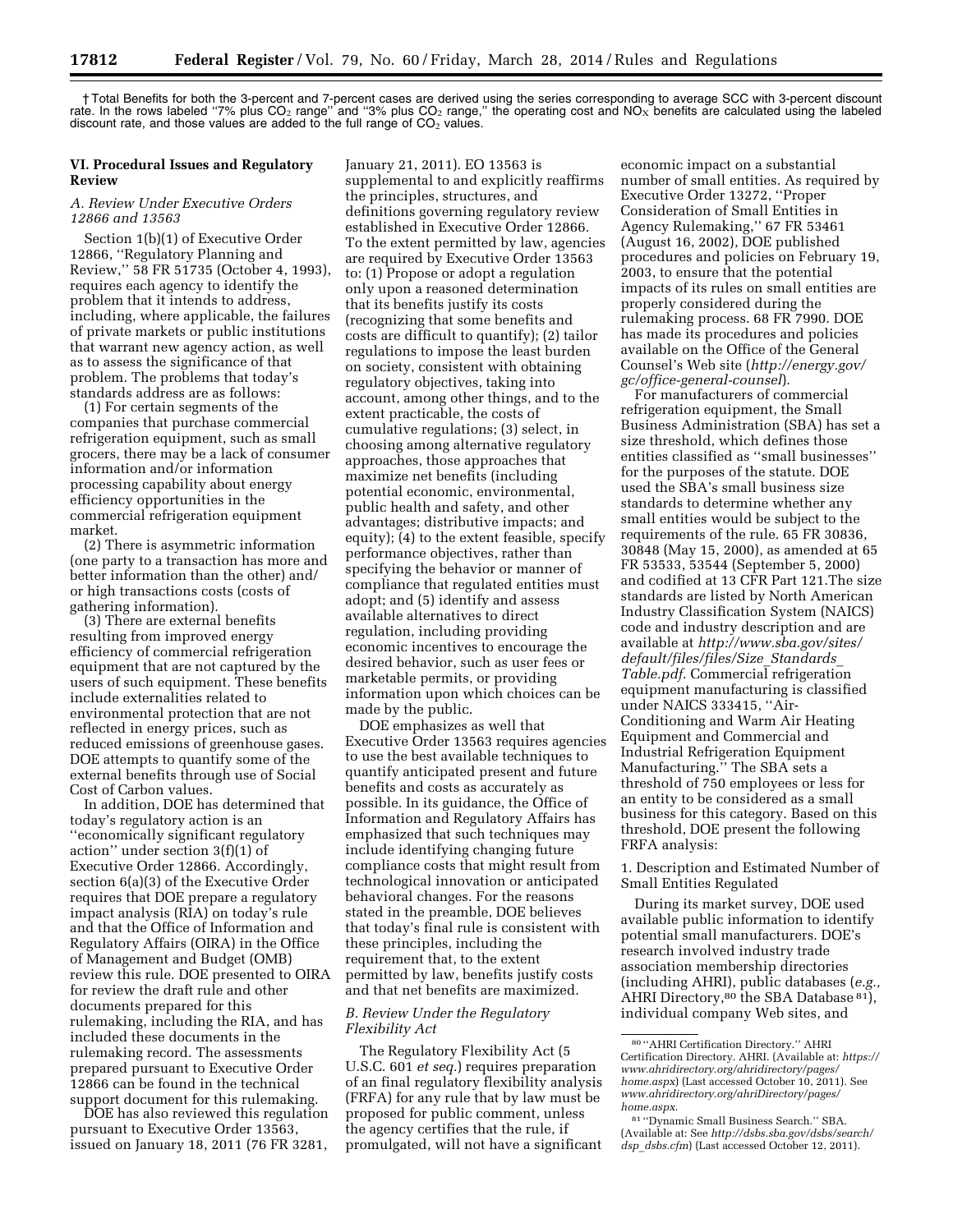market research tools (*e.g.,* Dunn and Bradstreet reports 82 and Hoovers reports 83) to create a list of companies that manufacture or sell products covered by this rulemaking. DOE also asked stakeholders and industry representatives if they were aware of any other small manufacturers during manufacturer interviews and at DOE public meetings. DOE reviewed publicly available data and contacted select companies on its list, as necessary, to determine whether they met the SBA's definition of a small business manufacturer of covered commercial refrigeration equipment. DOE screened out companies that do not offer products covered by this rulemaking, do not meet the definition of a ''small business,'' or are foreign owned.

DOE identified 54 companies selling commercial refrigeration equipment in the United States. Nine of the companies are foreign-owned firms. Of the remaining 45 companies, about 70 percent (32 companies) are small domestic manufacturers. DOE contacted eight domestic commercial refrigeration equipment manufacturers for interviews and all eight companies accepted. Of these eight companies, four were small businesses.

### 2. Description and Estimate of Compliance Requirements

The 32 identified domestic manufacturers of commercial refrigeration equipment that qualify as small businesses under the SBA size standard account for approximately 26 percent of commercial refrigeration equipment shipments.84 While some small businesses have significant market share (*e.g.,* Continental has a 4-percent market share for foodservice commercial

refrigeration 84), the majority of small businesses have less than a 1-percent market share. These smaller firms often specialize in designing custom products and servicing niche markets.

At the amended level, the average small manufacturer is expected to face capital conversion costs that are nearly five times typical annual capital expenditures, and product conversion costs that are roughly double the typical annual R&D spending, as shown in Table VI.1. At the amended level, the conversion costs are driven by the incorporation of thicker insulation into case designs. The thicker case designs necessitate the purchase of new jigs for production. Manufacturers estimate of the cost of modifying an existing jig at approximately \$50,000. Manufacturer estimates of the cost of a new jig ranged from \$100,000 to \$300,000, depending on the jig size and design. In addition to the cost of jigs, changes in case thickness may require product redesign due to changes in the interior volume of the equipment. All shelving and internally fitted components would need to be redesigned to fit the revised cabinet's interior dimensions. Furthermore, changes in insulation and in refrigeration components could necessitate new industry certifications.

The proposed standard could cause small manufacturers to be at a disadvantage relative to large manufacturers. The capital conversion costs represent a smaller percentage of annual capital expenditures for large manufacturers than for small manufacturers. The capital conversion costs are 49 percent of annual capital expenditures for an average large manufacturer, while capital conversion

costs are 278 percent of annual capital expenditures for an average small manufacturer. Small manufacturers may have greater difficulty obtaining credit, or may obtain less favorable terms than larger competitors when financing the equipment necessary to meet the amended standard.

Manufacturers indicated that many design options evaluated in the engineering analysis (*e.g.,* higher efficiency lighting, motors, and compressors) would force them to purchase more expensive components. Due to smaller purchasing volumes, small manufacturers typically pay higher prices for components, while their large competitors receive volume discounts. At the amended standard, small businesses will likely have greater increases in component costs than large businesses and will thus be at a pricing disadvantage.

To estimate how small manufacturers would be impacted, DOE used the market share of small manufacturers to estimate the annual revenue, earnings before interest and tax (EBIT), R&D expense, and capital expenditures for a typical small manufacturer. DOE then compared these costs to the required capital and product conversion costs at each TSL for both an average small manufacturer (Table VI.1) and an average large manufacturer (Table VI.2). The conversion costs in these tables are presented relative to annual financial metrics for the purposes of comparing impacts of small versus large manufacturers. In practice, these conversion costs will likely be spread out over a period of multiple years. TSL 3 represents the level adopted in today's final rule:

| TABLE VI.1-COMPARISON OF AN AVERAGE SMALL COMMERCIAL REFRIGERATION EQUIPMENT MANUFACTURER'S |                                                          |  |  |  |
|---------------------------------------------------------------------------------------------|----------------------------------------------------------|--|--|--|
|                                                                                             | CONVERSION COSTS TO ANNUAL EXPENSES. REVENUE, AND PROFIT |  |  |  |

| <b>TSL</b>       | Capital conversion cost<br>as a percentage of an-<br>nual capital expenditures | Product conversion cost<br>as a percentage of<br>annual R&D expense | Total conversion cost as I<br>a percentage of annual  <br>revenue | Total conversion cost as<br>a percentage of annual<br>FŘIT |
|------------------|--------------------------------------------------------------------------------|---------------------------------------------------------------------|-------------------------------------------------------------------|------------------------------------------------------------|
| TSL <sub>1</sub> | 20<br>20                                                                       | 45                                                                  |                                                                   | 13.<br>18                                                  |
|                  | 330                                                                            | 278                                                                 |                                                                   | 129                                                        |
|                  | 913                                                                            | 428                                                                 | 26                                                                | 296                                                        |
| TSL 5            | 2838                                                                           | 622                                                                 | 70                                                                | 792                                                        |

<sup>82</sup> ''D&B √ Business Information √ Get Credit Reports √ 888 480–6007.''. Dun & Bradstreet (Available at: *[www.dnb.com](http://www.dnb.com)*) (Last accessed October 10, 2011). See *[www.dnb.com/.](http://www.dnb.com/)* 

 $^{83\text{ }\small{\textrm{''}}\textrm{Hoovers} \lor$  Company Information  $\textcolor{red}{\lor}$  Industry Information  $\sqrt{$  Lists." D&B (2013) (Available at: See *<http://www.hoovers.com/>*) (Last accessed December 12, 2012).

<sup>84</sup> 32nd Annual Portrait of the U.S. Appliance Industry. *Appliance Magazine.* September 2009. 66(7).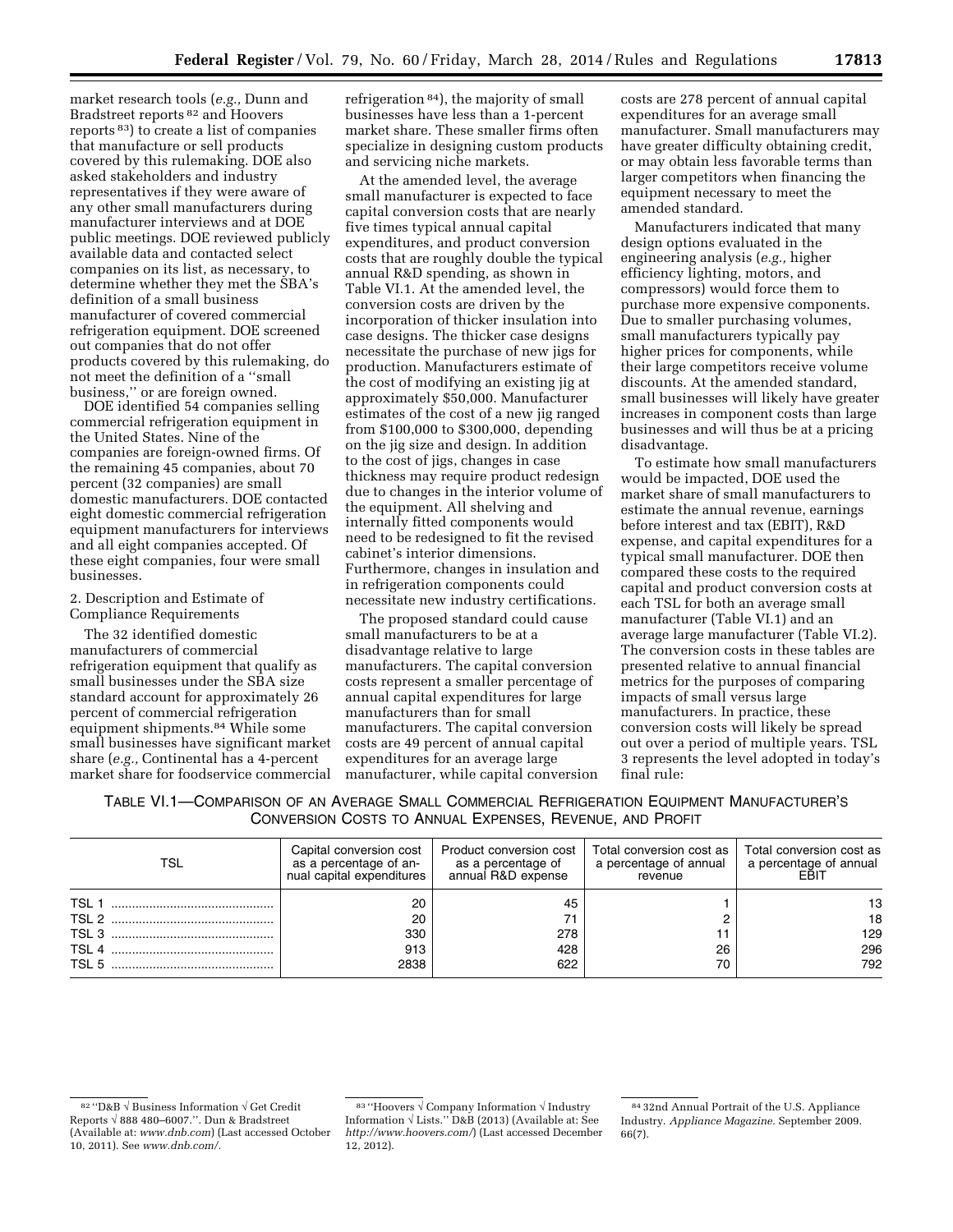TABLE VI.2—COMPARISON OF AN AVERAGE LARGE COMMERCIAL REFRIGERATION EQUIPMENT MANUFACTURER'S CONVERSION COSTS TO ANNUAL EXPENSES, REVENUE, AND PROFIT

| TSL                                                                  | Capital conversion cost<br>as a percentage of an-<br>nual capital expenditures | Product conversion cost  <br>as a percentage of<br>annual R&D expense | Total conversion cost as   Total conversion cost as<br>a percentage of annual<br>revenue | a percentage of annual      |
|----------------------------------------------------------------------|--------------------------------------------------------------------------------|-----------------------------------------------------------------------|------------------------------------------------------------------------------------------|-----------------------------|
| <b>TSL</b><br>TSL <sub>2</sub><br>TSL <sub>3</sub><br>TSL 4<br>TSL 5 | 46<br>128<br>398                                                               | 49<br>49<br>49<br>49<br>49                                            | o                                                                                        | 10<br>10<br>20<br>40<br>104 |

Small firms would likely be at a disadvantage relative to larger firms in meeting the amended energy conservation standard for commercial refrigeration equipment. The small businesses face disadvantages in terms of access to capital, the cost of re-tooling production lines and investing in redesigns, and pricing for key components. As a result, DOE could not certify that the amended standards would not have a significant impact on a significant number of small businesses.

3. Duplication, Overlap, and Conflict With Other Rules and Regulations

DOE is not aware of any rules or regulations that duplicate, overlap, or conflict with the rule being adopted today.

4. Significant Alternatives to the Rule

The discussion above analyzes impacts on small businesses that would result from DOE's amended standards. In addition to the other TSLs being considered, the rulemaking TSD includes a regulatory impact analysis (RIA). For commercial refrigeration equipment, the RIA discusses the following policy alternatives: (1) No change in standard; (2) consumer rebates; (3) consumer tax credits; and (4) manufacturer tax credits; (5) voluntary energy efficiency targets; and (6) bulk government purchases. While these alternatives may mitigate to some varying extent the economic impacts on small entities compared to the standards, DOE determined that the energy savings of these alternatives are significantly smaller than those that would be expected to result from adoption of the amended standard levels. Accordingly, DOE is declining to adopt any of these alternatives and is adopting the standards set forth in this rulemaking. (See chapter 17 of the final rule TSD for further detail on the policy alternatives DOE considered.)

### *C. Review Under the Paperwork Reduction Act*

Manufacturers of commercial refrigeration equipment must certify to DOE that their products comply with any applicable energy conservation standards. In certifying compliance, manufacturers must test their products according to the DOE test procedures for commercial refrigeration equipment, including any amendments adopted for those test procedures. DOE has established regulations for the certification and recordkeeping requirements for all covered consumer products and commercial equipment, including commercial refrigeration equipment. (76 FR 12422 (March 7, 2011). The collection-of-information requirement for the certification and recordkeeping is subject to review and approval by OMB under the Paperwork Reduction Act (PRA). This requirement has been approved by OMB under OMB control number 1910–1400. Public reporting burden for the certification is estimated to average 20 hours per response, including the time for reviewing instructions, searching existing data sources, gathering and maintaining the data needed, and completing and reviewing the collection of information.

Notwithstanding any other provision of the law, no person is required to respond to, nor shall any person be subject to a penalty for failure to comply with, a collection of information subject to the requirements of the PRA, unless that collection of information displays a currently valid OMB Control Number.

### *D. Review Under the National Environmental Policy Act of 1969*

Pursuant to the National Environmental Policy Act (NEPA) of 1969, DOE has determined that the rule fits within the category of actions included in Categorical Exclusion (CX) B5.1 and otherwise meets the requirements for application of a CX. See 10 CFR part 1021, App. B, B5.1(b); § 1021.410(b) and Appendix B, B(1)–(5). The rule fits within the category of actions because it is a rulemaking that

establishes energy conservation standards for consumer products or industrial equipment, and for which none of the exceptions identified in CX B5.1(b) apply. Therefore, DOE has made a CX determination for this rulemaking, and DOE does not need to prepare an Environmental Assessment or Environmental Impact Statement for this rule. DOE's CX determination for this rule is available at *[http://](http://cxnepa.energy.gov/) [cxnepa.energy.gov/.](http://cxnepa.energy.gov/)* 

#### *E. Review Under Executive Order 13132*

Executive Order 13132, ''Federalism.'' 64 FR 43255 (Aug. 10, 1999) imposes certain requirements on Federal agencies formulating and implementing policies or regulations that preempt State law or that have Federalism implications. The Executive Order requires agencies to examine the constitutional and statutory authority supporting any action that would limit the policymaking discretion of the States and to carefully assess the necessity for such actions. The Executive Order also requires agencies to have an accountable process to ensure meaningful and timely input by State and local officials in the development of regulatory policies that have Federalism implications. On March 14, 2000, DOE published a statement of policy describing the intergovernmental consultation process it will follow in the development of such regulations. 65 FR 13735. EPCA governs and prescribes Federal preemption of State regulations as to energy conservation for the products that are the subject of today's final rule. States can petition DOE for exemption from such preemption to the extent, and based on criteria, set forth in EPCA. (42 U.S.C. 6297) No further action is required by Executive Order 13132.

#### *F. Review Under Executive Order 12988*

With respect to the review of existing regulations and the promulgation of new regulations, section 3(a) of Executive Order 12988, ''Civil Justice Reform,'' imposes on Federal agencies the general duty to adhere to the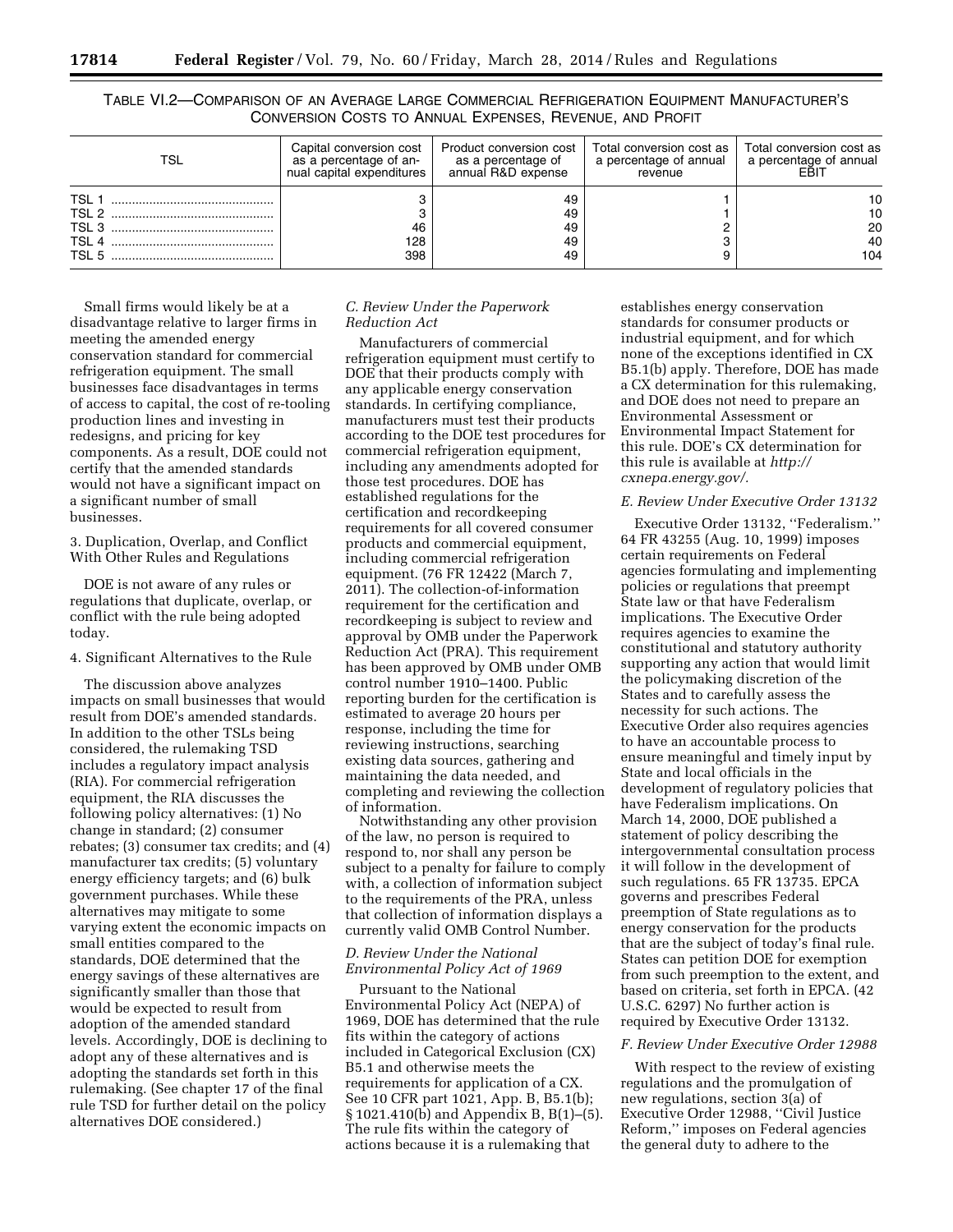following requirements: (1) Eliminate drafting errors and ambiguity; (2) write regulations to minimize litigation; and (3) provide a clear legal standard for affected conduct rather than a general standard and promote simplification and burden reduction. 61 FR 4729 (February 7, 1996). Section 3(b) of Executive Order 12988 specifically requires that Executive agencies make every reasonable effort to ensure that the regulation: (1) Clearly specifies the preemptive effect, if any; (2) clearly specifies any effect on existing Federal law or regulation; (3) provides a clear legal standard for affected conduct while promoting simplification and burden reduction; (4) specifies the retroactive effect, if any; (5) adequately defines key terms; and (6) addresses other important issues affecting clarity and general draftsmanship under any guidelines issued by the Attorney General. Section 3(c) of Executive Order 12988 requires Executive agencies to review regulations in light of applicable standards in section 3(a) and section 3(b) to determine whether they are met or it is unreasonable to meet one or more of them. DOE has completed the required review and determined that, to the extent permitted by law, this final rule meets the relevant standards of Executive Order 12988.

### *G. Review Under the Unfunded Mandates Reform Act of 1995*

Title II of the Unfunded Mandates Reform Act of 1995 (UMRA) requires each Federal agency to assess the effects of Federal regulatory actions on State, local, and Tribal governments and the private sector. Public Law 104–4, sec. 201 (codified at 2 U.S.C. 1531). For an amended regulatory action likely to result in a rule that may cause the expenditure by State, local, and Tribal governments, in the aggregate, or by the private sector of \$100 million or more in any one year (adjusted annually for inflation), section 202 of UMRA requires a Federal agency to publish a written statement that estimates the resulting costs, benefits, and other effects on the national economy. (2 U.S.C. 1532(a), (b)) The UMRA also requires a Federal agency to develop an effective process to permit timely input by elected officers of State, local, and Tribal governments on a ''significant intergovernmental mandate,'' and requires an agency plan for giving notice and opportunity for timely input to potentially affected small governments before establishing any requirements that might significantly or uniquely affect small governments. On March 18, 1997, DOE published a statement of policy on its process for

intergovernmental consultation under UMRA. 62 FR 12820. DOE's policy statement is also available at *[http://](http://energy.gov/gc/office-general-counsel) [energy.gov/gc/office-general-counsel.](http://energy.gov/gc/office-general-counsel)* 

DOE has concluded that this final rule would likely require expenditures of \$100 million or more on the private sector. Such expenditures may include: (1) Investment in research and development and in capital expenditures by commercial refrigeration equipment manufacturers in the years between the final rule and the compliance date for the new standards, and (2) incremental additional expenditures by consumers to purchase higher-efficiency commercial refrigeration equipment, starting at the compliance date for the applicable standard.

Section 202 of UMRA authorizes a Federal agency to respond to the content requirements of UMRA in any other statement or analysis that accompanies the final rule. 2 U.S.C. 1532(c). The content requirements of section 202(b) of UMRA relevant to a private sector mandate substantially overlap the economic analysis requirements that apply under section 325(o) of EPCA and Executive Order 12866. The **SUPPLEMENTARY INFORMATION** section of the notice of final rulemaking and the ''Regulatory Impact Analysis'' section of the TSD for this final rule respond to those requirements.

Under section 205 of UMRA, the Department is obligated to identify and consider a reasonable number of regulatory alternatives before promulgating a rule for which a written statement under section 202 is required. 2 U.S.C. 1535(a). DOE is required to select from those alternatives the most cost-effective and least burdensome alternative that achieves the objectives of the rule unless DOE publishes an explanation for doing otherwise, or the selection of such an alternative is inconsistent with law. As required by 42 U.S.C. 6295(d), (f), and (o), 6313(e), and 6316(a), today's final rule would establish energy conservation standards for commercial refrigeration equipment that are designed to achieve the maximum improvement in energy efficiency that DOE has determined to be both technologically feasible and economically justified. A full discussion of the alternatives considered by DOE is presented in the ''Regulatory Impact Analysis'' chapter 17 of the TSD for today's final rule.

#### *H. Review Under the Treasury and General Government Appropriations Act, 1999*

Section 654 of the Treasury and General Government Appropriations

Act, 1999 (Pub. L. 105–277) requires Federal agencies to issue a Family Policymaking Assessment for any rule that may affect family well-being. This rule would not have any impact on the autonomy or integrity of the family as an institution. Accordingly, DOE has concluded that it is not necessary to prepare a Family Policymaking Assessment.

#### *I. Review Under Executive Order 12630*

DOE has determined, under Executive Order 12630, ''Governmental Actions and Interference with Constitutionally Protected Property Rights'' 53 FR 8859 (March 18, 1988), that this regulation would not result in any takings that might require compensation under the Fifth Amendment to the U.S. Constitution.

#### *J. Review Under the Treasury and General Government Appropriations Act, 2001*

Section 515 of the Treasury and General Government Appropriations Act, 2001 (44 U.S.C. 3516, note) provides for Federal agencies to review most disseminations of information to the public under guidelines established by each agency pursuant to general guidelines issued by OMB. OMB's guidelines were published at 67 FR 8452 (February 22, 2002), and DOE's guidelines were published at 67 FR 62446 (October 7, 2002). DOE has reviewed today's final rule under the OMB and DOE guidelines and has concluded that it is consistent with applicable policies in those guidelines.

#### *K. Review Under Executive Order 13211*

Executive Order 13211, ''Actions Concerning Regulations That Significantly Affect Energy Supply, Distribution, or Use'' 66 FR 28355 (May 22, 2001), requires Federal agencies to prepare and submit to OIRA at OMB, a Statement of Energy Effects for any significant energy action. A ''significant energy action'' is defined as any action by an agency that promulgates or is expected to lead to promulgation of a final rule, and that: (1) Is a significant regulatory action under Executive Order 12866, or any successor order; and (2) is likely to have a significant adverse effect on the supply, distribution, or use of energy, or (3) is designated by the Administrator of OIRA as a significant energy action. For any significant energy action, the agency must give a detailed statement of any adverse effects on energy supply, distribution, or use should the proposal be implemented, and of reasonable alternatives to the action and their expected benefits on energy supply, distribution, and use.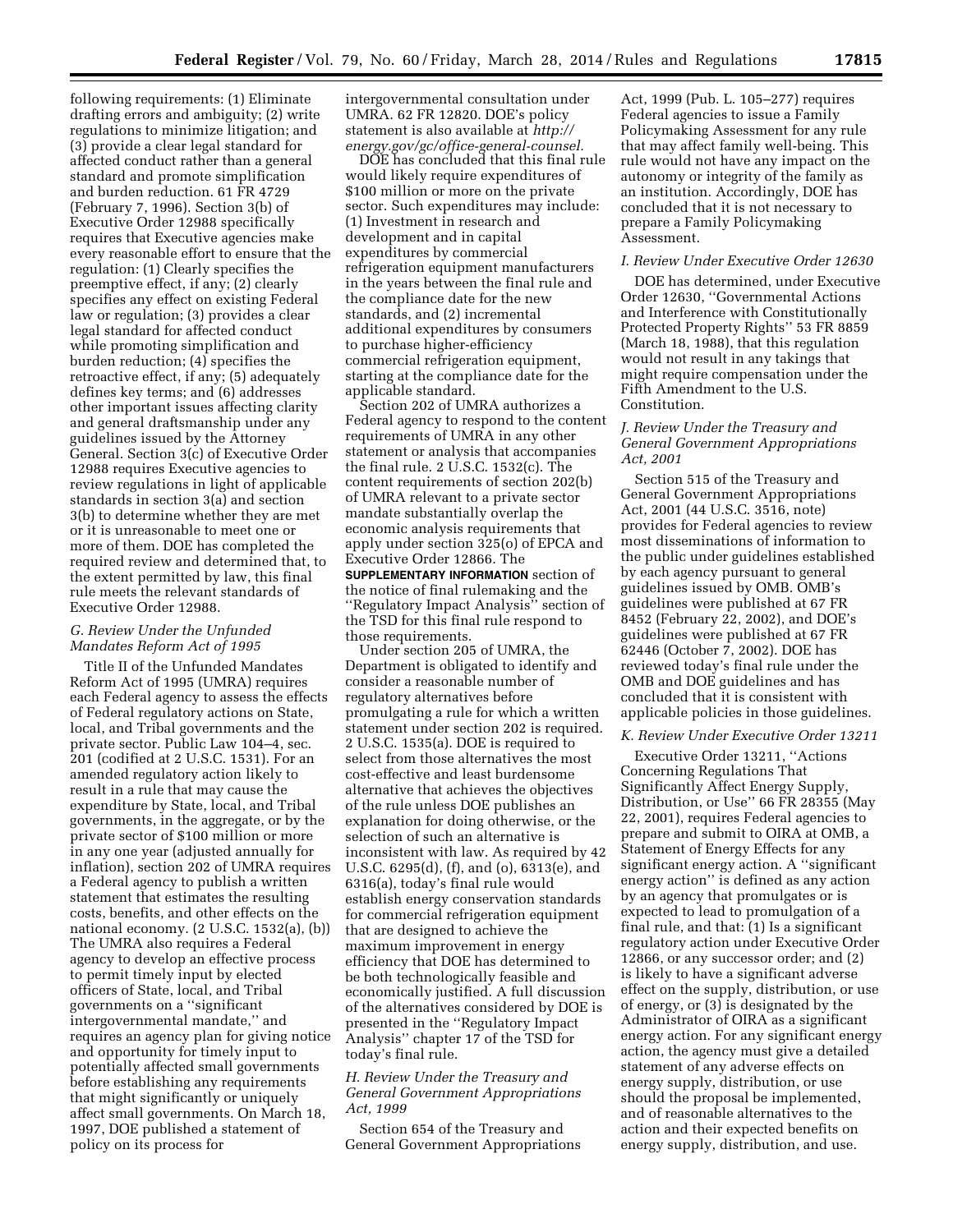DOE has concluded that today's regulatory action, which sets forth energy conservation standards for commercial refrigeration equipment, is not a significant energy action because the amended standards are not likely to have a significant adverse effect on the supply, distribution, or use of energy, nor has it been designated as such by the Administrator at OIRA. Accordingly, DOE has not prepared a Statement of Energy Effects on the final rule.

#### *L. Review Under the Information Quality Bulletin for Peer Review*

On December 16, 2004, OMB, in consultation with the Office of Science and Technology Policy (OSTP), issued its Final Information Quality Bulletin for Peer Review (the Bulletin). 70 FR 2664 (January 14, 2005). The Bulletin establishes that certain scientific information shall be peer reviewed by qualified specialists before it is disseminated by the Federal Government, including influential scientific information related to agency regulatory actions. The purpose of the bulletin is to enhance the quality and credibility of the Government's scientific information. Under the Bulletin, the energy conservation standards rulemaking analyses are ''influential scientific information,'' which the Bulletin defines as scientific information the agency reasonably can determine will have, or does have, a clear and substantial impact on important public policies or private sector decisions. 70 FR 2667.

In response to OMB's Bulletin, DOE conducted formal in-progress peer reviews of the energy conservation standards development process and analyses and has prepared a Peer Review Report pertaining to the energy conservation standards rulemaking analyses. Generation of this report involved a rigorous, formal, and documented evaluation using objective criteria and qualified and independent reviewers to make a judgment as to the technical/scientific/business merit, the actual or anticipated results, and the productivity and management effectiveness of programs and/or projects. The ''Energy Conservation Standards Rulemaking Peer Review Report'' dated February 2007 has been disseminated and is available at the following Web site: *[www1.eere.energy.gov/buildings/](http://www1.eere.energy.gov/buildings/appliance_standards/peer_review.html) appliance*\_*[standards/peer](http://www1.eere.energy.gov/buildings/appliance_standards/peer_review.html)*\_*review.html*.

#### *M. Congressional Notification*

As required by 5 U.S.C. 801, DOE will report to Congress on the promulgation of this rule prior to its effective date. The report will state that it has been

determined that the rule is not a ''major rule'' as defined by 5 U.S.C. 804(2).

### **VII. Approval of the Office of the Secretary**

The Secretary of Energy has approved publication of today's final rule.

#### **List of Subjects in 10 CFR Part 431**

Administrative practice and procedure, Confidential business information, Energy conservation, Incorporation by reference, Reporting and recordkeeping requirements.

Issued in Washington, DC, on February 28, 2014.

### **David T. Danielson,**

*Assistant Secretary, Energy Efficiency and Renewable Energy.* 

For the reasons stated in the preamble, DOE amends part 431 of chapter II, subchapter D, of title 10 of the Code of Federal Regulations, to read as set forth below:

### **PART 431—ENERGY EFFICIENCY PROGRAM FOR CERTAIN COMMERCIAL AND INDUSTRIAL EQUIPMENT**

■ 1. The authority citation for part 431 continues to read as follows:

**Authority:** 42 U.S.C. 6291–6317.

■ 2. Section 431.62 is amended by adding in alphabetical order a definition for ''Service over counter'' to read as follows:

#### **§ 431.62 Definitions concerning commercial refrigerators, freezers and refrigerator-freezers.**

\* \* \* \* \* *Service over counter* means equipment that has sliding or hinged doors in the back intended for use by sales personnel, with glass or other transparent material in the front for displaying merchandise, and that has a height not greater than 66 inches and is intended to serve as a counter for transactions between sales personnel and customers. ''*Service over the counter, self-contained, medium temperature commercial refrigerator'',*  also defined in this section, is one specific equipment class within the service over counter equipment family.

- 3. Section 431.66 is amended by:
- $\blacksquare$  a. Revising paragraph (a)(3);
- b. Revising paragraph (b)(1)
- introductory text;
- c. Revising paragraph (c);

\* \* \* \* \*

- d. Revising paragraph (d) introductory text; and
- c. Adding paragraph (e).

The revisions and addition read as follows:

#### **§ 431.66 Energy conservation standards and their effective dates.**

 $(a) * * * *$ 

(3) For the purpose of paragraph (d) of this section, the term ''TDA'' means the total display area  $(ft<sup>2</sup>)$  of the case, as defined in ARI Standard 1200–2006, appendix D (incorporated by reference, see § 431.63). For the purpose of paragraph (e) of this section, the term ''TDA'' means the total display area (ft2) of the case, as defined in AHRI Standard 1200 (I–P)–2010, appendix D (incorporated by reference, see § 431.63).

(b)(1) Each commercial refrigerator, freezer, and refrigerator-freezer with a self-contained condensing unit designed for holding temperature applications manufactured on or after January 1, 2010 and before March 27, 2017 shall have a daily energy consumption (in kilowatt-hours per day) that does not exceed the following:

\* \* \* \* \*

(c) Each commercial refrigerator with a self-contained condensing unit designed for pull-down temperature applications and transparent doors manufactured on or after January 1, 2010 and before March 27, 2017 shall have a daily energy consumption (in kilowatt-hours per day) of not more than  $0.126V + 3.51.$ 

(d) Each commercial refrigerator, freezer, and refrigerator-freezer with a self-contained condensing unit and without doors; commercial refrigerator, freezer, and refrigerator-freezer with a remote condensing unit; and commercial ice-cream freezer manufactured on or after January 1, 2012 and before March 27, 2017 shall have a daily energy consumption (in kilowatt-hours per day) that does not exceed the levels specified:

\* \* \* \* \*

(e) Each commercial refrigerator, freezer, and refrigerator-freezer with a self-contained condensing unit designed for holding temperature applications and with solid or transparent doors; commercial refrigerator with a selfcontained condensing unit designed for pull-down temperature applications and with transparent doors; commercial refrigerator, freezer, and refrigeratorfreezer with a self-contained condensing unit and without doors; commercial refrigerator, freezer, and refrigeratorfreezer with a remote condensing unit; and commercial ice-cream freezer manufactured on or after March 27, 2017, shall have a daily energy consumption (in kilowatt-hours per day) that does not exceed the levels specified: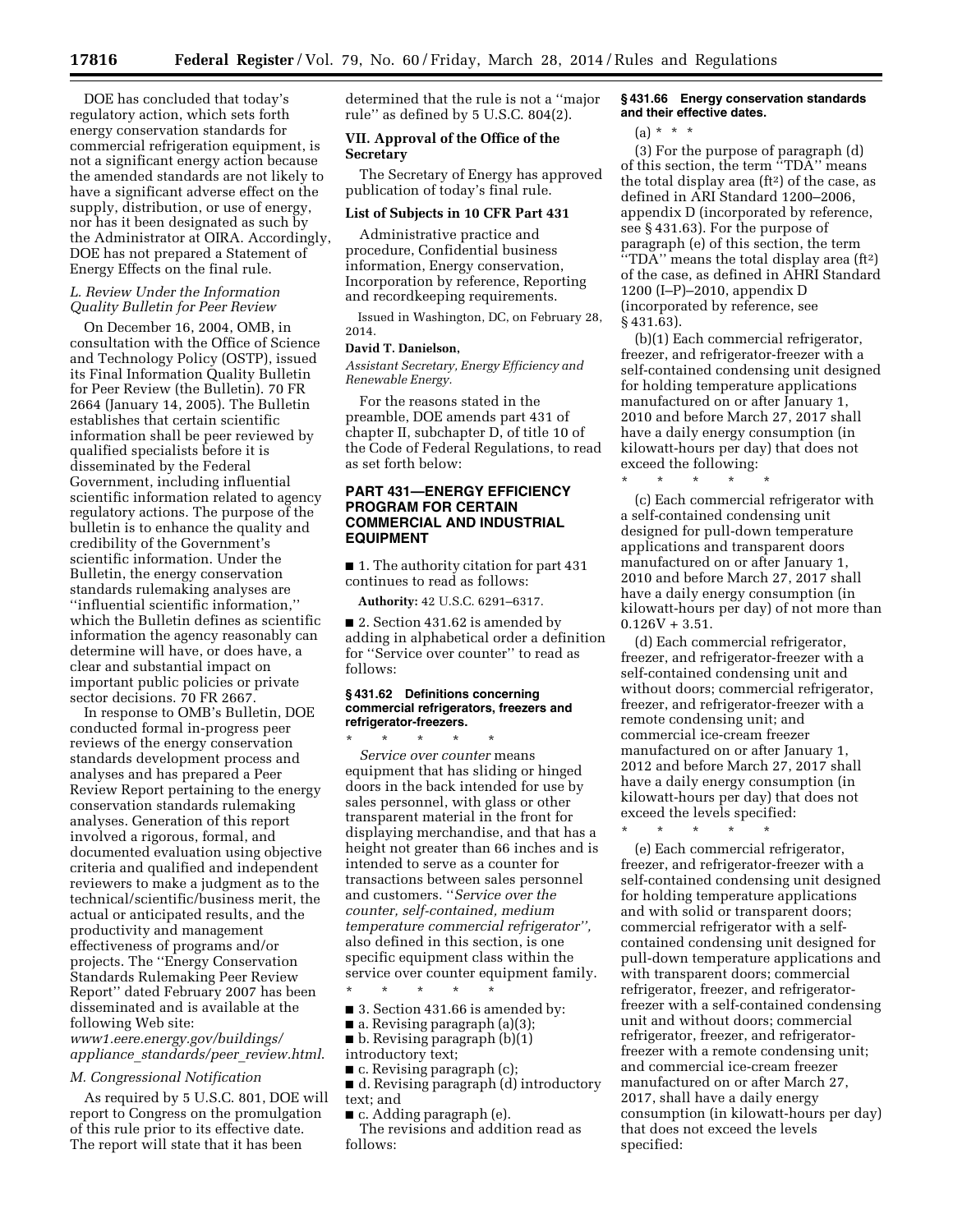(1) For equipment other than hybrid equipment, refrigerator/freezers, or wedge cases:

| Equipment category                                                                                                        | Condensing<br>unit<br>configuration | Equipment<br>family                                                            | Rating<br>$\overset{\mathsf{temp.}}{\mathsf{F}}$ | Operating<br>temp.<br>°F | Equipment<br>class<br>designation*       | Maximum<br>daily energy<br>consumption<br>kWh/day                                      |
|---------------------------------------------------------------------------------------------------------------------------|-------------------------------------|--------------------------------------------------------------------------------|--------------------------------------------------|--------------------------|------------------------------------------|----------------------------------------------------------------------------------------|
| Remote Condensing<br>Commercial Refrig-<br>erators and Commer-<br>cial Freezers.                                          | Remote (RC)                         | Vertical Open (VOP)                                                            | 38 (M)                                           | $\geq$ 32                | VOP.RC.M                                 | $0.64 \times TDA + 4.07$ .                                                             |
|                                                                                                                           |                                     | Semivertical Open<br>(SVO).                                                    | 0(L)<br>38 (M)                                   | <32<br>≥32               | VOP.RC.L<br>SVO.RC.M                     | $2.2 \times TDA + 6.85$ .<br>$0.66 \times TDA + 3.18$ .                                |
|                                                                                                                           |                                     | Horizontal Open (HZO)                                                          | 0(L)<br>38 (M)<br>0(L)                           | <32<br>≥32<br><32        | SVO.RC.L<br>HZO.RC.M<br>HZO.RC.L         | $2.2 \times TDA + 6.85$ .<br>$0.35 \times TDA + 2.88$ .<br>$0.55 \times TDA + 6.88$ .  |
|                                                                                                                           |                                     | Vertical Closed Trans-<br>parent (VCT).                                        | 38 (M)<br>0(L)                                   | ≥32<br><32               | VCT.RC.M<br>VCT.RC.L                     | $0.15 \times TDA + 1.95$ .<br>$0.49 \times TDA + 2.61$ .                               |
|                                                                                                                           |                                     | <b>Horizontal Closed</b><br>Transparent (HCT).                                 | 38 (M)<br>0(L)                                   | ≥32<br><32               | HCT.RC.M<br>HCT.RC.L                     | $0.16 \times TDA + 0.13$ .<br>$0.34 \times TDA + 0.26$ .                               |
|                                                                                                                           |                                     | <b>Vertical Closed Solid</b><br>$(VCS)$ .                                      | 38 (M)<br>0(L)                                   | ≥32<br><32               | VCS.RC.M<br>VCS.RC.L                     | $0.1 \times V + 0.26$ .<br>$0.21 \times V + 0.54$ .                                    |
|                                                                                                                           |                                     | <b>Horizontal Closed</b><br>Solid (HCS).                                       | 38 (M)<br>0(L)                                   | ≥32<br><32               | HCS.RC.M<br>HCS.RC.L                     | $0.1 \times V + 0.26$ .<br>$0.21 \times V + 0.54$ .                                    |
|                                                                                                                           |                                     | Service Over Counter<br>$(SOC)$ .                                              | 38 (M)<br>0(L)                                   | ≥32<br><32               | SOC.RC.M<br>SOC.RC.L                     | $0.44 \times TDA + 0.11$ .<br>$0.93 \times TDA + 0.22$ .                               |
| Self-Contained Com-<br>mercial Refrigerators<br>and Commercial<br><b>Freezers Without</b><br>Doors.                       | Self-Contained (SC)                 | Vertical Open (VOP)                                                            | 38 (M)                                           | ≥32                      | VOP.SC.M                                 | $1.69 \times TDA + 4.71$ .                                                             |
|                                                                                                                           |                                     | Semivertical Open<br>(SVO).                                                    | 0(L)<br>38 (M)                                   | <32<br>≥32               | VOP.SC.L<br>SVO.SC.M                     | $4.25 \times TDA + 11.82$ .<br>$1.7 \times TDA + 4.59$ .                               |
|                                                                                                                           |                                     | Horizontal Open (HZO)                                                          | 0(L)<br>38 (M)<br>0(L)                           | <32<br>≥32<br><32        | SVO.SC.L<br>HZO.SC.M<br><b>HZO.SC.L </b> | $4.26 \times TDA + 11.51$ .<br>$0.72 \times TDA + 5.55$ .<br>$1.9 \times TDA + 7.08$ . |
| Self-Contained Com-<br>mercial Refrigerators<br>and Commercial<br>Freezers With Doors.                                    | Self-Contained (SC)                 | Vertical Closed Trans-<br>parent (VCT).                                        | 38 (M)                                           | ≥32                      | VCT.SC.M                                 | $0.1 \times V + 0.86$ .                                                                |
|                                                                                                                           |                                     | <b>Vertical Closed Solid</b><br>$(VCS)$ .                                      | 0(L)<br>38 (M)                                   | <32<br>≥32               | VCT.SC.L<br>VCS.SC.M                     | $0.29 \times V + 2.95$ .<br>$0.05 \times V + 1.36$ .                                   |
|                                                                                                                           |                                     | Horizontal Closed<br>Transparent (HCT).                                        | 38 (M)                                           | <32<br>$\geq$ 32         | VCS.SC.L<br>HCT.SC.M                     | $0.22 \times V + 1.38$ .<br>$0.06 \times V + 0.37$ .                                   |
|                                                                                                                           |                                     | <b>Horizontal Closed</b><br>Solid (HCS).                                       | 0(L)                                             | <32<br>≥32               | HCT.SC.L<br>HCS.SC.M                     | $0.08 \times V + 1.23$ .<br>$0.05 \times V + 0.91$ .                                   |
|                                                                                                                           |                                     | Service Over Counter<br>$(SOC)$ .                                              | 0(L)                                             | <32<br>≥32               | HCS.SC.L<br>SOC.SC.M                     | $0.06 \times V + 1.12$ .<br>$0.52 \times TDA + 1$ .                                    |
| Self-Contained Com-<br>mercial Refrigerators<br>with Transparent<br>Doors for Pull-Down<br>Temperature Applica-<br>tions. | Self-Contained (SC)                 | Pull-Down (PD)                                                                 | 0(L)<br>38 (M)                                   | <32<br>≥32               | SOC.SC.L<br><b>PD.SC.M </b>              | $1.1 \times TDA + 2.1$ .<br>$0.11 \times V + 0.81$ .                                   |
| Commercial Ice-Cream<br>Freezers.                                                                                         | Remote (RC)                         | Vertical Open (VOP)                                                            | $-15$ (l)                                        | $\leq -5**$              | $VOP.RC.I$                               | $2.79 \times TDA + 8.7$ .                                                              |
|                                                                                                                           |                                     | Semivertical Open<br>(SVO).<br>Horizontal Open (HZO)<br>Vertical Closed Trans- |                                                  |                          | SVO.RC.I<br>HZO.RC.I<br><b>VCT.RC.I </b> | $2.79 \times TDA + 8.7$ .<br>$0.7 \times TDA + 8.74$ .<br>$0.58 \times TDA + 3.05$ .   |
|                                                                                                                           |                                     | parent (VCT).                                                                  |                                                  |                          |                                          |                                                                                        |